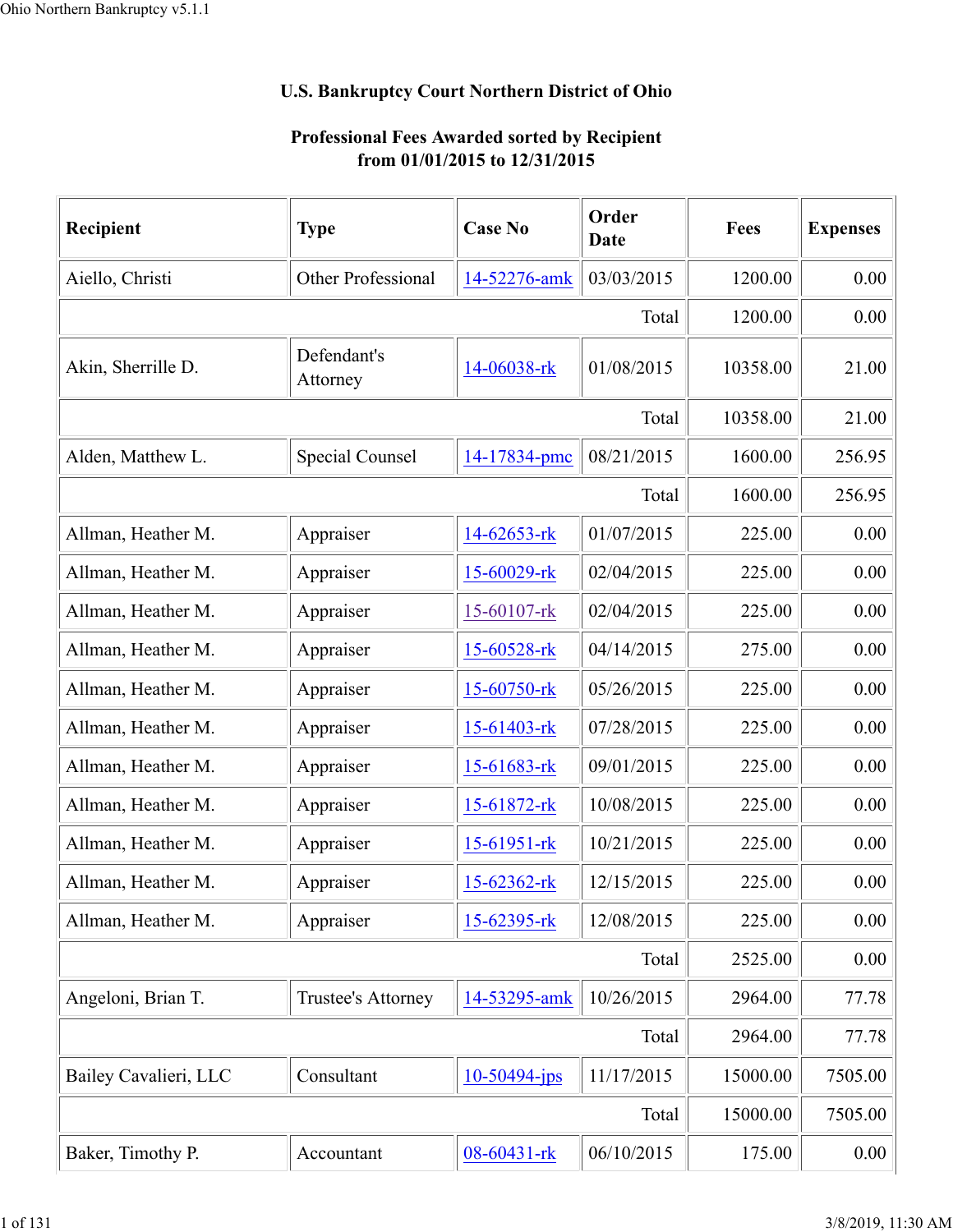| Baker, Timothy P.        | Accountant         | 12-62511-rk       | 02/27/2015 | 245.00     | 0.00     |
|--------------------------|--------------------|-------------------|------------|------------|----------|
|                          |                    |                   | Total      | 420.00     | 0.00     |
| Baker & Hostetler LLP    | Trustee's Attorney | $10-50494$ -jps   | 11/17/2015 | 3860026.00 | 89812.25 |
|                          |                    |                   | Total      | 3860026.00 | 89812.25 |
| Barbacci, Lisa M.        | Trustee's Attorney | $11-63991-rk$     | 04/27/2015 | 555.00     | 69.74    |
| Barbacci, Lisa M.        | Attorney           | 12-61653-rk       | 12/17/2015 | 536.50     | 12.46    |
|                          |                    |                   | Total      | 1091.50    | 82.20    |
| Barbacci, Trustee - Cant | Trustee Chapter 7  | 10-64109-rk       | 04/22/2015 | 7500.00    | 66.19    |
| Barbacci, Trustee - Cant | Trustee Chapter 7  | 11-63233-rk       | 03/04/2015 | 1350.00    | 40.26    |
| Barbacci, Trustee - Cant | Trustee Chapter 7  | $11-63562$ -rk    | 05/04/2015 | 3477.86    | 6.49     |
| Barbacci, Trustee - Cant | Trustee Chapter 7  | 11-63991-rk       | 04/27/2015 | 2150.00    | 27.06    |
| Barbacci, Trustee - Cant | Trustee Chapter 7  | 12-60106-rk       | 01/07/2015 | 2250.00    | 691.78   |
| Barbacci, Trustee - Cant | Trustee Chapter 7  | 12-61602-rk       | 02/20/2015 | 1212.50    | 42.16    |
| Barbacci, Trustee - Cant | Trustee Chapter 7  | 12-61653-rk       | 12/17/2015 | 1344.21    | 10.98    |
| Barbacci, Trustee - Cant | Trustee Chapter 7  | $12 - 61674 - rk$ | 09/18/2015 | 10940.83   | 70.76    |
| Barbacci, Trustee - Cant | Trustee Chapter 7  | 12-61971-rk       | 05/29/2015 | 4426.66    | 34.77    |
| Barbacci, Trustee - Cant | Trustee Chapter 7  | $12 - 63114 - rk$ | 09/03/2015 | 623.14     | 20.43    |
| Barbacci, Trustee - Cant | Trustee Chapter 7  | $12 - 63152 - rk$ | 01/06/2015 | 1267.01    | 6.32     |
| Barbacci, Trustee - Cant | Trustee Chapter 7  | 12-63304-rk       | 09/03/2015 | 1136.52    | 27.10    |
| Barbacci, Trustee - Cant | Trustee Chapter 7  | 12-63397-rk       | 09/30/2015 | 1367.71    | 34.90    |
| Barbacci, Trustee - Cant | Trustee Chapter 7  | 13-60084-rk       | 05/15/2015 | 1398.77    | 19.81    |
| Barbacci, Trustee - Cant | Trustee Chapter 7  | 13-60798-rk       | 10/06/2015 | 1750.00    | 46.77    |
| Barbacci, Trustee - Cant | Trustee Chapter 7  | 13-60982-rk       | 07/10/2015 | 1300.00    | 19.22    |
| Barbacci, Trustee - Cant | Trustee Chapter 7  | $13 - 61005 - rk$ | 01/12/2015 | 1800.00    | 28.68    |
| Barbacci, Trustee - Cant | Trustee Chapter 7  | 13-61320-rk       | 06/22/2015 | 1338.07    | 37.76    |
| Barbacci, Trustee - Cant | Trustee Chapter 7  | 13-62273-rk       | 05/13/2015 | 1781.19    | 16.26    |
| Barbacci, Trustee - Cant | Trustee Chapter 7  | 13-62831-rk       | 04/24/2015 | 518.69     | 15.49    |
| Barbacci, Trustee - Cant | Trustee Chapter 7  | 13-62954-rk       | 01/07/2015 | 480.35     | 13.11    |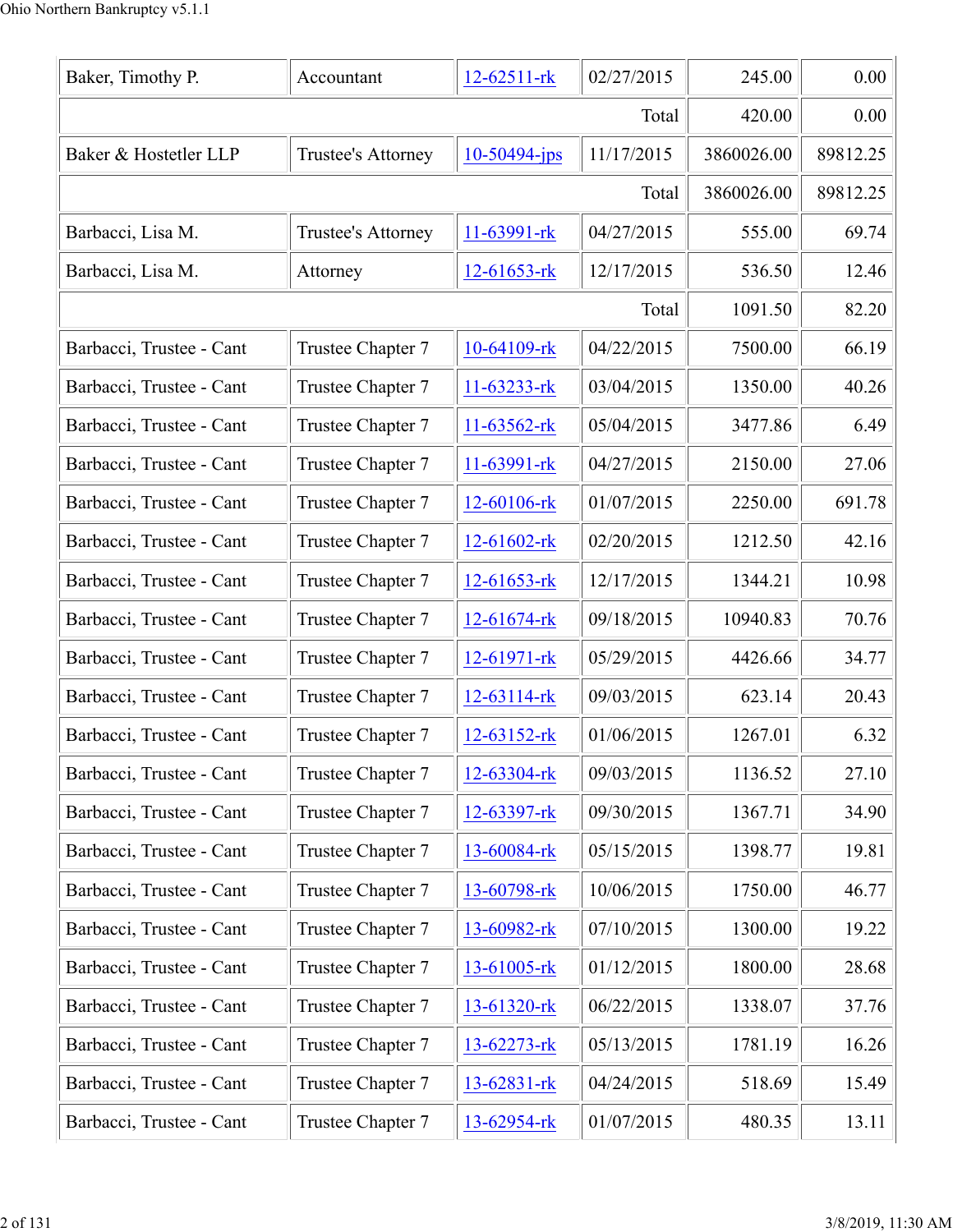| Barbacci, Trustee - Cant | Trustee Chapter 7  | 14-60041-rk       | 05/22/2015 | 3030.00  | 51.79   |
|--------------------------|--------------------|-------------------|------------|----------|---------|
| Barbacci, Trustee - Cant | Trustee Chapter 7  | 14-60055-rk       | 05/13/2015 | 381.31   | 8.39    |
| Barbacci, Trustee - Cant | Trustee Chapter 7  | $14-60102$ -rk    | 04/27/2015 | 1240.62  | 0.00    |
| Barbacci, Trustee - Cant | Trustee Chapter 7  | $14 - 60263 - rk$ | 10/29/2015 | 1442.66  | 5.23    |
| Barbacci, Trustee - Cant | Trustee Chapter 7  | 14-60355-rk       | 12/04/2015 | 1287.59  | 7.61    |
| Barbacci, Trustee - Cant | Trustee Chapter 7  | 14-60545-rk       | 08/21/2015 | 318.13   | 20.96   |
| Barbacci, Trustee - Cant | Trustee Chapter 7  | 14-60674-rk       | 04/27/2015 | 217.17   | 9.12    |
| Barbacci, Trustee - Cant | Trustee Chapter 7  | 14-60785-rk       | 04/29/2015 | 502.10   | 28.56   |
| Barbacci, Trustee - Cant | Trustee Chapter 7  | 14-60880-rk       | 07/20/2015 | 956.17   | 10.28   |
| Barbacci, Trustee - Cant | Trustee Chapter 7  | $14-60912$ -rk    | 01/08/2015 | 1639.28  | 28.99   |
| Barbacci, Trustee - Cant | Trustee Chapter 7  | $14-61167$ -rk    | 11/19/2015 | 2125.00  | 104.17  |
| Barbacci, Trustee - Cant | Trustee Chapter 7  | 14-61206-rk       | 10/02/2015 | 2700.00  | 41.41   |
| Barbacci, Trustee - Cant | Trustee Chapter 7  | 14-61230-rk       | 09/18/2015 | 567.04   | 15.96   |
| Barbacci, Trustee - Cant | Trustee Chapter 7  | 14-61468-rk       | 06/26/2015 | 3150.00  | 22.00   |
| Barbacci, Trustee - Cant | Trustee Chapter 7  | 14-61754-rk       | 08/13/2015 | 1415.00  | 73.19   |
| Barbacci, Trustee - Cant | Trustee Chapter 7  | 14-61769-rk       | 08/31/2015 | 943.75   | 3.56    |
| Barbacci, Trustee - Cant | Trustee Chapter 7  | 14-61944-rk       | 09/18/2015 | 1000.00  | 24.25   |
| Barbacci, Trustee - Cant | Trustee Chapter 7  | 14-61952-rk       | 07/15/2015 | 750.00   | 20.91   |
| Barbacci, Trustee - Cant | Trustee Chapter 7  | 14-62160-rk       | 05/18/2015 | 365.95   | 3.65    |
| Barbacci, Trustee - Cant | Trustee Chapter 7  | 14-62808-rk       | 09/18/2015 | 800.00   | 32.15   |
| Barbacci, Trustee - Cant | Trustee Chapter 7  | 15-60030-rk       | 10/29/2015 | 206.53   | 21.81   |
| Barbacci, Trustee - Cant | Trustee Chapter 7  | $15 - 60211 -$ rk | 11/04/2015 | 908.86   | 6.21    |
|                          |                    |                   | Total      | 75360.67 | 1816.50 |
| Barr, Robert D.          | Trustee's Attorney | 10-18009-pmc      | 01/15/2015 | 2260.00  | 99.63   |
| Barr, Robert D.          | Trustee's Attorney | $10-62363$ -rk    | 07/20/2015 | 2935.50  | 0.00    |
| Barr, Robert D.          | Trustee's Attorney | 13-13054-aih      | 04/23/2015 | 3587.50  | 65.05   |
| Barr, Robert D.          | Trustee's Attorney | 13-18840-aih      | 07/21/2015 | 1970.90  | 29.10   |
| Barr, Robert D.          | Trustee's Attorney | 14-10028-aih      | 08/25/2015 | 3717.00  | 95.92   |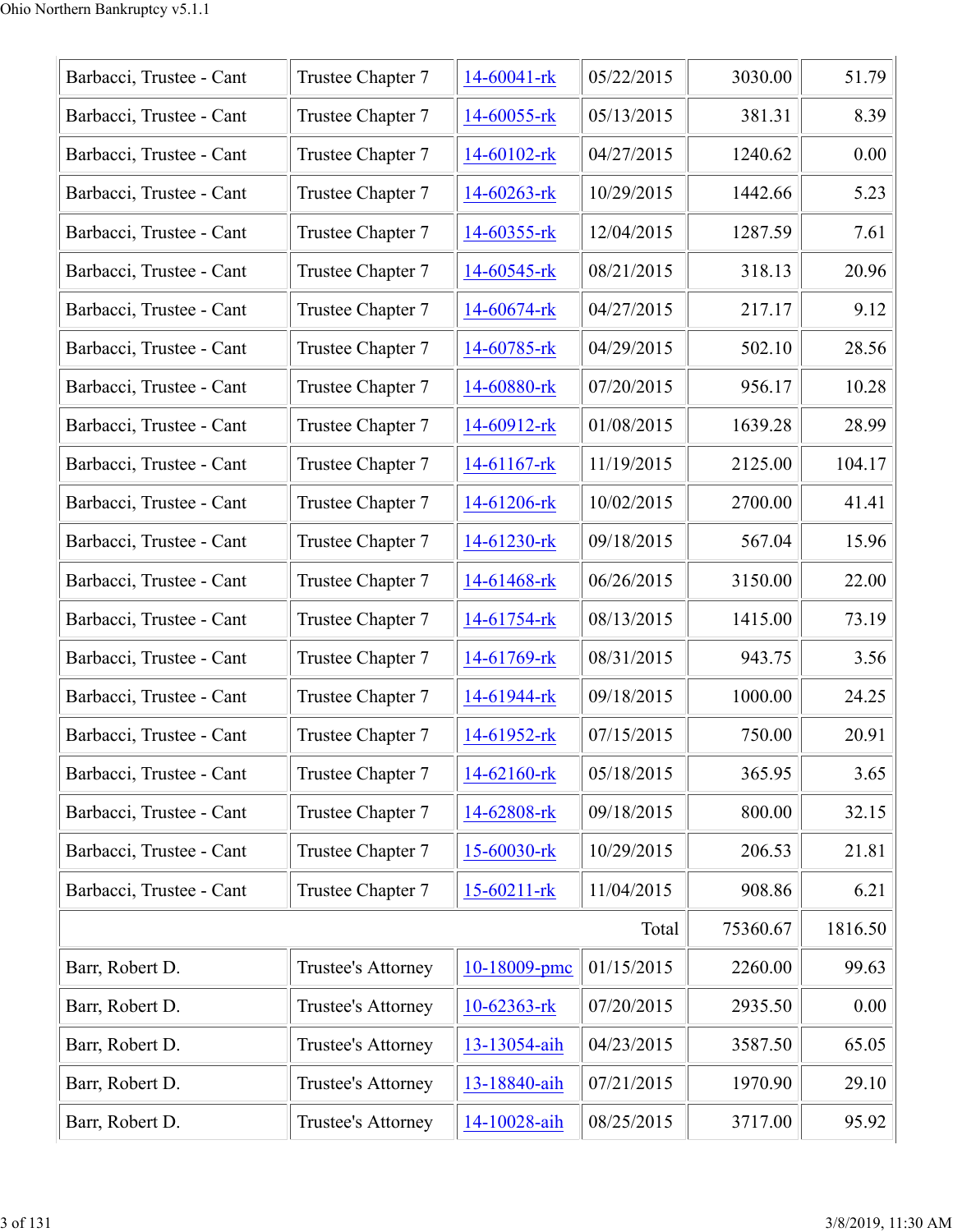| 08/20/2015<br>630.00<br>Barr, Robert D.<br>Trustee's Attorney<br>14-11092-pmc<br><b>Special Counsel</b><br>05/22/2015<br>4509.00<br>Barr, Robert D.<br>14-11924-pmc<br>08/25/2015<br>12090.00<br>Barr, Robert D.<br>Trustee's Attorney<br>14-12762-aih<br>11/17/2015<br>Barr, Robert D.<br>14-13219-aih<br>7902.74<br>Trustee's Attorney<br>09/08/2015<br>3513.00<br>Barr, Robert D.<br>Trustee's Attorney<br>14-13356-aih<br>03/24/2015<br>Barr, Robert D.<br>Trustee's Attorney<br>14-14223-aih<br>661.50<br>04/23/2015<br>3101.00<br>Barr, Robert D.<br>Trustee's Attorney<br>14-14849-aih<br>05/05/2015<br>Barr, Robert D.<br>1701.00<br>Trustee's Attorney<br>14-14878-aih<br>12/28/2015<br>Barr, Robert D.<br>2730.00<br>Trustee's Attorney<br>14-16584-aih<br>Barr, Robert D.<br>12/28/2015<br>3640.00<br>Trustee's Attorney<br>14-17908-aih<br>08/20/2015<br>Barr, Robert D.<br>9151.50<br>Trustee's Attorney<br>14-51876-amk<br>Barr, Robert D.<br>08/20/2015<br>2935.50<br>Trustee's Attorney<br>14-52707-amk<br>67036.14<br>Total<br>06/09/2015<br>05-54615-amk<br>Bartek, Dennis Joseph<br>Trustee's Attorney<br>29639.04<br>29639.04<br>Total<br>02/06/2015<br>Other Professional<br>12-62878-rk<br>2098.60<br><b>Bauer Management Realty</b><br>2098.60<br>Total<br>12/29/2015<br>Appraiser<br>225.00<br>Baumberger, Stanley<br>15-62284-rk<br>Total<br>225.00<br>12/03/2015<br>Appraiser<br>Baumberger, Stanley L.<br>15-62132-rk<br>225.00<br>Total<br>225.00<br>02/03/2015<br>Baumberger, Stanley L.<br>Appraiser<br>09-63958-rk<br>225.00<br>01/21/2015<br>Baumberger, Stanley L.<br>14-62473-rk<br>225.00<br>Appraiser<br>01/07/2015<br>Baumberger, Stanley L.<br>225.00<br>Appraiser<br>14-62625-rk<br>Baumberger, Stanley L.<br>15-60378-rk<br>04/15/2015<br>Appraiser<br>225.00<br>Baumberger, Stanley L.<br>06/02/2015<br>225.00<br>Appraiser<br>15-60855-rk<br>Baumberger, Stanley L.<br>Appraiser<br>05/13/2015<br>15-60907-rk<br>225.00<br>10/21/2015<br>Appraiser<br>225.00<br>Baumberger, Stanley L.<br>15-61817-rk |  |  |          |
|-------------------------------------------------------------------------------------------------------------------------------------------------------------------------------------------------------------------------------------------------------------------------------------------------------------------------------------------------------------------------------------------------------------------------------------------------------------------------------------------------------------------------------------------------------------------------------------------------------------------------------------------------------------------------------------------------------------------------------------------------------------------------------------------------------------------------------------------------------------------------------------------------------------------------------------------------------------------------------------------------------------------------------------------------------------------------------------------------------------------------------------------------------------------------------------------------------------------------------------------------------------------------------------------------------------------------------------------------------------------------------------------------------------------------------------------------------------------------------------------------------------------------------------------------------------------------------------------------------------------------------------------------------------------------------------------------------------------------------------------------------------------------------------------------------------------------------------------------------------------------------------------------------------------------------------------------------------------------------------------------------------------------------------------------|--|--|----------|
|                                                                                                                                                                                                                                                                                                                                                                                                                                                                                                                                                                                                                                                                                                                                                                                                                                                                                                                                                                                                                                                                                                                                                                                                                                                                                                                                                                                                                                                                                                                                                                                                                                                                                                                                                                                                                                                                                                                                                                                                                                                 |  |  | 8.64     |
|                                                                                                                                                                                                                                                                                                                                                                                                                                                                                                                                                                                                                                                                                                                                                                                                                                                                                                                                                                                                                                                                                                                                                                                                                                                                                                                                                                                                                                                                                                                                                                                                                                                                                                                                                                                                                                                                                                                                                                                                                                                 |  |  | 0.00     |
|                                                                                                                                                                                                                                                                                                                                                                                                                                                                                                                                                                                                                                                                                                                                                                                                                                                                                                                                                                                                                                                                                                                                                                                                                                                                                                                                                                                                                                                                                                                                                                                                                                                                                                                                                                                                                                                                                                                                                                                                                                                 |  |  | 232.06   |
|                                                                                                                                                                                                                                                                                                                                                                                                                                                                                                                                                                                                                                                                                                                                                                                                                                                                                                                                                                                                                                                                                                                                                                                                                                                                                                                                                                                                                                                                                                                                                                                                                                                                                                                                                                                                                                                                                                                                                                                                                                                 |  |  | 97.26    |
|                                                                                                                                                                                                                                                                                                                                                                                                                                                                                                                                                                                                                                                                                                                                                                                                                                                                                                                                                                                                                                                                                                                                                                                                                                                                                                                                                                                                                                                                                                                                                                                                                                                                                                                                                                                                                                                                                                                                                                                                                                                 |  |  | 61.86    |
|                                                                                                                                                                                                                                                                                                                                                                                                                                                                                                                                                                                                                                                                                                                                                                                                                                                                                                                                                                                                                                                                                                                                                                                                                                                                                                                                                                                                                                                                                                                                                                                                                                                                                                                                                                                                                                                                                                                                                                                                                                                 |  |  | 21.39    |
|                                                                                                                                                                                                                                                                                                                                                                                                                                                                                                                                                                                                                                                                                                                                                                                                                                                                                                                                                                                                                                                                                                                                                                                                                                                                                                                                                                                                                                                                                                                                                                                                                                                                                                                                                                                                                                                                                                                                                                                                                                                 |  |  | 47.46    |
|                                                                                                                                                                                                                                                                                                                                                                                                                                                                                                                                                                                                                                                                                                                                                                                                                                                                                                                                                                                                                                                                                                                                                                                                                                                                                                                                                                                                                                                                                                                                                                                                                                                                                                                                                                                                                                                                                                                                                                                                                                                 |  |  | 14.04    |
|                                                                                                                                                                                                                                                                                                                                                                                                                                                                                                                                                                                                                                                                                                                                                                                                                                                                                                                                                                                                                                                                                                                                                                                                                                                                                                                                                                                                                                                                                                                                                                                                                                                                                                                                                                                                                                                                                                                                                                                                                                                 |  |  | 60.29    |
|                                                                                                                                                                                                                                                                                                                                                                                                                                                                                                                                                                                                                                                                                                                                                                                                                                                                                                                                                                                                                                                                                                                                                                                                                                                                                                                                                                                                                                                                                                                                                                                                                                                                                                                                                                                                                                                                                                                                                                                                                                                 |  |  | 124.44   |
|                                                                                                                                                                                                                                                                                                                                                                                                                                                                                                                                                                                                                                                                                                                                                                                                                                                                                                                                                                                                                                                                                                                                                                                                                                                                                                                                                                                                                                                                                                                                                                                                                                                                                                                                                                                                                                                                                                                                                                                                                                                 |  |  | 276.08   |
|                                                                                                                                                                                                                                                                                                                                                                                                                                                                                                                                                                                                                                                                                                                                                                                                                                                                                                                                                                                                                                                                                                                                                                                                                                                                                                                                                                                                                                                                                                                                                                                                                                                                                                                                                                                                                                                                                                                                                                                                                                                 |  |  | 0.00     |
|                                                                                                                                                                                                                                                                                                                                                                                                                                                                                                                                                                                                                                                                                                                                                                                                                                                                                                                                                                                                                                                                                                                                                                                                                                                                                                                                                                                                                                                                                                                                                                                                                                                                                                                                                                                                                                                                                                                                                                                                                                                 |  |  | 1233.22  |
|                                                                                                                                                                                                                                                                                                                                                                                                                                                                                                                                                                                                                                                                                                                                                                                                                                                                                                                                                                                                                                                                                                                                                                                                                                                                                                                                                                                                                                                                                                                                                                                                                                                                                                                                                                                                                                                                                                                                                                                                                                                 |  |  | 0.00     |
|                                                                                                                                                                                                                                                                                                                                                                                                                                                                                                                                                                                                                                                                                                                                                                                                                                                                                                                                                                                                                                                                                                                                                                                                                                                                                                                                                                                                                                                                                                                                                                                                                                                                                                                                                                                                                                                                                                                                                                                                                                                 |  |  | 0.00     |
|                                                                                                                                                                                                                                                                                                                                                                                                                                                                                                                                                                                                                                                                                                                                                                                                                                                                                                                                                                                                                                                                                                                                                                                                                                                                                                                                                                                                                                                                                                                                                                                                                                                                                                                                                                                                                                                                                                                                                                                                                                                 |  |  | 0.00     |
|                                                                                                                                                                                                                                                                                                                                                                                                                                                                                                                                                                                                                                                                                                                                                                                                                                                                                                                                                                                                                                                                                                                                                                                                                                                                                                                                                                                                                                                                                                                                                                                                                                                                                                                                                                                                                                                                                                                                                                                                                                                 |  |  | 0.00     |
|                                                                                                                                                                                                                                                                                                                                                                                                                                                                                                                                                                                                                                                                                                                                                                                                                                                                                                                                                                                                                                                                                                                                                                                                                                                                                                                                                                                                                                                                                                                                                                                                                                                                                                                                                                                                                                                                                                                                                                                                                                                 |  |  | 0.00     |
|                                                                                                                                                                                                                                                                                                                                                                                                                                                                                                                                                                                                                                                                                                                                                                                                                                                                                                                                                                                                                                                                                                                                                                                                                                                                                                                                                                                                                                                                                                                                                                                                                                                                                                                                                                                                                                                                                                                                                                                                                                                 |  |  | 0.00     |
|                                                                                                                                                                                                                                                                                                                                                                                                                                                                                                                                                                                                                                                                                                                                                                                                                                                                                                                                                                                                                                                                                                                                                                                                                                                                                                                                                                                                                                                                                                                                                                                                                                                                                                                                                                                                                                                                                                                                                                                                                                                 |  |  | 0.00     |
|                                                                                                                                                                                                                                                                                                                                                                                                                                                                                                                                                                                                                                                                                                                                                                                                                                                                                                                                                                                                                                                                                                                                                                                                                                                                                                                                                                                                                                                                                                                                                                                                                                                                                                                                                                                                                                                                                                                                                                                                                                                 |  |  | 0.00     |
|                                                                                                                                                                                                                                                                                                                                                                                                                                                                                                                                                                                                                                                                                                                                                                                                                                                                                                                                                                                                                                                                                                                                                                                                                                                                                                                                                                                                                                                                                                                                                                                                                                                                                                                                                                                                                                                                                                                                                                                                                                                 |  |  | 0.00     |
|                                                                                                                                                                                                                                                                                                                                                                                                                                                                                                                                                                                                                                                                                                                                                                                                                                                                                                                                                                                                                                                                                                                                                                                                                                                                                                                                                                                                                                                                                                                                                                                                                                                                                                                                                                                                                                                                                                                                                                                                                                                 |  |  | 0.00     |
|                                                                                                                                                                                                                                                                                                                                                                                                                                                                                                                                                                                                                                                                                                                                                                                                                                                                                                                                                                                                                                                                                                                                                                                                                                                                                                                                                                                                                                                                                                                                                                                                                                                                                                                                                                                                                                                                                                                                                                                                                                                 |  |  | 0.00     |
|                                                                                                                                                                                                                                                                                                                                                                                                                                                                                                                                                                                                                                                                                                                                                                                                                                                                                                                                                                                                                                                                                                                                                                                                                                                                                                                                                                                                                                                                                                                                                                                                                                                                                                                                                                                                                                                                                                                                                                                                                                                 |  |  | 0.00     |
|                                                                                                                                                                                                                                                                                                                                                                                                                                                                                                                                                                                                                                                                                                                                                                                                                                                                                                                                                                                                                                                                                                                                                                                                                                                                                                                                                                                                                                                                                                                                                                                                                                                                                                                                                                                                                                                                                                                                                                                                                                                 |  |  | 0.00     |
|                                                                                                                                                                                                                                                                                                                                                                                                                                                                                                                                                                                                                                                                                                                                                                                                                                                                                                                                                                                                                                                                                                                                                                                                                                                                                                                                                                                                                                                                                                                                                                                                                                                                                                                                                                                                                                                                                                                                                                                                                                                 |  |  | 0.00     |
|                                                                                                                                                                                                                                                                                                                                                                                                                                                                                                                                                                                                                                                                                                                                                                                                                                                                                                                                                                                                                                                                                                                                                                                                                                                                                                                                                                                                                                                                                                                                                                                                                                                                                                                                                                                                                                                                                                                                                                                                                                                 |  |  | $0.00\,$ |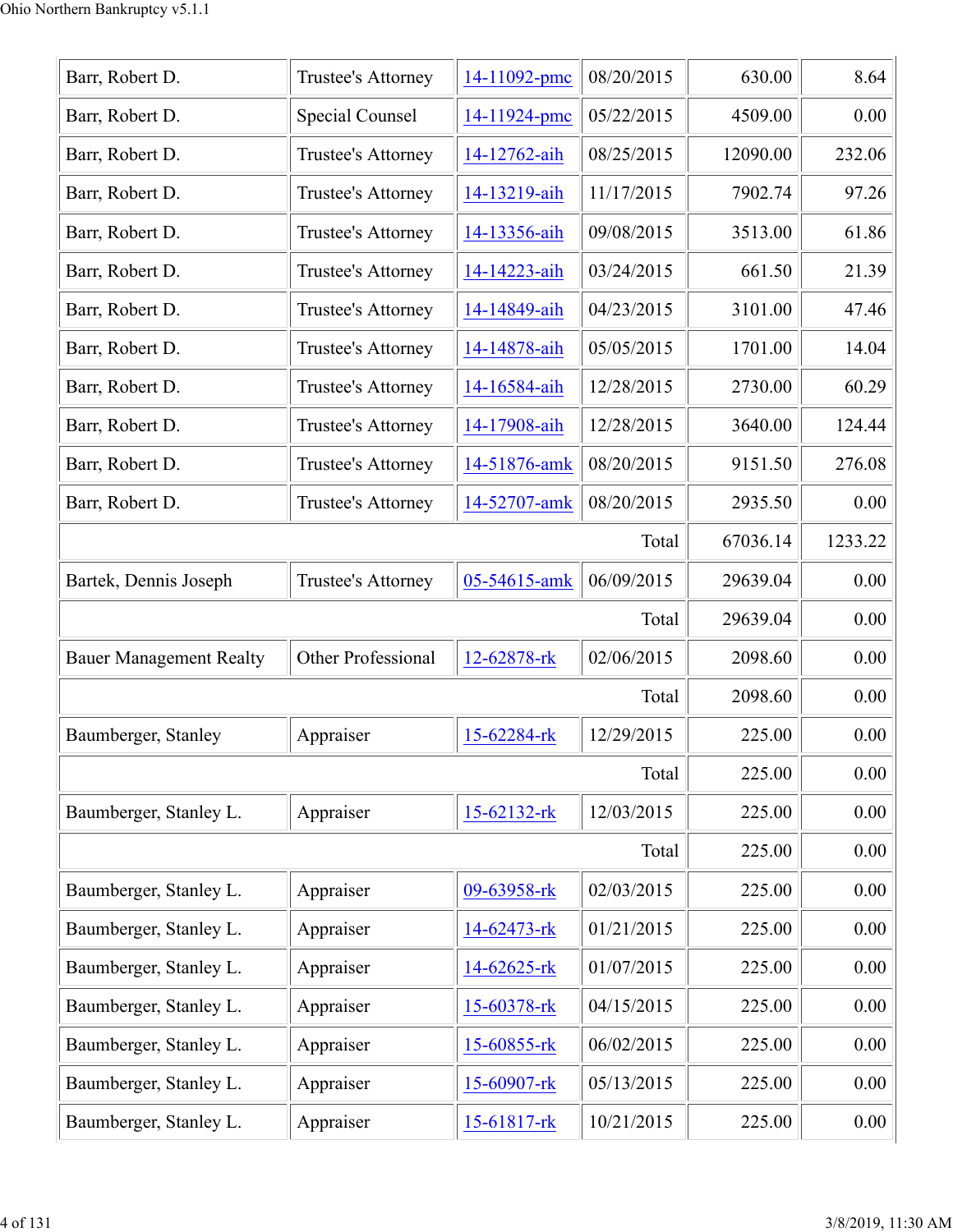| Baumberger, Stanley L. | Appraiser                 | 15-62306-rk        | 12/29/2015 | 225.00  | 0.00   |
|------------------------|---------------------------|--------------------|------------|---------|--------|
| Baumberger, Stanley L. | Appraiser                 | 15-62326-rk        | 12/21/2015 | 225.00  | 0.00   |
|                        |                           |                    | Total      | 2025.00 | 0.00   |
| Baumgart, Richard A.   | Trustee Chapter 7         | 07-10867-aih       | 02/03/2015 | 29.63   | 89.57  |
| Baumgart, Richard A.   | Trustee Chapter 7         | 08-15015-pmc       | 07/06/2015 | 4394.00 | 137.01 |
| Baumgart, Richard A.   | Trustee Chapter 7         | $12 - 13002 - ips$ | 04/01/2015 | 3539.10 | 7.84   |
| Baumgart, Richard A.   | Trustee Chapter 7         | $12 - 14732 - jps$ | 01/07/2015 | 1125.00 | 3.92   |
| Baumgart, Richard A.   | Trustee Chapter 7         | $13 - 13574 - jps$ | 04/29/2015 | 525.00  | 47.18  |
| Baumgart, Richard A.   | Trustee Chapter 7         | $13 - 14911 - ips$ | 03/31/2015 | 2090.68 | 1.47   |
| Baumgart, Richard A.   | Trustee Chapter 7         | $13 - 16544 - jps$ | 12/14/2015 | 2000.00 | 2.94   |
| Baumgart, Richard A.   | Trustee Chapter 7         | 13-18070-jps       | 05/06/2015 | 1261.75 | 0.00   |
| Baumgart, Richard A.   | Trustee Chapter 7         | 14-10115-pmc       | 03/06/2015 | 325.00  | 9.45   |
| Baumgart, Richard A.   | Trustee Chapter 7         | 14-10668-jps       | 06/19/2015 | 1317.24 | 0.00   |
| Baumgart, Richard A.   | Trustee's Attorney        | 14-10792-pmc       | 03/31/2015 | 198.00  | 0.00   |
| Baumgart, Richard A.   | Trustee Chapter 7         | 14-11346-jps       | 01/07/2015 | 427.37  | 0.00   |
| Baumgart, Richard A.   | Trustee Chapter 7         | 14-11681-aih       | 01/13/2015 | 532.00  | 2.45   |
| Baumgart, Richard A.   | Trustee Chapter 7         | 14-11863-aih       | 07/21/2015 | 400.00  | 0.00   |
| Baumgart, Richard A.   | <b>Trustee's Attorney</b> | 14-11889-pmc       | 05/22/2015 | 560.00  | 0.00   |
| Baumgart, Richard A.   | Trustee's Attorney        | 14-12501-pmc       | 09/18/2015 | 1777.07 | 23.78  |
| Baumgart, Richard A.   | Trustee's Attorney        | 14-13134-pmc       | 01/20/2015 | 1348.00 | 1.20   |
| Baumgart, Richard A.   | Trustee Chapter 7         | $14 - 13417 - ips$ | 01/07/2015 | 270.47  | 1.47   |
| Baumgart, Richard A.   | Trustee's Attorney        | 14-13522-pmc       | 01/20/2015 | 192.00  | 0.00   |
| Baumgart, Richard A.   | Trustee Chapter 7         | 14-14112-pmc       | 02/12/2015 | 362.88  | 3.43   |
| Baumgart, Richard A.   | Trustee Chapter 7         | 14-14144-aih       | 07/07/2015 | 475.12  | 0.00   |
| Baumgart, Richard A.   | Trustee Chapter 7         | 14-14156-aih       | 02/03/2015 | 254.13  | 0.00   |
| Baumgart, Richard A.   | Trustee Chapter 7         | 14-14388-aih       | 12/01/2015 | 450.00  | 0.00   |
| Baumgart, Richard A.   | Trustee Chapter 7         | 14-14644-jps       | 07/30/2015 | 2315.45 | 1.47   |
| Baumgart, Richard A.   | Trustee's Attorney        | 14-15031-pmc       | 05/22/2015 | 434.00  | 0.00   |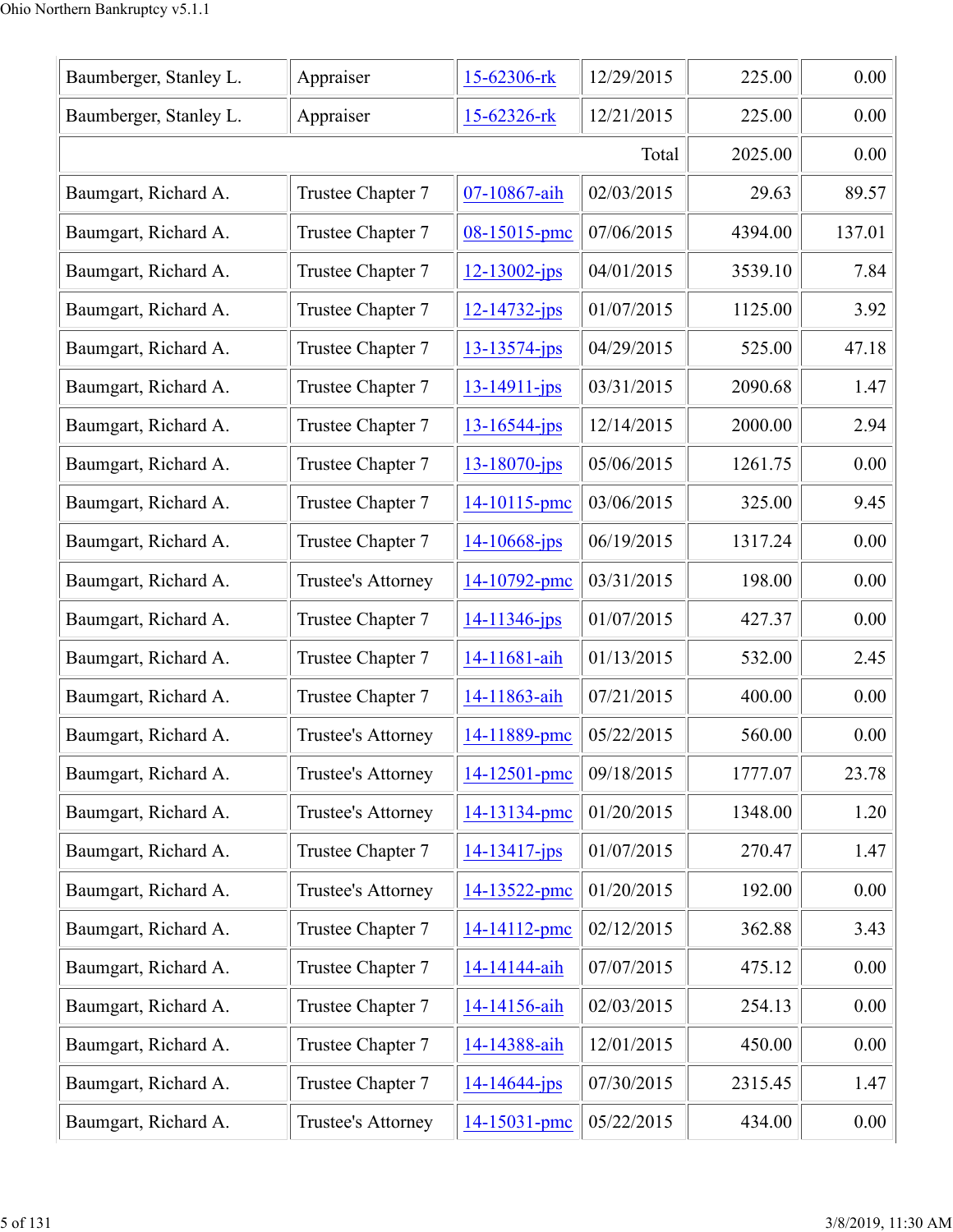| Trustee Chapter 7  | 14-15066-pmc       | 02/19/2015 | 238.85  | 3.92  |
|--------------------|--------------------|------------|---------|-------|
| Trustee's Attorney | 14-15075-pmc       | 02/19/2015 | 192.00  | 0.00  |
| Trustee's Attorney | 14-15119-pmc       | 08/20/2015 | 480.00  | 0.00  |
| Trustee Chapter 7  | 14-15378-pmc       | 03/31/2015 | 308.53  | 3.43  |
| Trustee Chapter 7  | 14-15518-pmc       | 03/03/2015 | 331.06  | 2.80  |
| Trustee's Attorney | 14-15705-pmc       | 04/06/2015 | 504.00  | 0.00  |
| Trustee Chapter 7  | 14-15728-pmc       | 07/06/2015 | 424.56  | 1.47  |
| Trustee Chapter 7  | 14-15733-aih       | 10/06/2015 | 1499.36 | 0.00  |
| Trustee's Attorney | 14-15799-pmc       | 05/05/2015 | 1370.00 | 44.64 |
| Trustee Chapter 7  | 14-15890-aih       | 11/17/2015 | 603.44  | 0.00  |
| Trustee Chapter 7  | 14-16306-pmc       | 05/22/2015 | 1405.88 | 0.00  |
| Trustee Chapter 7  | $14 - 16315$ -jps  | 05/07/2015 | 325.89  | 2.45  |
| Trustee Chapter 7  | 14-16369-aih       | 07/21/2015 | 1326.43 | 3.43  |
| Trustee Chapter 7  | $14 - 16557$ -jps  | 07/30/2015 | 1350.27 | 2.94  |
| Trustee Chapter 7  | $14 - 16609 - ips$ | 07/30/2015 | 590.16  | 1.96  |
| Trustee Chapter 7  | 14-16651-aih       | 07/21/2015 | 1300.00 | 0.00  |
| Trustee Chapter 7  | 14-16706-aih       | 07/21/2015 | 977.86  | 0.00  |
| Trustee Chapter 7  | $14 - 16907 - ips$ | 07/31/2015 | 1090.47 | 2.94  |
| Trustee Chapter 7  | 14-16945-aih       | 06/01/2015 | 283.03  | 2.45  |
| Trustee Chapter 7  | 14-16948-pmc       | 05/29/2015 | 302.76  | 3.43  |
| Trustee Chapter 7  | 14-17019-pmc       | 11/13/2015 | 472.81  | 0.00  |
| Trustee Chapter 7  | 14-17179-aih       | 05/28/2015 | 232.44  | 2.45  |
| Trustee Chapter 7  | 14-17183-pmc       | 08/20/2015 | 491.31  | 2.94  |
| Trustee Chapter 7  | $14 - 17198 - ips$ | 07/07/2015 | 250.60  | 2.94  |
| Trustee Chapter 7  | 14-17202-pmc       | 06/12/2015 | 204.02  | 2.45  |
| Trustee Chapter 7  | 14-17433-aih       | 06/15/2015 | 287.13  | 4.41  |
| Trustee Chapter 7  | 14-17476-aih       | 07/07/2015 | 443.23  | 4.41  |
| Trustee's Attorney | 14-18062-pmc       | 10/16/2015 | 1820.00 | 15.24 |
|                    |                    |            |         |       |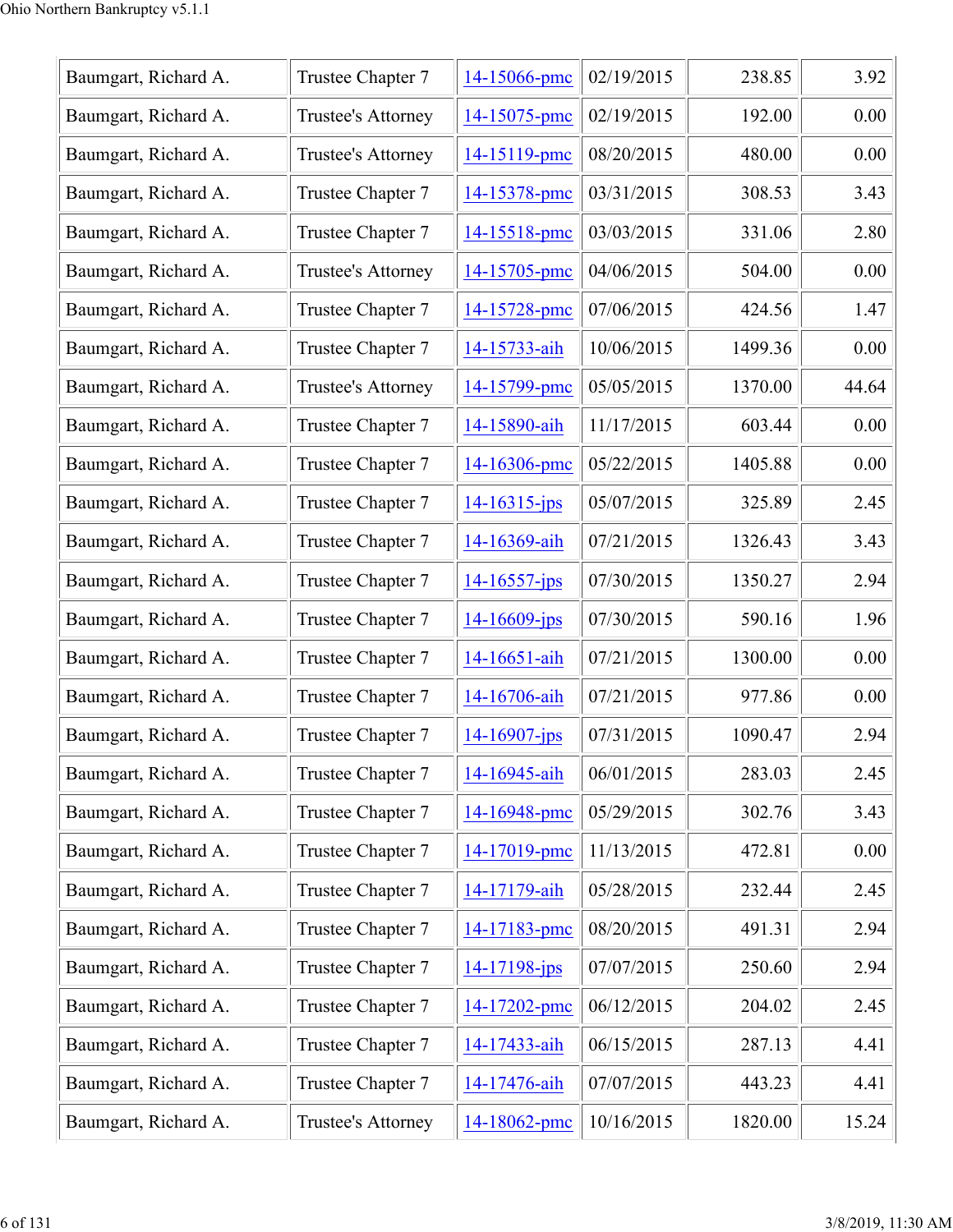| Baumgart, Richard A. | Trustee Chapter 7  | 15-10074-pmc       | 08/10/2015 | 246.44   | 2.45   |
|----------------------|--------------------|--------------------|------------|----------|--------|
| Baumgart, Richard A. | Trustee Chapter 7  | 15-10206-pmc       | 08/20/2015 | 2350.00  | 9.03   |
| Baumgart, Richard A. | Trustee Chapter 7  | 15-10249-pmc       | 08/20/2015 | 415.49   | 1.96   |
| Baumgart, Richard A. | Trustee Chapter 7  | $15 - 10550 - ips$ | 09/23/2015 | 411.53   | 4.41   |
| Baumgart, Richard A. | Trustee Chapter 7  | 15-10563-aih       | 08/27/2015 | 309.65   | 1.96   |
| Baumgart, Richard A. | Trustee Chapter 7  | 15-10586-aih       | 10/20/2015 | 824.75   | 1.96   |
| Baumgart, Richard A. | Trustee Chapter 7  | 15-10718-pmc       | 10/16/2015 | 399.85   | 0.00   |
| Baumgart, Richard A. | Trustee's Attorney | 15-10819-pmc       | 10/13/2015 | 156.00   | 0.00   |
| Baumgart, Richard A. | Trustee Chapter 7  | 15-11087-aih       | 12/01/2015 | 478.17   | 2.94   |
| Baumgart, Richard A. | Trustee Chapter 7  | $15 - 11126$ -jps  | 10/07/2015 | 603.70   | 2.45   |
| Baumgart, Richard A. | Trustee's Attorney | 15-11832-pmc       | 11/13/2015 | 156.00   | 0.00   |
| Baumgart, Richard A. | Trustee Chapter 7  | 15-11841-pmc       | 11/13/2015 | 1050.00  | 21.35  |
| Baumgart, Richard A. | Trustee Chapter 7  | 15-12394-pmc       | 12/17/2015 | 2109.51  | 1.96   |
|                      |                    |                    | Total      | 55221.07 | 494.35 |
| Baumgart, Richard A. | Trustee's Attorney | 13-14653-aih       | 03/31/2015 | 136.50   | 25.62  |
| Baumgart, Richard A. | Trustee Chapter 7  | 14-10792-pmc       | 03/31/2015 | 350.00   | 2.94   |
| Baumgart, Richard A. | Trustee Chapter 7  | 14-12501-pmc       | 09/18/2015 | 1018.75  | 0.00   |
| Baumgart, Richard A. | Trustee Chapter 7  | 14-13134-pmc       | 01/20/2015 | 688.71   | 0.00   |
| Baumgart, Richard A. | Trustee Chapter 7  | 14-13522-pmc       | 01/20/2015 | 908.18   | 1.47   |
| Baumgart, Richard A. | Trustee's Attorney | 14-14112-pmc       | 02/12/2015 | 144.00   | 0.00   |
| Baumgart, Richard A. | Trustee Chapter 7  | 14-14113-pmc       | 03/06/2015 | 375.00   | 2.94   |
| Baumgart, Richard A. | Trustee Chapter 7  | 14-15031-pmc       | 05/22/2015 | 434.50   | 2.45   |
| Baumgart, Richard A. | Trustee Chapter 7  | 14-15075-pmc       | 02/19/2015 | 357.38   | 1.96   |
| Baumgart, Richard A. | Trustee Chapter 7  | 14-15119-pmc       | 08/20/2015 | 1548.46  | 3.43   |
| Baumgart, Richard A. | Trustee Chapter 7  | 14-15705-pmc       | 04/06/2015 | 2050.00  | 3.43   |
| Baumgart, Richard A. | Trustee Chapter 7  | 14-15799-pmc       | 05/05/2015 | 1383.93  | 0.00   |
| Baumgart, Richard A. | Trustee Chapter 7  | 14-18062-pmc       | 10/16/2015 | 2017.56  | 3.92   |
| Baumgart, Richard A. | Trustee Chapter 7  | 15-10819-pmc       | 10/13/2015 | 279.89   | 0.00   |
|                      |                    |                    |            |          |        |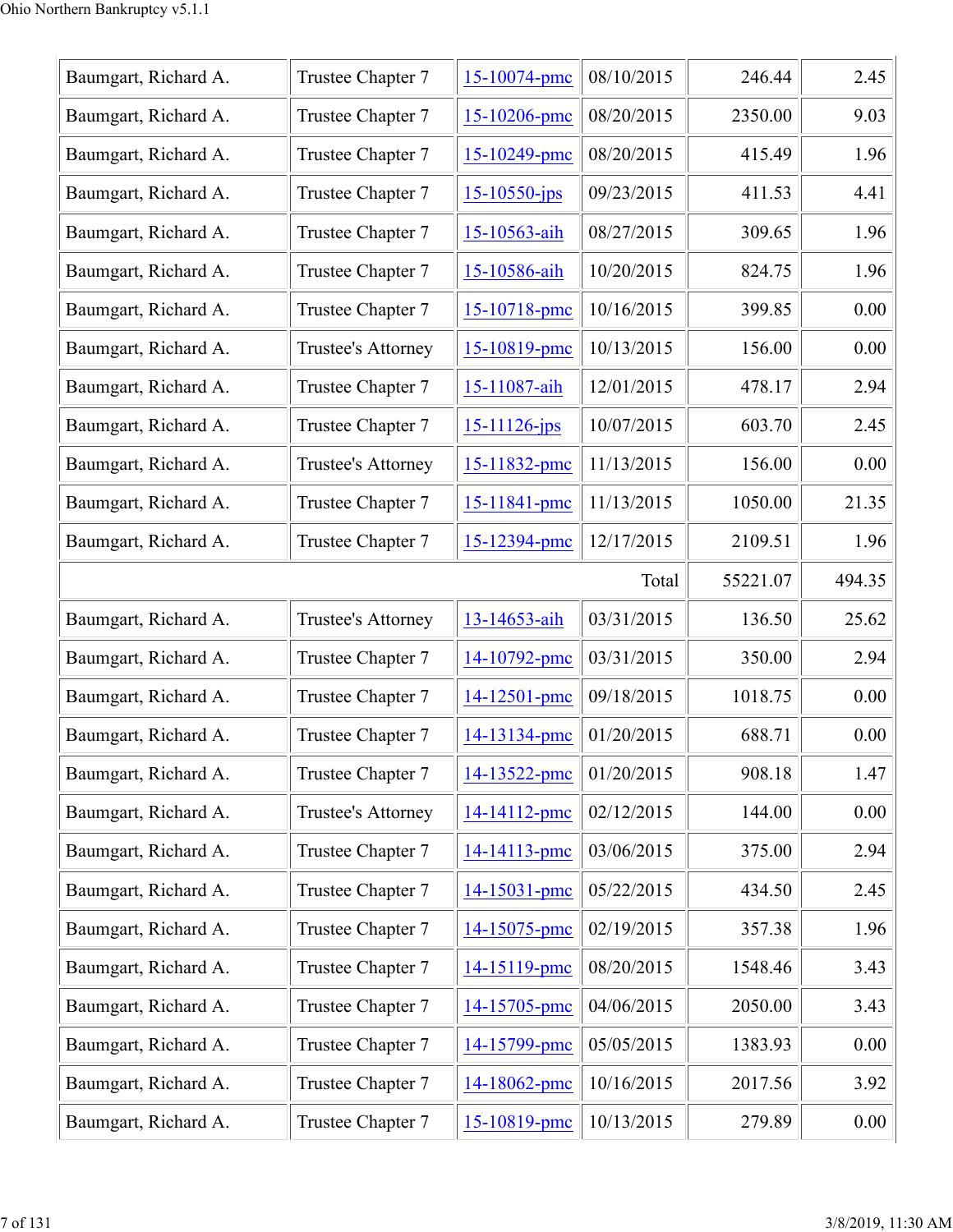| Baumgart, Richard A.     | Trustee Chapter 7  | 15-11832-pmc      | 11/13/2015 | 687.50  | 5.88  |
|--------------------------|--------------------|-------------------|------------|---------|-------|
|                          | 12380.36           | 54.04             |            |         |       |
| Baumgartner-Novak, Patti | Trustee Chapter 7  | $09 - 34916$ -jpg | 11/30/2015 | 71.00   | 0.00  |
| Baumgartner-Novak, Patti | Trustee Chapter 7  | 09-35973-jpg      | 09/21/2015 | 125.95  | 13.35 |
| Baumgartner-Novak, Patti | Trustee Chapter 7  | 12-35008-<br>maw  | 10/30/2015 | 300.00  | 14.06 |
| Baumgartner-Novak, Patti | Trustee Chapter 7  | 13-32778-<br>maw  | 03/20/2015 | 882.75  | 15.55 |
| Baumgartner-Novak, Patti | Trustee Chapter 7  | $13 - 33065$ -jpg | 09/23/2015 | 247.71  | 11.33 |
| Baumgartner-Novak, Patti | Trustee Chapter 7  | 13-33516-<br>maw  | 05/08/2015 | 700.00  | 14.53 |
| Baumgartner-Novak, Patti | Trustee Chapter 7  | 13-34055-jpg      | 11/20/2015 | 6250.00 | 20.55 |
| Baumgartner-Novak, Patti | Trustee Chapter 7  | 13-34284-jpg      | 01/06/2015 | 1250.00 | 77.67 |
| Baumgartner-Novak, Patti | Trustee Chapter 7  | 13-34303-<br>maw  | 05/06/2015 | 2341.80 | 20.20 |
| Baumgartner-Novak, Patti | Trustee Chapter 7  | 14-30096-jpg      | 02/24/2015 | 1154.98 | 16.13 |
| Baumgartner-Novak, Patti | Trustee Chapter 7  | 14-30185-jpg      | 04/24/2015 | 671.75  | 16.44 |
| Baumgartner-Novak, Patti | Trustee Chapter 7  | 14-30244-<br>maw  | 01/05/2015 | 1107.03 | 19.51 |
| Baumgartner-Novak, Patti | Trustee Chapter 7  | $14 - 30542$ -jpg | 01/21/2015 | 503.48  | 15.15 |
| Baumgartner-Novak, Patti | Trustee Chapter 7  | $14 - 30570$ -jpg | 01/21/2015 | 1857.89 | 89.87 |
| Baumgartner-Novak, Patti | Trustee's Attorney | 14-30661-<br>maw  | 06/09/2015 | 100.00  | 0.00  |
| Baumgartner-Novak, Patti | Trustee Chapter 7  | 14-30661-<br>maw  | 07/20/2015 | 1067.49 | 30.75 |
| Baumgartner-Novak, Patti | Trustee Chapter 7  | 14-30918-jpg      | 07/13/2015 | 1264.80 | 17.91 |
| Baumgartner-Novak, Patti | Trustee Chapter 7  | 14-31074-jpg      | 05/28/2015 | 892.84  | 14.95 |
| Baumgartner-Novak, Patti | Trustee Chapter 7  | $14 - 31135$ -jpg | 01/15/2015 | 500.00  | 13.66 |
| Baumgartner-Novak, Patti | Trustee Chapter 7  | 14-31309-<br>maw  | 07/17/2015 | 1350.00 | 17.93 |
| Baumgartner-Novak, Patti | Trustee Chapter 7  | 14-31425-jpg      | 02/19/2015 | 564.98  | 17.11 |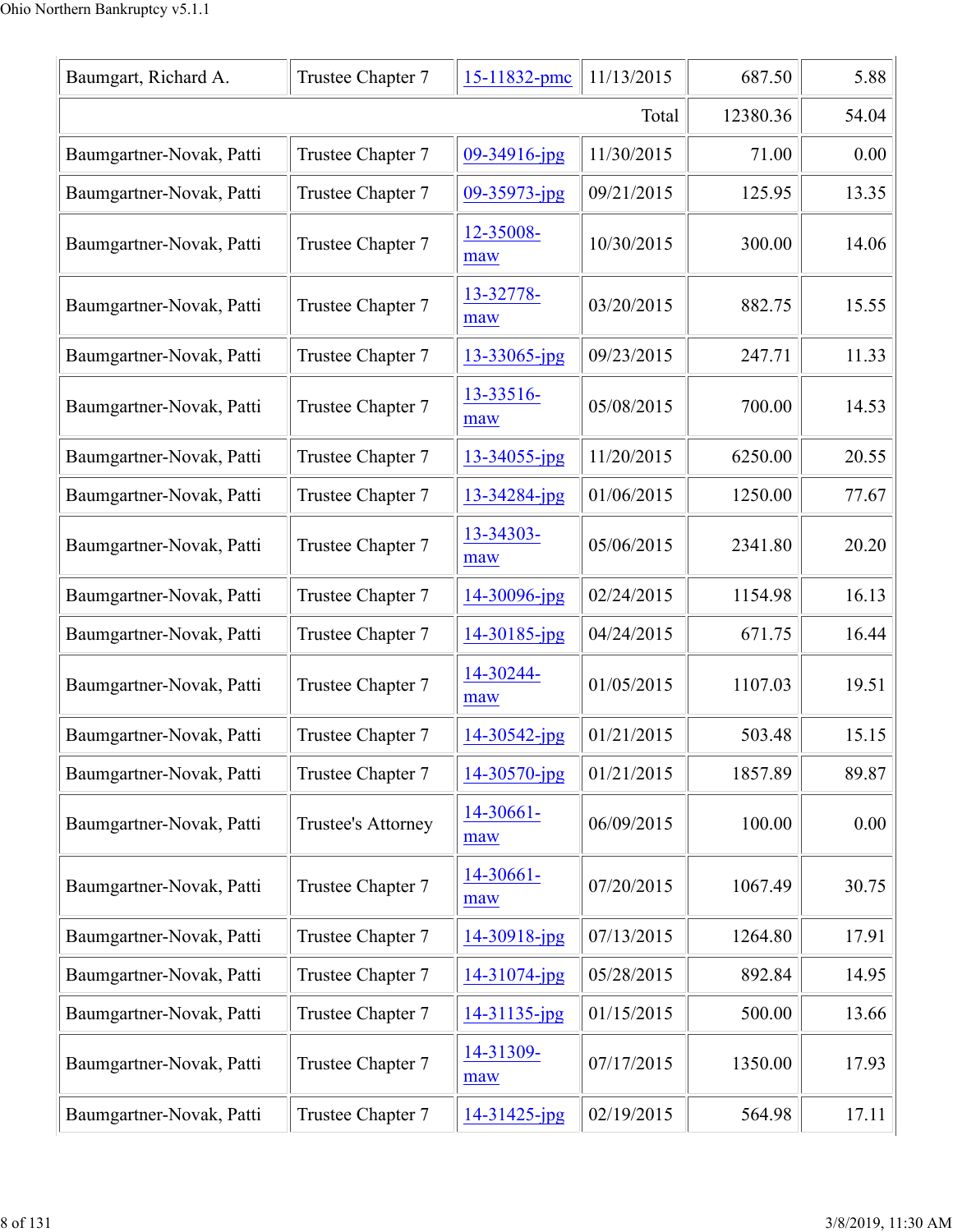| Baumgartner-Novak, Patti | Trustee Chapter 7 | 14-31562-<br>maw | 04/20/2015 | 807.00  | 12.37 |
|--------------------------|-------------------|------------------|------------|---------|-------|
| Baumgartner-Novak, Patti | Trustee Chapter 7 | 14-31682-<br>maw | 03/26/2015 | 690.00  | 13.17 |
| Baumgartner-Novak, Patti | Trustee Chapter 7 | 14-31795-<br>maw | 09/22/2015 | 775.00  | 17.58 |
| Baumgartner-Novak, Patti | Trustee Chapter 7 | 14-31998-jpg     | 01/12/2015 | 697.10  | 14.75 |
| Baumgartner-Novak, Patti | Trustee Chapter 7 | 14-32063-<br>maw | 04/20/2015 | 2127.42 | 17.35 |
| Baumgartner-Novak, Patti | Trustee Chapter 7 | 14-32103-jpg     | 05/01/2015 | 1330.27 | 14.86 |
| Baumgartner-Novak, Patti | Trustee Chapter 7 | 14-32207-jpg     | 02/24/2015 | 507.85  | 14.26 |
| Baumgartner-Novak, Patti | Trustee Chapter 7 | 14-32209-<br>maw | 02/17/2015 | 364.99  | 11.59 |
| Baumgartner-Novak, Patti | Trustee Chapter 7 | 14-32369-jpg     | 02/19/2015 | 521.18  | 17.00 |
| Baumgartner-Novak, Patti | Trustee Chapter 7 | 14-32386-<br>maw | 04/24/2015 | 1162.50 | 13.84 |
| Baumgartner-Novak, Patti | Trustee Chapter 7 | 14-32425-jpg     | 07/09/2015 | 765.00  | 15.64 |
| Baumgartner-Novak, Patti | Trustee Chapter 7 | 14-32463-<br>maw | 05/20/2015 | 1256.00 | 19.29 |
| Baumgartner-Novak, Patti | Trustee Chapter 7 | 14-32551-<br>maw | 04/21/2015 | 277.58  | 10.37 |
| Baumgartner-Novak, Patti | Trustee Chapter 7 | 14-32631-<br>maw | 06/15/2015 | 875.00  | 16.15 |
| Baumgartner-Novak, Patti | Trustee Chapter 7 | 14-32681-jpg     | 03/10/2015 | 302.01  | 15.62 |
| Baumgartner-Novak, Patti | Trustee Chapter 7 | 14-32700-<br>maw | 12/18/2015 | 725.67  | 18.87 |
| Baumgartner-Novak, Patti | Trustee Chapter 7 | 14-32809-jpg     | 03/03/2015 | 750.00  | 16.02 |
| Baumgartner-Novak, Patti | Trustee Chapter 7 | 14-32872-jpg     | 04/23/2015 | 375.00  | 7.50  |
| Baumgartner-Novak, Patti | Trustee Chapter 7 | 14-32882-jpg     | 05/22/2015 | 1341.66 | 62.80 |
| Baumgartner-Novak, Patti | Trustee Chapter 7 | 14-32900-<br>maw | 09/02/2015 | 767.50  | 13.55 |
| Baumgartner-Novak, Patti | Trustee Chapter 7 | 14-32981-<br>maw | 06/26/2015 | 320.44  | 13.66 |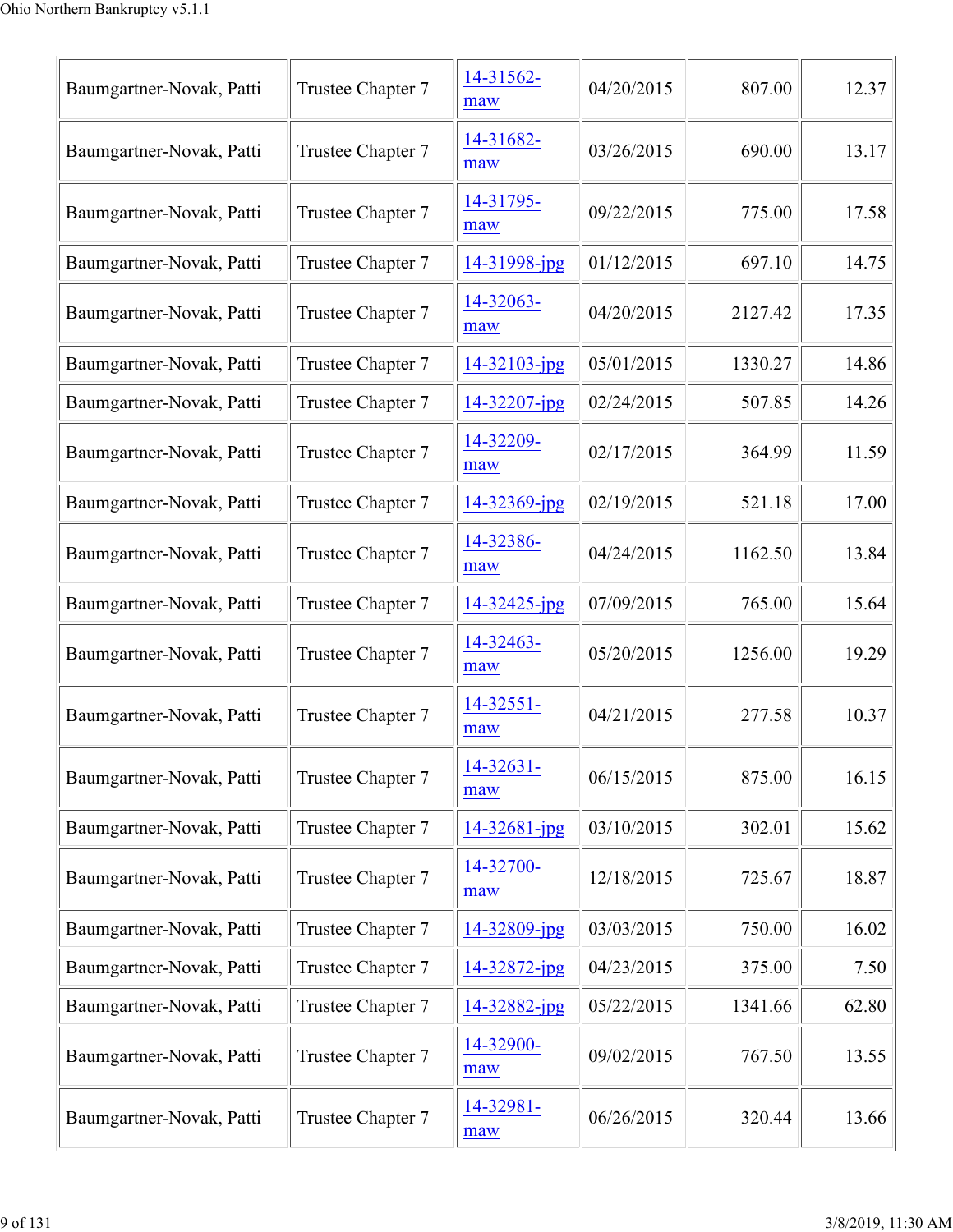| Baumgartner-Novak, Patti | Trustee Chapter 7 | 14-33035-jpg       | 06/01/2015 | 383.37  | 14.26 |
|--------------------------|-------------------|--------------------|------------|---------|-------|
| Baumgartner-Novak, Patti | Trustee Chapter 7 | 14-33086-<br>maw   | 09/17/2015 | 447.95  | 13.06 |
| Baumgartner-Novak, Patti | Trustee Chapter 7 | 14-33120-jpg       | 04/21/2015 | 375.00  | 13.84 |
| Baumgartner-Novak, Patti | Trustee Chapter 7 | 14-33174-jpg       | 06/08/2015 | 432.14  | 15.62 |
| Baumgartner-Novak, Patti | Trustee Chapter 7 | 14-33187-<br>maw   | 05/04/2015 | 702.19  | 5.14  |
| Baumgartner-Novak, Patti | Trustee Chapter 7 | 14-33220-<br>maw   | 09/18/2015 | 650.00  | 12.57 |
| Baumgartner-Novak, Patti | Trustee Chapter 7 | 14-33279-<br>maw   | 05/20/2015 | 675.45  | 14.97 |
| Baumgartner-Novak, Patti | Trustee Chapter 7 | 14-33302-jpg       | 06/02/2015 | 285.58  | 13.35 |
| Baumgartner-Novak, Patti | Trustee Chapter 7 | 14-33366-<br>maw   | 10/05/2015 | 1583.15 | 15.82 |
| Baumgartner-Novak, Patti | Trustee Chapter 7 | 14-33374-jpg       | 09/09/2015 | 795.95  | 11.90 |
| Baumgartner-Novak, Patti | Trustee Chapter 7 | 14-33384-jpg       | 05/20/2015 | 1810.46 | 20.00 |
| Baumgartner-Novak, Patti | Trustee Chapter 7 | 14-33396-jpg       | 06/15/2015 | 430.10  | 14.26 |
| Baumgartner-Novak, Patti | Trustee Chapter 7 | 14-33464-jpg       | 09/02/2015 | 1281.89 | 84.98 |
| Baumgartner-Novak, Patti | Trustee Chapter 7 | 14-33474-<br>maw   | 04/22/2015 | 332.89  | 14.04 |
| Baumgartner-Novak, Patti | Trustee Chapter 7 | 14-33488-jpg       | 06/02/2015 | 4692.80 | 30.83 |
| Baumgartner-Novak, Patti | Trustee Chapter 7 | 14-33501-<br>maw   | 05/21/2015 | 679.64  | 12.08 |
| Baumgartner-Novak, Patti | Trustee Chapter 7 | 14-33529-jpg       | 05/11/2015 | 486.67  | 18.07 |
| Baumgartner-Novak, Patti | Trustee Chapter 7 | 14-33552-jpg       | 06/24/2015 | 735.63  | 15.26 |
| Baumgartner-Novak, Patti | Trustee Chapter 7 | 14-33567-<br>maw   | 05/18/2015 | 338.15  | 12.37 |
| Baumgartner-Novak, Patti | Trustee Chapter 7 | 14-33650-jpg       | 07/23/2015 | 566.02  | 16.04 |
| Baumgartner-Novak, Patti | Trustee Chapter 7 | $14 - 33692$ -jpg  | 05/28/2015 | 1424.73 | 17.13 |
| Baumgartner-Novak, Patti | Trustee Chapter 7 | 14-33693-<br>maw   | 06/17/2015 | 251.80  | 10.97 |
| Baumgartner-Novak, Patti | Trustee Chapter 7 | $14 - 33703 - ipg$ | 05/28/2015 | 310.82  | 14.73 |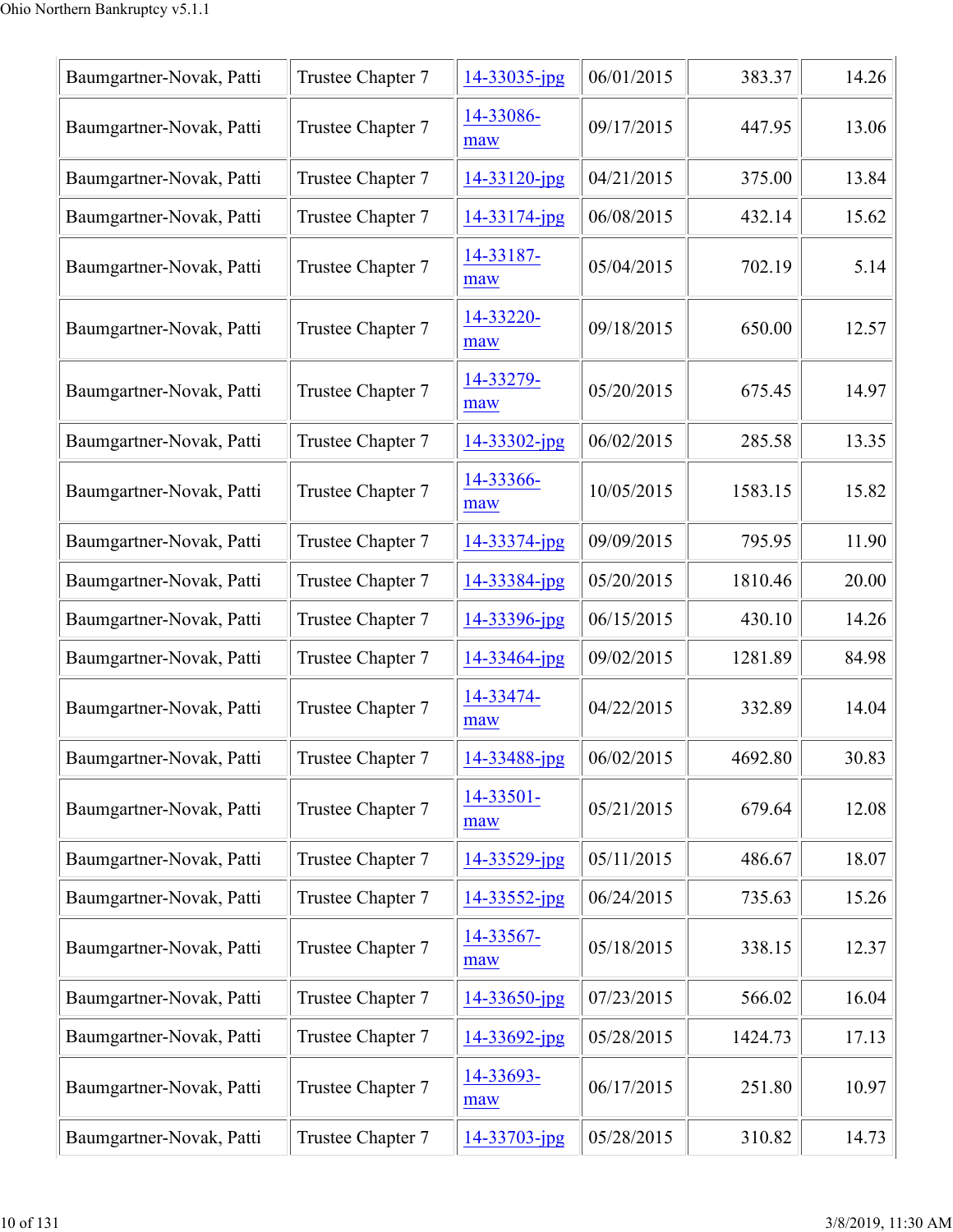| Baumgartner-Novak, Patti | Trustee Chapter 7         | 14-33716-<br>maw | 06/22/2015 | 545.25  | 13.77 |
|--------------------------|---------------------------|------------------|------------|---------|-------|
| Baumgartner-Novak, Patti | Trustee Chapter 7         | 14-33752-jpg     | 05/19/2015 | 263.92  | 12.37 |
| Baumgartner-Novak, Patti | Trustee Chapter 7         | 14-33757-<br>maw | 12/17/2015 | 1087.90 | 24.02 |
| Baumgartner-Novak, Patti | Trustee Chapter 7         | 14-33809-<br>maw | 07/15/2015 | 710.51  | 16.04 |
| Baumgartner-Novak, Patti | Trustee Chapter 7         | 14-33826-<br>maw | 07/20/2015 | 861.44  | 15.57 |
| Baumgartner-Novak, Patti | Trustee Chapter 7         | 14-33841-<br>maw | 06/08/2015 | 471.13  | 16.51 |
| Baumgartner-Novak, Patti | Trustee Chapter 7         | 14-33849-jpg     | 07/15/2015 | 2431.00 | 53.89 |
| Baumgartner-Novak, Patti | Trustee Chapter 7         | 14-33870-<br>maw | 06/08/2015 | 1125.00 | 15.33 |
| Baumgartner-Novak, Patti | Trustee Chapter 7         | 14-33912-<br>maw | 08/25/2015 | 193.51  | 7.83  |
| Baumgartner-Novak, Patti | Trustee Chapter 7         | 14-33937-jpg     | 07/17/2015 | 573.24  | 16.22 |
| Baumgartner-Novak, Patti | Trustee Chapter 7         | 14-33979-jpg     | 06/30/2015 | 356.66  | 13.66 |
| Baumgartner-Novak, Patti | Trustee Chapter 7         | 14-33980-jpg     | 06/08/2015 | 350.35  | 12.57 |
| Baumgartner-Novak, Patti | Trustee Chapter 7         | 14-33990-<br>maw | 06/08/2015 | 1284.53 | 17.91 |
| Baumgartner-Novak, Patti | Trustee Chapter 7         | 14-34024-jpg     | 06/17/2015 | 420.73  | 13.46 |
| Baumgartner-Novak, Patti | <b>Trustee's Attorney</b> | 14-34034-jpg     | 10/06/2015 | 300.00  | 0.00  |
| Baumgartner-Novak, Patti | Trustee Chapter 7         | 14-34035-jpg     | 06/08/2015 | 704.66  | 14.17 |
| Baumgartner-Novak, Patti | Trustee Chapter 7         | 14-34072-<br>maw | 09/10/2015 | 393.32  | 18.25 |
| Baumgartner-Novak, Patti | Trustee Chapter 7         | 14-34109-jpg     | 06/25/2015 | 356.95  | 14.55 |
| Baumgartner-Novak, Patti | Trustee Chapter 7         | 14-34115-jpg     | 06/25/2015 | 647.70  | 16.13 |
| Baumgartner-Novak, Patti | Trustee Chapter 7         | 14-34120-<br>maw | 11/20/2015 | 773.03  | 15.75 |
| Baumgartner-Novak, Patti | Trustee Chapter 7         | 14-34157-jpg     | 06/25/2015 | 480.40  | 14.75 |
| Baumgartner-Novak, Patti | Trustee Chapter 7         | 14-34191-jpg     | 08/03/2015 | 443.93  | 14.93 |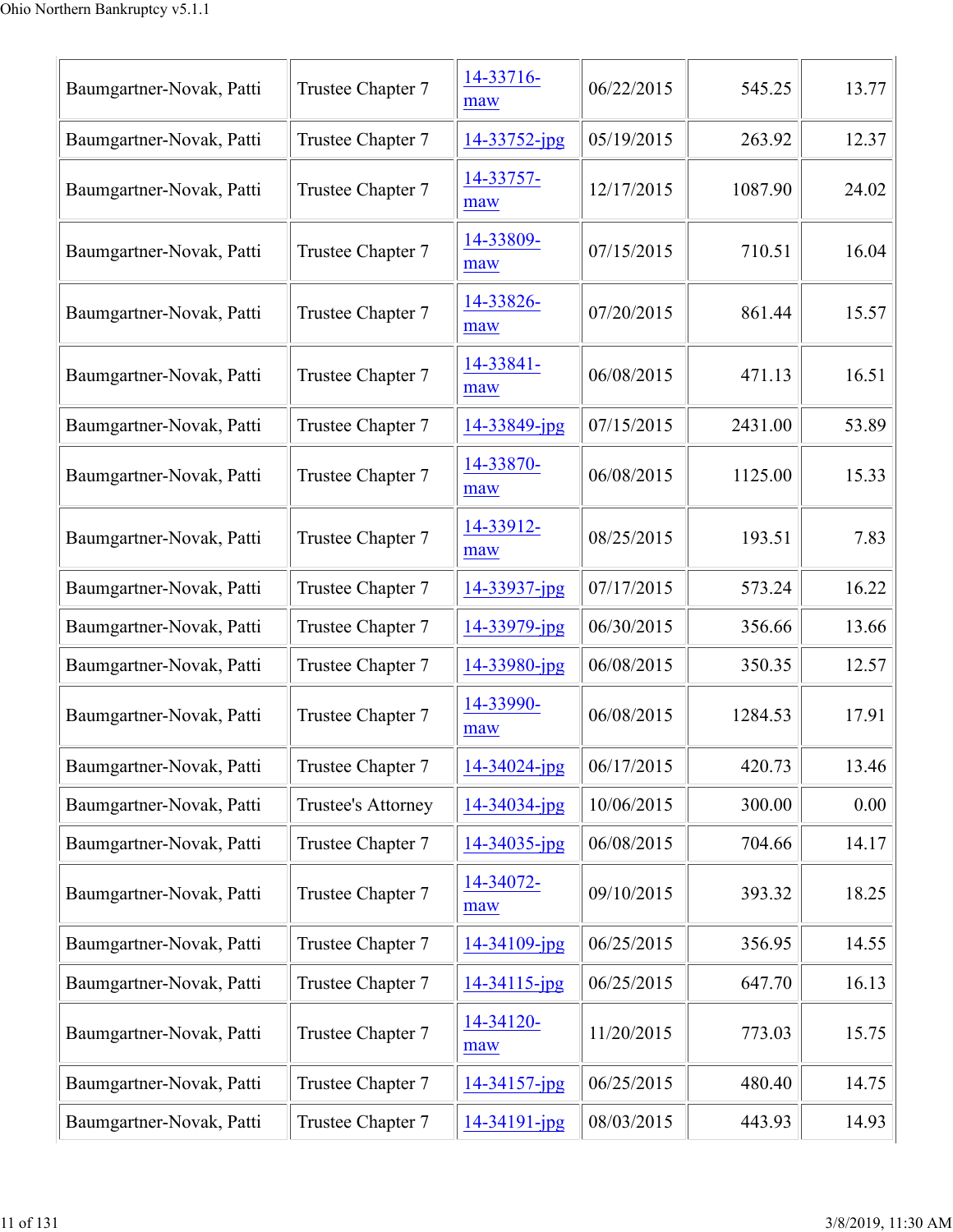| Baumgartner-Novak, Patti | Trustee Chapter 7 | 14-34192-<br>maw      | 06/23/2015 | 993.06  | 18.11  |
|--------------------------|-------------------|-----------------------|------------|---------|--------|
| Baumgartner-Novak, Patti | Trustee Chapter 7 | 14-34241-<br>maw      | 06/25/2015 | 1000.00 | 15.06  |
| Baumgartner-Novak, Patti | Trustee Chapter 7 | 14-34273-<br>maw      | 07/01/2015 | 305.83  | 14.04  |
| Baumgartner-Novak, Patti | Trustee Chapter 7 | 14-34298-<br>maw      | 07/06/2015 | 309.56  | 13.95  |
| Baumgartner-Novak, Patti | Trustee Chapter 7 | 14-34306-jpg          | 07/02/2015 | 309.73  | 15.13  |
| Baumgartner-Novak, Patti | Trustee Chapter 7 | 14-34320-jpg          | 07/13/2015 | 1571.49 | 19.40  |
| Baumgartner-Novak, Patti | Trustee Chapter 7 | 14-34359-jpg          | 07/15/2015 | 1132.99 | 18.09  |
| Baumgartner-Novak, Patti | Trustee Chapter 7 | 14-34393-jpg          | 07/20/2015 | 856.75  | 13.68  |
| Baumgartner-Novak, Patti | Trustee Chapter 7 | 14-34400-<br>maw      | 07/17/2015 | 1009.41 | 14.28  |
| Baumgartner-Novak, Patti | Trustee Chapter 7 | 14-34409-jpg          | 07/17/2015 | 433.03  | 15.13  |
| Baumgartner-Novak, Patti | Trustee Chapter 7 | 14-34435-jpg          | 08/31/2015 | 4505.62 | 149.94 |
| Baumgartner-Novak, Patti | Trustee Chapter 7 | 14-34450-jpg          | 07/17/2015 | 372.46  | 12.48  |
| Baumgartner-Novak, Patti | Trustee Chapter 7 | 14-34490-jpg          | 07/27/2015 | 431.51  | 15.53  |
| Baumgartner-Novak, Patti | Trustee Chapter 7 | 14-34491-jpg          | 09/08/2015 | 576.05  | 14.04  |
| Baumgartner-Novak, Patti | Trustee Chapter 7 | 14-34505-<br>maw      | 08/03/2015 | 1000.55 | 13.37  |
| Baumgartner-Novak, Patti | Trustee Chapter 7 | 14-34548-<br>maw      | 09/15/2015 | 1400.23 | 15.13  |
| Baumgartner-Novak, Patti | Trustee Chapter 7 | 14-34552-jpg          | 07/29/2015 | 362.14  | 12.68  |
| Baumgartner-Novak, Patti | Trustee Chapter 7 | $14 - 34561 - jpg$    | 07/29/2015 | 832.28  | 16.44  |
| Baumgartner-Novak, Patti | Trustee Chapter 7 | 14-34569-jpg          | 08/24/2015 | 903.30  | 18.07  |
| Baumgartner-Novak, Patti | Trustee Chapter 7 | 14-34581-jpg          | 08/24/2015 | 900.56  | 14.77  |
| Baumgartner-Novak, Patti | Trustee Chapter 7 | 15-30007-jpg          | 08/18/2015 | 388.97  | 16.00  |
| Baumgartner-Novak, Patti | Trustee Chapter 7 | $15 - 30021 -$<br>maw | 09/01/2015 | 309.02  | 13.75  |
| Baumgartner-Novak, Patti | Trustee Chapter 7 | 15-30030-<br>maw      | 09/01/2015 | 831.80  | 13.66  |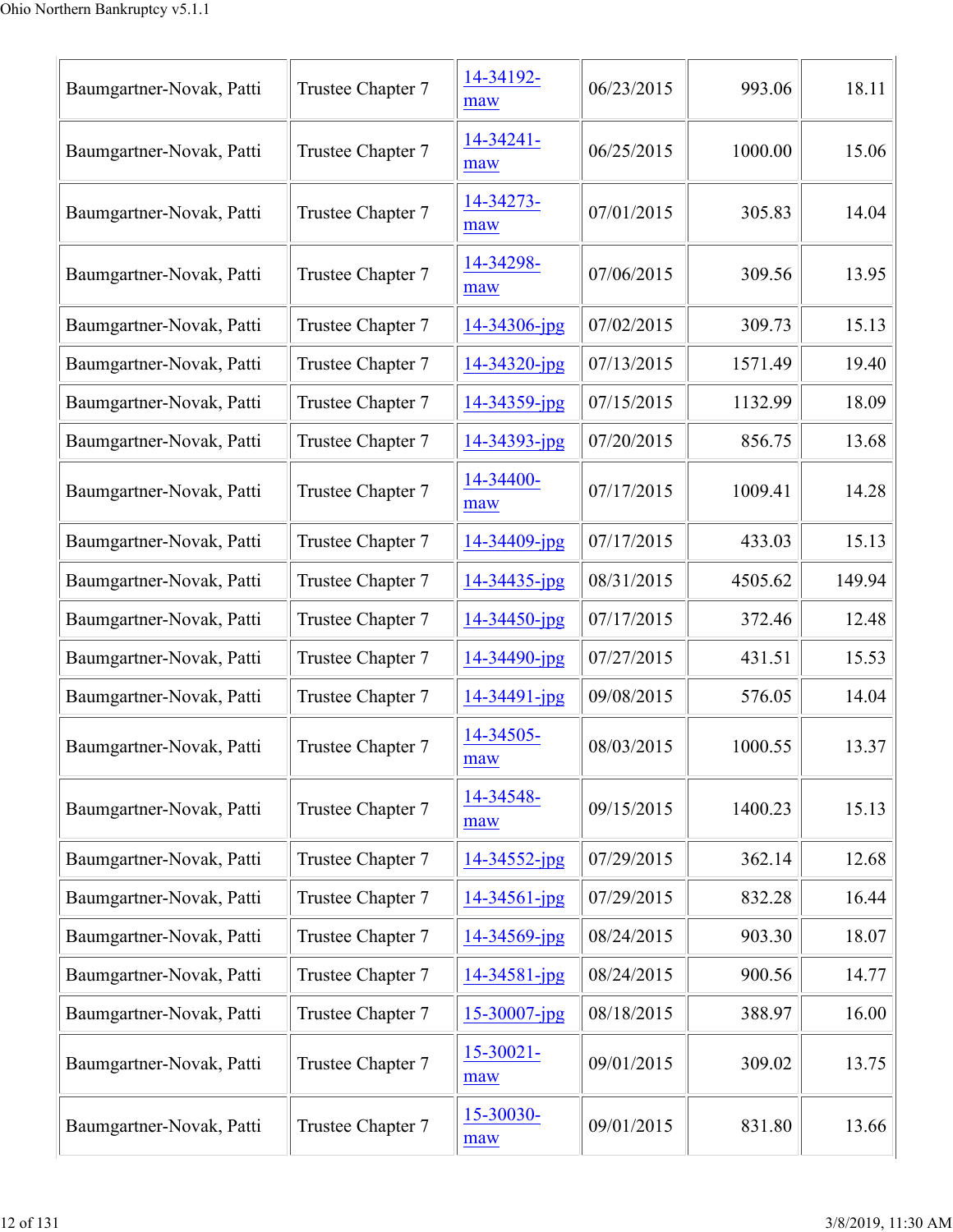| Baumgartner-Novak, Patti | Trustee Chapter 7 | 15-30062-<br>maw   | 09/09/2015 | 1426.86 | 9.90  |
|--------------------------|-------------------|--------------------|------------|---------|-------|
| Baumgartner-Novak, Patti | Trustee Chapter 7 | 15-30142-<br>maw   | 09/02/2015 | 282.75  | 12.57 |
| Baumgartner-Novak, Patti | Trustee Chapter 7 | 15-30150-<br>maw   | 09/23/2015 | 3450.91 | 15.33 |
| Baumgartner-Novak, Patti | Trustee Chapter 7 | 15-30165-<br>maw   | 10/13/2015 | 1449.09 | 16.31 |
| Baumgartner-Novak, Patti | Trustee Chapter 7 | $15 - 30205$ -jpg  | 09/23/2015 | 3198.20 | 11.59 |
| Baumgartner-Novak, Patti | Trustee Chapter 7 | 15-30229-<br>maw   | 09/08/2015 | 500.00  | 12.37 |
| Baumgartner-Novak, Patti | Trustee Chapter 7 | 15-30245-<br>maw   | 12/01/2015 | 250.19  | 11.39 |
| Baumgartner-Novak, Patti | Trustee Chapter 7 | 15-30286-<br>maw   | 09/28/2015 | 1412.50 | 16.31 |
| Baumgartner-Novak, Patti | Trustee Chapter 7 | 15-30329-<br>maw   | 12/23/2015 | 2529.22 | 13.97 |
| Baumgartner-Novak, Patti | Trustee Chapter 7 | $15 - 30394$ -jpg  | 10/06/2015 | 357.75  | 12.37 |
| Baumgartner-Novak, Patti | Trustee Chapter 7 | 15-30613-<br>maw   | 11/24/2015 | 1332.00 | 13.66 |
| Baumgartner-Novak, Patti | Trustee Chapter 7 | 15-30619-<br>maw   | 10/14/2015 | 477.55  | 15.51 |
| Baumgartner-Novak, Patti | Trustee Chapter 7 | 15-30675-<br>maw   | 10/13/2015 | 322.55  | 13.55 |
| Baumgartner-Novak, Patti | Trustee Chapter 7 | 15-30860-<br>maw   | 10/27/2015 | 796.16  | 19.56 |
| Baumgartner-Novak, Patti | Trustee Chapter 7 | 15-30934-<br>maw   | 10/27/2015 | 320.08  | 13.26 |
| Baumgartner-Novak, Patti | Trustee Chapter 7 | 15-31097-jpg       | 12/22/2015 | 351.26  | 14.66 |
| Baumgartner-Novak, Patti | Trustee Chapter 7 | $15 - 31131 - ipg$ | 12/22/2015 | 1000.00 | 16.24 |
| Baumgartner-Novak, Patti | Trustee Chapter 7 | 15-31138-<br>maw   | 12/01/2015 | 358.40  | 18.18 |
| Baumgartner-Novak, Patti | Trustee Chapter 7 | 15-31249-<br>maw   | 11/24/2015 | 294.23  | 13.46 |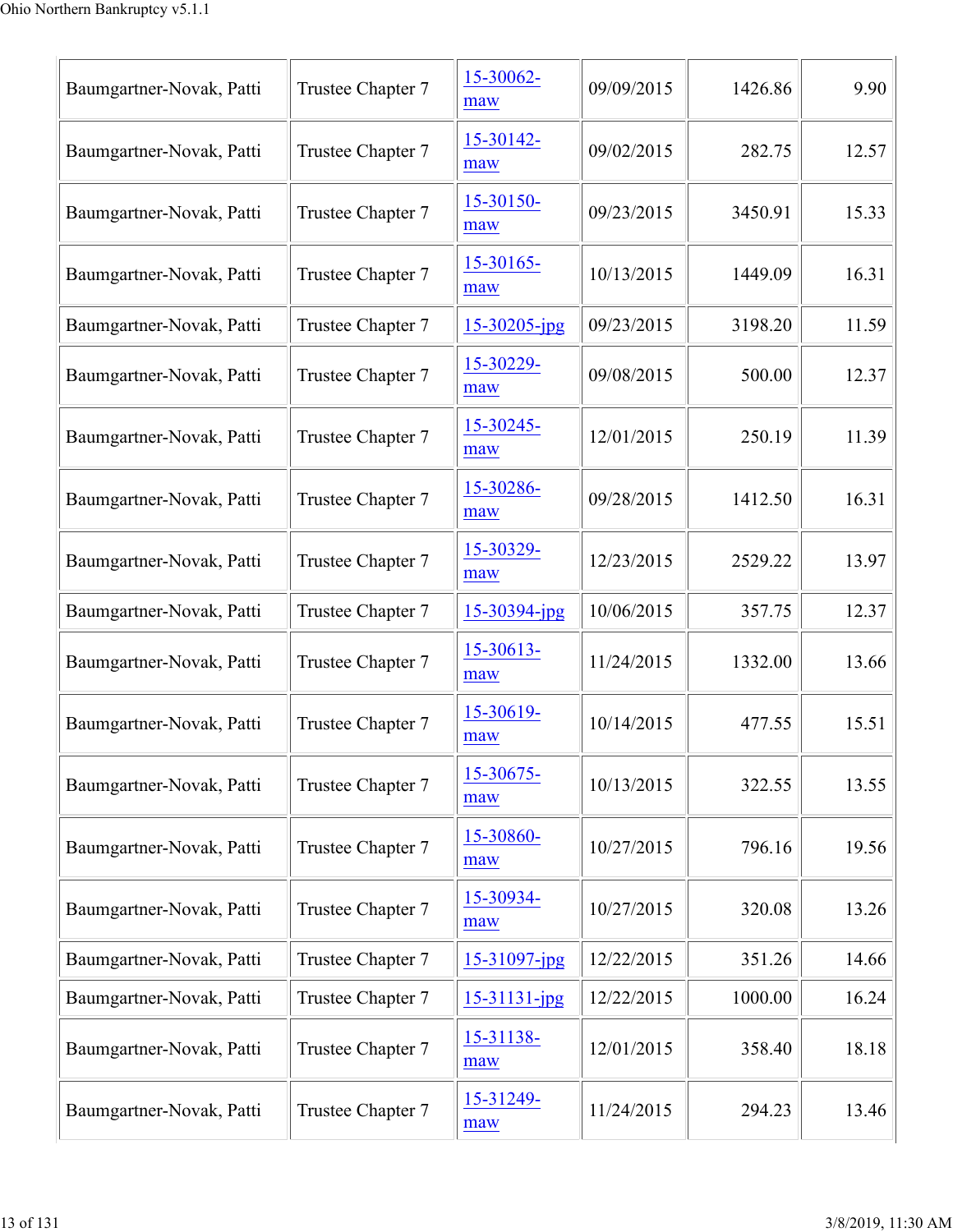| Baumgartner-Novak, Patti | Trustee Chapter 7  | 15-31323-jpg       | 12/08/2015 | 284.06    | 16.51   |
|--------------------------|--------------------|--------------------|------------|-----------|---------|
| Baumgartner-Novak, Patti | Trustee Chapter 7  | 15-31398-<br>maw   | 12/01/2015 | 614.74    | 13.59   |
| Baumgartner-Novak, Patti | Trustee Chapter 7  | 15-31565-jpg       | 12/29/2015 | 352.47    | 12.86   |
|                          |                    |                    | Total      | 116488.47 | 2377.74 |
| Baymiller, David J.      | Accountant         | $11 - 36081 - jpg$ | 10/01/2015 | 14149.71  | 0.00    |
|                          |                    |                    | Total      | 14149.71  | 0.00    |
| Beatrice, Mark A.        | Trustee Chapter 7  | 09-42845-kw        | 12/09/2015 | 2000.00   | 89.95   |
| Beatrice, Mark A.        | Trustee Chapter 7  | 10-43061-kw        | 09/02/2015 | 23028.79  | 1610.53 |
| Beatrice, Mark A.        | Trustee Chapter 7  | 12-41811-kw        | 01/14/2015 | 2006.00   | 79.82   |
| Beatrice, Mark A.        | Trustee Chapter 7  | 12-42365-kw        | 06/03/2015 | 1350.00   | 37.44   |
| Beatrice, Mark A.        | Trustee Chapter 7  | 13-42790-kw        | 07/15/2015 | 684.50    | 89.50   |
| Beatrice, Mark A.        | Trustee Chapter 7  | 14-40540-kw        | 01/14/2015 | 2600.00   | 8.44    |
| Beatrice, Mark A.        | Trustee Chapter 7  | 14-40872-kw        | 04/08/2015 | 1500.00   | 71.55   |
| Beatrice, Mark A.        | Trustee Chapter 7  | 14-41323-kw        | 02/11/2015 | 773.14    | 5.56    |
| Beatrice, Mark A.        | Trustee Chapter 7  | 14-41678-kw        | 08/12/2015 | 1902.50   | 58.06   |
|                          |                    |                    | Total      | 35844.93  | 2050.85 |
| Beatrice, Mark A.        | Trustee's Attorney | 10-43061-kw        | 04/30/2015 | 53400.00  | 4565.41 |
|                          |                    |                    | Total      | 53400.00  | 4565.41 |
| Belfance, Kathryn A.     | Trustee's Attorney | 12-53702-amk       | 05/12/2015 | 700.00    | 0.00    |
| Belfance, Kathryn A.     | Trustee's Attorney | 13-50869-amk       | 07/24/2015 | 7660.00   | 0.00    |
| Belfance, Kathryn A.     | Trustee's Attorney | 13-52196-amk       | 04/23/2015 | 3991.00   | 0.00    |
| Belfance, Kathryn A.     | Trustee's Attorney | 13-53673-amk       | 02/27/2015 | 520.00    | 0.00    |
| Belfance, Kathryn A.     | Trustee's Attorney | 14-50933-amk       | 08/13/2015 | 2817.50   | 0.00    |
| Belfance, Kathryn A.     | Trustee's Attorney | 14-51889-amk       | 10/25/2015 | 3614.50   | 0.00    |
|                          |                    |                    | Total      | 19303.00  | 0.00    |
| Belfance, Kathryn A.     | Trustee's Attorney | 10-52634-amk       | 02/25/2015 | 2062.50   | 0.00    |
| Belfance, Kathryn A.     | Trustee's Attorney | 12-50302-amk       | 01/13/2015 | 3280.00   | 0.00    |
| Belfance, Kathryn A.     | Trustee's Attorney | 14-50452-amk       | 01/13/2015 | 2419.00   | 28.50   |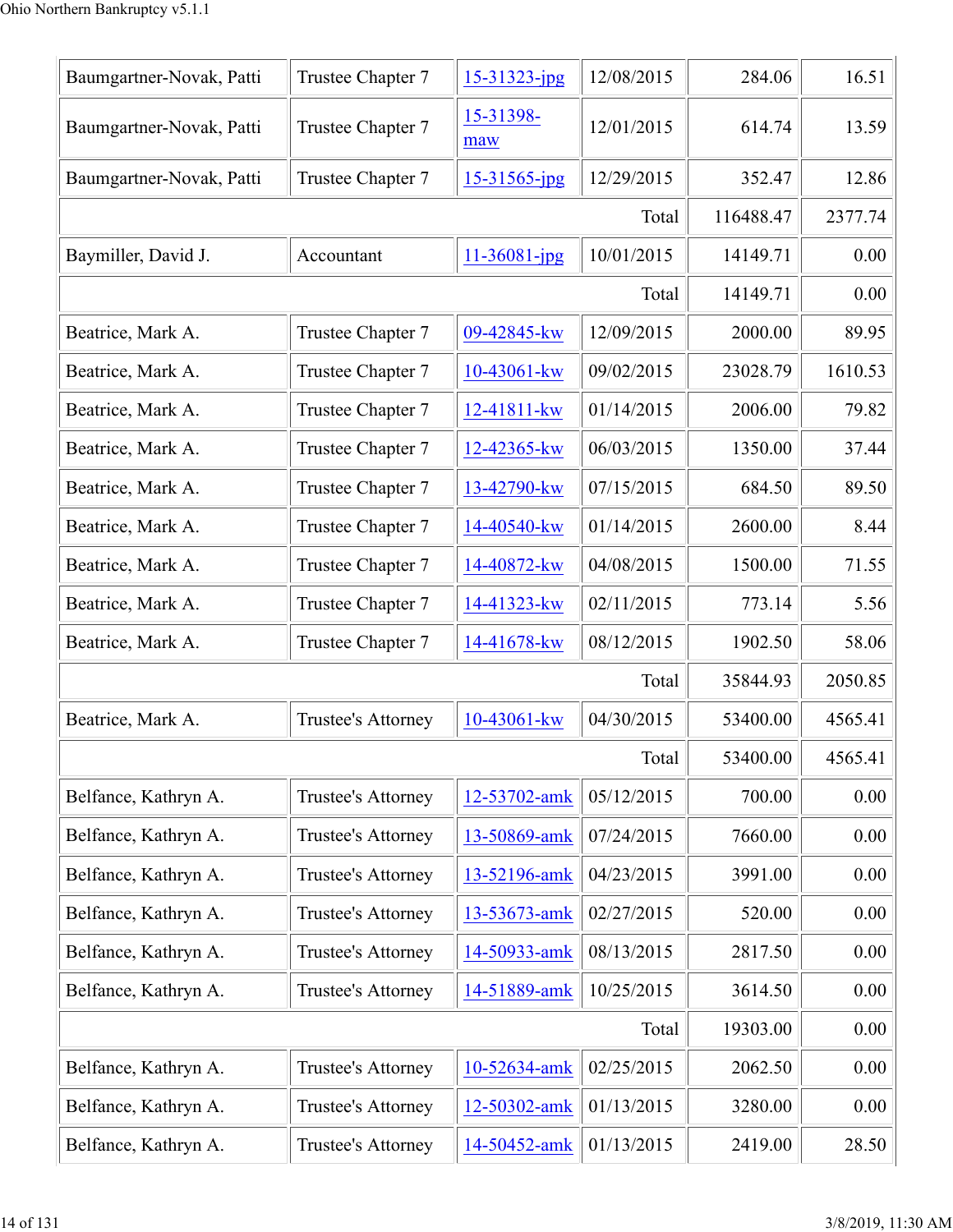|                          |                    |              | Total      | 7761.50  | 28.50  |
|--------------------------|--------------------|--------------|------------|----------|--------|
| Belfance, Kathryn A.     | Trustee's Attorney | 13-51044-rk  | 12/22/2015 | 36897.00 | 0.00   |
|                          |                    |              | Total      | 36897.00 | 0.00   |
| Belfance Trustee, Kathry | Trustee Chapter 7  | 10-52634-amk | 04/05/2015 | 1248.53  | 58.58  |
| Belfance Trustee, Kathry | Trustee Chapter 7  | 11-53378-amk | 11/29/2015 | 417.54   | 6.00   |
| Belfance Trustee, Kathry | Trustee Chapter 7  | 11-54387-amk | 06/16/2015 | 1595.37  | 30.65  |
| Belfance Trustee, Kathry | Trustee Chapter 7  | 12-50302-amk | 02/28/2015 | 3428.70  | 42.40  |
| Belfance Trustee, Kathry | Trustee Chapter 7  | 12-51020-amk | 04/05/2015 | 693.11   | 16.90  |
| Belfance Trustee, Kathry | Trustee Chapter 7  | 12-51119-amk | 04/20/2015 | 655.50   | 6.00   |
| Belfance Trustee, Kathry | Trustee Chapter 7  | 12-53702-amk | 05/12/2015 | 855.80   | 58.80  |
| Belfance Trustee, Kathry | Trustee Chapter 7  | 13-50725-amk | 05/24/2015 | 558.96   | 6.00   |
| Belfance Trustee, Kathry | Trustee Chapter 7  | 13-50869-amk | 08/07/2015 | 5250.00  | 19.42  |
| Belfance Trustee, Kathry | Trustee Chapter 7  | 13-50980-amk | 08/05/2015 | 898.50   | 31.92  |
| Belfance Trustee, Kathry | Trustee Chapter 7  | 13-51044-rk  | 12/22/2015 | 13489.74 | 927.93 |
| Belfance Trustee, Kathry | Trustee Chapter 7  | 13-51356-amk | 04/20/2015 | 1056.34  | 6.00   |
| Belfance Trustee, Kathry | Trustee Chapter 7  | 13-51520-amk | 02/27/2015 | 433.50   | 6.00   |
| Belfance Trustee, Kathry | Trustee Chapter 7  | 13-51584-amk | 04/05/2015 | 725.00   | 38.86  |
| Belfance Trustee, Kathry | Trustee Chapter 7  | 13-51693-rk  | 10/16/2015 | 10750.81 | 212.74 |
| Belfance Trustee, Kathry | Trustee Chapter 7  | 13-51790-amk | 09/16/2015 | 1290.00  | 34.08  |
| Belfance Trustee, Kathry | Trustee Chapter 7  | 13-52222-amk | 02/27/2015 | 1750.00  | 57.04  |
| Belfance Trustee, Kathry | Trustee Chapter 7  | 13-52389-amk | 05/12/2015 | 1193.75  | 23.60  |
| Belfance Trustee, Kathry | Trustee Chapter 7  | 13-52699-amk | 03/02/2015 | 475.00   | 38.40  |
| Belfance Trustee, Kathry | Trustee Chapter 7  | 13-52742-amk | 02/27/2015 | 1544.24  | 6.00   |
| Belfance Trustee, Kathry | Trustee Chapter 7  | 13-52832-amk | 02/28/2015 | 700.00   | 65.84  |
| Belfance Trustee, Kathry | Trustee Chapter 7  | 13-53255-amk | 07/06/2015 | 478.50   | 6.00   |
| Belfance Trustee, Kathry | Trustee Chapter 7  | 13-53282-amk | 06/16/2015 | 1030.00  | 6.00   |
| Belfance Trustee, Kathry | Trustee Chapter 7  | 13-53392-amk | 04/05/2015 | 847.85   | 6.00   |
| Belfance Trustee, Kathry | Trustee Chapter 7  | 13-53642-amk | 03/02/2015 | 272.05   | 6.00   |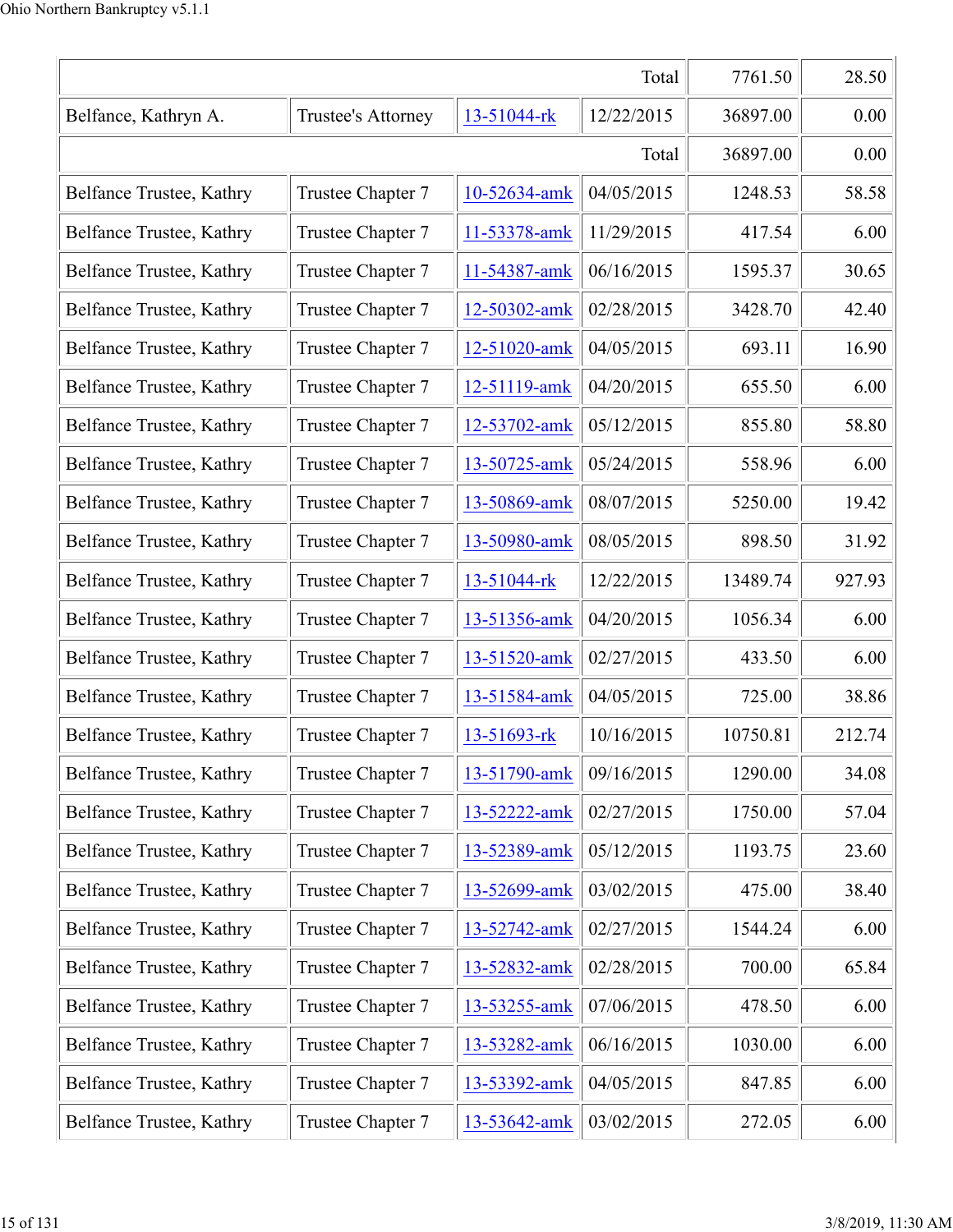| Belfance Trustee, Kathry | Trustee Chapter 7 | 13-53673-amk | 02/28/2015 | 812.50  | 33.44 |
|--------------------------|-------------------|--------------|------------|---------|-------|
| Belfance Trustee, Kathry | Trustee Chapter 7 | 14-50034-amk | 02/27/2015 | 301.21  | 6.00  |
| Belfance Trustee, Kathry | Trustee Chapter 7 | 14-50079-amk | 02/28/2015 | 592.74  | 6.00  |
| Belfance Trustee, Kathry | Trustee Chapter 7 | 14-50208-amk | 05/12/2015 | 3109.04 | 23.60 |
| Belfance Trustee, Kathry | Trustee Chapter 7 | 14-50356-amk | 05/30/2015 | 1108.75 | 6.00  |
| Belfance Trustee, Kathry | Trustee Chapter 7 | 14-50380-amk | 11/29/2015 | 472.50  | 6.00  |
| Belfance Trustee, Kathry | Trustee Chapter 7 | 14-50393-amk | 11/29/2015 | 428.51  | 6.00  |
| Belfance Trustee, Kathry | Trustee Chapter 7 | 14-50452-amk | 02/28/2015 | 2517.52 | 66.87 |
| Belfance Trustee, Kathry | Trustee Chapter 7 | 14-50477-amk | 02/27/2015 | 1264.45 | 6.00  |
| Belfance Trustee, Kathry | Trustee Chapter 7 | 14-50695-amk | 05/12/2015 | 1283.88 | 22.72 |
| Belfance Trustee, Kathry | Trustee Chapter 7 | 14-50756-amk | 03/02/2015 | 250.00  | 50.00 |
| Belfance Trustee, Kathry | Trustee Chapter 7 | 14-50933-amk | 08/24/2015 | 1924.20 | 6.00  |
| Belfance Trustee, Kathry | Trustee Chapter 7 | 14-51041-amk | 02/28/2015 | 278.59  | 6.00  |
| Belfance Trustee, Kathry | Trustee Chapter 7 | 14-51086-amk | 02/27/2015 | 375.00  | 6.00  |
| Belfance Trustee, Kathry | Trustee Chapter 7 | 14-51130-amk | 02/28/2015 | 326.50  | 6.00  |
| Belfance Trustee, Kathry | Trustee Chapter 7 | 14-51156-amk | 03/02/2015 | 357.50  | 6.00  |
| Belfance Trustee, Kathry | Trustee Chapter 7 | 14-51171-amk | 09/16/2015 | 381.25  | 40.32 |
| Belfance Trustee, Kathry | Trustee Chapter 7 | 14-51344-amk | 07/29/2015 | 1915.90 | 6.00  |
| Belfance Trustee, Kathry | Trustee Chapter 7 | 14-51360-amk | 04/20/2015 | 500.00  | 6.00  |
| Belfance Trustee, Kathry | Trustee Chapter 7 | 14-51464-amk | 02/27/2015 | 366.73  | 6.00  |
| Belfance Trustee, Kathry | Trustee Chapter 7 | 14-51491-amk | 02/28/2015 | 281.74  | 6.00  |
| Belfance Trustee, Kathry | Trustee Chapter 7 | 14-51623-amk | 04/20/2015 | 800.00  | 20.08 |
| Belfance Trustee, Kathry | Trustee Chapter 7 | 14-51655-amk | 04/06/2015 | 1875.40 | 6.00  |
| Belfance Trustee, Kathry | Trustee Chapter 7 | 14-51680-amk | 02/28/2015 | 334.22  | 6.00  |
| Belfance Trustee, Kathry | Trustee Chapter 7 | 14-51716-amk | 02/28/2015 | 379.15  | 6.00  |
| Belfance Trustee, Kathry | Trustee Chapter 7 | 14-51719-amk | 02/28/2015 | 205.39  | 6.00  |
| Belfance Trustee, Kathry | Trustee Chapter 7 | 14-51754-amk | 11/08/2015 | 603.75  | 6.00  |
| Belfance Trustee, Kathry | Trustee Chapter 7 | 14-51854-amk | 11/08/2015 | 692.50  | 6.00  |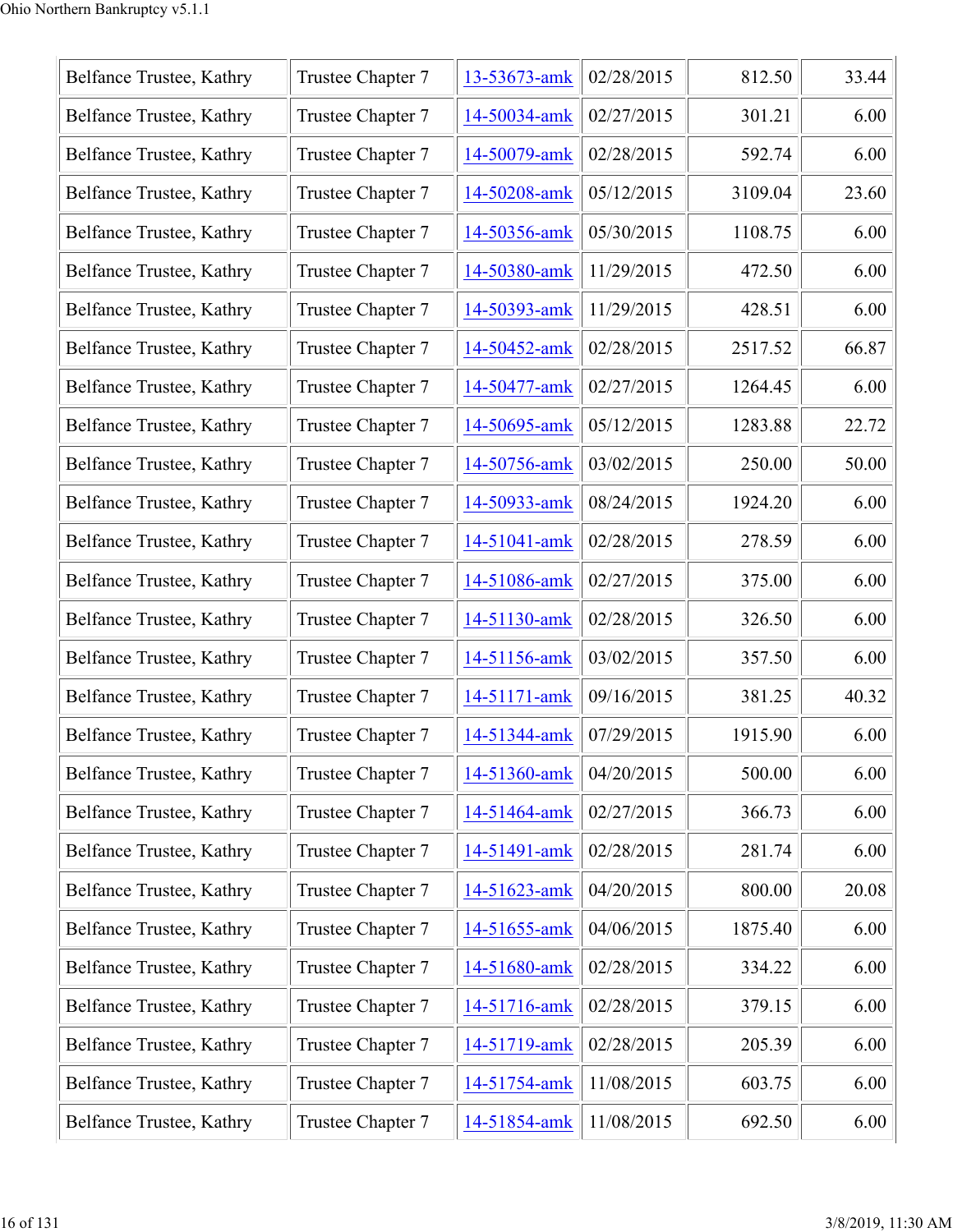| Belfance Trustee, Kathry | Trustee Chapter 7 | 14-51870-amk | 03/02/2015 | 262.50  | 6.00  |
|--------------------------|-------------------|--------------|------------|---------|-------|
| Belfance Trustee, Kathry | Trustee Chapter 7 | 14-51889-amk | 11/29/2015 | 2427.50 | 28.68 |
| Belfance Trustee, Kathry | Trustee Chapter 7 | 14-51962-amk | 11/08/2015 | 1250.00 | 32.40 |
| Belfance Trustee, Kathry | Trustee Chapter 7 | 14-52000-amk | 04/05/2015 | 750.00  | 6.00  |
| Belfance Trustee, Kathry | Trustee Chapter 7 | 14-52055-amk | 04/05/2015 | 475.16  | 6.00  |
| Belfance Trustee, Kathry | Trustee Chapter 7 | 14-52078-amk | 05/12/2015 | 456.24  | 6.00  |
| Belfance Trustee, Kathry | Trustee Chapter 7 | 14-52080-amk | 11/29/2015 | 562.50  | 28.00 |
| Belfance Trustee, Kathry | Trustee Chapter 7 | 14-52129-amk | 04/20/2015 | 875.00  | 34.16 |
| Belfance Trustee, Kathry | Trustee Chapter 7 | 14-52180-amk | 04/05/2015 | 258.82  | 6.00  |
| Belfance Trustee, Kathry | Trustee Chapter 7 | 14-52190-amk | 04/05/2015 | 183.06  | 6.00  |
| Belfance Trustee, Kathry | Trustee Chapter 7 | 14-52234-amk | 07/20/2015 | 333.67  | 6.00  |
| Belfance Trustee, Kathry | Trustee Chapter 7 | 14-52245-amk | 05/30/2015 | 1125.00 | 20.96 |
| Belfance Trustee, Kathry | Trustee Chapter 7 | 14-52268-amk | 05/12/2015 | 572.26  | 6.00  |
| Belfance Trustee, Kathry | Trustee Chapter 7 | 14-52492-amk | 04/20/2015 | 271.50  | 6.00  |
| Belfance Trustee, Kathry | Trustee Chapter 7 | 14-52727-amk | 09/27/2015 | 550.00  | 47.36 |
| Belfance Trustee, Kathry | Trustee Chapter 7 | 14-53001-amk | 07/29/2015 | 647.31  | 6.00  |
| Belfance Trustee, Kathry | Trustee Chapter 7 | 14-53070-amk | 07/06/2015 | 275.00  | 6.00  |
| Belfance Trustee, Kathry | Trustee Chapter 7 | 14-53118-amk | 06/17/2015 | 162.77  | 6.00  |
| Belfance Trustee, Kathry | Trustee Chapter 7 | 14-53121-amk | 10/27/2015 | 1307.80 | 6.00  |
| Belfance Trustee, Kathry | Trustee Chapter 7 | 14-53135-amk | 07/20/2015 | 821.03  | 6.00  |
| Belfance Trustee, Kathry | Trustee Chapter 7 | 14-53137-amk | 09/27/2015 | 1145.04 | 6.00  |
| Belfance Trustee, Kathry | Trustee Chapter 7 | 14-53147-amk | 06/16/2015 | 306.28  | 6.00  |
| Belfance Trustee, Kathry | Trustee Chapter 7 | 14-53151-amk | 12/07/2015 | 816.25  | 26.24 |
| Belfance Trustee, Kathry | Trustee Chapter 7 | 14-53169-amk | 08/05/2015 | 742.64  | 6.00  |
| Belfance Trustee, Kathry | Trustee Chapter 7 | 14-53171-amk | 08/05/2015 | 282.21  | 6.00  |
| Belfance Trustee, Kathry | Trustee Chapter 7 | 14-53206-amk | 09/11/2015 | 1379.02 | 6.00  |
| Belfance Trustee, Kathry | Trustee Chapter 7 | 14-53208-amk | 08/02/2015 | 625.00  | 38.56 |
| Belfance Trustee, Kathry | Trustee Chapter 7 | 14-53240-amk | 06/16/2015 | 213.25  | 6.00  |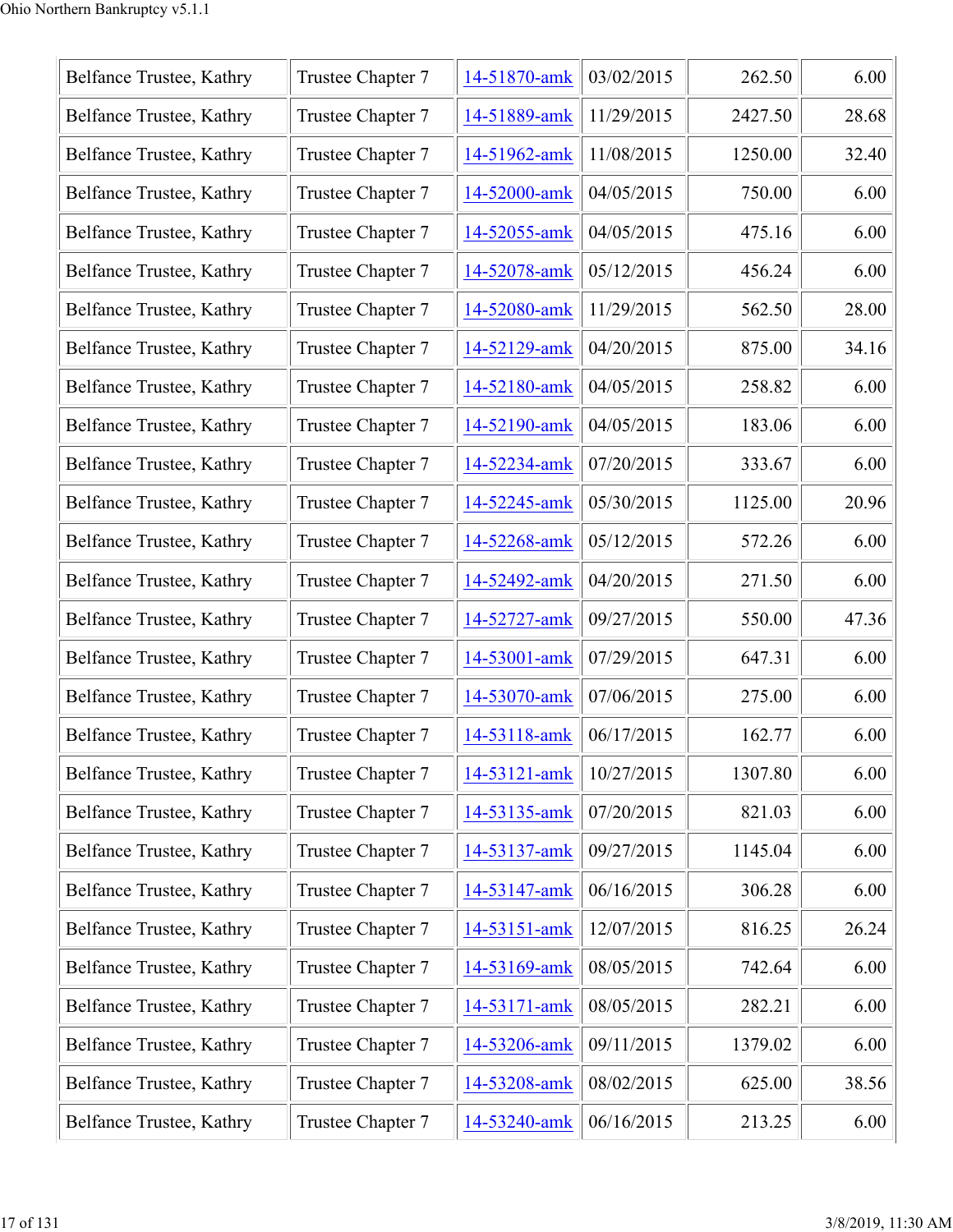| Belfance Trustee, Kathry | Trustee Chapter 7  | 14-53278-amk | 11/29/2015 | 941.08    | 16.80    |
|--------------------------|--------------------|--------------|------------|-----------|----------|
| Belfance Trustee, Kathry | Trustee Chapter 7  | 14-53297-amk | 08/07/2015 | 393.17    | 6.00     |
| Belfance Trustee, Kathry | Trustee Chapter 7  | 14-53319-amk | 07/06/2015 | 332.73    | 6.00     |
| Belfance Trustee, Kathry | Trustee Chapter 7  | 14-53345-amk | 07/20/2015 | 325.85    | 6.00     |
| Belfance Trustee, Kathry | Trustee Chapter 7  | 15-50030-amk | 08/27/2015 | 550.00    | 44.72    |
| Belfance Trustee, Kathry | Trustee Chapter 7  | 15-50089-amk | 09/16/2015 | 460.29    | 6.00     |
| Belfance Trustee, Kathry | Trustee Chapter 7  | 15-50163-amk | 08/27/2015 | 361.74    | 6.00     |
| Belfance Trustee, Kathry | Trustee Chapter 7  | 15-50302-amk | 09/10/2015 | 176.41    | 6.00     |
| Belfance Trustee, Kathry | Trustee Chapter 7  | 15-50325-amk | 10/27/2015 | 222.77    | 6.00     |
|                          |                    |              | Total      | 98218.56  | 2580.07  |
| Bergrin, Irving S.       | Trustee's Attorney | 14-10348-aih | 06/16/2015 | 1200.00   | 0.00     |
|                          |                    |              | Total      | 1200.00   | 0.00     |
| Black, McCuskey, Souers  | Attorney           | 10-64353-rk  | 12/04/2015 | 4141.50   | 25.70    |
|                          |                    |              | Total      | 4141.50   | 25.70    |
| Black, McCuskey, Souers  | Trustee's Attorney | 11-61426-rk  | 12/07/2015 | 798892.71 | 11127.56 |
|                          |                    |              | Total      | 798892.71 | 11127.56 |
| Blau & Kriege, PLLC      | Special Counsel    | 12-18954-aih | 08/28/2015 | 20000.00  | 7547.14  |
|                          |                    |              | Total      | 20000.00  | 7547.14  |
| Bober, Mark B.           | Accountant         | 13-51044-rk  | 09/23/2015 | 4096.40   | 0.00     |
| Bober, Mark B.           | Accountant         | 13-52196-amk | 12/13/2015 | 2975.00   | 0.00     |
|                          |                    |              | Total      | 7071.40   | 0.00     |
| <b>Bodine Perry LLC</b>  | Accountant         | 10-44715-kw  | 08/14/2015 | 650.00    | 0.00     |
|                          |                    |              | Total      | 650.00    | 0.00     |
| Boylan, Mike             | Other Professional | 14-51667-amk | 10/25/2015 | 3000.00   | 225.00   |
|                          |                    |              | Total      | 3000.00   | 225.00   |
| Branham, III, Charles W. | Trustee's Attorney | 14-50652-amk | 01/13/2015 | 14000.00  | 1877.22  |
|                          |                    |              | Total      | 14000.00  | 1877.22  |
| Brenneman, Karen         | Accountant         | 06-61512-rk  | 07/02/2015 | 1413.48   | 0.00     |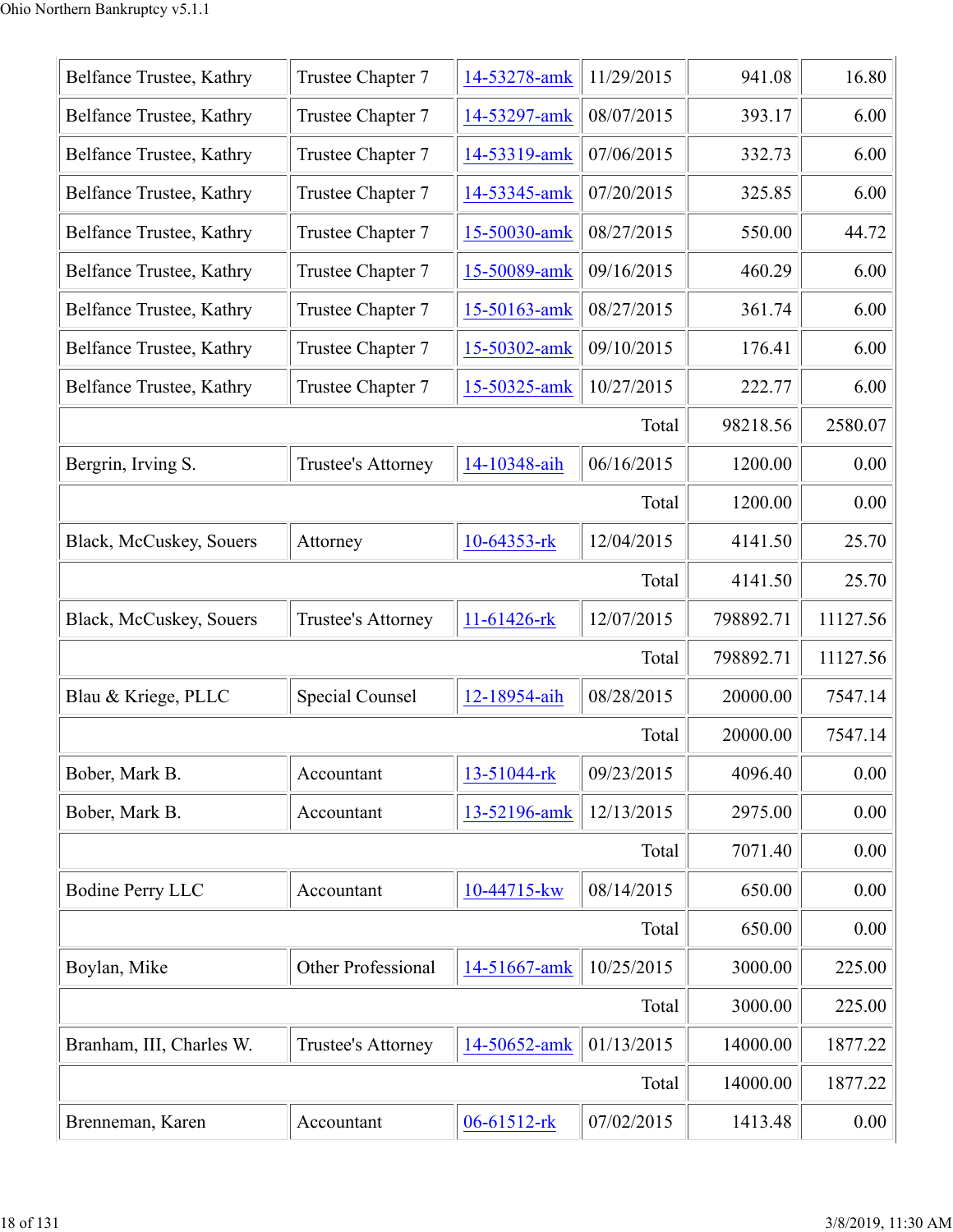| Total                    |                    |                    | 1413.48    | 0.00      |        |
|--------------------------|--------------------|--------------------|------------|-----------|--------|
| Brockman, Coats, Gedelia | Accountant         | 11-61426-rk        | 12/07/2015 | 228975.27 | 587.93 |
|                          |                    |                    | Total      | 228975.27 | 587.93 |
| Brown, Craig L.          | Trustee Chapter 7  | $14 - 17040 - ips$ | 09/23/2015 | 536.61    | 3.15   |
|                          |                    |                    | Total      | 536.61    | 3.15   |
| Brown, Joanne            | Trustee's Attorney | 12-18497-aih       | 04/23/2015 | 32.00     | 0.00   |
| Brown, Joanne            | Trustee's Attorney | 12-18722-pmc       | 05/22/2015 | 175.00    | 0.00   |
| Brown, Joanne            | Trustee's Attorney | 13-14895-aih       | 08/25/2015 | 1553.75   | 0.00   |
| Brown, Joanne            | Trustee's Attorney | $13 - 14931 - ips$ | 07/07/2015 | 1992.30   | 0.00   |
| Brown, Joanne            | Trustee's Attorney | 13-15697-aih       | 07/07/2015 | 649.00    | 0.46   |
| Brown, Joanne            | Trustee's Attorney | 13-16714-aih       | 03/10/2015 | 192.35    | 7.65   |
| Brown, Joanne            | Trustee's Attorney | 13-17438-aih       | 03/10/2015 | 190.95    | 0.00   |
| Brown, Joanne            | Trustee's Attorney | 14-10337-aih       | 05/05/2015 | 704.61    | 18.21  |
| Brown, Joanne            | Trustee's Attorney | 14-12784-jps       | 03/12/2015 | 275.00    | 0.00   |
|                          |                    |                    | Total      | 5764.96   | 26.32  |
| Brown, Virgil            | Trustee Chapter 7  | $14 - 14111 - ips$ | 12/14/2015 | 1950.00   | 110.31 |
| Brown, Virgil            | Trustee's Attorney | 15-10270-aih       | 10/20/2015 | 219.00    | 0.00   |
|                          |                    |                    | Total      | 2169.00   | 110.31 |
| Brown, Virgil E.         | Trustee Chapter 7  | 10-20616-pmc       | 01/15/2015 | 690.25    | 23.02  |
| Brown, Virgil E.         | Trustee's Attorney | 11-10092-pmc       | 03/19/2015 | 399.00    | 0.00   |
| Brown, Virgil E.         | Trustee Chapter 7  | 11-10343-aih       | 02/24/2015 | 581.25    | 36.35  |
| Brown, Virgil E.         | Trustee Chapter 7  | $12 - 13970 - ips$ | 03/12/2015 | 3440.04   | 44.02  |
| Brown, Virgil E.         | Trustee Chapter 7  | 12-14349-aih       | 04/23/2015 | 1255.18   | 95.87  |
| Brown, Virgil E.         | Trustee Chapter 7  | 12-16050-pmc       | 02/06/2015 | 430.00    | 25.06  |
| Brown, Virgil E.         | Trustee Chapter 7  | 12-18497-aih       | 04/23/2015 | 348.00    | 20.01  |
| Brown, Virgil E.         | Trustee Chapter 7  | 12-18722-pmc       | 05/22/2015 | 420.88    | 40.06  |
| Brown, Virgil E.         | Trustee Chapter 7  | 12-19091-pmc       | 02/05/2015 | 45.00     | 31.36  |
| Brown, Virgil E.         | Trustee Chapter 7  | 13-10177-aih       | 06/02/2015 | 1555.00   | 218.25 |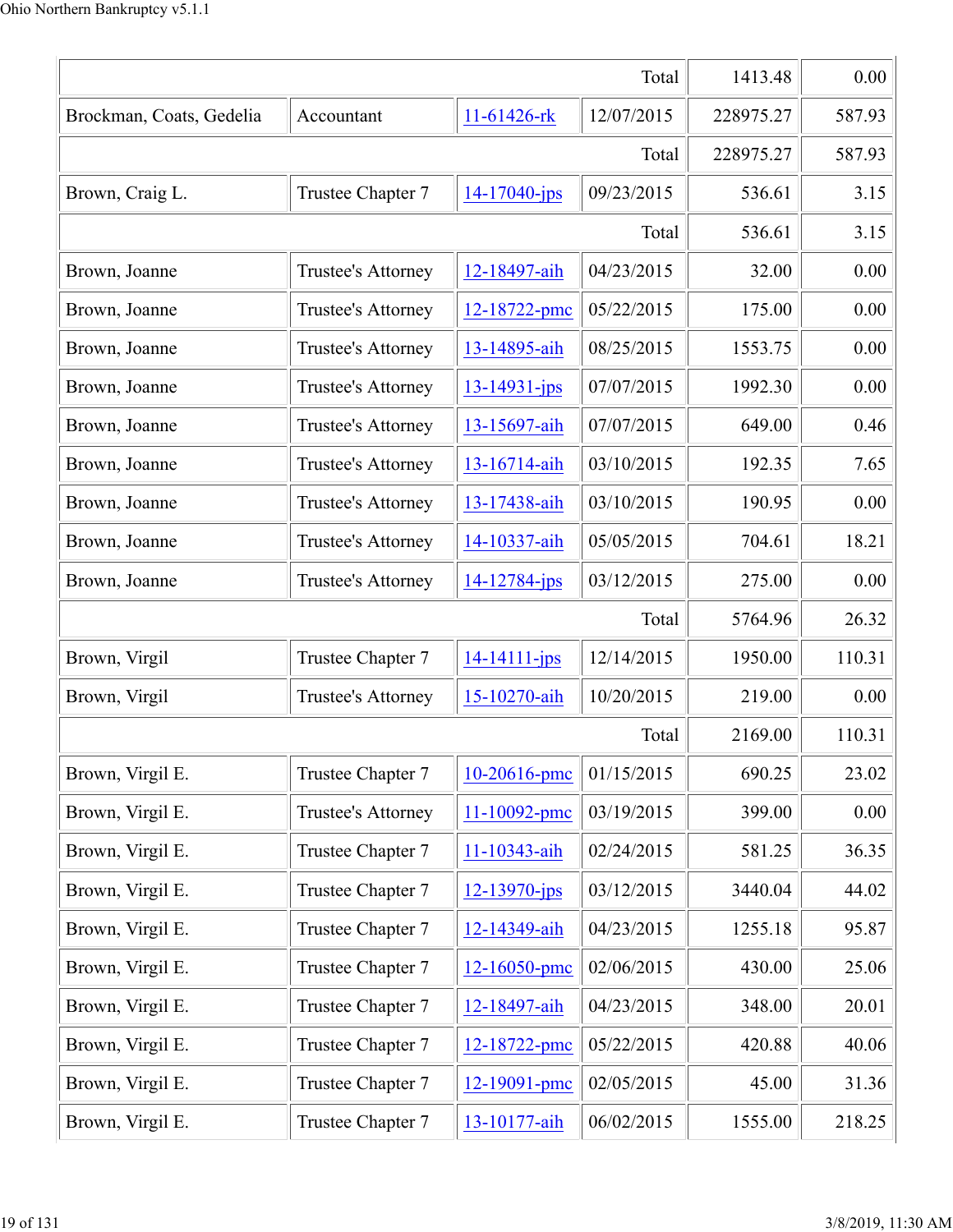| Brown, Virgil E. | Trustee Chapter 7  | 13-10693-aih       | 05/19/2015 | 1496.93  | 36.89 |
|------------------|--------------------|--------------------|------------|----------|-------|
| Brown, Virgil E. | Trustee Chapter 7  | 13-12709-aih       | 07/21/2015 | 16366.12 | 62.81 |
| Brown, Virgil E. | Trustee Chapter 7  | 13-14895-aih       | 08/25/2015 | 2271.32  | 66.74 |
| Brown, Virgil E. | Trustee Chapter 7  | $13 - 14931 - ips$ | 07/07/2015 | 2050.00  | 22.81 |
| Brown, Virgil E. | Trustee Chapter 7  | 13-15697-aih       | 07/07/2015 | 1640.00  | 25.94 |
| Brown, Virgil E. | Trustee Chapter 7  | 13-16714-aih       | 03/10/2015 | 756.50   | 30.94 |
| Brown, Virgil E. | Trustee Chapter 7  | $13 - 17315$ -jps  | 03/12/2015 | 1095.63  | 33.16 |
| Brown, Virgil E. | Trustee Chapter 7  | 13-17438-aih       | 03/10/2015 | 864.00   | 76.35 |
| Brown, Virgil E. | Trustee Chapter 7  | 13-18340-aih       | 01/13/2015 | 1070.54  | 24.40 |
| Brown, Virgil E. | Trustee Chapter 7  | 13-18475-pmc       | 08/21/2015 | 790.44   | 17.48 |
| Brown, Virgil E. | Trustee Chapter 7  | 14-10337-aih       | 05/05/2015 | 302.00   | 0.00  |
| Brown, Virgil E. | Trustee Chapter 7  | 14-10348-aih       | 06/16/2015 | 3030.16  | 38.15 |
| Brown, Virgil E. | Trustee Chapter 7  | $14 - 10901 - ips$ | 09/23/2015 | 505.03   | 35.00 |
| Brown, Virgil E. | Trustee Chapter 7  | 14-10939-aih       | 04/01/2015 | 300.00   | 25.59 |
| Brown, Virgil E. | Trustee Chapter 7  | 14-10952-aih       | 08/11/2015 | 526.31   | 47.34 |
| Brown, Virgil E. | Trustee's Attorney | 14-11361-pmc       | 10/16/2015 | 414.00   | 0.00  |
| Brown, Virgil E. | Trustee Chapter 7  | 14-11915-aih       | 06/02/2015 | 2108.22  | 24.99 |
| Brown, Virgil E. | Trustee Chapter 7  | 14-12093-jps       | 07/30/2015 | 1125.00  | 58.55 |
| Brown, Virgil E. | Trustee Chapter 7  | 14-12112-pmc       | 02/06/2015 | 806.04   | 11.36 |
| Brown, Virgil E. | Trustee Chapter 7  | 14-12168-pmc       | 06/16/2015 | 192.59   | 21.65 |
| Brown, Virgil E. | Trustee Chapter 7  | $14 - 12415$ -jps  | 07/07/2015 | 275.00   | 18.85 |
| Brown, Virgil E. | Trustee Chapter 7  | 14-12784-jps       | 03/12/2015 | 500.00   | 14.92 |
| Brown, Virgil E. | Trustee Chapter 7  | 14-12805-aih       | 02/03/2015 | 100.00   | 6.60  |
| Brown, Virgil E. | Trustee Chapter 7  | 14-12808-aih       | 06/15/2015 | 300.00   | 14.56 |
| Brown, Virgil E. | Trustee Chapter 7  | $14 - 12814 - jps$ | 10/07/2015 | 200.00   | 15.56 |
| Brown, Virgil E. | Trustee Chapter 7  | 14-12838-aih       | 02/03/2015 | 196.88   | 10.67 |
| Brown, Virgil E. | Trustee Chapter 7  | $14 - 12862 - ips$ | 01/07/2015 | 427.35   | 38.13 |
| Brown, Virgil E. | Trustee Chapter 7  | 14-13199-pmc       | 01/16/2015 | 1150.00  | 12.34 |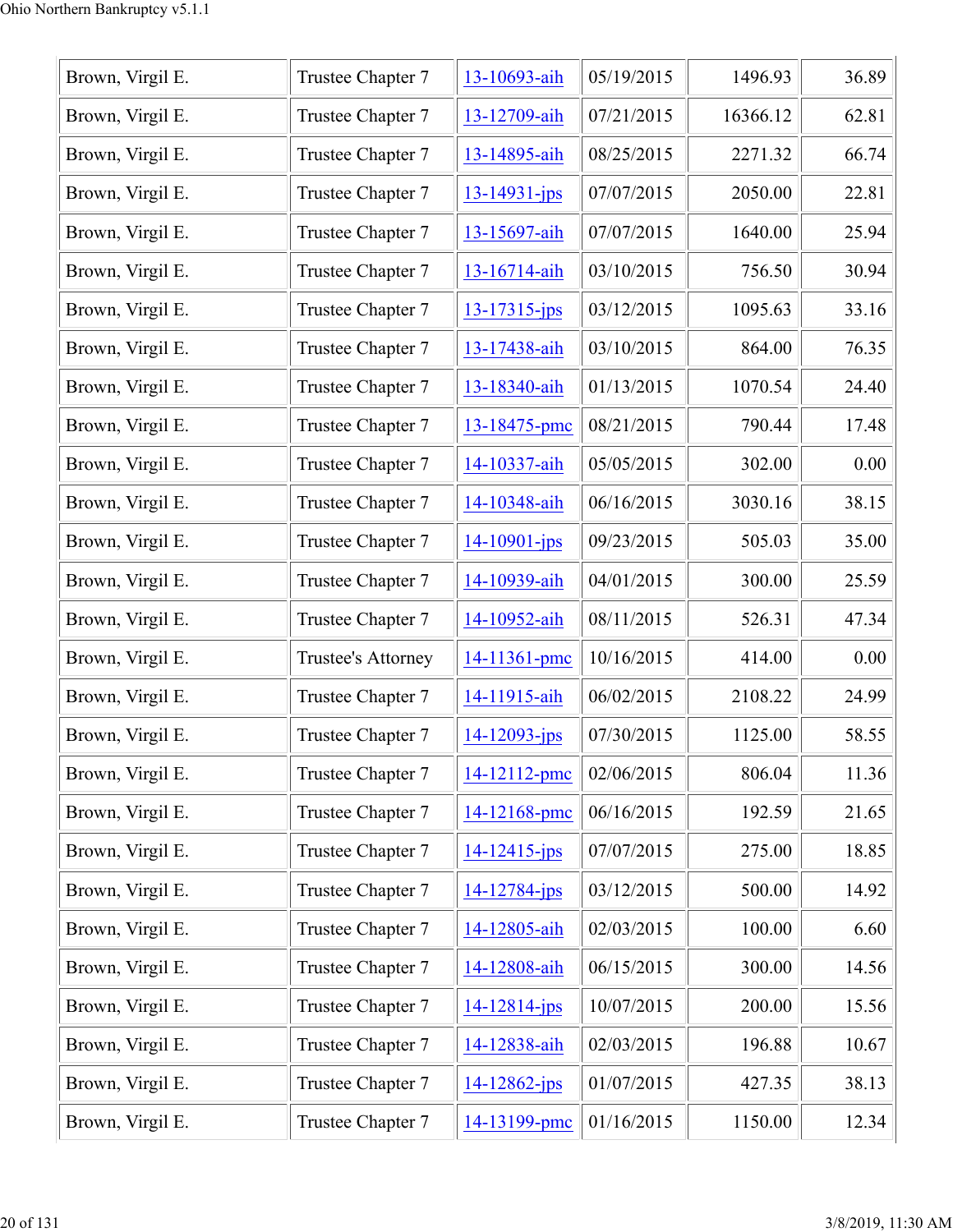| Brown, Virgil E. | Trustee's Attorney | 14-13234-pmc       | 04/06/2015 | 180.00  | 0.00  |
|------------------|--------------------|--------------------|------------|---------|-------|
| Brown, Virgil E. | Trustee Chapter 7  | 14-13260-aih       | 01/13/2015 | 402.50  | 12.23 |
| Brown, Virgil E. | Trustee Chapter 7  | 14-13414-pmc       | 04/27/2015 | 187.50  | 19.43 |
| Brown, Virgil E. | Trustee's Attorney | $14 - 13430 - jps$ | 05/28/2015 | 195.00  | 0.00  |
| Brown, Virgil E. | Trustee Chapter 7  | 14-13511-pmc       | 07/16/2015 | 304.36  | 24.17 |
| Brown, Virgil E. | Trustee Chapter 7  | $14 - 13526$ -jps  | 06/19/2015 | 869.15  | 12.89 |
| Brown, Virgil E. | Trustee Chapter 7  | 14-13599-jps       | 03/10/2015 | 246.72  | 15.12 |
| Brown, Virgil E. | Trustee Chapter 7  | 14-13768-jps       | 02/24/2015 | 1510.98 | 18.43 |
| Brown, Virgil E. | Trustee Chapter 7  | 14-13798-pmc       | 03/06/2015 | 1415.00 | 59.17 |
| Brown, Virgil E. | Trustee Chapter 7  | 14-13839-aih       | 04/01/2015 | 314.63  | 14.38 |
| Brown, Virgil E. | Trustee Chapter 7  | 14-14087-aih       | 04/01/2015 | 175.00  | 13.85 |
| Brown, Virgil E. | Trustee's Attorney | $14 - 14111 - ips$ | 12/14/2015 | 1173.00 | 0.00  |
| Brown, Virgil E. | Trustee Chapter 7  | 14-14121-aih       | 08/25/2015 | 822.50  | 47.25 |
| Brown, Virgil E. | Trustee Chapter 7  | 14-14142-aih       | 08/14/2015 | 155.10  | 13.52 |
| Brown, Virgil E. | Trustee Chapter 7  | 14-14159-aih       | 02/03/2015 | 250.00  | 17.25 |
| Brown, Virgil E. | Trustee Chapter 7  | 14-14165-pmc       | 08/20/2015 | 535.48  | 12.47 |
| Brown, Virgil E. | Trustee Chapter 7  | 14-14171-pmc       | 09/18/2015 | 1131.00 | 10.16 |
| Brown, Virgil E. | Trustee Chapter 7  | 14-14190-pmc       | 08/21/2015 | 825.00  | 19.36 |
| Brown, Virgil E. | Trustee Chapter 7  | 14-14435-aih       | 06/23/2015 | 318.75  | 37.49 |
| Brown, Virgil E. | Trustee Chapter 7  | 14-14683-aih       | 02/24/2015 | 904.21  | 18.61 |
| Brown, Virgil E. | Trustee Chapter 7  | 14-14759-aih       | 04/07/2015 | 500.00  | 18.78 |
| Brown, Virgil E. | Trustee Chapter 7  | $14 - 14760$ -jps  | 09/23/2015 | 276.25  | 18.37 |
| Brown, Virgil E. | Trustee Chapter 7  | 14-14792-pmc       | 04/29/2015 | 163.00  | 11.34 |
| Brown, Virgil E. | Trustee Chapter 7  | $14 - 14904 - ips$ | 05/07/2015 | 732.96  | 11.85 |
| Brown, Virgil E. | Trustee Chapter 7  | $14 - 15045$ -jps  | 03/31/2015 | 1325.00 | 0.14  |
| Brown, Virgil E. | Trustee Chapter 7  | $14 - 15079$ -jps  | 04/29/2015 | 461.25  | 13.69 |
| Brown, Virgil E. | Trustee Chapter 7  | $14 - 15099 - ips$ | 06/19/2015 | 876.50  | 30.69 |
| Brown, Virgil E. | Trustee Chapter 7  | $14 - 15368 - ips$ | 05/06/2015 | 413.78  | 9.49  |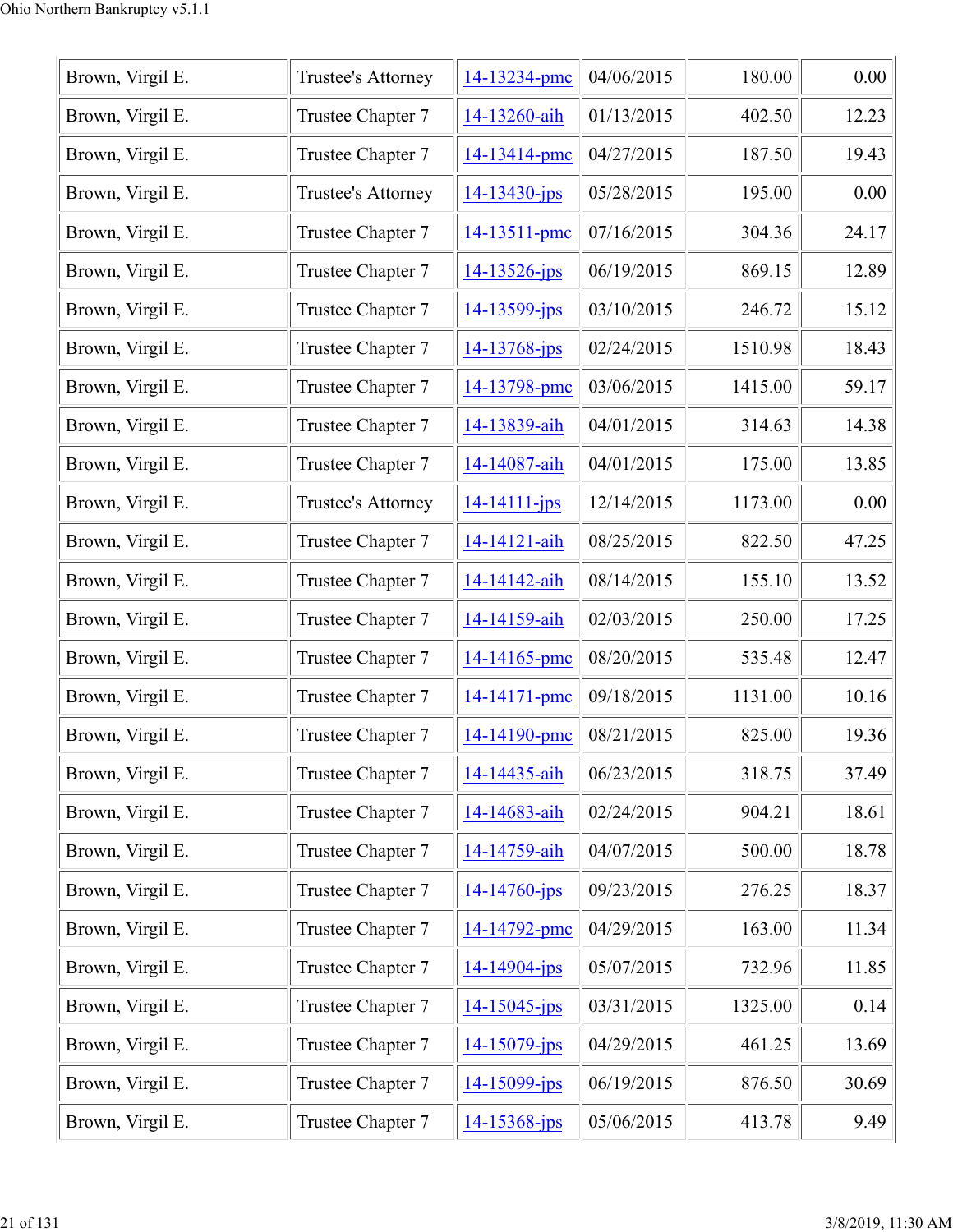| Brown, Virgil E. | Trustee Chapter 7 | 14-15376-jps       | 05/06/2015 | 218.60  | 9.76  |
|------------------|-------------------|--------------------|------------|---------|-------|
| Brown, Virgil E. | Trustee Chapter 7 | 14-15448-aih       | 03/24/2015 | 506.11  | 13.72 |
| Brown, Virgil E. | Trustee Chapter 7 | 14-15688-pmc       | 10/13/2015 | 208.71  | 21.18 |
| Brown, Virgil E. | Trustee Chapter 7 | $14 - 15703 - ips$ | 08/12/2015 | 337.75  | 25.37 |
| Brown, Virgil E. | Trustee Chapter 7 | 14-15789-jps       | 04/29/2015 | 162.50  | 14.45 |
| Brown, Virgil E. | Trustee Chapter 7 | $14 - 15925 - ips$ | 12/14/2015 | 250.00  | 36.91 |
| Brown, Virgil E. | Trustee Chapter 7 | 14-15931-pmc       | 08/20/2015 | 988.50  | 23.47 |
| Brown, Virgil E. | Trustee Chapter 7 | 14-15960-pmc       | 06/22/2015 | 651.68  | 16.74 |
| Brown, Virgil E. | Trustee Chapter 7 | 14-15961-pmc       | 08/20/2015 | 418.40  | 16.50 |
| Brown, Virgil E. | Trustee Chapter 7 | 14-15963-aih       | 05/28/2015 | 187.50  | 13.94 |
| Brown, Virgil E. | Trustee Chapter 7 | 14-15996-aih       | 08/27/2015 | 288.09  | 13.05 |
| Brown, Virgil E. | Trustee Chapter 7 | $14 - 16015$ -jps  | 05/07/2015 | 235.40  | 8.58  |
| Brown, Virgil E. | Trustee Chapter 7 | 14-16016-aih       | 05/19/2015 | 385.71  | 15.08 |
| Brown, Virgil E. | Trustee Chapter 7 | 14-16303-pmc       | 10/13/2015 | 308.75  | 9.76  |
| Brown, Virgil E. | Trustee Chapter 7 | 14-16634-aih       | 06/02/2015 | 639.43  | 16.28 |
| Brown, Virgil E. | Trustee Chapter 7 | 14-16674-pmc       | 08/20/2015 | 1143.50 | 9.96  |
| Brown, Virgil E. | Trustee Chapter 7 | 14-16679-pmc       | 08/20/2015 | 398.75  | 23.71 |
| Brown, Virgil E. | Trustee Chapter 7 | 14-16853-aih       | 08/25/2015 | 746.50  | 10.67 |
| Brown, Virgil E. | Trustee Chapter 7 | 14-16860-aih       | 06/30/2015 | 207.25  | 9.76  |
| Brown, Virgil E. | Trustee Chapter 7 | 14-16902-pmc       | 07/16/2015 | 280.32  | 15.61 |
| Brown, Virgil E. | Trustee Chapter 7 | $14 - 16912 - ips$ | 08/26/2015 | 315.34  | 15.34 |
| Brown, Virgil E. | Trustee Chapter 7 | 14-17189-aih       | 06/30/2015 | 232.25  | 12.54 |
| Brown, Virgil E. | Trustee Chapter 7 | 14-17223-aih       | 09/22/2015 | 1794.13 | 25.75 |
| Brown, Virgil E. | Trustee Chapter 7 | $14 - 17254 - ips$ | 08/26/2015 | 232.50  | 17.57 |
| Brown, Virgil E. | Trustee Chapter 7 | 14-17479-jps       | 08/26/2015 | 1269.25 | 14.56 |
| Brown, Virgil E. | Trustee Chapter 7 | 14-17497-pmc       | 08/24/2015 | 133.75  | 13.12 |
| Brown, Virgil E. | Trustee Chapter 7 | 14-17560-pmc       | 06/22/2015 | 375.00  | 14.50 |
| Brown, Virgil E. | Trustee Chapter 7 | 14-17735-aih       | 07/17/2015 | 375.50  | 17.95 |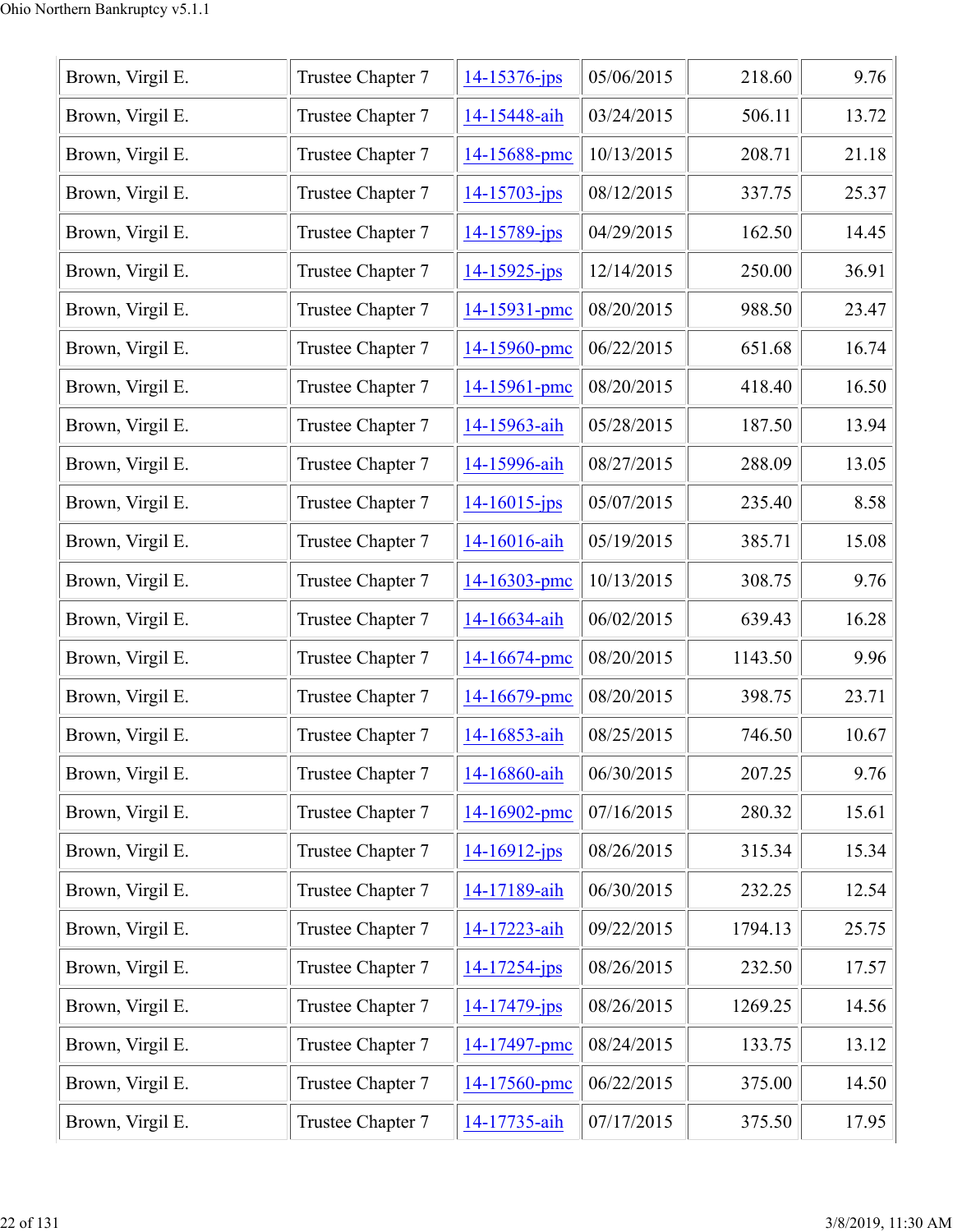| Brown, Virgil E. | Trustee Chapter 7         | 14-17756-aih       | 11/17/2015 | 549.75   | 15.19   |
|------------------|---------------------------|--------------------|------------|----------|---------|
| Brown, Virgil E. | Trustee Chapter 7         | $14 - 17812 - jps$ | 08/26/2015 | 516.00   | 8.49    |
| Brown, Virgil E. | Trustee Chapter 7         | 14-17813-aih       | 11/17/2015 | 577.00   | 11.56   |
| Brown, Virgil E. | Trustee Chapter 7         | 14-18041-pmc       | 08/10/2015 | 195.00   | 12.92   |
| Brown, Virgil E. | Trustee Chapter 7         | 15-10069-pmc       | 07/20/2015 | 277.50   | 15.41   |
| Brown, Virgil E. | Trustee Chapter 7         | $15 - 10115 - ips$ | 09/23/2015 | 1456.09  | 15.14   |
| Brown, Virgil E. | Trustee Chapter 7         | $15 - 10190 - ips$ | 11/05/2015 | 1250.00  | 35.42   |
| Brown, Virgil E. | Trustee Chapter 7         | $15 - 10236 - jps$ | 10/07/2015 | 475.00   | 28.80   |
| Brown, Virgil E. | Trustee Chapter 7         | $15 - 10238 - ips$ | 11/12/2015 | 336.42   | 15.50   |
| Brown, Virgil E. | Trustee Chapter 7         | $15 - 10253 - ips$ | 09/25/2015 | 533.00   | 16.10   |
| Brown, Virgil E. | Trustee Chapter 7         | 15-10266-aih       | 12/08/2015 | 810.20   | 18.17   |
| Brown, Virgil E. | Trustee Chapter 7         | 15-10268-aih       | 09/22/2015 | 937.50   | 16.87   |
| Brown, Virgil E. | Trustee Chapter 7         | 15-10270-aih       | 10/20/2015 | 500.00   | 23.01   |
| Brown, Virgil E. | Trustee Chapter 7         | 15-10587-pmc       | 11/13/2015 | 364.91   | 15.25   |
| Brown, Virgil E. | Trustee Chapter 7         | 15-10797-aih       | 08/31/2015 | 232.69   | 16.52   |
| Brown, Virgil E. | Trustee Chapter 7         | 15-10837-aih       | 09/08/2015 | 156.09   | 13.05   |
| Brown, Virgil E. | Trustee Chapter 7         | $15 - 11429$ -jps  | 10/07/2015 | 212.44   | 12.96   |
| Brown, Virgil E. | Trustee Chapter 7         | $15 - 11833 - ips$ | 12/14/2015 | 282.25   | 17.66   |
| Brown, Virgil E. | Trustee Chapter 7         | 15-11846-pmc       | 11/13/2015 | 153.91   | 15.97   |
| Brown, Virgil E. | Trustee Chapter 7         | 15-12156-pmc       | 11/20/2015 | 304.23   | 11.45   |
| Brown, Virgil E. | Trustee Chapter 7         | 15-12779-pmc       | 12/03/2015 | 233.00   | 9.49    |
| Brown, Virgil E. | Trustee Chapter 7         | 15-12806-pmc       | 12/03/2015 | 199.66   | 14.25   |
|                  |                           |                    | Total      | 90533.09 | 2620.92 |
| Brown, Virgil E. | Trustee Chapter 7         | 11-10092-pmc       | 03/19/2015 | 875.36   | 249.69  |
| Brown, Virgil E. | Trustee's Attorney        | 12-14349-aih       | 04/23/2015 | 315.00   | 0.00    |
| Brown, Virgil E. | <b>Trustee's Attorney</b> | 13-10177-aih       | 06/02/2015 | 549.00   | 0.00    |
| Brown, Virgil E. | Trustee Chapter 7         | 14-11361-pmc       | 10/16/2015 | 821.49   | 70.96   |
| Brown, Virgil E. | Trustee's Attorney        | $14 - 12093 - ips$ | 07/30/2015 | 390.00   | 0.00    |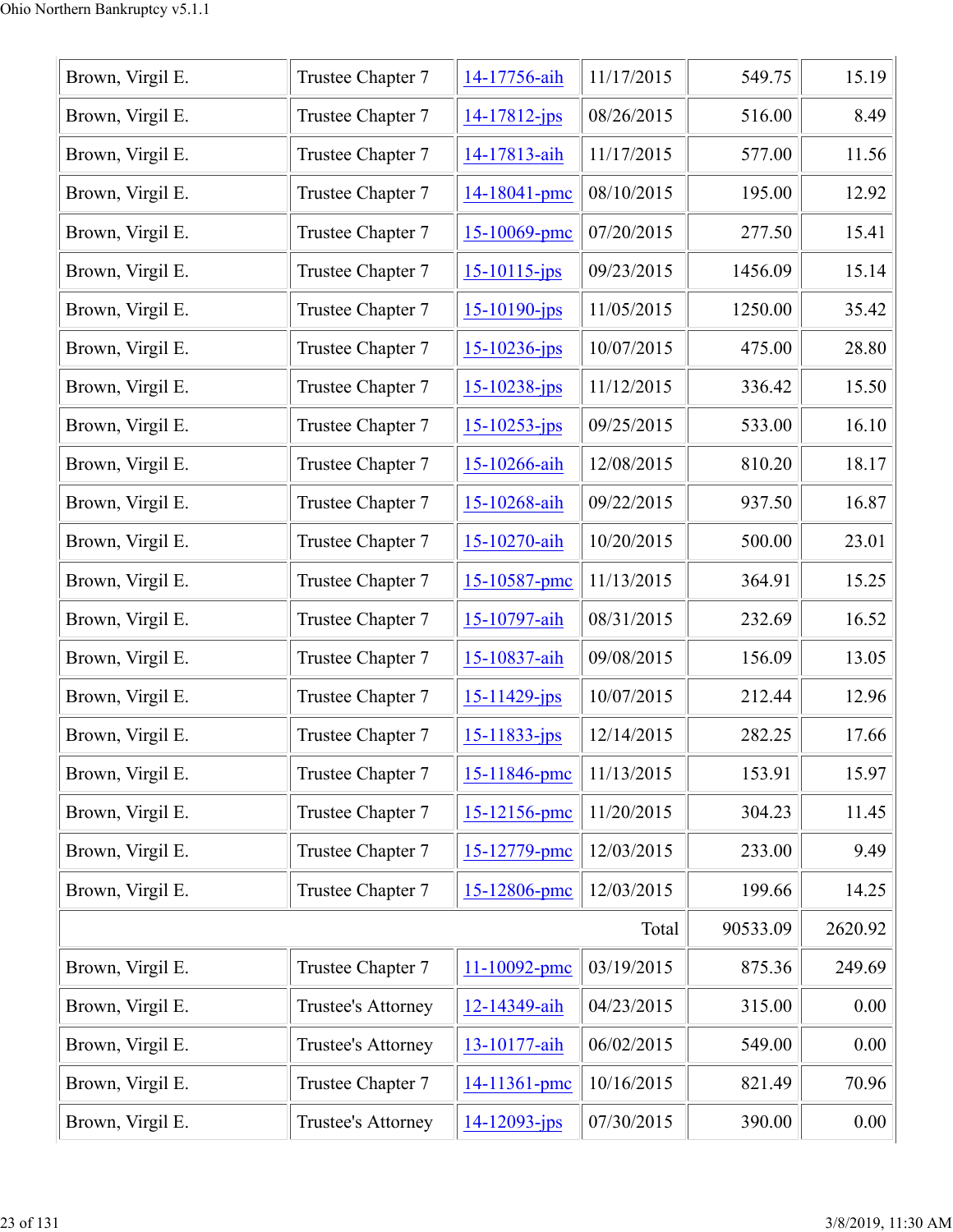| Brown, Virgil E.       | Trustee Chapter 7         | 14-13234-pmc       | 04/06/2015 | 162.50   | 26.19  |
|------------------------|---------------------------|--------------------|------------|----------|--------|
| Brown, Virgil E.       | Trustee's Attorney        | 14-13414-pmc       | 04/27/2015 | 174.00   | 0.00   |
| Brown, Virgil E.       | Trustee Chapter 7         | $14 - 13430 - ips$ | 05/28/2015 | 375.00   | 21.59  |
| Brown, Virgil E.       | Trustee's Attorney        | 14-13511-pmc       | 07/16/2015 | 159.00   | 0.00   |
| Brown, Virgil E.       | Trustee's Attorney        | $14 - 13526$ -jps  | 06/19/2015 | 249.00   | 0.00   |
| Brown, Virgil E.       | Trustee's Attorney        | 14-13798-pmc       | 03/06/2015 | 492.00   | 0.00   |
| Brown, Virgil E.       | Trustee's Attorney        | 14-14435-aih       | 06/23/2015 | 300.00   | 0.00   |
| Brown, Virgil E.       | Trustee's Attorney        | 14-14759-aih       | 04/07/2015 | 210.00   | 0.00   |
| Brown, Virgil E.       | Trustee's Attorney        | $15 - 10190 - ips$ | 11/05/2015 | 369.00   | 0.00   |
| Brown, Virgil E.       | Trustee's Attorney        | $15 - 10236$ -jps  | 10/07/2015 | 204.00   | 0.00   |
|                        |                           |                    | Total      | 5645.35  | 368.43 |
| Brown, Virgil E.       | Trustee's Attorney        | 14-12168-pmc       | 06/16/2015 | 195.00   | 0.00   |
|                        |                           |                    | Total      | 195.00   | 0.00   |
| Brown, Jr, Virgil E.   | Trustee's Attorney        | 14-14190-pmc       | 08/21/2015 | 234.00   | 0.00   |
|                        |                           |                    | Total      | 234.00   | 0.00   |
| Brown-Wagner, Renee    | <b>Other Professional</b> | 12-52149-amk       | 03/01/2015 | 225.00   | 75.00  |
|                        |                           |                    | Total      | 225.00   | 75.00  |
| Buzulencia, Michael D. | Trustee Chapter 7         | 06-40955-kw        | 01/14/2015 | 16889.37 | 64.52  |
| Buzulencia, Michael D. | Trustee Chapter 7         | 09-40898-kw        | 01/14/2015 | 1950.00  | 33.76  |
| Buzulencia, Michael D. | Trustee Chapter 7         | 09-43814-kw        | 04/08/2015 | 1250.29  | 85.96  |
| Buzulencia, Michael D. | Trustee Chapter 7         | 10-43027-kw        | 07/15/2015 | 1421.78  | 10.42  |
| Buzulencia, Michael D. | Trustee Chapter 7         | 10-44095-kw        | 02/11/2015 | 3450.00  | 21.50  |
| Buzulencia, Michael D. | Trustee Chapter 7         | 11-40292-kw        | 06/03/2015 | 4984.28  | 729.56 |
| Buzulencia, Michael D. | Trustee Chapter 7         | 11-41016-kw        | 01/14/2015 | 1300.20  | 17.04  |
| Buzulencia, Michael D. | Trustee Chapter 7         | 11-41016-kw        | 10/28/2015 | 91.01    | 0.00   |
| Buzulencia, Michael D. | Trustee Chapter 7         | 12-40798-kw        | 03/11/2015 | 2500.00  | 513.35 |
| Buzulencia, Michael D. | Trustee Chapter 7         | 12-41703-kw        | 03/11/2015 | 825.00   | 39.28  |
| Buzulencia, Michael D. | Trustee Chapter 7         | 12-43108-kw        | 04/08/2015 | 2007.91  | 11.34  |
|                        |                           |                    |            |          |        |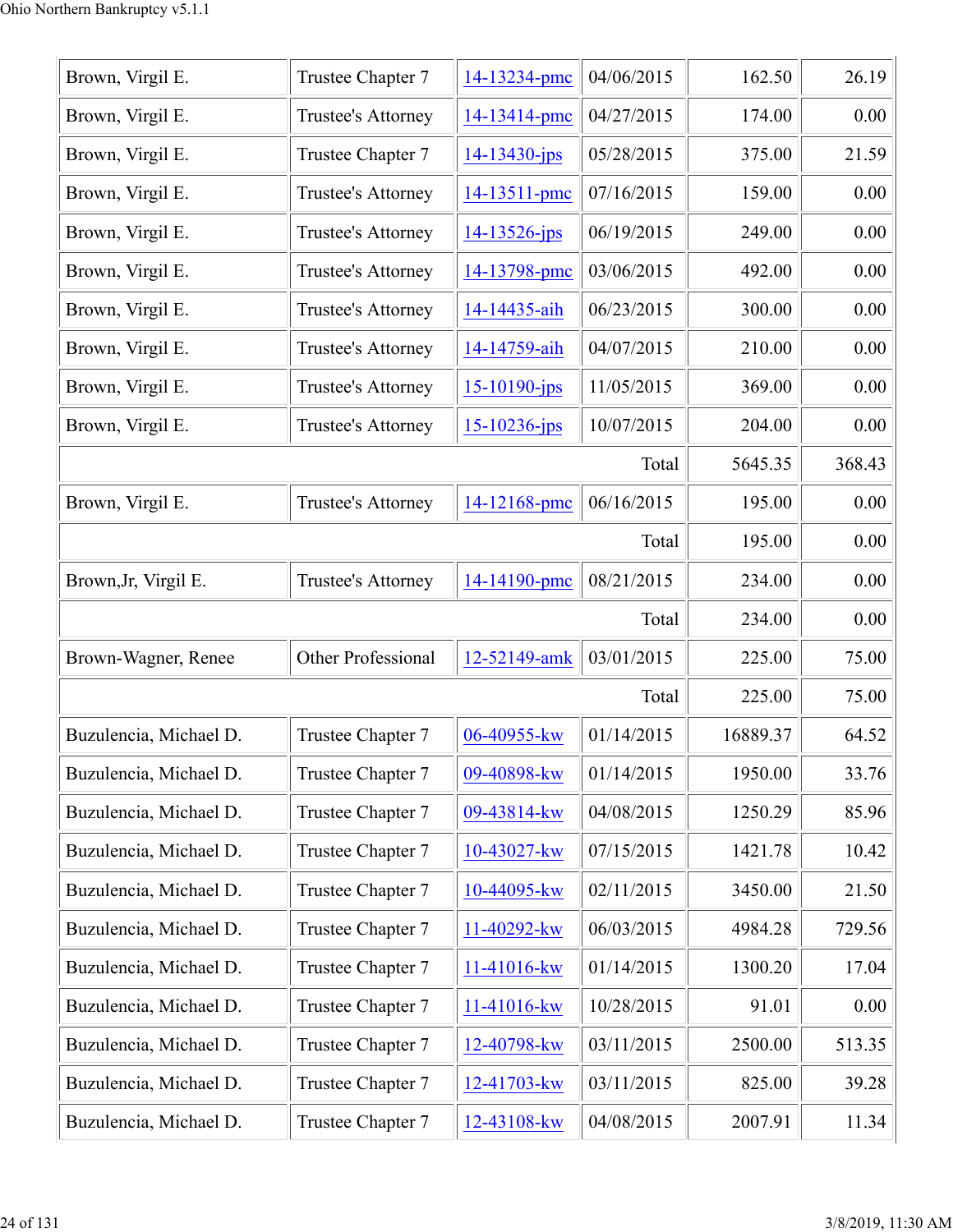| Buzulencia, Michael D. | Trustee Chapter 7  | 13-40501-kw    | 11/04/2015 | 2050.00  | 154.10  |
|------------------------|--------------------|----------------|------------|----------|---------|
| Buzulencia, Michael D. | Trustee Chapter 7  | 13-42223-kw    | 09/02/2015 | 500.00   | 7.12    |
| Buzulencia, Michael D. | Trustee Chapter 7  | 13-42237-kw    | 06/03/2015 | 625.00   | 77.38   |
| Buzulencia, Michael D. | Trustee Chapter 7  | 13-42256-kw    | 10/07/2015 | 2750.00  | 13.38   |
| Buzulencia, Michael D. | Trustee Chapter 7  | 13-42350-kw    | 10/07/2015 | 482.39   | 30.68   |
| Buzulencia, Michael D. | Trustee Chapter 7  | 13-42499-kw    | 04/08/2015 | 1306.40  | 5.58    |
| Buzulencia, Michael D. | Trustee Chapter 7  | 14-41893-kw    | 06/03/2015 | 1008.74  | 3.69    |
| Buzulencia, Michael D. | Trustee Chapter 7  | 14-42177-kw    | 08/12/2015 | 410.75   | 9.49    |
| Buzulencia, Michael D. | Trustee Chapter 7  | 14-42376-kw    | 08/12/2015 | 759.32   | 5.28    |
| Buzulencia, Michael D. | Trustee Chapter 7  | 14-42519-kw    | 10/07/2015 | 875.00   | 10.22   |
| Buzulencia, Michael D. | Trustee Chapter 7  | 14-42613-kw    | 09/02/2015 | 1499.85  | 4.48    |
| Buzulencia, Michael D. | Trustee Chapter 7  | 15-40088-kw    | 10/07/2015 | 347.62   | 3.68    |
| Buzulencia, Michael D. | Trustee Chapter 7  | 15-40099-kw    | 09/02/2015 | 875.00   | 8.60    |
| Buzulencia, Michael D. | Trustee Chapter 7  | 15-40310-kw    | 11/04/2015 | 1292.20  | 3.40    |
| Buzulencia, Michael D. | Trustee Chapter 7  | $15-40312$ -kw | 11/04/2015 | 408.54   | 2.24    |
| Buzulencia, Michael D. | Trustee Chapter 7  | 15-40372-kw    | 12/09/2015 | 375.00   | 6.84    |
| Buzulencia, Michael D. | Trustee Chapter 7  | 15-40676-kw    | 12/09/2015 | 1250.00  | 6.76    |
|                        |                    |                | Total      | 53485.65 | 1879.65 |
| Buzulencia, Michael D. | Trustee's Attorney | 10-44715-kw    | 07/24/2015 | 2515.50  | 570.79  |
| Buzulencia, Michael D. | Trustee's Attorney | 14-42004-kw    | 10/27/2015 | 675.00   | 0.00    |
|                        |                    |                | Total      | 3190.50  | 570.79  |
| Byce, Jeff             | Auctioneer         | 09-51506-amk   | 01/19/2015 | 0.00     | 200.00  |
| Byce, Jeff             | Appraiser          | 13-53004-amk   | 11/17/2015 | 675.00   | 60.50   |
| Byce, Jeff             | Auctioneer         | 14-51592-amk   | 08/17/2015 | 400.00   | 223.94  |
| Byce, Jeff             | Auctioneer         | 14-52685-amk   | 05/30/2015 | 1120.00  | 746.66  |
| Byce, Jeff             | Auctioneer         | 15-51037-amk   | 12/13/2015 | 750.00   | 451.49  |
|                        |                    |                | Total      | 2945.00  | 1682.59 |
| Byce, Jeff             | Auctioneer         | 13-52709-amk   | 03/10/2015 | 5000.00  | 2769.57 |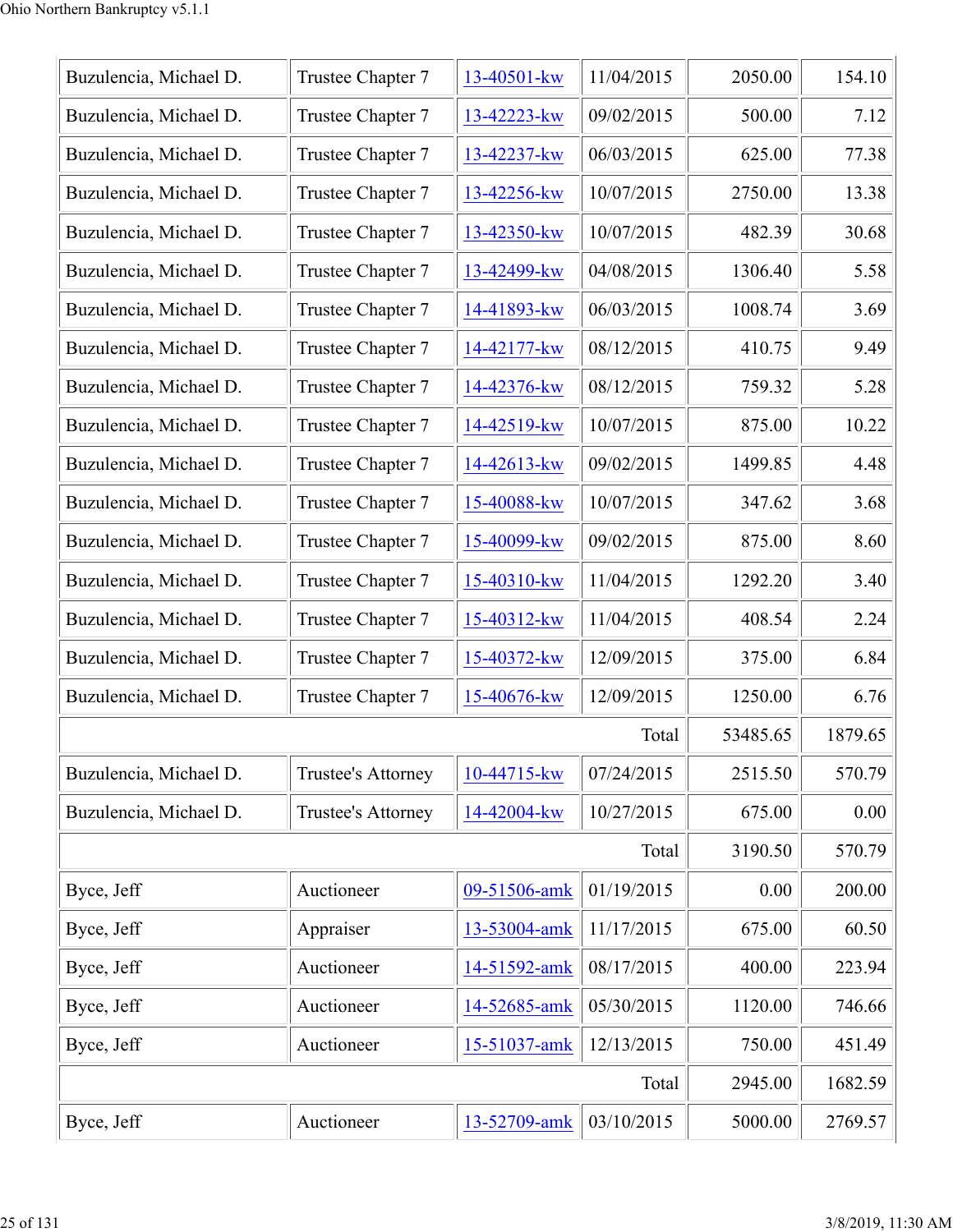| Total                 |                        |                    |            | 5000.00   | 2769.57  |
|-----------------------|------------------------|--------------------|------------|-----------|----------|
| Byce, Jeff            | Auctioneer             | 13-52436-amk       | 02/27/2015 | 20.00     | 296.63   |
| Byce, Jeff            | Auctioneer             | 14-52356-amk       | 06/18/2015 | 910.00    | 690.91   |
|                       |                        |                    | Total      | 930.00    | 987.54   |
| Byce Auction & Realty | Auctioneer             | 11-51805-amk       | 05/30/2015 | 0.00      | 1995.00  |
|                       |                        |                    | Total      | 0.00      | 1995.00  |
| CBRE, Inc.            | Auctioneer             | 14-30821-<br>maw   | 02/04/2015 | 207000.00 | 10000.00 |
| CBRE, Inc.            | Auctioneer             | 14-30821-<br>maw   | 03/11/2015 | 0.00      | 3167.20  |
|                       |                        |                    | Total      | 207000.00 | 13167.20 |
| Chalfin, Chris        | Accountant             | 14-30252-<br>maw   | 11/13/2015 | 800.00    | 0.00     |
|                       |                        |                    | Total      | 800.00    | 0.00     |
| Clunk, Dennis R.      | Examiner               | 12-51955-amk       | 11/05/2015 | 1500.00   | 3157.50  |
|                       |                        |                    | Total      | 1500.00   | 3157.50  |
| Colagiovanni & Greene | Accountant             | $11 - 20552 - ips$ | 06/08/2015 | 12713.25  | 0.00     |
| Colagiovanni & Greene | Accountant             | 14-11230-jps       | 06/19/2015 | 602.25    | 0.00     |
|                       |                        |                    | Total      | 13315.50  | 0.00     |
| Colagiovanni & Greene | Accountant             | 14-14849-aih       | 04/23/2015 | 717.75    | 0.00     |
|                       |                        |                    | Total      | 717.75    | 0.00     |
| Colagiovanni&Greene   | Accountant             | 14-12987-jps       | 03/31/2015 | 561.00    | 0.00     |
|                       |                        |                    | Total      | 561.00    | 0.00     |
| Coombs, Frederick S.  | <b>Special Counsel</b> | 14-40478-aih       | 04/16/2015 | 5859.00   | 1579.58  |
| Coombs, Frederick S.  | <b>Special Counsel</b> | 14-42492-kw        | 11/05/2015 | 3172.50   | 63.35    |
|                       |                        |                    | Total      | 9031.50   | 1642.93  |
| Corzin, Christine K.  | Trustee's Attorney     | 11-52017-amk       | 07/13/2015 | 2452.50   | 0.00     |
| Corzin, Christine K.  | Trustee's Attorney     | 15-51066-amk       | 12/13/2015 | 607.50    | 18.63    |
|                       |                        |                    | Total      | 3060.00   | 18.63    |
| Corzin, Harold A.     | Trustee Chapter 7      | 05-54615-amk       | 09/11/2015 | 7790.96   | 463.11   |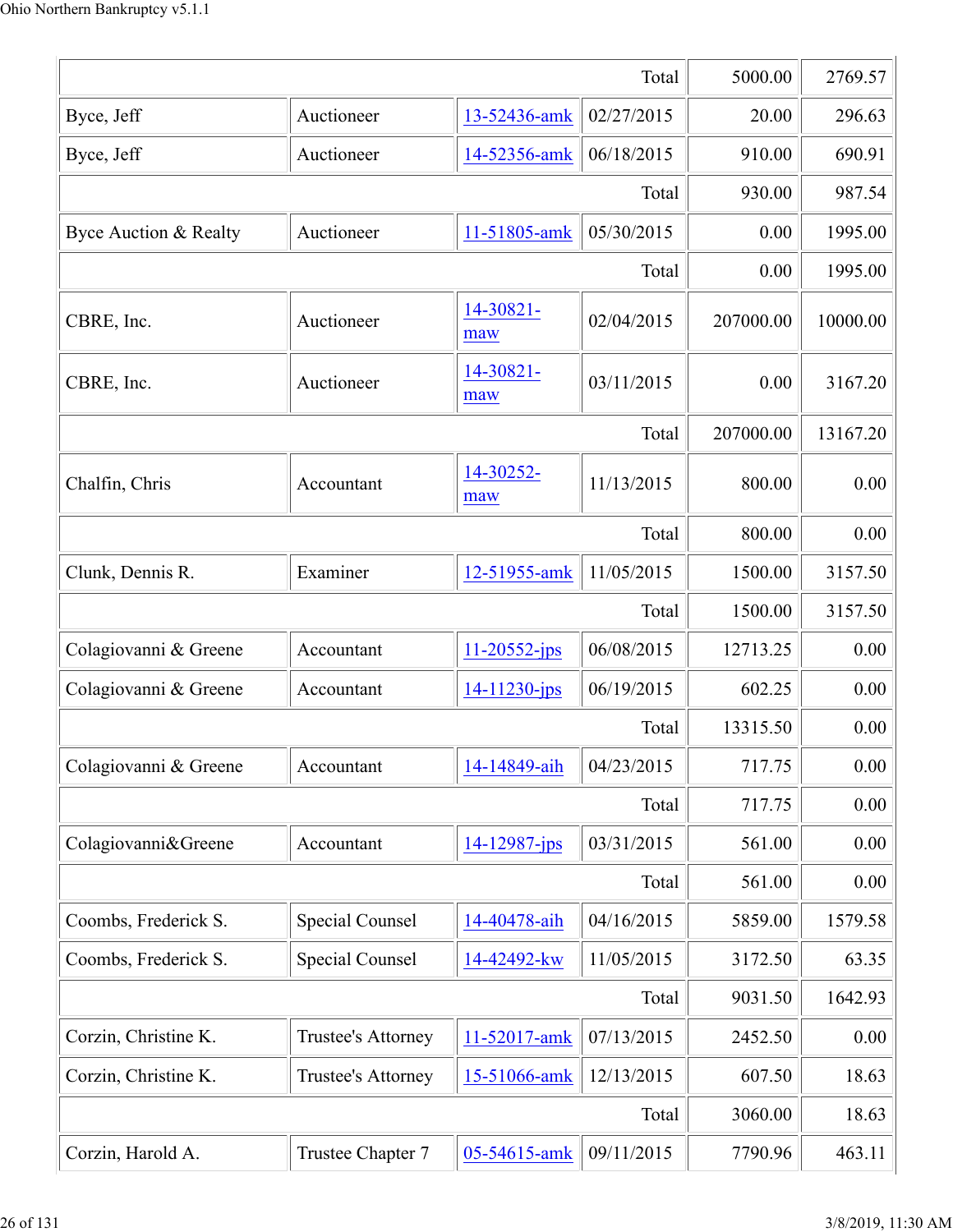| Trustee Chapter 7 | 09-50605-amk | 05/24/2015 | 3058.29 | 197.56 |
|-------------------|--------------|------------|---------|--------|
| Trustee Chapter 7 | 09-51506-amk | 04/21/2015 | 4582.80 | 340.36 |
| Trustee Chapter 7 | 09-54653-amk | 02/09/2015 | 7511.42 | 118.04 |
| Trustee Chapter 7 | 10-55955-amk | 03/27/2015 | 2750.00 | 0.00   |
| Trustee Chapter 7 | 11-50189-amk | 08/02/2015 | 1654.59 | 282.87 |
| Trustee Chapter 7 | 11-52017-amk | 07/29/2015 | 9114.23 | 413.85 |
| Trustee Chapter 7 | 11-52928-amk | 02/27/2015 | 1250.00 | 166.33 |
| Trustee Chapter 7 | 12-50882-amk | 03/20/2015 | 2390.00 | 57.76  |
| Trustee Chapter 7 | 12-52149-amk | 04/20/2015 | 1850.00 | 213.88 |
| Trustee Chapter 7 | 12-53590-amk | 05/12/2015 | 1985.15 | 195.80 |
| Trustee Chapter 7 | 12-53670-amk | 03/02/2015 | 3150.00 | 375.26 |
| Trustee Chapter 7 | 12-53688-amk | 04/05/2015 | 521.30  | 75.72  |
| Trustee Chapter 7 | 12-53983-amk | 04/20/2015 | 798.91  | 69.16  |
| Trustee Chapter 7 | 13-50305-amk | 02/28/2015 | 625.00  | 54.96  |
| Trustee Chapter 7 | 13-50769-amk | 03/20/2015 | 470.00  | 51.50  |
| Trustee Chapter 7 | 13-50938-amk | 03/20/2015 | 1492.61 | 120.62 |
| Trustee Chapter 7 | 13-51677-amk | 02/27/2015 | 1184.69 | 140.04 |
| Trustee Chapter 7 | 13-51899-amk | 03/20/2015 | 667.99  | 62.02  |
| Trustee Chapter 7 | 13-51921-amk | 09/27/2015 | 1479.38 | 119.69 |
| Trustee Chapter 7 | 13-51984-amk | 06/16/2015 | 1756.53 | 163.08 |
| Trustee Chapter 7 | 13-52108-amk | 10/27/2015 | 1632.97 | 139.10 |
| Trustee Chapter 7 | 13-52344-amk | 10/27/2015 | 187.14  | 55.18  |
| Trustee Chapter 7 | 13-52436-amk | 02/27/2015 | 1445.61 | 411.29 |
| Trustee Chapter 7 | 13-52462-amk | 05/30/2015 | 1309.00 | 60.06  |
| Trustee Chapter 7 | 13-52480-amk | 02/27/2015 | 361.22  | 107.08 |
| Trustee Chapter 7 | 13-52690-amk | 05/12/2015 | 1628.45 | 77.80  |
| Trustee Chapter 7 | 13-52709-amk | 05/30/2015 | 4186.89 | 198.62 |
| Trustee Chapter 7 | 13-52976-amk | 02/28/2015 | 600.00  | 163.64 |
|                   |              |            |         |        |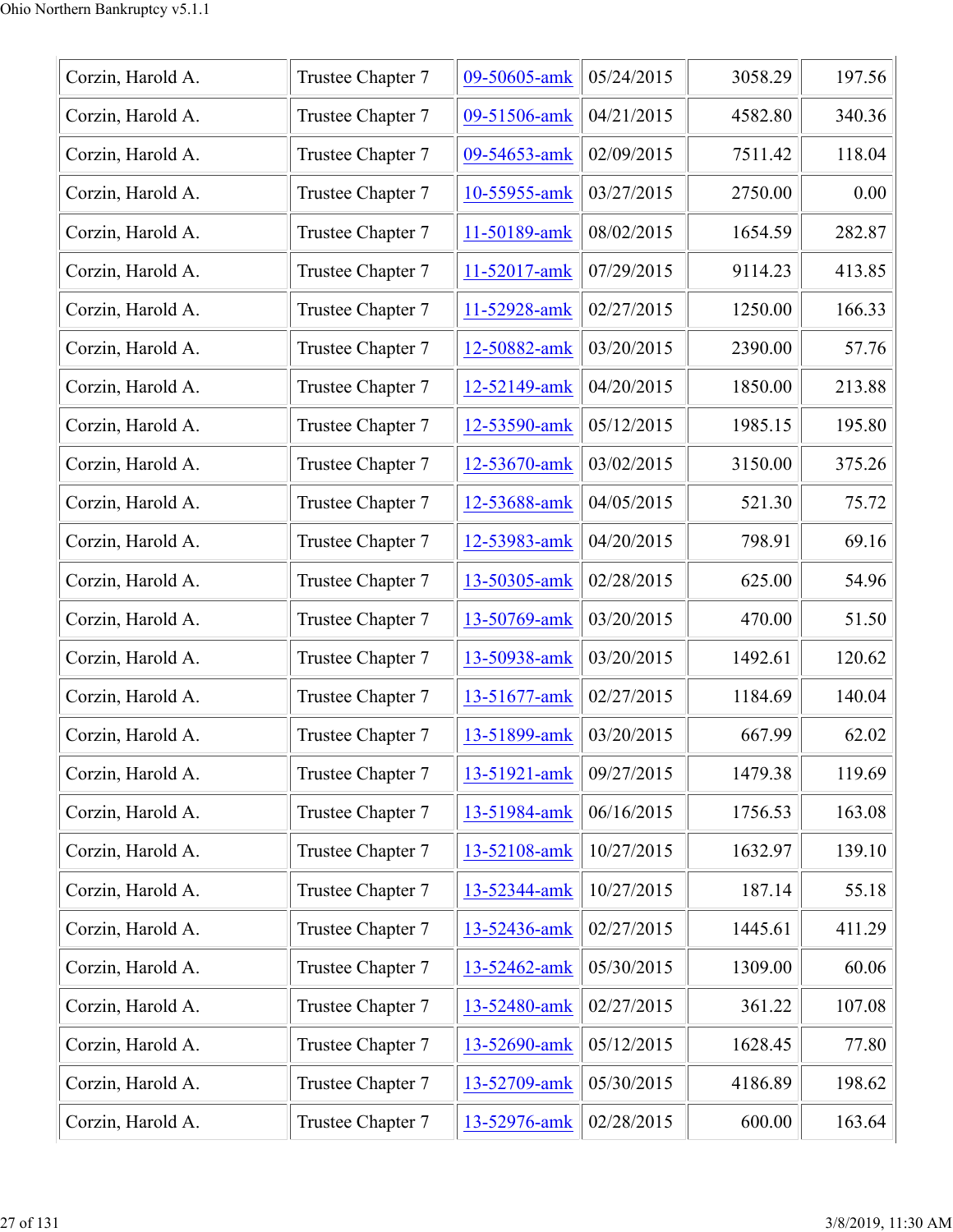| Corzin, Harold A. | Trustee Chapter 7 | 13-53023-amk | 05/12/2015 | 1084.27 | 93.80  |
|-------------------|-------------------|--------------|------------|---------|--------|
| Corzin, Harold A. | Trustee Chapter 7 | 13-53082-amk | 02/27/2015 | 475.00  | 44.60  |
| Corzin, Harold A. | Trustee Chapter 7 | 13-53119-amk | 03/02/2015 | 286.92  | 45.66  |
| Corzin, Harold A. | Trustee Chapter 7 | 13-53338-amk | 03/20/2015 | 2035.58 | 118.02 |
| Corzin, Harold A. | Trustee Chapter 7 | 13-53602-amk | 02/27/2015 | 701.64  | 76.48  |
| Corzin, Harold A. | Trustee Chapter 7 | 13-53664-amk | 04/20/2015 | 750.00  | 34.60  |
| Corzin, Harold A. | Trustee Chapter 7 | 14-50001-amk | 06/16/2015 | 1824.01 | 210.52 |
| Corzin, Harold A. | Trustee Chapter 7 | 14-50026-amk | 04/20/2015 | 587.05  | 68.64  |
| Corzin, Harold A. | Trustee Chapter 7 | 14-50051-amk | 09/27/2015 | 697.92  | 65.30  |
| Corzin, Harold A. | Trustee Chapter 7 | 14-50071-amk | 07/06/2015 | 848.50  | 85.00  |
| Corzin, Harold A. | Trustee Chapter 7 | 14-50124-amk | 10/29/2015 | 1197.50 | 139.82 |
| Corzin, Harold A. | Trustee Chapter 7 | 14-50200-amk | 03/02/2015 | 336.05  | 124.56 |
| Corzin, Harold A. | Trustee Chapter 7 | 14-50216-amk | 05/12/2015 | 600.00  | 67.48  |
| Corzin, Harold A. | Trustee Chapter 7 | 14-50250-amk | 04/20/2015 | 5665.78 | 43.28  |
| Corzin, Harold A. | Trustee Chapter 7 | 14-50287-amk | 11/29/2015 | 859.88  | 47.56  |
| Corzin, Harold A. | Trustee Chapter 7 | 14-50322-amk | 07/29/2015 | 971.00  | 137.32 |
| Corzin, Harold A. | Trustee Chapter 7 | 14-50348-amk | 06/16/2015 | 1285.69 | 27.12  |
| Corzin, Harold A. | Trustee Chapter 7 | 14-50352-amk | 02/27/2015 | 576.84  | 48.16  |
| Corzin, Harold A. | Trustee Chapter 7 | 14-50372-amk | 06/16/2015 | 319.73  | 108.04 |
| Corzin, Harold A. | Trustee Chapter 7 | 14-50374-amk | 07/27/2015 | 307.62  | 58.96  |
| Corzin, Harold A. | Trustee Chapter 7 | 14-50458-amk | 07/27/2015 | 245.00  | 50.41  |
| Corzin, Harold A. | Trustee Chapter 7 | 14-50525-amk | 02/27/2015 | 628.63  | 41.52  |
| Corzin, Harold A. | Trustee Chapter 7 | 14-50544-amk | 02/27/2015 | 1192.75 | 56.20  |
| Corzin, Harold A. | Trustee Chapter 7 | 14-50569-amk | 08/02/2015 | 919.12  | 100.04 |
| Corzin, Harold A. | Trustee Chapter 7 | 14-50578-amk | 06/16/2015 | 275.00  | 36.08  |
| Corzin, Harold A. | Trustee Chapter 7 | 14-50582-amk | 07/06/2015 | 278.75  | 81.16  |
| Corzin, Harold A. | Trustee Chapter 7 | 14-50634-amk | 06/16/2015 | 463.16  | 28.76  |
| Corzin, Harold A. | Trustee Chapter 7 | 14-50652-amk | 03/20/2015 | 3862.07 | 179.72 |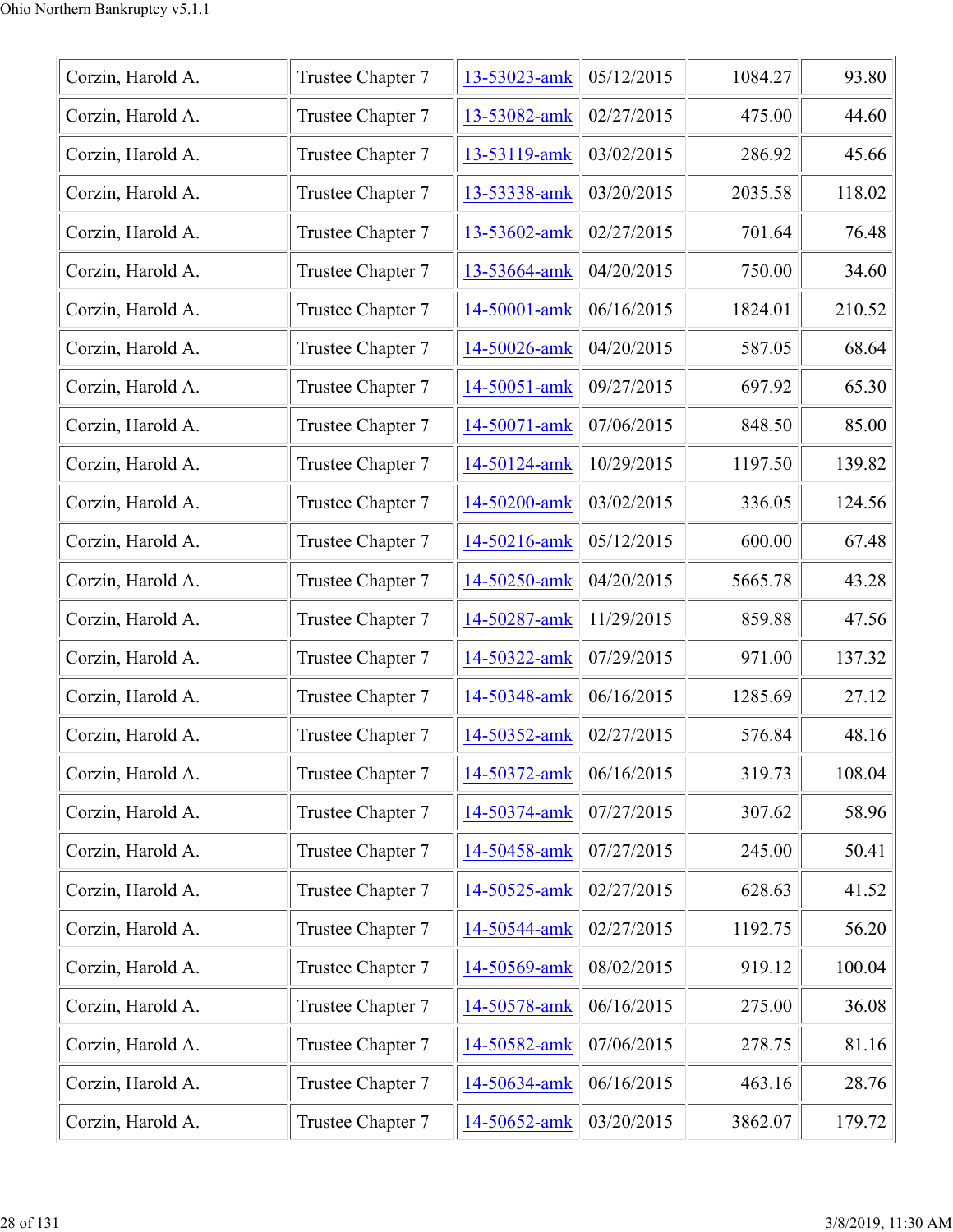| Corzin, Harold A. | Trustee Chapter 7 | 14-50749-amk | 02/28/2015 | 500.00  | 37.04  |
|-------------------|-------------------|--------------|------------|---------|--------|
| Corzin, Harold A. | Trustee Chapter 7 | 14-50815-amk | 07/13/2015 | 1281.97 | 131.48 |
| Corzin, Harold A. | Trustee Chapter 7 | 14-50827-amk | 02/27/2015 | 775.00  | 55.88  |
| Corzin, Harold A. | Trustee Chapter 7 | 14-50881-amk | 02/27/2015 | 881.25  | 80.44  |
| Corzin, Harold A. | Trustee Chapter 7 | 14-50892-amk | 08/02/2015 | 891.91  | 67.84  |
| Corzin, Harold A. | Trustee Chapter 7 | 14-50894-amk | 06/16/2015 | 618.27  | 48.08  |
| Corzin, Harold A. | Trustee Chapter 7 | 14-50946-amk | 03/27/2015 | 1329.27 | 58.80  |
| Corzin, Harold A. | Trustee Chapter 7 | 14-51030-amk | 02/28/2015 | 1100.00 | 99.48  |
| Corzin, Harold A. | Trustee Chapter 7 | 14-51048-amk | 07/20/2015 | 700.00  | 61.88  |
| Corzin, Harold A. | Trustee Chapter 7 | 14-51075-amk | 05/12/2015 | 958.30  | 40.45  |
| Corzin, Harold A. | Trustee Chapter 7 | 14-51119-amk | 05/12/2015 | 289.57  | 40.92  |
| Corzin, Harold A. | Trustee Chapter 7 | 14-51133-amk | 04/20/2015 | 527.50  | 47.88  |
| Corzin, Harold A. | Trustee Chapter 7 | 14-51154-amk | 08/17/2015 | 419.18  | 90.35  |
| Corzin, Harold A. | Trustee Chapter 7 | 14-51159-amk | 02/27/2015 | 925.91  | 45.72  |
| Corzin, Harold A. | Trustee Chapter 7 | 14-51249-amk | 02/28/2015 | 300.00  | 95.52  |
| Corzin, Harold A. | Trustee Chapter 7 | 14-51316-amk | 08/07/2015 | 462.03  | 46.31  |
| Corzin, Harold A. | Trustee Chapter 7 | 14-51325-amk | 03/02/2015 | 951.93  | 63.44  |
| Corzin, Harold A. | Trustee Chapter 7 | 14-51345-amk | 05/21/2015 | 1400.00 | 43.52  |
| Corzin, Harold A. | Trustee Chapter 7 | 14-51385-amk | 08/21/2015 | 499.78  | 167.28 |
| Corzin, Harold A. | Trustee Chapter 7 | 14-51494-amk | 06/16/2015 | 1382.79 | 67.16  |
| Corzin, Harold A. | Trustee Chapter 7 | 14-51497-amk | 03/02/2015 | 1000.00 | 64.04  |
| Corzin, Harold A. | Trustee Chapter 7 | 14-51539-amk | 02/28/2015 | 375.00  | 69.24  |
| Corzin, Harold A. | Trustee Chapter 7 | 14-51572-amk | 11/29/2015 | 568.75  | 47.82  |
| Corzin, Harold A. | Trustee Chapter 7 | 14-51580-amk | 07/13/2015 | 1900.00 | 65.70  |
| Corzin, Harold A. | Trustee Chapter 7 | 14-51581-amk | 03/02/2015 | 750.00  | 67.44  |
| Corzin, Harold A. | Trustee Chapter 7 | 14-51600-amk | 05/30/2015 | 535.16  | 28.16  |
| Corzin, Harold A. | Trustee Chapter 7 | 14-51644-amk | 05/30/2015 | 1377.00 | 73.96  |
| Corzin, Harold A. | Trustee Chapter 7 | 14-51690-amk | 03/20/2015 | 1000.00 | 51.16  |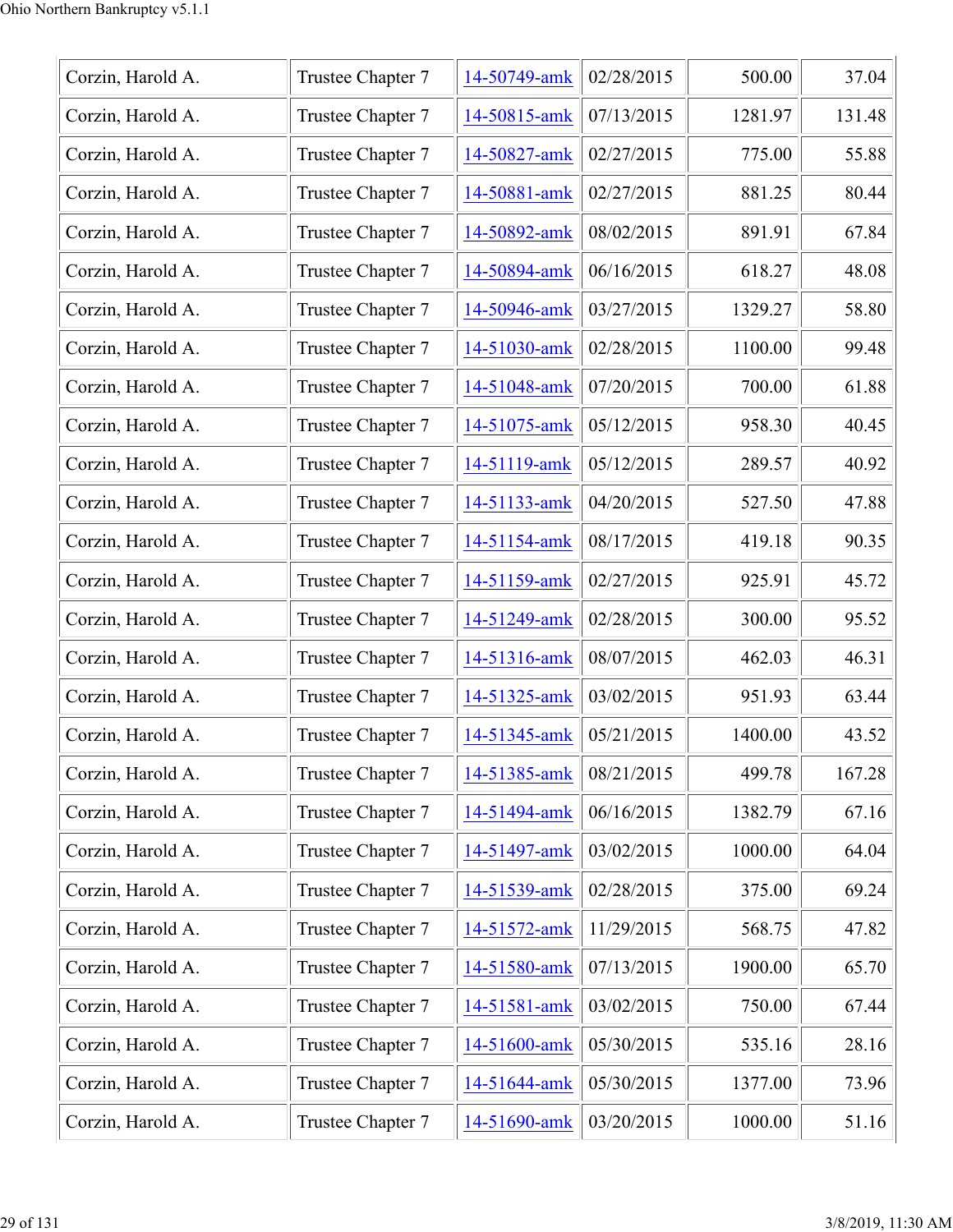| Corzin, Harold A. | Trustee Chapter 7 | 14-51691-amk | 06/16/2015 | 1245.56 | 38.36  |
|-------------------|-------------------|--------------|------------|---------|--------|
| Corzin, Harold A. | Trustee Chapter 7 | 14-51702-amk | 05/30/2015 | 3282.42 | 91.52  |
| Corzin, Harold A. | Trustee Chapter 7 | 14-51742-amk | 09/10/2015 | 348.19  | 45.23  |
| Corzin, Harold A. | Trustee Chapter 7 | 14-51782-amk | 11/29/2015 | 1223.84 | 66.67  |
| Corzin, Harold A. | Trustee Chapter 7 | 14-51829-amk | 09/27/2015 | 1000.00 | 49.57  |
| Corzin, Harold A. | Trustee Chapter 7 | 14-51860-amk | 09/10/2015 | 531.64  | 111.86 |
| Corzin, Harold A. | Trustee Chapter 7 | 14-51865-amk | 06/16/2015 | 399.41  | 36.96  |
| Corzin, Harold A. | Trustee Chapter 7 | 14-51868-amk | 06/16/2015 | 1292.90 | 66.16  |
| Corzin, Harold A. | Trustee Chapter 7 | 14-51908-amk | 05/12/2015 | 455.23  | 29.72  |
| Corzin, Harold A. | Trustee Chapter 7 | 14-51970-amk | 08/02/2015 | 621.25  | 35.24  |
| Corzin, Harold A. | Trustee Chapter 7 | 14-52008-amk | 05/24/2015 | 404.20  | 51.48  |
| Corzin, Harold A. | Trustee Chapter 7 | 14-52010-amk | 05/24/2015 | 750.00  | 47.48  |
| Corzin, Harold A. | Trustee Chapter 7 | 14-52020-amk | 07/29/2015 | 1073.06 | 67.32  |
| Corzin, Harold A. | Trustee Chapter 7 | 14-52116-amk | 04/05/2015 | 277.08  | 24.36  |
| Corzin, Harold A. | Trustee Chapter 7 | 14-52137-amk | 08/17/2015 | 767.33  | 36.14  |
| Corzin, Harold A. | Trustee Chapter 7 | 14-52229-amk | 11/29/2015 | 1000.00 | 59.06  |
| Corzin, Harold A. | Trustee Chapter 7 | 14-52241-amk | 10/27/2015 | 442.50  | 88.49  |
| Corzin, Harold A. | Trustee Chapter 7 | 14-52249-amk | 08/05/2015 | 386.26  | 46.80  |
| Corzin, Harold A. | Trustee Chapter 7 | 14-52256-amk | 04/20/2015 | 519.82  | 41.64  |
| Corzin, Harold A. | Trustee Chapter 7 | 14-52273-amk | 04/05/2015 | 267.29  | 22.68  |
| Corzin, Harold A. | Trustee Chapter 7 | 14-52276-amk | 08/02/2015 | 4250.00 | 83.16  |
| Corzin, Harold A. | Trustee Chapter 7 | 14-52286-amk | 07/06/2015 | 508.88  | 29.96  |
| Corzin, Harold A. | Trustee Chapter 7 | 14-52290-amk | 04/05/2015 | 275.00  | 27.44  |
| Corzin, Harold A. | Trustee Chapter 7 | 14-52336-amk | 08/07/2015 | 944.03  | 97.08  |
| Corzin, Harold A. | Trustee Chapter 7 | 14-52337-amk | 08/07/2015 | 726.59  | 29.53  |
| Corzin, Harold A. | Trustee Chapter 7 | 14-52371-amk | 07/06/2015 | 441.33  | 39.72  |
| Corzin, Harold A. | Trustee Chapter 7 | 14-52374-amk | 04/20/2015 | 263.13  | 24.56  |
| Corzin, Harold A. | Trustee Chapter 7 | 14-52378-amk | 05/12/2015 | 1254.86 | 53.72  |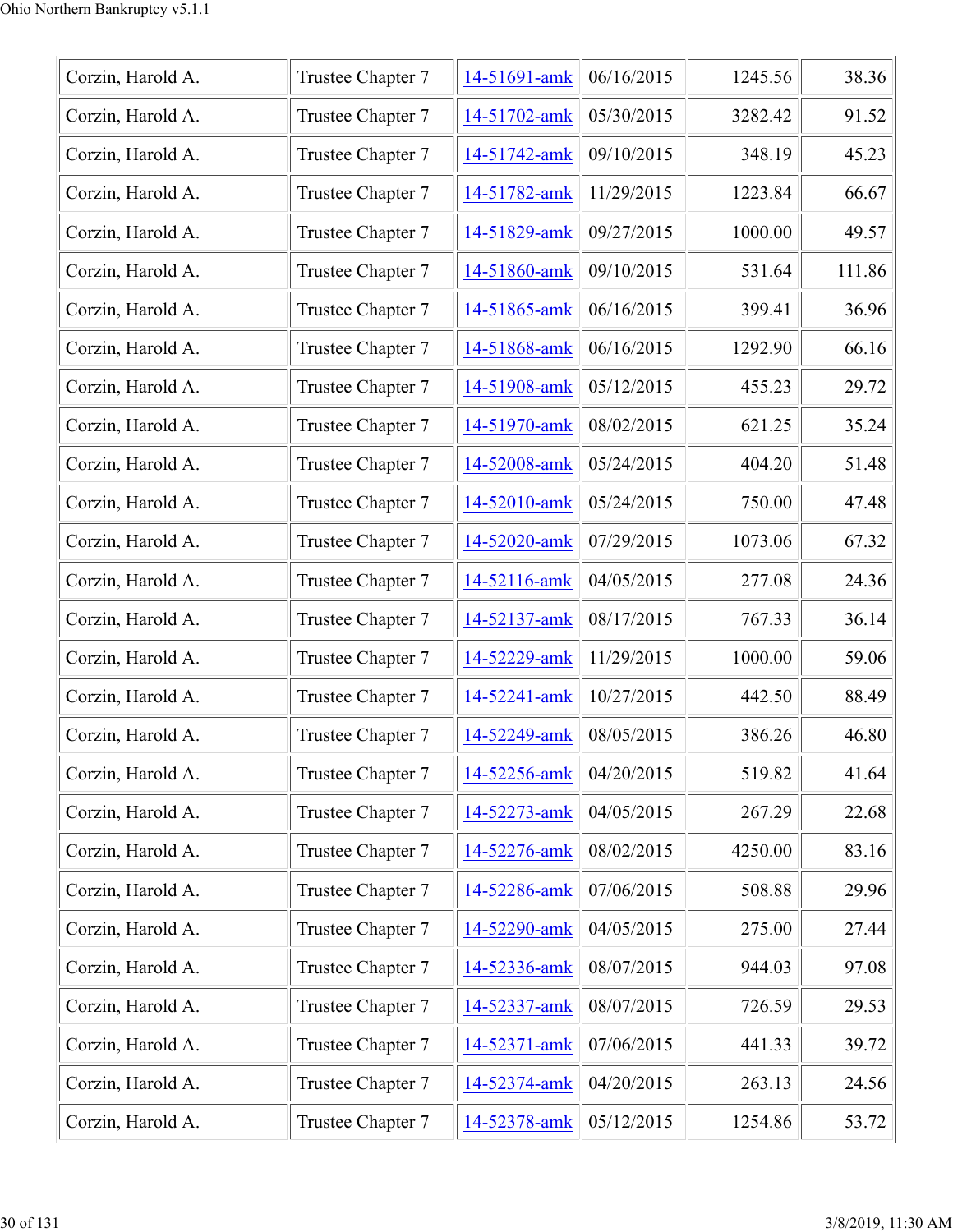| Corzin, Harold A. | Trustee Chapter 7 | 14-52463-amk | 04/20/2015 | 131.51  | 41.16  |
|-------------------|-------------------|--------------|------------|---------|--------|
| Corzin, Harold A. | Trustee Chapter 7 | 14-52479-amk | 11/29/2015 | 400.00  | 86.24  |
| Corzin, Harold A. | Trustee Chapter 7 | 14-52515-amk | 05/24/2015 | 538.67  | 28.92  |
| Corzin, Harold A. | Trustee Chapter 7 | 14-52540-amk | 07/06/2015 | 500.95  | 24.44  |
| Corzin, Harold A. | Trustee Chapter 7 | 14-52563-amk | 08/05/2015 | 657.93  | 33.48  |
| Corzin, Harold A. | Trustee Chapter 7 | 14-52587-amk | 07/27/2015 | 307.26  | 116.50 |
| Corzin, Harold A. | Trustee Chapter 7 | 14-52619-amk | 10/27/2015 | 1250.22 | 64.59  |
| Corzin, Harold A. | Trustee Chapter 7 | 14-52628-amk | 08/21/2015 | 1250.00 | 52.84  |
| Corzin, Harold A. | Trustee Chapter 7 | 14-52638-amk | 08/07/2015 | 1298.50 | 95.24  |
| Corzin, Harold A. | Trustee Chapter 7 | 14-52641-amk | 06/16/2015 | 1280.00 | 65.44  |
| Corzin, Harold A. | Trustee Chapter 7 | 14-52657-amk | 05/30/2015 | 400.00  | 27.48  |
| Corzin, Harold A. | Trustee Chapter 7 | 14-52665-amk | 08/21/2015 | 1082.59 | 62.96  |
| Corzin, Harold A. | Trustee Chapter 7 | 14-52668-amk | 11/29/2015 | 1330.00 | 115.64 |
| Corzin, Harold A. | Trustee Chapter 7 | 14-52709-amk | 08/27/2015 | 207.50  | 65.60  |
| Corzin, Harold A. | Trustee Chapter 7 | 14-52758-amk | 08/07/2015 | 800.00  | 66.44  |
| Corzin, Harold A. | Trustee Chapter 7 | 14-52777-amk | 07/27/2015 | 360.13  | 46.48  |
| Corzin, Harold A. | Trustee Chapter 7 | 14-52802-amk | 07/20/2015 | 760.01  | 29.40  |
| Corzin, Harold A. | Trustee Chapter 7 | 14-52819-amk | 04/05/2015 | 198.03  | 26.04  |
| Corzin, Harold A. | Trustee Chapter 7 | 14-52823-amk | 09/11/2015 | 1704.74 | 76.52  |
| Corzin, Harold A. | Trustee Chapter 7 | 14-52835-amk | 09/27/2015 | 670.83  | 37.12  |
| Corzin, Harold A. | Trustee Chapter 7 | 14-52851-amk | 08/07/2015 | 700.00  | 37.40  |
| Corzin, Harold A. | Trustee Chapter 7 | 14-52891-amk | 08/02/2015 | 1258.65 | 53.92  |
| Corzin, Harold A. | Trustee Chapter 7 | 14-52906-amk | 06/16/2015 | 393.51  | 39.20  |
| Corzin, Harold A. | Trustee Chapter 7 | 14-52907-amk | 06/16/2015 | 411.14  | 26.16  |
| Corzin, Harold A. | Trustee Chapter 7 | 14-52926-amk | 09/27/2015 | 265.00  | 61.34  |
| Corzin, Harold A. | Trustee Chapter 7 | 14-52942-amk | 09/10/2015 | 269.76  | 48.98  |
| Corzin, Harold A. | Trustee Chapter 7 | 14-52943-amk | 05/24/2015 | 256.05  | 28.36  |
| Corzin, Harold A. | Trustee Chapter 7 | 14-52984-amk | 11/29/2015 | 470.84  | 52.01  |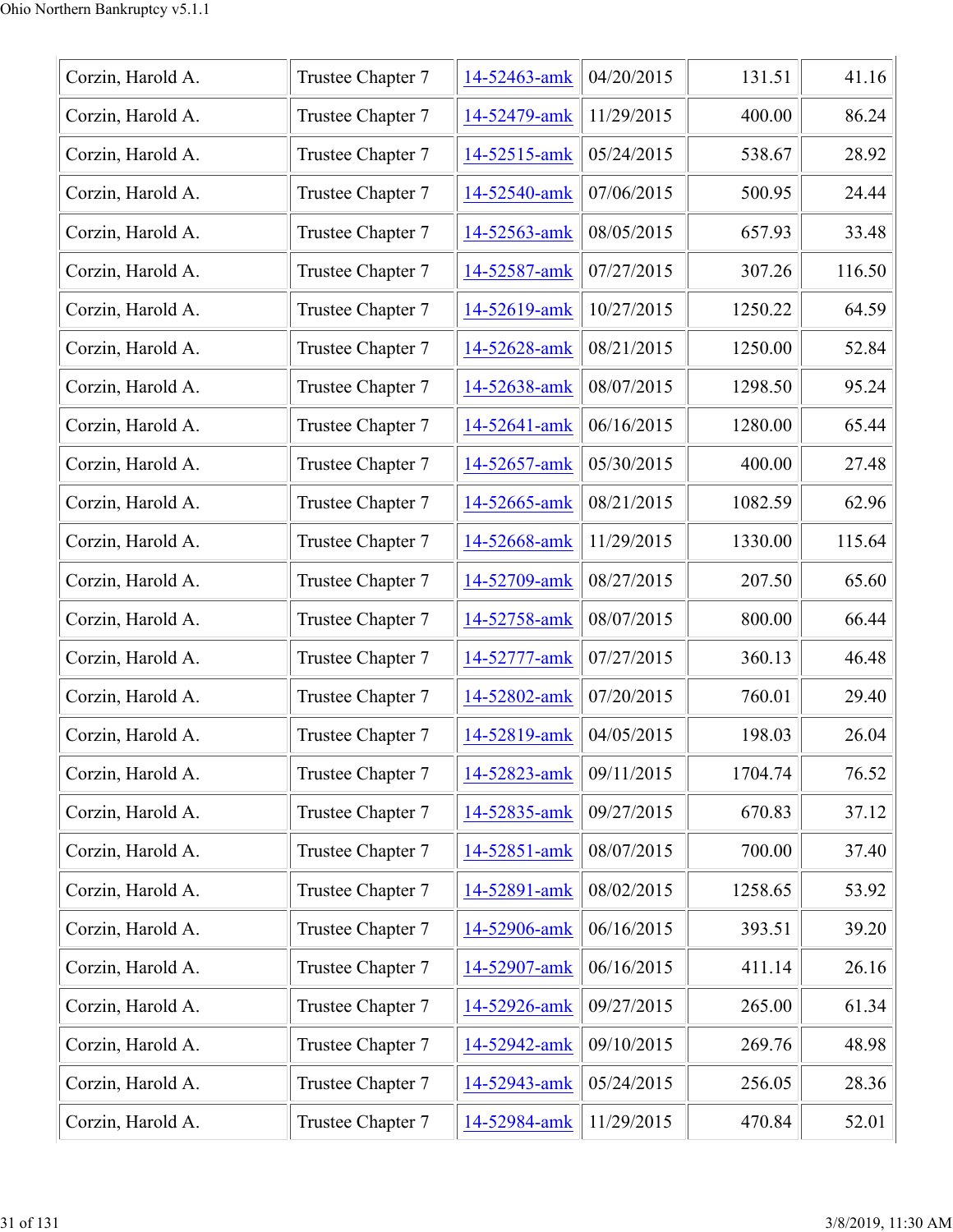| Corzin, Harold A. | Trustee Chapter 7 | 14-53013-amk | 06/16/2015 | 494.28  | 25.48  |
|-------------------|-------------------|--------------|------------|---------|--------|
| Corzin, Harold A. | Trustee Chapter 7 | 14-53065-amk | 06/16/2015 | 182.79  | 27.04  |
| Corzin, Harold A. | Trustee Chapter 7 | 14-53074-amk | 08/21/2015 | 1446.82 | 40.60  |
| Corzin, Harold A. | Trustee Chapter 7 | 14-53091-amk | 09/10/2015 | 661.07  | 36.66  |
| Corzin, Harold A. | Trustee Chapter 7 | 14-53105-amk | 07/13/2015 | 864.56  | 41.40  |
| Corzin, Harold A. | Trustee Chapter 7 | 14-53130-amk | 07/06/2015 | 548.11  | 54.96  |
| Corzin, Harold A. | Trustee Chapter 7 | 14-53156-amk | 12/10/2015 | 2218.65 | 126.75 |
| Corzin, Harold A. | Trustee Chapter 7 | 14-53164-amk | 08/27/2015 | 250.00  | 48.51  |
| Corzin, Harold A. | Trustee Chapter 7 | 14-53172-amk | 08/02/2015 | 532.61  | 25.60  |
| Corzin, Harold A. | Trustee Chapter 7 | 14-53212-amk | 12/13/2015 | 283.73  | 31.34  |
| Corzin, Harold A. | Trustee Chapter 7 | 14-53247-amk | 10/28/2015 | 202.80  | 48.79  |
| Corzin, Harold A. | Trustee Chapter 7 | 14-53267-amk | 07/27/2015 | 264.67  | 37.66  |
| Corzin, Harold A. | Trustee Chapter 7 | 14-53270-amk | 11/29/2015 | 581.25  | 72.31  |
| Corzin, Harold A. | Trustee Chapter 7 | 14-53281-amk | 07/27/2015 | 336.22  | 43.16  |
| Corzin, Harold A. | Trustee Chapter 7 | 14-53284-amk | 08/27/2015 | 1000.00 | 178.28 |
| Corzin, Harold A. | Trustee Chapter 7 | 14-53300-amk | 12/23/2015 | 500.00  | 99.80  |
| Corzin, Harold A. | Trustee Chapter 7 | 14-53351-amk | 11/08/2015 | 750.76  | 69.20  |
| Corzin, Harold A. | Trustee Chapter 7 | 14-53353-amk | 08/21/2015 | 441.80  | 26.50  |
| Corzin, Harold A. | Trustee Chapter 7 | 14-53377-amk | 07/27/2015 | 198.01  | 25.53  |
| Corzin, Harold A. | Trustee Chapter 7 | 15-50010-amk | 10/27/2015 | 134.75  | 38.77  |
| Corzin, Harold A. | Trustee Chapter 7 | 15-50038-amk | 08/21/2015 | 788.25  | 33.30  |
| Corzin, Harold A. | Trustee Chapter 7 | 15-50055-amk | 10/05/2015 | 1282.29 | 73.11  |
| Corzin, Harold A. | Trustee Chapter 7 | 15-50220-amk | 09/27/2015 | 450.00  | 42.32  |
| Corzin, Harold A. | Trustee Chapter 7 | 15-50247-amk | 12/07/2015 | 472.68  | 64.69  |
| Corzin, Harold A. | Trustee Chapter 7 | 15-50270-amk | 11/29/2015 | 155.84  | 26.47  |
| Corzin, Harold A. | Trustee Chapter 7 | 15-50290-amk | 11/29/2015 | 280.14  | 23.86  |
| Corzin, Harold A. | Trustee Chapter 7 | 15-50327-amk | 10/29/2015 | 620.28  | 28.50  |
| Corzin, Harold A. | Trustee Chapter 7 | 15-50353-amk | 10/27/2015 | 1031.58 | 34.15  |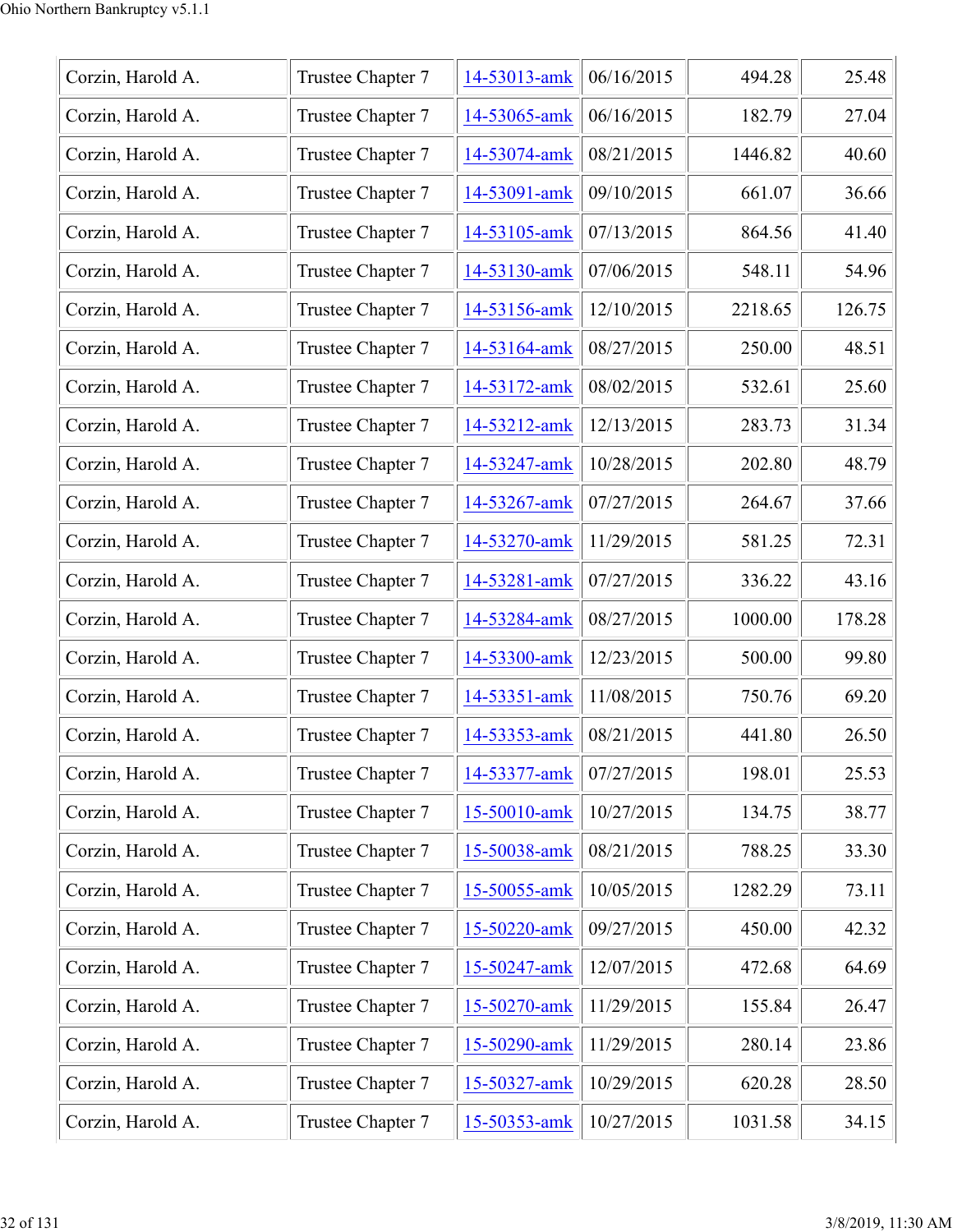| Corzin, Harold A.    | Trustee Chapter 7  | 15-50527-amk       | 10/27/2015 | 750.00    | 57.44    |
|----------------------|--------------------|--------------------|------------|-----------|----------|
| Corzin, Harold A.    | Trustee Chapter 7  | 15-50588-amk       | 10/27/2015 | 452.31    | 36.02    |
| Corzin, Harold A.    | Trustee Chapter 7  | 15-50753-amk       | 10/27/2015 | 333.29    | 30.97    |
| Corzin, Harold A.    | Trustee Chapter 7  | 15-50884-amk       | 12/06/2015 | 615.00    | 0.00     |
| Corzin, Harold A.    | Trustee Chapter 7  | 15-51106-amk       | 12/23/2015 | 522.50    | 40.65    |
| Corzin, Harold A.    | Trustee Chapter 7  | 15-51151-amk       | 11/29/2015 | 228.05    | 27.65    |
| Corzin, Harold A.    | Trustee Chapter 7  | 15-51251-amk       | 12/07/2015 | 185.95    | 53.94    |
| Corzin, Harold A.    | Trustee Chapter 7  | 15-51262-amk       | 12/23/2015 | 310.75    | 24.42    |
|                      |                    |                    | Total      | 184888.57 | 13617.82 |
| Corzin, Harold A.    | Trustee's Attorney | 12-52149-amk       | 05/05/2015 | 885.00    | 56.52    |
| Corzin, Harold A.    | Trustee's Attorney | 14-50051-amk       | 08/07/2015 | 540.00    | 0.00     |
|                      |                    |                    | Total      | 1425.00   | 56.52    |
| Creveling, Wendy S.  | Trustee's Attorney | 11-52017-amk       | 06/14/2015 | 275.00    | 0.00     |
|                      |                    |                    | Total      | 275.00    | 0.00     |
| Crum, Kevin K.       | Accountant         | 13-53048-amk       | 12/22/2015 | 5428.75   | 0.00     |
|                      |                    |                    | Total      | 5428.75   | 0.00     |
| Cubbon, Stuart Frank | Trustee's Attorney | 13-34252-<br>maw   | 07/15/2015 | 33333.33  | 2079.42  |
|                      |                    |                    | Total      | 33333.33  | 2079.42  |
| Davis, Steven        | Trustee Chapter 7  | 15-10967-pmc       | 09/08/2015 | 373.75    | 5.34     |
|                      |                    |                    | Total      | 373.75    | 5.34     |
| Davis, Steven S.     | Trustee Chapter 7  | 09-20485-pmc       | 01/15/2015 | 123.30    | 6.54     |
| Davis, Steven S.     | Trustee Chapter 7  | 10-11297-aih       | 07/21/2015 | 3750.02   | 12.06    |
| Davis, Steven S.     | Trustee Chapter 7  | 10-19300-aih       | 02/10/2015 | 793.78    | 0.90     |
| Davis, Steven S.     | Trustee Chapter 7  | $12 - 16510 - ips$ | 01/07/2015 | 792.00    | 3.57     |
| Davis, Steven S.     | Trustee Chapter 7  | 12-16979-aih       | 04/23/2015 | 6000.00   | 12.78    |
| Davis, Steven S.     | Trustee Chapter 7  | $12 - 17260$ -jps  | 01/28/2015 | 625.00    | 57.78    |
| Davis, Steven S.     | Trustee Chapter 7  | 13-12225-jps       | 03/31/2015 | 1205.50   | 15.99    |
| Davis, Steven S.     | Trustee Chapter 7  | 13-15268-aih       | 07/07/2015 | 712.50    | 8.29     |
|                      |                    |                    |            |           |          |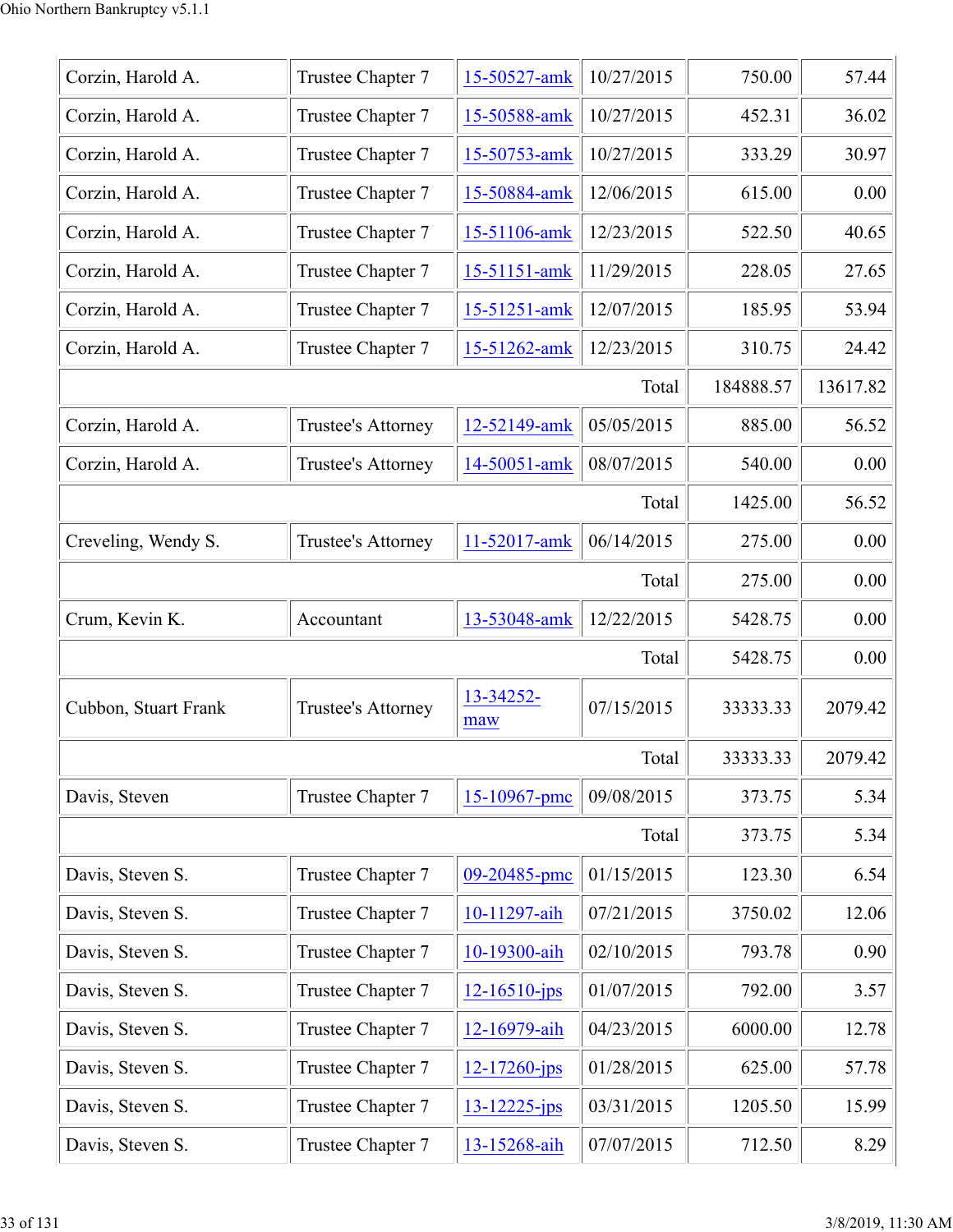| Davis, Steven S. | Trustee Chapter 7  | 13-17190-pmc       | 03/19/2015 | 500.00  | 26.96 |
|------------------|--------------------|--------------------|------------|---------|-------|
| Davis, Steven S. | Trustee Chapter 7  | 13-17376-pmc       | 01/16/2015 | 1557.10 | 22.42 |
| Davis, Steven S. | Trustee Chapter 7  | 13-17891-aih       | 04/07/2015 | 1000.00 | 10.09 |
| Davis, Steven S. | Trustee Chapter 7  | 13-17989-pmc       | 02/19/2015 | 3000.00 | 20.78 |
| Davis, Steven S. | Trustee Chapter 7  | 13-18416-jps       | 01/28/2015 | 489.75  | 9.54  |
| Davis, Steven S. | Trustee Chapter 7  | $14 - 10204 - ips$ | 03/31/2015 | 408.00  | 2.64  |
| Davis, Steven S. | Trustee Chapter 7  | 14-10243-jps       | 03/12/2015 | 750.00  | 1.68  |
| Davis, Steven S. | Trustee Chapter 7  | $14 - 10245$ -jps  | 07/30/2015 | 1328.30 | 9.96  |
| Davis, Steven S. | Trustee Chapter 7  | 14-10478-jps       | 06/19/2015 | 1570.00 | 5.76  |
| Davis, Steven S. | Trustee Chapter 7  | 14-10683-aih       | 12/01/2015 | 1373.10 | 78.26 |
| Davis, Steven S. | Trustee Chapter 7  | 14-11062-aih       | 07/07/2015 | 742.75  | 5.34  |
| Davis, Steven S. | Trustee Chapter 7  | $14 - 11553 - ips$ | 06/19/2015 | 1175.00 | 23.31 |
| Davis, Steven S. | Trustee Chapter 7  | 14-11607-aih       | 04/07/2015 | 1000.00 | 11.40 |
| Davis, Steven S. | Trustee Chapter 7  | 14-11995-aih       | 05/19/2015 | 625.00  | 2.19  |
| Davis, Steven S. | Trustee Chapter 7  | 14-12011-pmc       | 09/17/2015 | 482.16  | 19.93 |
| Davis, Steven S. | Trustee Chapter 7  | 14-12062-aih       | 04/06/2015 | 341.65  | 4.08  |
| Davis, Steven S. | Trustee's Attorney | 14-12065-pmc       | 03/09/2015 | 570.00  | 3.06  |
| Davis, Steven S. | Trustee Chapter 7  | 14-12065-pmc       | 08/20/2015 | 87.50   | 0.00  |
| Davis, Steven S. | Trustee Chapter 7  | $14 - 12267 - ips$ | 01/07/2015 | 297.67  | 7.60  |
| Davis, Steven S. | Trustee Chapter 7  | 14-12618-pmc       | 03/19/2015 | 1212.50 | 41.61 |
| Davis, Steven S. | Trustee Chapter 7  | 14-12627-aih       | 01/13/2015 | 2909.20 | 24.27 |
| Davis, Steven S. | Trustee Chapter 7  | $14 - 12629$ -jps  | 10/28/2015 | 325.00  | 88.49 |
| Davis, Steven S. | Trustee Chapter 7  | 14-13023-aih       | 01/13/2015 | 1343.79 | 15.32 |
| Davis, Steven S. | Trustee Chapter 7  | $14 - 13050 - ips$ | 09/23/2015 | 600.00  | 80.29 |
| Davis, Steven S. | Trustee Chapter 7  | 14-13184-jps       | 05/06/2015 | 500.00  | 10.08 |
| Davis, Steven S. | Trustee Chapter 7  | 14-13456-jps       | 05/07/2015 | 258.00  | 7.62  |
| Davis, Steven S. | Trustee Chapter 7  | 14-13501-pmc       | 05/22/2015 | 400.00  | 62.52 |
| Davis, Steven S. | Trustee Chapter 7  | $14 - 13626$ -jps  | 01/07/2015 | 1500.00 | 24.72 |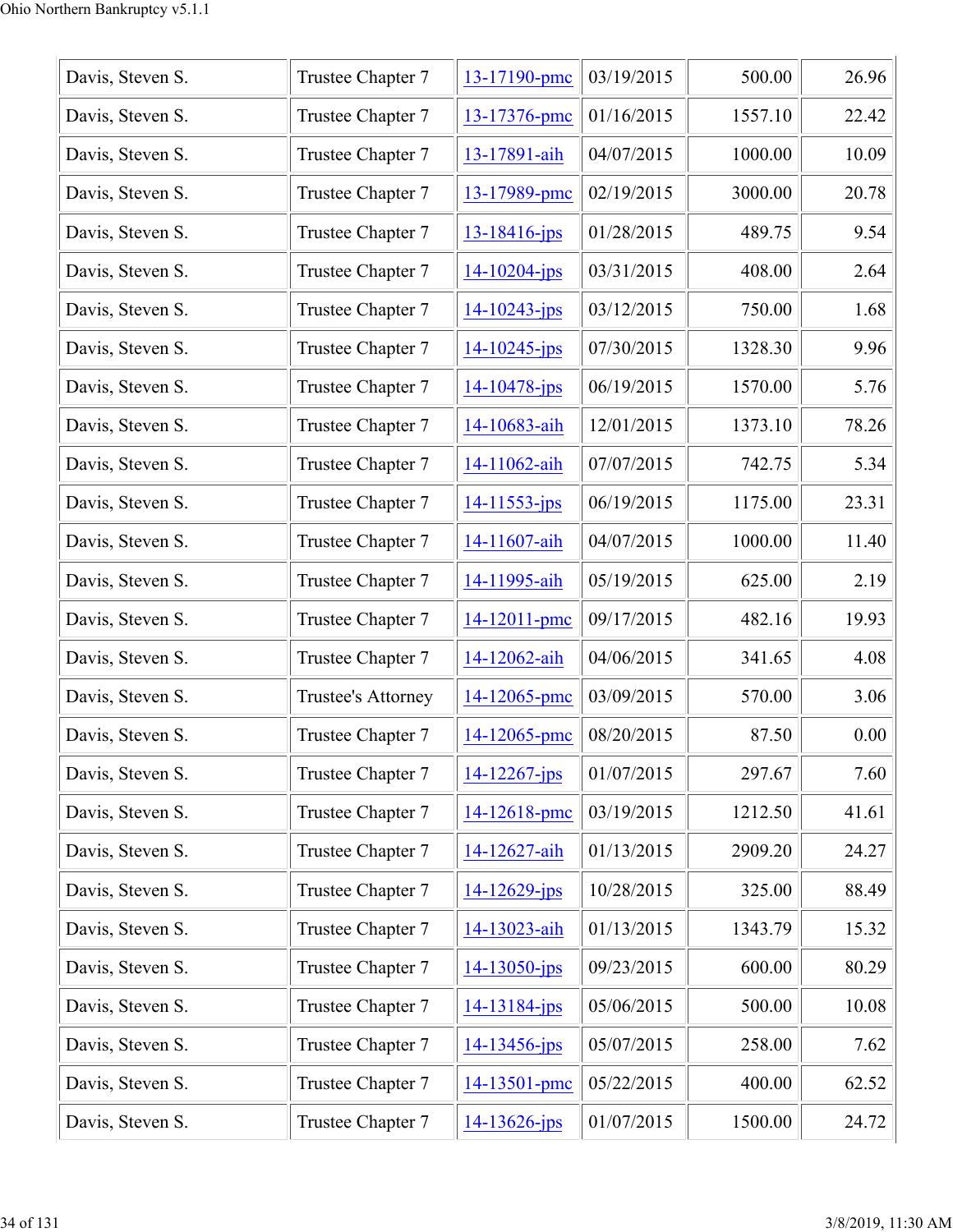| Davis, Steven S. | Trustee Chapter 7 | 14-13630-pmc       | 01/20/2015 | 490.34  | 6.62  |
|------------------|-------------------|--------------------|------------|---------|-------|
| Davis, Steven S. | Trustee Chapter 7 | 14-13731-pmc       | 06/08/2015 | 818.77  | 19.02 |
| Davis, Steven S. | Trustee Chapter 7 | 14-14000-pmc       | 05/05/2015 | 1125.00 | 26.24 |
| Davis, Steven S. | Trustee Chapter 7 | 14-14051-aih       | 01/06/2015 | 324.00  | 2.70  |
| Davis, Steven S. | Trustee Chapter 7 | 14-14366-aih       | 04/27/2015 | 369.00  | 17.64 |
| Davis, Steven S. | Trustee Chapter 7 | 14-14537-aih       | 01/28/2015 | 312.50  | 23.34 |
| Davis, Steven S. | Trustee Chapter 7 | 14-14538-aih       | 01/28/2015 | 375.00  | 5.22  |
| Davis, Steven S. | Trustee Chapter 7 | $14 - 14663$ -jps  | 04/29/2015 | 531.25  | 16.56 |
| Davis, Steven S. | Trustee Chapter 7 | 14-14951-pmc       | 04/20/2015 | 312.14  | 2.88  |
| Davis, Steven S. | Trustee Chapter 7 | $14 - 14995 - ips$ | 03/10/2015 | 268.93  | 1.56  |
| Davis, Steven S. | Trustee Chapter 7 | 14-15007-pmc       | 04/06/2015 | 950.00  | 3.84  |
| Davis, Steven S. | Trustee Chapter 7 | 14-15191-aih       | 07/21/2015 | 556.25  | 6.04  |
| Davis, Steven S. | Trustee Chapter 7 | $14 - 15414 - jps$ | 06/19/2015 | 1004.33 | 0.96  |
| Davis, Steven S. | Trustee Chapter 7 | $14 - 15438 - jps$ | 08/26/2015 | 441.00  | 8.09  |
| Davis, Steven S. | Trustee Chapter 7 | 14-15535-pmc       | 12/03/2015 | 1653.50 | 6.83  |
| Davis, Steven S. | Trustee Chapter 7 | 14-15549-aih       | 04/23/2015 | 662.75  | 6.48  |
| Davis, Steven S. | Trustee Chapter 7 | 14-15550-pmc       | 05/22/2015 | 368.67  | 6.72  |
| Davis, Steven S. | Trustee Chapter 7 | 14-15634-pmc       | 05/05/2015 | 710.85  | 0.48  |
| Davis, Steven S. | Trustee Chapter 7 | $14 - 15655$ -jps  | 04/29/2015 | 1850.00 | 47.22 |
| Davis, Steven S. | Trustee Chapter 7 | 14-15808-aih       | 03/16/2015 | 250.00  | 17.70 |
| Davis, Steven S. | Trustee Chapter 7 | 14-15821-aih       | 04/23/2015 | 944.19  | 3.36  |
| Davis, Steven S. | Trustee Chapter 7 | 14-15865-jps       | 04/29/2015 | 986.94  | 1.44  |
| Davis, Steven S. | Trustee Chapter 7 | 14-15881-jps       | 04/29/2015 | 383.77  | 2.40  |
| Davis, Steven S. | Trustee Chapter 7 | $14 - 16102 - ips$ | 06/19/2015 | 693.75  | 17.52 |
| Davis, Steven S. | Trustee Chapter 7 | $14 - 16533 - ips$ | 06/19/2015 | 778.25  | 3.96  |
| Davis, Steven S. | Trustee Chapter 7 | 14-16593-pmc       | 07/06/2015 | 1639.40 | 11.20 |
| Davis, Steven S. | Trustee Chapter 7 | 14-16696-aih       | 07/07/2015 | 663.75  | 11.70 |
| Davis, Steven S. | Trustee Chapter 7 | 14-16731-pmc       | 07/06/2015 | 471.25  | 3.90  |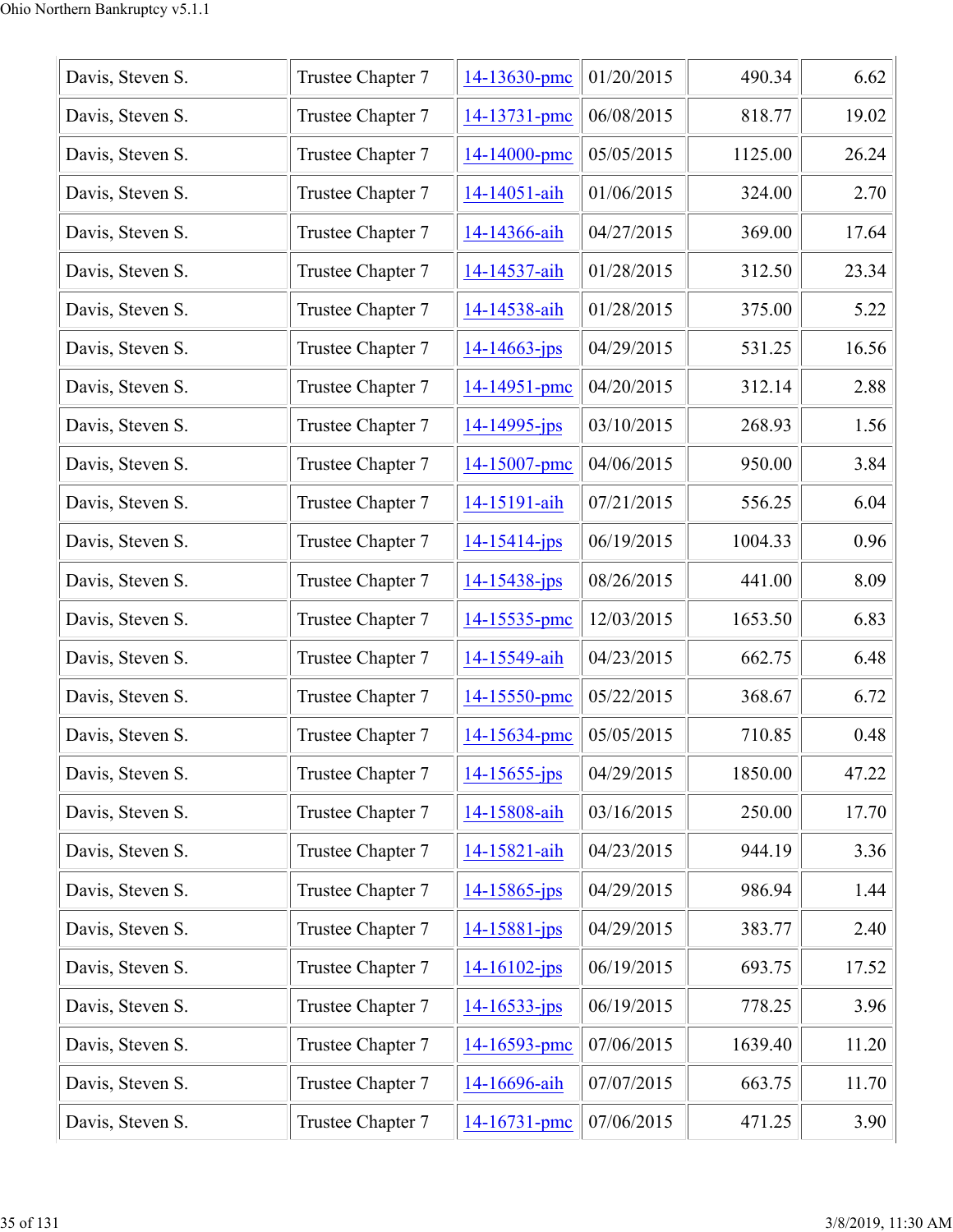| Davis, Steven S. | Trustee Chapter 7  | 14-16733-aih       | 06/16/2015 | 773.34  | 2.04  |
|------------------|--------------------|--------------------|------------|---------|-------|
| Davis, Steven S. | Trustee Chapter 7  | 14-16756-aih       | 06/02/2015 | 382.25  | 2.52  |
| Davis, Steven S. | Trustee Chapter 7  | 14-17024-aih       | 06/16/2015 | 666.00  | 11.58 |
| Davis, Steven S. | Trustee Chapter 7  | 14-17084-pmc       | 06/08/2015 | 529.75  | 9.90  |
| Davis, Steven S. | Trustee Chapter 7  | 14-17151-aih       | 06/16/2015 | 761.96  | 4.44  |
| Davis, Steven S. | Trustee Chapter 7  | 14-17232-pmc       | 05/18/2015 | 336.93  | 0.00  |
| Davis, Steven S. | Trustee Chapter 7  | 14-17235-aih       | 06/16/2015 | 781.50  | 8.58  |
| Davis, Steven S. | Trustee Chapter 7  | 14-17271-pmc       | 07/06/2015 | 758.50  | 4.44  |
| Davis, Steven S. | Trustee Chapter 7  | 14-17309-jps       | 06/19/2015 | 655.75  | 6.36  |
| Davis, Steven S. | Trustee Chapter 7  | 14-17316-pmc       | 07/06/2015 | 816.50  | 7.62  |
| Davis, Steven S. | Trustee Chapter 7  | 14-17318-aih       | 07/07/2015 | 625.00  | 1.44  |
| Davis, Steven S. | Trustee Chapter 7  | 14-17360-pmc       | 06/22/2015 | 846.50  | 4.08  |
| Davis, Steven S. | Trustee's Attorney | 14-17585-pmc       | 07/06/2015 | 810.00  | 42.78 |
| Davis, Steven S. | Trustee's Attorney | 14-17681-pmc       | 12/03/2015 | 690.00  | 15.09 |
| Davis, Steven S. | Trustee Chapter 7  | 14-17863-pmc       | 07/16/2015 | 310.75  | 3.99  |
| Davis, Steven S. | Trustee Chapter 7  | 14-18078-pmc       | 08/20/2015 | 1000.00 | 44.16 |
| Davis, Steven S. | Trustee Chapter 7  | 15-10149-pmc       | 08/20/2015 | 1105.50 | 4.36  |
| Davis, Steven S. | Trustee Chapter 7  | $15 - 10177 - ips$ | 08/12/2015 | 362.00  | 4.59  |
| Davis, Steven S. | Trustee Chapter 7  | 15-10366-aih       | 08/17/2015 | 351.04  | 2.84  |
| Davis, Steven S. | Trustee Chapter 7  | 15-10378-pmc       | 08/18/2015 | 328.95  | 2.42  |
| Davis, Steven S. | Trustee Chapter 7  | 15-10498-pmc       | 09/17/2015 | 562.50  | 36.54 |
| Davis, Steven S. | Trustee Chapter 7  | 15-10657-pmc       | 09/08/2015 | 256.38  | 3.39  |
| Davis, Steven S. | Trustee Chapter 7  | 15-10681-aih       | 08/27/2015 | 258.61  | 4.47  |
| Davis, Steven S. | Trustee Chapter 7  | 15-10738-pmc       | 10/26/2015 | 1289.80 | 9.92  |
| Davis, Steven S. | Trustee's Attorney | 15-10967-pmc       | 09/08/2015 | 360.00  | 5.46  |
| Davis, Steven S. | Trustee Chapter 7  | 15-11076-pmc       | 10/16/2015 | 1200.00 | 5.63  |
| Davis, Steven S. | Trustee Chapter 7  | $15 - 11258 - ips$ | 10/28/2015 | 834.25  | 4.84  |
| Davis, Steven S. | Trustee Chapter 7  | 15-11359-pmc       | 10/16/2015 | 1890.00 | 96.26 |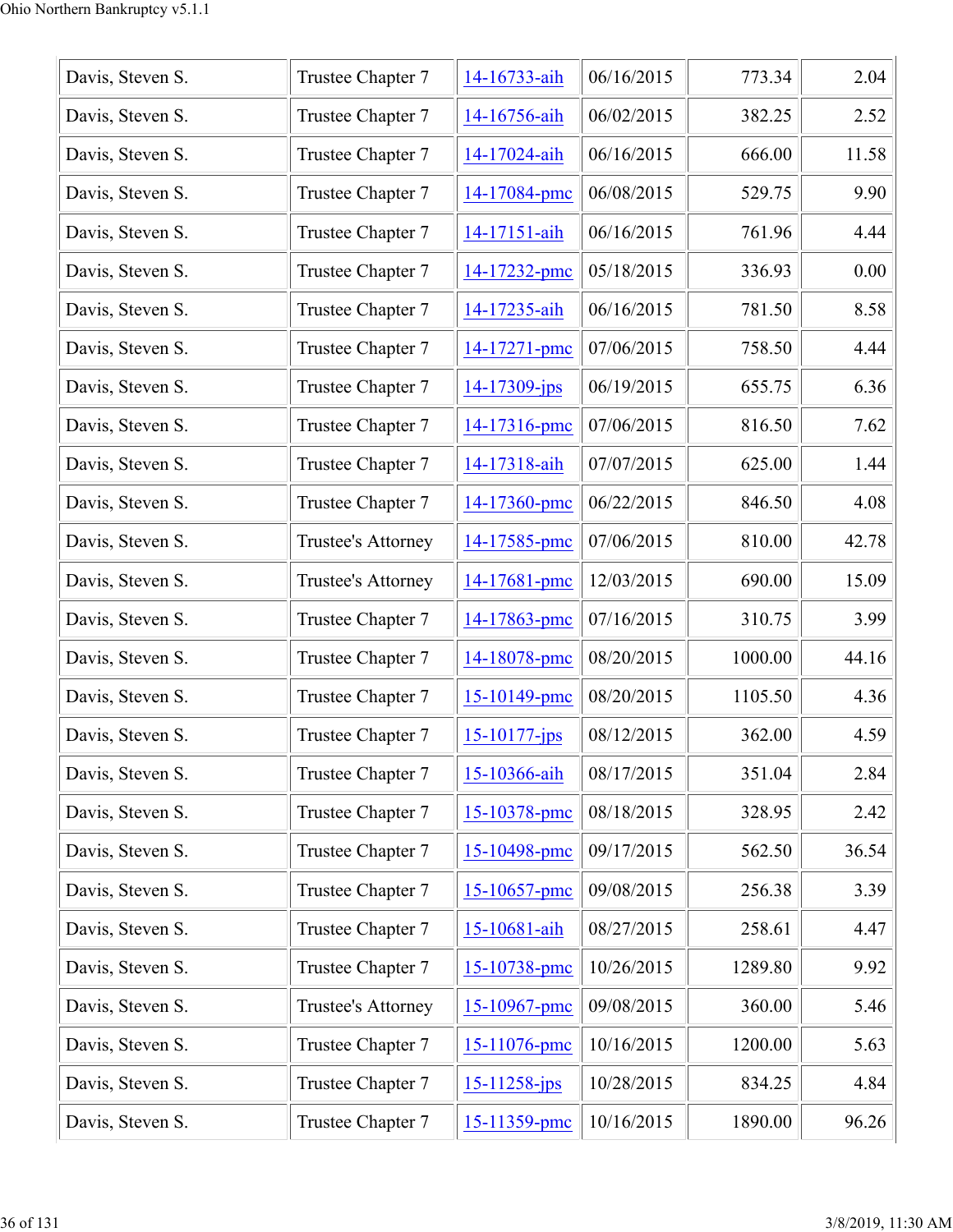| Davis, Steven S. | Trustee Chapter 7         | 15-11389-aih       | 10/20/2015 | 409.76   | 4.36    |
|------------------|---------------------------|--------------------|------------|----------|---------|
| Davis, Steven S. | Trustee Chapter 7         | $15 - 11595$ -jps  | 11/05/2015 | 466.43   | 7.57    |
| Davis, Steven S. | Trustee Chapter 7         | 15-11624-pmc       | 11/13/2015 | 413.66   | 9.21    |
| Davis, Steven S. | Trustee Chapter 7         | 15-11689-aih       | 11/03/2015 | 445.80   | 10.67   |
| Davis, Steven S. | Trustee Chapter 7         | 15-12082-jps       | 12/14/2015 | 312.50   | 14.71   |
| Davis, Steven S. | Trustee Chapter 7         | 15-12270-aih       | 10/23/2015 | 215.07   | 2.91    |
| Davis, Steven S. | Trustee Chapter 7         | $15 - 12313 - jps$ | 10/28/2015 | 285.37   | 5.35    |
| Davis, Steven S. | Trustee Chapter 7         | 15-12378-aih       | 12/01/2015 | 1376.08  | 5.15    |
| Davis, Steven S. | Trustee Chapter 7         | 15-12686-pmc       | 12/17/2015 | 524.39   | 15.52   |
| Davis, Steven S. | Trustee Chapter 7         | 15-12728-aih       | 12/28/2015 | 950.00   | 18.20   |
| Davis, Steven S. | Trustee Chapter 7         | 15-12729-pmc       | 12/03/2015 | 358.71   | 2.55    |
| Davis, Steven S. | Trustee Chapter 7         | $15 - 12833 - ips$ | 12/14/2015 | 289.06   | 5.34    |
| Davis, Steven S. | Trustee Chapter 7         | 15-13004-aih       | 12/11/2015 | 314.18   | 0.97    |
|                  |                           |                    | Total      | 86188.92 | 1471.70 |
| Davis, Steven S. | Trustee's Attorney        | 10-19300-aih       | 02/10/2015 | 507.50   | 1.85    |
| Davis, Steven S. | <b>Trustee's Attorney</b> | 12-16979-aih       | 04/23/2015 | 1650.00  | 18.75   |
| Davis, Steven S. | Trustee's Attorney        | 13-15268-aih       | 07/07/2015 | 530.00   | 2.35    |
| Davis, Steven S. | Trustee's Attorney        | $14 - 10204 - ips$ | 03/31/2015 | 690.00   | 2.76    |
| Davis, Steven S. | <b>Trustee's Attorney</b> | $14 - 10245$ -jps  | 07/30/2015 | 720.00   | 4.56    |
| Davis, Steven S. | Trustee's Attorney        | $14 - 10478$ -jps  | 06/19/2015 | 3322.50  | 22.62   |
| Davis, Steven S. | Trustee's Attorney        | 14-11995-aih       | 05/19/2015 | 1170.00  | 7.46    |
| Davis, Steven S. | <b>Trustee's Attorney</b> | 14-12062-aih       | 04/06/2015 | 660.00   | 3.36    |
| Davis, Steven S. | Trustee Chapter 7         | 14-12065-pmc       | 03/09/2015 | 350.00   | 41.88   |
| Davis, Steven S. | <b>Trustee's Attorney</b> | 14-13184-jps       | 05/06/2015 | 390.00   | 0.00    |
| Davis, Steven S. | Trustee's Attorney        | 14-14000-pmc       | 05/05/2015 | 1410.00  | 263.48  |
|                  |                           |                    |            |          |         |
| Davis, Steven S. | <b>Trustee's Attorney</b> | $14 - 15655$ -jps  | 04/29/2015 | 600.00   | 47.43   |
| Davis, Steven S. | Trustee Chapter 7         | 14-17585-pmc       | 07/06/2015 | 1250.00  | 5.63    |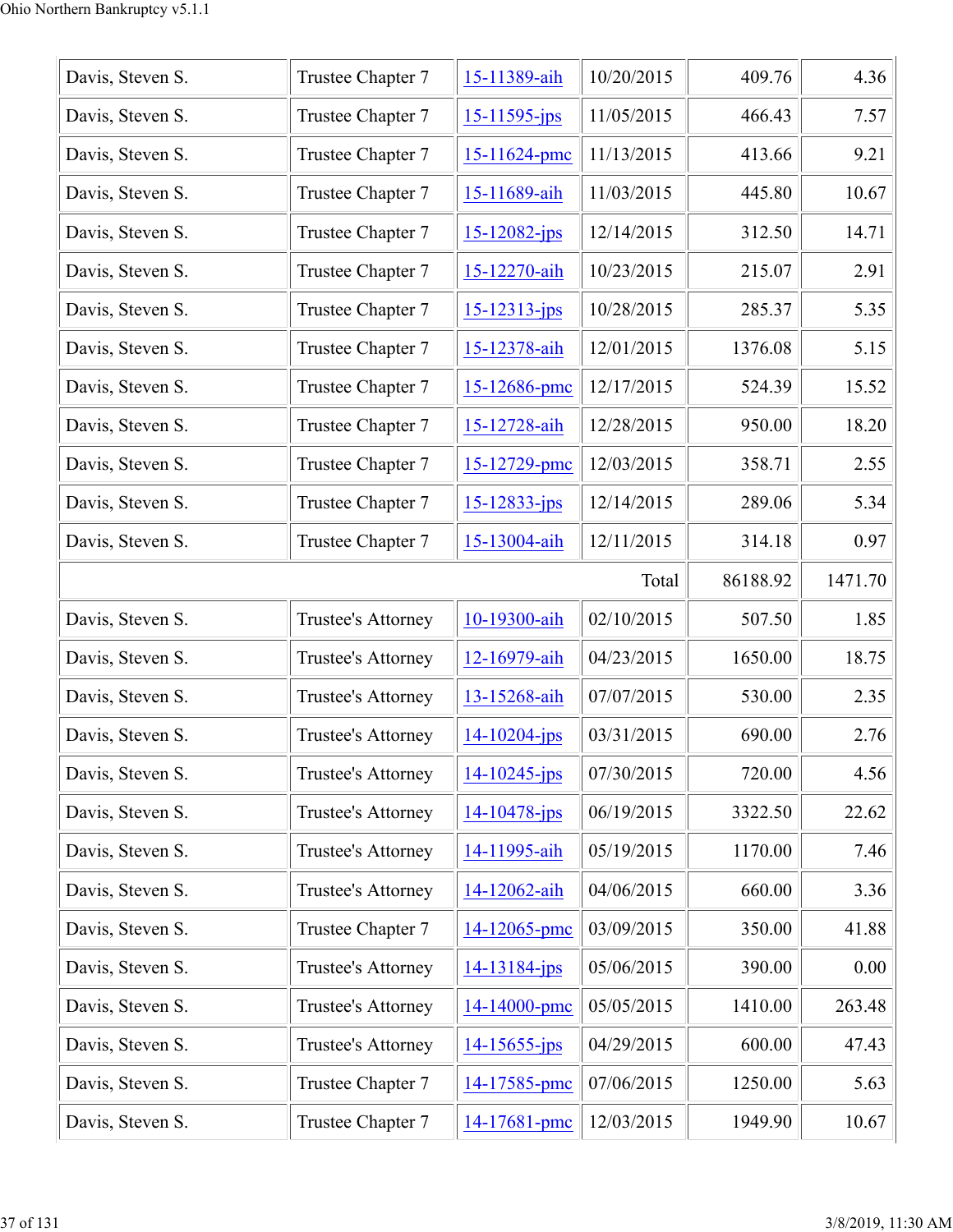| Davis, Steven S.         | Trustee Chapter 7  | $14 - 18076$ -jps | 08/26/2015 | 486.96   | 3.49    |
|--------------------------|--------------------|-------------------|------------|----------|---------|
|                          |                    |                   | Total      | 15686.86 | 436.29  |
| Day Ketterer Ltd.        | Trustee's Attorney | 10-64109-rk       | 04/22/2015 | 8869.50  | 345.49  |
| Day Ketterer Ltd.        | Trustee's Attorney | 12-60106-rk       | 01/07/2015 | 4717.50  | 1.00    |
|                          |                    |                   | Total      | 13587.00 | 346.49  |
| Day Ketterer, Ltd.       | Trustee's Attorney | 12-62878-rk       | 05/01/2015 | 46514.50 | 4419.07 |
|                          |                    |                   | Total      | 46514.50 | 4419.07 |
| DeGirolamo, Trustee - Ca | Trustee Chapter 7  | 06-62017-rk       | 11/17/2015 | 3751.31  | 189.40  |
| DeGirolamo, Trustee - Ca | Trustee Chapter 7  | 08-61617-rk       | 03/10/2015 | 1875.12  | 53.74   |
| DeGirolamo, Trustee - Ca | Trustee Chapter 7  | 08-61618-rk       | 03/10/2015 | 12984.20 | 74.11   |
| DeGirolamo, Trustee - Ca | Trustee Chapter 7  | 08-61945-rk       | 03/10/2015 | 12399.71 | 14.16   |
| DeGirolamo, Trustee - Ca | Trustee Chapter 7  | 10-64353-rk       | 12/04/2015 | 3689.82  | 114.15  |
| DeGirolamo, Trustee - Ca | Trustee Chapter 7  | 12-62836-rk       | 04/01/2015 | 496.29   | 28.56   |
| DeGirolamo, Trustee - Ca | Trustee Chapter 7  | 12-62893-rk       | 02/11/2015 | 4197.62  | 273.60  |
| DeGirolamo, Trustee - Ca | Trustee Chapter 7  | 13-40813-aih      | 12/03/2015 | 53250.00 | 58.51   |
| DeGirolamo, Trustee - Ca | Trustee Chapter 7  | 13-60192-rk       | 05/26/2015 | 1521.34  | 24.82   |
| DeGirolamo, Trustee - Ca | Trustee Chapter 7  | 13-61483-rk       | 02/10/2015 | 1250.00  | 84.00   |
| DeGirolamo, Trustee - Ca | Trustee Chapter 7  | 13-62886-rk       | 10/20/2015 | 5797.86  | 145.59  |
| DeGirolamo, Trustee - Ca | Trustee Chapter 7  | 14-60247-rk       | 02/04/2015 | 631.00   | 91.68   |
| DeGirolamo, Trustee - Ca | Trustee Chapter 7  | 14-60282-rk       | 02/27/2015 | 782.61   | 3.84    |
| DeGirolamo, Trustee - Ca | Trustee Chapter 7  | 14-60675-rk       | 10/16/2015 | 1250.00  | 65.80   |
| DeGirolamo, Trustee - Ca | Trustee Chapter 7  | 14-60773-rk       | 02/06/2015 | 475.00   | 30.24   |
| DeGirolamo, Trustee - Ca | Trustee Chapter 7  | 14-60851-rk       | 03/13/2015 | 1225.63  | 282.29  |
| DeGirolamo, Trustee - Ca | Trustee Chapter 7  | 14-60972-rk       | 10/16/2015 | 4250.00  | 88.86   |
| DeGirolamo, Trustee - Ca | Trustee Chapter 7  | 14-61253-rk       | 07/10/2015 | 971.56   | 75.20   |
| DeGirolamo, Trustee - Ca | Trustee Chapter 7  | 14-61266-rk       | 08/13/2015 | 1250.00  | 33.44   |
| DeGirolamo, Trustee - Ca | Trustee Chapter 7  | $14-61721$ -rk    | 05/04/2015 | 1978.75  | 31.56   |
| DeGirolamo, Trustee - Ca | Trustee Chapter 7  | 14-62106-rk       | 08/13/2015 | 691.00   | 0.00    |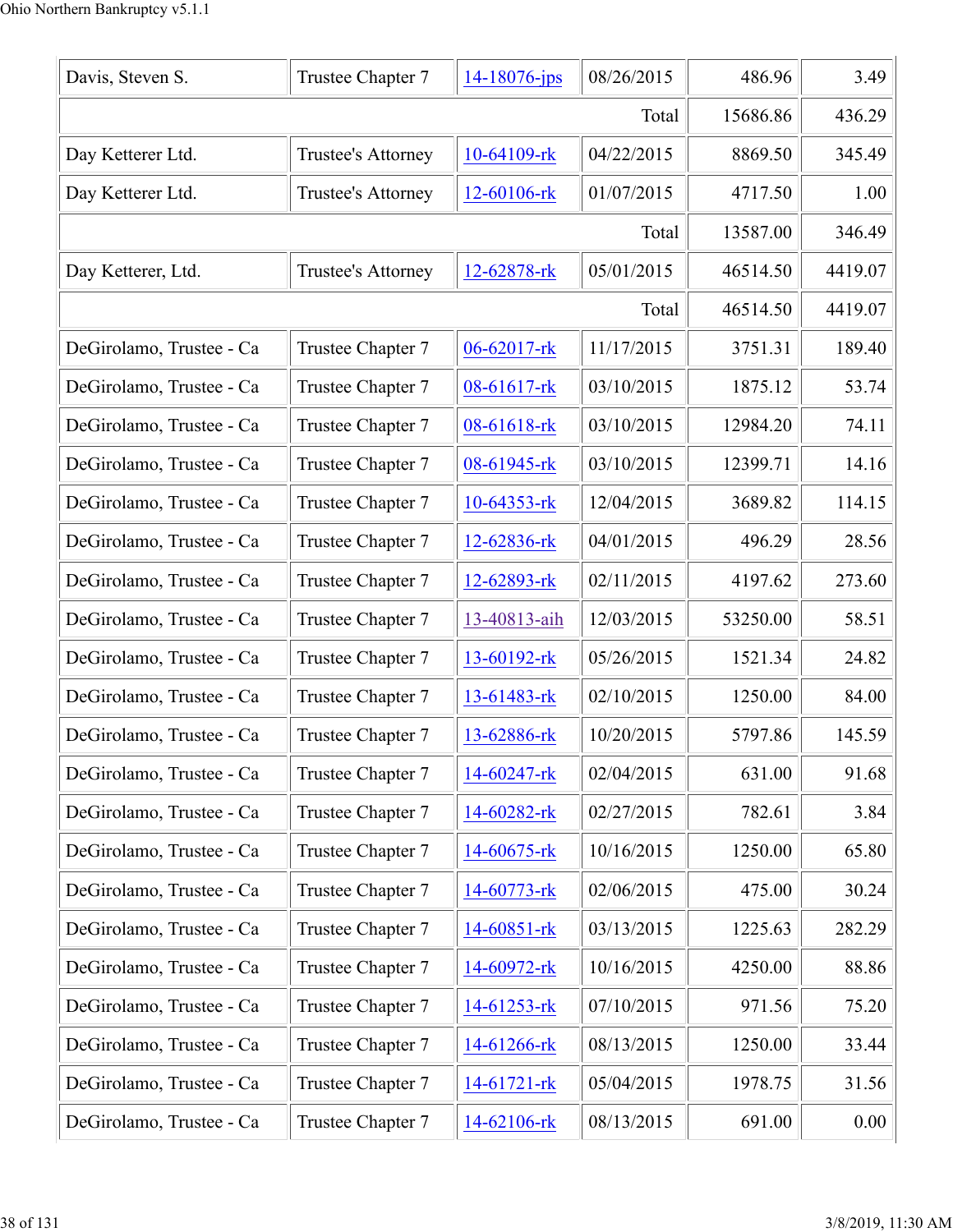| DeGirolamo, Trustee - Ca | Trustee Chapter 7  | 14-62291-rk        | 11/05/2015 | 1634.97   | 66.56   |
|--------------------------|--------------------|--------------------|------------|-----------|---------|
| DeGirolamo, Trustee - Ca | Trustee Chapter 7  | 14-62327-rk        | 08/14/2015 | 1730.81   | 43.84   |
| DeGirolamo, Trustee - Ca | Trustee Chapter 7  | 14-62374-rk        | 07/15/2015 | 599.11    | 0.00    |
| DeGirolamo, Trustee - Ca | Trustee Chapter 7  | 14-62448-rk        | 07/28/2015 | 1235.00   | 0.00    |
| DeGirolamo, Trustee - Ca | Trustee Chapter 7  | 14-62543-rk        | 07/24/2015 | 786.42    | 0.00    |
| DeGirolamo, Trustee - Ca | Trustee Chapter 7  | $14-62622$ -rk     | 07/23/2015 | 756.47    | 0.00    |
| DeGirolamo, Trustee - Ca | Trustee Chapter 7  | 14-62784-rk        | 12/01/2015 | 350.29    | 12.90   |
| DeGirolamo, Trustee - Ca | Trustee Chapter 7  | $15 - 60252 - rk$  | 11/04/2015 | 872.47    | 0.00    |
|                          |                    |                    | Total      | 122684.36 | 1886.85 |
| DeGirolamo, Trustee - Ma | Trustee Chapter 7  | 12-61815-rk        | 07/10/2015 | 1325.00   | 53.12   |
| DeGirolamo, Trustee - Ma | Trustee Chapter 7  | 12-62878-rk        | 11/06/2015 | 32174.74  | 712.75  |
| DeGirolamo, Trustee - Ma | Trustee Chapter 7  | 13-60414-rk        | 05/22/2015 | 1961.12   | 3.78    |
| DeGirolamo, Trustee - Ma | Trustee Chapter 7  | 13-61804-rk        | 09/22/2015 | 7497.71   | 73.48   |
| DeGirolamo, Trustee - Ma | Trustee Chapter 7  | 13-62785-rk        | 04/29/2015 | 1171.54   | 39.96   |
| DeGirolamo, Trustee - Ma | Trustee Chapter 7  | 14-60824-rk        | 04/01/2015 | 1125.00   | 77.28   |
| DeGirolamo, Trustee - Ma | Trustee Chapter 7  | 14-60854-rk        | 01/05/2015 | 1265.22   | 0.00    |
| DeGirolamo, Trustee - Ma | Trustee Chapter 7  | 14-61201-rk        | 05/22/2015 | 1098.08   | 50.48   |
| DeGirolamo, Trustee - Ma | Trustee Chapter 7  | 14-62080-rk        | 09/18/2015 | 1889.92   | 0.00    |
| DeGirolamo, Trustee - Ma | Trustee Chapter 7  | 14-62676-rk        | 10/15/2015 | 3082.27   | 0.00    |
|                          |                    |                    | Total      | 52590.60  | 1010.85 |
| Deady, Blake A.          | Trustee's Attorney | 08-53601-amk       | 12/01/2015 | 9282.82   | 939.46  |
|                          |                    |                    | Total      | 9282.82   | 939.46  |
| Dennis Gartland & Nierga | Accountant         | 13-40813-aih       | 06/03/2015 | 103470.45 | 8897.22 |
|                          |                    |                    | Total      | 103470.45 | 8897.22 |
| Dettelbach Sicherman & B | Trustee's Attorney | $12 - 14732 - ips$ | 01/07/2015 | 936.00    | 0.00    |
| Dettelbach Sicherman & B | Trustee's Attorney | $14 - 13417$ -jps  | 01/07/2015 | 96.00     | 0.00    |
| Dettelbach Sicherman & B | Trustee's Attorney | $14 - 14644 - ips$ | 07/30/2015 | 2486.00   | 3.69    |
| Dettelbach Sicherman & B | Trustee's Attorney | 14-15890-aih       | 11/17/2015 | 676.00    | 0.00    |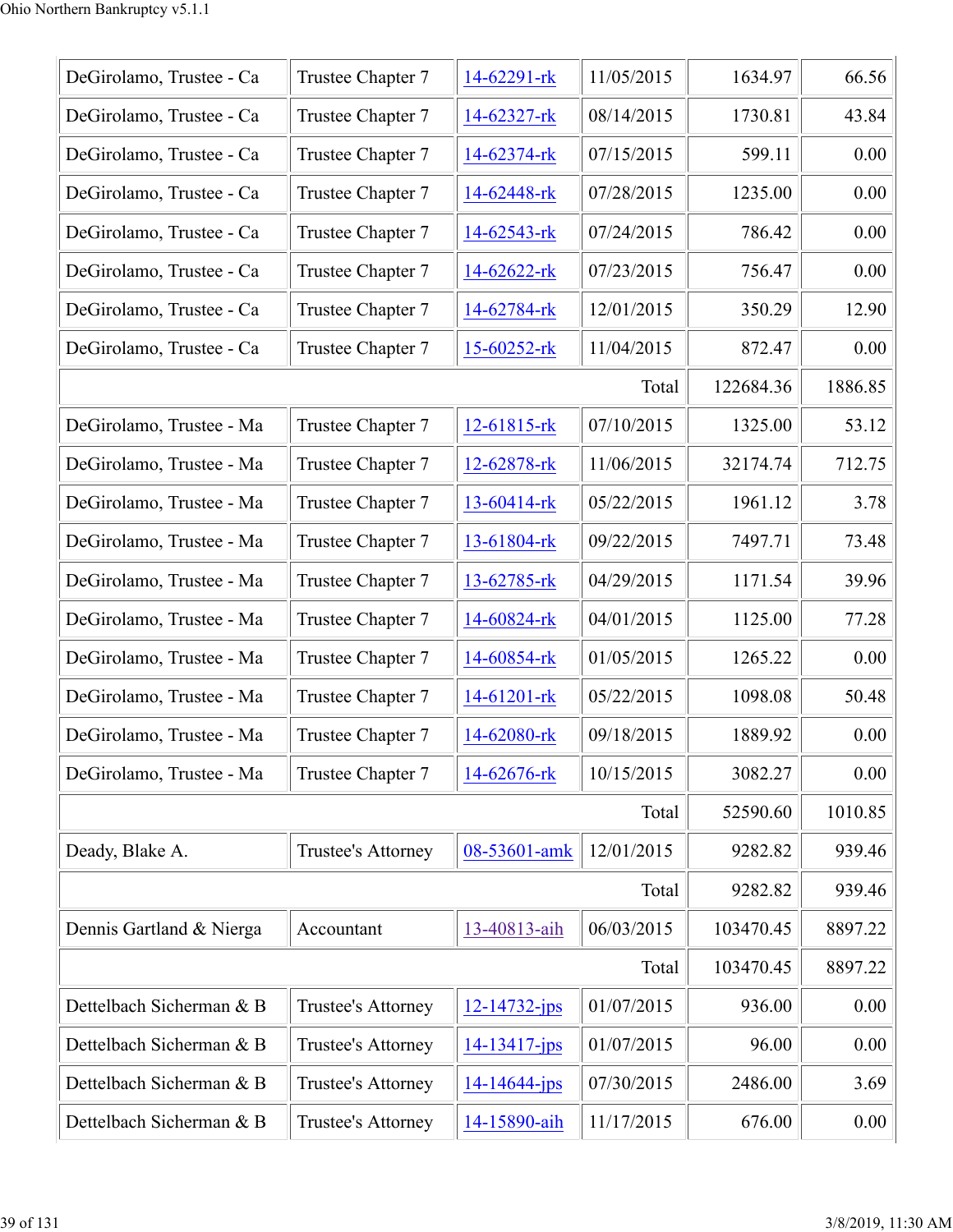| Dettelbach Sicherman & B | Trustee's Attorney             | 14-17269-jps       | 07/30/2015 | 2689.50  | 60.57    |
|--------------------------|--------------------------------|--------------------|------------|----------|----------|
| Dettelbach Sicherman & B | Trustee's Attorney             | 14-17744-jps       | 10/07/2015 | 2892.50  | 38.79    |
|                          |                                |                    | Total      | 9776.00  | 103.05   |
| Dettelbach Sicherman&Bau | Trustee's Attorney             | 08-15015-pmc       | 07/06/2015 | 1950.04  | 1.96     |
| Dettelbach Sicherman&Bau | Trustee's Attorney             | $10 - 18923 - jps$ | 06/19/2015 | 5182.00  | 101.03   |
| Dettelbach Sicherman&Bau | Trustee's Attorney             | 15-12394-pmc       | 12/17/2015 | 520.00   | 0.00     |
|                          |                                |                    | Total      | 7652.04  | 102.99   |
| Dettelbach Sicherman&Bau | <b>Trustee Chapter</b><br>9/11 | $12 - 15909$ -jps  | 06/19/2015 | 959.00   | 0.00     |
|                          |                                |                    | Total      | 959.00   | 0.00     |
| Dettelbach Sicherman&Bau | Trustee's Attorney             | $12 - 10725$ -jps  | 06/19/2015 | 47238.91 | 557.60   |
|                          |                                |                    | Total      | 47238.91 | 557.60   |
| Dettelbach, Sicherman &  | Trustee's Attorney             | $14 - 10159 - ips$ | 05/06/2015 | 3934.87  | 65.13    |
| Dettelbach, Sicherman &  | Trustee's Attorney             | $14 - 13095$ -jps  | 02/24/2015 | 913.50   | 0.00     |
| Dettelbach, Sicherman &  | Trustee's Attorney             | 14-14388-aih       | 12/01/2015 | 1024.00  | 0.00     |
| Dettelbach, Sicherman &  | Trustee's Attorney             | 15-10189-jps       | 12/15/2015 | 1722.50  | 33.01    |
|                          |                                |                    | Total      | 7594.87  | 98.14    |
| Dettelbach, Sicherman &  | Trustee's Attorney             | $12 - 13002 - ips$ | 04/01/2015 | 14567.50 | 129.36   |
| Dettelbach, Sicherman &  | <b>Trustee's Attorney</b>      | 13-16544-jps       | 12/14/2015 | 4763.50  | 0.00     |
| Dettelbach, Sicherman &  | Trustee's Attorney             | $14 - 10668$ -jps  | 06/19/2015 | 264.00   | 0.00     |
| Dettelbach, Sicherman &  | Trustee's Attorney             | $14 - 16557 - jps$ | 07/30/2015 | 546.00   | 40.95    |
| Dettelbach, Sicherman &  | Trustee's Attorney             | 14-16907-jps       | 07/31/2015 | 494.00   | 0.00     |
| Dettelbach, Sicherman &  | Trustee's Attorney             | $14 - 17198 - ips$ | 07/07/2015 | 286.00   | 0.00     |
| Dettelbach, Sicherman &  | Trustee's Attorney             | 15-11087-aih       | 12/01/2015 | 494.00   | 0.00     |
|                          |                                |                    | Total      | 21415.00 | 170.31   |
| Dettelbach, Sicherman &  | Trustee's Attorney             | 12-18215-aih       | 06/16/2015 | 2200.00  | 31.32    |
| Dettelbach, Sicherman &  | Trustee's Attorney             | 14-10329-aih       | 02/24/2015 | 3175.00  | 26.04    |
| Dettelbach, Sicherman &  | Trustee's Attorney             | 14-10481-aih       | 05/19/2015 | 720.00   | 0.00     |
| Dettelbach, Sicherman &  | Trustee's Attorney             | 14-11681-aih       | 01/13/2015 | 144.00   | $0.00\,$ |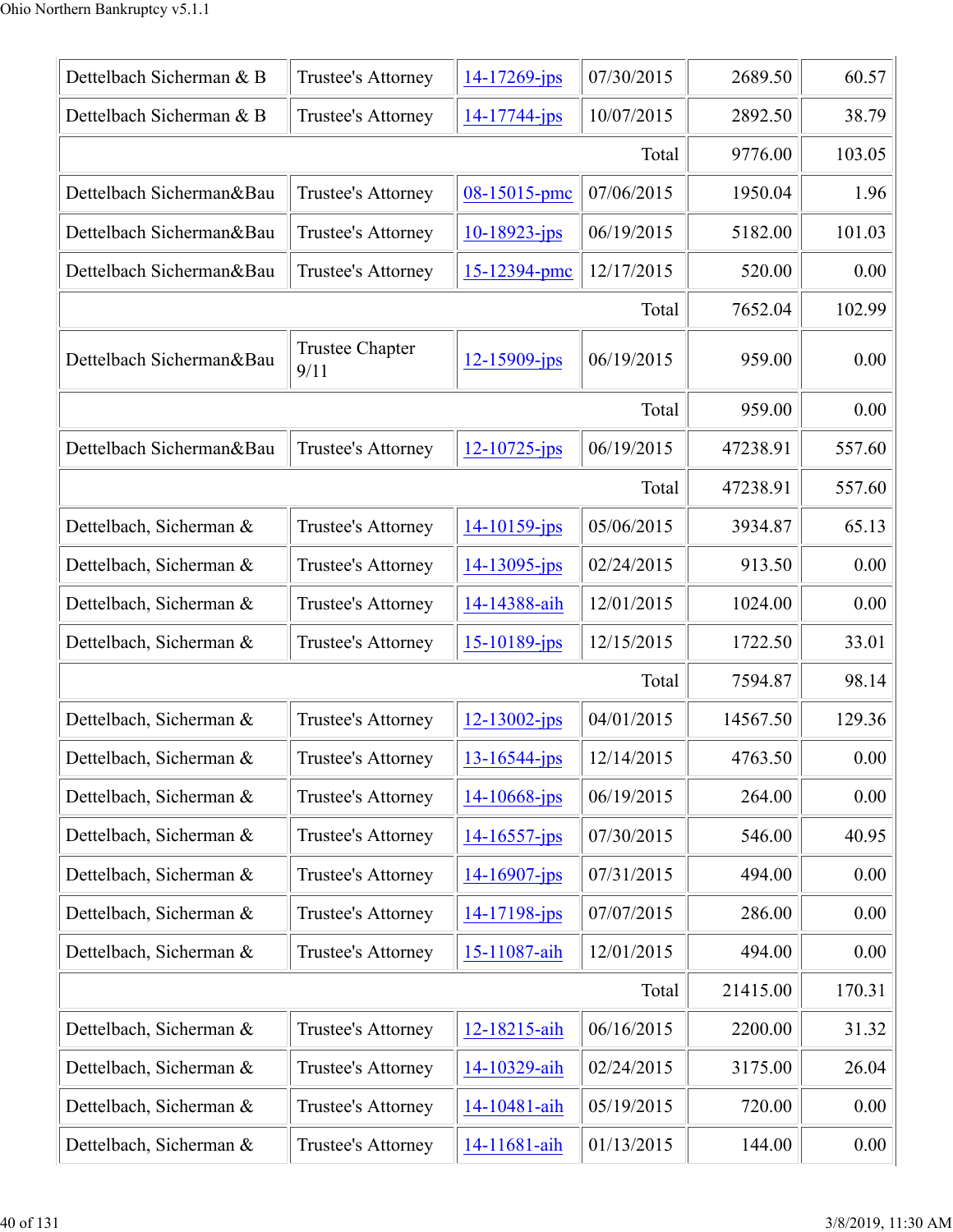| Dettelbach, Sicherman &  | Trustee's Attorney        | 14-11863-aih       | 07/21/2015 | 340.00   | 0.00   |
|--------------------------|---------------------------|--------------------|------------|----------|--------|
| Dettelbach, Sicherman &  | Trustee's Attorney        | 14-13362-aih       | 01/13/2015 | 756.00   | 65.16  |
| Dettelbach, Sicherman &  | Trustee's Attorney        | 14-14144-aih       | 07/07/2015 | 880.00   | 0.00   |
| Dettelbach, Sicherman &  | Trustee's Attorney        | 14-15532-aih       | 10/06/2015 | 1713.62  | 36.38  |
| Dettelbach, Sicherman &  | Trustee's Attorney        | 14-15733-aih       | 10/06/2015 | 692.00   | 18.90  |
| Dettelbach, Sicherman &  | Trustee's Attorney        | 14-16369-aih       | 07/21/2015 | 424.00   | 0.00   |
| Dettelbach, Sicherman &  | Trustee's Attorney        | 14-16651-aih       | 07/21/2015 | 692.00   | 6.93   |
| Dettelbach, Sicherman &  | Trustee's Attorney        | 14-16736-aih       | 07/07/2015 | 749.00   | 32.13  |
| Dettelbach, Sicherman &  | Trustee's Attorney        | 15-10974-aih       | 10/20/2015 | 617.50   | 16.38  |
|                          |                           |                    | Total      | 13103.12 | 233.24 |
| Dettelbach, Sicherman &  | Trustee's Attorney        | 12-16998-jps       | 05/06/2015 | 14645.00 | 55.32  |
| Dettelbach, Sicherman &  | Trustee's Attorney        | 13-14610-pmc       | 12/03/2015 | 6136.00  | 37.80  |
| Dettelbach, Sicherman &  | Trustee's Attorney        | $13 - 18070 - ips$ | 05/06/2015 | 2129.00  | 9.89   |
| Dettelbach, Sicherman &  | Trustee's Attorney        | 14-12726-pmc       | 06/22/2015 | 1412.00  | 11.07  |
| Dettelbach, Sicherman &  | Trustee's Attorney        | 14-13618-aih       | 02/10/2015 | 409.50   | 16.38  |
| Dettelbach, Sicherman &  | Trustee's Attorney        | 14-14113-pmc       | 03/06/2015 | 96.00    | 0.00   |
| Dettelbach, Sicherman &  | Trustee Chapter 7         | 14-15276-aih       | 12/28/2015 | 7930.00  | 91.52  |
| Dettelbach, Sicherman &  | Trustee's Attorney        | 14-50282-amk       | 03/10/2015 | 1835.52  | 164.48 |
|                          |                           |                    | Total      | 34593.02 | 386.46 |
| Dettelbach, Sicherman, & | <b>Trustee's Attorney</b> | 13-12243-aih       | 08/25/2015 | 8284.00  | 140.23 |
|                          |                           |                    | Total      | 8284.00  | 140.23 |
| Deutchman, William D.    | <b>Other Professional</b> | $10 - 18846$ -jps  | 02/24/2015 | 1418.83  | 0.00   |
| Deutchman, William D.    | Other Professional        | $10 - 18846$ -jps  | 04/17/2015 | 2247.65  | 0.00   |
| Deutchman, William D.    | Other Professional        | 10-18846-jps       | 06/19/2015 | 2551.86  | 0.00   |
| Deutchman, William D.    | Other Professional        | $10 - 18846$ -jps  | 11/12/2015 | 2553.00  | 0.00   |
|                          |                           |                    | Total      | 8771.34  | 0.00   |
| Dilks, Brian J.          | <b>Other Professional</b> | $10 - 18846$ -jps  | 02/24/2015 | 9537.44  | 0.00   |
| Dilks, Brian J.          | Other Professional        | $10 - 18846$ -jps  | 04/29/2015 | 5687.28  | 0.00   |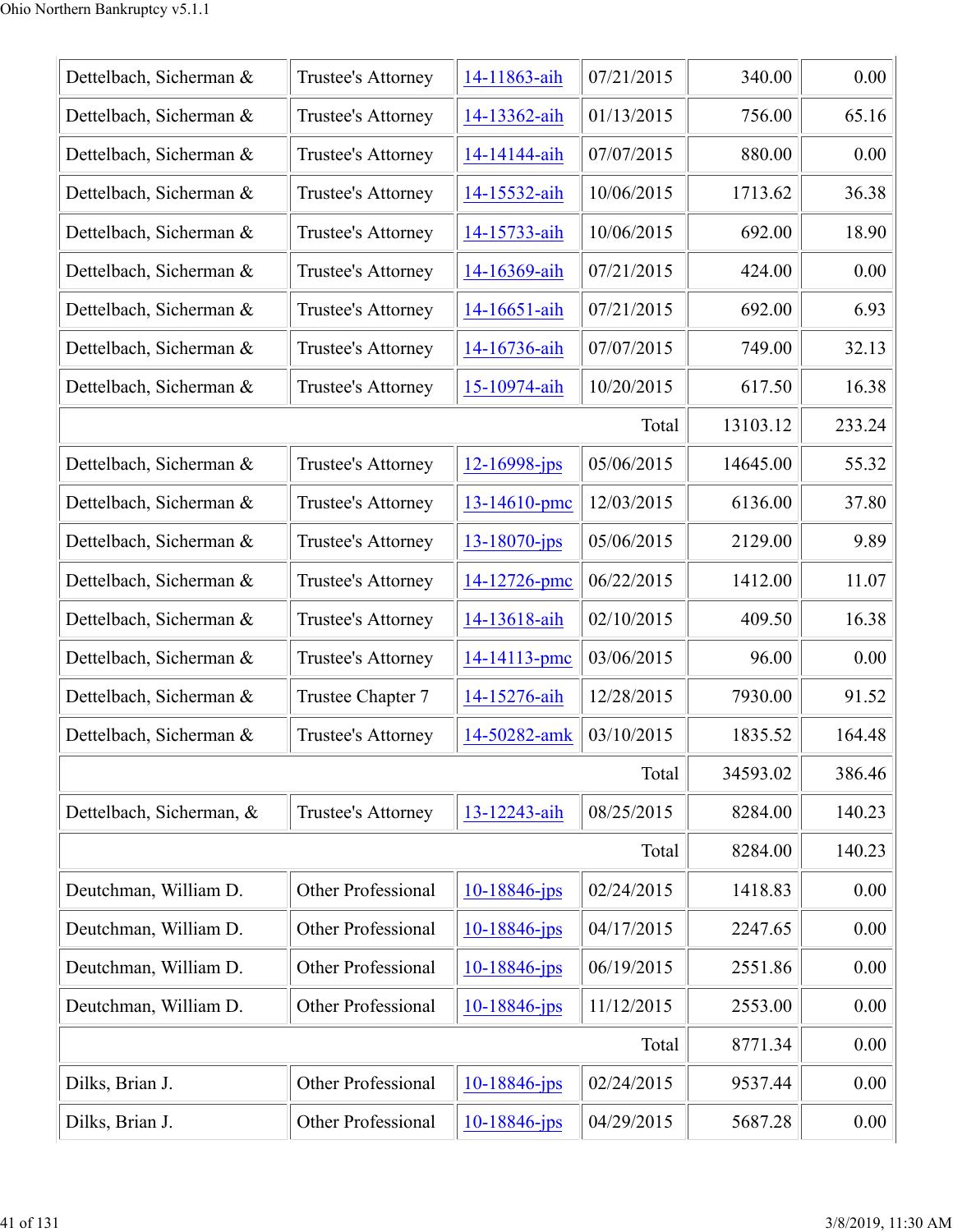| Dilks, Brian J.         | Other Professional | $10 - 18846$ -jps | 06/19/2015 | 8071.93  | 0.00    |
|-------------------------|--------------------|-------------------|------------|----------|---------|
| Dilks, Brian J.         | Other Professional | 10-18846-jps      | 09/01/2015 | 3155.48  | 0.00    |
| Dilks, Brian J.         | Other Professional | 10-18846-jps      | 11/12/2015 | 8937.95  | 0.00    |
|                         |                    |                   | Total      | 35390.08 | 0.00    |
| Disher, William J.      | Auctioneer         | 13-34810-<br>maw  | 12/08/2015 | 2928.85  | 3548.05 |
|                         |                    |                   | Total      | 2928.85  | 3548.05 |
| Dodd, L'Hommedieu &     | Special Counsel    | 15-11415-aih      | 12/17/2015 | 29667.00 | 80.84   |
|                         |                    |                   | Total      | 29667.00 | 80.84   |
| Downs, John P.          | Special Counsel    | 13-34055-jpg      | 09/16/2015 | 19998.00 | 260.00  |
|                         |                    |                   | Total      | 19998.00 | 260.00  |
| Downs Law, LLC          | Trustee's Attorney | $10-50494$ -jps   | 11/17/2015 | 1000.00  | 313.00  |
|                         |                    |                   | Total      | 1000.00  | 313.00  |
| Dymarkowski, Douglas A. | Trustee's Attorney | 11-33864-<br>maw  | 07/15/2015 | 1100.00  | 0.00    |
| Dymarkowski, Douglas A. | Trustee's Attorney | 12-32060-jpg      | 02/10/2015 | 1400.00  | 0.00    |
|                         |                    |                   | Total      | 2500.00  | 0.00    |
| Dymarkowski, Douglas A. | Trustee Chapter 7  | 09-37732-jpg      | 06/10/2015 | 14152.73 | 132.20  |
| Dymarkowski, Douglas A. | Trustee Chapter 7  | 10-34203-<br>maw  | 05/27/2015 | 2296.96  | 542.42  |
| Dymarkowski, Douglas A. | Trustee Chapter 7  | 10-37530-<br>maw  | 09/14/2015 | 956.21   | 45.76   |
| Dymarkowski, Douglas A. | Trustee Chapter 7  | 11-31347-jpg      | 12/02/2015 | 6266.53  | 115.27  |
| Dymarkowski, Douglas A. | Trustee Chapter 7  | 11-33235-jpg      | 02/12/2015 | 1809.98  | 58.74   |
| Dymarkowski, Douglas A. | Trustee Chapter 7  | 11-33864-<br>maw  | 08/24/2015 | 4738.41  | 162.62  |
| Dymarkowski, Douglas A. | Trustee's Attorney | 11-34768-<br>maw  | 06/09/2015 | 1000.00  | 0.00    |
| Dymarkowski, Douglas A. | Trustee Chapter 7  | 11-34768-<br>maw  | 06/22/2015 | 500.00   | 53.23   |
| Dymarkowski, Douglas A. | Trustee's Attorney | 11-34783-jpg      | 06/09/2015 | 800.00   | 0.00    |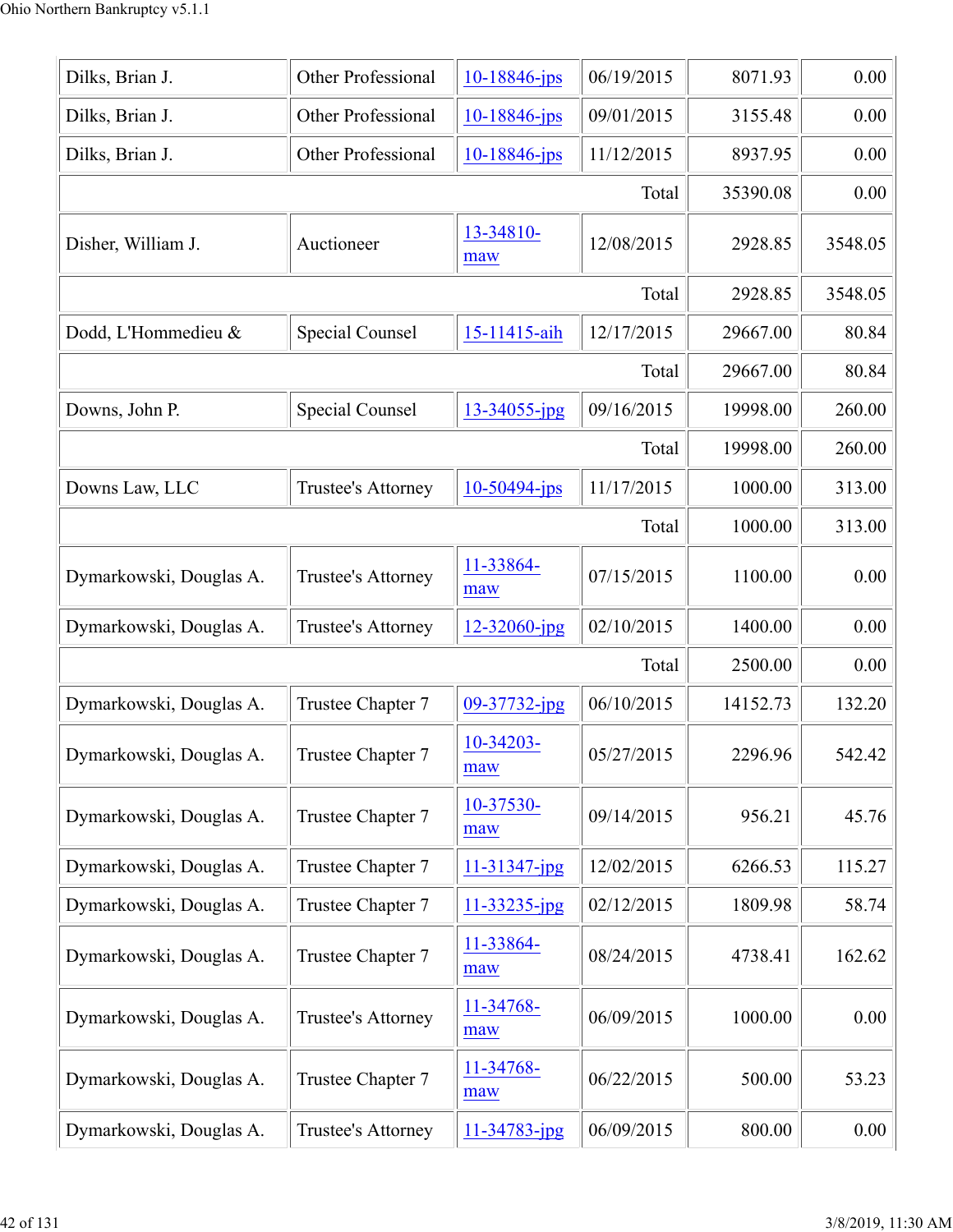| Dymarkowski, Douglas A. | Trustee Chapter 7 | $11 - 34783$ -jpg | 06/17/2015 | 1285.65 | 48.20  |
|-------------------------|-------------------|-------------------|------------|---------|--------|
| Dymarkowski, Douglas A. | Trustee Chapter 7 | $12 - 30844$ -jpg | 05/18/2015 | 2250.00 | 197.20 |
| Dymarkowski, Douglas A. | Trustee Chapter 7 | $12 - 32060$ -jpg | 02/17/2015 | 439.47  | 142.53 |
| Dymarkowski, Douglas A. | Trustee Chapter 7 | 12-35397-jpg      | 10/14/2015 | 596.82  | 32.45  |
| Dymarkowski, Douglas A. | Trustee Chapter 7 | 13-31427-<br>maw  | 11/20/2015 | 300.00  | 49.62  |
| Dymarkowski, Douglas A. | Trustee Chapter 7 | 13-32101-<br>maw  | 05/20/2015 | 825.00  | 52.46  |
| Dymarkowski, Douglas A. | Trustee Chapter 7 | 13-32882-jpg      | 02/19/2015 | 818.31  | 40.95  |
| Dymarkowski, Douglas A. | Trustee Chapter 7 | 13-33173-<br>maw  | 12/08/2015 | 1011.24 | 42.96  |
| Dymarkowski, Douglas A. | Trustee Chapter 7 | 13-33272-<br>maw  | 04/13/2015 | 382.50  | 48.13  |
| Dymarkowski, Douglas A. | Trustee Chapter 7 | 13-33392-<br>maw  | 04/30/2015 | 3833.43 | 110.97 |
| Dymarkowski, Douglas A. | Trustee Chapter 7 | 13-33447-jpg      | 04/13/2015 | 1950.00 | 51.71  |
| Dymarkowski, Douglas A. | Trustee Chapter 7 | 13-33942-jpg      | 02/11/2015 | 1800.00 | 54.83  |
| Dymarkowski, Douglas A. | Trustee Chapter 7 | 13-34161-jpg      | 06/15/2015 | 344.45  | 33.03  |
| Dymarkowski, Douglas A. | Trustee Chapter 7 | 13-34252-<br>maw  | 12/14/2015 | 7699.26 | 101.81 |
| Dymarkowski, Douglas A. | Trustee Chapter 7 | 13-34270-jpg      | 08/03/2015 | 607.41  | 57.97  |
| Dymarkowski, Douglas A. | Trustee Chapter 7 | 13-34404-<br>maw  | 02/19/2015 | 502.63  | 48.99  |
| Dymarkowski, Douglas A. | Trustee Chapter 7 | 13-34679-<br>maw  | 06/15/2015 | 1069.32 | 39.15  |
| Dymarkowski, Douglas A. | Trustee Chapter 7 | 13-34755-<br>maw  | 09/29/2015 | 537.04  | 37.07  |
| Dymarkowski, Douglas A. | Trustee Chapter 7 | $14 - 30066$ -jpg | 02/23/2015 | 280.83  | 35.36  |
| Dymarkowski, Douglas A. | Trustee Chapter 7 | $14 - 30086$ -jpg | 04/08/2015 | 623.50  | 35.86  |
| Dymarkowski, Douglas A. | Trustee Chapter 7 | 14-30171-<br>maw  | 12/07/2015 | 541.64  | 39.96  |
| Dymarkowski, Douglas A. | Trustee Chapter 7 | 14-30306-jpg      | 02/23/2015 | 236.18  | 43.29  |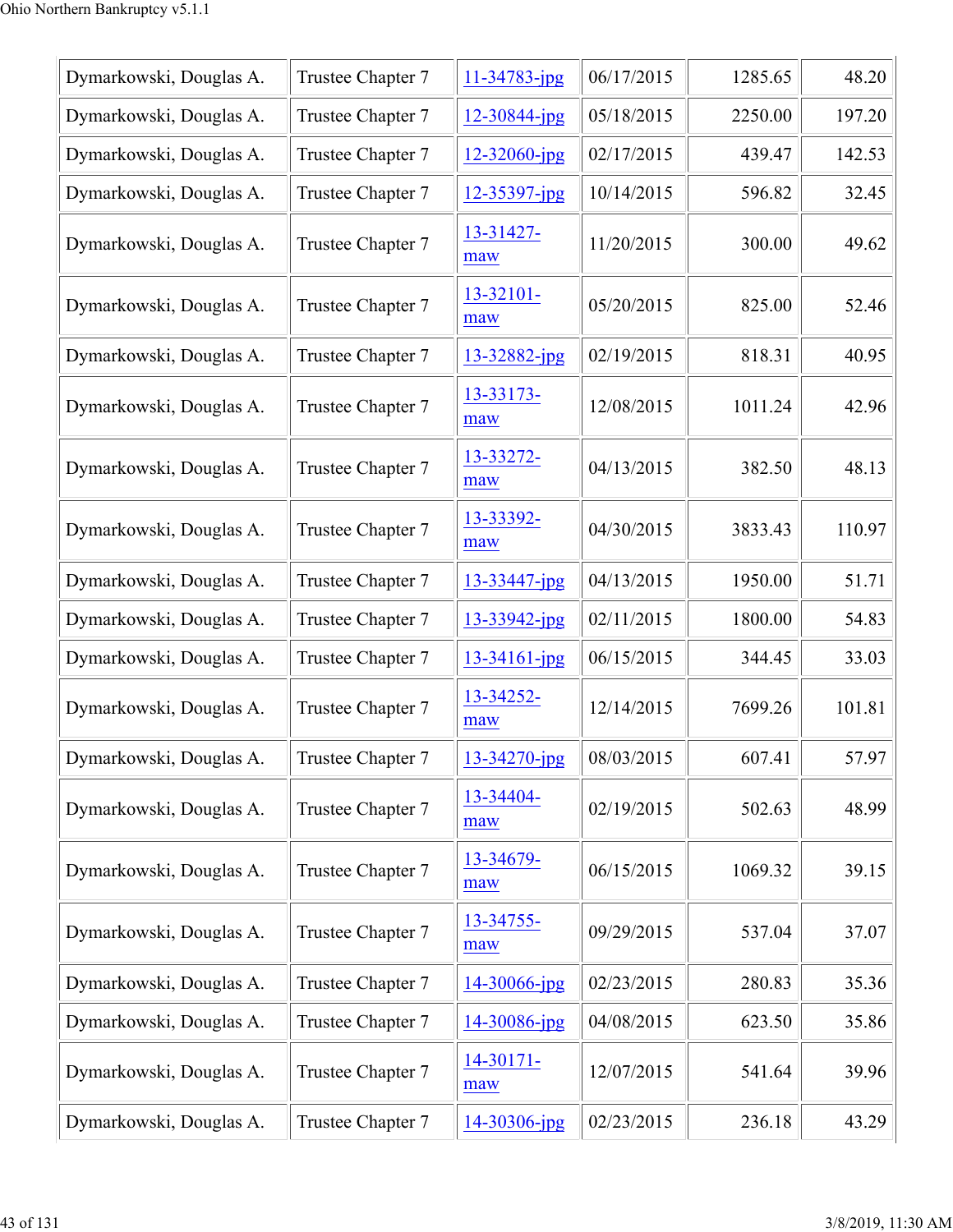| Dymarkowski, Douglas A. | Trustee Chapter 7  | 14-30307-<br>maw  | 05/18/2015 | 350.00    | 36.38  |
|-------------------------|--------------------|-------------------|------------|-----------|--------|
| Dymarkowski, Douglas A. | Trustee Chapter 7  | 14-30640-jpg      | 02/12/2015 | 432.65    | 32.36  |
| Dymarkowski, Douglas A. | Trustee Chapter 7  | 14-30816-<br>maw  | 02/17/2015 | 1400.00   | 104.85 |
| Dymarkowski, Douglas A. | Trustee Chapter 11 | 14-30821-<br>maw  | 08/12/2015 | 259626.75 | 0.00   |
| Dymarkowski, Douglas A. | Trustee Chapter 7  | $14 - 30851$ -jpg | 09/21/2015 | 1505.00   | 68.70  |
| Dymarkowski, Douglas A. | Trustee Chapter 7  | 14-30904-<br>maw  | 04/15/2015 | 539.21    | 50.94  |
| Dymarkowski, Douglas A. | Trustee Chapter 7  | 14-30917-<br>maw  | 07/01/2015 | 293.75    | 64.06  |
| Dymarkowski, Douglas A. | Trustee Chapter 7  | 14-31117-jpg      | 06/15/2015 | 275.00    | 42.27  |
| Dymarkowski, Douglas A. | Trustee Chapter 7  | 14-31193-jpg      | 05/04/2015 | 240.50    | 31.91  |
| Dymarkowski, Douglas A. | Trustee Chapter 7  | 14-31194-jpg      | 05/18/2015 | 372.25    | 40.15  |
| Dymarkowski, Douglas A. | Trustee Chapter 7  | 14-31251-jpg      | 06/15/2015 | 571.41    | 36.16  |
| Dymarkowski, Douglas A. | Trustee Chapter 7  | 14-31270-jpg      | 11/02/2015 | 1530.00   | 101.62 |
| Dymarkowski, Douglas A. | Trustee Chapter 7  | 14-31338-<br>maw  | 11/20/2015 | 760.98    | 41.05  |
| Dymarkowski, Douglas A. | Trustee Chapter 7  | 14-31420-jpg      | 04/07/2015 | 259.33    | 26.51  |
| Dymarkowski, Douglas A. | Trustee Chapter 7  | 14-31980-jpg      | 09/23/2015 | 625.00    | 37.95  |
| Dymarkowski, Douglas A. | Trustee Chapter 7  | 14-32077-<br>maw  | 08/11/2015 | 473.61    | 32.44  |
| Dymarkowski, Douglas A. | Trustee Chapter 7  | 14-32325-jpg      | 08/13/2015 | 686.72    | 34.56  |
| Dymarkowski, Douglas A. | Trustee Chapter 7  | 14-32422-<br>maw  | 09/22/2015 | 300.00    | 27.31  |
| Dymarkowski, Douglas A. | Trustee Chapter 7  | 14-32470-<br>maw  | 09/15/2015 | 1619.00   | 100.73 |
| Dymarkowski, Douglas A. | Trustee Chapter 7  | 14-32828-<br>maw  | 09/25/2015 | 409.69    | 40.14  |
| Dymarkowski, Douglas A. | Trustee Chapter 7  | 14-32869-jpg      | 08/03/2015 | 962.70    | 34.83  |
| Dymarkowski, Douglas A. | Trustee Chapter 7  | 14-32960-jpg      | 06/15/2015 | 614.50    | 35.16  |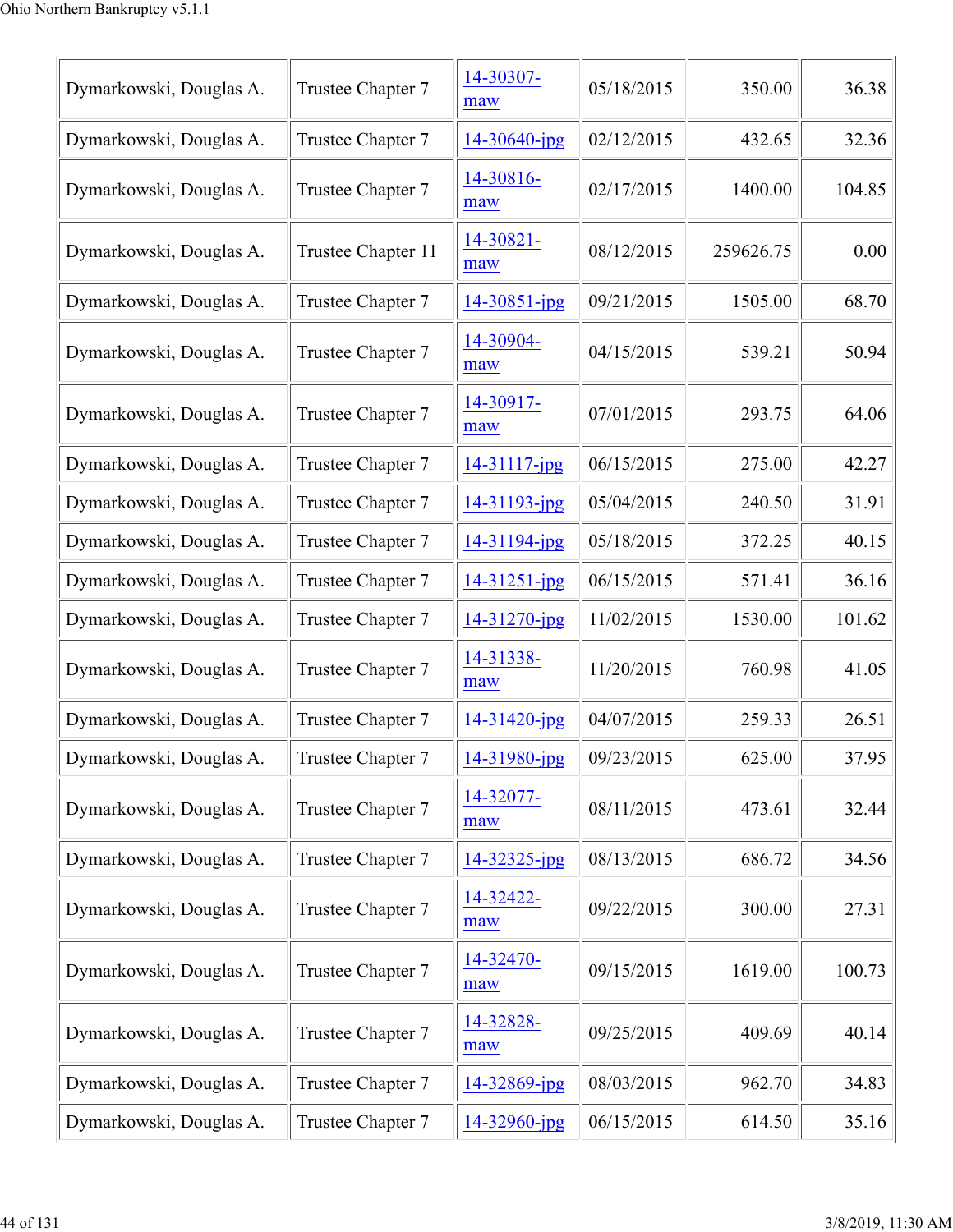| Dymarkowski, Douglas A. | Trustee Chapter 7 | 14-33032-jpg      | 11/03/2015 | 415.12  | 34.39 |
|-------------------------|-------------------|-------------------|------------|---------|-------|
| Dymarkowski, Douglas A. | Trustee Chapter 7 | 14-33101-<br>maw  | 09/18/2015 | 589.76  | 36.41 |
| Dymarkowski, Douglas A. | Trustee Chapter 7 | 14-33233-jpg      | 08/18/2015 | 488.30  | 37.18 |
| Dymarkowski, Douglas A. | Trustee Chapter 7 | 14-33333-jpg      | 09/09/2015 | 574.39  | 44.24 |
| Dymarkowski, Douglas A. | Trustee Chapter 7 | 14-33448-jpg      | 11/20/2015 | 595.30  | 30.94 |
| Dymarkowski, Douglas A. | Trustee Chapter 7 | 14-33459-jpg      | 09/15/2015 | 313.11  | 50.86 |
| Dymarkowski, Douglas A. | Trustee Chapter 7 | 14-33563-<br>maw  | 11/03/2015 | 542.79  | 29.69 |
| Dymarkowski, Douglas A. | Trustee Chapter 7 | 14-33607-<br>maw  | 06/12/2015 | 365.23  | 31.99 |
| Dymarkowski, Douglas A. | Trustee Chapter 7 | 14-33612-<br>maw  | 08/18/2015 | 236.29  | 48.70 |
| Dymarkowski, Douglas A. | Trustee Chapter 7 | 14-33706-<br>maw  | 09/28/2015 | 240.47  | 29.36 |
| Dymarkowski, Douglas A. | Trustee Chapter 7 | 14-33707-jpg      | 06/15/2015 | 309.27  | 37.20 |
| Dymarkowski, Douglas A. | Trustee Chapter 7 | 14-33737-<br>maw  | 09/28/2015 | 394.62  | 43.37 |
| Dymarkowski, Douglas A. | Trustee Chapter 7 | 14-33746-jpg      | 08/12/2015 | 210.13  | 29.69 |
| Dymarkowski, Douglas A. | Trustee Chapter 7 | 14-33793-jpg      | 11/03/2015 | 296.51  | 33.72 |
| Dymarkowski, Douglas A. | Trustee Chapter 7 | 14-33932-<br>maw  | 09/22/2015 | 380.99  | 42.17 |
| Dymarkowski, Douglas A. | Trustee Chapter 7 | 14-33970-jpg      | 08/03/2015 | 1049.48 | 59.96 |
| Dymarkowski, Douglas A. | Trustee Chapter 7 | $14 - 34002$ -jpg | 09/23/2015 | 295.29  | 33.40 |
| Dymarkowski, Douglas A. | Trustee Chapter 7 | 14-34060-jpg      | 09/14/2015 | 247.63  | 32.94 |
| Dymarkowski, Douglas A. | Trustee Chapter 7 | 14-34071-<br>maw  | 08/17/2015 | 201.96  | 32.99 |
| Dymarkowski, Douglas A. | Trustee Chapter 7 | 14-34097-<br>maw  | 12/02/2015 | 339.66  | 29.47 |
| Dymarkowski, Douglas A. | Trustee Chapter 7 | 14-34106-jpg      | 08/11/2015 | 284.45  | 29.71 |
| Dymarkowski, Douglas A. | Trustee Chapter 7 | 14-34174-jpg      | 11/05/2015 | 1306.41 | 49.94 |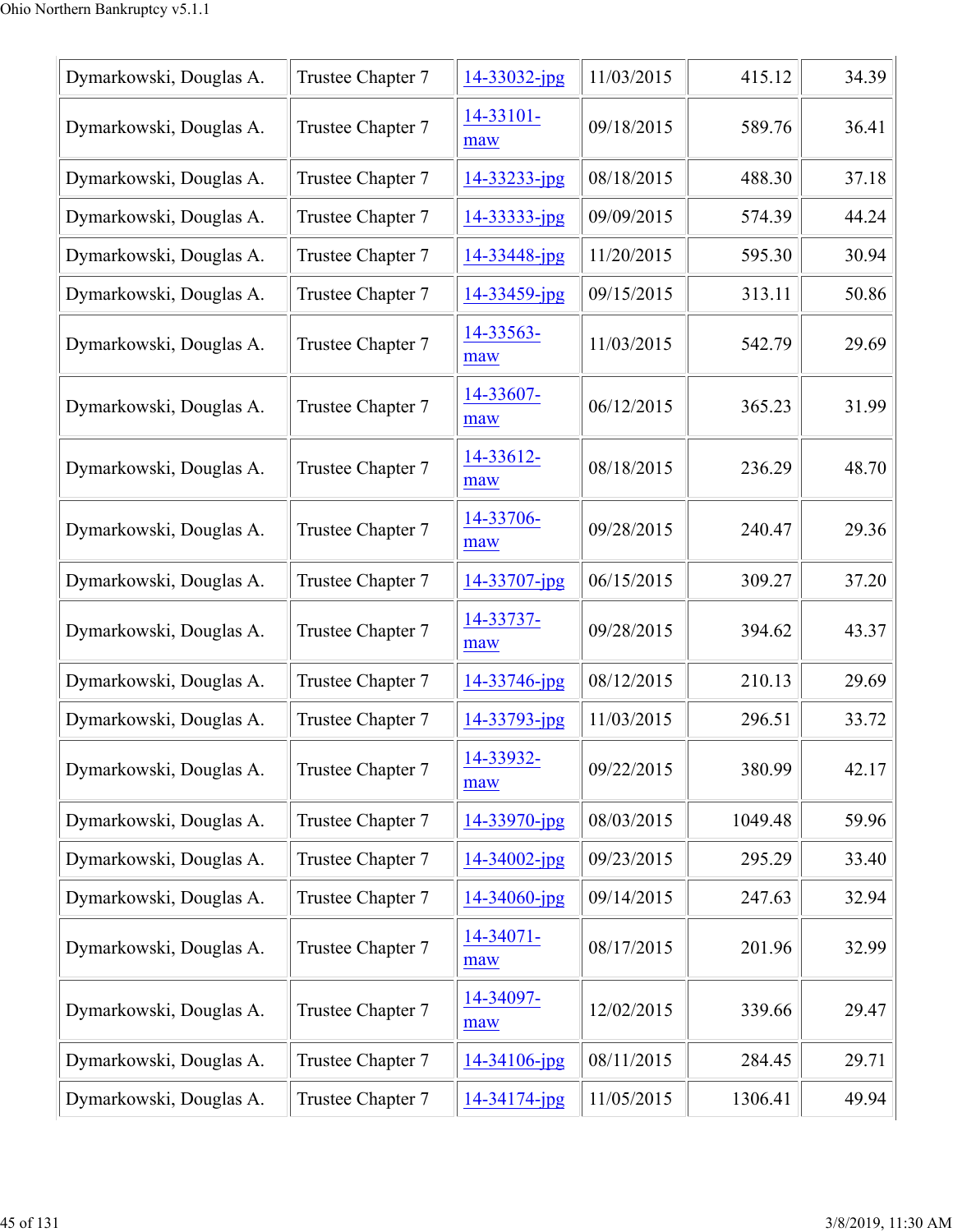| Dymarkowski, Douglas A.         | Trustee Chapter 7         | 14-34186-<br>maw   | 12/01/2015 | 1465.00   | 82.43    |
|---------------------------------|---------------------------|--------------------|------------|-----------|----------|
| Dymarkowski, Douglas A.         | Trustee Chapter 7         | 14-34232-<br>maw   | 08/18/2015 | 383.97    | 43.03    |
| Dymarkowski, Douglas A.         | Trustee Chapter 7         | 14-34245-jpg       | 11/24/2015 | 398.00    | 33.94    |
| Dymarkowski, Douglas A.         | Trustee Chapter 7         | 14-34270-jpg       | 11/03/2015 | 760.17    | 35.19    |
| Dymarkowski, Douglas A.         | Trustee Chapter 7         | $14 - 34272$ -jpg  | 11/03/2015 | 375.00    | 29.76    |
| Dymarkowski, Douglas A.         | Trustee Chapter 7         | 14-34294-<br>maw   | 11/05/2015 | 294.34    | 36.46    |
| Dymarkowski, Douglas A.         | Trustee Chapter 7         | 14-34328-<br>maw   | 11/20/2015 | 389.81    | 37.30    |
| Dymarkowski, Douglas A.         | Trustee Chapter 7         | $14 - 34421 - ipg$ | 11/02/2015 | 356.43    | 28.00    |
| Dymarkowski, Douglas A.         | Trustee Chapter 7         | 14-34447-<br>maw   | 09/28/2015 | 326.85    | 33.87    |
| Dymarkowski, Douglas A.         | Trustee Chapter 7         | 14-34475-jpg       | 10/01/2015 | 319.51    | 38.39    |
| Dymarkowski, Douglas A.         | Trustee Chapter 7         | 14-34536-<br>maw   | 11/23/2015 | 322.60    | 33.57    |
| Dymarkowski, Douglas A.         | Trustee Chapter 7         | 14-34558-<br>maw   | 11/24/2015 | 346.79    | 27.09    |
| Dymarkowski, Douglas A.         | Trustee Chapter 7         | 15-30269-<br>maw   | 12/08/2015 | 500.00    | 37.17    |
|                                 |                           |                    | Total      | 350219.18 | 4799.34  |
| Epiq Bankruptcy Solution        | Other Professional        | 13-40813-aih       | 05/05/2015 | 31376.00  | 59011.62 |
| <b>Epiq Bankruptcy Solution</b> | <b>Other Professional</b> | 13-40813-aih       | 09/23/2015 | 18243.70  | 4187.52  |
|                                 |                           |                    | Total      | 49619.70  | 63199.14 |
| Faegre Baker Daniels LLP        | Trustee's Attorney        | $10-50494$ -jps    | 11/17/2015 | 46329.50  | 4352.08  |
|                                 |                           |                    | Total      | 46329.50  | 4352.08  |
| FitzGerald, Claudia P.          | Trustee's Attorney        | $13 - 14069$ -jps  | 02/24/2015 | 787.24    | 0.00     |
| FitzGerald, Claudia P.          | Trustee's Attorney        | 14-11379-aih       | 02/10/2015 | 405.00    | 26.86    |
| FitzGerald, Claudia P.          | Trustee's Attorney        | 14-11513-aih       | 02/23/2015 | 495.00    | 3.87     |
|                                 |                           |                    | Total      | 1687.24   | 30.73    |
| Fluharty, Thomas                | <b>Special Counsel</b>    | 12-53383-amk       | 06/04/2015 | 1000.00   | 147.80   |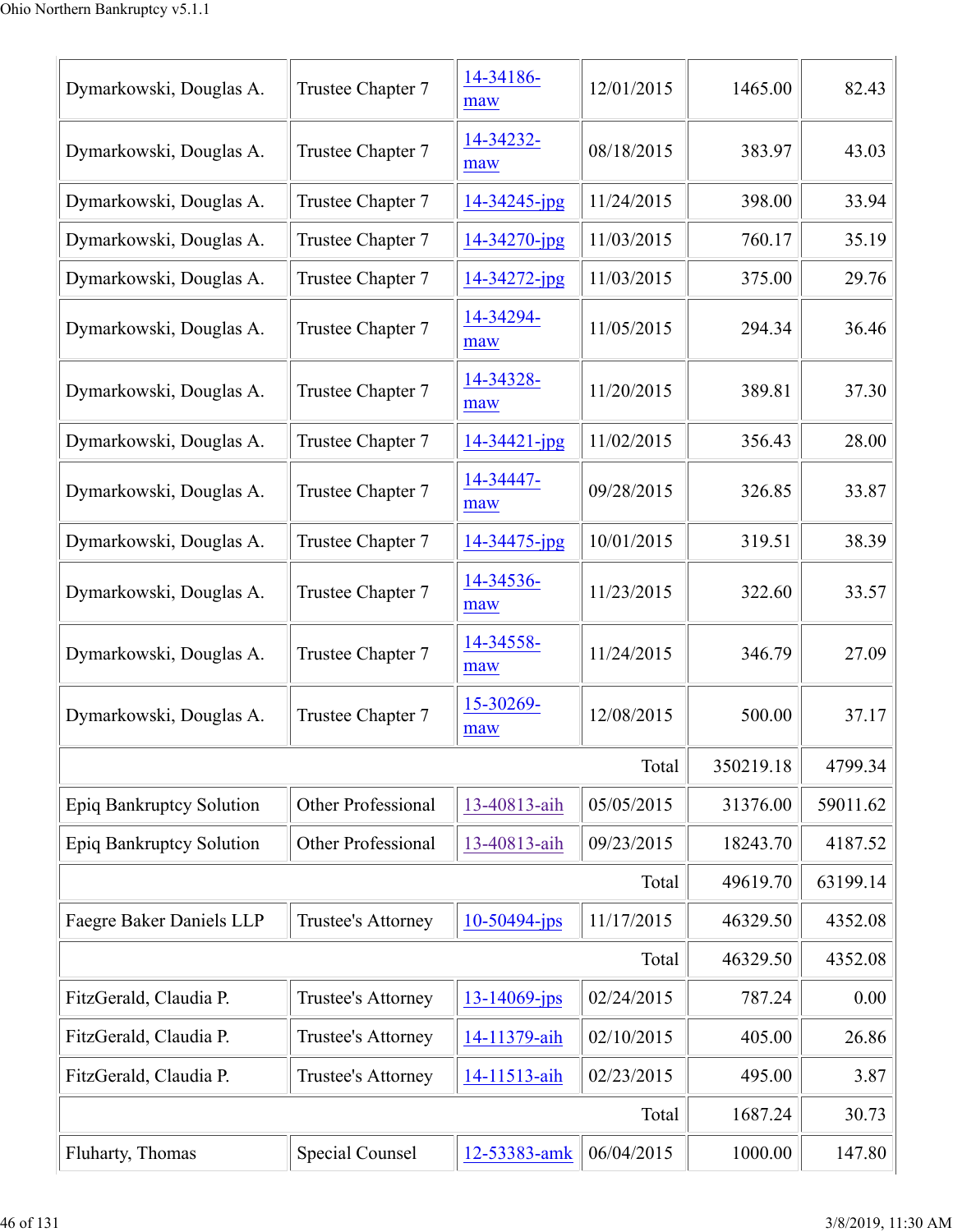|                  | 1000.00           | 147.80            |            |         |        |
|------------------|-------------------|-------------------|------------|---------|--------|
| French, Bruce C. | Trustee Chapter 7 | 10-30951-jpg      | 02/09/2015 | 4205.53 | 143.07 |
| French, Bruce C. | Trustee Chapter 7 | 10-33425-<br>maw  | 03/12/2015 | 750.00  | 217.06 |
| French, Bruce C. | Trustee Chapter 7 | 11-31667-<br>maw  | 03/23/2015 | 775.00  | 452.61 |
| French, Bruce C. | Trustee Chapter 7 | 12-31652-jpg      | 03/25/2015 | 645.98  | 252.82 |
| French, Bruce C. | Trustee Chapter 7 | 12-35317-jpg      | 01/14/2015 | 944.65  | 38.18  |
| French, Bruce C. | Trustee Chapter 7 | 13-30436-<br>maw  | 02/06/2015 | 875.00  | 273.44 |
| French, Bruce C. | Trustee Chapter 7 | $13 - 32152$ -jpg | 06/09/2015 | 176.29  | 114.38 |
| French, Bruce C. | Trustee Chapter 7 | 13-32290-<br>maw  | 03/17/2015 | 405.37  | 105.14 |
| French, Bruce C. | Trustee Chapter 7 | 13-32395-<br>maw  | 01/13/2015 | 1200.00 | 32.67  |
| French, Bruce C. | Trustee Chapter 7 | 13-34747-<br>maw  | 01/12/2015 | 215.19  | 31.44  |
| French, Bruce C. | Trustee Chapter 7 | 13-34778-jpg      | 12/15/2015 | 327.78  | 118.16 |
| French, Bruce C. | Trustee Chapter 7 | 13-34797-jpg      | 11/02/2015 | 246.76  | 30.05  |
| French, Bruce C. | Trustee Chapter 7 | 13-34947-jpg      | 03/31/2015 | 356.93  | 21.24  |
| French, Bruce C. | Trustee Chapter 7 | 13-35043-<br>maw  | 05/08/2015 | 711.00  | 35.75  |
| French, Bruce C. | Trustee Chapter 7 | 14-30525-jpg      | 05/14/2015 | 300.00  | 65.97  |
| French, Bruce C. | Trustee Chapter 7 | 14-30562-jpg      | 12/22/2015 | 187.50  | 47.58  |
| French, Bruce C. | Trustee Chapter 7 | 14-30955-jpg      | 06/03/2015 | 180.20  | 29.12  |
| French, Bruce C. | Trustee Chapter 7 | 14-31303-<br>maw  | 05/20/2015 | 125.00  | 82.22  |
| French, Bruce C. | Trustee Chapter 7 | 14-31896-<br>maw  | 04/10/2015 | 182.98  | 25.84  |
| French, Bruce C. | Trustee Chapter 7 | 14-32012-<br>maw  | 03/30/2015 | 375.00  | 16.37  |
| French, Bruce C. | Trustee Chapter 7 | 14-32068-<br>maw  | 05/18/2015 | 1252.50 | 20.45  |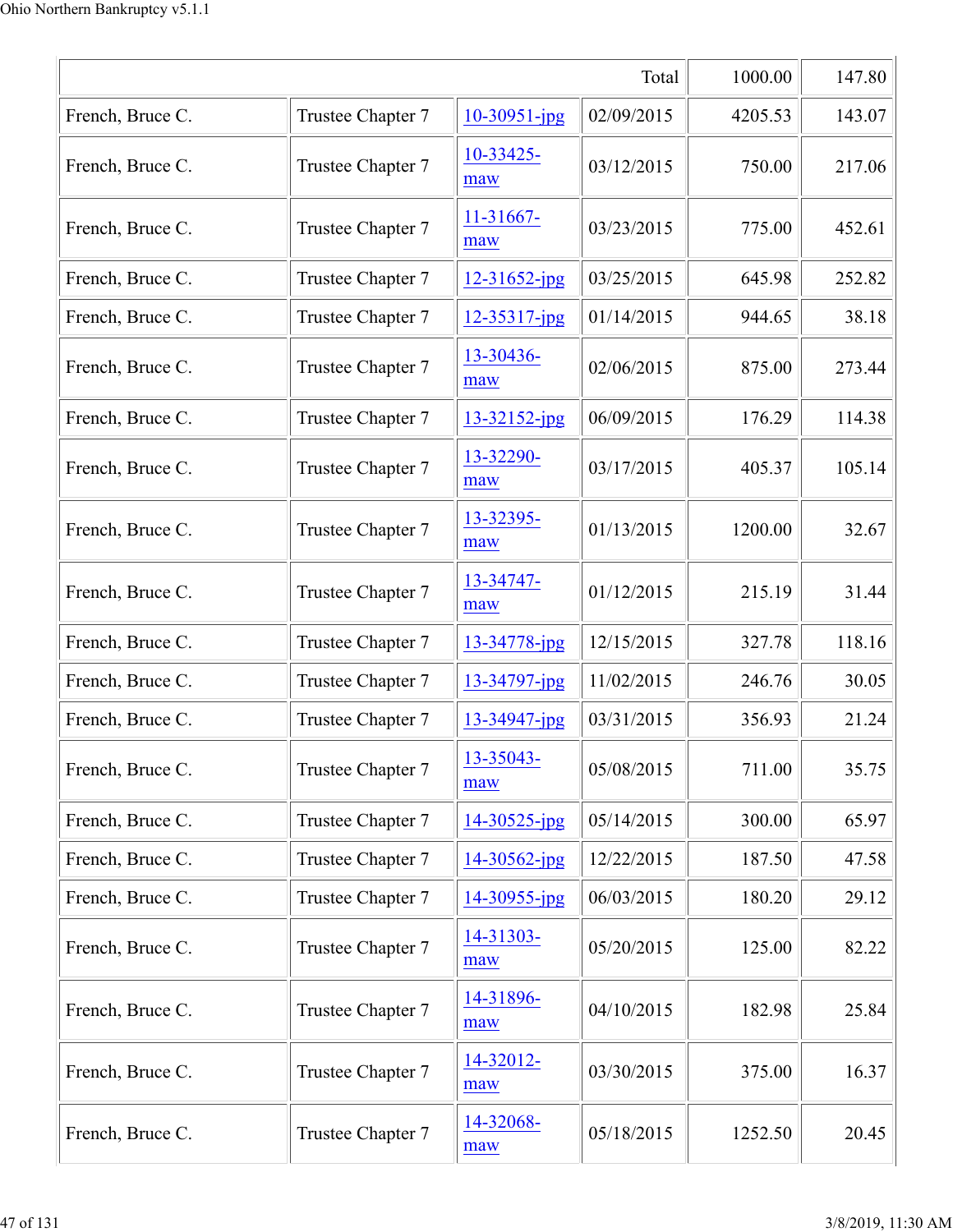| French, Bruce C.         | Trustee Chapter 7  | 14-32336-<br>maw   | 06/22/2015 | 234.54   | 295.39  |
|--------------------------|--------------------|--------------------|------------|----------|---------|
| French, Bruce C.         | Trustee Chapter 7  | 14-32745-jpg       | 08/12/2015 | 261.59   | 25.01   |
| French, Bruce C.         | Trustee Chapter 7  | 14-32841-<br>maw   | 08/17/2015 | 375.00   | 174.67  |
| French, Bruce C.         | Trustee Chapter 7  | 14-32867-<br>maw   | 06/17/2015 | 252.08   | 108.23  |
| French, Bruce C.         | Trustee Chapter 7  | 14-33132-jpg       | 06/24/2015 | 250.00   | 41.93   |
| French, Bruce C.         | Trustee Chapter 7  | 14-33956-jpg       | 12/22/2015 | 215.11   | 34.77   |
| French, Bruce C.         | Trustee Chapter 7  | 14-34038-<br>maw   | 07/15/2015 | 629.80   | 28.97   |
| French, Bruce C.         | Trustee Chapter 7  | $14 - 34378 - ipg$ | 12/15/2015 | 1253.62  | 31.13   |
| French, Bruce C.         | Trustee Chapter 7  | 14-34403-<br>maw   | 07/20/2015 | 291.40   | 22.12   |
| French, Bruce C.         | Trustee Chapter 7  | 14-34466-<br>maw   | 12/16/2015 | 341.46   | 25.87   |
|                          |                    |                    | Total      | 18543.26 | 2941.65 |
| Fugee, Patricia B.       | Trustee's Attorney | 13-31005-<br>maw   | 05/11/2015 | 14306.50 | 0.00    |
| Fugee, Patricia B.       | Trustee's Attorney | 13-31005-<br>maw   | 08/14/2015 | 1971.00  | 298.60  |
| Fugee, Patricia B.       | Trustee's Attorney | 14-30821-<br>maw   | 03/11/2015 | 28487.00 | 1042.96 |
| Fugee, Patricia B.       | Trustee's Attorney | 14-30821-<br>maw   | 05/11/2015 | 37342.00 | 887.71  |
| Fugee, Patricia B.       | Trustee's Attorney | 14-30821-<br>maw   | 07/31/2015 | 3467.50  | 100.72  |
|                          |                    |                    | Total      | 85574.00 | 2329.99 |
| George, Richard W.       | Consultant         | $10-50494$ -jps    | 11/17/2015 | 780.00   | 0.00    |
|                          |                    |                    | Total      | 780.00   | 0.00    |
| George Roman Auctioneers | Auctioneer         | 13-40061-kw        | 12/03/2015 | 1260.00  | 636.60  |
| George Roman Auctioneers | Auctioneer         | 13-60084-rk        | 05/15/2015 | 230.00   | 350.00  |
| George Roman Auctioneers | Auctioneer         | 14-61167-rk        | 11/19/2015 | 2050.37  | 0.00    |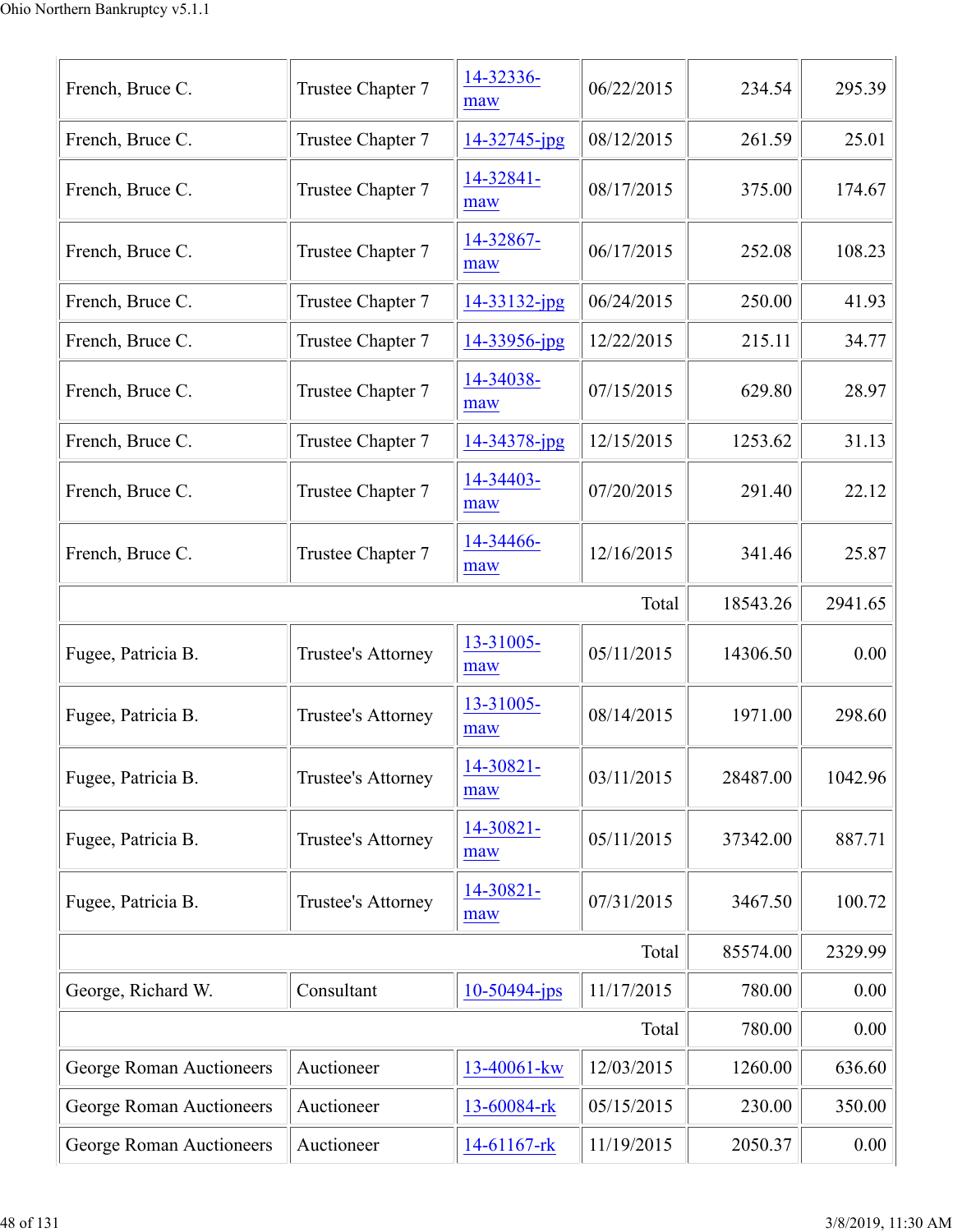| George Roman Auctioneers | Auctioneer        | 14-61206-rk  | 10/02/2015 | 1660.00  | 1884.31 |
|--------------------------|-------------------|--------------|------------|----------|---------|
| George Roman Auctioneers | Auctioneer        | 14-61754-rk  | 08/13/2015 | 632.00   | 250.00  |
|                          |                   |              | Total      | 5832.37  | 3120.91 |
| George Roman Auctioneers | Auctioneer        | 14-42167-kw  | 11/19/2015 | 300.00   | 225.00  |
|                          |                   |              | Total      | 300.00   | 225.00  |
| Gertz, Marc P.           | Trustee Chapter 7 | 07-53575-amk | 03/02/2015 | 11909.26 | 479.44  |
| Gertz, Marc P.           | Trustee Chapter 7 | 08-50445-amk | 02/27/2015 | 4156.59  | 1114.22 |
| Gertz, Marc P.           | Trustee Chapter 7 | 09-54752-amk | 04/06/2015 | 5720.00  | 255.04  |
| Gertz, Marc P.           | Trustee Chapter 7 | 10-55880-amk | 02/27/2015 | 452.50   | 6.84    |
| Gertz, Marc P.           | Trustee Chapter 7 | 11-51252-amk | 04/05/2015 | 650.03   | 48.10   |
| Gertz, Marc P.           | Trustee Chapter 7 | 11-51574-amk | 02/28/2015 | 1075.00  | 62.79   |
| Gertz, Marc P.           | Trustee Chapter 7 | 11-54075-amk | 04/06/2015 | 1345.00  | 54.00   |
| Gertz, Marc P.           | Trustee Chapter 7 | 12-50068-rk  | 05/27/2015 | 875.44   | 0.00    |
| Gertz, Marc P.           | Trustee Chapter 7 | 12-51235-amk | 07/20/2015 | 1487.06  | 54.45   |
| Gertz, Marc P.           | Trustee Chapter 7 | 12-52641-amk | 07/29/2015 | 875.00   | 0.00    |
| Gertz, Marc P.           | Trustee Chapter 7 | 12-52641-amk | 08/31/2015 | 875.00   | 59.52   |
| Gertz, Marc P.           | Trustee Chapter 7 | 12-52825-amk | 06/16/2015 | 592.95   | 0.00    |
| Gertz, Marc P.           | Trustee Chapter 7 | 12-53542-amk | 04/06/2015 | 1405.47  | 25.08   |
| Gertz, Marc P.           | Trustee Chapter 7 | 12-53658-amk | 07/20/2015 | 646.26   | 19.53   |
| Gertz, Marc P.           | Trustee Chapter 7 | 13-50074-amk | 04/06/2015 | 1206.25  | 11.83   |
| Gertz, Marc P.           | Trustee Chapter 7 | 13-50544-amk | 08/07/2015 | 801.27   | 24.38   |
| Gertz, Marc P.           | Trustee Chapter 7 | 13-51133-amk | 04/06/2015 | 3850.00  | 191.16  |
| Gertz, Marc P.           | Trustee Chapter 7 | 13-51388-amk | 11/29/2015 | 707.50   | 60.78   |
| Gertz, Marc P.           | Trustee Chapter 7 | 13-51452-amk | 08/27/2015 | 875.00   | 71.61   |
| Gertz, Marc P.           | Trustee Chapter 7 | 13-51495-amk | 07/06/2015 | 500.00   | 77.10   |
| Gertz, Marc P.           | Trustee Chapter 7 | 13-51814-amk | 07/20/2015 | 517.50   | 242.52  |
| Gertz, Marc P.           | Trustee Chapter 7 | 13-52092-amk | 04/05/2015 | 823.25   | 7.79    |
| Gertz, Marc P.           | Trustee Chapter 7 | 13-52206-amk | 05/30/2015 | 2988.42  | 73.31   |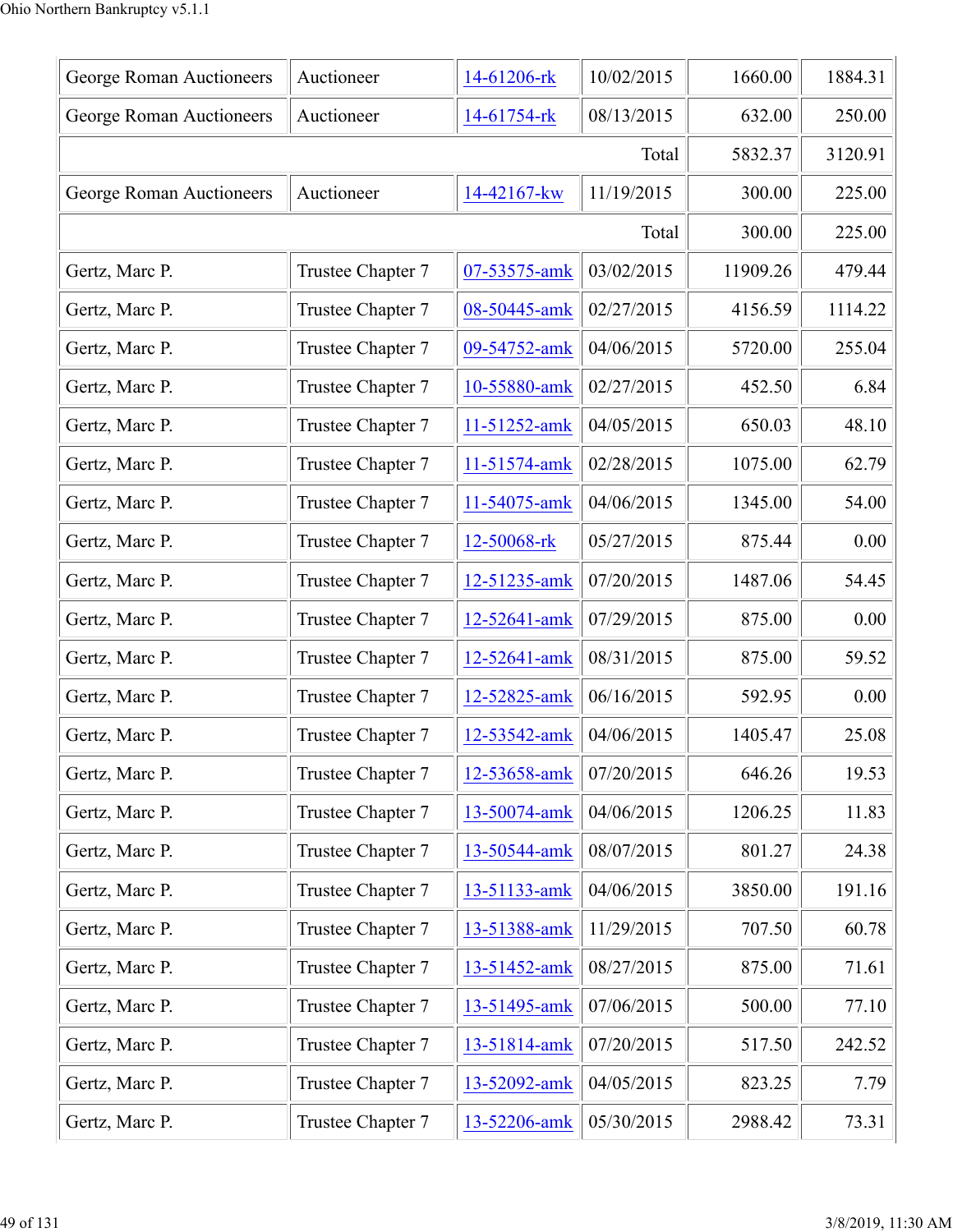| Gertz, Marc P. | Trustee Chapter 7 | 13-52359-amk | 05/30/2015 | 458.60  | 20.76    |
|----------------|-------------------|--------------|------------|---------|----------|
| Gertz, Marc P. | Trustee Chapter 7 | 13-52438-amk | 04/05/2015 | 825.00  | 23.25    |
| Gertz, Marc P. | Trustee Chapter 7 | 13-52862-amk | 05/24/2015 | 374.69  | 0.00     |
| Gertz, Marc P. | Trustee Chapter 7 | 13-52888-amk | 11/29/2015 | 277.50  | 26.97    |
| Gertz, Marc P. | Trustee Chapter 7 | 13-53076-amk | 04/05/2015 | 750.00  | 13.95    |
| Gertz, Marc P. | Trustee Chapter 7 | 13-53098-amk | 08/07/2015 | 1250.00 | 34.20    |
| Gertz, Marc P. | Trustee Chapter 7 | 13-53167-amk | 06/16/2015 | 1371.12 | 13.95    |
| Gertz, Marc P. | Trustee Chapter 7 | 13-53354-amk | 05/30/2015 | 1350.00 | 34.20    |
| Gertz, Marc P. | Trustee Chapter 7 | 13-53371-amk | 03/02/2015 | 358.97  | 0.00     |
| Gertz, Marc P. | Trustee Chapter 7 | 13-53641-amk | 04/05/2015 | 550.00  | 39.33    |
| Gertz, Marc P. | Trustee Chapter 7 | 14-50199-amk | 07/06/2015 | 854.75  | 22.32    |
| Gertz, Marc P. | Trustee Chapter 7 | 14-50262-amk | 05/30/2015 | 500.00  | 7.44     |
| Gertz, Marc P. | Trustee Chapter 7 | 14-50402-amk | 06/16/2015 | 1323.00 | 13.95    |
| Gertz, Marc P. | Trustee Chapter 7 | 14-50432-amk | 04/05/2015 | 827.32  | 0.00     |
| Gertz, Marc P. | Trustee Chapter 7 | 14-50501-amk | 04/05/2015 | 2699.73 | 62.13    |
| Gertz, Marc P. | Trustee Chapter 7 | 14-50567-amk | 08/05/2015 | 635.00  | 84.48    |
| Gertz, Marc P. | Trustee Chapter 7 | 14-50583-amk | 08/21/2015 | 641.50  | 11.16    |
| Gertz, Marc P. | Trustee Chapter 7 | 14-50653-amk | 05/12/2015 | 500.00  | 15.81    |
| Gertz, Marc P. | Trustee Chapter 7 | 14-50668-amk | 07/13/2015 | 1335.57 | 27.90    |
| Gertz, Marc P. | Trustee Chapter 7 | 14-50673-amk | 07/13/2015 | 1885.50 | 30.78    |
| Gertz, Marc P. | Trustee Chapter 7 | 14-50690-amk | 06/16/2015 | 701.47  | 0.00     |
| Gertz, Marc P. | Trustee Chapter 7 | 14-51477-amk | 07/06/2015 | 488.73  | 0.00     |
| Gertz, Marc P. | Trustee Chapter 7 | 14-51554-amk | 05/12/2015 | 256.53  | 0.00     |
| Gertz, Marc P. | Trustee Chapter 7 | 14-51670-amk | 06/16/2015 | 875.00  | 6.51     |
| Gertz, Marc P. | Trustee Chapter 7 | 14-51740-amk | 08/27/2015 | 375.00  | 39.06    |
| Gertz, Marc P. | Trustee Chapter 7 | 14-51811-amk | 06/16/2015 | 676.75  | 0.00     |
| Gertz, Marc P. | Trustee Chapter 7 | 14-51877-amk | 09/16/2015 | 3250.00 | 0.00     |
| Gertz, Marc P. | Trustee Chapter 7 | 14-51897-amk | 08/21/2015 | 565.81  | $0.00\,$ |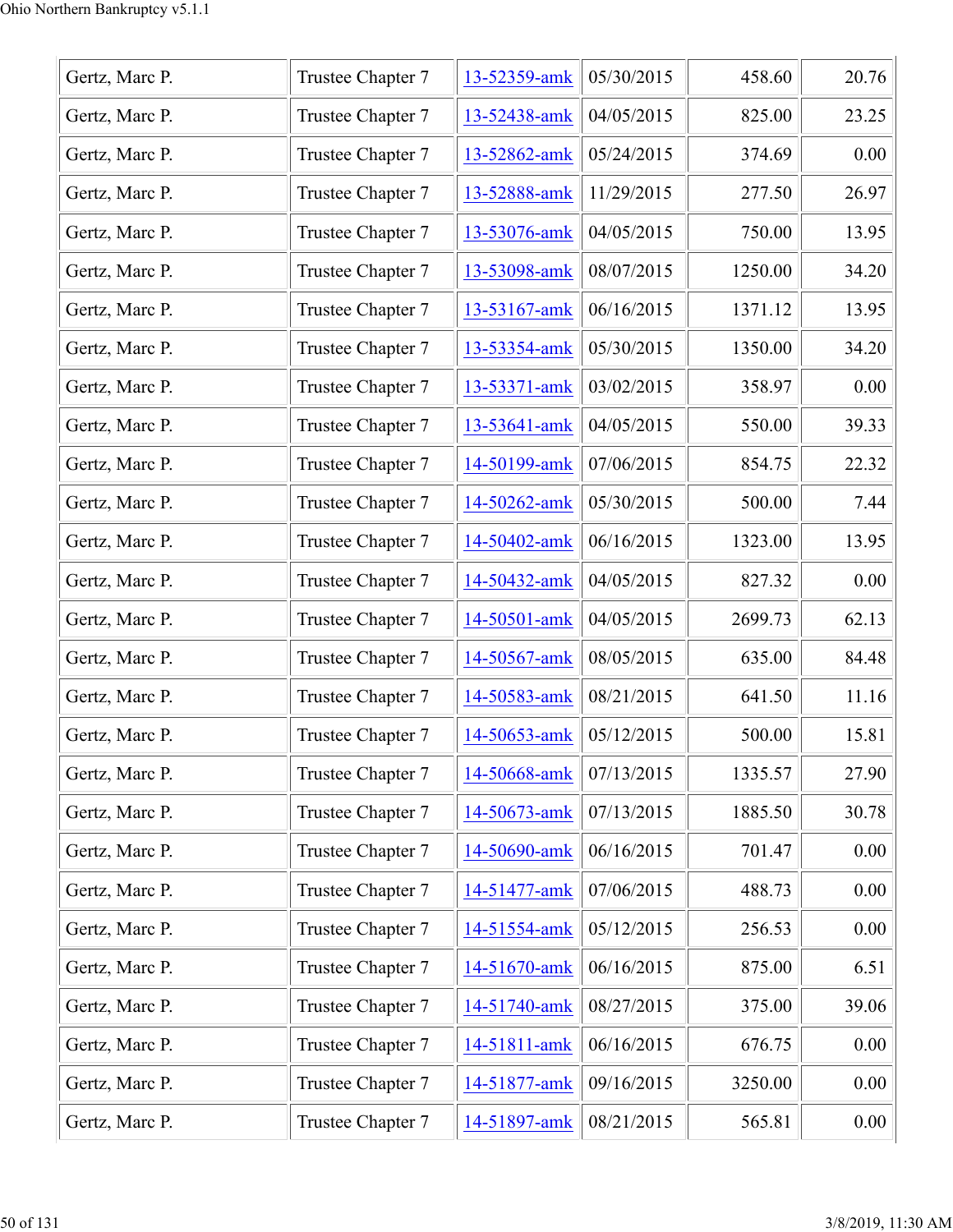| Gertz, Marc P.        | Trustee Chapter 7  | 14-52009-amk | 07/29/2015 | 642.26   | 0.00    |
|-----------------------|--------------------|--------------|------------|----------|---------|
| Gertz, Marc P.        | Trustee Chapter 7  | 14-52125-amk | 06/16/2015 | 750.00   | 15.39   |
| Gertz, Marc P.        | Trustee Chapter 7  | 14-52142-amk | 06/16/2015 | 458.76   | 0.00    |
| Gertz, Marc P.        | Trustee Chapter 7  | 14-52356-amk | 08/21/2015 | 1215.25  | 65.52   |
| Gertz, Marc P.        | Trustee Chapter 7  | 14-52396-amk | 08/07/2015 | 776.37   | 16.74   |
| Gertz, Marc P.        | Trustee Chapter 7  | 14-52431-amk | 10/05/2015 | 1640.00  | 60.48   |
| Gertz, Marc P.        | Trustee Chapter 7  | 14-52440-amk | 10/27/2015 | 588.00   | 0.00    |
| Gertz, Marc P.        | Trustee Chapter 7  | 14-52456-amk | 08/07/2015 | 629.64   | 0.00    |
| Gertz, Marc P.        | Trustee Chapter 7  | 14-52559-amk | 08/21/2015 | 684.61   | 0.00    |
| Gertz, Marc P.        | Trustee Chapter 7  | 14-52603-amk | 08/21/2015 | 879.12   | 0.00    |
| Gertz, Marc P.        | Trustee Chapter 7  | 14-52685-amk | 08/07/2015 | 2018.95  | 67.05   |
| Gertz, Marc P.        | Trustee Chapter 7  | 14-52705-amk | 07/29/2015 | 484.73   | 0.00    |
| Gertz, Marc P.        | Trustee Chapter 7  | 14-52889-amk | 07/06/2015 | 379.50   | 0.00    |
| Gertz, Marc P.        | Trustee Chapter 7  | 14-52944-amk | 08/21/2015 | 542.29   | 0.00    |
| Gertz, Marc P.        | Trustee Chapter 7  | 14-53144-amk | 10/27/2015 | 614.96   | 52.47   |
| Gertz, Marc P.        | Trustee Chapter 7  | 14-53235-amk | 09/27/2015 | 1750.00  | 39.99   |
| Gertz, Marc P.        | Trustee Chapter 7  | 15-50170-amk | 11/29/2015 | 649.09   | 0.00    |
| Gertz, Marc P.        | Trustee Chapter 7  | 15-50378-amk | 09/27/2015 | 229.83   | 0.00    |
| Gertz, Marc P.        | Trustee Chapter 7  | 15-50538-amk | 09/27/2015 | 312.50   | 16.74   |
| Gertz, Marc P.        | Trustee Chapter 7  | 15-50539-amk | 11/29/2015 | 583.17   | 0.00    |
| Gertz, Marc P.        | Trustee Chapter 7  | 15-50635-amk | 12/07/2015 | 624.75   | 17.67   |
|                       |                    |              | Total      | 86746.07 | 3819.69 |
| Gertz, Marc P.        | Trustee's Attorney | 14-50423-amk | 07/31/2015 | 525.00   | 4.38    |
| Gertz, Marc P.        | Trustee's Attorney | 14-51542-amk | 08/31/2015 | 1394.68  | 0.00    |
| Gertz, Marc P.        | Trustee's Attorney | 14-52022-amk | 08/17/2015 | 250.00   | 0.00    |
|                       |                    |              | Total      | 2169.68  | 4.38    |
| Giacomini, Anthony L. | Trustee's Attorney | 11-31347-jpg | 07/14/2015 | 25216.31 | 1219.06 |
|                       | 25216.31           | 1219.06      |            |          |         |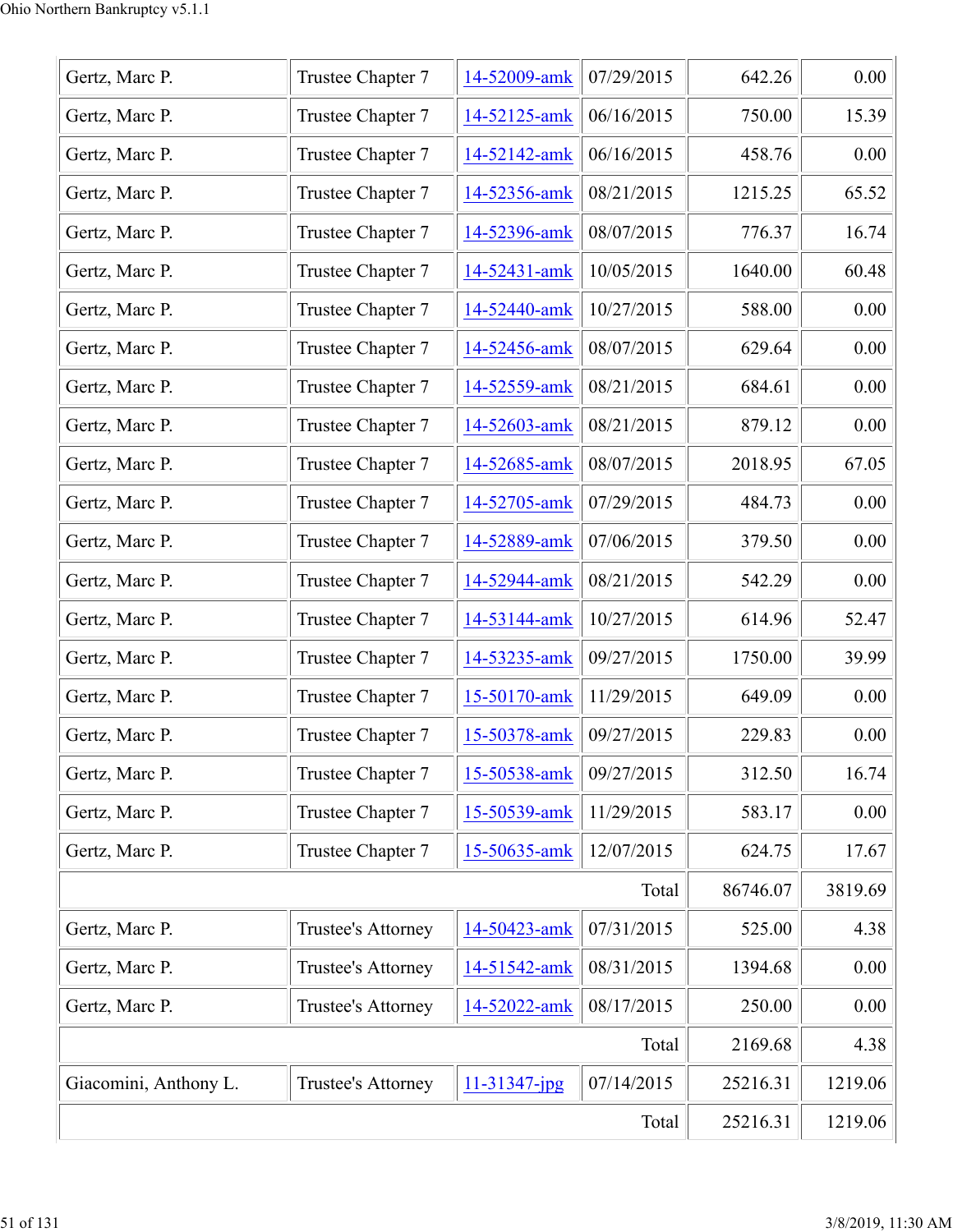| Goins, Theresa    | Accountant         | $11 - 36081 - jpg$ | 02/11/2015 | 3440.00   | 0.00     |
|-------------------|--------------------|--------------------|------------|-----------|----------|
|                   |                    |                    | Total      | 3440.00   | 0.00     |
| Gordon, Joseph F. | Auctioneer         | 14-50452-amk       | 01/13/2015 | 4300.10   | 1543.15  |
|                   |                    |                    | Total      | 4300.10   | 1543.15  |
| Gorrell, Larry D. | Auctioneer         | 14-32942-<br>maw   | 03/12/2015 | 4042.75   | 11671.58 |
|                   |                    |                    | Total      | 4042.75   | 11671.58 |
| Graham, John N.   | Trustee Chapter 11 | 11-33239-jpg       | 12/21/2015 | 145761.96 | 0.00     |
| Graham, John N.   | Trustee Chapter 7  | $11-36721-$<br>maw | 04/20/2015 | 1508.02   | 115.75   |
| Graham, John N.   | Trustee Chapter 7  | 12-30678-jpg       | 06/01/2015 | 4750.00   | 33.80    |
|                   |                    |                    | Total      | 152019.98 | 149.55   |
| Green, Brian      | Accountant         | 14-10028-aih       | 08/25/2015 | 767.25    | 0.00     |
|                   |                    |                    | Total      | 767.25    | 0.00     |
| Greene, Brian     | Accountant         | 12-52899-amk       | 04/06/2015 | 693.00    | 0.00     |
| Greene, Brian     | Accountant         | 13-10177-aih       | 06/02/2015 | 1559.25   | 0.00     |
| Greene, Brian     | Accountant         | 13-12709-aih       | 07/21/2015 | 1006.50   | 0.00     |
| Greene, Brian     | Accountant         | 14-11092-pmc       | 08/20/2015 | 701.25    | 0.00     |
| Greene, Brian     | Accountant         | 14-13219-aih       | 11/17/2015 | 717.75    | 0.00     |
| Greene, Brian     | Accountant         | 14-14048-aih       | 06/16/2015 | 561.00    | 0.00     |
| Greene, Brian     | Accountant         | 14-14906-jps       | 10/13/2015 | 1336.50   | 0.00     |
| Greene, Brian     | Accountant         | $14 - 16692 - ips$ | 12/18/2015 | 792.00    | 0.00     |
| Greene, Brian     | Accountant         | $14 - 17313 - jps$ | 10/28/2015 | 1146.75   | 0.00     |
| Greene, Brian     | Accountant         | 14-17908-aih       | 12/28/2015 | 775.50    | 0.00     |
| Greene, Brian     | Accountant         | 15-11415-aih       | 12/17/2015 | 17630.25  | 0.00     |
|                   |                    |                    | Total      | 26919.75  | 0.00     |
| Greene, Brian     | Accountant         | 12-16979-aih       | 04/23/2015 | 1064.25   | 0.00     |
| Greene, Brian     | Accountant         | 13-14610-pmc       | 12/03/2015 | 759.00    | 0.00     |
| Greene, Brian     | Accountant         | 13-16943-pmc       | 10/16/2015 | 742.50    | 0.00     |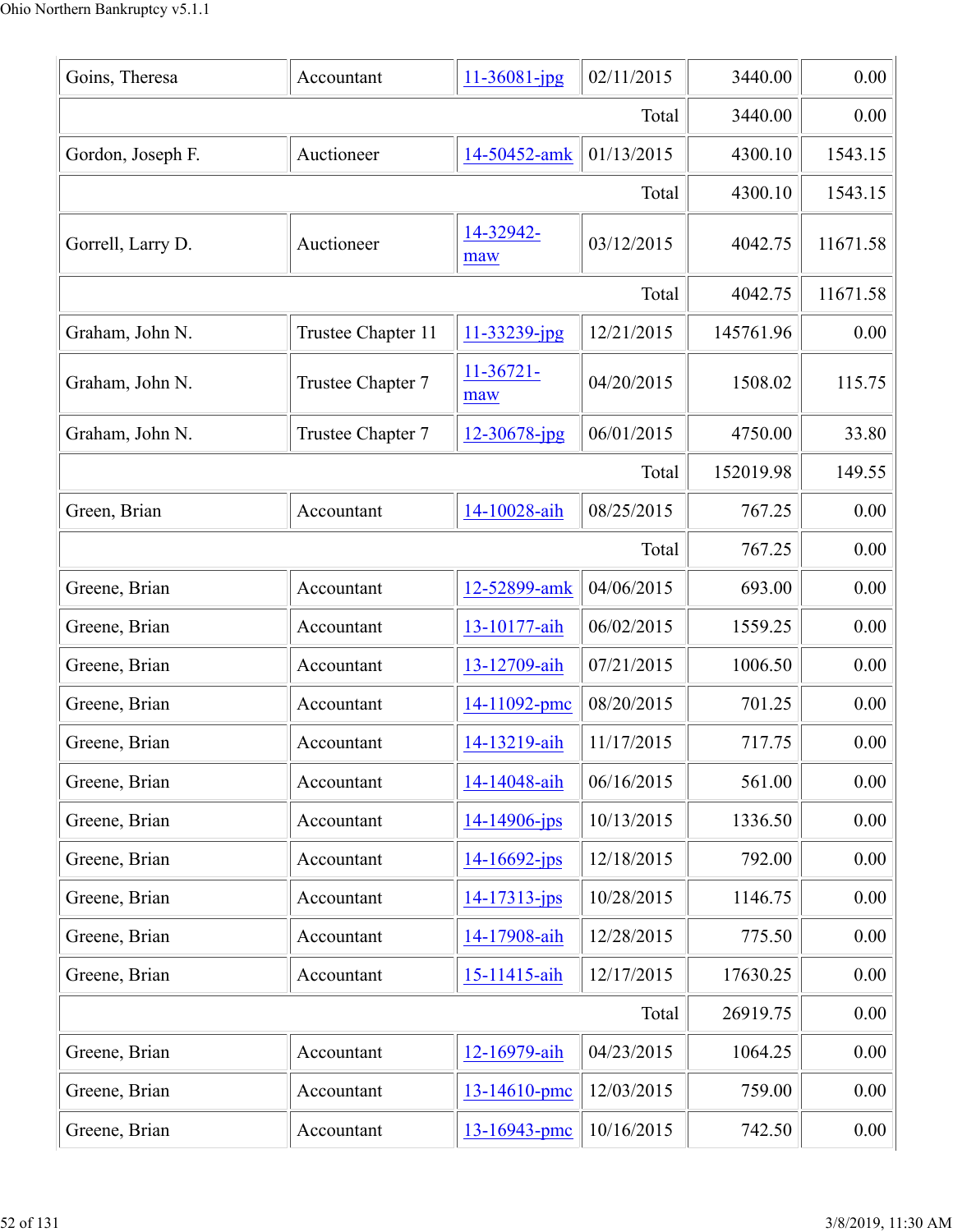| Greene, Brian    | Accountant | 14-12539-pmc       | 05/05/2015 | 684.75   | 0.00 |
|------------------|------------|--------------------|------------|----------|------|
| Greene, Brian    | Accountant | 14-12762-aih       | 08/25/2015 | 1410.75  | 0.00 |
| Greene, Brian    | Accountant | 14-13325-pmc       | 03/19/2015 | 693.00   | 0.00 |
| Greene, Brian    | Accountant | 14-14000-pmc       | 05/05/2015 | 693.00   | 0.00 |
| Greene, Brian    | Accountant | 14-15276-aih       | 12/28/2015 | 792.00   | 0.00 |
| Greene, Brian    | Accountant | $14 - 15553 - ips$ | 07/30/2015 | 742.50   | 0.00 |
| Greene, Brian    | Accountant | 14-15755-aih       | 07/07/2015 | 734.25   | 0.00 |
| Greene, Brian    | Accountant | 14-17744-jps       | 10/07/2015 | 759.00   | 0.00 |
| Greene, Brian    | Accountant | 15-11186-pmc       | 12/17/2015 | 734.25   | 0.00 |
|                  |            |                    | Total      | 9809.25  | 0.00 |
| Greene, Brian    | Accountant | 11-53273-amk       | 03/10/2015 | 1427.25  | 0.00 |
| Greene, Brian    | Accountant | 12-12252-pmc       | 10/16/2015 | 1872.75  | 0.00 |
| Greene, Brian    | Accountant | 12-53383-amk       | 11/23/2015 | 1526.25  | 0.00 |
| Greene, Brian    | Accountant | $13 - 17197 - jps$ | 11/05/2015 | 750.75   | 0.00 |
| Greene, Brian    | Accountant | 13-50876-amk       | 03/18/2015 | 1113.75  | 0.00 |
| Greene, Brian    | Accountant | $14 - 10159$ -jps  | 05/06/2015 | 866.25   | 0.00 |
| Greene, Brian    | Accountant | 14-11223-jps       | 05/06/2015 | 899.25   | 0.00 |
| Greene, Brian    | Accountant | 14-13023-aih       | 01/13/2015 | 684.75   | 0.00 |
| Greene, Brian    | Accountant | 14-13630-pmc       | 01/20/2015 | 594.00   | 0.00 |
| Greene, Brian    | Accountant | 14-61103-rk        | 09/29/2015 | 907.50   | 0.00 |
|                  |            |                    | Total      | 10642.50 | 0.00 |
| Greene, Brian    | Accountant | $14 - 14111 - ips$ | 12/14/2015 | 800.25   | 0.00 |
|                  |            |                    | Total      | 800.25   | 0.00 |
| Greene, Brian R. | Accountant | 10-11297-aih       | 07/21/2015 | 2103.75  | 0.00 |
|                  |            |                    | Total      | 2103.75  | 0.00 |
| Greene, Brian R. | Accountant | 13-13720-pmc       | 12/17/2015 | 742.50   | 0.00 |
| Greene, Brian R. | Accountant | 13-16070-pmc       | 08/20/2015 | 1080.75  | 0.00 |
| Greene, Brian R. | Accountant | 14-10348-aih       | 06/16/2015 | 775.50   | 0.00 |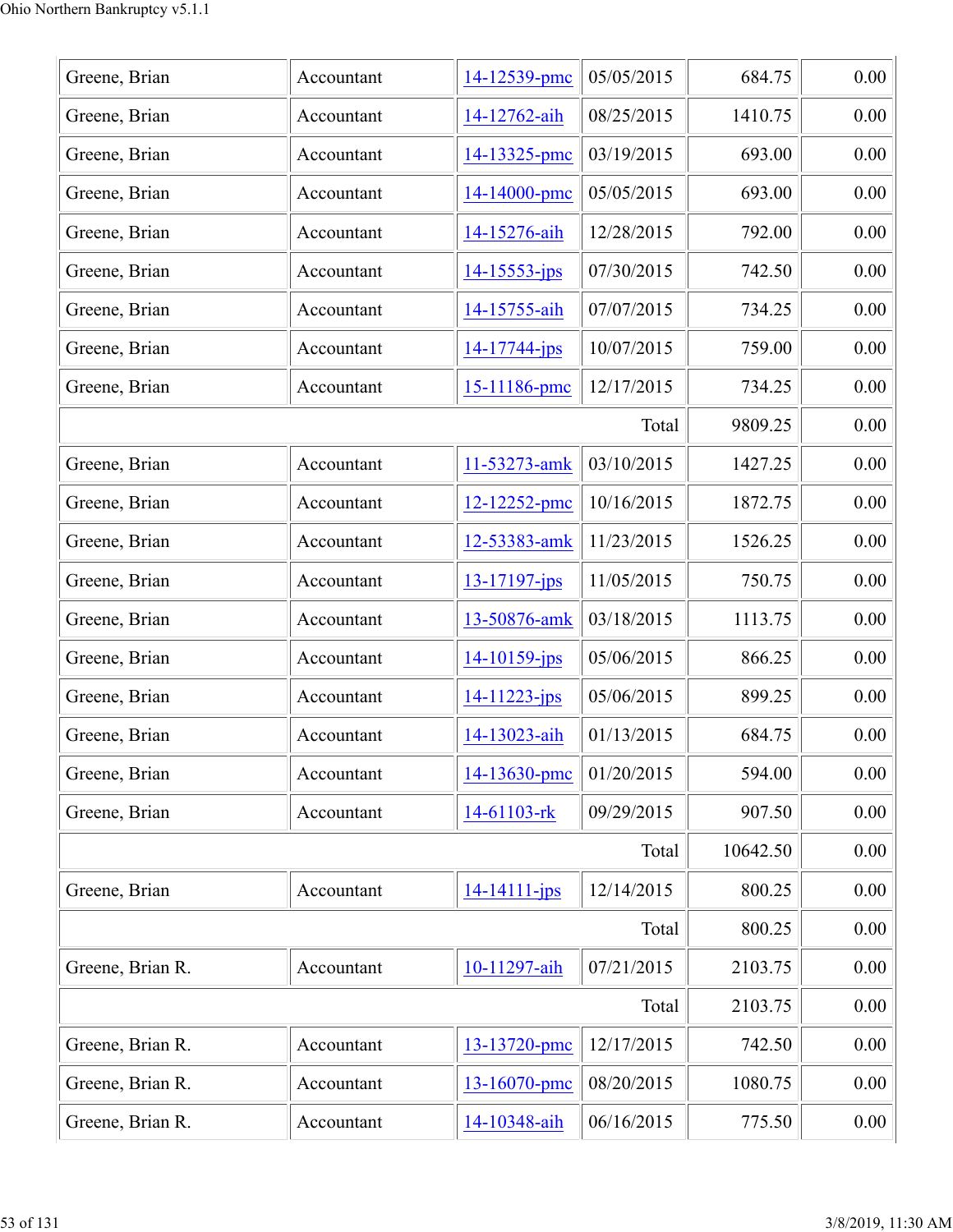| Greene, Brian R. | Accountant | 14-14199-jps       | 03/31/2015 | 808.50   | 0.00     |
|------------------|------------|--------------------|------------|----------|----------|
| Greene, Brian R. | Accountant | 14-50023-amk       | 05/07/2015 | 1188.00  | 0.00     |
|                  |            |                    | Total      | 4595.25  | 0.00     |
| Greene, Brian R. | Accountant | 05-95347-jps       | 08/26/2015 | 775.50   | 0.00     |
| Greene, Brian R. | Accountant | 12-12867-aih       | 02/10/2015 | 858.00   | 0.00     |
| Greene, Brian R. | Accountant | $13 - 13682 - ips$ | 09/23/2015 | 841.50   | 0.00     |
| Greene, Brian R. | Accountant | 14-11831-jps       | 01/07/2015 | 734.25   | 0.00     |
|                  |            |                    | Total      | 3209.25  | 0.00     |
| Greene, Brian R. | Accountant | 11-53529-amk       | 05/30/2015 | 1031.25  | 0.00     |
| Greene, Brian R. | Accountant | 12-51955-amk       | 11/05/2015 | 4752.00  | 0.00     |
| Greene, Brian R. | Accountant | 13-11797-aih       | 05/19/2015 | 676.50   | 0.00     |
| Greene, Brian R. | Accountant | 13-50450-amk       | 08/11/2015 | 2194.50  | 0.00     |
| Greene, Brian R. | Accountant | 14-14878-aih       | 05/05/2015 | 717.50   | 0.00     |
| Greene, Brian R. | Accountant | 14-50332-amk       | 05/30/2015 | 981.75   | 0.00     |
| Greene, Brian R. | Accountant | 14-51967-amk       | 08/27/2015 | 825.00   | 0.00     |
|                  |            |                    | Total      | 11178.50 | 0.00     |
| Greene, Brian R. | Accountant | 14-17278-aih       | 09/22/2015 | 709.50   | 0.00     |
|                  |            |                    | Total      | 709.50   | 0.00     |
| Greene, Brian R. | Accountant | 15-10172-aih       | 10/20/2015 | 1113.75  | 0.00     |
|                  |            |                    | Total      | 1113.75  | 0.00     |
| Greene, Brian R. | Accountant | 14-13391-aih       | 05/05/2015 | 610.50   | $0.00\,$ |
|                  |            |                    | Total      | 610.50   | 0.00     |
| Greene, Brian R. | Accountant | 13-17989-pmc       | 02/19/2015 | 717.75   | 0.00     |
|                  |            |                    | Total      | 717.75   | 0.00     |
| Greene, Brian R. | Accountant | 14-16517-pmc       | 12/17/2015 | 726.00   | 0.00     |
|                  |            |                    | Total      | 726.00   | 0.00     |
| Grossman, Neal   | Auctioneer | 12-18722-pmc       | 05/22/2015 | 168.35   | $0.00\,$ |
| Grossman, Neal   | Accountant | $14 - 14542 - jps$ | 04/29/2015 | 1820.00  | 365.58   |
|                  |            |                    |            |          |          |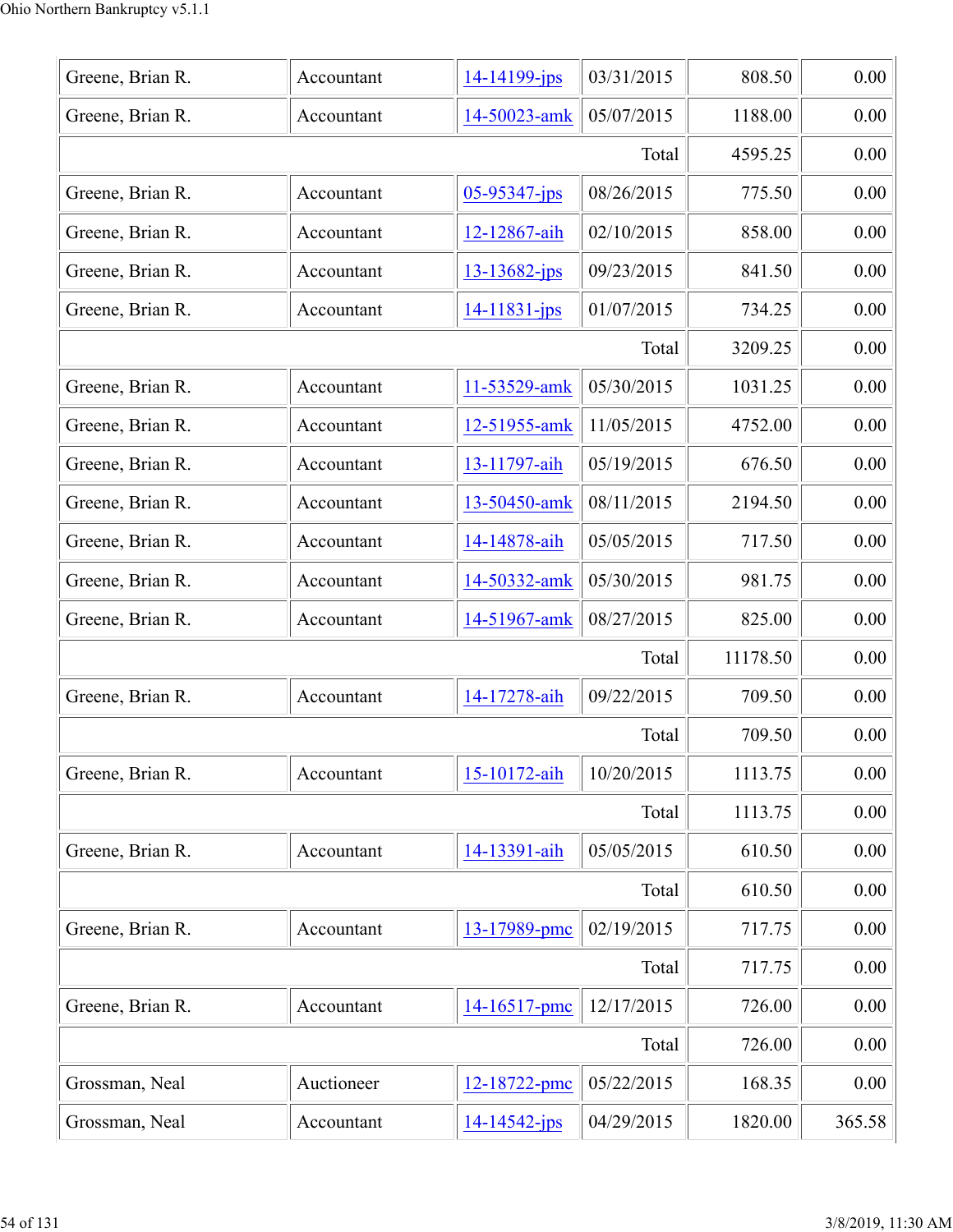|                          |                           |                    | Total      | 1988.35  | 365.58  |
|--------------------------|---------------------------|--------------------|------------|----------|---------|
| Hahn, Loeser & Parks, LL | Trustee's Attorney        | 10-64360-rk        | 05/29/2015 | 3784.00  | 732.52  |
|                          |                           |                    | Total      | 3784.00  | 732.52  |
| Hall Kistler&Co          | Accountant                | 11-63776-rk        | 04/22/2015 | 1491.71  | 0.00    |
| Hall Kistler&Co          | Accountant                | 12-60209-rk        | 12/04/2015 | 931.56   | 0.00    |
| Hall Kistler&Co          | Accountant                | 13-61786-rk        | 04/22/2015 | 722.37   | 0.00    |
| Hall Kistler&Co          | Accountant                | $13-61827$ -rk     | 06/09/2015 | 887.54   | 0.00    |
|                          |                           |                    | Total      | 4033.18  | 0.00    |
| Hall, Kistler & Co., LLP | Accountant                | 12-61674-rk        | 09/18/2015 | 3689.79  | 0.00    |
| Hall, Kistler & Co., LLP | Accountant                | 13-61565-rk        | 05/21/2015 | 661.56   | 0.00    |
|                          |                           |                    | Total      | 4351.35  | 0.00    |
| Hammack, David A.        | Accountant                | 13-31005-<br>maw   | 06/09/2015 | 2865.14  | 0.00    |
| Hammack, David A.        | Accountant                | $13 - 34163$ -jpg  | 09/02/2015 | 1361.00  | 0.00    |
| Hammack, David A.        | Accountant                | 14-33023-jpg       | 10/09/2015 | 1548.00  | 0.00    |
|                          |                           |                    | Total      | 5774.14  | 0.00    |
| Haskins, Thomas F.       | <b>Trustee's Attorney</b> | 12-53574-amk       | 01/12/2015 | 4125.00  | 591.52  |
|                          |                           |                    | Total      | 4125.00  | 591.52  |
| Haverfield LLP, Walter   | Special Counsel           | 14-16917-aih       | 04/23/2015 | 14973.50 | 282.01  |
| Haverfield LLP, Walter   | <b>Special Counsel</b>    | 14-16917-aih       | 08/18/2015 | 37405.25 | 322.83  |
|                          |                           |                    | Total      | 52378.75 | 604.84  |
| Hayek, Remon             | Consultant                | 10-40855-kw        | 01/22/2015 | 2140.00  | 12.83   |
|                          |                           |                    | Total      | 2140.00  | 12.83   |
| Heimberger, Steven       | Trustee's Attorney        | 12-52899-amk       | 01/05/2015 | 4180.00  | 216.49  |
| Heimberger, Steven       | Trustee's Attorney        | 12-53254-amk       | 04/21/2015 | 22000.00 | 2578.15 |
|                          |                           |                    | Total      | 26180.00 | 2794.64 |
| Helbling, Lauren         | Trustee's Attorney        | 13-15993-pmc       | 10/16/2015 | 135.00   | 0.00    |
|                          |                           |                    | Total      | 135.00   | 0.00    |
| Helbling, Lauren A.      | Trustee Chapter 7         | $05 - 95347 - jps$ | 08/26/2015 | 16677.24 | 504.70  |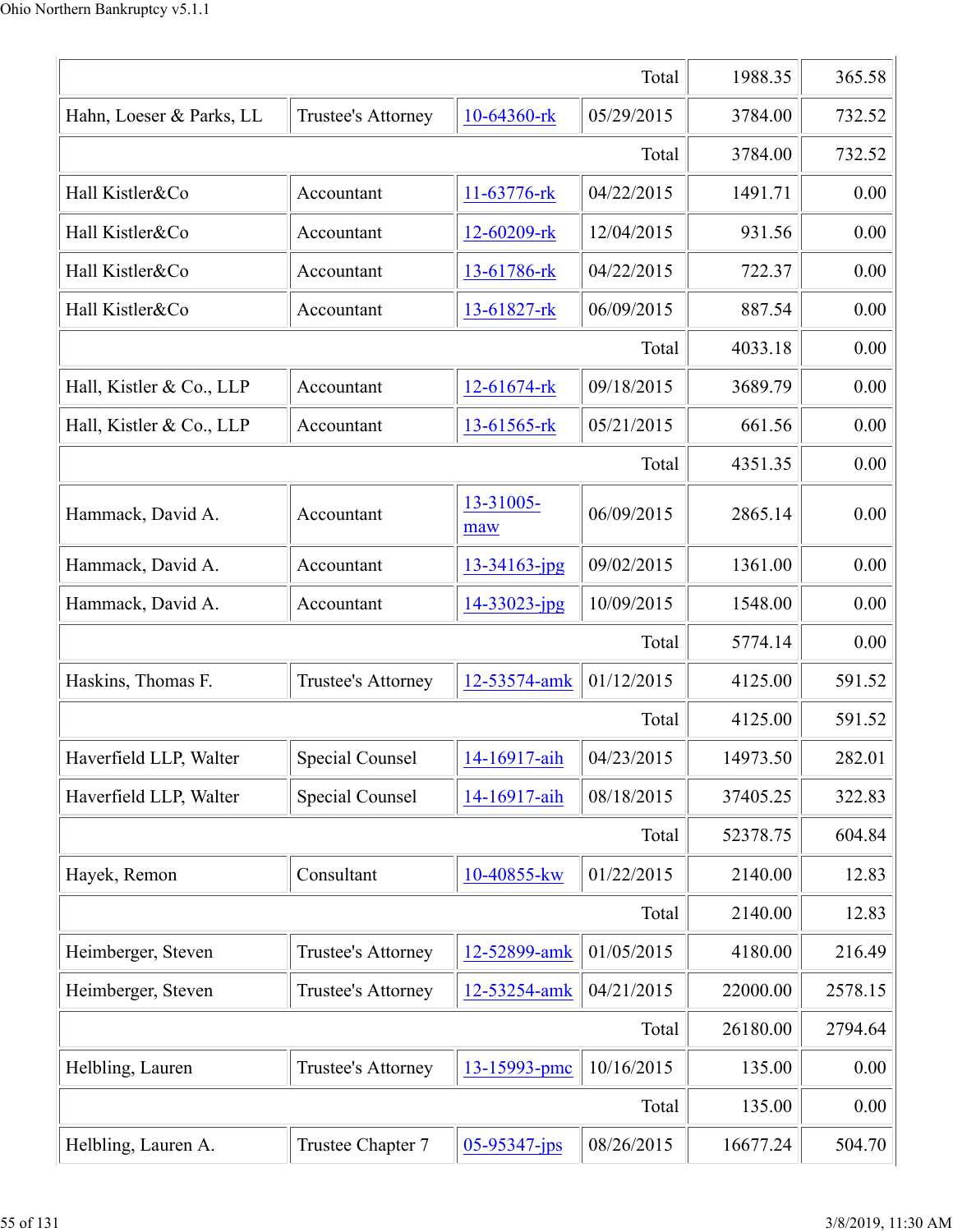| Helbling, Lauren A. | Trustee Chapter 7  | 10-10605-pmc       | 10/16/2015 | 606.38   | 28.11  |
|---------------------|--------------------|--------------------|------------|----------|--------|
| Helbling, Lauren A. | Trustee's Attorney | 10-22537-aih       | 12/01/2015 | 13137.25 | 22.94  |
| Helbling, Lauren A. | Trustee Chapter 7  | 11-10905-aih       | 03/24/2015 | 1292.60  | 91.21  |
| Helbling, Lauren A. | Trustee's Attorney | $11 - 16698$ -pmc  | 01/15/2015 | 1374.50  | 0.00   |
| Helbling, Lauren A. | Trustee Chapter 7  | 11-18264-pmc       | 05/22/2015 | 500.29   | 19.28  |
| Helbling, Lauren A. | Trustee Chapter 7  | 11-19870-aih       | 06/02/2015 | 1187.50  | 35.56  |
| Helbling, Lauren A. | Trustee Chapter 7  | 12-11770-aih       | 06/22/2015 | 400.00   | 51.47  |
| Helbling, Lauren A. | Trustee's Attorney | 12-12252-pmc       | 10/16/2015 | 975.00   | 0.00   |
| Helbling, Lauren A. | Trustee Chapter 7  | 12-15162-pmc       | 01/16/2015 | 1063.79  | 29.14  |
| Helbling, Lauren A. | Trustee Chapter 7  | $12 - 16164$ -jps  | 01/07/2015 | 1000.00  | 27.44  |
| Helbling, Lauren A. | Trustee Chapter 7  | $12 - 16164$ -jps  | 07/07/2015 | 5630.00  | 35.00  |
| Helbling, Lauren A. | Trustee Chapter 7  | $12 - 18360 - ips$ | 01/07/2015 | 1619.66  | 45.73  |
| Helbling, Lauren A. | Trustee Chapter 7  | 13-10568-aih       | 04/16/2015 | 134.80   | 13.24  |
| Helbling, Lauren A. | Trustee Chapter 7  | $13 - 11762 - ips$ | 07/07/2015 | 268.75   | 46.79  |
| Helbling, Lauren A. | Trustee Chapter 7  | 13-13328-aih       | 07/07/2015 | 518.75   | 49.28  |
| Helbling, Lauren A. | Trustee Chapter 7  | 13-13720-pmc       | 12/17/2015 | 8400.00  | 474.72 |
| Helbling, Lauren A. | Trustee's Attorney | 13-13834-jps       | 01/07/2015 | 272.25   | 0.00   |
| Helbling, Lauren A. | Trustee Chapter 7  | $13 - 14069$ -jps  | 02/24/2015 | 360.00   | 21.63  |
| Helbling, Lauren A. | Trustee Chapter 7  | $13 - 15092$ -jps  | 01/28/2015 | 437.15   | 0.00   |
| Helbling, Lauren A. | Trustee Chapter 7  | 13-15993-pmc       | 10/16/2015 | 500.00   | 49.98  |
| Helbling, Lauren A. | Trustee Chapter 7  | $13 - 17192 - ips$ | 09/23/2015 | 893.25   | 45.33  |
| Helbling, Lauren A. | Trustee Chapter 7  | 13-17524-aih       | 01/13/2015 | 1700.00  | 159.90 |
| Helbling, Lauren A. | Trustee Chapter 7  | $13 - 17916$ -jps  | 11/05/2015 | 1256.28  | 52.99  |
| Helbling, Lauren A. | Trustee Chapter 7  | 13-18738-aih       | 01/13/2015 | 788.69   | 26.85  |
| Helbling, Lauren A. | Trustee Chapter 7  | 13-18784-aih       | 01/13/2015 | 1030.41  | 18.96  |
| Helbling, Lauren A. | Trustee's Attorney | 13-18809-jps       | 01/07/2015 | 185.25   | 0.00   |
| Helbling, Lauren A. | Trustee Chapter 7  | 13-18840-aih       | 07/21/2015 | 1125.00  | 16.97  |
| Helbling, Lauren A. | Trustee Chapter 7  | 14-10024-aih       | 01/06/2015 | 275.00   | 42.96  |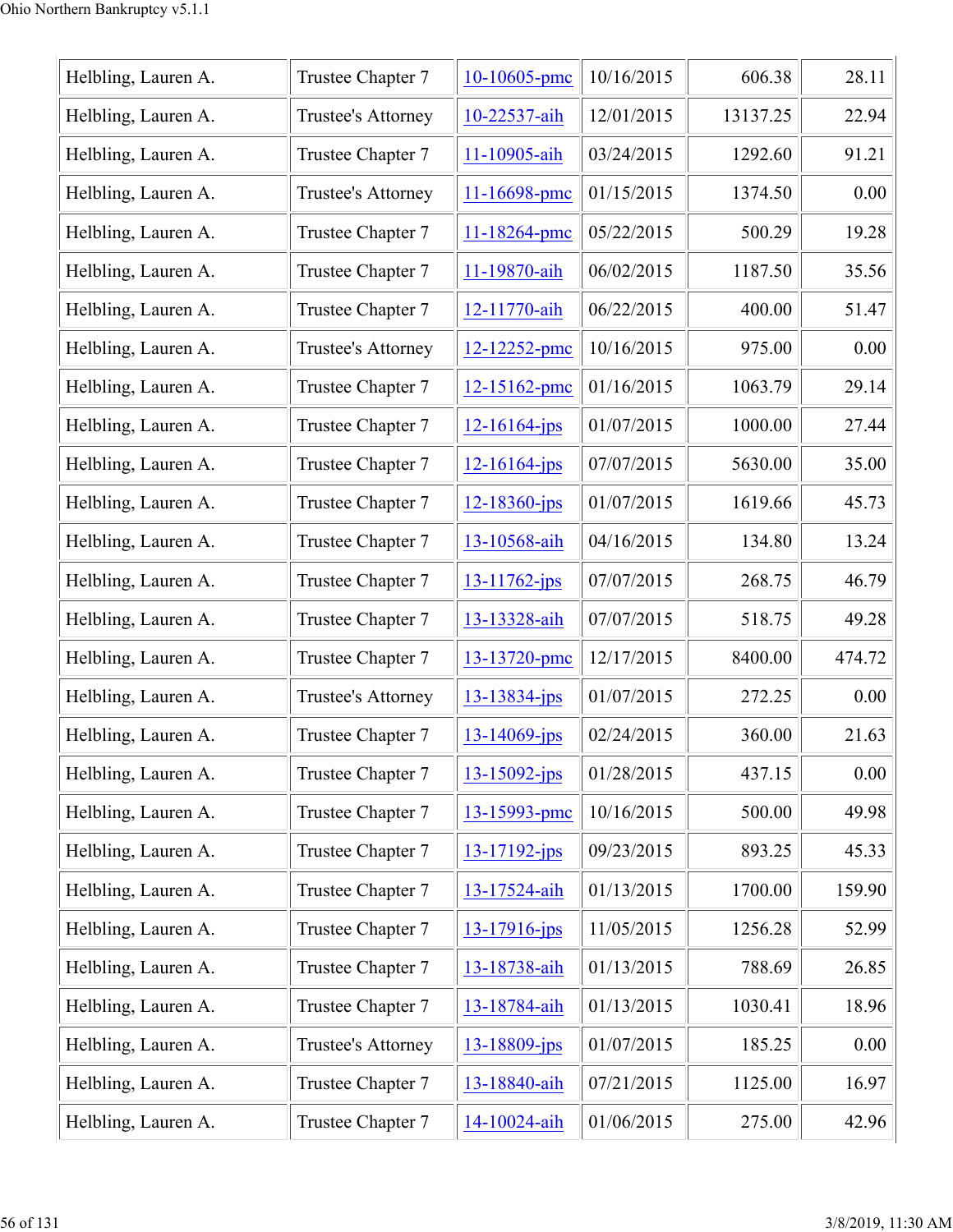| Helbling, Lauren A. | Trustee's Attorney | 14-10042-pmc       | 01/16/2015 | 142.50  | 0.00   |
|---------------------|--------------------|--------------------|------------|---------|--------|
| Helbling, Lauren A. | Trustee Chapter 7  | $14 - 10198$ -jps  | 02/24/2015 | 1326.20 | 63.68  |
| Helbling, Lauren A. | Trustee Chapter 7  | $14 - 10226$ -jps  | 12/14/2015 | 956.28  | 20.61  |
| Helbling, Lauren A. | Trustee Chapter 7  | $14 - 10292 - ips$ | 01/28/2015 | 977.99  | 19.68  |
| Helbling, Lauren A. | Trustee's Attorney | 14-10293-pmc       | 05/18/2015 | 250.00  | 0.00   |
| Helbling, Lauren A. | Trustee Chapter 7  | 14-10582-pmc       | 03/06/2015 | 1252.28 | 26.28  |
| Helbling, Lauren A. | Trustee Chapter 7  | 14-10810-pmc       | 01/09/2015 | 261.06  | 11.92  |
| Helbling, Lauren A. | Trustee Chapter 7  | 14-10846-pmc       | 01/16/2015 | 496.50  | 40.52  |
| Helbling, Lauren A. | Trustee's Attorney | 14-11121-pmc       | 11/13/2015 | 547.50  | 0.00   |
| Helbling, Lauren A. | Trustee Chapter 7  | $14 - 11137 - ips$ | 01/30/2015 | 245.29  | 14.32  |
| Helbling, Lauren A. | Trustee Chapter 7  | $14 - 11223 - ips$ | 05/06/2015 | 1347.90 | 49.82  |
| Helbling, Lauren A. | Trustee Chapter 7  | $14 - 11481 - ips$ | 01/28/2015 | 294.22  | 11.24  |
| Helbling, Lauren A. | Trustee Chapter 7  | 14-11486-aih       | 01/28/2015 | 281.25  | 13.56  |
| Helbling, Lauren A. | Trustee Chapter 7  | 14-11524-pmc       | 06/22/2015 | 505.42  | 13.64  |
| Helbling, Lauren A. | Trustee Chapter 7  | 14-11536-aih       | 02/24/2015 | 1605.84 | 52.48  |
| Helbling, Lauren A. | Trustee Chapter 7  | 14-11626-aih       | 08/11/2015 | 3500.00 | 203.56 |
| Helbling, Lauren A. | Trustee's Attorney | 14-11646-pmc       | 11/13/2015 | 435.00  | 0.00   |
| Helbling, Lauren A. | Trustee Chapter 7  | 14-11673-jps       | 06/19/2015 | 525.00  | 18.93  |
| Helbling, Lauren A. | Trustee Chapter 7  | $14 - 11831 - ips$ | 01/07/2015 | 1820.00 | 412.31 |
| Helbling, Lauren A. | Trustee Chapter 7  | 14-11924-pmc       | 05/22/2015 | 2500.00 | 143.40 |
| Helbling, Lauren A. | Trustee Chapter 7  | 14-11941-pmc       | 06/22/2015 | 425.00  | 10.48  |
| Helbling, Lauren A. | Trustee Chapter 7  | 14-12170-aih       | 05/28/2015 | 332.26  | 14.33  |
| Helbling, Lauren A. | Trustee's Attorney | 14-12254-pmc       | 05/22/2015 | 330.00  | 0.00   |
| Helbling, Lauren A. | Trustee Chapter 7  | 14-12274-pmc       | 03/06/2015 | 323.64  | 19.68  |
| Helbling, Lauren A. | Trustee Chapter 7  | 14-12704-jps       | 02/24/2015 | 250.00  | 12.44  |
| Helbling, Lauren A. | Trustee Chapter 7  | 14-12706-aih       | 02/24/2015 | 715.64  | 31.03  |
| Helbling, Lauren A. | Trustee Chapter 7  | 14-12709-aih       | 08/25/2015 | 875.00  | 92.00  |
| Helbling, Lauren A. | Trustee Chapter 7  | 14-12714-aih       | 02/24/2015 | 1000.00 | 26.29  |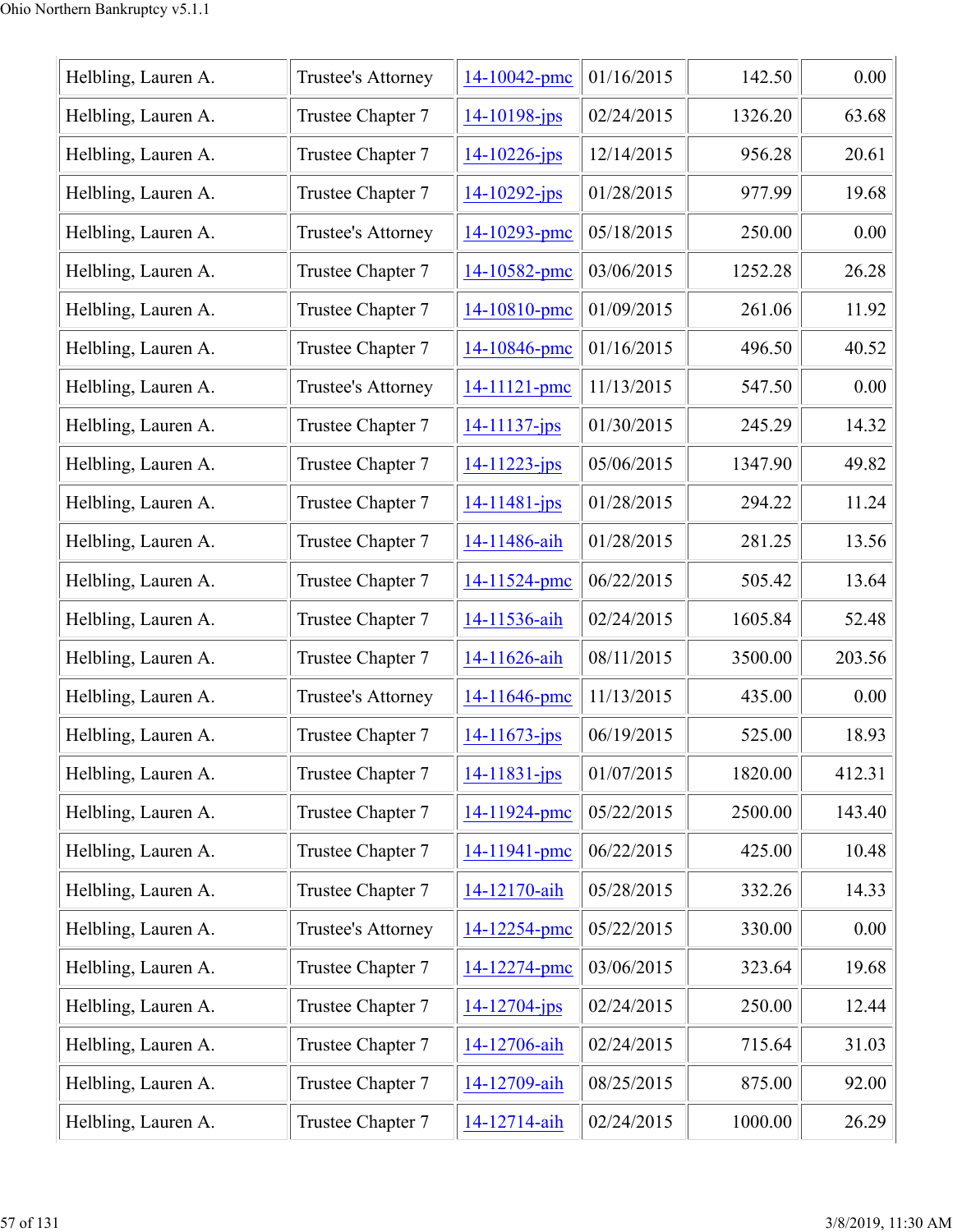| Helbling, Lauren A. | Trustee's Attorney | 14-12749-pmc       | 04/20/2015 | 315.00  | 0.00   |
|---------------------|--------------------|--------------------|------------|---------|--------|
| Helbling, Lauren A. | Trustee Chapter 7  | $14 - 12781 - ips$ | 07/30/2015 | 1516.50 | 102.64 |
| Helbling, Lauren A. | Trustee Chapter 7  | 14-12968-jps       | 08/26/2015 | 1095.33 | 34.74  |
| Helbling, Lauren A. | Trustee Chapter 7  | 14-12971-aih       | 02/27/2015 | 358.58  | 18.95  |
| Helbling, Lauren A. | Trustee's Attorney | 14-13091-pmc       | 09/18/2015 | 150.00  | 0.00   |
| Helbling, Lauren A. | Trustee's Attorney | $14 - 13122 - ips$ | 05/28/2015 | 405.00  | 0.00   |
| Helbling, Lauren A. | Trustee Chapter 7  | $14 - 13190 - ips$ | 03/10/2015 | 580.08  | 15.76  |
| Helbling, Lauren A. | Trustee Chapter 7  | $14 - 13190 - ips$ | 03/31/2015 | 580.08  | 15.76  |
| Helbling, Lauren A. | Trustee Chapter 7  | 14-13339-jps       | 02/24/2015 | 1325.00 | 136.32 |
| Helbling, Lauren A. | Trustee Chapter 7  | 14-13356-aih       | 09/08/2015 | 1944.50 | 145.63 |
| Helbling, Lauren A. | Trustee Chapter 7  | 14-13619-pmc       | 06/22/2015 | 879.61  | 17.16  |
| Helbling, Lauren A. | Trustee Chapter 7  | $14 - 13624 - ips$ | 03/12/2015 | 361.36  | 9.84   |
| Helbling, Lauren A. | Trustee's Attorney | 14-13645-pmc       | 05/05/2015 | 510.00  | 0.00   |
| Helbling, Lauren A. | Trustee Chapter 7  | $14 - 13760$ -jps  | 04/29/2015 | 491.71  | 11.68  |
| Helbling, Lauren A. | Trustee Chapter 7  | $14 - 13765 - ips$ | 07/07/2015 | 962.50  | 79.52  |
| Helbling, Lauren A. | Trustee Chapter 7  | 14-13959-aih       | 04/01/2015 | 295.03  | 15.00  |
| Helbling, Lauren A. | Trustee Chapter 7  | 14-14220-aih       | 05/28/2015 | 224.32  | 11.48  |
| Helbling, Lauren A. | Trustee Chapter 7  | 14-14261-aih       | 06/30/2015 | 324.96  | 12.76  |
| Helbling, Lauren A. | Trustee Chapter 7  | 14-14278-aih       | 08/27/2015 | 309.85  | 15.14  |
| Helbling, Lauren A. | Trustee Chapter 7  | 14-14410-aih       | 10/05/2015 | 300.00  | 57.15  |
| Helbling, Lauren A. | Trustee's Attorney | 14-14412-pmc       | 06/22/2015 | 135.00  | 0.00   |
| Helbling, Lauren A. | Trustee Chapter 7  | 14-14566-aih       | 04/16/2015 | 357.50  | 72.64  |
| Helbling, Lauren A. | Trustee Chapter 7  | 14-14569-aih       | 12/01/2015 | 750.00  | 93.75  |
| Helbling, Lauren A. | Trustee Chapter 7  | 14-14572-aih       | 04/10/2015 | 362.95  | 12.80  |
| Helbling, Lauren A. | Trustee Chapter 7  | 14-14878-aih       | 05/05/2015 | 1750.00 | 144.57 |
| Helbling, Lauren A. | Trustee Chapter 7  | 14-15008-jps       | 12/18/2015 | 2144.30 | 95.64  |
| Helbling, Lauren A. | Trustee's Attorney | 14-15193-pmc       | 04/06/2015 | 240.00  | 0.00   |
| Helbling, Lauren A. | Trustee Chapter 7  | $14 - 15194 - ips$ | 06/19/2015 | 3439.33 | 24.56  |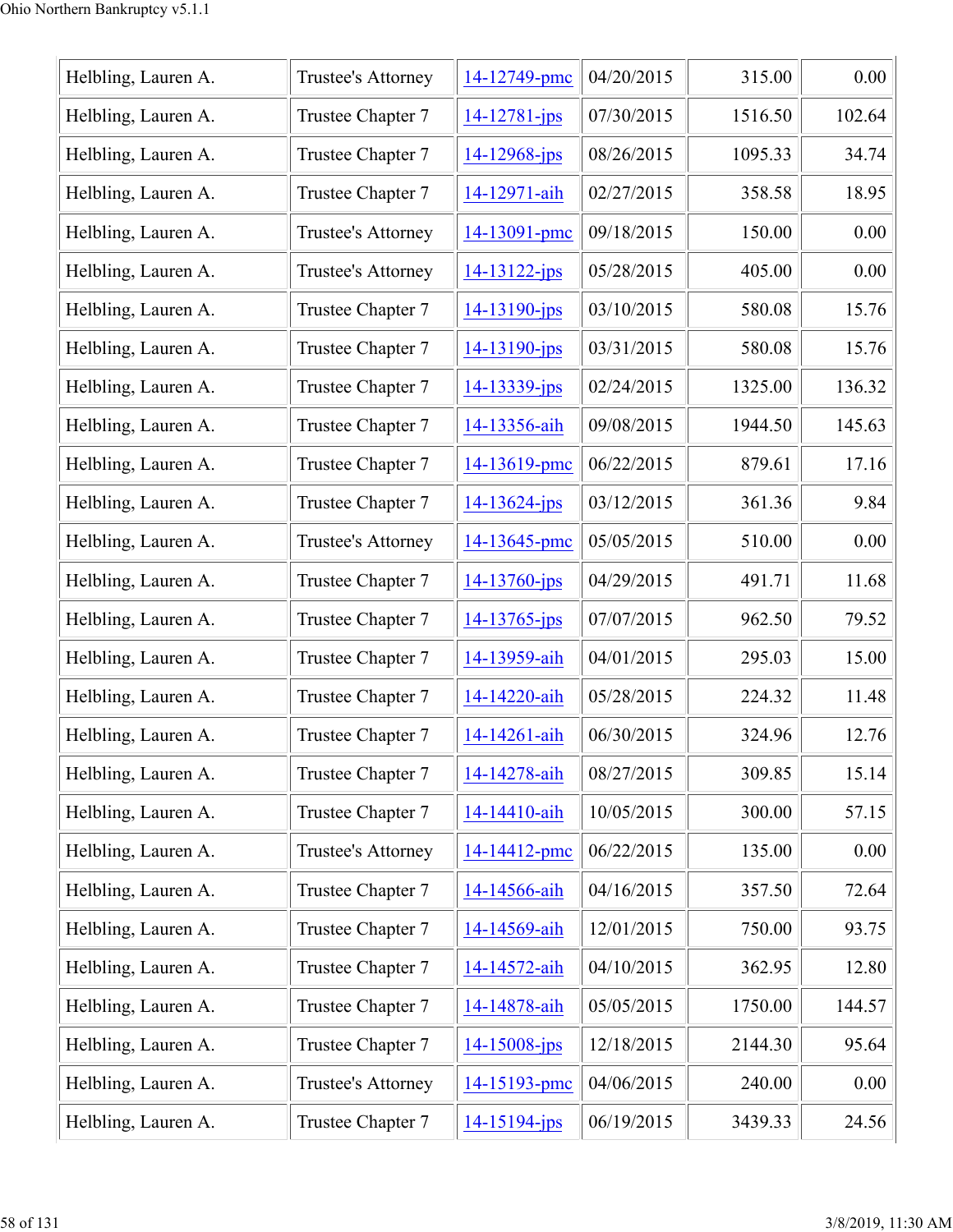| Helbling, Lauren A. | Trustee Chapter 7  | $14 - 15418 - ips$ | 10/26/2015 | 1721.01 | 36.57   |
|---------------------|--------------------|--------------------|------------|---------|---------|
| Helbling, Lauren A. | Trustee Chapter 7  | 14-15606-jps       | 08/26/2015 | 456.04  | 94.42   |
| Helbling, Lauren A. | Trustee Chapter 7  | 14-15668-jps       | 09/23/2015 | 682.79  | 28.97   |
| Helbling, Lauren A. | Trustee Chapter 7  | $14 - 15723 - ips$ | 10/28/2015 | 761.56  | 28.52   |
| Helbling, Lauren A. | Trustee Chapter 7  | 14-15825-aih       | 07/21/2015 | 811.14  | 94.78   |
| Helbling, Lauren A. | Trustee Chapter 7  | 14-15858-pmc       | 08/20/2015 | 645.23  | 14.88   |
| Helbling, Lauren A. | Trustee Chapter 7  | 14-15876-aih       | 06/22/2015 | 312.68  | 14.95   |
| Helbling, Lauren A. | Trustee Chapter 7  | 14-15941-aih       | 06/02/2015 | 1126.25 | 35.04   |
| Helbling, Lauren A. | Trustee's Attorney | 14-16100-pmc       | 06/22/2015 | 150.00  | 0.00    |
| Helbling, Lauren A. | Trustee Chapter 7  | 14-16171-pmc       | 06/08/2015 | 508.85  | 12.40   |
| Helbling, Lauren A. | Trustee Chapter 7  | 14-16223-pmc       | 06/08/2015 | 567.61  | 0.00    |
| Helbling, Lauren A. | Trustee's Attorney | 14-16393-pmc       | 05/22/2015 | 285.00  | 0.00    |
| Helbling, Lauren A. | Trustee's Attorney | 14-16417-pmc       | 12/03/2015 | 165.00  | 0.00    |
| Helbling, Lauren A. | Trustee Chapter 7  | 14-16517-pmc       | 12/17/2015 | 4003.33 | 2211.08 |
| Helbling, Lauren A. | Trustee Chapter 7  | $14 - 16595 - ips$ | 07/30/2015 | 256.46  | 11.70   |
| Helbling, Lauren A. | Trustee Chapter 7  | 14-16692-jps       | 12/18/2015 | 7280.48 | 87.36   |
| Helbling, Lauren A. | Trustee Chapter 7  | $14 - 16701 - ips$ | 06/19/2015 | 3416.91 | 52.79   |
| Helbling, Lauren A. | Trustee Chapter 7  | $14 - 16718$ -jps  | 07/30/2015 | 1125.00 | 47.03   |
| Helbling, Lauren A. | Trustee Chapter 7  | 14-16732-aih       | 07/21/2015 | 1000.00 | 14.00   |
| Helbling, Lauren A. | Trustee Chapter 7  | 14-16738-aih       | 06/23/2015 | 252.68  | 9.24    |
| Helbling, Lauren A. | Trustee Chapter 7  | 14-16749-pmc       | 10/16/2015 | 460.27  | 15.90   |
| Helbling, Lauren A. | Trustee Chapter 7  | 14-17025-aih       | 09/01/2015 | 368.31  | 13.91   |
| Helbling, Lauren A. | Trustee Chapter 7  | 14-17226-aih       | 09/08/2015 | 746.88  | 16.54   |
| Helbling, Lauren A. | Trustee Chapter 7  | $14 - 17230 - ips$ | 07/30/2015 | 2262.13 | 66.97   |
| Helbling, Lauren A. | Trustee Chapter 7  | 14-17269-jps       | 07/30/2015 | 3250.00 | 143.00  |
| Helbling, Lauren A. | Trustee Chapter 7  | $14 - 17313 - ips$ | 10/28/2015 | 2308.35 | 43.54   |
| Helbling, Lauren A. | Trustee Chapter 7  | 14-17357-pmc       | 07/22/2015 | 300.00  | 15.58   |
| Helbling, Lauren A. | Trustee's Attorney | 14-17405-pmc       | 12/03/2015 | 150.00  | 0.00    |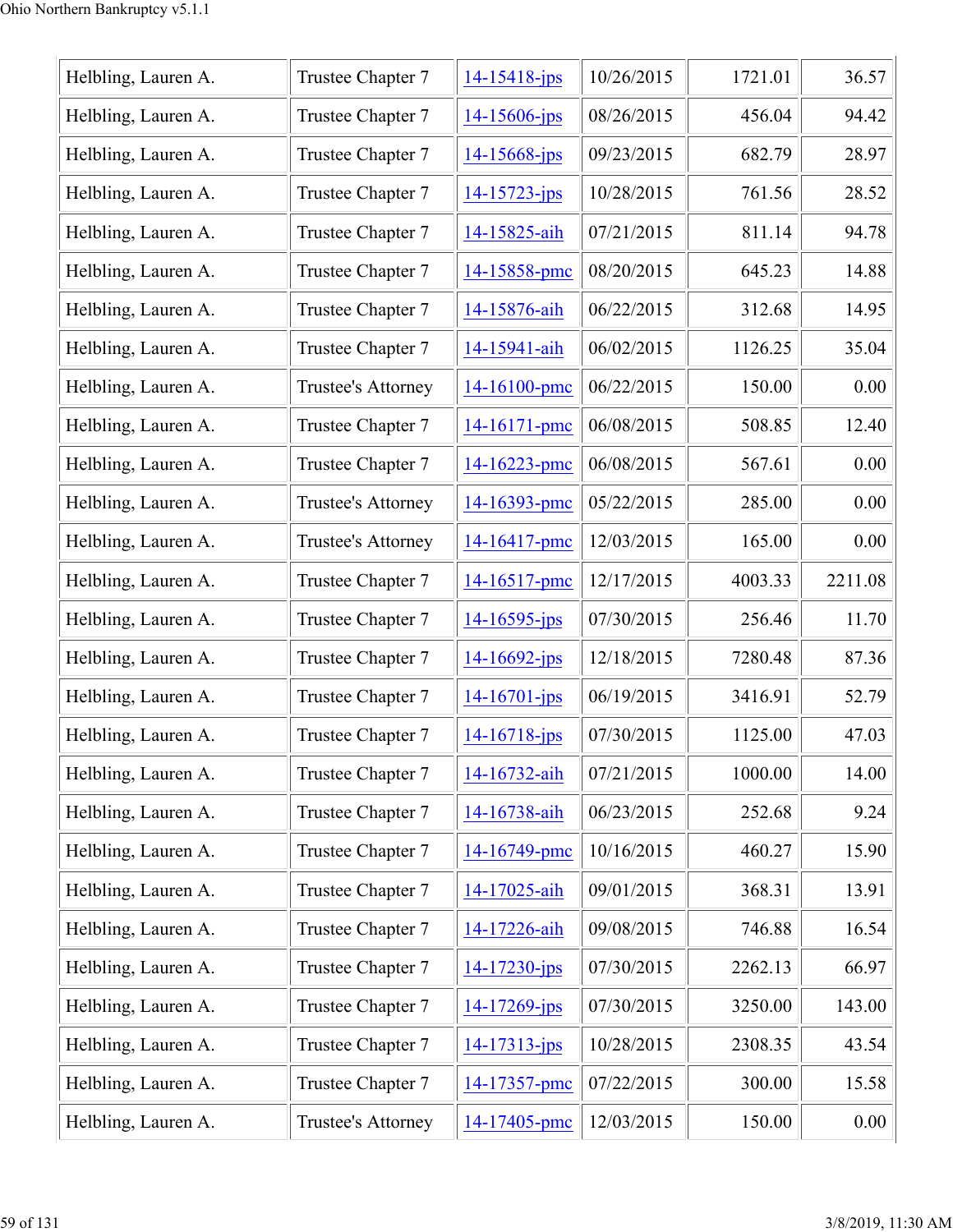| Helbling, Lauren A. | Trustee Chapter 7  | $14 - 17438 - ips$ | 09/23/2015 | 339.33    | 15.27    |
|---------------------|--------------------|--------------------|------------|-----------|----------|
| Helbling, Lauren A. | Trustee Chapter 7  | 14-17593-pmc       | 10/16/2015 | 377.80    | 15.48    |
| Helbling, Lauren A. | Trustee Chapter 7  | $14 - 17915$ -jps  | 09/23/2015 | 233.07    | 12.32    |
| Helbling, Lauren A. | Trustee Chapter 7  | $14 - 18057$ -jps  | 10/28/2015 | 466.83    | 16.53    |
| Helbling, Lauren A. | Trustee's Attorney | 15-10080-pmc       | 09/18/2015 | 465.00    | 0.00     |
| Helbling, Lauren A. | Trustee Chapter 7  | 15-10140-aih       | 12/17/2015 | 338.17    | 11.55    |
| Helbling, Lauren A. | Trustee Chapter 7  | 15-10146-pmc       | 11/13/2015 | 256.06    | 10.63    |
| Helbling, Lauren A. | Trustee Chapter 7  | 15-10172-aih       | 10/20/2015 | 575.00    | 28.03    |
| Helbling, Lauren A. | Trustee Chapter 7  | $15 - 10374 - ips$ | 12/14/2015 | 395.53    | 20.93    |
| Helbling, Lauren A. | Trustee Chapter 7  | $15 - 10376$ -jps  | 09/23/2015 | 1860.00   | 58.76    |
| Helbling, Lauren A. | Trustee Chapter 7  | $15 - 10459$ -jps  | 12/14/2015 | 641.54    | 11.95    |
| Helbling, Lauren A. | Trustee Chapter 7  | 15-10521-aih       | 11/17/2015 | 436.99    | 18.63    |
| Helbling, Lauren A. | Trustee Chapter 7  | 15-10919-aih       | 12/28/2015 | 280.83    | 10.08    |
| Helbling, Lauren A. | Trustee Chapter 7  | 15-11347-aih       | 12/28/2015 | 283.82    | 15.08    |
| Helbling, Lauren A. | Trustee Chapter 7  | 15-11415-aih       | 12/17/2015 | 44174.27  | 2947.02  |
|                     |                    |                    | Total      | 195738.25 | 10677.30 |
| Helbling, Lauren A. | Trustee's Attorney | $05 - 95347$ -jps  | 08/26/2015 | 2027.50   | 0.00     |
| Helbling, Lauren A. | Trustee's Attorney | 11-10905-aih       | 03/24/2015 | 510.00    | 0.00     |
| Helbling, Lauren A. | Trustee Chapter 7  | 11-16698-pmc       | 01/15/2015 | 2063.98   | 28.79    |
| Helbling, Lauren A. | Trustee's Attorney | 11-19870-aih       | 06/02/2015 | 1775.00   | 0.00     |
| Helbling, Lauren A. | Trustee's Attorney | 12-11770-aih       | 06/22/2015 | 162.50    | 0.00     |
| Helbling, Lauren A. | Trustee Chapter 7  | 12-12252-pmc       | 10/16/2015 | 4930.14   | 110.11   |
| Helbling, Lauren A. | Trustee's Attorney | $12 - 16164$ -jps  | 07/07/2015 | 641.25    | 0.00     |
| Helbling, Lauren A. | Trustee's Attorney | 12-18360-jps       | 01/07/2015 | 299.25    | 0.00     |
| Helbling, Lauren A. | Trustee's Attorney | 13-10568-aih       | 04/16/2015 | 827.73    | 0.00     |
| Helbling, Lauren A. | Trustee's Attorney | 13-13328-aih       | 07/07/2015 | 285.00    | 0.00     |
| Helbling, Lauren A. | Trustee's Attorney | 13-13720-pmc       | 12/17/2015 | 2339.25   | 0.00     |
| Helbling, Lauren A. | Trustee Chapter 7  | $13 - 13834 - jps$ | 01/07/2015 | 500.00    | 47.69    |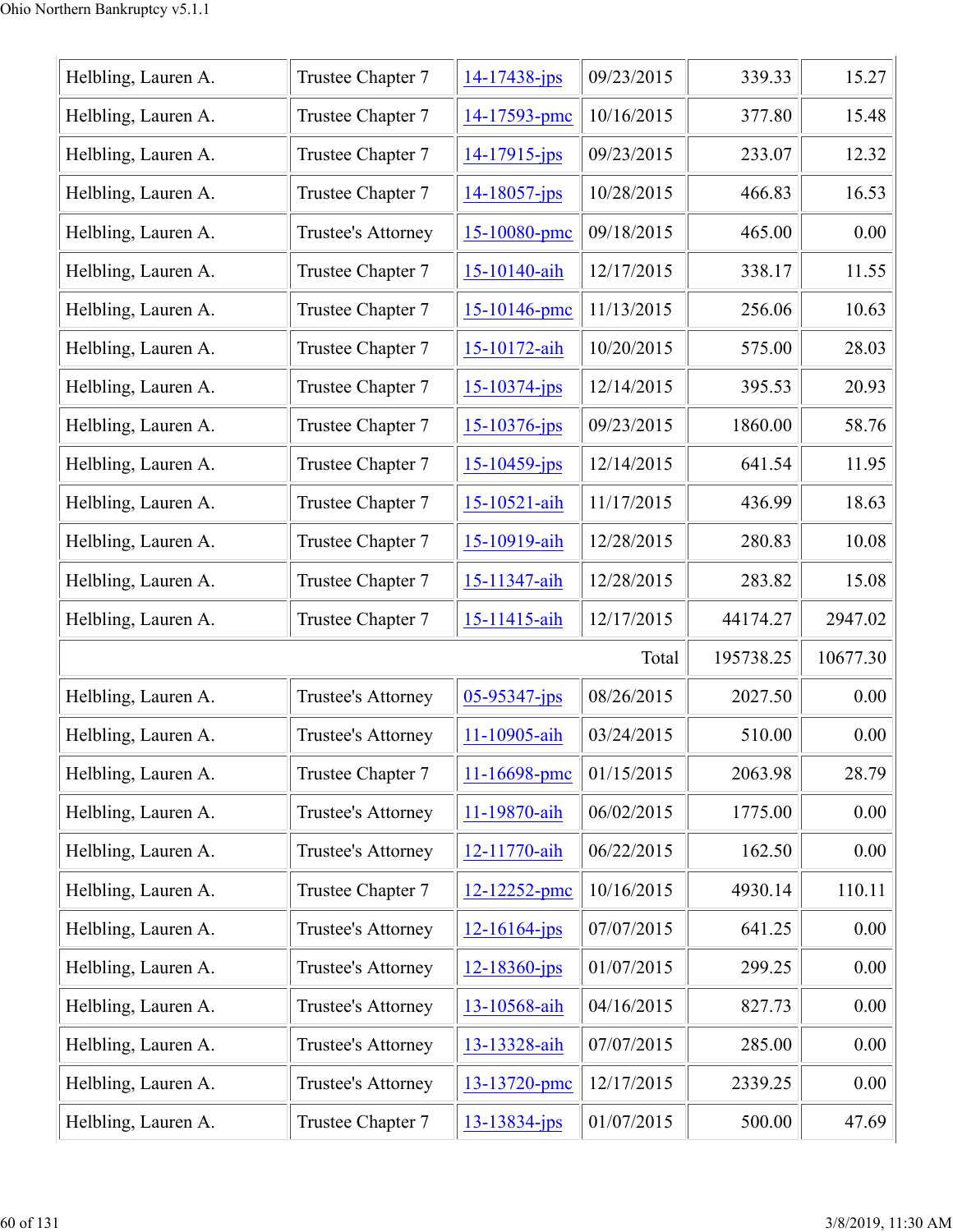| Helbling, Lauren A. | Trustee's Attorney             | $13 - 15092$ -jps  | 01/28/2015 | 240.00  | 0.00     |
|---------------------|--------------------------------|--------------------|------------|---------|----------|
| Helbling, Lauren A. | Trustee's Attorney             | $13 - 17192$ -jps  | 09/23/2015 | 441.75  | 0.00     |
| Helbling, Lauren A. | Trustee's Attorney             | 13-17524-aih       | 01/13/2015 | 1500.00 | 0.00     |
| Helbling, Lauren A. | Trustee's Attorney             | 13-17916-jps       | 11/05/2015 | 5550.00 | 0.00     |
| Helbling, Lauren A. | Trustee's Attorney             | 13-18784-aih       | 01/13/2015 | 327.75  | 0.00     |
| Helbling, Lauren A. | Trustee Chapter 7              | 13-18809-jps       | 01/07/2015 | 481.35  | 45.76    |
| Helbling, Lauren A. | Trustee Chapter 7              | 14-10042-pmc       | 01/16/2015 | 441.17  | 20.48    |
| Helbling, Lauren A. | Trustee's Attorney             | 14-10198-jps       | 02/24/2015 | 506.25  | 0.00     |
| Helbling, Lauren A. | <b>Trustee Chapter</b><br>9/11 | $14 - 10226 - ips$ | 12/14/2015 | 420.00  | 0.00     |
| Helbling, Lauren A. | Trustee's Attorney             | $14 - 10292 - ips$ | 01/28/2015 | 213.75  | 0.00     |
| Helbling, Lauren A. | Trustee Chapter 7              | 14-10293-pmc       | 05/18/2015 | 319.35  | 16.85    |
| Helbling, Lauren A. | Trustee Chapter 7              | 14-11121-pmc       | 11/13/2015 | 406.25  | 56.66    |
| Helbling, Lauren A. | Trustee's Attorney             | $14 - 11223 - ips$ | 05/06/2015 | 510.00  | 0.00     |
| Helbling, Lauren A. | Trustee's Attorney             | 14-11536-aih       | 02/24/2015 | 316.50  | 0.00     |
| Helbling, Lauren A. | Trustee Chapter 7              | 14-11646-pmc       | 11/13/2015 | 1179.32 | 40.18    |
| Helbling, Lauren A. | <b>Trustee's Attorney</b>      | 14-11673-jps       | 06/19/2015 | 195.00  | 0.00     |
| Helbling, Lauren A. | Trustee's Attorney             | $14 - 11831 - ips$ | 01/07/2015 | 390.00  | 0.00     |
| Helbling, Lauren A. | Trustee Chapter 7              | 14-12254-pmc       | 05/22/2015 | 925.00  | 21.52    |
| Helbling, Lauren A. | Trustee's Attorney             | 14-12706-aih       | 02/24/2015 | 300.00  | 0.00     |
| Helbling, Lauren A. | Trustee's Attorney             | 14-12709-aih       | 08/25/2015 | 420.00  | 0.00     |
| Helbling, Lauren A. | Trustee's Attorney             | 14-12714-aih       | 02/24/2015 | 180.00  | 0.00     |
| Helbling, Lauren A. | Trustee Chapter 7              | 14-12749-pmc       | 04/20/2015 | 312.26  | 20.48    |
| Helbling, Lauren A. | <b>Trustee's Attorney</b>      | 14-12781-jps       | 07/30/2015 | 390.00  | 199.50   |
| Helbling, Lauren A. | Trustee's Attorney             | 14-12968-jps       | 08/26/2015 | 240.00  | 0.00     |
| Helbling, Lauren A. | Trustee Chapter 7              | 14-13091-pmc       | 09/18/2015 | 428.43  | 50.40    |
| Helbling, Lauren A. | Trustee Chapter 7              | $14 - 13122 - ips$ | 05/28/2015 | 214.63  | 6.02     |
| Helbling, Lauren A. | Trustee's Attorney             | 14-13339-jps       | 02/24/2015 | 1095.00 | 0.00     |
| Helbling, Lauren A. | Trustee's Attorney             | $14 - 13624 - ips$ | 03/12/2015 | 270.00  | $0.00\,$ |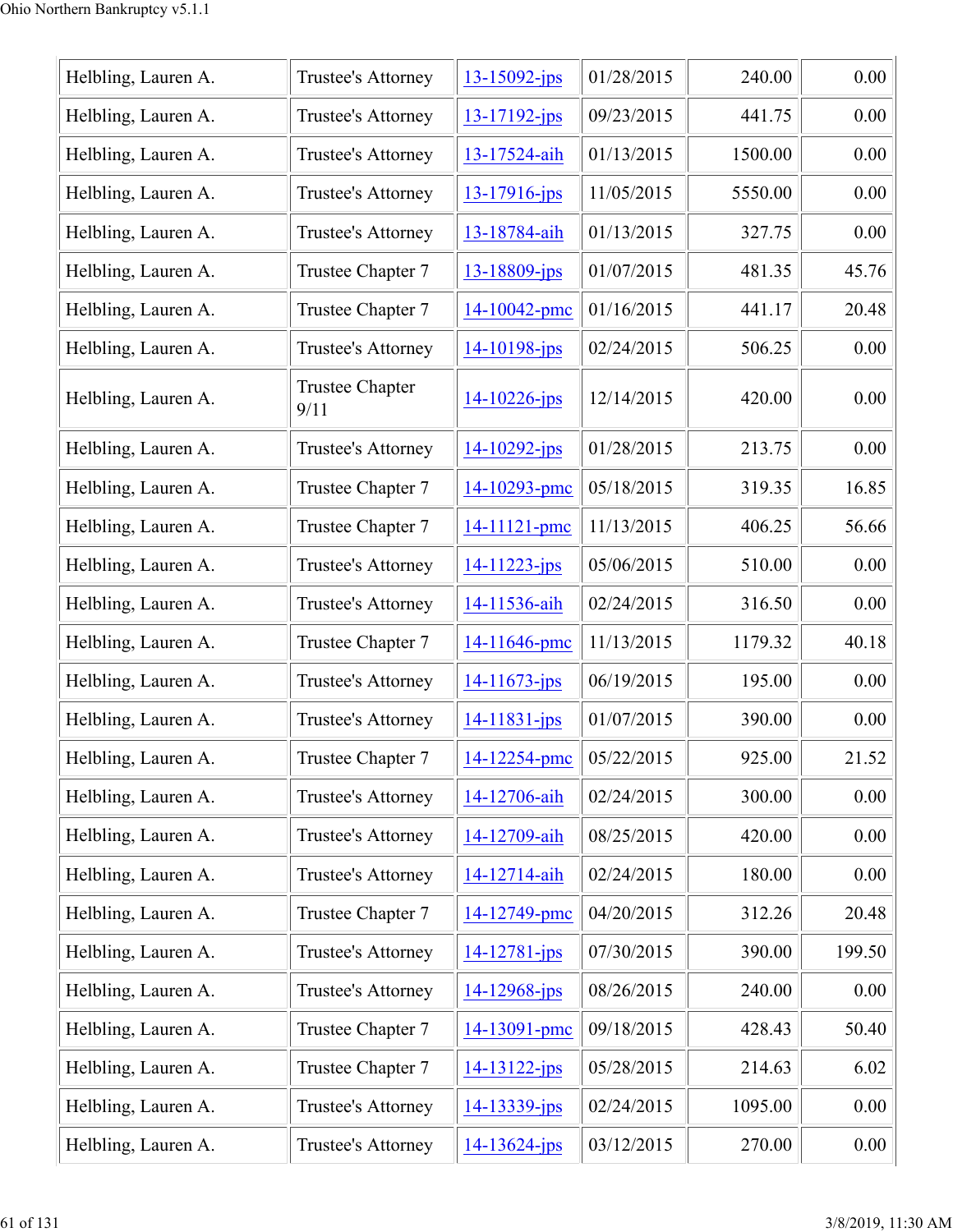| Helbling, Lauren A. | Trustee Chapter 7  | 14-13645-pmc       | 05/05/2015 | 1121.84 | 23.68 |
|---------------------|--------------------|--------------------|------------|---------|-------|
| Helbling, Lauren A. | Trustee's Attorney | 14-13765-jps       | 07/07/2015 | 255.00  | 0.00  |
| Helbling, Lauren A. | Trustee's Attorney | 14-14278-aih       | 08/27/2015 | 128.25  | 0.00  |
| Helbling, Lauren A. | Trustee Chapter 7  | 14-14412-pmc       | 06/22/2015 | 442.63  | 13.12 |
| Helbling, Lauren A. | Trustee's Attorney | 14-14566-aih       | 04/16/2015 | 120.00  | 0.00  |
| Helbling, Lauren A. | Trustee's Attorney | 14-14569-aih       | 12/01/2015 | 345.00  | 0.00  |
| Helbling, Lauren A. | Trustee's Attorney | $14 - 15008 - ips$ | 12/18/2015 | 600.00  | 0.00  |
| Helbling, Lauren A. | Trustee Chapter 7  | 14-15193-pmc       | 04/06/2015 | 444.50  | 40.64 |
| Helbling, Lauren A. | Trustee's Attorney | 14-15194-jps       | 06/19/2015 | 420.00  | 0.00  |
| Helbling, Lauren A. | Trustee's Attorney | $14 - 15418$ -jps  | 10/26/2015 | 360.00  | 0.00  |
| Helbling, Lauren A. | Trustee's Attorney | 14-15606-jps       | 08/26/2015 | 210.00  | 0.00  |
| Helbling, Lauren A. | Trustee's Attorney | $14 - 15668 - ips$ | 09/23/2015 | 240.00  | 0.00  |
| Helbling, Lauren A. | Trustee's Attorney | $14 - 15723 - ips$ | 10/28/2015 | 300.00  | 0.00  |
| Helbling, Lauren A. | Trustee's Attorney | 14-15825-aih       | 07/21/2015 | 150.00  | 0.00  |
| Helbling, Lauren A. | Trustee's Attorney | 14-15876-aih       | 06/22/2015 | 150.00  | 0.00  |
| Helbling, Lauren A. | Trustee's Attorney | 14-15941-aih       | 06/02/2015 | 300.00  | 0.00  |
| Helbling, Lauren A. | Trustee Chapter 7  | 14-16100-pmc       | 06/22/2015 | 357.90  | 18.70 |
| Helbling, Lauren A. | Trustee Chapter 7  | 14-16393-pmc       | 05/22/2015 | 2210.00 | 42.44 |
| Helbling, Lauren A. | Trustee Chapter 7  | 14-16417-pmc       | 12/03/2015 | 593.84  | 14.71 |
| Helbling, Lauren A. | Trustee's Attorney | 14-16517-pmc       | 12/17/2015 | 525.00  | 0.00  |
| Helbling, Lauren A. | Trustee's Attorney | $14 - 16692 - ips$ | 12/18/2015 | 540.00  | 0.00  |
| Helbling, Lauren A. | Trustee's Attorney | $14 - 16701 - ips$ | 06/19/2015 | 1125.00 | 0.00  |
| Helbling, Lauren A. | Trustee's Attorney | $14 - 16718$ -jps  | 07/30/2015 | 210.00  | 0.00  |
| Helbling, Lauren A. | Trustee's Attorney | 14-17226-aih       | 09/08/2015 | 120.00  | 0.00  |
| Helbling, Lauren A. | Trustee's Attorney | 14-17230-jps       | 07/30/2015 | 570.00  | 0.00  |
| Helbling, Lauren A. | Trustee's Attorney | $14 - 17313 - jps$ | 10/28/2015 | 315.00  | 0.00  |
| Helbling, Lauren A. | Trustee Chapter 7  | 14-17405-pmc       | 12/03/2015 | 667.54  | 13.19 |
| Helbling, Lauren A. | Trustee's Attorney | 14-17438-jps       | 09/23/2015 | 135.00  | 0.00  |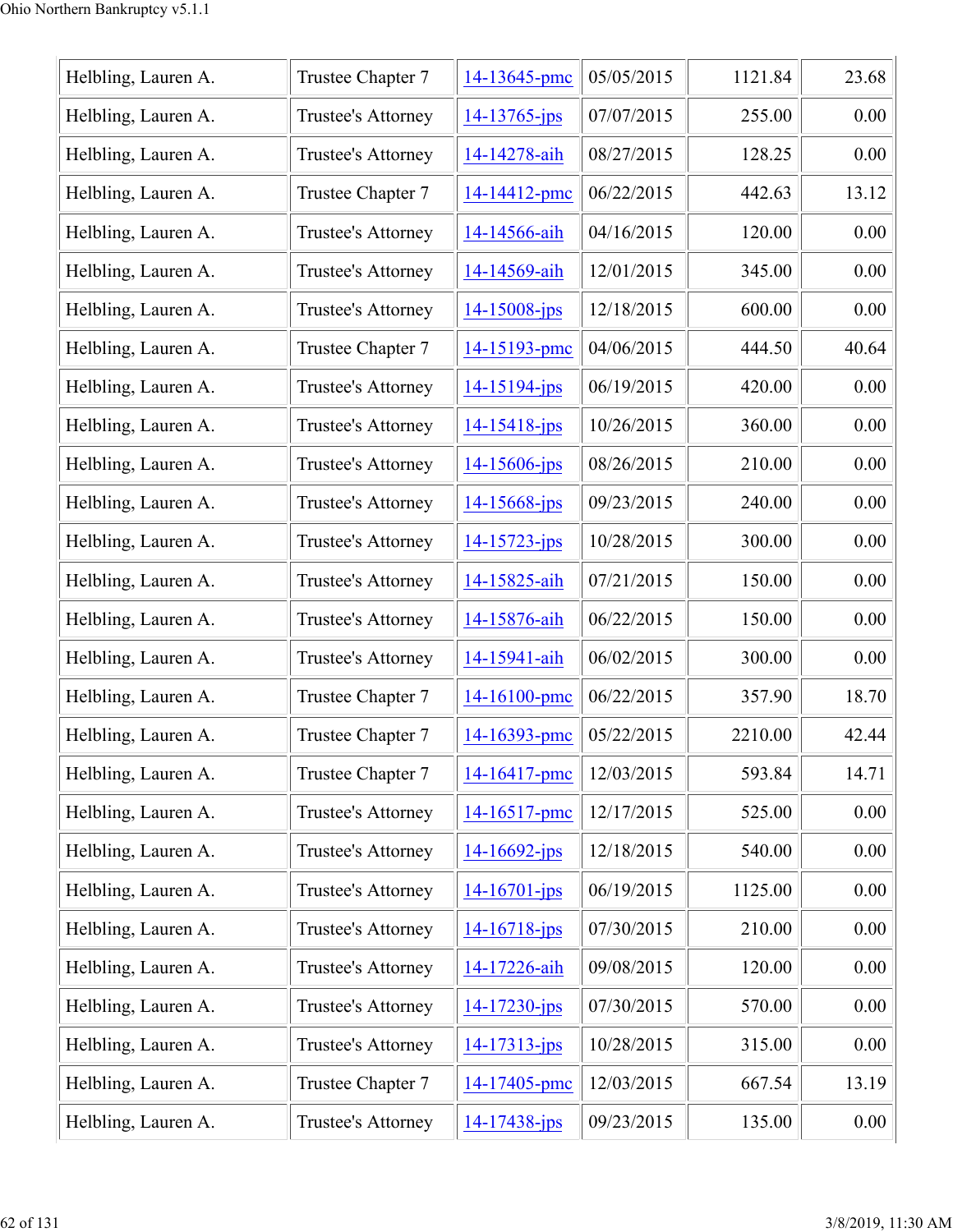| Helbling, Lauren A.      | Trustee's Attorney | 14-17593-pmc       | 10/16/2015 | 210.00   | 0.00     |
|--------------------------|--------------------|--------------------|------------|----------|----------|
| Helbling, Lauren A.      | Trustee's Attorney | $14 - 18057$ -jps  | 10/28/2015 | 270.00   | 0.00     |
| Helbling, Lauren A.      | Trustee Chapter 7  | 15-10080-pmc       | 09/18/2015 | 1057.94  | 20.13    |
| Helbling, Lauren A.      | Trustee's Attorney | 15-10172-aih       | 10/20/2015 | 135.00   | 0.00     |
| Helbling, Lauren A.      | Trustee's Attorney | $15 - 10374$ -jps  | 12/14/2015 | 300.00   | 0.00     |
| Helbling, Lauren A.      | Trustee's Attorney | $15 - 10376 - ips$ | 09/23/2015 | 135.00   | 0.00     |
| Helbling, Lauren A.      | Trustee's Attorney | $15 - 10459$ -jps  | 12/14/2015 | 135.00   | 0.00     |
| Helbling, Lauren A.      | Trustee's Attorney | 15-10521-aih       | 11/17/2015 | 255.00   | 0.00     |
|                          |                    |                    | Total      | 50029.80 | 851.05   |
| Helbling, Lauren A.      | Trustee's Attorney | 14-10582-pmc       | 03/06/2015 | 390.00   | 0.00     |
| Helbling, Lauren A.      | Trustee's Attorney | 14-15858-pmc       | 08/20/2015 | 150.00   | 0.00     |
|                          |                    |                    | Total      | 540.00   | 0.00     |
| Highley, Yvonne          | Other Professional | 14-52369-amk       | 06/14/2015 | 500.00   | 0.00     |
|                          |                    |                    | Total      | 500.00   | 0.00     |
| Highley, Yvonne A.       | Appraiser          | 14-52516-amk       | 08/27/2015 | 125.00   | 0.00     |
|                          |                    |                    | Total      | 125.00   | 0.00     |
| Hornsby, Lezzlie E.      | Special Counsel    | 13-33855-<br>maw   | 10/13/2015 | 41564.88 | 686.61   |
|                          |                    |                    | Total      | 41564.88 | 686.61   |
| Kahle, Scott             | Accountant         | $15 - 30214$ -jpg  | 09/16/2015 | 11147.64 | 0.00     |
|                          |                    |                    | Total      | 11147.64 | 0.00     |
| Kiko, Randall            | Appraiser          | 15-60059-rk        | 08/13/2015 | 250.00   | 0.00     |
|                          |                    |                    | Total      | 250.00   | 0.00     |
| Kisling, Nestico & Redic | Trustee's Attorney | 14-52130-amk       | 12/23/2015 | 5400.00  | 0.00     |
|                          |                    |                    | Total      | 5400.00  | 0.00     |
| Kocon, Philip S.         | Accountant         | 11-41293-kw        | 05/21/2015 | 805.00   | 0.00     |
| Kocon, Philip S.         | Accountant         | 11-42995-kw        | 05/22/2015 | 825.00   | 0.00     |
|                          |                    |                    | Total      | 1630.00  | 0.00     |
| Kocon, Philip S.         | Accountant         | 14-40491-kw        | 06/25/2015 | 615.00   | $0.00\,$ |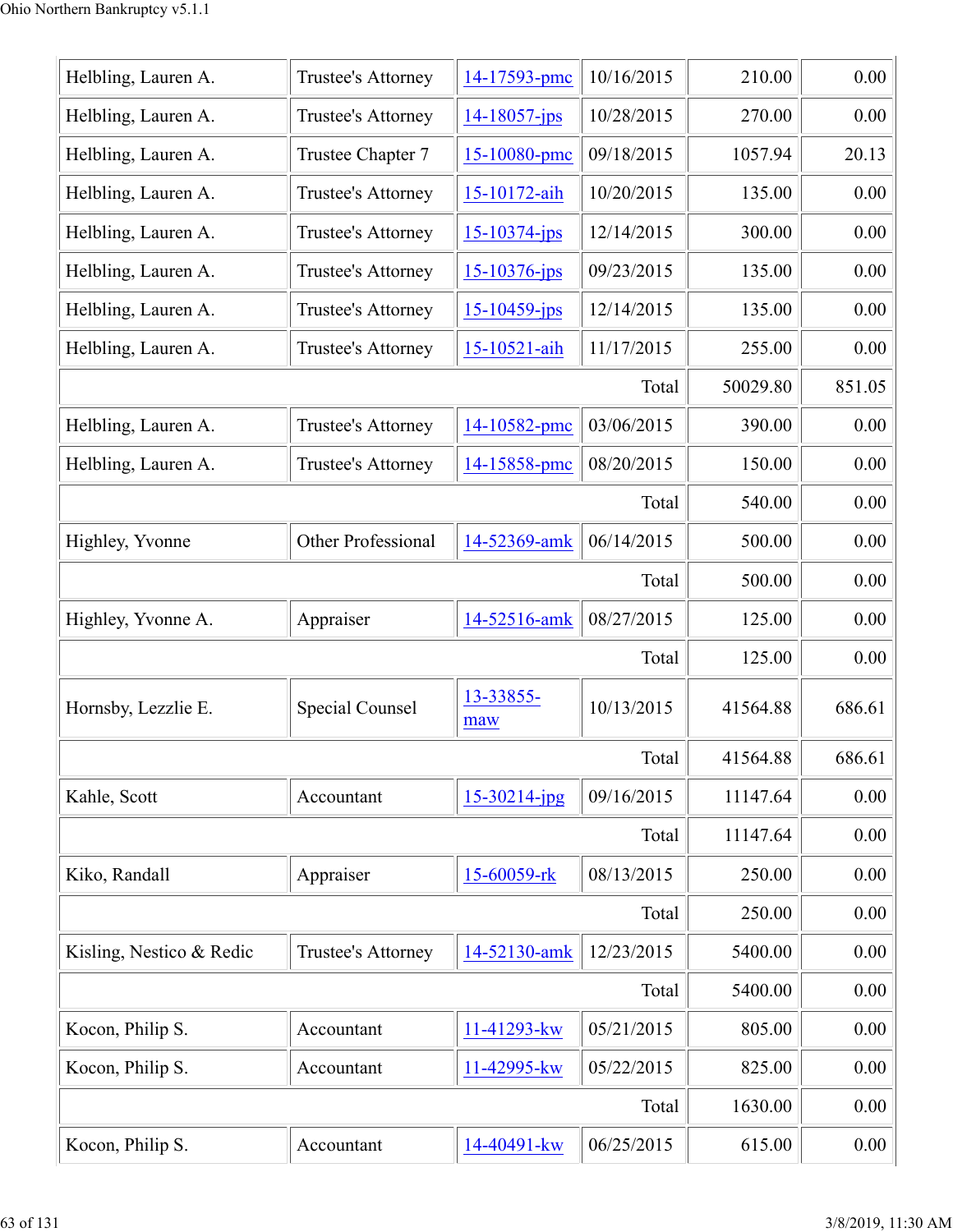| Total                    |                    |                    |            | 615.00   | 0.00   |
|--------------------------|--------------------|--------------------|------------|----------|--------|
| Kohrman Jackson & Krantz | Trustee's Attorney | $13 - 12068$ -jps  | 05/28/2015 | 240.00   | 0.00   |
| Kohrman Jackson & Krantz | Trustee's Attorney | $13 - 13644 - jps$ | 05/28/2015 | 150.00   | 75.23  |
| Kohrman Jackson & Krantz | Trustee's Attorney | $13 - 13682 - jps$ | 09/23/2015 | 7620.50  | 275.12 |
| Kohrman Jackson & Krantz | Trustee's Attorney | $13 - 14960$ -jps  | 02/24/2015 | 200.00   | 5.72   |
| Kohrman Jackson & Krantz | Trustee's Attorney | $13 - 17101 - ips$ | 09/23/2015 | 2300.00  | 50.30  |
| Kohrman Jackson & Krantz | Trustee's Attorney | 13-51225-amk       | 11/08/2015 | 400.00   | 0.00   |
| Kohrman Jackson & Krantz | Trustee's Attorney | 14-10401-pmc       | 02/10/2015 | 120.00   | 0.00   |
| Kohrman Jackson & Krantz | Trustee's Attorney | $14 - 11033 - ips$ | 02/24/2015 | 200.00   | 13.39  |
| Kohrman Jackson & Krantz | Trustee's Attorney | $14 - 13235 - ips$ | 08/26/2015 | 300.00   | 0.00   |
| Kohrman Jackson & Krantz | Trustee's Attorney | $14 - 17113 - ips$ | 08/13/2015 | 200.00   | 0.00   |
| Kohrman Jackson & Krantz | Trustee's Attorney | 14-50087-amk       | 08/21/2015 | 250.00   | 0.00   |
| Kohrman Jackson & Krantz | Trustee's Attorney | 14-51275-amk       | 11/08/2015 | 1300.00  | 0.00   |
|                          |                    |                    | Total      | 13280.50 | 419.76 |
| Kohrman Jackson & Krantz | Trustee's Attorney | 13-18377-pmc       | 11/13/2015 | 240.00   | 0.00   |
| Kohrman Jackson & Krantz | Trustee's Attorney | $14 - 14817$ -jps  | 07/30/2015 | 250.00   | 0.00   |
|                          |                    |                    | Total      | 490.00   | 0.00   |
| Kohrman, Jackson & Krant | Trustee's Attorney | 13-18376-aih       | 01/27/2015 | 250.00   | 1.69   |
| Kohrman, Jackson & Krant | Trustee's Attorney | 14-12380-aih       | 10/05/2015 | 200.00   | 0.00   |
| Kohrman, Jackson & Krant | Trustee's Attorney | 14-12386-aih       | 05/19/2015 | 132.00   | 0.78   |
| Kohrman, Jackson & Krant | Trustee's Attorney | 14-13248-aih       | 01/28/2015 | 200.00   | 0.00   |
|                          |                    |                    | Total      | 782.00   | 2.47   |
| Kreps, Todd J.           | Appraiser          | 13-62361-rk        | 03/26/2015 | 225.00   | 0.00   |
|                          |                    |                    | Total      | 225.00   | 0.00   |
| Krugliak Wilkins Griffit | Trustee's Attorney | 13-62886-rk        | 09/09/2015 | 3391.07  | 0.00   |
|                          |                    |                    | Total      | 3391.07  | 0.00   |
| Kurz, Jeffrey            | Special Counsel    | 12-40366-kw        | 03/13/2015 | 14440.00 | 0.00   |
|                          | Total              | 14440.00           | 0.00       |          |        |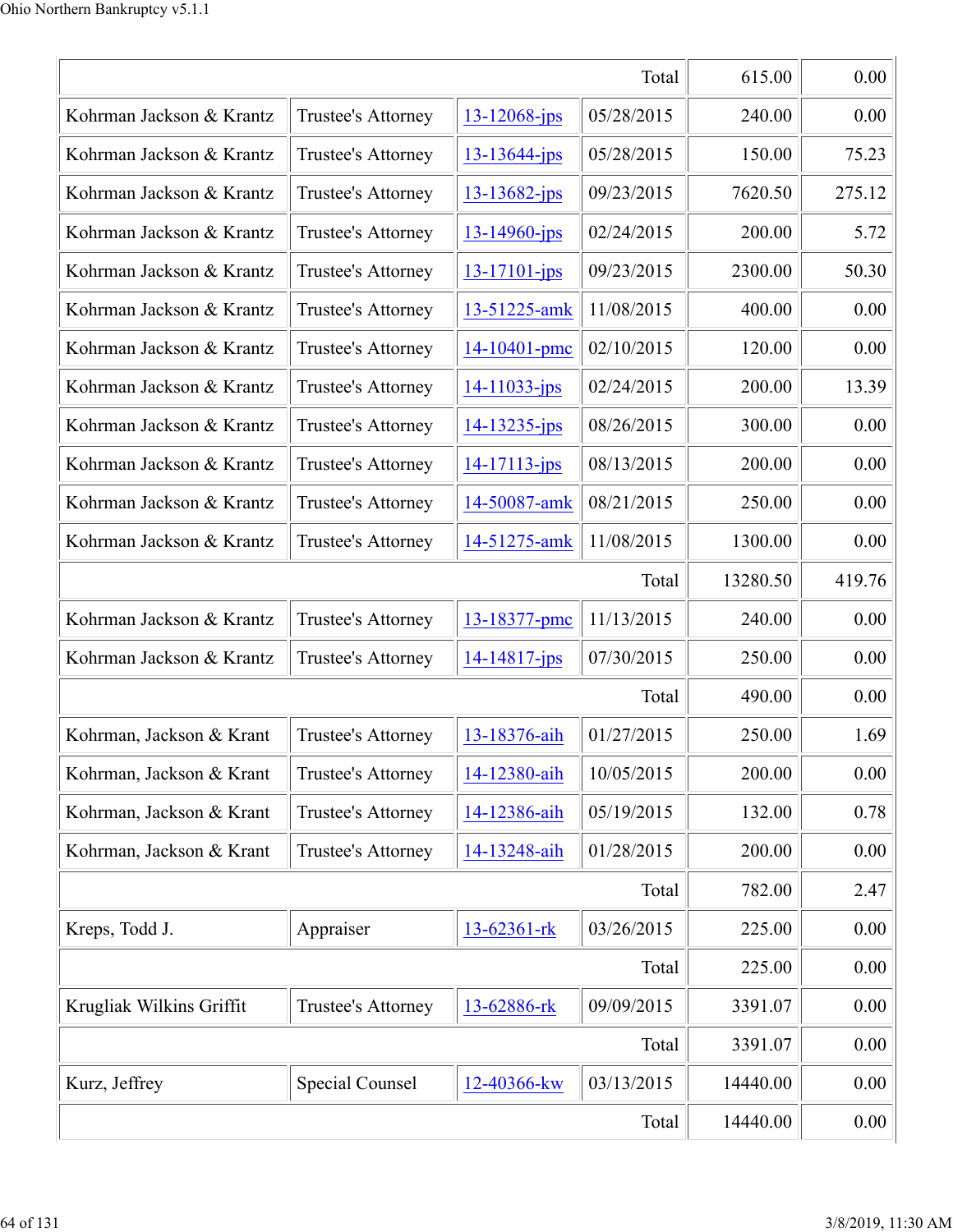| LaPann, James L.            | Trustee's Attorney        | 10-50230-amk       | 12/06/2015 | 9791.84  | 0.00    |
|-----------------------------|---------------------------|--------------------|------------|----------|---------|
|                             |                           |                    | Total      | 9791.84  | 0.00    |
| Lane, James                 | Special Counsel           | 12-17596-pmc       | 01/15/2015 | 9787.50  | 507.00  |
|                             |                           |                    | Total      | 9787.50  | 507.00  |
| Libman, Kadavy &<br>Company | Other Professional        | 06-61512-rk        | 07/02/2015 | 1500.00  | 0.00    |
|                             |                           |                    | Total      | 1500.00  | 0.00    |
| Little Law Office           | Trustee's Attorney        | $12 - 13970 - ips$ | 03/12/2015 | 3775.00  | 0.00    |
|                             |                           |                    | Total      | 3775.00  | 0.00    |
| Long, Ken                   | Auctioneer                | 15-50770-amk       | 08/30/2015 | 115.00   | 544.30  |
| Long, Ken                   | Auctioneer                | 15-50770-amk       | 11/08/2015 | 230.00   | 2173.38 |
|                             |                           |                    | Total      | 345.00   | 2717.68 |
| Long, Ken                   | Auctioneer                | 14-52489-amk       | 02/27/2015 | 115.00   | 265.00  |
|                             |                           |                    | Total      | 115.00   | 265.00  |
| Lorius, Bob                 | Appraiser                 | 14-61587-rk        | 10/14/2015 | 300.00   | 0.00    |
| Lorius, Bob                 | Appraiser                 | 14-61797-rk        | 07/22/2015 | 75.00    | 0.00    |
|                             |                           |                    | Total      | 375.00   | 0.00    |
| Makridis, Irene K.          | <b>Special Counsel</b>    | 10-44601-kw        | 08/13/2015 | 8333.33  | 559.57  |
|                             |                           |                    | Total      | 8333.33  | 559.57  |
| Maltz, David R.             | Auctioneer                | 14-51385-amk       | 08/17/2015 | 500.00   | 319.06  |
|                             |                           |                    | Total      | 500.00   | 319.06  |
| Manchester, Newman &<br>Ben | Attorney                  | 14-41678-kw        | 03/19/2015 | 800.00   | 61.68   |
|                             |                           |                    | Total      | 800.00   | 61.68   |
| Marsillo, Jack              | Other Professional        | 13-52196-amk       | 04/23/2015 | 10500.00 | 0.00    |
| Marsillo, Jack              | <b>Other Professional</b> | 15-50051-amk       | 12/07/2015 | 2380.00  | 0.00    |
|                             |                           |                    | Total      | 12880.00 | 0.00    |
| Mason, Josiah L.            | Trustee Chapter 7         | 06-61783-rk        | 05/26/2015 | 2136.40  | 7.35    |
| Mason, Josiah L.            | Trustee Chapter 7         | 11-63476-rk        | 05/06/2015 | 375.00   | 53.96   |
|                             |                           |                    |            |          |         |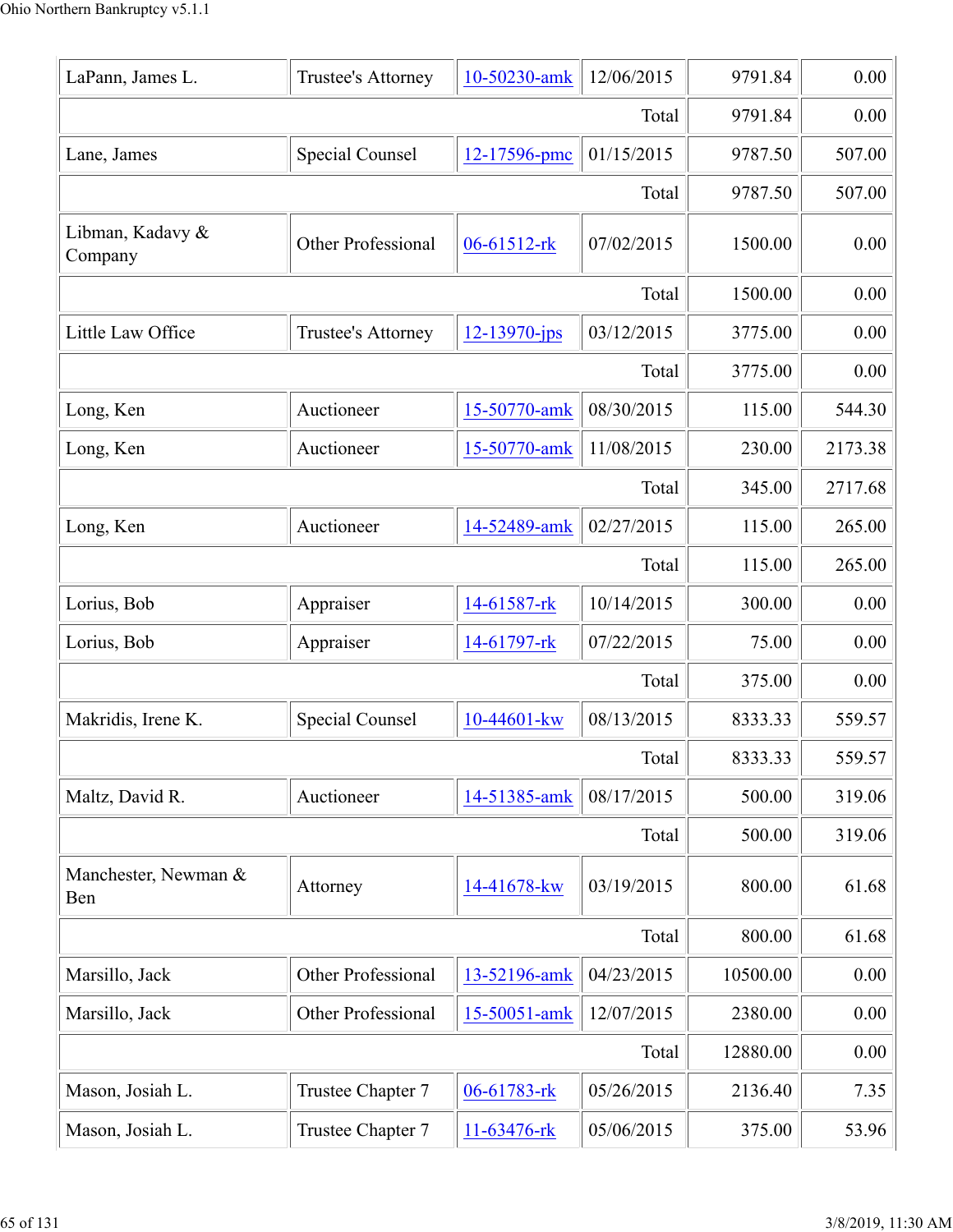| Mason, Josiah L. | Trustee Chapter 7 | $12 - 62511 - rk$ | 02/27/2015 | 3364.43 | 93.77  |
|------------------|-------------------|-------------------|------------|---------|--------|
| Mason, Josiah L. | Trustee Chapter 7 | 12-62999-rk       | 03/13/2015 | 341.77  | 0.00   |
| Mason, Josiah L. | Trustee Chapter 7 | 12-63117-rk       | 02/04/2015 | 3550.00 | 749.67 |
| Mason, Josiah L. | Trustee Chapter 7 | $12 - 63314 - rk$ | 05/18/2015 | 1678.70 | 0.00   |
| Mason, Josiah L. | Trustee Chapter 7 | 13-60148-rk       | 01/07/2015 | 1125.00 | 10.56  |
| Mason, Josiah L. | Trustee Chapter 7 | 13-60687-rk       | 08/26/2015 | 1264.81 | 0.00   |
| Mason, Josiah L. | Trustee Chapter 7 | $13 - 60745 - rk$ | 05/13/2015 | 2850.00 | 15.84  |
| Mason, Josiah L. | Trustee Chapter 7 | 13-61270-rk       | 05/29/2015 | 1725.05 | 0.00   |
| Mason, Josiah L. | Trustee Chapter 7 | 13-61480-rk       | 12/01/2015 | 599.14  | 33.47  |
| Mason, Josiah L. | Trustee Chapter 7 | 13-61634-rk       | 01/05/2015 | 1538.37 | 12.48  |
| Mason, Josiah L. | Trustee Chapter 7 | $13 - 62597 - rk$ | 01/15/2015 | 600.00  | 5.76   |
| Mason, Josiah L. | Trustee Chapter 7 | 13-62805-rk       | 04/09/2015 | 342.18  | 0.00   |
| Mason, Josiah L. | Trustee Chapter 7 | 13-62908-rk       | 02/24/2015 | 1325.00 | 9.60   |
| Mason, Josiah L. | Trustee Chapter 7 | 14-60146-rk       | 07/31/2015 | 750.00  | 33.12  |
| Mason, Josiah L. | Trustee Chapter 7 | 14-60186-rk       | 04/14/2015 | 1400.05 | 0.00   |
| Mason, Josiah L. | Trustee Chapter 7 | 14-60363-rk       | 05/26/2015 | 671.27  | 0.00   |
| Mason, Josiah L. | Trustee Chapter 7 | 14-60614-rk       | 03/17/2015 | 399.61  | 10.35  |
| Mason, Josiah L. | Trustee Chapter 7 | $14 - 60615 -$ rk | 05/15/2015 | 601.61  | 0.00   |
| Mason, Josiah L. | Trustee Chapter 7 | 14-60628-rk       | 01/21/2015 | 1370.32 | 12.00  |
| Mason, Josiah L. | Trustee Chapter 7 | 14-60990-rk       | 01/05/2015 | 278.69  | 0.00   |
| Mason, Josiah L. | Trustee Chapter 7 | 14-61093-rk       | 07/31/2015 | 400.00  | 20.64  |
| Mason, Josiah L. | Trustee Chapter 7 | 14-61114-rk       | 03/13/2015 | 268.88  | 0.00   |
| Mason, Josiah L. | Trustee Chapter 7 | 14-61160-rk       | 04/14/2015 | 909.07  | 4.32   |
| Mason, Josiah L. | Trustee Chapter 7 | 14-61296-rk       | 01/21/2015 | 676.37  | 0.00   |
| Mason, Josiah L. | Trustee Chapter 7 | 14-61340-rk       | 05/15/2015 | 260.86  | 0.00   |
| Mason, Josiah L. | Trustee Chapter 7 | 14-61483-rk       | 06/04/2015 | 1484.00 | 0.00   |
| Mason, Josiah L. | Trustee Chapter 7 | 14-61640-rk       | 03/05/2015 | 505.22  | 0.00   |
| Mason, Josiah L. | Trustee Chapter 7 | 14-61712-rk       | 08/26/2015 | 260.00  | 0.00   |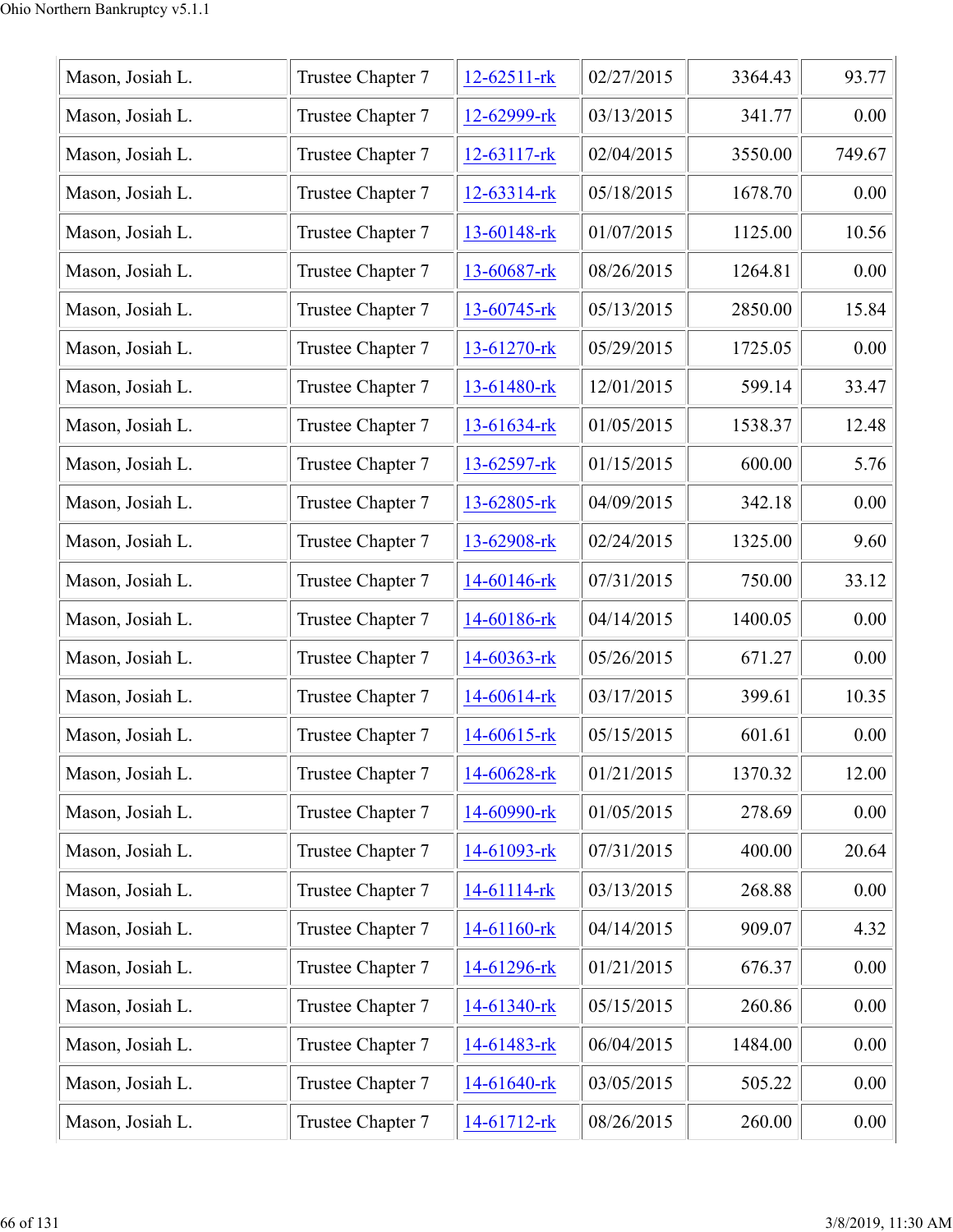| Mason, Josiah L.      | Trustee Chapter 7  | 14-61774-rk       | 05/28/2015 | 571.56   | 4.80    |
|-----------------------|--------------------|-------------------|------------|----------|---------|
| Mason, Josiah L.      | Trustee Chapter 7  | 14-61788-rk       | 05/26/2015 | 1125.00  | 5.76    |
| Mason, Josiah L.      | Trustee Chapter 7  | 14-61895-rk       | 07/23/2015 | 700.00   | 16.32   |
| Mason, Josiah L.      | Trustee Chapter 7  | 14-62008-rk       | 05/27/2015 | 443.68   | 0.00    |
| Mason, Josiah L.      | Trustee Chapter 7  | 14-62303-rk       | 05/13/2015 | 260.62   | 0.00    |
| Mason, Josiah L.      | Trustee Chapter 7  | 14-62307-rk       | 10/15/2015 | 426.65   | 0.00    |
| Mason, Josiah L.      | Trustee Chapter 7  | 14-62365-rk       | 09/16/2015 | 355.54   | 0.00    |
| Mason, Josiah L.      | Trustee Chapter 7  | 14-62460-rk       | 06/24/2015 | 375.00   | 0.00    |
| Mason, Josiah L.      | Trustee Chapter 7  | 14-62461-rk       | 09/03/2015 | 613.00   | 0.00    |
| Mason, Josiah L.      | Trustee Chapter 7  | 14-62465-rk       | 08/18/2015 | 603.05   | 0.00    |
| Mason, Josiah L.      | Trustee Chapter 7  | 14-62472-rk       | 09/24/2015 | 278.34   | 0.00    |
| Mason, Josiah L.      | Trustee Chapter 7  | 14-62582-rk       | 09/24/2015 | 146.11   | 0.00    |
| Mason, Josiah L.      | Trustee Chapter 7  | 14-62595-rk       | 07/20/2015 | 252.73   | 0.00    |
| Mason, Josiah L.      | Trustee Chapter 7  | 14-62602-rk       | 07/29/2015 | 437.27   | 0.00    |
| Mason, Josiah L.      | Trustee Chapter 7  | $14 - 62763 - rk$ | 07/20/2015 | 354.97   | 0.00    |
| Mason, Josiah L.      | Trustee Chapter 7  | 15-60018-rk       | 08/21/2015 | 507.65   | 0.00    |
| Mason, Josiah L.      | Trustee Chapter 7  | 15-60020-rk       | 09/10/2015 | 906.77   | 0.00    |
| Mason, Josiah L.      | Trustee Chapter 7  | 15-60141-rk       | 09/18/2015 | 687.64   | 0.00    |
| Mason, Josiah L.      | Trustee Chapter 7  | 15-60259-rk       | 10/16/2015 | 586.42   | 0.00    |
| Mason, Josiah L.      | Trustee Chapter 7  | 15-60373-rk       | 09/24/2015 | 356.17   | 0.00    |
| Mason, Josiah L.      | Trustee Chapter 7  | 15-60388-rk       | 10/15/2015 | 528.33   | 0.00    |
| Mason, Josiah L.      | Trustee Chapter 7  | 15-60459-rk       | 11/25/2015 | 1750.00  | 4.85    |
| Mason, Josiah L.      | Trustee Chapter 7  | 15-60560-rk       | 11/04/2015 | 491.69   | 0.00    |
| Mason, Josiah L.      | Trustee Chapter 7  | 15-60634-rk       | 10/29/2015 | 530.00   | 9.70    |
| Mason, Josiah L.      | Trustee Chapter 7  | 15-60878-rk       | 12/21/2015 | 807.64   | 0.00    |
|                       |                    |                   | Total      | 47147.63 | 1114.32 |
| Mason, Mason & Kearns | Attorney           | 11-62239-rk       | 07/24/2015 | 887.50   | 0.00    |
| Mason, Mason & Kearns | Trustee's Attorney | 11-63476-rk       | 05/06/2015 | 360.00   | 0.00    |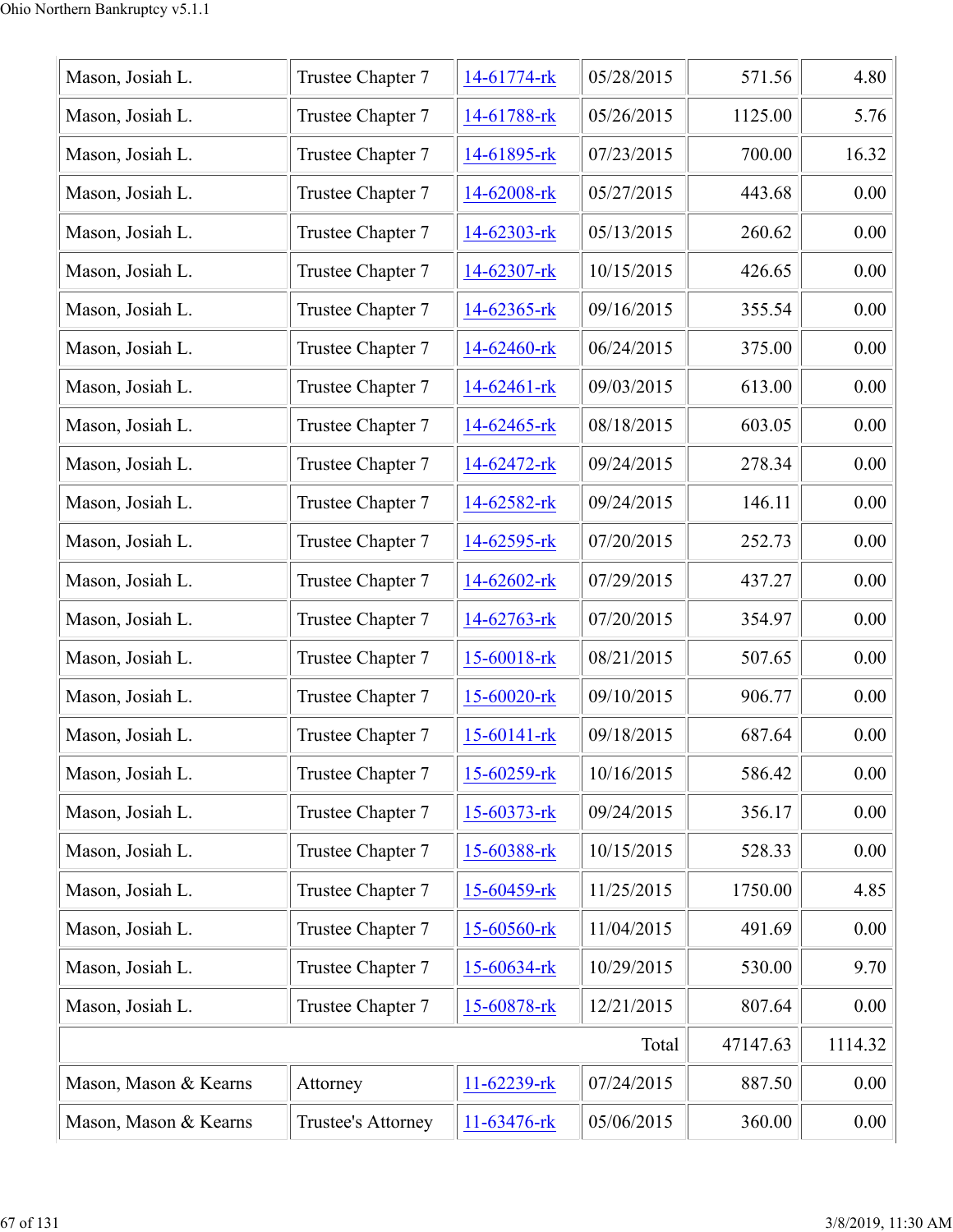| Mason, Mason & Kearns | Trustee's Attorney      | 13-60148-rk        | 01/07/2015 | 700.00  | 0.00  |
|-----------------------|-------------------------|--------------------|------------|---------|-------|
| Mason, Mason & Kearns | Trustee's Attorney      | 13-61480-rk        | 12/01/2015 | 370.00  | 0.00  |
| Mason, Mason & Kearns | Trustee's Attorney      | $13 - 62597 - rk$  | 01/15/2015 | 640.00  | 0.00  |
| Mason, Mason & Kearns | Trustee's Attorney      | 13-62908-rk        | 02/24/2015 | 510.00  | 0.00  |
| Mason, Mason & Kearns | Trustee's Attorney      | 14-60146-rk        | 07/31/2015 | 240.00  | 0.00  |
| Mason, Mason & Kearns | Trustee's Attorney      | 14-60186-rk        | 04/14/2015 | 210.00  | 0.00  |
| Mason, Mason & Kearns | Trustee's Attorney      | 14-60628-rk        | 01/21/2015 | 900.00  | 0.00  |
| Mason, Mason & Kearns | Trustee's Attorney      | 14-61712-rk        | 08/26/2015 | 1310.00 | 11.04 |
| Mason, Mason & Kearns | Trustee's Attorney      | 14-61788-rk        | 05/26/2015 | 820.00  | 0.00  |
| Mason, Mason & Kearns | Attorney                | 15-60459-rk        | 11/25/2015 | 340.00  | 0.00  |
| Mason, Mason & Kearns | Trustee's Attorney      | 15-60634-rk        | 10/29/2015 | 250.00  | 0.00  |
|                       |                         |                    | Total      | 7537.50 | 11.04 |
| Mason, Mason & Kearns | Trustee's Attorney      | 12-62511-rk        | 02/27/2015 | 3420.00 | 0.00  |
| Mason, Mason & Kearns | Trustee's Attorney      | 14-60614-rk        | 03/17/2015 | 170.00  | 0.00  |
| Mason, Mason & Kearns | Trustee's Attorney      | 14-61483-rk        | 06/03/2015 | 660.00  | 0.00  |
|                       |                         |                    | Total      | 4250.00 | 0.00  |
| Meier, Richard J.     | Trustee's Attorney      | 14-52600-amk       | 04/17/2015 | 3500.00 | 0.00  |
|                       |                         |                    | Total      | 3500.00 | 0.00  |
| Miller, Patrick D.    | Defendant's<br>Attorney | $14 - 16910 - ips$ | 03/31/2015 | 3000.00 | 0.00  |
|                       |                         |                    | Total      | 3000.00 | 0.00  |
| Mira, Charles J.      | Accountant              | 11-33239-jpg       | 09/08/2015 | 6500.00 | 0.00  |
|                       |                         |                    | Total      | 6500.00 | 0.00  |
| Mockensturm, Mark     | Accountant              | 10-34203-<br>maw   | 03/31/2015 | 210.00  | 0.00  |
| Mockensturm, Mark     | Accountant              | 11-33864-<br>maw   | 07/13/2015 | 350.00  | 0.00  |
| Mockensturm, Mark     | Accountant              | 14-32861-jpg       | 05/07/2015 | 995.00  | 0.00  |
|                       | 1555.00                 | 0.00               |            |         |       |
|                       |                         |                    |            |         |       |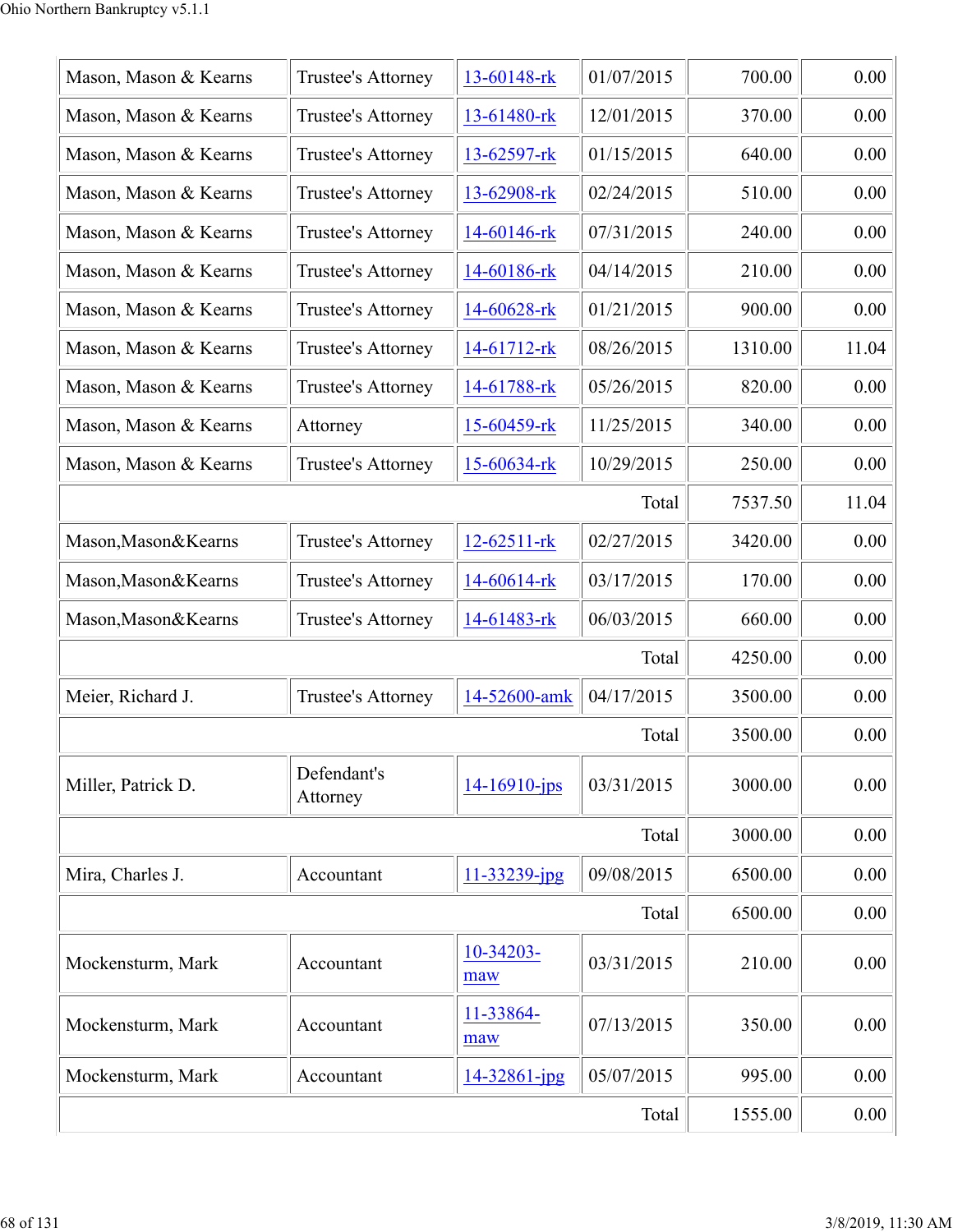| Moore, J. Michael | <b>Special Counsel</b> | 13-33855-<br>maw  | 10/13/2015 | 0.00     | 485.84  |
|-------------------|------------------------|-------------------|------------|----------|---------|
|                   |                        |                   | Total      | 0.00     | 485.84  |
| Moran, Michael J. | Trustee's Attorney     | 05-54615-amk      | 07/05/2015 | 7196.00  | 411.23  |
| Moran, Michael J. | Attorney               | 09-50469-rk       | 01/23/2015 | 342.50   | 614.72  |
| Moran, Michael J. | Trustee's Attorney     | $10-50494$ -jps   | 11/17/2015 | 31805.00 | 1038.69 |
| Moran, Michael J. | Trustee's Attorney     | 11-50189-amk      | 07/05/2015 | 1845.00  | 88.64   |
| Moran, Michael J. | Trustee's Attorney     | 11-53214-rk       | 03/10/2015 | 2400.00  | 1930.97 |
| Moran, Michael J. | Trustee's Attorney     | 11-63233-rk       | 03/04/2015 | 2306.25  | 210.00  |
| Moran, Michael J. | Trustee's Attorney     | 12-50882-amk      | 03/20/2015 | 950.00   | 49.68   |
| Moran, Michael J. | Trustee's Attorney     | 12-53590-amk      | 03/10/2015 | 5800.00  | 69.99   |
| Moran, Michael J. | Trustee's Attorney     | 12-53688-amk      | 04/05/2015 | 400.00   | 69.58   |
| Moran, Michael J. | Trustee's Attorney     | 12-61674-rk       | 09/18/2015 | 1316.25  | 217.20  |
| Moran, Michael J. | Trustee's Attorney     | $12 - 61971 -$ rk | 05/29/2015 | 2500.00  | 92.41   |
| Moran, Michael J. | Trustee's Attorney     | 13-51984-amk      | 04/23/2015 | 1200.00  | 41.42   |
| Moran, Michael J. | Trustee's Attorney     | 13-52612-amk      | 08/31/2015 | 3100.00  | 128.10  |
| Moran, Michael J. | Trustee's Attorney     | 13-52709-amk      | 03/10/2015 | 3400.00  | 4.10    |
| Moran, Michael J. | Trustee's Attorney     | 13-52872-amk      | 01/05/2015 | 1100.00  | 19.89   |
| Moran, Michael J. | Trustee's Attorney     | 13-53004-amk      | 12/22/2015 | 1600.00  | 225.78  |
| Moran, Michael J. | Trustee's Attorney     | 13-53023-amk      | 05/12/2015 | 1000.00  | 145.20  |
| Moran, Michael J. | Trustee's Attorney     | 13-53357-amk      | 10/25/2015 | 1500.00  | 683.25  |
| Moran, Michael J. | Trustee's Attorney     | 13-53376-amk      | 05/30/2015 | 500.00   | 98.91   |
| Moran, Michael J. | Trustee's Attorney     | 14-50001-amk      | 03/13/2015 | 2615.00  | 216.02  |
| Moran, Michael J. | Trustee's Attorney     | 14-50250-amk      | 05/30/2015 | 937.50   | 27.60   |
| Moran, Michael J. | Trustee's Attorney     | 14-50946-amk      | 03/27/2015 | 1562.50  | 171.86  |
| Moran, Michael J. | Trustee's Attorney     | 14-51592-amk      | 11/08/2015 | 950.00   | 24.13   |
| Moran, Michael J. | Trustee's Attorney     | 14-52025-amk      | 12/10/2015 | 600.00   | 82.80   |
| Moran, Michael J. | Trustee's Attorney     | 14-52276-amk      | 06/10/2015 | 2337.50  | 67.94   |
| Moran, Michael J. | Trustee's Attorney     | 14-52668-amk      | 08/05/2015 | 495.00   | 11.04   |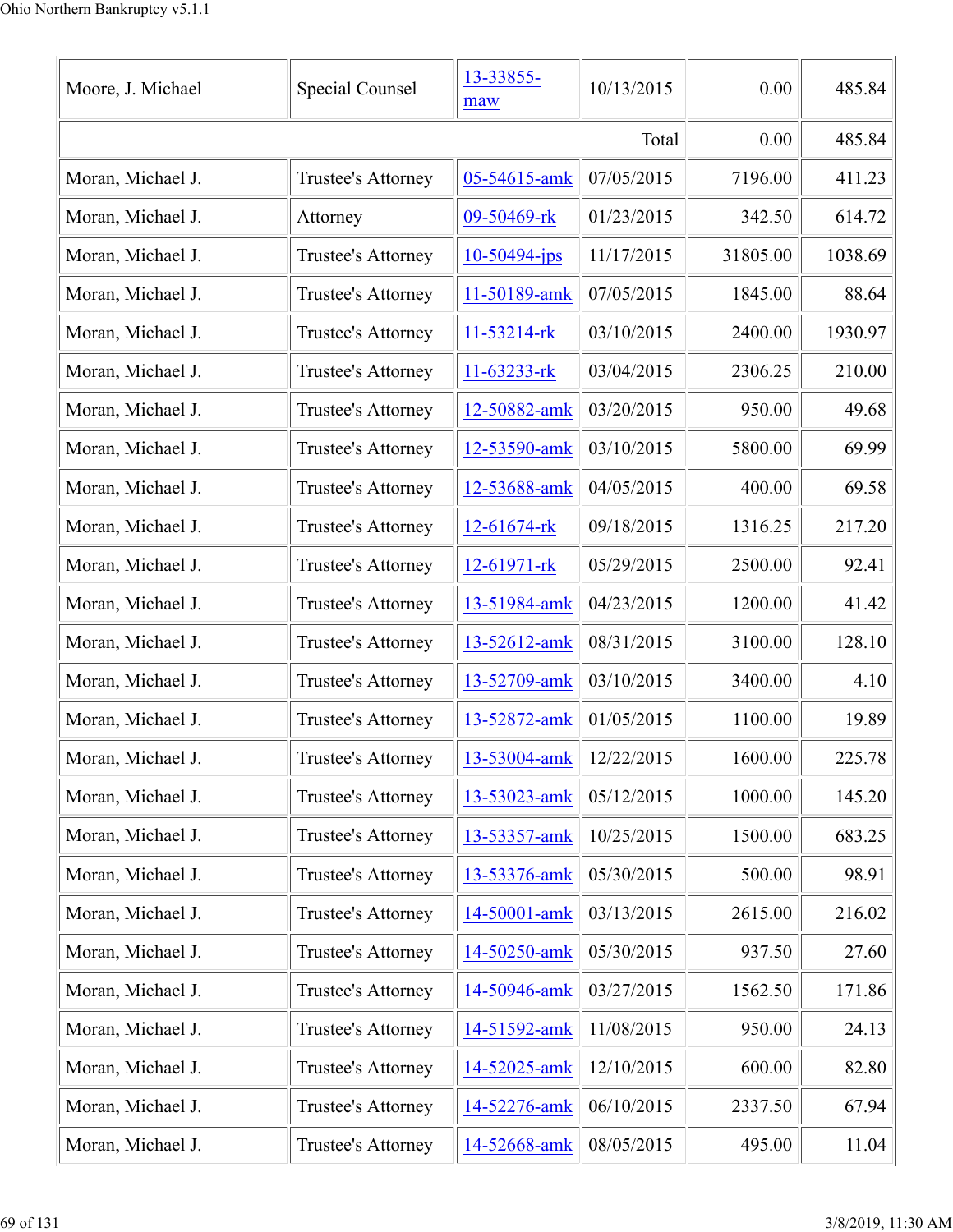| Moran, Michael J.        | Trustee's Attorney        | 14-52732-amk       | 08/17/2015 | 587.50   | 32.48   |
|--------------------------|---------------------------|--------------------|------------|----------|---------|
| Moran, Michael J.        | Trustee's Attorney        | 14-60041-rk        | 05/22/2015 | 1525.00  | 571.81  |
| Moran, Michael J.        | Trustee's Attorney        | 14-61167-rk        | 11/19/2015 | 1737.50  | 61.48   |
|                          |                           |                    | Total      | 83608.50 | 7406.92 |
| Murphy, Bennett          | Consultant                | $10-50494$ -jps    | 11/17/2015 | 4200.00  | 28.03   |
|                          |                           |                    | Total      | 4200.00  | 28.03   |
| Naegele, Richard         | Special Counsel           | 08-35222-jpg       | 10/14/2015 | 46798.50 | 0.00    |
|                          |                           |                    | Total      | 46798.50 | 0.00    |
| Naegele, Richard         | <b>Special Counsel</b>    | 13-14610-pmc       | 12/03/2015 | 23175.50 | 0.00    |
|                          |                           |                    | Total      | 23175.50 | 0.00    |
| Neuman, Eric R.          | <b>Creditor Committee</b> | $15 - 30343$ -jpg  | 11/10/2015 | 4117.50  | 0.00    |
|                          |                           |                    | Total      | 4117.50  | 0.00    |
| Newman & Newman          | Trustee's Attorney        | $10 - 50494 - ips$ | 11/17/2015 | 4360.50  | 278.46  |
|                          |                           |                    | Total      | 4360.50  | 278.46  |
| Okey, Mark               | Special Counsel           | 13-61827-rk        | 06/09/2015 | 1500.00  | 0.00    |
|                          |                           |                    | Total      | 1500.00  | 0.00    |
| Okey, Mark F.            | Special Counsel           | $10-63637$ -rk     | 12/01/2015 | 500.00   | 0.00    |
|                          |                           |                    | Total      | 500.00   | 0.00    |
| Parker, Ericka S.        | Attorney                  | 09-33723-<br>maw   | 04/15/2015 | 1290.00  | 0.00    |
| Parker, Ericka S.        | Trustee's Attorney        | 12-30678-jpg       | 04/15/2015 | 4460.00  | 162.81  |
| Parker, Ericka S.        | Trustee's Attorney        | 12-33657-jpg       | 11/20/2015 | 4630.00  | 119.09  |
| Parker, Ericka S.        | Trustee Chapter 7         | 13-34381-<br>maw   | 02/04/2015 | 2410.42  | 22.89   |
|                          |                           |                    | Total      | 12790.42 | 304.79  |
| Parker Trustee, Ericka S | Trustee Chapter 7         | 09-33723-<br>maw   | 05/18/2015 | 1826.12  | 114.50  |
| Parker Trustee, Ericka S | Trustee Chapter 7         | $10-34950$ -jpg    | 03/06/2015 | 1283.31  | 17.73   |
| Parker Trustee, Ericka S | Trustee's Attorney        | 12-35292-<br>maw   | 04/08/2015 | 380.00   | 0.00    |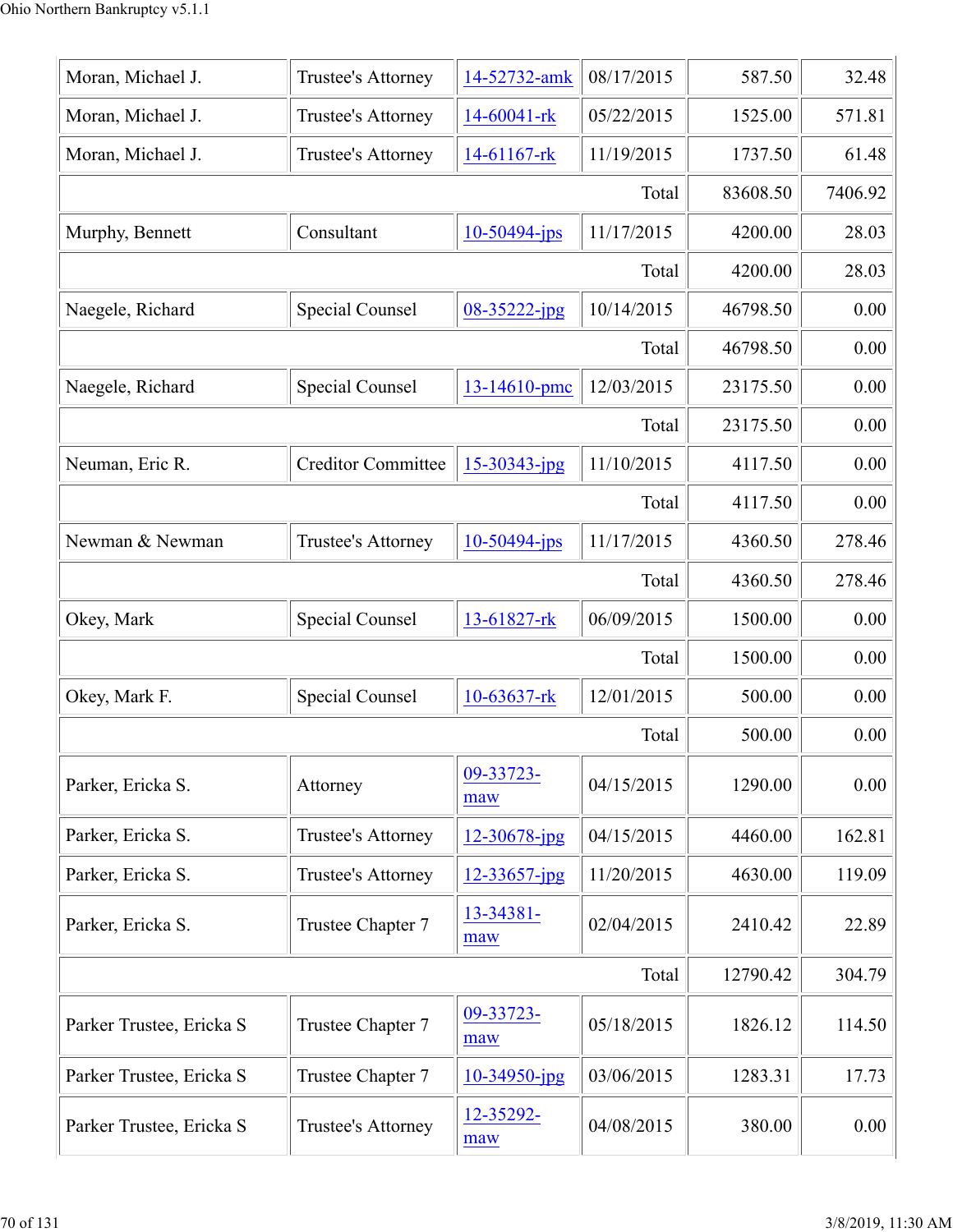| Parker Trustee, Ericka S | Trustee Chapter 7 | 12-35292-<br>maw   | 04/10/2015 | 802.03  | 19.11   |
|--------------------------|-------------------|--------------------|------------|---------|---------|
| Parker Trustee, Ericka S | Trustee Chapter 7 | 13-30096-<br>maw   | 03/11/2015 | 613.02  | 21.29   |
| Parker Trustee, Ericka S | Trustee Chapter 7 | 13-30097-<br>maw   | 08/18/2015 | 4636.91 | 171.38  |
| Parker Trustee, Ericka S | Trustee Chapter 7 | 13-31005-<br>maw   | 09/25/2015 | 29.42   | 1111.61 |
| Parker Trustee, Ericka S | Trustee Chapter 7 | 13-31571-jpg       | 02/19/2015 | 465.03  | 18.00   |
| Parker Trustee, Ericka S | Trustee Chapter 7 | 13-32590-jpg       | 05/14/2015 | 500.00  | 16.42   |
| Parker Trustee, Ericka S | Trustee Chapter 7 | 13-33349-<br>maw   | 12/21/2015 | 2600.00 | 763.76  |
| Parker Trustee, Ericka S | Trustee Chapter 7 | 13-33816-jpg       | 11/06/2015 | 6409.63 | 69.80   |
| Parker Trustee, Ericka S | Trustee Chapter 7 | 13-34214-<br>maw   | 02/05/2015 | 1656.19 | 136.73  |
| Parker Trustee, Ericka S | Trustee Chapter 7 | 13-34372-<br>maw   | 04/01/2015 | 374.37  | 13.35   |
| Parker Trustee, Ericka S | Trustee Chapter 7 | $13 - 34412$ -jpg  | 04/13/2015 | 1486.14 | 57.13   |
| Parker Trustee, Ericka S | Trustee Chapter 7 | 13-34579-<br>maw   | 02/17/2015 | 1602.81 | 20.38   |
| Parker Trustee, Ericka S | Trustee Chapter 7 | 13-35024-jpg       | 02/05/2015 | 491.12  | 16.15   |
| Parker Trustee, Ericka S | Trustee Chapter 7 | 14-30132-<br>maw   | 06/30/2015 | 1215.75 | 17.73   |
| Parker Trustee, Ericka S | Trustee Chapter 7 | $14 - 30161 - jpg$ | 06/24/2015 | 1120.00 | 19.69   |
| Parker Trustee, Ericka S | Trustee Chapter 7 | $14 - 30201 - jpg$ | 02/19/2015 | 800.00  | 16.15   |
| Parker Trustee, Ericka S | Trustee Chapter 7 | 14-30358-<br>maw   | 04/08/2015 | 717.84  | 19.36   |
| Parker Trustee, Ericka S | Trustee Chapter 7 | 14-30479-jpg       | 04/20/2015 | 895.72  | 9.88    |
| Parker Trustee, Ericka S | Trustee Chapter 7 | 14-30573-<br>maw   | 07/20/2015 | 1551.50 | 79.68   |
| Parker Trustee, Ericka S | Trustee Chapter 7 | 14-30591-jpg       | 04/21/2015 | 520.00  | 19.25   |
| Parker Trustee, Ericka S | Trustee Chapter 7 | 14-30770-<br>maw   | 05/18/2015 | 551.46  | 12.90   |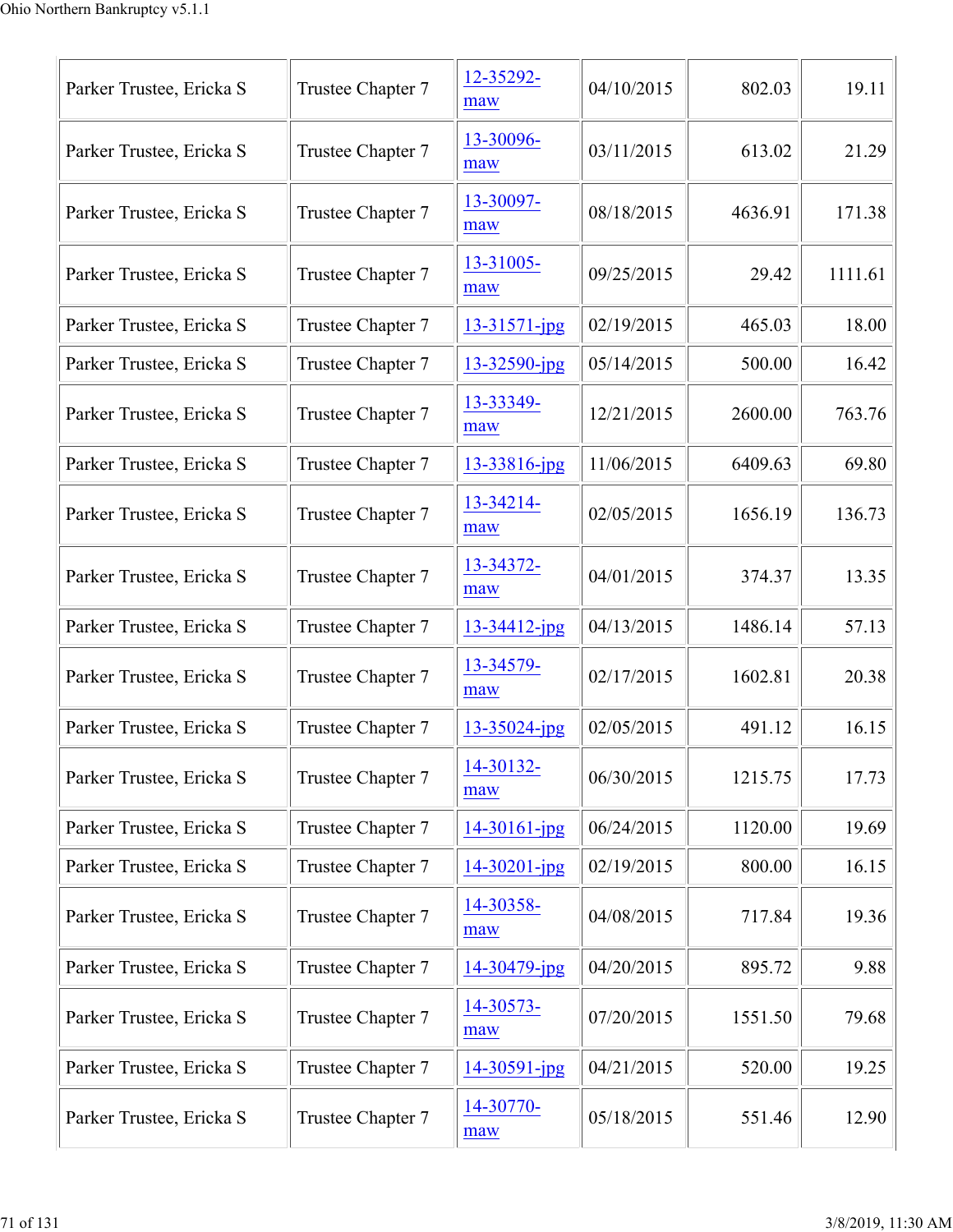| Parker Trustee, Ericka S | Trustee Chapter 7 | 14-30915-<br>maw   | 05/20/2015 | 530.00  | 13.57  |
|--------------------------|-------------------|--------------------|------------|---------|--------|
| Parker Trustee, Ericka S | Trustee Chapter 7 | 14-31030-<br>maw   | 02/09/2015 | 1511.76 | 20.42  |
| Parker Trustee, Ericka S | Trustee Chapter 7 | $14 - 31191 - jpg$ | 11/30/2015 | 827.52  | 18.76  |
| Parker Trustee, Ericka S | Trustee Chapter 7 | 14-31192-<br>maw   | 08/25/2015 | 2170.00 | 75.14  |
| Parker Trustee, Ericka S | Trustee Chapter 7 | 14-31333-<br>maw   | 03/31/2015 | 750.25  | 90.91  |
| Parker Trustee, Ericka S | Trustee Chapter 7 | 14-31707-jpg       | 08/10/2015 | 452.93  | 119.87 |
| Parker Trustee, Ericka S | Trustee Chapter 7 | 14-31802-jpg       | 06/09/2015 | 1350.00 | 123.76 |
| Parker Trustee, Ericka S | Trustee Chapter 7 | $14 - 31900$ -jpg  | 06/05/2015 | 1750.00 | 40.85  |
| Parker Trustee, Ericka S | Trustee Chapter 7 | $14 - 32004$ -jpg  | 06/08/2015 | 1802.64 | 20.18  |
| Parker Trustee, Ericka S | Trustee Chapter 7 | $14 - 32017$ -jpg  | 05/28/2015 | 500.00  | 14.75  |
| Parker Trustee, Ericka S | Trustee Chapter 7 | 14-32037-<br>maw   | 05/20/2015 | 2173.98 | 112.50 |
| Parker Trustee, Ericka S | Trustee Chapter 7 | 14-32323-<br>maw   | 06/09/2015 | 675.00  | 14.26  |
| Parker Trustee, Ericka S | Trustee Chapter 7 | $14 - 32331 - ipg$ | 07/09/2015 | 2406.24 | 18.06  |
| Parker Trustee, Ericka S | Trustee Chapter 7 | $14 - 32353 - ipg$ | 03/12/2015 | 796.01  | 17.24  |
| Parker Trustee, Ericka S | Trustee Chapter 7 | 14-32382-jpg       | 02/12/2015 | 423.31  | 15.44  |
| Parker Trustee, Ericka S | Trustee Chapter 7 | 14-32451-<br>maw   | 03/02/2015 | 375.21  | 15.82  |
| Parker Trustee, Ericka S | Trustee Chapter 7 | 14-32460-<br>maw   | 05/13/2015 | 263.06  | 15.82  |
| Parker Trustee, Ericka S | Trustee Chapter 7 | 14-32478-jpg       | 04/14/2015 | 2652.29 | 19.27  |
| Parker Trustee, Ericka S | Trustee Chapter 7 | 14-32563-<br>maw   | 02/12/2015 | 627.41  | 17.24  |
| Parker Trustee, Ericka S | Trustee Chapter 7 | 14-32604-<br>maw   | 02/19/2015 | 312.50  | 12.48  |
| Parker Trustee, Ericka S | Trustee Chapter 7 | 14-32747-<br>maw   | 04/16/2015 | 446.36  | 18.78  |
| Parker Trustee, Ericka S | Trustee Chapter 7 | 14-32834-jpg       | 05/20/2015 | 687.27  | 19.74  |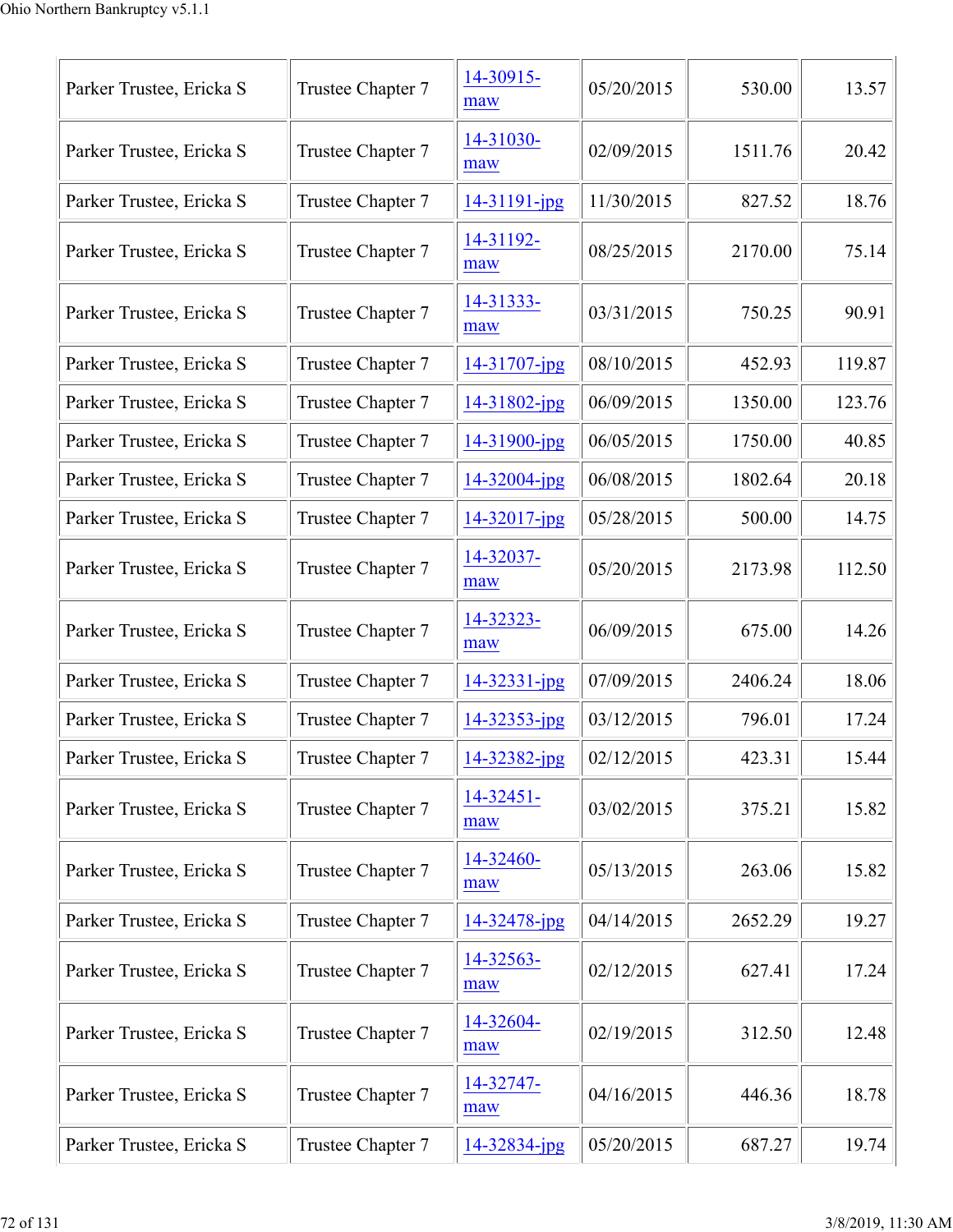| Parker Trustee, Ericka S | Trustee Chapter 7  | 14-32861-jpg       | 10/09/2015 | 1900.47 | 16.35  |
|--------------------------|--------------------|--------------------|------------|---------|--------|
| Parker Trustee, Ericka S | Trustee Chapter 7  | 14-32907-<br>maw   | 06/22/2015 | 673.11  | 15.55  |
| Parker Trustee, Ericka S | Trustee Chapter 7  | 14-32976-jpg       | 05/22/2015 | 708.96  | 16.93  |
| Parker Trustee, Ericka S | Trustee Chapter 7  | $14 - 33023$ -jpg  | 12/08/2015 | 4854.65 | 551.71 |
| Parker Trustee, Ericka S | Trustee Chapter 7  | 14-33098-jpg       | 10/20/2015 | 1031.47 | 19.67  |
| Parker Trustee, Ericka S | Trustee Chapter 7  | 14-33140-<br>maw   | 04/06/2015 | 272.67  | 12.39  |
| Parker Trustee, Ericka S | Trustee Chapter 7  | 14-33148-jpg       | 03/27/2015 | 725.37  | 15.35  |
| Parker Trustee, Ericka S | Trustee Chapter 7  | 14-33157-jpg       | 04/02/2015 | 3027.39 | 14.75  |
| Parker Trustee, Ericka S | Trustee Chapter 7  | 14-33252-<br>maw   | 10/27/2015 | 548.37  | 16.51  |
| Parker Trustee, Ericka S | Trustee Chapter 7  | 14-33274-jpg       | 05/01/2015 | 310.33  | 16.80  |
| Parker Trustee, Ericka S | Trustee Chapter 13 | 14-33337-<br>maw   | 05/27/2015 | 1434.35 | 23.87  |
| Parker Trustee, Ericka S | Trustee Chapter 7  | 14-33460-<br>maw   | 04/23/2015 | 224.34  | 15.44  |
| Parker Trustee, Ericka S | Trustee Chapter 7  | 14-33472-<br>maw   | 05/22/2015 | 1351.68 | 13.57  |
| Parker Trustee, Ericka S | Trustee Chapter 7  | 14-33484-jpg       | 04/29/2015 | 1250.00 | 14.75  |
| Parker Trustee, Ericka S | Trustee Chapter 7  | 14-33511-<br>maw   | 12/07/2015 | 1250.00 | 41.79  |
| Parker Trustee, Ericka S | Trustee Chapter 7  | 14-33534-<br>maw   | 05/27/2015 | 456.57  | 16.91  |
| Parker Trustee, Ericka S | Trustee Chapter 7  | 14-33560-jpg       | 06/15/2015 | 392.24  | 15.42  |
| Parker Trustee, Ericka S | Trustee Chapter 7  | 14-33610-jpg       | 08/31/2015 | 1750.63 | 17.71  |
| Parker Trustee, Ericka S | Trustee Chapter 7  | $14 - 33611 - ipg$ | 05/14/2015 | 671.88  | 15.73  |
| Parker Trustee, Ericka S | Trustee Chapter 7  | 14-33640-<br>maw   | 12/28/2015 | 2240.31 | 17.89  |
| Parker Trustee, Ericka S | Trustee Chapter 7  | 14-33704-<br>maw   | 05/22/2015 | 844.73  | 17.42  |
| Parker Trustee, Ericka S | Trustee Chapter 7  | 14-33717-<br>maw   | 08/18/2015 | 486.45  | 16.53  |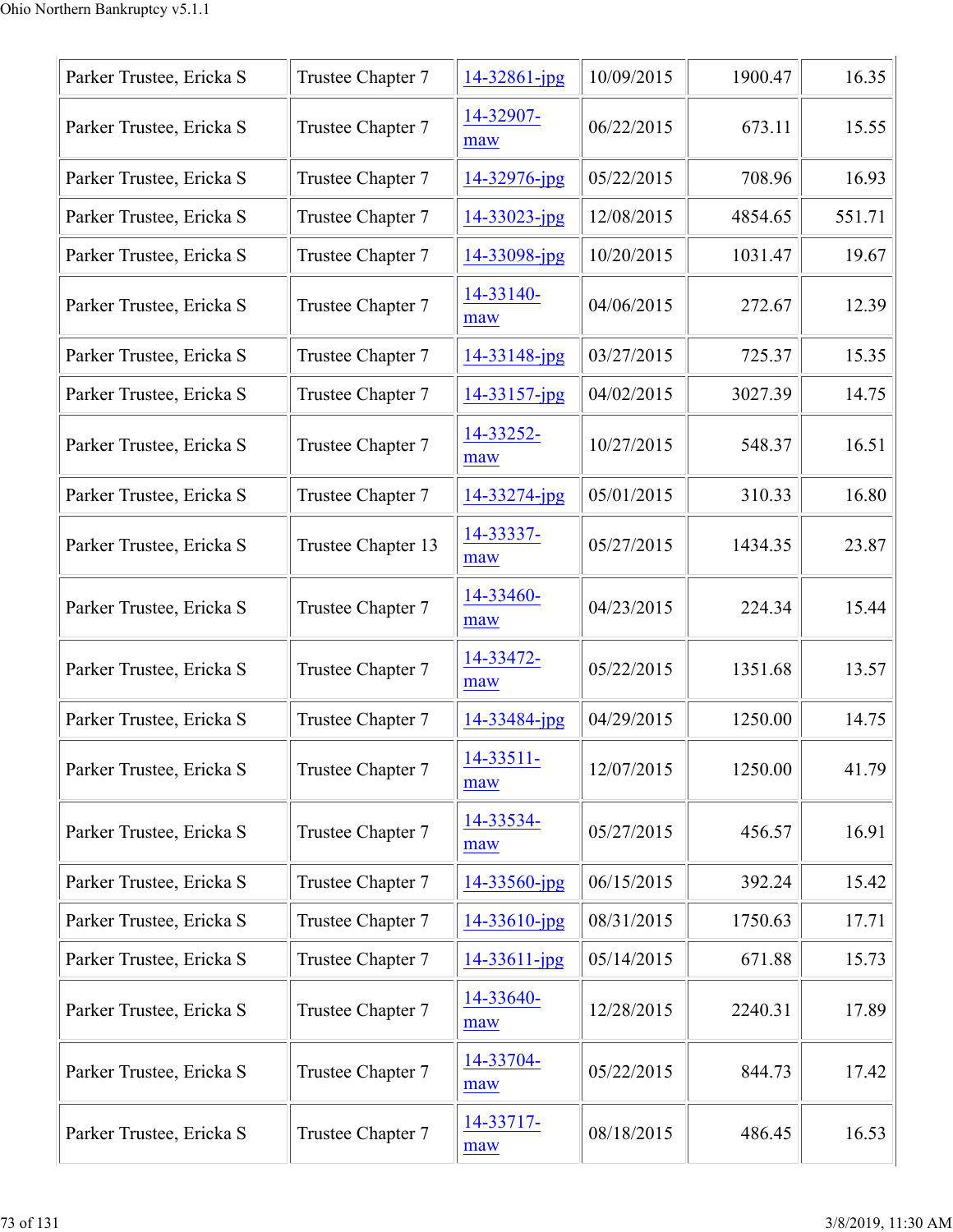| Parker Trustee, Ericka S | Trustee Chapter 7 | 14-33718-jpg     | 05/28/2015 | 325.41  | 13.86 |
|--------------------------|-------------------|------------------|------------|---------|-------|
| Parker Trustee, Ericka S | Trustee Chapter 7 | 14-33725-<br>maw | 06/15/2015 | 298.80  | 14.73 |
| Parker Trustee, Ericka S | Trustee Chapter 7 | 14-33741-<br>maw | 10/22/2015 | 276.75  | 18.40 |
| Parker Trustee, Ericka S | Trustee Chapter 7 | 14-33819-jpg     | 05/28/2015 | 703.14  | 15.55 |
| Parker Trustee, Ericka S | Trustee Chapter 7 | 14-33828-<br>maw | 06/02/2015 | 528.89  | 18.09 |
| Parker Trustee, Ericka S | Trustee Chapter 7 | 14-33844-jpg     | 05/28/2015 | 780.05  | 18.11 |
| Parker Trustee, Ericka S | Trustee Chapter 7 | 14-33901-<br>maw | 06/09/2015 | 1319.14 | 16.55 |
| Parker Trustee, Ericka S | Trustee Chapter 7 | 14-33907-<br>maw | 07/01/2015 | 321.07  | 15.44 |
| Parker Trustee, Ericka S | Trustee Chapter 7 | 14-33920-jpg     | 07/20/2015 | 524.13  | 15.35 |
| Parker Trustee, Ericka S | Trustee Chapter 7 | 14-33942-<br>maw | 06/23/2015 | 236.76  | 12.68 |
| Parker Trustee, Ericka S | Trustee Chapter 7 | 14-33975-<br>maw | 06/05/2015 | 750.00  | 15.55 |
| Parker Trustee, Ericka S | Trustee Chapter 7 | 14-33986-<br>maw | 06/05/2015 | 381.02  | 16.13 |
| Parker Trustee, Ericka S | Trustee Chapter 7 | 14-34028-<br>maw | 06/09/2015 | 655.82  | 18.00 |
| Parker Trustee, Ericka S | Trustee Chapter 7 | 14-34030-<br>maw | 11/20/2015 | 557.34  | 14.55 |
| Parker Trustee, Ericka S | Trustee Chapter 7 | 14-34102-<br>maw | 09/18/2015 | 1320.66 | 20.96 |
| Parker Trustee, Ericka S | Trustee Chapter 7 | 14-34135-jpg     | 06/15/2015 | 417.12  | 16.42 |
| Parker Trustee, Ericka S | Trustee Chapter 7 | 14-34171-jpg     | 06/25/2015 | 437.39  | 14.66 |
| Parker Trustee, Ericka S | Trustee Chapter 7 | 14-34282-jpg     | 07/02/2015 | 573.95  | 14.26 |
| Parker Trustee, Ericka S | Trustee Chapter 7 | 14-34341-jpg     | 07/17/2015 | 533.44  | 13.66 |
| Parker Trustee, Ericka S | Trustee Chapter 7 | 14-34363-jpg     | 08/25/2015 | 468.02  | 19.16 |
| Parker Trustee, Ericka S | Trustee Chapter 7 | 14-34382-<br>maw | 07/20/2015 | 441.86  | 14.55 |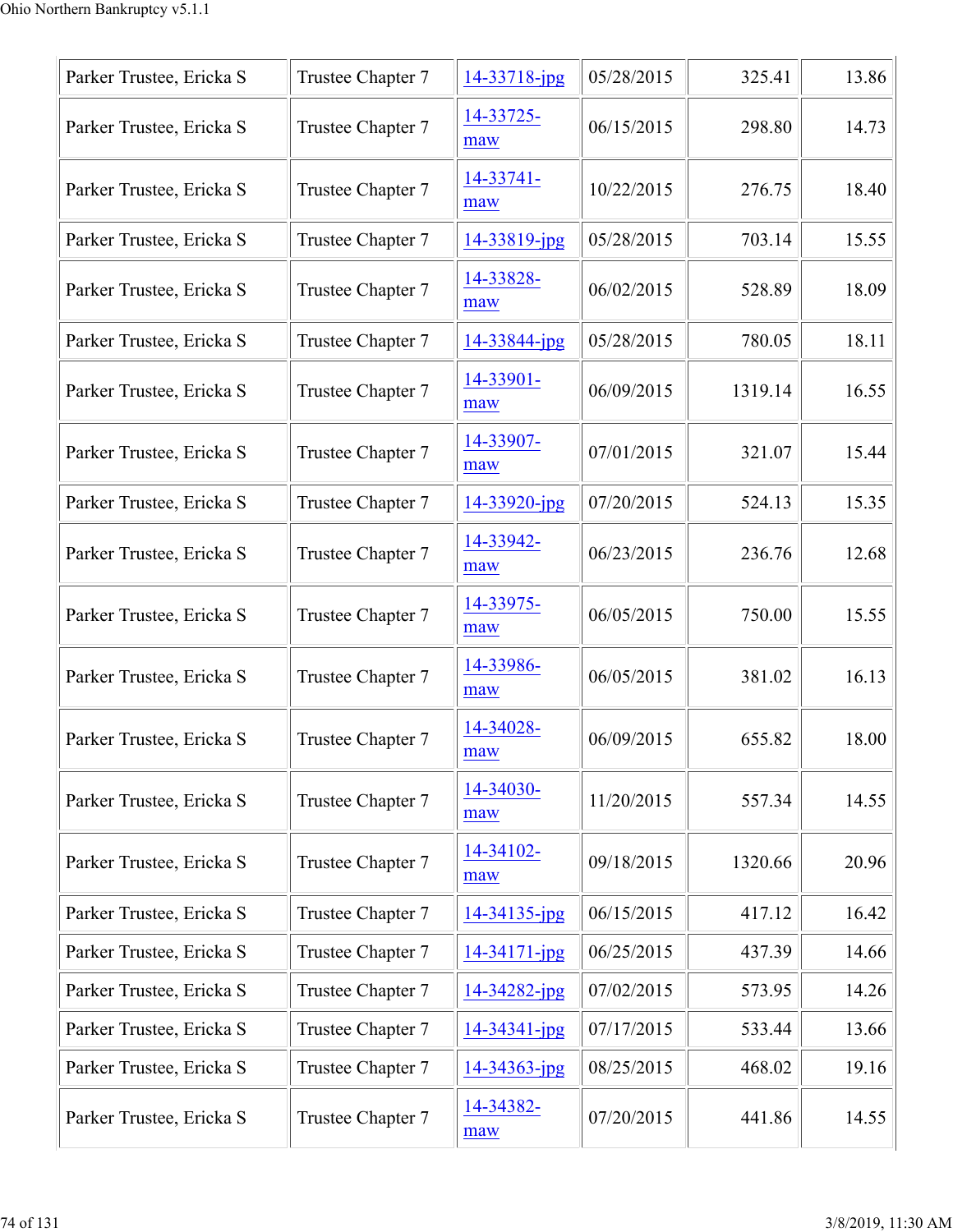| Parker Trustee, Ericka S | Trustee's Attorney        | 14-34406-jpg      | 09/08/2015 | 250.00  | 0.00  |
|--------------------------|---------------------------|-------------------|------------|---------|-------|
| Parker Trustee, Ericka S | Trustee Chapter 7         | 14-34438-jpg      | 10/14/2015 | 1233.10 | 17.02 |
| Parker Trustee, Ericka S | <b>Trustee's Attorney</b> | 14-34483-jpg      | 08/28/2015 | 250.00  | 0.00  |
| Parker Trustee, Ericka S | Trustee Chapter 7         | 14-34508-<br>maw  | 08/25/2015 | 558.05  | 14.95 |
| Parker Trustee, Ericka S | Trustee Chapter 7         | 14-34515-<br>maw  | 08/06/2015 | 705.03  | 13.39 |
| Parker Trustee, Ericka S | Trustee Chapter 7         | 14-34550-jpg      | 08/03/2015 | 1362.97 | 13.48 |
| Parker Trustee, Ericka S | Trustee Chapter 7         | 14-34576-jpg      | 08/31/2015 | 613.16  | 12.79 |
| Parker Trustee, Ericka S | Trustee Chapter 7         | 14-34586-jpg      | 10/01/2015 | 1032.96 | 14.86 |
| Parker Trustee, Ericka S | Trustee Chapter 7         | 14-34602-<br>maw  | 11/23/2015 | 270.75  | 14.95 |
| Parker Trustee, Ericka S | Trustee Chapter 7         | 15-30013-<br>maw  | 12/09/2015 | 1050.87 | 16.60 |
| Parker Trustee, Ericka S | Trustee Chapter 7         | 15-30040-<br>maw  | 08/24/2015 | 535.00  | 15.15 |
| Parker Trustee, Ericka S | Trustee Chapter 7         | 15-30067-<br>maw  | 09/23/2015 | 1330.18 | 18.87 |
| Parker Trustee, Ericka S | Trustee Chapter 7         | $15 - 30143$ -jpg | 09/02/2015 | 325.04  | 14.46 |
| Parker Trustee, Ericka S | Trustee Chapter 7         | 15-30193-jpg      | 09/02/2015 | 825.94  | 18.78 |
| Parker Trustee, Ericka S | Trustee Chapter 7         | 15-30201-<br>maw  | 09/04/2015 | 625.00  | 16.13 |
| Parker Trustee, Ericka S | Trustee Chapter 7         | 15-30202-<br>maw  | 09/04/2015 | 659.04  | 14.84 |
| Parker Trustee, Ericka S | Trustee Chapter 7         | 15-30247-<br>maw  | 09/23/2015 | 863.87  | 17.49 |
| Parker Trustee, Ericka S | Trustee Chapter 7         | 15-30248-jpg      | 09/21/2015 | 313.86  | 18.38 |
| Parker Trustee, Ericka S | Trustee Chapter 7         | 15-30288-<br>maw  | 10/30/2015 | 383.16  | 16.33 |
| Parker Trustee, Ericka S | Trustee Chapter 7         | $15 - 30324$ -jpg | 10/22/2015 | 470.69  | 17.42 |
| Parker Trustee, Ericka S | Trustee Chapter 7         | 15-30362-<br>maw  | 10/23/2015 | 557.50  | 18.89 |
| Parker Trustee, Ericka S | Trustee Chapter 7         | 15-30386-jpg      | 10/19/2015 | 677.47  | 19.56 |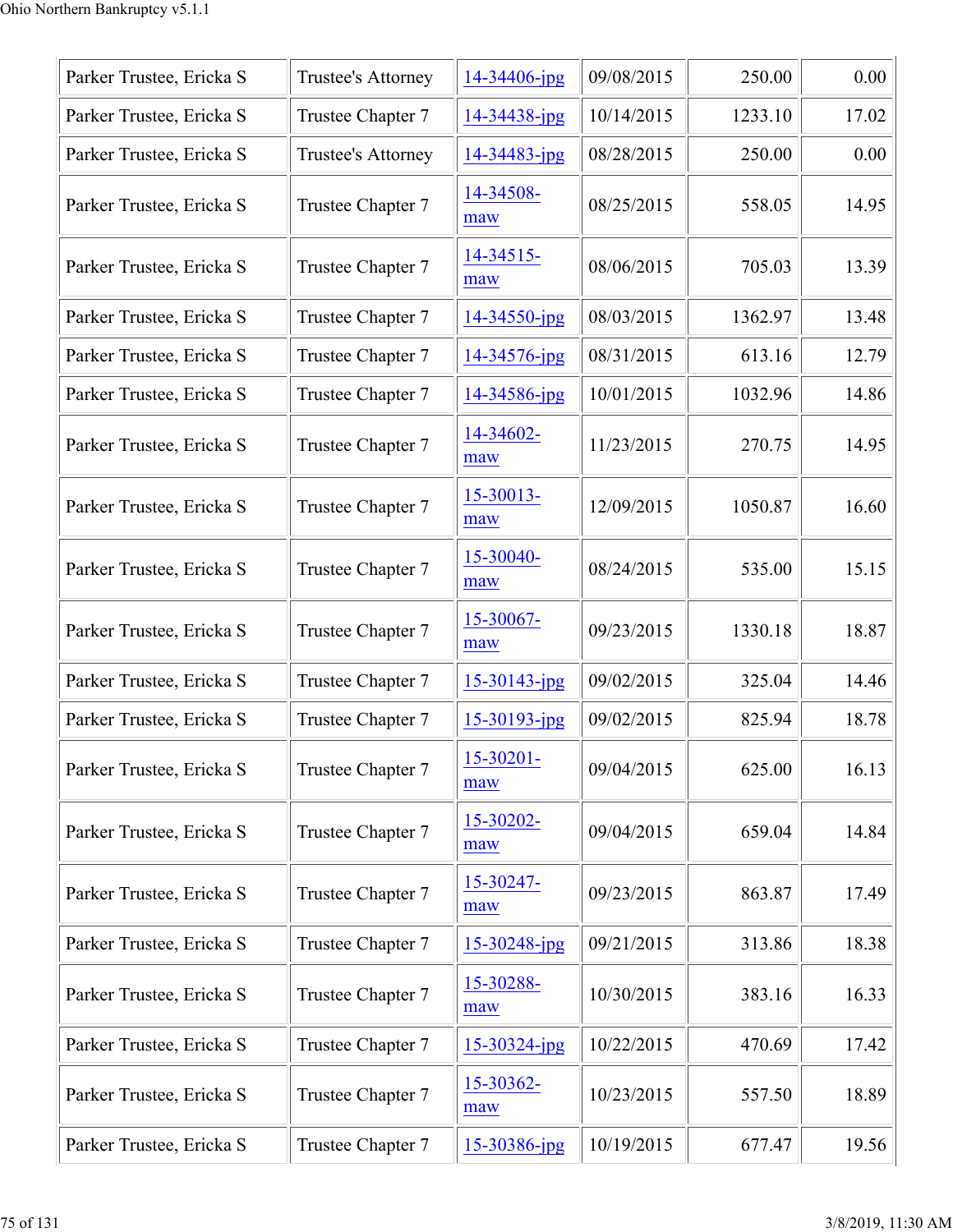| Parker Trustee, Ericka S | Trustee Chapter 7      | 15-30410-<br>maw   | 10/22/2015 | 433.47    | 14.28   |
|--------------------------|------------------------|--------------------|------------|-----------|---------|
| Parker Trustee, Ericka S | Trustee Chapter 7      | 15-30429-jpg       | 10/14/2015 | 328.81    | 17.91   |
| Parker Trustee, Ericka S | Trustee's Attorney     | 15-30448-jpg       | 08/28/2015 | 250.00    | 0.00    |
| Parker Trustee, Ericka S | Trustee Chapter 7      | $15 - 30502$ -jpg  | 10/23/2015 | 1274.14   | 14.55   |
| Parker Trustee, Ericka S | Trustee Chapter 7      | 15-30526-<br>maw   | 10/13/2015 | 1250.00   | 15.95   |
| Parker Trustee, Ericka S | Trustee Chapter 7      | 15-30544-jpg       | 10/22/2015 | 254.73    | 18.38   |
| Parker Trustee, Ericka S | Trustee Chapter 7      | $15 - 30679$ -jpg  | 10/14/2015 | 1750.00   | 52.89   |
| Parker Trustee, Ericka S | Trustee Chapter 7      | 15-30726-<br>maw   | 10/15/2015 | 805.37    | 15.55   |
| Parker Trustee, Ericka S | Trustee Chapter 7      | 15-30839-<br>maw   | 10/27/2015 | 501.63    | 18.96   |
| Parker Trustee, Ericka S | Trustee Chapter 7      | 15-31082-<br>maw   | 11/13/2015 | 797.25    | 16.24   |
| Parker Trustee, Ericka S | Trustee Chapter 7      | $15 - 31116$ -jpg  | 11/30/2015 | 297.75    | 18.47   |
| Parker Trustee, Ericka S | Trustee Chapter 7      | 15-31585-<br>maw   | 12/15/2015 | 313.43    | 16.60   |
| Parker Trustee, Ericka S | Trustee Chapter 7      | 15-31646-<br>maw   | 12/23/2015 | 650.00    | 18.27   |
|                          |                        |                    | Total      | 118069.06 | 5418.93 |
| Paulozzi, Joseph G.      | <b>Special Counsel</b> | 09-55096-amk       | 12/23/2015 | 20721.70  | 3195.74 |
|                          |                        |                    | Total      | 20721.70  | 3195.74 |
| Phillips Organization    | Accountant             | 10-64353-rk        | 10/13/2015 | 500.00    | 0.00    |
| Phillips Organization    | Accountant             | 12-62878-rk        | 11/06/2015 | 11987.30  | 0.00    |
| Phillips Organization    | Accountant             | 14-60972-rk        | 09/09/2015 | 250.00    | 0.00    |
|                          |                        |                    | Total      | 12737.30  | 0.00    |
| Phillips Organization, T | Accountant             | 13-40813-aih       | 12/02/2015 | 16004.05  | 2415.31 |
|                          |                        |                    | Total      | 16004.05  | 2415.31 |
| Phoenix Management Servi | Consultant             | $12 - 18640 - jps$ | 01/28/2015 | 6833.50   | 12.50   |
|                          |                        |                    | Total      | 6833.50   | 12.50   |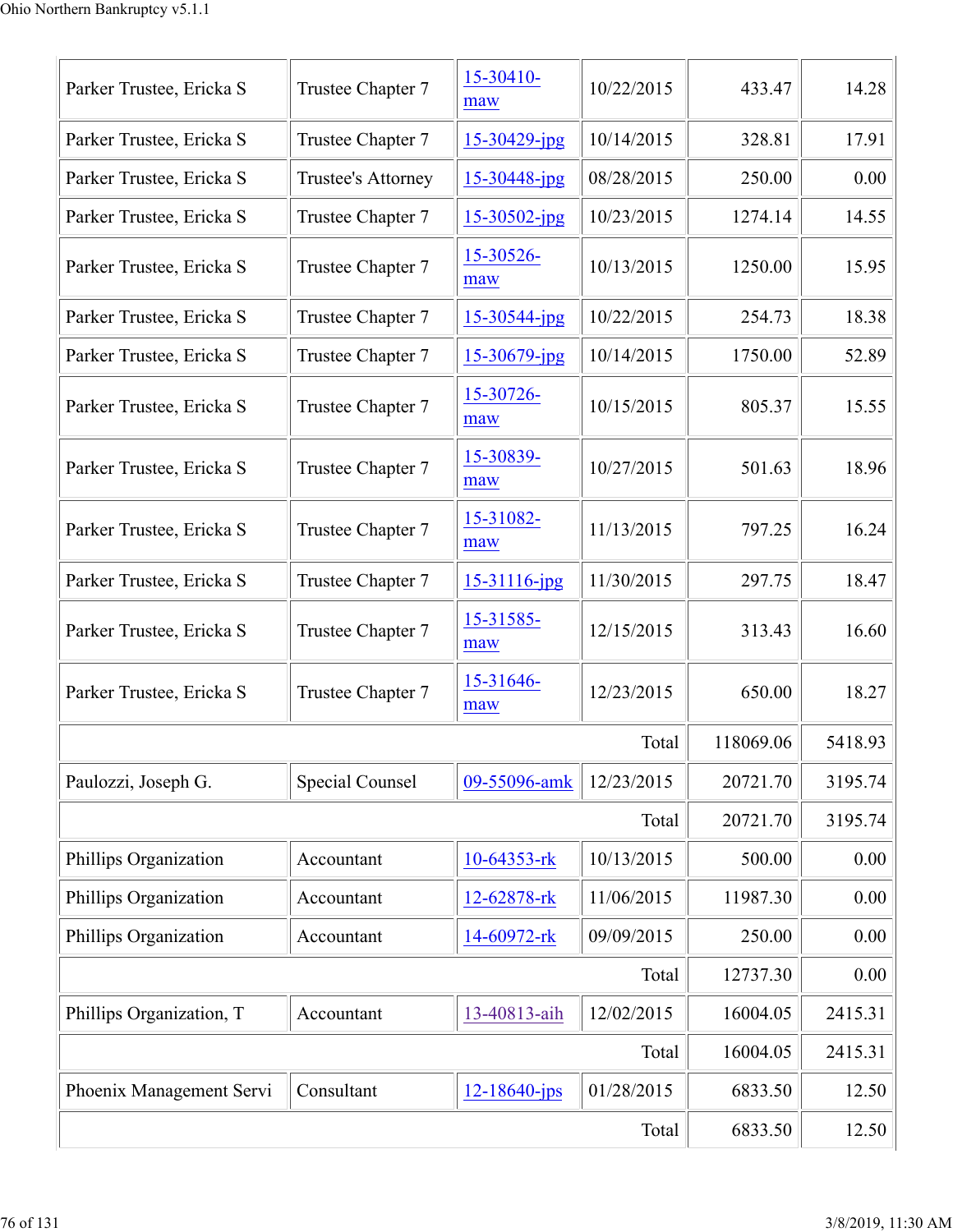| <b>RABIN AND RABIN</b> | Attorney           | $14 - 14733 - jps$ | 11/12/2015 | 4830.00  | 96.56   |
|------------------------|--------------------|--------------------|------------|----------|---------|
| <b>RABIN AND RABIN</b> | Trustee's Attorney | 14-16280-pmc       | 08/20/2015 | 175.00   | 2.08    |
|                        |                    |                    | Total      | 5005.00  | 98.64   |
| Rabin, Mary Ann        | Trustee Chapter 7  | $10 - 13264$ -jps  | 08/26/2015 | 3660.12  | 9.68    |
| Rabin, Mary Ann        | Trustee Chapter 7  | 11-10754-jps       | 06/19/2015 | 809.92   | 9.58    |
| Rabin, Mary Ann        | Trustee Chapter 7  | $11 - 20552 - ips$ | 06/08/2015 | 66344.32 | 1079.46 |
| Rabin, Mary Ann        | Trustee Chapter 7  | 12-10119-pmc       | 02/19/2015 | 423.57   | 3.28    |
| Rabin, Mary Ann        | Trustee Chapter 7  | 13-14497-aih       | 07/07/2015 | 1007.50  | 9.04    |
| Rabin, Mary Ann        | Trustee Chapter 7  | 13-14563-aih       | 06/02/2015 | 2452.25  | 11.92   |
| Rabin, Mary Ann        | Trustee Chapter 7  | $13 - 15831 - ips$ | 03/31/2015 | 3000.00  | 8.64    |
| Rabin, Mary Ann        | Trustee Chapter 7  | 13-16494-aih       | 03/10/2015 | 2733.00  | 13.16   |
| Rabin, Mary Ann        | Trustee Chapter 7  | $13 - 16536 - ips$ | 03/31/2015 | 1750.00  | 10.44   |
| Rabin, Mary Ann        | Trustee Chapter 7  | $13 - 16537 - jps$ | 03/31/2015 | 1760.37  | 21.26   |
| Rabin, Mary Ann        | Trustee Chapter 7  | 13-16983-aih       | 05/05/2015 | 845.38   | 14.52   |
| Rabin, Mary Ann        | Trustee Chapter 7  | 13-17046-aih       | 12/28/2015 | 2272.92  | 93.94   |
| Rabin, Mary Ann        | Trustee Chapter 7  | 13-17188-pmc       | 06/22/2015 | 607.00   | 6.68    |
| Rabin, Mary Ann        | Trustee Chapter 7  | 13-17198-aih       | 03/16/2015 | 179.60   | 3.31    |
| Rabin, Mary Ann        | Trustee Chapter 7  | $13 - 17867$ -jps  | 12/18/2015 | 1702.37  | 15.40   |
| Rabin, Mary Ann        | Trustee Chapter 7  | 13-17950-aih       | 06/02/2015 | 384.26   | 10.56   |
| Rabin, Mary Ann        | Trustee Chapter 7  | 13-18158-pmc       | 12/03/2015 | 810.41   | 5.77    |
| Rabin, Mary Ann        | Trustee Chapter 7  | $13 - 18800 - ips$ | 06/19/2015 | 1425.00  | 6.84    |
| Rabin, Mary Ann        | Trustee Chapter 7  | $13 - 18818$ -jps  | 01/28/2015 | 1722.19  | 5.96    |
| Rabin, Mary Ann        | Trustee Chapter 7  | 14-10498-aih       | 04/07/2015 | 875.00   | 15.44   |
| Rabin, Mary Ann        | Trustee Chapter 7  | 14-10530-pmc       | 06/12/2015 | 725.75   | 9.36    |
| Rabin, Mary Ann        | Trustee Chapter 7  | $14 - 11132 - ips$ | 06/19/2015 | 1412.72  | 4.56    |
| Rabin, Mary Ann        | Trustee Chapter 7  | 14-11192-jps       | 03/12/2015 | 781.83   | 8.64    |
| Rabin, Mary Ann        | Trustee Chapter 7  | 14-11230-jps       | 06/19/2015 | 577.90   | 9.36    |
| Rabin, Mary Ann        | Trustee Chapter 7  | 14-11529-pmc       | 07/17/2015 | 244.05   | 12.68   |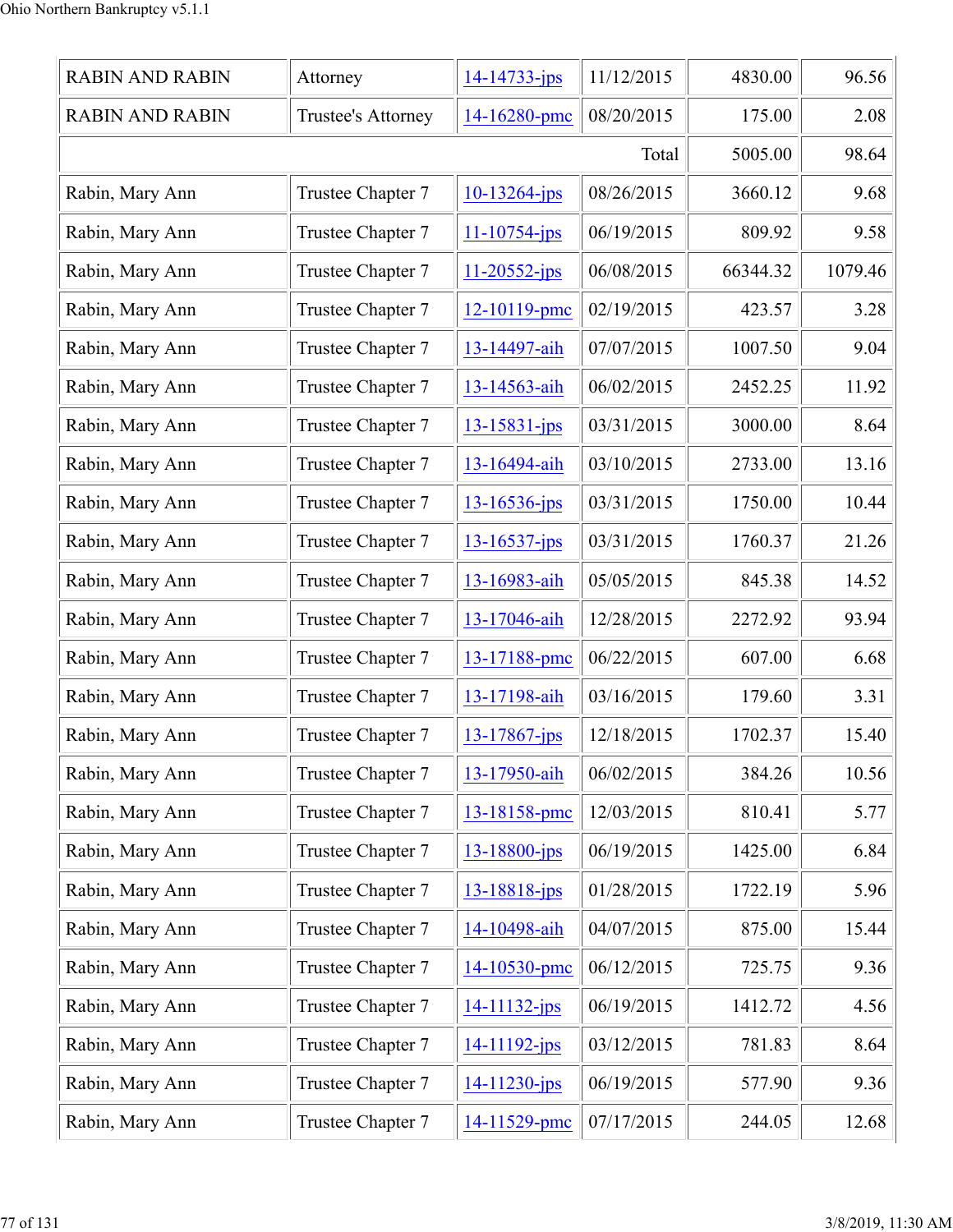| Rabin, Mary Ann | Trustee Chapter 7 | 14-11928-aih       | 01/13/2015 | 380.04  | 6.84   |
|-----------------|-------------------|--------------------|------------|---------|--------|
| Rabin, Mary Ann | Trustee Chapter 7 | 14-11932-aih       | 06/16/2015 | 581.25  | 7.94   |
| Rabin, Mary Ann | Trustee Chapter 7 | $14 - 11964 - ips$ | 07/30/2015 | 2520.39 | 40.32  |
| Rabin, Mary Ann | Trustee Chapter 7 | $14 - 12029 - jps$ | 01/28/2015 | 1630.00 | 19.32  |
| Rabin, Mary Ann | Trustee Chapter 7 | $14 - 12246$ -jps  | 12/18/2015 | 562.50  | 101.39 |
| Rabin, Mary Ann | Trustee Chapter 7 | $14 - 12365$ -jps  | 05/06/2015 | 282.89  | 7.84   |
| Rabin, Mary Ann | Trustee Chapter 7 | 14-12389-aih       | 01/13/2015 | 391.37  | 8.00   |
| Rabin, Mary Ann | Trustee Chapter 7 | $14 - 12414 - jps$ | 03/10/2015 | 336.00  | 6.72   |
| Rabin, Mary Ann | Trustee Chapter 7 | 14-12987-jps       | 03/31/2015 | 590.21  | 11.04  |
| Rabin, Mary Ann | Trustee Chapter 7 | 14-13213-aih       | 01/13/2015 | 416.05  | 10.84  |
| Rabin, Mary Ann | Trustee Chapter 7 | $14 - 13320 - jps$ | 01/07/2015 | 426.94  | 6.36   |
| Rabin, Mary Ann | Trustee Chapter 7 | $14 - 13371 - ips$ | 06/19/2015 | 995.13  | 8.80   |
| Rabin, Mary Ann | Trustee Chapter 7 | 14-13667-pmc       | 01/30/2015 | 321.69  | 8.00   |
| Rabin, Mary Ann | Trustee Chapter 7 | 14-13993-jps       | 08/12/2015 | 375.00  | 4.26   |
| Rabin, Mary Ann | Trustee Chapter 7 | 14-14027-aih       | 03/16/2015 | 271.08  | 5.44   |
| Rabin, Mary Ann | Trustee Chapter 7 | 14-14048-aih       | 06/16/2015 | 470.24  | 11.84  |
| Rabin, Mary Ann | Trustee Chapter 7 | 14-14063-pmc       | 05/05/2015 | 484.75  | 9.92   |
| Rabin, Mary Ann | Trustee Chapter 7 | $14 - 14224 - ips$ | 07/30/2015 | 462.52  | 12.40  |
| Rabin, Mary Ann | Trustee Chapter 7 | $14 - 14351 - ips$ | 06/19/2015 | 1330.00 | 9.16   |
| Rabin, Mary Ann | Trustee Chapter 7 | $14 - 14556$ -jps  | 04/29/2015 | 412.50  | 5.18   |
| Rabin, Mary Ann | Trustee Chapter 7 | 14-14603-aih       | 07/07/2015 | 424.16  | 8.56   |
| Rabin, Mary Ann | Trustee Chapter 7 | $14 - 14919$ -jps  | 07/30/2015 | 639.74  | 6.60   |
| Rabin, Mary Ann | Trustee Chapter 7 | 14-14981-pmc       | 05/26/2015 | 311.54  | 8.32   |
| Rabin, Mary Ann | Trustee Chapter 7 | 14-16148-aih       | 08/13/2015 | 374.63  | 8.32   |
| Rabin, Mary Ann | Trustee Chapter 7 | 14-16149-aih       | 05/05/2015 | 512.50  | 7.44   |
| Rabin, Mary Ann | Trustee Chapter 7 | 14-16151-aih       | 07/07/2015 | 566.00  | 8.84   |
| Rabin, Mary Ann | Trustee Chapter 7 | 14-16247-aih       | 11/17/2015 | 457.80  | 7.92   |
| Rabin, Mary Ann | Trustee Chapter 7 | 14-16280-pmc       | 08/20/2015 | 830.79  | 6.24   |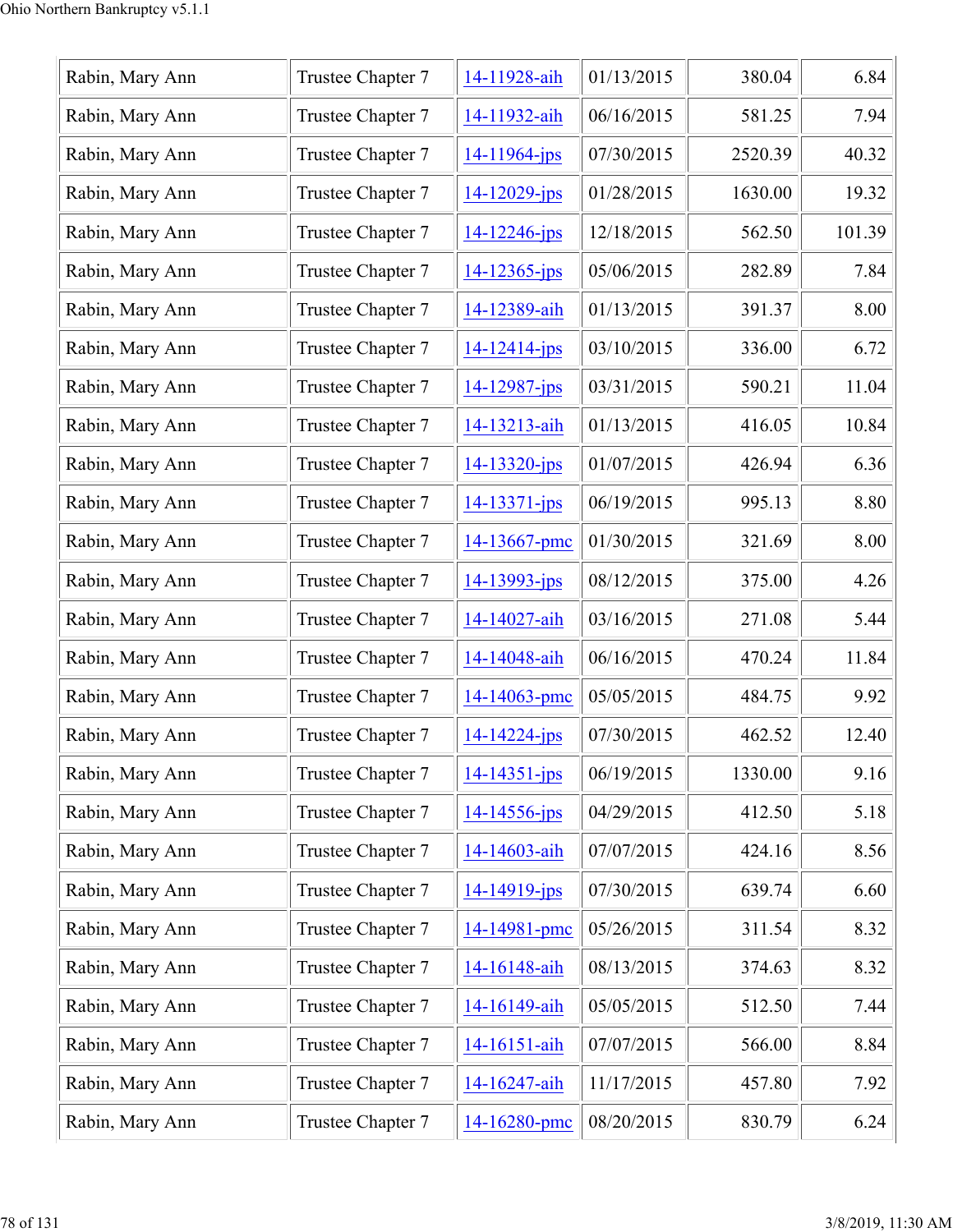| Rabin, Mary Ann | Trustee Chapter 7         | $14 - 16842 - jps$ | 08/26/2015 | 465.24    | 5.92    |
|-----------------|---------------------------|--------------------|------------|-----------|---------|
| Rabin, Mary Ann | Trustee Chapter 7         | 14-16922-aih       | 08/25/2015 | 375.00    | 8.16    |
| Rabin, Mary Ann | Trustee Chapter 7         | 14-17051-aih       | 09/08/2015 | 1029.42   | 11.20   |
| Rabin, Mary Ann | Trustee Chapter 7         | 14-17069-aih       | 08/11/2015 | 1368.00   | 10.68   |
| Rabin, Mary Ann | Trustee Chapter 7         | 14-17073-pmc       | 07/27/2015 | 377.36    | 9.20    |
| Rabin, Mary Ann | Trustee Chapter 7         | 14-17275-pmc       | 08/20/2015 | 175.00    | 2.48    |
| Rabin, Mary Ann | Trustee Chapter 7         | 14-17278-aih       | 09/22/2015 | 1638.54   | 12.88   |
| Rabin, Mary Ann | Trustee Chapter 7         | 14-17353-aih       | 09/08/2015 | 852.31    | 9.13    |
| Rabin, Mary Ann | Trustee Chapter 7         | 14-17661-pmc       | 09/08/2015 | 374.66    | 5.85    |
| Rabin, Mary Ann | Trustee Chapter 7         | $14 - 17702 - ips$ | 12/18/2015 | 395.99    | 8.34    |
| Rabin, Mary Ann | Trustee Chapter 7         | 14-17868-pmc       | 12/03/2015 | 1616.92   | 12.76   |
| Rabin, Mary Ann | Trustee Chapter 7         | 14-17938-jps       | 10/28/2015 | 625.00    | 21.47   |
| Rabin, Mary Ann | Trustee Chapter 7         | 14-17983-pmc       | 10/13/2015 | 269.50    | 8.83    |
| Rabin, Mary Ann | Trustee Chapter 7         | $15 - 10452$ -jps  | 12/14/2015 | 250.00    | 7.32    |
| Rabin, Mary Ann | Trustee Chapter 7         | 15-10454-pmc       | 12/17/2015 | 514.54    | 4.28    |
| Rabin, Mary Ann | Trustee Chapter 7         | 15-10476-jps       | 12/18/2015 | 412.45    | 16.72   |
| Rabin, Mary Ann | Trustee Chapter 7         | 15-10496-pmc       | 11/20/2015 | 338.53    | 6.80    |
| Rabin, Mary Ann | Trustee Chapter 7         | 15-10534-pmc       | 11/20/2015 | 344.29    | 4.08    |
| Rabin, Mary Ann | <b>Trustee's Attorney</b> | 15-10709-pmc       | 12/01/2015 | 175.00    | 3.09    |
| Rabin, Mary Ann | Trustee Chapter 7         | $15 - 10982$ -jps  | 12/18/2015 | 914.33    | 5.58    |
|                 |                           |                    | Total      | 128377.22 | 1938.10 |
| Rabin, Mary Ann | <b>Trustee's Attorney</b> | $14 - 12029$ -jps  | 01/28/2015 | 350.00    | 88.44   |
|                 |                           |                    | Total      | 350.00    | 88.44   |
| Rabin, Mary Ann | <b>Trustee's Attorney</b> | 13-18158-pmc       | 12/03/2015 | 1850.92   | 39.07   |
| Rabin, Mary Ann | <b>Trustee's Attorney</b> | 14-17868-pmc       | 12/03/2015 | 175.00    | 3.48    |
|                 |                           |                    | Total      | 2025.92   | 42.55   |
| Rabin, Mary Ann | Trustee Chapter 7         | 15-10709-pmc       | 12/01/2015 | 357.93    | 8.99    |
|                 | 357.93                    | 8.99               |            |           |         |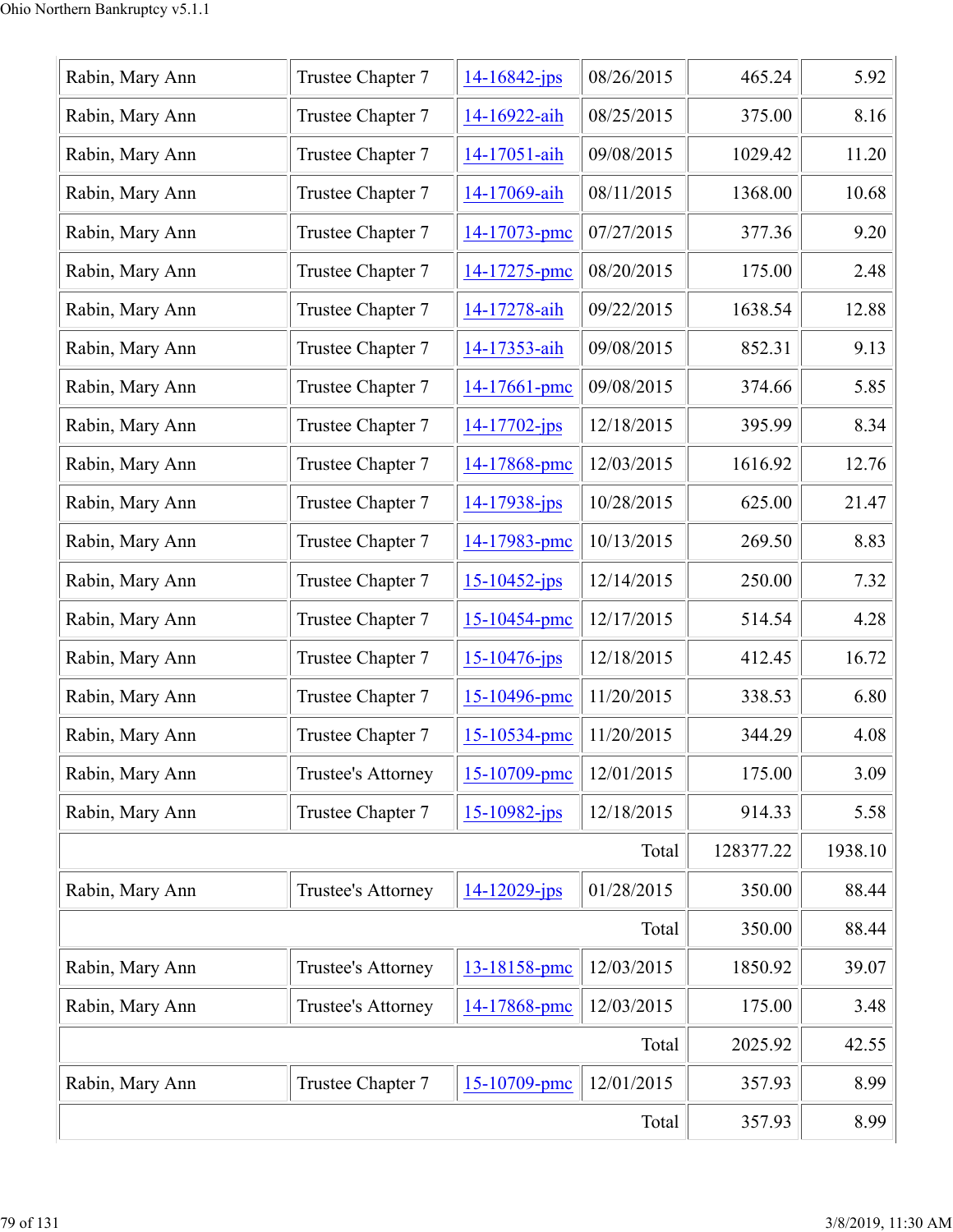| Rabin & Rabin            | Trustee's Attorney             | $13 - 16536$ -jps  | 03/31/2015 | 2170.00 | 231.22 |
|--------------------------|--------------------------------|--------------------|------------|---------|--------|
| Rabin & Rabin            | Trustee's Attorney             | 13-18800-jps       | 06/19/2015 | 2100.00 | 197.37 |
| Rabin & Rabin            | Trustee's Attorney             | $14 - 17702 - ips$ | 12/18/2015 | 175.00  | 3.08   |
|                          |                                |                    | Total      | 4445.00 | 431.67 |
| Rabin & Rabin Co LPA     | <b>Trustee's Attorney</b>      | 13-14563-aih       | 06/02/2015 | 1225.00 | 25.82  |
| Rabin & Rabin Co LPA     | Trustee's Attorney             | 13-17046-aih       | 12/28/2015 | 1435.00 | 57.29  |
| Rabin & Rabin Co LPA     | Trustee's Attorney             | 14-11932-aih       | 06/16/2015 | 420.00  | 10.92  |
| Rabin & Rabin Co LPA     | Trustee's Attorney             | 14-13213-aih       | 01/13/2015 | 175.00  | 1.28   |
| Rabin & Rabin Co LPA     | Trustee's Attorney             | 14-16151-aih       | 07/07/2015 | 350.00  | 2.48   |
| Rabin & Rabin Co LPA     | Trustee's Attorney             | 14-17051-aih       | 09/08/2015 | 175.00  | 2.88   |
| Rabin & Rabin Co LPA     | Trustee's Attorney             | 14-17278-aih       | 09/22/2015 | 175.00  | 3.29   |
| Rabin & Rabin Co LPA     | Trustee's Attorney             | 14-17353-aih       | 09/08/2015 | 175.00  | 2.49   |
|                          |                                |                    | Total      | 4130.00 | 106.45 |
| Rabin & Rabin Co., L.P.A | Trustee's Attorney             | 13-14497-aih       | 07/07/2015 | 210.00  | 1.26   |
| Rabin & Rabin Co., L.P.A | <b>Trustee Chapter</b><br>9/11 | $13 - 15831 - ips$ | 03/31/2015 | 4235.00 | 300.26 |
| Rabin & Rabin Co., L.P.A | Trustee's Attorney             | 13-16494-aih       | 03/10/2015 | 3080.00 | 256.90 |
| Rabin & Rabin Co., L.P.A | Trustee's Attorney             | 13-17188-pmc       | 06/22/2015 | 175.00  | 2.08   |
| Rabin & Rabin Co., L.P.A | Trustee's Attorney             | 13-17198-aih       | 03/16/2015 | 738.35  | 6.71   |
| Rabin & Rabin Co., L.P.A | Trustee's Attorney             | 13-17950-aih       | 06/02/2015 | 245.00  | 3.48   |
| Rabin & Rabin Co., L.P.A | Trustee's Attorney             | 13-18818-jps       | 01/28/2015 | 980.00  | 11.64  |
| Rabin & Rabin Co., L.P.A | Trustee's Attorney             | 14-10498-aih       | 04/07/2015 | 1505.00 | 198.65 |
| Rabin & Rabin Co., L.P.A | Trustee's Attorney             | 14-10530-pmc       | 06/12/2015 | 175.00  | 3.68   |
| Rabin & Rabin Co., L.P.A | Trustee's Attorney             | $14 - 11192 - ips$ | 03/12/2015 | 455.00  | 4.16   |
| Rabin & Rabin Co., L.P.A | Trustee's Attorney             | $14 - 12365 - ips$ | 05/06/2015 | 175.00  | 2.08   |
| Rabin & Rabin Co., L.P.A | Trustee's Attorney             | $14 - 12414 - ips$ | 03/10/2015 | 175.00  | 2.48   |
| Rabin & Rabin Co., L.P.A | Trustee's Attorney             | $14 - 13371 - ips$ | 06/19/2015 | 245.00  | 17.96  |
| Rabin & Rabin Co., L.P.A | Trustee's Attorney             | $14 - 14224 - ips$ | 07/30/2015 | 315.00  | 2.20   |
| Rabin & Rabin Co., L.P.A | Trustee's Attorney             | $14 - 14351 - ips$ | 06/19/2015 | 175.00  | 22.68  |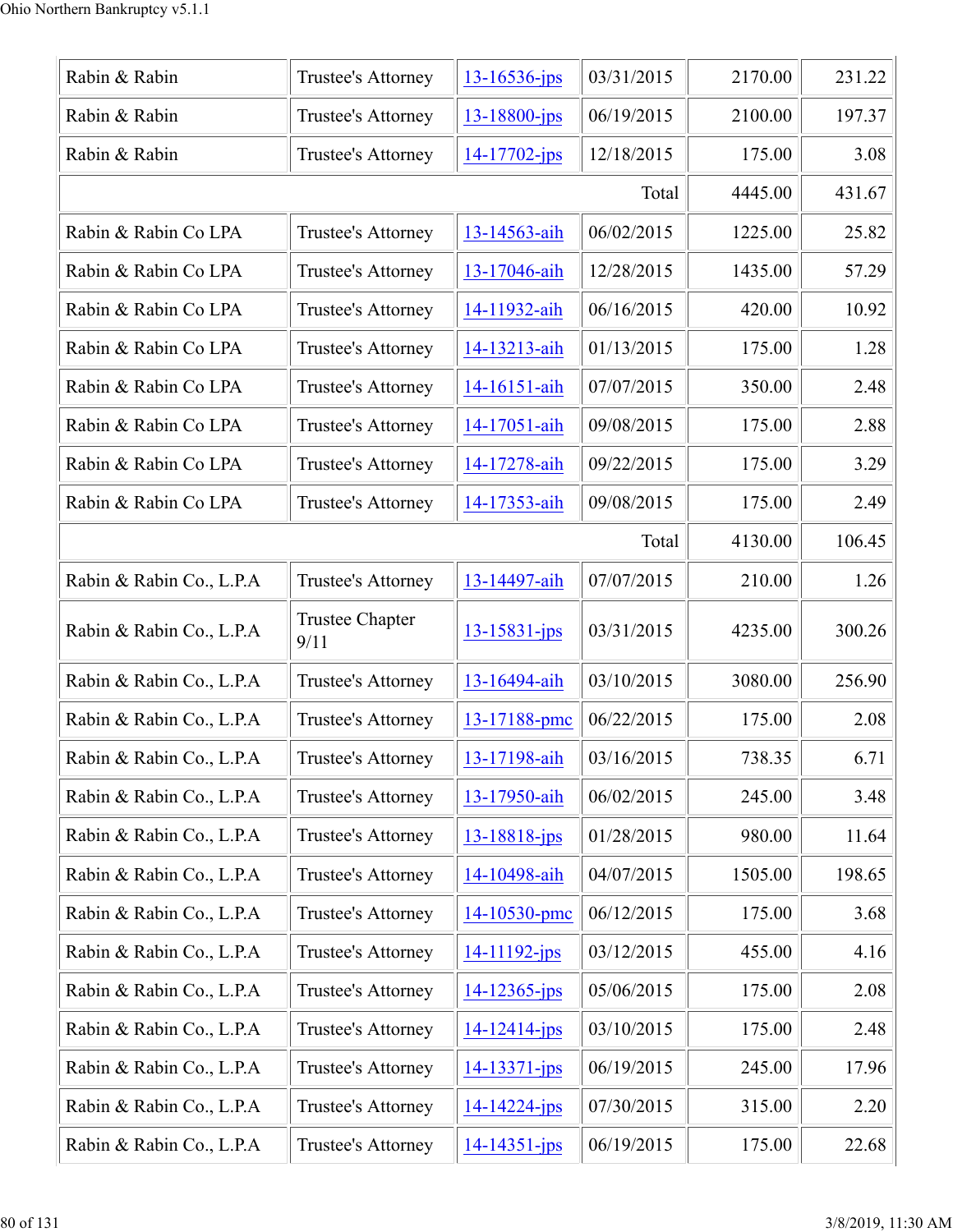| Rabin & Rabin Co., L.P.A | Trustee's Attorney        | 14-16148-aih       | 08/13/2015 | 175.00   | 2.08    |
|--------------------------|---------------------------|--------------------|------------|----------|---------|
| Rabin & Rabin Co., L.P.A | Trustee's Attorney        | 14-16922-aih       | 08/25/2015 | 175.00   | 2.48    |
| Rabin & Rabin Co., L.P.A | Trustee's Attorney        | 14-17069-aih       | 08/11/2015 | 210.00   | 39.12   |
| Rabin & Rabin Co., L.P.A | Trustee's Attorney        | 14-17275-pmc       | 08/20/2015 | 1526.01  | 11.96   |
| Rabin & Rabin Co., L.P.A | Trustee's Attorney        | 14-17983-pmc       | 10/13/2015 | 175.00   | 2.88    |
| Rabin & Rabin Co., L.P.A | Trustee's Attorney        | $15 - 10982 - ips$ | 12/18/2015 | 175.00   | 3.09    |
|                          |                           |                    | Total      | 15319.36 | 897.83  |
| Rabin & Rabin Co., L.P.A | Trustee's Attorney        | $11 - 10754$ -jps  | 06/19/2015 | 540.00   | 10.96   |
|                          |                           |                    | Total      | 540.00   | 10.96   |
| Rabin&Rabin Co LPA       | Trustee's Attorney        | $13 - 16537 - jps$ | 03/31/2015 | 895.00   | 6.52    |
| Rabin&Rabin Co LPA       | Trustee's Attorney        | $13 - 17867$ -jps  | 12/18/2015 | 280.00   | 48.97   |
| Rabin&Rabin Co LPA       | Trustee's Attorney        | $14 - 11132 - ips$ | 06/19/2015 | 700.00   | 6.16    |
| Rabin&Rabin Co LPA       | Trustee's Attorney        | $14 - 11230 - ips$ | 06/19/2015 | 245.00   | 11.99   |
| Rabin&Rabin Co LPA       | Trustee's Attorney        | 14-11964-jps       | 07/30/2015 | 1855.00  | 91.04   |
|                          |                           |                    | Total      | 3975.00  | 164.68  |
| Rann, Pat                | Appraiser                 | 14-62702-rk        | 04/02/2015 | 300.00   | 0.00    |
|                          |                           |                    | Total      | 300.00   | 0.00    |
| Reali, Giampietro & Scot | Accountant                | 10-40855-kw        | 05/21/2015 | 1181.40  | 0.00    |
|                          |                           |                    | Total      | 1181.40  | 0.00    |
| Relman, Craig W.         | Trustee's Attorney        | 13-12709-aih       | 07/21/2015 | 12075.00 | 0.00    |
|                          |                           |                    | Total      | 12075.00 | 0.00    |
| Roberts, H. Buswell      | <b>Trustee's Attorney</b> | 11-33239-jpg       | 05/01/2015 | 33003.00 | 4840.54 |
| Roberts, H. Buswell      | Trustee's Attorney        | 11-33239-jpg       | 11/10/2015 | 10698.00 | 3663.83 |
|                          |                           |                    | Total      | 43701.00 | 8504.37 |
| Robon, Marvin A.         | Special Counsel           | 14-31133-<br>maw   | 09/23/2015 | 15333.00 | 0.00    |
|                          |                           |                    | Total      | 15333.00 | 0.00    |
| Roderick Linton Belfance | Special Counsel           | 13-40813-aih       | 12/02/2015 | 29413.00 | 120.14  |
|                          | Total                     |                    |            |          |         |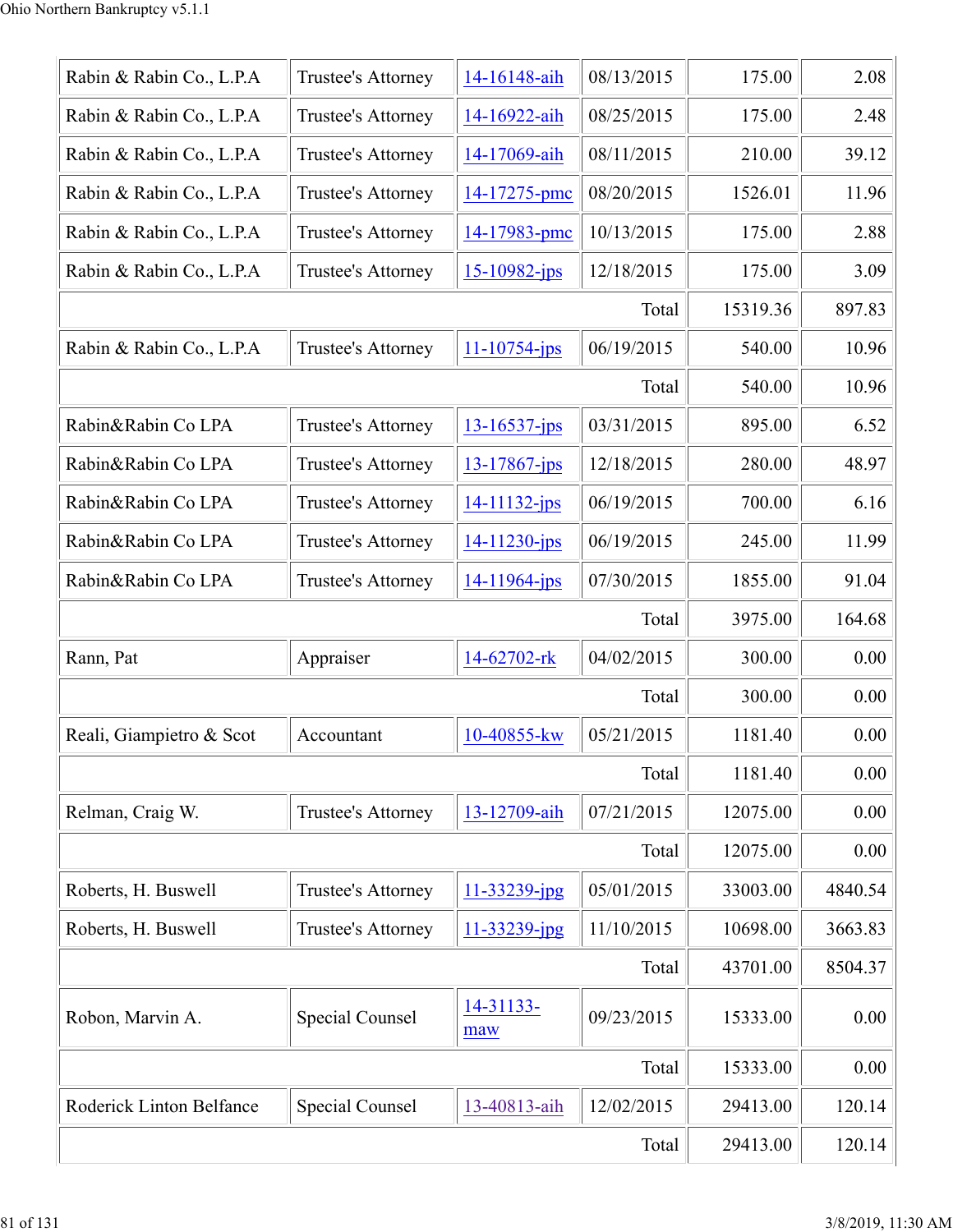| Roderick Linton Belfance | Attorney              | 13-51693-rk    | 10/16/2015 | 7606.50   | 176.00  |
|--------------------------|-----------------------|----------------|------------|-----------|---------|
| Roderick Linton Belfance | Trustee's Attorney    | 13-51790-amk   | 08/20/2015 | 1368.00   | 0.00    |
|                          |                       |                | Total      | 8974.50   | 176.00  |
| Roetzel & Andress        | Attorney              | 10-60849-rk    | 11/19/2015 | 11000.00  | 677.06  |
| Roetzel & Andress        | Trustee's Attorney    | $10-63637$ -rk | 12/01/2015 | 2089.00   | 49.60   |
| Roetzel & Andress        | Trustee's Attorney    | 11-63776-rk    | 04/22/2015 | 4619.00   | 177.69  |
| Roetzel & Andress        | Attorney              | 12-60209-rk    | 12/04/2015 | 18000.00  | 323.58  |
| Roetzel & Andress        | Trustee's Attorney    | 13-61786-rk    | 04/22/2015 | 3108.00   | 47.70   |
| Roetzel & Andress        | Trustee's Attorney    | 14-60378-rk    | 07/16/2015 | 1484.00   | 6.60    |
|                          |                       |                | Total      | 40300.00  | 1282.23 |
| Roetzel & Andress, LPA   | Creditor Comm.<br>Aty | 13-40813-aih   | 07/06/2015 | 211816.50 | 2556.31 |
|                          |                       |                | Total      | 211816.50 | 2556.31 |
| Roman, George            | Appraiser             | 14-51349-amk   | 06/14/2015 | 50.00     | 0.00    |
|                          |                       |                | Total      | 50.00     | 0.00    |
| Roman, Ronald            | Auctioneer            | 12-40687-kw    | 04/02/2015 | 0.00      | 1028.13 |
| Roman, Ronald            | Appraiser             | 14-41049-kw    | 04/17/2015 | 150.00    | 0.00    |
| Roman, Ronald            | Auctioneer            | 14-50208-amk   | 01/05/2015 | 2200.00   | 325.00  |
| Roman, Ronald            | Auctioneer            | 14-50505-amk   | 05/24/2015 | 210.00    | 750.00  |
| Roman, Ronald            | Auctioneer            | 14-50695-amk   | 03/01/2015 | 1000.00   | 0.00    |
| Roman, Ronald            | Appraiser             | 14-52668-amk   | 08/05/2015 | 125.00    | 0.00    |
| Roman, Ronald            | Appraiser             | 14-53270-amk   | 08/27/2015 | 100.00    | 0.00    |
|                          |                       |                | Total      | 3785.00   | 2103.13 |
| Roman, Ronald            | Auctioneer            | 14-50685-amk   | 11/06/2015 | 440.00    | 750.00  |
|                          |                       |                | Total      | 440.00    | 750.00  |
| Roman, Ronald            | Auctioneer            | 10-55703-amk   | 05/15/2015 | 85.00     | 75.00   |
| Roman, Ronald            | Auctioneer            | 13-41393-kw    | 04/02/2015 | 190.00    | 175.00  |
| Roman, Ronald            | Auctioneer            | 13-51649-amk   | 05/30/2015 | 148.00    | 332.00  |
| Roman, Ronald            | Auctioneer            | 13-52389-amk   | 04/06/2015 | 600.00    | 250.00  |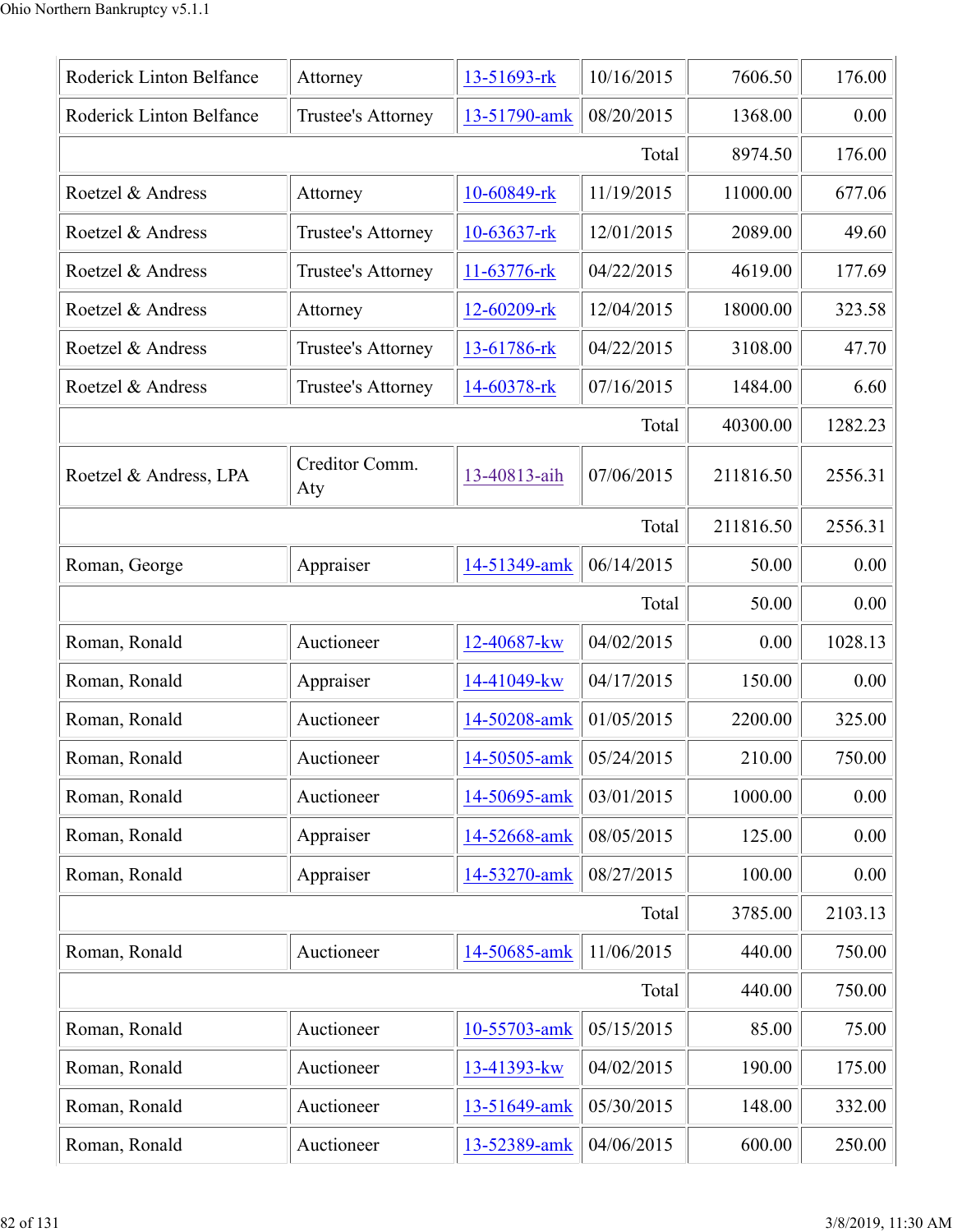| Roman, Ronald            | Auctioneer        | 13-52802-amk | 02/16/2015 | 865.00    | 310.00   |
|--------------------------|-------------------|--------------|------------|-----------|----------|
| Roman, Ronald            | Auctioneer        | 14-41602-kw  | 11/06/2015 | 750.00    | 319.72   |
| Roman, Ronald            | Auctioneer        | 14-41672-kw  | 02/06/2015 | 1275.00   | 225.00   |
| Roman, Ronald            | Auctioneer        | 14-42605-kw  | 07/24/2015 | 810.00    | 225.00   |
| Roman, Ronald            | Appraiser         | 14-50628-amk | 02/22/2015 | 125.00    | 0.00     |
| Roman, Ronald            | Appraiser         | 14-51592-amk | 03/01/2015 | 150.00    | 0.00     |
| Roman, Ronald            | Appraiser         | 14-52179-amk | 09/28/2015 | 125.00    | 0.00     |
| Roman, Ronald            | Auctioneer        | 14-52431-amk | 08/05/2015 | 1090.00   | 225.00   |
| Roman, Ronald            | Appraiser         | 14-52516-amk | 08/27/2015 | 125.00    | 0.00     |
| Roman, Ronald            | Auctioneer        | 14-52894-amk | 11/08/2015 | 100.00    | 0.00     |
| Roman, Ronald            | Auctioneer        | 14-53284-amk | 08/17/2015 | 400.00    | 682.69   |
| Roman, Ronald            | Appraiser         | 14-53301-amk | 08/27/2015 | 200.00    | 0.00     |
| Roman, Ronald            | Auctioneer        | 15-50367-amk | 11/08/2015 | 965.00    | 0.00     |
|                          |                   |              | Total      | 8003.00   | 2819.41  |
| SS& G Financial Services | Consultant        | 10-64360-rk  | 05/29/2015 | 11130.00  | 0.00     |
|                          |                   |              | Total      | 11130.00  | 0.00     |
| SS&G Financial Services  | Accountant        | 08-61945-rk  | 03/10/2015 | 21877.12  | 20.70    |
|                          |                   |              | Total      | 21877.12  | 20.70    |
| SS&G Financial Services, | Accountant        | 08-61617-rk  | 03/10/2015 | 1504.26   | 1.42     |
| SS&G Financial Services, | Accountant        | 08-61618-rk  | 03/10/2015 | 8288.50   | 0.00     |
|                          |                   |              | Total      | 9792.76   | 1.42     |
| SS&G Parkland Consulting | Accountant        | 10-62857-rk  | 07/31/2015 | 37626.40  | 389.10   |
| SS&G Parkland Consulting | Consultant        | 13-40813-aih | 03/11/2015 | 646150.16 | 16073.33 |
|                          |                   |              | Total      | 683776.56 | 16462.43 |
| SS&G, Inc.               | Accountant        | 10-64360-rk  | 05/29/2015 | 1803.30   | 139.28   |
|                          |                   |              | Total      | 1803.30   | 139.28   |
| Schinker-Kuharich, Dynel | Trustee Chapter 7 | 11-54463-amk | 07/06/2015 | 287.96    | 50.24    |
| Schinker-Kuharich, Dynel | Trustee Chapter 7 | 12-52117-amk | 04/07/2015 | 3307.99   | 83.38    |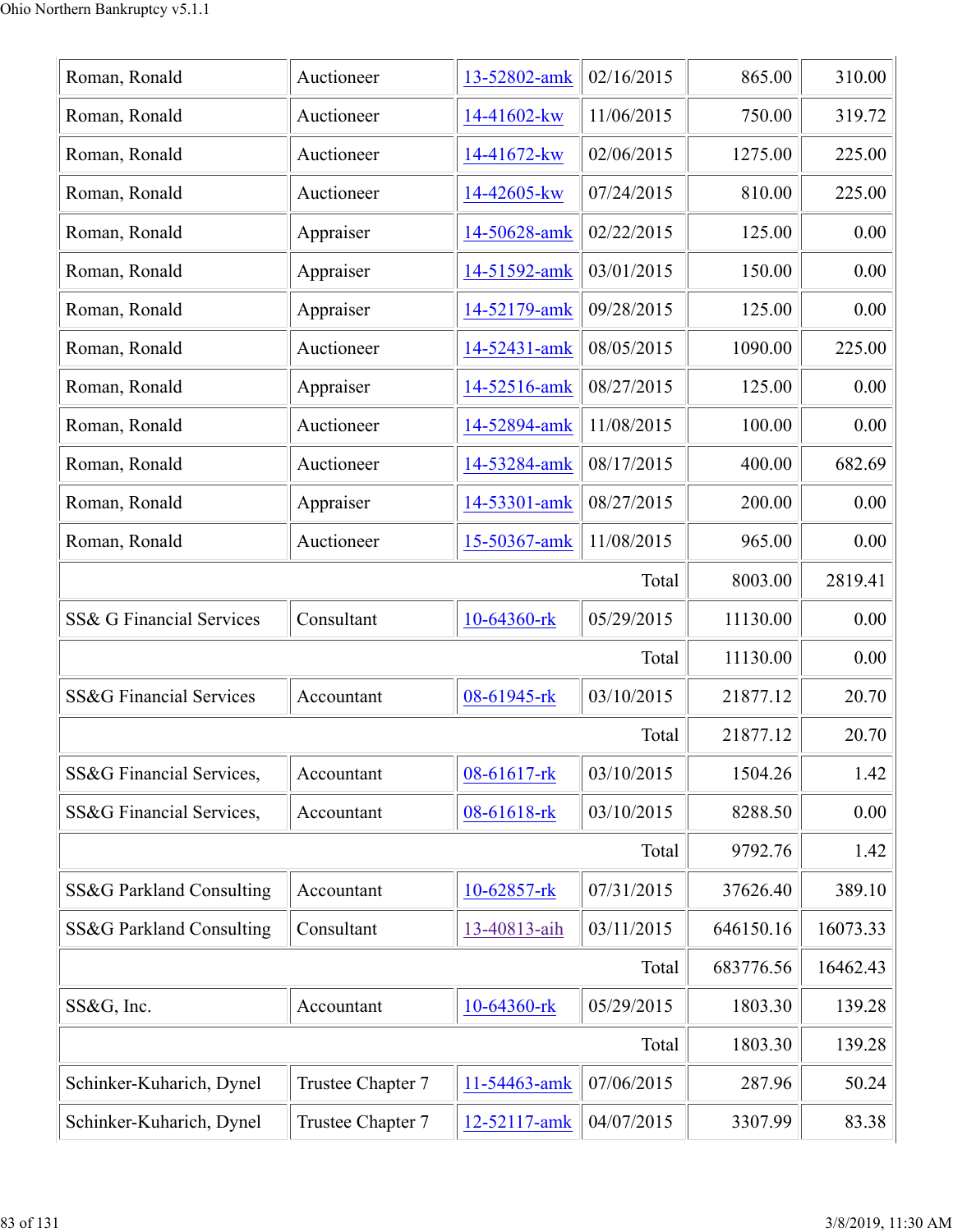| Schinker-Kuharich, Dynel | Trustee Chapter 7 | 12-53213-amk | 05/24/2015 | 1177.71  | 129.52 |
|--------------------------|-------------------|--------------|------------|----------|--------|
| Schinker-Kuharich, Dynel | Trustee Chapter 7 | 12-53254-amk | 07/13/2015 | 6355.00  | 372.44 |
| Schinker-Kuharich, Dynel | Trustee Chapter 7 | 12-53333-amk | 02/27/2015 | 288.50   | 27.62  |
| Schinker-Kuharich, Dynel | Trustee Chapter 7 | 12-53953-amk | 02/27/2015 | 490.00   | 80.24  |
| Schinker-Kuharich, Dynel | Trustee Chapter 7 | 13-50225-amk | 04/06/2015 | 1207.52  | 18.66  |
| Schinker-Kuharich, Dynel | Trustee Chapter 7 | 13-50853-amk | 12/23/2015 | 200.00   | 13.72  |
| Schinker-Kuharich, Dynel | Trustee Chapter 7 | 13-50876-amk | 07/13/2015 | 4432.56  | 82.80  |
| Schinker-Kuharich, Dynel | Trustee Chapter 7 | 13-51749-amk | 02/27/2015 | 487.50   | 22.52  |
| Schinker-Kuharich, Dynel | Trustee Chapter 7 | 13-51849-amk | 05/24/2015 | 13760.89 | 231.21 |
| Schinker-Kuharich, Dynel | Trustee Chapter 7 | 13-53070-amk | 04/06/2015 | 1338.91  | 46.30  |
| Schinker-Kuharich, Dynel | Trustee Chapter 7 | 13-53183-amk | 07/06/2015 | 500.00   | 32.92  |
| Schinker-Kuharich, Dynel | Trustee Chapter 7 | 14-50023-amk | 08/07/2015 | 11250.00 | 280.05 |
| Schinker-Kuharich, Dynel | Trustee Chapter 7 | 14-50082-amk | 03/02/2015 | 512.50   | 50.31  |
| Schinker-Kuharich, Dynel | Trustee Chapter 7 | 14-50269-amk | 07/06/2015 | 450.11   | 40.18  |
| Schinker-Kuharich, Dynel | Trustee Chapter 7 | 14-50274-amk | 02/27/2015 | 1742.29  | 31.48  |
| Schinker-Kuharich, Dynel | Trustee Chapter 7 | 14-50306-amk | 06/16/2015 | 611.36   | 26.46  |
| Schinker-Kuharich, Dynel | Trustee Chapter 7 | 14-50332-amk | 07/13/2015 | 625.00   | 41.25  |
| Schinker-Kuharich, Dynel | Trustee Chapter 7 | 14-50643-amk | 06/16/2015 | 528.56   | 29.32  |
| Schinker-Kuharich, Dynel | Trustee Chapter 7 | 14-51278-amk | 08/05/2015 | 826.76   | 24.40  |
| Schinker-Kuharich, Dynel | Trustee Chapter 7 | 14-51301-amk | 09/10/2015 | 775.76   | 34.14  |
| Schinker-Kuharich, Dynel | Trustee Chapter 7 | 14-51351-amk | 06/16/2015 | 508.43   | 18.18  |
| Schinker-Kuharich, Dynel | Trustee Chapter 7 | 14-51371-amk | 08/02/2015 | 1480.00  | 46.00  |
| Schinker-Kuharich, Dynel | Trustee Chapter 7 | 14-51438-amk | 07/13/2015 | 396.96   | 11.76  |
| Schinker-Kuharich, Dynel | Trustee Chapter 7 | 14-51441-amk | 02/28/2015 | 333.13   | 9.80   |
| Schinker-Kuharich, Dynel | Trustee Chapter 7 | 14-51465-amk | 06/16/2015 | 1820.00  | 108.64 |
| Schinker-Kuharich, Dynel | Trustee Chapter 7 | 14-51547-amk | 04/05/2015 | 375.00   | 10.29  |
| Schinker-Kuharich, Dynel | Trustee Chapter 7 | 14-51611-amk | 07/06/2015 | 820.25   | 39.46  |
| Schinker-Kuharich, Dynel | Trustee Chapter 7 | 14-51620-amk | 05/30/2015 | 1491.98  | 30.42  |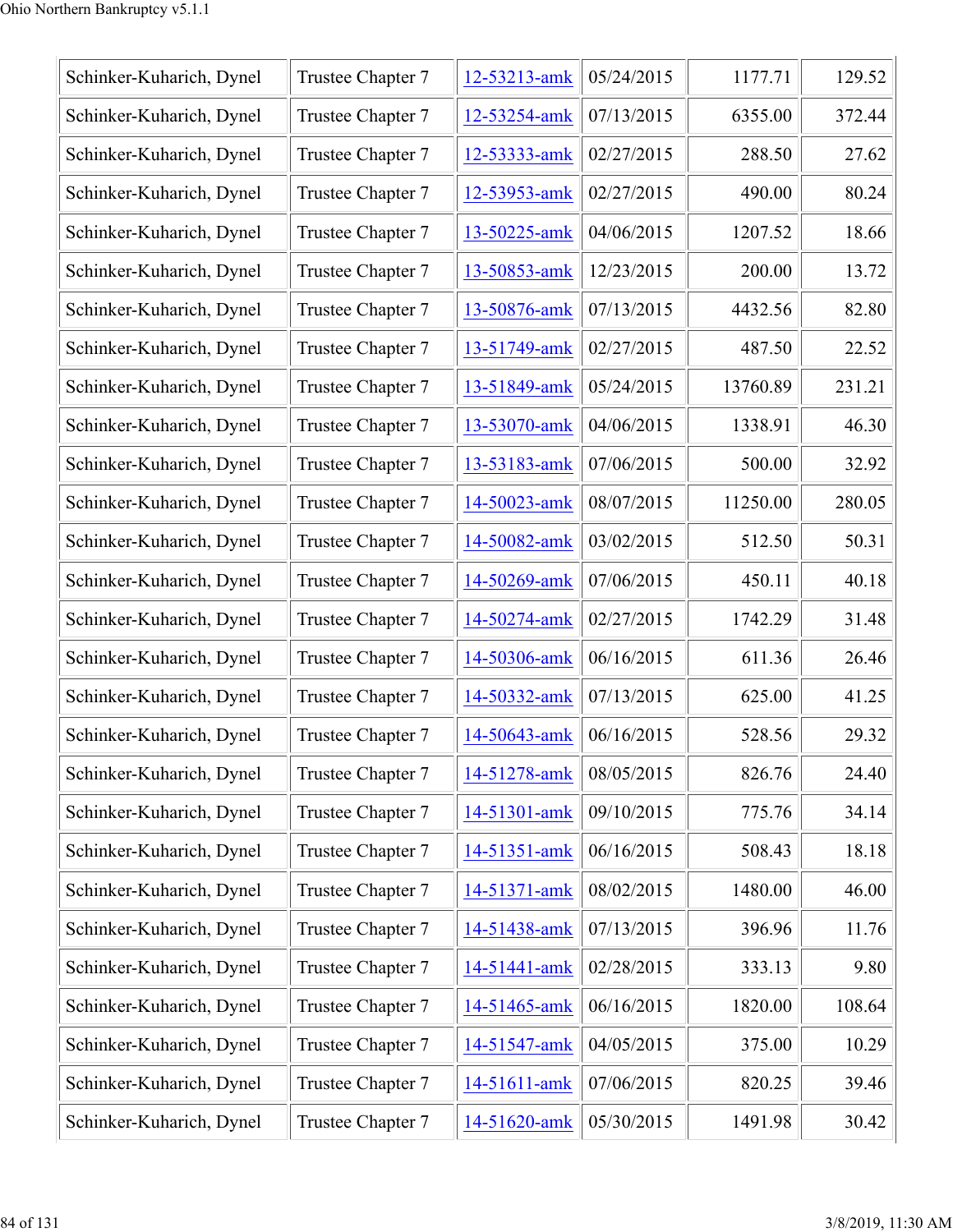| Schinker-Kuharich, Dynel | Trustee Chapter 7 | 14-51698-amk | 11/29/2015 | 1153.55 | 74.49 |
|--------------------------|-------------------|--------------|------------|---------|-------|
| Schinker-Kuharich, Dynel | Trustee Chapter 7 | 14-51741-amk | 09/10/2015 | 496.70  | 12.43 |
| Schinker-Kuharich, Dynel | Trustee Chapter 7 | 14-51798-amk | 05/12/2015 | 1405.06 | 19.79 |
| Schinker-Kuharich, Dynel | Trustee Chapter 7 | 14-51817-amk | 11/29/2015 | 1072.18 | 25.90 |
| Schinker-Kuharich, Dynel | Trustee Chapter 7 | 14-51857-amk | 07/13/2015 | 410.09  | 15.68 |
| Schinker-Kuharich, Dynel | Trustee Chapter 7 | 14-51885-amk | 07/06/2015 | 748.23  | 19.45 |
| Schinker-Kuharich, Dynel | Trustee Chapter 7 | 14-51887-amk | 08/05/2015 | 562.50  | 8.82  |
| Schinker-Kuharich, Dynel | Trustee Chapter 7 | 14-51904-amk | 06/16/2015 | 1271.70 | 43.54 |
| Schinker-Kuharich, Dynel | Trustee Chapter 7 | 14-51906-amk | 06/16/2015 | 730.16  | 11.74 |
| Schinker-Kuharich, Dynel | Trustee Chapter 7 | 14-51914-amk | 03/02/2015 | 355.57  | 14.70 |
| Schinker-Kuharich, Dynel | Trustee Chapter 7 | 14-51959-amk | 03/02/2015 | 298.92  | 27.98 |
| Schinker-Kuharich, Dynel | Trustee Chapter 7 | 14-52016-amk | 08/27/2015 | 413.48  | 27.05 |
| Schinker-Kuharich, Dynel | Trustee Chapter 7 | 14-52110-amk | 04/05/2015 | 515.00  | 11.61 |
| Schinker-Kuharich, Dynel | Trustee Chapter 7 | 14-52213-amk | 04/05/2015 | 225.00  | 11.10 |
| Schinker-Kuharich, Dynel | Trustee Chapter 7 | 14-52216-amk | 07/13/2015 | 1055.86 | 11.27 |
| Schinker-Kuharich, Dynel | Trustee Chapter 7 | 14-52246-amk | 04/05/2015 | 750.00  | 22.95 |
| Schinker-Kuharich, Dynel | Trustee Chapter 7 | 14-52304-amk | 06/16/2015 | 2525.00 | 12.65 |
| Schinker-Kuharich, Dynel | Trustee Chapter 7 | 14-52360-amk | 06/16/2015 | 200.00  | 20.89 |
| Schinker-Kuharich, Dynel | Trustee Chapter 7 | 14-52402-amk | 11/29/2015 | 1400.00 | 20.05 |
| Schinker-Kuharich, Dynel | Trustee Chapter 7 | 14-52403-amk | 04/20/2015 | 266.27  | 13.19 |
| Schinker-Kuharich, Dynel | Trustee Chapter 7 | 14-52423-amk | 09/27/2015 | 375.00  | 18.02 |
| Schinker-Kuharich, Dynel | Trustee Chapter 7 | 14-52454-amk | 05/12/2015 | 153.47  | 12.74 |
| Schinker-Kuharich, Dynel | Trustee Chapter 7 | 14-52473-amk | 11/29/2015 | 392.75  | 6.86  |
| Schinker-Kuharich, Dynel | Trustee Chapter 7 | 14-52489-amk | 07/13/2015 | 1415.79 | 52.91 |
| Schinker-Kuharich, Dynel | Trustee Chapter 7 | 14-52575-amk | 07/06/2015 | 723.87  | 14.21 |
| Schinker-Kuharich, Dynel | Trustee Chapter 7 | 14-52577-amk | 08/21/2015 | 1194.75 | 30.02 |
| Schinker-Kuharich, Dynel | Trustee Chapter 7 | 14-52670-amk | 07/13/2015 | 1138.52 | 13.72 |
| Schinker-Kuharich, Dynel | Trustee Chapter 7 | 14-52690-amk | 07/06/2015 | 515.46  | 12.74 |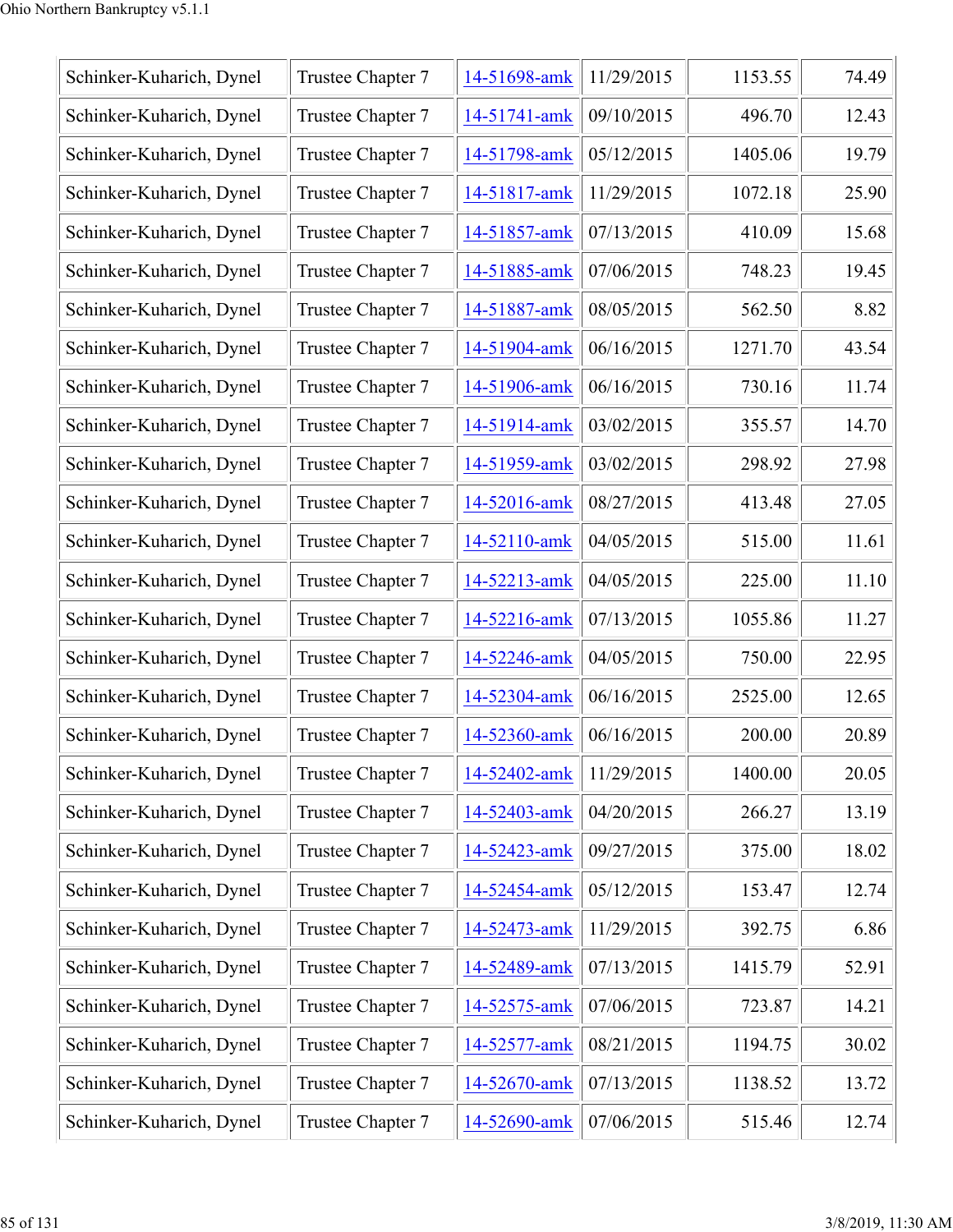| Schinker-Kuharich, Dynel | Trustee Chapter 7 | 14-52712-amk | 06/16/2015 | 546.08  | 8.82  |
|--------------------------|-------------------|--------------|------------|---------|-------|
| Schinker-Kuharich, Dynel | Trustee Chapter 7 | 14-52715-amk | 06/16/2015 | 860.05  | 10.29 |
| Schinker-Kuharich, Dynel | Trustee Chapter 7 | 14-52746-amk | 05/12/2015 | 372.53  | 11.76 |
| Schinker-Kuharich, Dynel | Trustee Chapter 7 | 14-52807-amk | 07/13/2015 | 161.28  | 10.78 |
| Schinker-Kuharich, Dynel | Trustee Chapter 7 | 14-52814-amk | 05/24/2015 | 188.33  | 13.72 |
| Schinker-Kuharich, Dynel | Trustee Chapter 7 | 14-52828-amk | 08/27/2015 | 549.37  | 12.25 |
| Schinker-Kuharich, Dynel | Trustee Chapter 7 | 14-52849-amk | 06/16/2015 | 641.29  | 7.35  |
| Schinker-Kuharich, Dynel | Trustee Chapter 7 | 14-52861-amk | 05/12/2015 | 285.09  | 10.29 |
| Schinker-Kuharich, Dynel | Trustee Chapter 7 | 14-52862-amk | 05/12/2015 | 161.89  | 11.27 |
| Schinker-Kuharich, Dynel | Trustee Chapter 7 | 14-52977-amk | 08/02/2015 | 892.61  | 9.80  |
| Schinker-Kuharich, Dynel | Trustee Chapter 7 | 14-53044-amk | 08/27/2015 | 380.89  | 7.32  |
| Schinker-Kuharich, Dynel | Trustee Chapter 7 | 14-53082-amk | 08/05/2015 | 439.44  | 10.78 |
| Schinker-Kuharich, Dynel | Trustee Chapter 7 | 14-53103-amk | 07/06/2015 | 162.31  | 10.87 |
| Schinker-Kuharich, Dynel | Trustee Chapter 7 | 14-53120-amk | 06/16/2015 | 360.49  | 9.80  |
| Schinker-Kuharich, Dynel | Trustee Chapter 7 | 14-53136-amk | 06/16/2015 | 178.19  | 9.80  |
| Schinker-Kuharich, Dynel | Trustee Chapter 7 | 14-53152-amk | 07/06/2015 | 267.69  | 8.82  |
| Schinker-Kuharich, Dynel | Trustee Chapter 7 | 14-53165-amk | 07/06/2015 | 353.38  | 8.82  |
| Schinker-Kuharich, Dynel | Trustee Chapter 7 | 14-53185-amk | 08/07/2015 | 1350.65 | 9.31  |
| Schinker-Kuharich, Dynel | Trustee Chapter 7 | 14-53209-amk | 07/27/2015 | 259.43  | 10.29 |
| Schinker-Kuharich, Dynel | Trustee Chapter 7 | 14-53211-amk | 07/06/2015 | 344.19  | 10.78 |
| Schinker-Kuharich, Dynel | Trustee Chapter 7 | 14-53216-amk | 08/21/2015 | 680.50  | 13.72 |
| Schinker-Kuharich, Dynel | Trustee Chapter 7 | 14-53226-amk | 08/21/2015 | 1000.50 | 6.86  |
| Schinker-Kuharich, Dynel | Trustee Chapter 7 | 14-53255-amk | 07/06/2015 | 229.81  | 8.33  |
| Schinker-Kuharich, Dynel | Trustee Chapter 7 | 14-53275-amk | 09/16/2015 | 383.66  | 6.37  |
| Schinker-Kuharich, Dynel | Trustee Chapter 7 | 14-53298-amk | 07/06/2015 | 381.87  | 22.05 |
| Schinker-Kuharich, Dynel | Trustee Chapter 7 | 14-53299-amk | 10/27/2015 | 484.36  | 13.72 |
| Schinker-Kuharich, Dynel | Trustee Chapter 7 | 14-53315-amk | 08/27/2015 | 304.80  | 16.62 |
| Schinker-Kuharich, Dynel | Trustee Chapter 7 | 14-53318-amk | 08/07/2015 | 824.06  | 10.78 |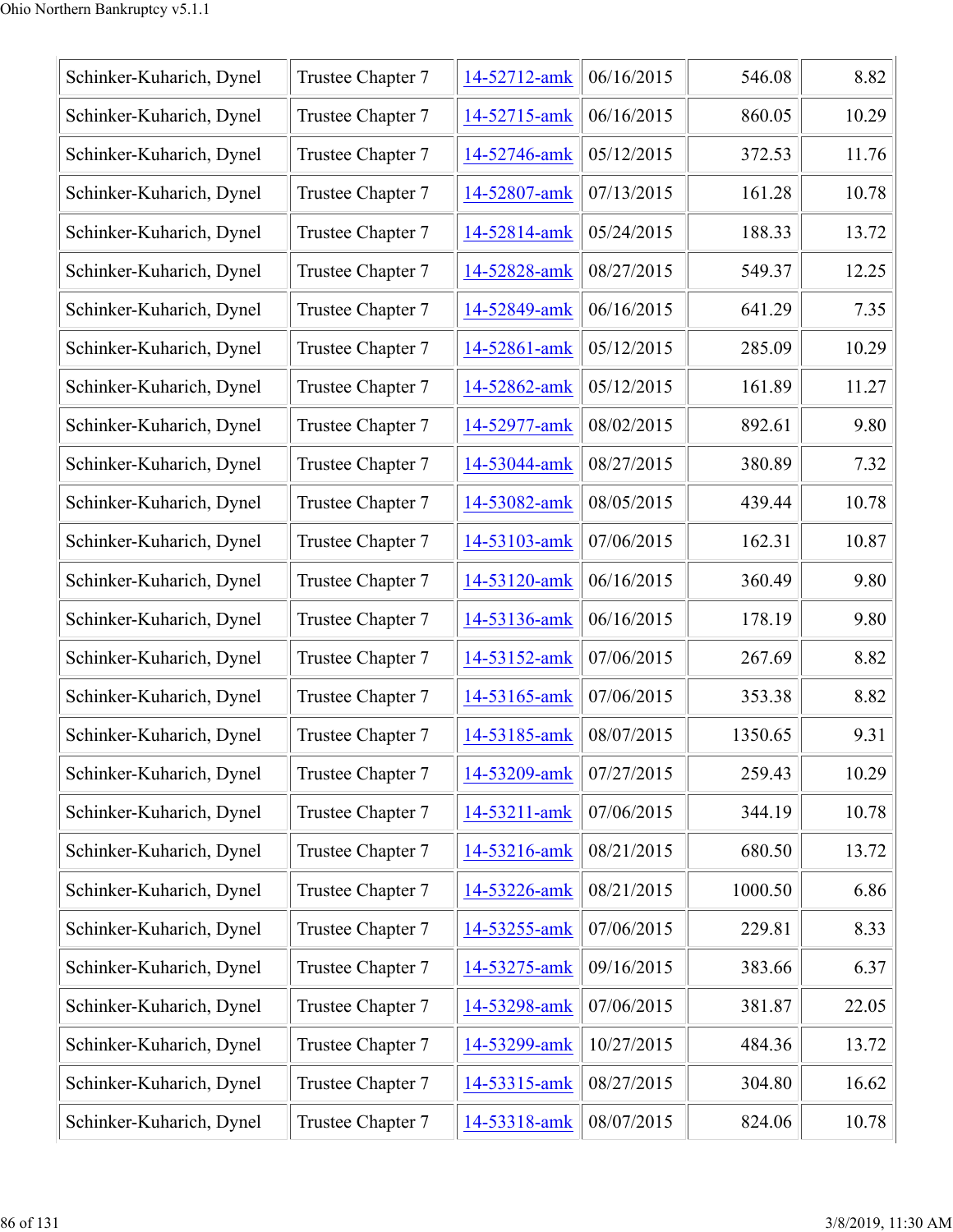| Schinker-Kuharich, Dynel | Trustee Chapter 7  | 14-53322-amk     | 11/29/2015 | 1075.00  | 32.47   |
|--------------------------|--------------------|------------------|------------|----------|---------|
| Schinker-Kuharich, Dynel | Trustee Chapter 7  | 14-53341-amk     | 09/16/2015 | 445.77   | 12.25   |
| Schinker-Kuharich, Dynel | Trustee Chapter 7  | 15-50003-amk     | 07/27/2015 | 214.51   | 6.86    |
| Schinker-Kuharich, Dynel | Trustee Chapter 7  | 15-50050-amk     | 08/07/2015 | 194.45   | 11.27   |
| Schinker-Kuharich, Dynel | Trustee Chapter 7  | 15-50052-amk     | 09/10/2015 | 409.06   | 12.74   |
| Schinker-Kuharich, Dynel | Trustee Chapter 7  | 15-50110-amk     | 08/05/2015 | 323.25   | 11.27   |
| Schinker-Kuharich, Dynel | Trustee Chapter 7  | 15-50136-amk     | 08/27/2015 | 1295.10  | 11.76   |
| Schinker-Kuharich, Dynel | Trustee Chapter 7  | 15-50154-amk     | 10/27/2015 | 370.27   | 15.68   |
| Schinker-Kuharich, Dynel | Trustee Chapter 7  | 15-50182-amk     | 11/29/2015 | 455.40   | 9.80    |
| Schinker-Kuharich, Dynel | Trustee Chapter 7  | 15-50200-amk     | 09/10/2015 | 602.80   | 7.35    |
| Schinker-Kuharich, Dynel | Trustee Chapter 7  | 15-50248-amk     | 09/16/2015 | 177.65   | 17.15   |
| Schinker-Kuharich, Dynel | Trustee Chapter 7  | 15-50564-amk     | 09/27/2015 | 301.84   | 12.25   |
| Schinker-Kuharich, Dynel | Trustee Chapter 7  | 15-51228-amk     | 12/10/2015 | 247.85   | 11.27   |
|                          |                    |                  | Total      | 99305.20 | 3083.70 |
| Schrader, Bruce R.       | Trustee's Attorney | 06-61512-rk      | 07/02/2015 | 39162.00 | 240.89  |
| Schrader, Bruce R.       | Attorney           | 09-62549-rk      | 05/13/2015 | 1300.00  | 191.20  |
| Schrader, Bruce R.       | Trustee's Attorney | 10-62857-rk      | 07/31/2015 | 33085.00 | 1356.23 |
| Schrader, Bruce R.       | Trustee's Attorney | $12 - 62920$ -rk | 09/09/2015 | 1064.00  | 0.00    |
| Schrader, Bruce R.       | Attorney           | 13-60851-rk      | 07/24/2015 | 1484.00  | 11.80   |
| Schrader, Bruce R.       | Trustee's Attorney | 13-61044-rk      | 08/13/2015 | 1092.00  | 35.30   |
| Schrader, Bruce R.       | Attorney           | 13-61565-rk      | 05/21/2015 | 756.00   | 24.80   |
| Schrader, Bruce R.       | Trustee's Attorney | 13-61827-rk      | 06/09/2015 | 728.00   | 0.00    |
| Schrader, Bruce R.       | Trustee's Attorney | 14-62352-rk      | 11/16/2015 | 420.00   | 0.00    |
|                          |                    |                  | Total      | 79091.00 | 1860.22 |
| Schwieg, Frederic P.     | Trustee's Attorney | 15-11415-aih     | 12/17/2015 | 30270.00 | 367.60  |
|                          |                    |                  | Total      | 30270.00 | 367.60  |
| Scott, Earl              | Accountant         | 14-41901-kw      | 05/01/2015 | 240.20   | 0.00    |
|                          |                    |                  | Total      | 240.20   | 0.00    |
|                          |                    |                  |            |          |         |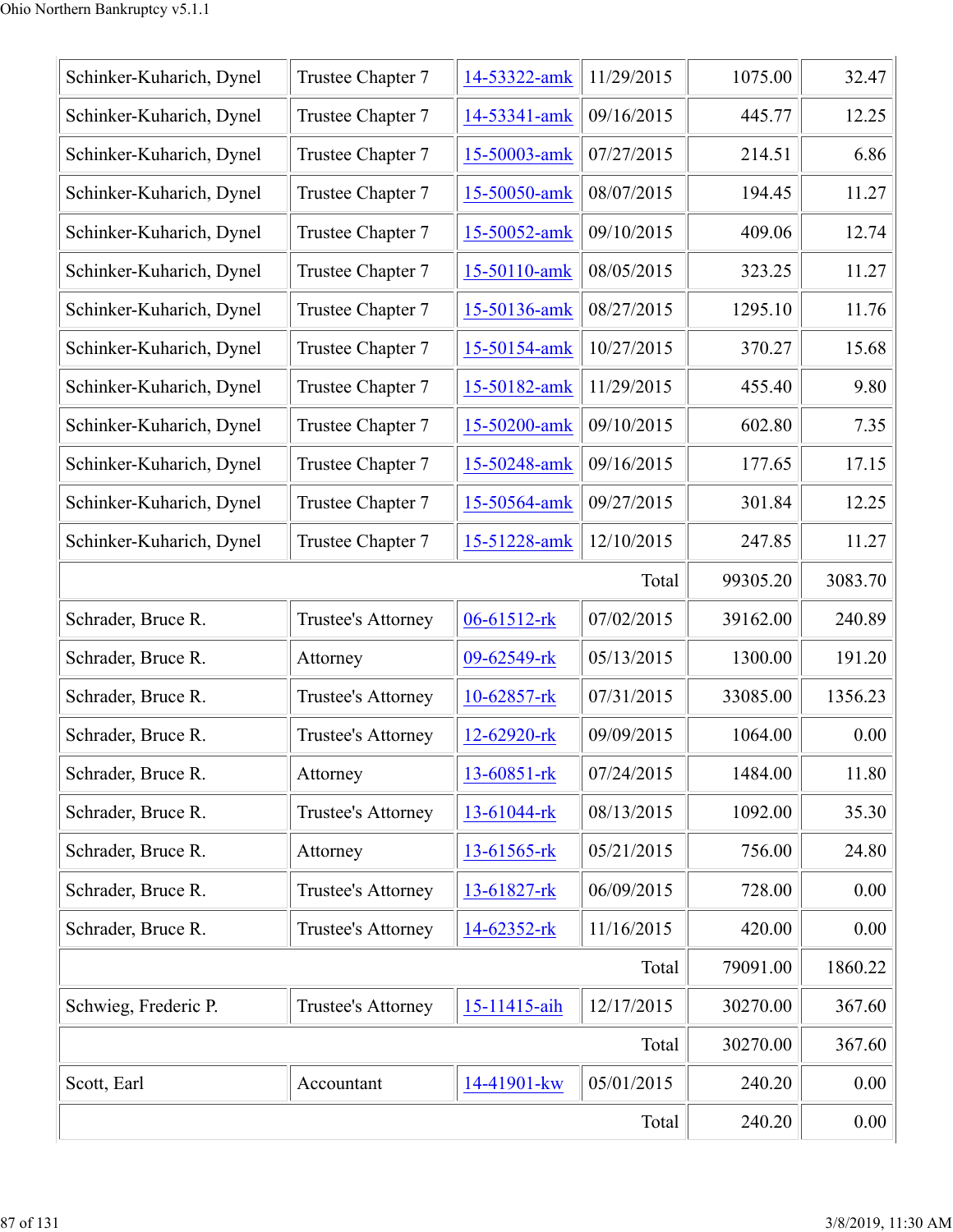| Scott, Earl          | Accountant         | 09-15234-jps       | 07/06/2015 | 4961.80  | 0.00  |
|----------------------|--------------------|--------------------|------------|----------|-------|
| Scott, Earl          | Accountant         | 09-15235-pmc       | 07/06/2015 | 6264.80  | 0.00  |
|                      |                    |                    | Total      | 11226.60 | 0.00  |
| Scott, Earl R.       | Accountant         | 05-43771-kw        | 03/19/2015 | 664.40   | 0.00  |
|                      |                    |                    | Total      | 664.40   | 0.00  |
| Semegen, Alex L.     | Consultant         | 10-40855-kw        | 01/22/2015 | 1312.50  | 5.00  |
|                      |                    |                    | Total      | 1312.50  | 5.00  |
| Shury, Donald        | Appraiser          | 14-61167-rk        | 11/19/2015 | 100.00   | 0.00  |
|                      |                    |                    | Total      | 100.00   | 0.00  |
| Sicherman, Marvin A. | Trustee Chapter 7  | 10-18923-jps       | 06/19/2015 | 7950.98  | 5.39  |
| Sicherman, Marvin A. | Trustee Chapter 7  | 12-15909-jps       | 06/19/2015 | 2550.00  | 6.35  |
| Sicherman, Marvin A. | Trustee's Attorney | 12-17596-pmc       | 01/15/2015 | 4280.00  | 46.83 |
| Sicherman, Marvin A. | Trustee Chapter 7  | 13-12243-aih       | 08/25/2015 | 2252.36  | 4.90  |
| Sicherman, Marvin A. | Trustee Chapter 7  | 13-18155-pmc       | 01/16/2015 | 529.98   | 4.90  |
| Sicherman, Marvin A. | Trustee Chapter 7  | $14 - 10215 - ips$ | 02/24/2015 | 868.75   | 2.94  |
| Sicherman, Marvin A. | Trustee Chapter 7  | 14-10329-aih       | 02/24/2015 | 7397.18  | 1.96  |
| Sicherman, Marvin A. | Trustee Chapter 7  | 14-10481-aih       | 05/19/2015 | 753.66   | 3.92  |
| Sicherman, Marvin A. | Trustee Chapter 7  | 14-11375-pmc       | 06/22/2015 | 774.99   | 3.99  |
| Sicherman, Marvin A. | Trustee Chapter 7  | $14 - 12279$ -jps  | 04/29/2015 | 700.00   | 27.17 |
| Sicherman, Marvin A. | Trustee Chapter 7  | 14-12726-pmc       | 06/22/2015 | 2379.30  | 2.45  |
| Sicherman, Marvin A. | Trustee Chapter 7  | 14-13039-pmc       | 06/08/2015 | 525.00   | 9.34  |
| Sicherman, Marvin A. | Trustee Chapter 7  | $14 - 13095$ -jps  | 02/24/2015 | 1225.65  | 2.45  |
| Sicherman, Marvin A. | Trustee Chapter 7  | $14 - 13341 - ips$ | 04/29/2015 | 1600.00  | 0.00  |
| Sicherman, Marvin A. | Trustee Chapter 7  | 14-13362-aih       | 01/13/2015 | 2290.00  | 4.90  |
| Sicherman, Marvin A. | Trustee Chapter 7  | 14-13618-aih       | 02/10/2015 | 675.00   | 3.92  |
| Sicherman, Marvin A. | Trustee Chapter 7  | 14-13740-pmc       | 02/19/2015 | 527.78   | 3.92  |
| Sicherman, Marvin A. | Trustee Chapter 7  | 14-13846-pmc       | 01/16/2015 | 666.11   | 0.00  |
| Sicherman, Marvin A. | Trustee's Attorney | 14-13989-pmc       | 05/22/2015 | 1875.00  | 35.91 |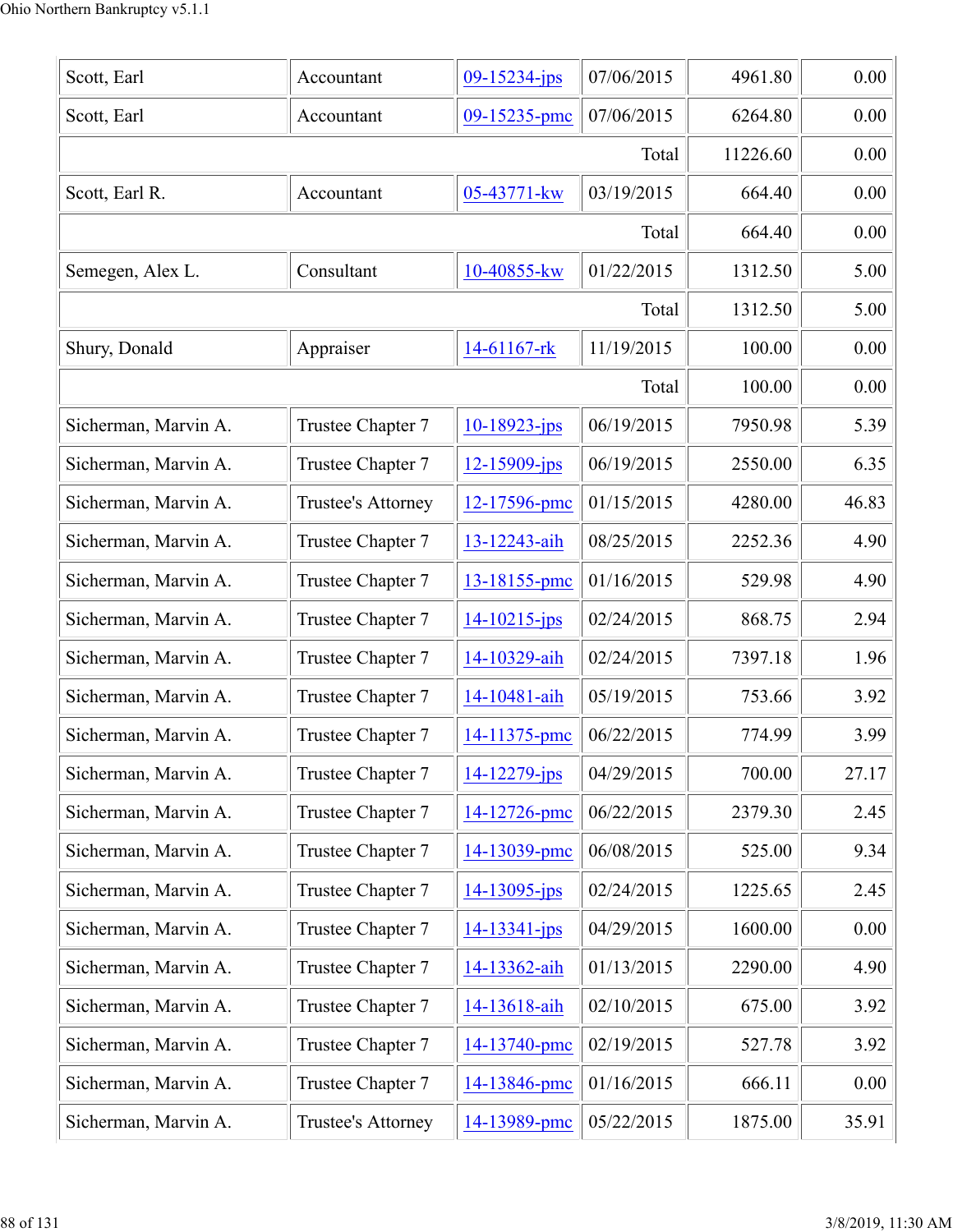| Sicherman, Marvin A. | Trustee Chapter 7 | 14-14542-jps       | 04/29/2015 | 2492.50 | 22.68 |
|----------------------|-------------------|--------------------|------------|---------|-------|
| Sicherman, Marvin A. | Trustee Chapter 7 | 14-14630-aih       | 02/24/2015 | 714.59  | 37.98 |
| Sicherman, Marvin A. | Trustee Chapter 7 | 14-14667-pmc       | 02/19/2015 | 650.00  | 21.71 |
| Sicherman, Marvin A. | Trustee Chapter 7 | 14-14884-aih       | 02/06/2015 | 317.25  | 3.92  |
| Sicherman, Marvin A. | Trustee Chapter 7 | 14-15270-aih       | 06/16/2015 | 577.50  | 16.17 |
| Sicherman, Marvin A. | Trustee Chapter 7 | 14-15532-aih       | 10/06/2015 | 1250.00 | 0.00  |
| Sicherman, Marvin A. | Trustee Chapter 7 | 14-15656-pmc       | 04/24/2015 | 284.07  | 1.96  |
| Sicherman, Marvin A. | Trustee Chapter 7 | 14-15709-pmc       | 04/06/2015 | 1393.10 | 2.94  |
| Sicherman, Marvin A. | Trustee Chapter 7 | 14-16110-pmc       | 04/02/2015 | 237.20  | 2.94  |
| Sicherman, Marvin A. | Trustee Chapter 7 | 14-16140-aih       | 06/16/2015 | 1443.50 | 28.43 |
| Sicherman, Marvin A. | Trustee Chapter 7 | 14-16279-jps       | 05/07/2015 | 259.25  | 1.96  |
| Sicherman, Marvin A. | Trustee Chapter 7 | 14-16399-jps       | 09/23/2015 | 418.65  | 3.43  |
| Sicherman, Marvin A. | Trustee Chapter 7 | $14 - 16515$ -pmc  | 12/17/2015 | 862.41  | 1.96  |
| Sicherman, Marvin A. | Trustee Chapter 7 | $14 - 16699$ -jps  | 06/19/2015 | 1336.40 | 17.06 |
| Sicherman, Marvin A. | Trustee Chapter 7 | 14-16736-aih       | 07/07/2015 | 1380.00 | 4.90  |
| Sicherman, Marvin A. | Trustee Chapter 7 | 14-16762-aih       | 06/16/2015 | 532.43  | 0.00  |
| Sicherman, Marvin A. | Trustee Chapter 7 | 14-17656-pmc       | 08/20/2015 | 1066.22 | 1.47  |
| Sicherman, Marvin A. | Trustee Chapter 7 | 14-17712-aih       | 08/25/2015 | 479.89  | 0.00  |
| Sicherman, Marvin A. | Trustee Chapter 7 | 14-17851-pmc       | 08/20/2015 | 552.48  | 2.45  |
| Sicherman, Marvin A. | Trustee Chapter 7 | $15 - 10110 - ips$ | 09/23/2015 | 673.72  | 2.45  |
| Sicherman, Marvin A. | Trustee Chapter 7 | $15 - 10143 - ips$ | 09/23/2015 | 1258.40 | 1.47  |
| Sicherman, Marvin A. | Trustee Chapter 7 | 15-10316-pmc       | 10/16/2015 | 415.75  | 4.53  |
| Sicherman, Marvin A. | Trustee Chapter 7 | 15-10381-pmc       | 12/17/2015 | 6570.33 | 3.43  |
| Sicherman, Marvin A. | Trustee Chapter 7 | 15-10386-aih       | 12/28/2015 | 149.89  | 0.00  |
| Sicherman, Marvin A. | Trustee Chapter 7 | $15 - 10630 - ips$ | 09/23/2015 | 375.00  | 2.45  |
| Sicherman, Marvin A. | Trustee Chapter 7 | 15-10636-pmc       | 10/16/2015 | 653.47  | 1.19  |
| Sicherman, Marvin A. | Trustee Chapter 7 | 15-10672-aih       | 09/29/2015 | 371.42  | 5.39  |
| Sicherman, Marvin A. | Trustee Chapter 7 | 15-10732-aih       | 10/06/2015 | 805.75  | 1.96  |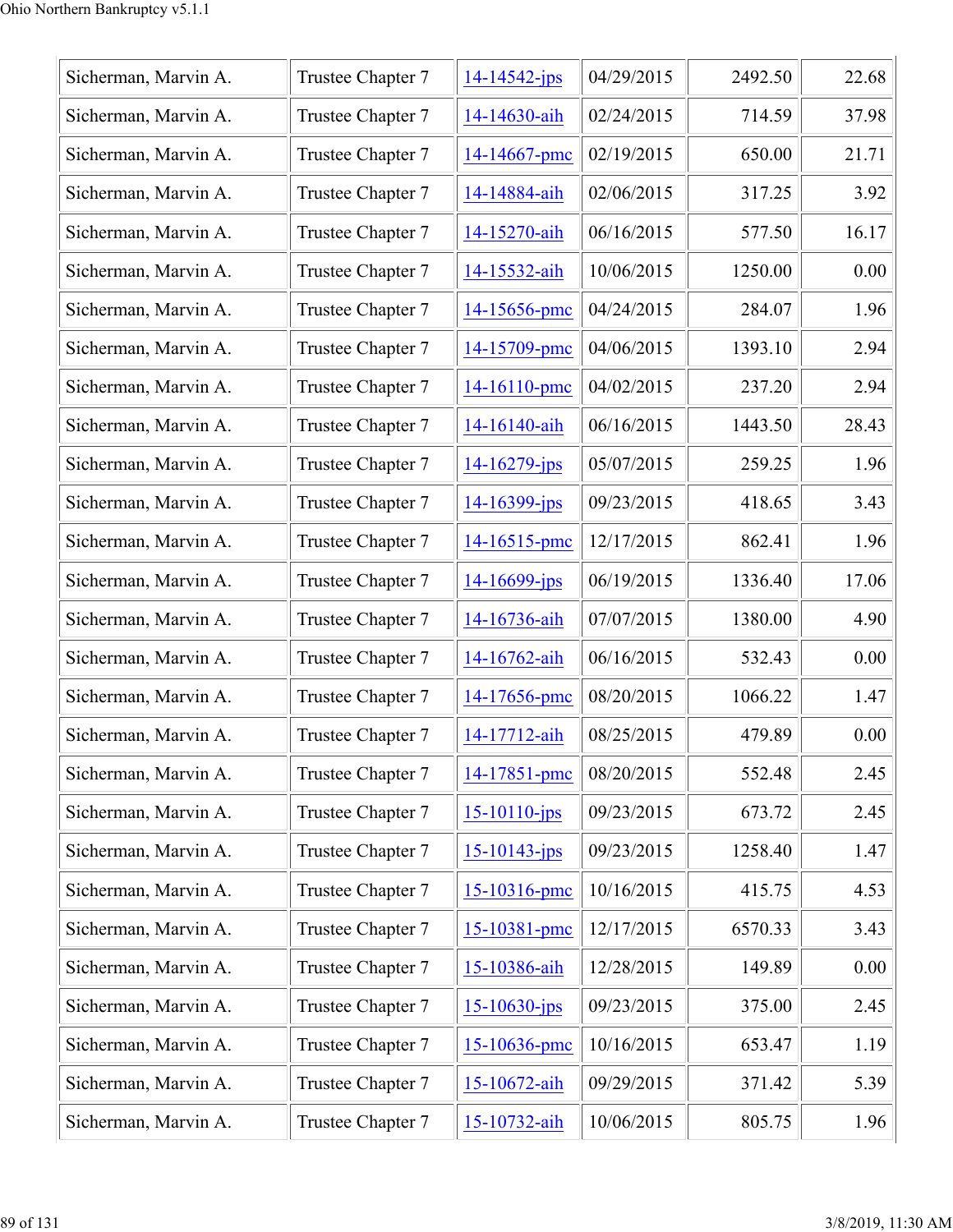| Sicherman, Marvin A. | Trustee Chapter 7  | $15 - 10924$ -jps | 10/07/2015 | 570.75    | 4.41    |
|----------------------|--------------------|-------------------|------------|-----------|---------|
| Sicherman, Marvin A. | Trustee Chapter 7  | $15 - 10928$ -jps | 09/25/2015 | 275.36    | 0.00    |
| Sicherman, Marvin A. | Trustee Chapter 7  | 15-10974-aih      | 10/20/2015 | 1670.00   | 1.96    |
| Sicherman, Marvin A. | Trustee Chapter 7  | $15 - 11017$ -jps | 09/25/2015 | 366.25    | 2.62    |
| Sicherman, Marvin A. | Trustee Chapter 7  | $15 - 11693$ -pmc | 11/13/2015 | 2170.24   | 2.94    |
| Sicherman, Marvin A. | Trustee Chapter 7  | 15-11707-aih      | 11/03/2015 | 462.43    | 2.62    |
| Sicherman, Marvin A. | Trustee Chapter 7  | 15-11943-aih      | 11/17/2015 | 1350.00   | 15.74   |
| Sicherman, Marvin A. | Trustee Chapter 7  | 15-11969-aih      | 11/17/2015 | 1350.00   | 15.74   |
| Sicherman, Marvin A. | Trustee Chapter 7  | $15 - 12073$ -pmc | 12/03/2015 | 552.73    | 2.94    |
| Sicherman, Marvin A. | Trustee's Attorney | 15-12471-pmc      | 12/17/2015 | 410.00    | 13.34   |
| Sicherman, Marvin A. | Trustee Chapter 7  | $15 - 12637$ -jps | 12/14/2015 | 327.43    | 3.43    |
| Sicherman, Marvin A. | Trustee Chapter 7  | 15-13146-aih      | 12/15/2015 | 241.71    | 1.96    |
|                      |                    |                   | Total      | 77089.81  | 433.77  |
| Sicherman, Marvin A. | Trustee Chapter 7  | 12-17596-pmc      | 01/15/2015 | 4176.79   | 1.96    |
| Sicherman, Marvin A. | Trustee Chapter 7  | 14-13989-pmc      | 05/22/2015 | 2102.54   | 0.00    |
| Sicherman, Marvin A. | Trustee Chapter 7  | 14-14888-pmc      | 03/06/2015 | 593.08    | 1.96    |
| Sicherman, Marvin A. | Trustee's Attorney | 15-10381-pmc      | 12/17/2015 | 1394.00   | 8.68    |
| Sicherman, Marvin A. | Trustee Chapter 7  | 15-12471-pmc      | 12/17/2015 | 2250.00   | 4.41    |
|                      |                    |                   | Total      | 10516.41  | 17.01   |
| Sicherman, Marvin A. | Trustee's Attorney | 14-14888-pmc      | 03/06/2015 | 440.00    | 14.82   |
|                      |                    |                   | Total      | 440.00    | 14.82   |
| Silagy, Anne Piero   | Trustee Chapter 7  | 06-61512-rk       | 07/02/2015 | 8850.00   | 74.46   |
| Silagy, Anne Piero   | Trustee Chapter 7  | 08-61759-rk       | 01/12/2015 | 1291.80   | 55.50   |
| Silagy, Anne Piero   | Trustee Chapter 7  | 09-62549-rk       | 05/13/2015 | 1250.00   | 30.37   |
| Silagy, Anne Piero   | Trustee Chapter 7  | 10-60849-rk       | 11/19/2015 | 2686.50   | 69.01   |
| Silagy, Anne Piero   | Trustee Chapter 7  | 10-62857-rk       | 07/31/2015 | 457709.90 | 1779.22 |
| Silagy, Anne Piero   | Trustee Chapter 7  | $10-63637$ -rk    | 12/01/2015 | 2443.40   | 30.71   |
| Silagy, Anne Piero   | Trustee Chapter 7  | $11-61251-rk$     | 09/14/2015 | 1450.00   | 102.37  |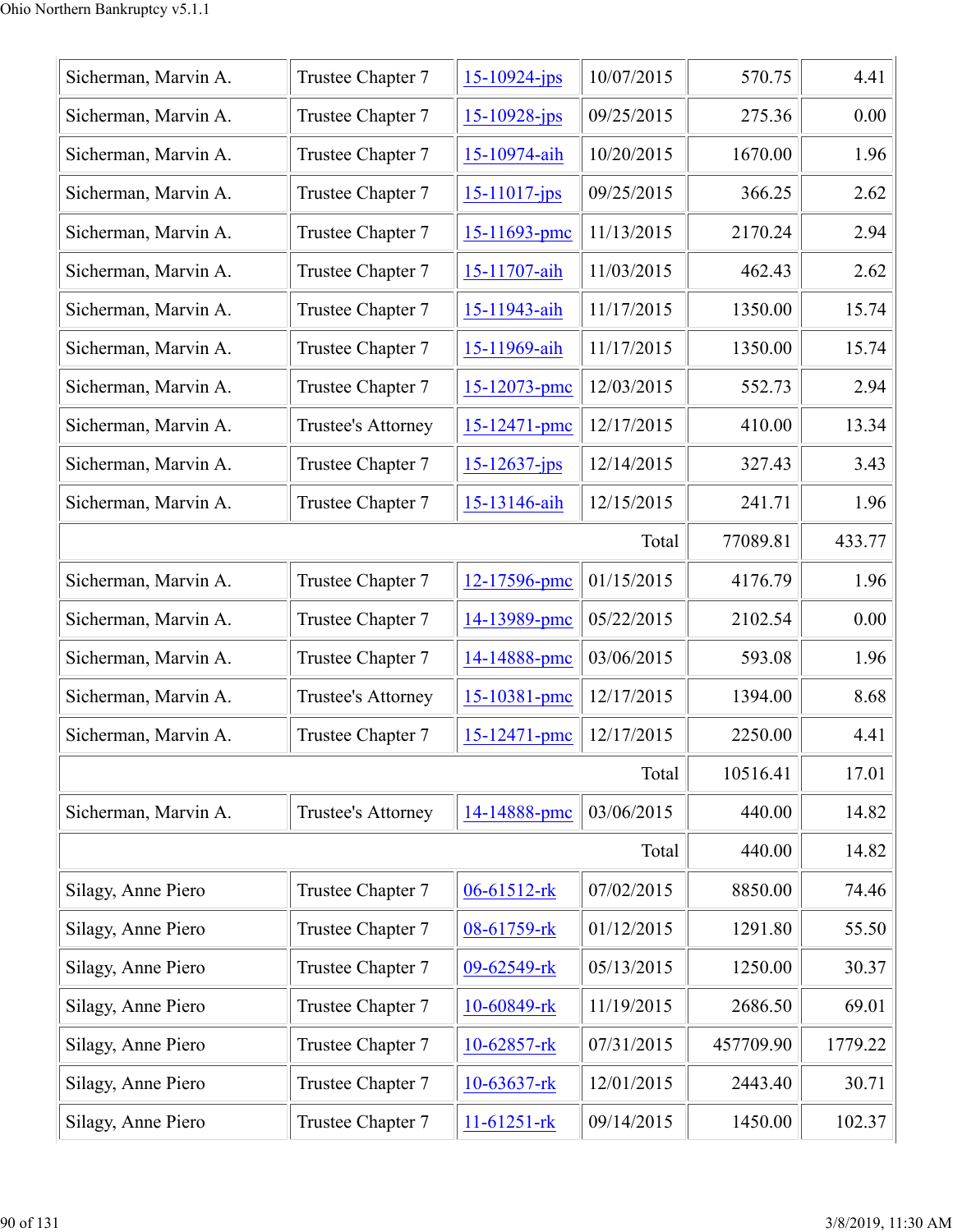| Silagy, Anne Piero | Trustee Chapter 7 | $11-63551-rk$ | 11/04/2015 | 391.27  | 13.97  |
|--------------------|-------------------|---------------|------------|---------|--------|
| Silagy, Anne Piero | Trustee Chapter 7 | 11-63776-rk   | 04/22/2015 | 6750.00 | 77.34  |
| Silagy, Anne Piero | Trustee Chapter 7 | 12-60209-rk   | 12/04/2015 | 5872.10 | 483.88 |
| Silagy, Anne Piero | Trustee Chapter 7 | 12-62920-rk   | 09/09/2015 | 1200.00 | 56.94  |
| Silagy, Anne Piero | Trustee Chapter 7 | 13-60466-rk   | 12/29/2015 | 2900.00 | 116.40 |
| Silagy, Anne Piero | Trustee Chapter 7 | 13-60851-rk   | 07/24/2015 | 1301.00 | 10.56  |
| Silagy, Anne Piero | Trustee Chapter 7 | 13-61044-rk   | 08/13/2015 | 1750.00 | 15.64  |
| Silagy, Anne Piero | Trustee Chapter 7 | 13-61198-rk   | 04/09/2015 | 1546.10 | 31.56  |
| Silagy, Anne Piero | Trustee Chapter 7 | 13-61565-rk   | 05/21/2015 | 1250.00 | 39.00  |
| Silagy, Anne Piero | Trustee Chapter 7 | 13-61786-rk   | 04/22/2015 | 2817.40 | 99.37  |
| Silagy, Anne Piero | Trustee Chapter 7 | 13-61827-rk   | 06/09/2015 | 3256.90 | 82.01  |
| Silagy, Anne Piero | Trustee Chapter 7 | 13-63052-rk   | 06/18/2015 | 729.25  | 58.86  |
| Silagy, Anne Piero | Trustee Chapter 7 | 13-63120-rk   | 01/05/2015 | 316.50  | 9.66   |
| Silagy, Anne Piero | Trustee Chapter 7 | 14-60223-rk   | 04/22/2015 | 638.00  | 50.33  |
| Silagy, Anne Piero | Trustee Chapter 7 | 14-60378-rk   | 07/16/2015 | 1272.25 | 19.09  |
| Silagy, Anne Piero | Trustee Chapter 7 | 14-60744-rk   | 03/10/2015 | 1002.25 | 87.53  |
| Silagy, Anne Piero | Trustee Chapter 7 | 14-60889-rk   | 01/05/2015 | 901.00  | 10.29  |
| Silagy, Anne Piero | Trustee Chapter 7 | 14-61135-rk   | 01/23/2015 | 407.40  | 13.95  |
| Silagy, Anne Piero | Trustee Chapter 7 | 14-61304-rk   | 01/23/2015 | 781.50  | 8.98   |
| Silagy, Anne Piero | Trustee Chapter 7 | 14-61335-rk   | 04/22/2015 | 1161.00 | 50.70  |
| Silagy, Anne Piero | Trustee Chapter 7 | 14-61832-rk   | 05/15/2015 | 1710.60 | 35.89  |
| Silagy, Anne Piero | Trustee Chapter 7 | 14-62108-rk   | 05/27/2015 | 800.00  | 65.98  |
| Silagy, Anne Piero | Trustee Chapter 7 | 14-62124-rk   | 06/03/2015 | 430.55  | 13.17  |
| Silagy, Anne Piero | Trustee Chapter 7 | 14-62352-rk   | 11/16/2015 | 1370.00 | 23.97  |
| Silagy, Anne Piero | Trustee Chapter 7 | 14-62414-rk   | 11/16/2015 | 400.00  | 30.28  |
| Silagy, Anne Piero | Trustee Chapter 7 | 14-62432-rk   | 11/16/2015 | 1600.29 | 14.16  |
| Silagy, Anne Piero | Trustee Chapter 7 | 14-62452-rk   | 11/16/2015 | 993.09  | 15.04  |
| Silagy, Anne Piero | Trustee Chapter 7 | 14-62526-rk   | 12/30/2015 | 575.34  | 18.40  |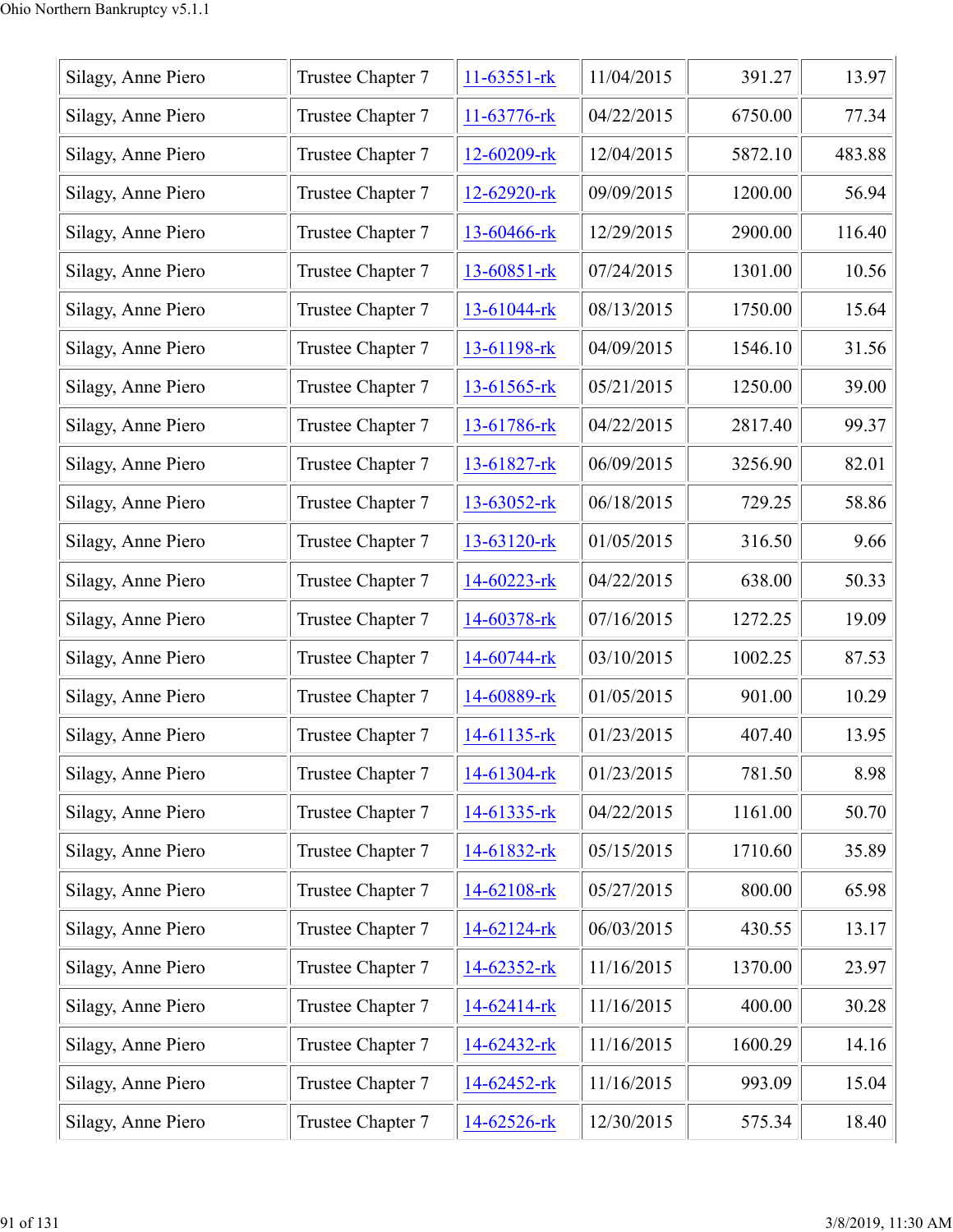| Silagy, Anne Piero       | Trustee Chapter 7  | 14-62564-rk        | 09/03/2015 | 424.45    | 6.84    |
|--------------------------|--------------------|--------------------|------------|-----------|---------|
| Silagy, Anne Piero       | Trustee Chapter 7  | 14-62576-rk        | 08/21/2015 | 706.73    | 8.39    |
| Silagy, Anne Piero       | Trustee Chapter 7  | 14-62750-rk        | 10/29/2015 | 567.75    | 9.97    |
| Silagy, Anne Piero       | Trustee Chapter 7  | 14-62786-rk        | 08/19/2015 | 491.94    | 11.06   |
| Silagy, Anne Piero       | Trustee Chapter 7  | 15-60026-rk        | 12/30/2015 | 1410.30   | 20.00   |
| Silagy, Anne Piero       | Trustee Chapter 7  | 15-60122-rk        | 09/24/2015 | 369.17    | 7.40    |
| Silagy, Anne Piero       | Trustee Chapter 7  | 15-60460-rk        | 11/16/2015 | 649.75    | 2.82    |
|                          |                    |                    | Total      | 524425.48 | 3761.07 |
| Simon, David O.          | Trustee's Attorney | 12-12867-aih       | 02/10/2015 | 2612.50   | 0.00    |
| Simon, David O.          | Trustee Chapter 7  | 14-12564-pmc       | 04/06/2015 | 500.00    | 14.66   |
| Simon, David O.          | Trustee Chapter 7  | 14-14239-pmc       | 02/19/2015 | 2250.00   | 45.43   |
| Simon, David O.          | Trustee's Attorney | $14 - 16590 - ips$ | 09/23/2015 | 557.50    | 0.00    |
| Simon, David O.          | Trustee's Attorney | $15 - 10064$ -jps  | 09/23/2015 | 540.00    | 0.00    |
| Simon, David O.          | Trustee Chapter 7  | 15-11186-pmc       | 12/17/2015 | 6871.45   | 45.61   |
|                          |                    |                    | Total      | 13331.45  | 105.70  |
| Simon, David O.          | Trustee's Attorney | 14-14199-jps       | 03/31/2015 | 605.00    | 0.00    |
| Simon, David O.          | Trustee's Attorney | $14 - 15461$ -jps  | 07/30/2015 | 375.00    | 0.00    |
| Simon, David O.          | Trustee's Attorney | 15-11186-pmc       | 12/17/2015 | 1020.00   | 0.00    |
|                          |                    |                    | Total      | 2000.00   | 0.00    |
| Simon, Trustee, David O. | Trustee Chapter 7  | 09-18660-jps       | 12/18/2015 | 926.68    | 4.90    |
| Simon, Trustee, David O. | Trustee Chapter 7  | $10-17856$ -jps    | 05/28/2015 | 250.00    | 2.94    |
| Simon, Trustee, David O. | Trustee Chapter 7  | 10-18703-pmc       | 05/05/2015 | 587.25    | 9.38    |
| Simon, Trustee, David O. | Trustee Chapter 7  | $10-19738$ -jps    | 02/24/2015 | 1344.93   | 20.16   |
| Simon, Trustee, David O. | Trustee Chapter 7  | 12-12867-aih       | 02/10/2015 | 2500.00   | 64.74   |
| Simon, Trustee, David O. | Trustee Chapter 7  | 13-17550-pmc       | 03/06/2015 | 1100.00   | 3.92    |
| Simon, Trustee, David O. | Trustee Chapter 7  | $14 - 10415$ -jps  | 09/23/2015 | 1475.87   | 7.84    |
| Simon, Trustee, David O. | Trustee Chapter 7  | 14-10453-pmc       | 05/05/2015 | 652.00    | 7.88    |
| Simon, Trustee, David O. | Trustee Chapter 7  | 14-10693-pmc       | 01/16/2015 | 703.80    | 3.92    |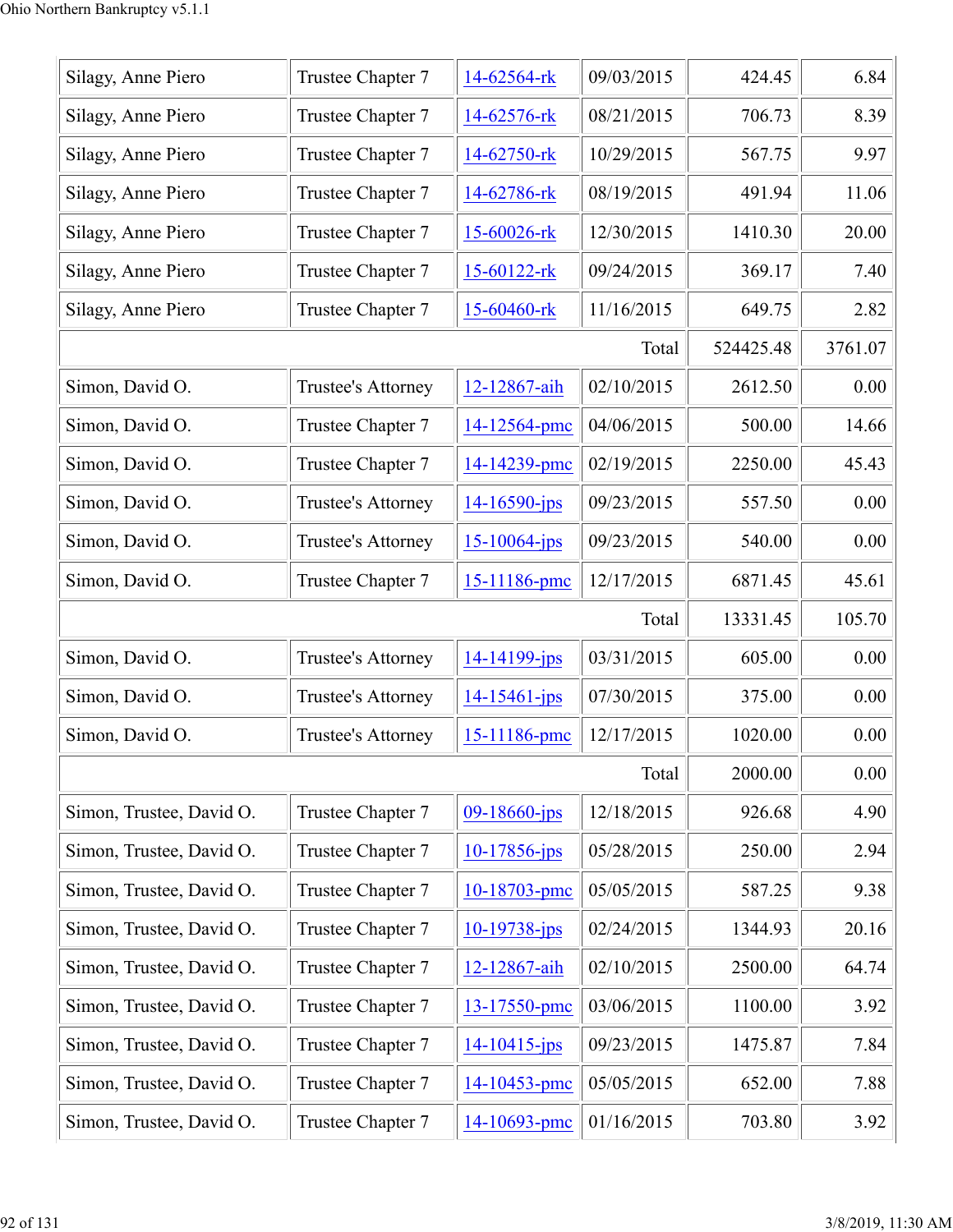| Simon, Trustee, David O. | Trustee Chapter 7  | 14-10890-pmc       | 01/16/2015 | 459.50  | 2.94   |
|--------------------------|--------------------|--------------------|------------|---------|--------|
| Simon, Trustee, David O. | Trustee Chapter 7  | $14 - 10983 - jps$ | 01/07/2015 | 541.97  | 4.90   |
| Simon, Trustee, David O. | Trustee Chapter 7  | $14 - 10999 - ips$ | 01/07/2015 | 600.03  | 4.90   |
| Simon, Trustee, David O. | Trustee Chapter 7  | 14-11015-aih       | 02/10/2015 | 550.00  | 4.90   |
| Simon, Trustee, David O. | Trustee Chapter 7  | 14-11050-aih       | 01/28/2015 | 300.83  | 6.86   |
| Simon, Trustee, David O. | Trustee Chapter 7  | 14-11212-aih       | 02/10/2015 | 799.25  | 4.90   |
| Simon, Trustee, David O. | Trustee Chapter 7  | 14-11379-aih       | 02/10/2015 | 875.00  | 3.92   |
| Simon, Trustee, David O. | Trustee Chapter 7  | $14 - 11425$ -jps  | 01/07/2015 | 758.00  | 2.94   |
| Simon, Trustee, David O. | Trustee Chapter 7  | 14-11430-aih       | 01/28/2015 | 355.86  | 3.43   |
| Simon, Trustee, David O. | Trustee Chapter 7  | $14 - 11446$ -jps  | 03/31/2015 | 875.00  | 2.94   |
| Simon, Trustee, David O. | Trustee Chapter 7  | 14-11513-aih       | 02/23/2015 | 425.00  | 39.23  |
| Simon, Trustee, David O. | Trustee Chapter 7  | $14 - 11667$ -jps  | 02/25/2015 | 313.17  | 3.47   |
| Simon, Trustee, David O. | Trustee Chapter 7  | 14-11797-aih       | 03/24/2015 | 849.06  | 3.43   |
| Simon, Trustee, David O. | Trustee Chapter 7  | 14-12426-jps       | 04/06/2015 | 1100.00 | 2.94   |
| Simon, Trustee, David O. | Trustee Chapter 7  | 14-12539-pmc       | 05/05/2015 | 933.25  | 13.37  |
| Simon, Trustee, David O. | Trustee Chapter 7  | $14 - 12542 - jps$ | 04/29/2015 | 1350.00 | 8.33   |
| Simon, Trustee, David O. | Trustee Chapter 7  | 14-12545-aih       | 05/05/2015 | 758.00  | 3.92   |
| Simon, Trustee, David O. | Trustee's Attorney | 14-12564-pmc       | 04/06/2015 | 357.50  | 350.00 |
| Simon, Trustee, David O. | Trustee Chapter 7  | 14-12568-aih       | 05/05/2015 | 627.00  | 3.16   |
| Simon, Trustee, David O. | Trustee Chapter 7  | 14-12799-aih       | 04/23/2015 | 1225.00 | 33.58  |
| Simon, Trustee, David O. | Trustee Chapter 7  | $14 - 12910 - ips$ | 05/06/2015 | 839.48  | 3.92   |
| Simon, Trustee, David O. | Trustee Chapter 7  | 14-12942-aih       | 04/01/2015 | 359.98  | 6.86   |
| Simon, Trustee, David O. | Trustee Chapter 7  | 14-12946-pmc       | 04/20/2015 | 187.50  | 0.00   |
| Simon, Trustee, David O. | Trustee Chapter 7  | $14 - 12948 - ips$ | 01/28/2015 | 369.56  | 4.41   |
| Simon, Trustee, David O. | Trustee Chapter 7  | 14-13219-aih       | 11/17/2015 | 2000.00 | 306.05 |
| Simon, Trustee, David O. | Trustee Chapter 7  | 14-13241-aih       | 04/16/2015 | 347.34  | 6.86   |
| Simon, Trustee, David O. | Trustee Chapter 7  | 14-13588-pmc       | 05/22/2015 | 509.30  | 3.43   |
| Simon, Trustee, David O. | Trustee Chapter 7  | 14-13876-jps       | 05/28/2015 | 356.00  | 1.96   |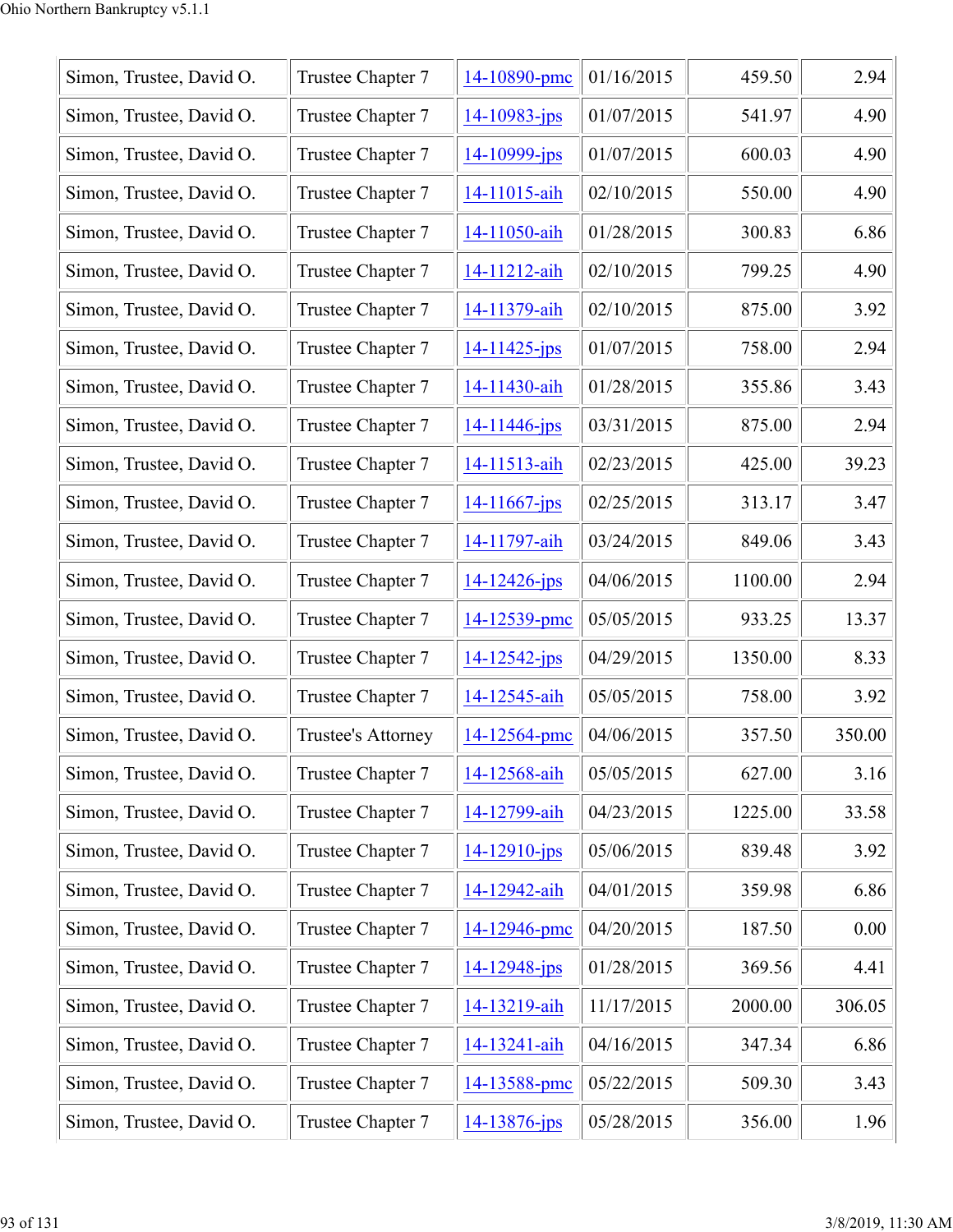| Simon, Trustee, David O. | Trustee Chapter 7  | 14-13881-pmc       | 05/22/2015 | 423.24  | 2.45   |
|--------------------------|--------------------|--------------------|------------|---------|--------|
| Simon, Trustee, David O. | Trustee Chapter 7  | $14 - 13905 - jps$ | 09/23/2015 | 351.00  | 3.16   |
| Simon, Trustee, David O. | Trustee Chapter 7  | 14-13925-pmc       | 05/22/2015 | 750.00  | 92.49  |
| Simon, Trustee, David O. | Trustee Chapter 7  | 14-14104-pmc       | 06/22/2015 | 948.60  | 10.29  |
| Simon, Trustee, David O. | Trustee Chapter 7  | 14-14199-jps       | 03/31/2015 | 1865.05 | 131.88 |
| Simon, Trustee, David O. | Trustee's Attorney | 14-14239-pmc       | 02/19/2015 | 962.50  | 0.00   |
| Simon, Trustee, David O. | Trustee Chapter 7  | 14-14426-pmc       | 12/17/2015 | 3117.37 | 4.90   |
| Simon, Trustee, David O. | Trustee Chapter 7  | $14 - 14870 - jps$ | 06/19/2015 | 1131.25 | 61.03  |
| Simon, Trustee, David O. | Trustee Chapter 7  | $14 - 15137 - jps$ | 06/19/2015 | 356.47  | 4.65   |
| Simon, Trustee, David O. | Trustee Chapter 7  | $14 - 15164$ -jps  | 07/30/2015 | 421.25  | 3.92   |
| Simon, Trustee, David O. | Trustee Chapter 7  | 14-15293-pmc       | 08/20/2015 | 840.89  | 9.31   |
| Simon, Trustee, David O. | Trustee Chapter 7  | 14-15457-aih       | 08/25/2015 | 801.44  | 5.88   |
| Simon, Trustee, David O. | Trustee Chapter 7  | $14 - 15461 - ips$ | 07/30/2015 | 968.88  | 2.45   |
| Simon, Trustee, David O. | Trustee Chapter 7  | 14-15494-pmc       | 12/03/2015 | 624.50  | 33.59  |
| Simon, Trustee, David O. | Trustee Chapter 7  | 14-15508-pmc       | 07/16/2015 | 375.00  | 2.94   |
| Simon, Trustee, David O. | Trustee Chapter 7  | 14-15742-aih       | 12/28/2015 | 472.13  | 7.88   |
| Simon, Trustee, David O. | Trustee Chapter 7  | 14-15755-aih       | 07/07/2015 | 3250.00 | 40.75  |
| Simon, Trustee, David O. | Trustee Chapter 7  | 14-15764-aih       | 04/28/2015 | 280.24  | 2.45   |
| Simon, Trustee, David O. | Trustee Chapter 7  | 14-15935-pmc       | 07/16/2015 | 314.96  | 2.94   |
| Simon, Trustee, David O. | Trustee Chapter 7  | 14-15936-pmc       | 12/17/2015 | 418.32  | 2.45   |
| Simon, Trustee, David O. | Trustee Chapter 7  | $14 - 16037 - ips$ | 07/30/2015 | 650.52  | 6.37   |
| Simon, Trustee, David O. | Trustee Chapter 7  | 14-16043-pmc       | 08/10/2015 | 336.64  | 3.92   |
| Simon, Trustee, David O. | Trustee Chapter 7  | $14 - 16059$ -jps  | 07/30/2015 | 677.83  | 2.94   |
| Simon, Trustee, David O. | Trustee Chapter 7  | 14-16064-aih       | 08/25/2015 | 1256.79 | 4.14   |
| Simon, Trustee, David O. | Trustee Chapter 7  | 14-16436-pmc       | 08/20/2015 | 1287.56 | 3.56   |
| Simon, Trustee, David O. | Trustee Chapter 7  | 14-16440-aih       | 06/30/2015 | 252.76  | 4.90   |
| Simon, Trustee, David O. | Trustee Chapter 7  | 14-16469-pmc       | 08/20/2015 | 539.71  | 4.90   |
| Simon, Trustee, David O. | Trustee Chapter 7  | 14-16583-pmc       | 08/20/2015 | 1279.79 | 25.31  |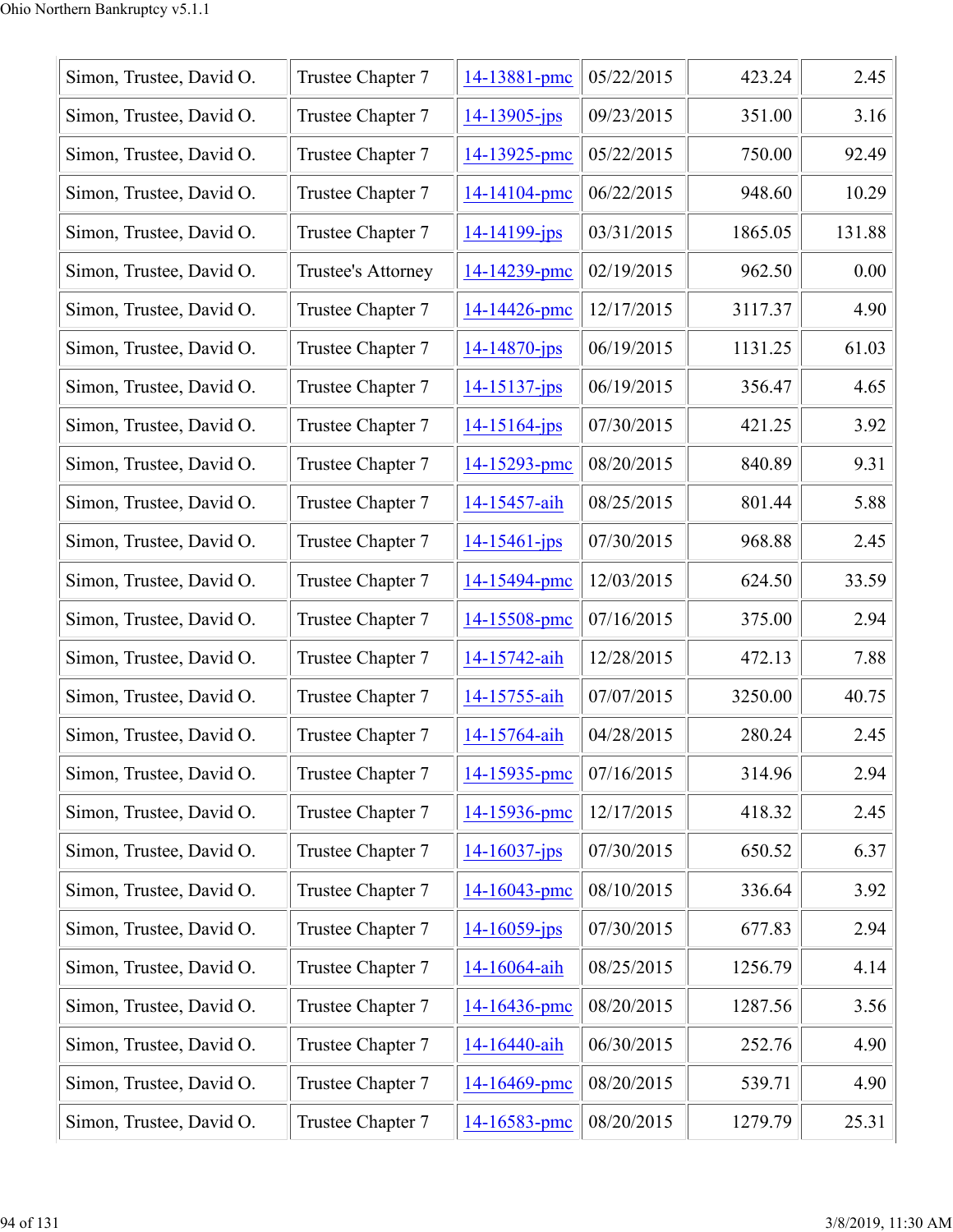| Simon, Trustee, David O. | Trustee Chapter 7 | 14-16584-aih       | 12/28/2015 | 2032.20 | 6.86   |
|--------------------------|-------------------|--------------------|------------|---------|--------|
| Simon, Trustee, David O. | Trustee Chapter 7 | $14 - 16590$ -jps  | 09/23/2015 | 1000.00 | 65.65  |
| Simon, Trustee, David O. | Trustee Chapter 7 | 14-16613-pmc       | 06/29/2015 | 367.09  | 4.90   |
| Simon, Trustee, David O. | Trustee Chapter 7 | $14 - 16648$ -jps  | 08/26/2015 | 755.25  | 3.92   |
| Simon, Trustee, David O. | Trustee Chapter 7 | 14-16708-pmc       | 08/20/2015 | 793.21  | 4.90   |
| Simon, Trustee, David O. | Trustee Chapter 7 | 14-16792-aih       | 10/20/2015 | 328.79  | 3.92   |
| Simon, Trustee, David O. | Trustee Chapter 7 | 14-16821-aih       | 09/08/2015 | 565.29  | 7.84   |
| Simon, Trustee, David O. | Trustee Chapter 7 | 14-17018-aih       | 07/21/2015 | 677.66  | 5.88   |
| Simon, Trustee, David O. | Trustee Chapter 7 | 14-17127-aih       | 07/17/2015 | 372.55  | 4.90   |
| Simon, Trustee, David O. | Trustee Chapter 7 | 14-17283-pmc       | 08/18/2015 | 386.72  | 3.92   |
| Simon, Trustee, David O. | Trustee Chapter 7 | 14-17285-aih       | 07/07/2015 | 662.75  | 8.33   |
| Simon, Trustee, David O. | Trustee Chapter 7 | 14-17530-aih       | 09/08/2015 | 514.95  | 3.92   |
| Simon, Trustee, David O. | Trustee Chapter 7 | 14-17531-aih       | 09/22/2015 | 644.02  | 3.92   |
| Simon, Trustee, David O. | Trustee Chapter 7 | 14-17572-pmc       | 10/16/2015 | 1040.37 | 17.15  |
| Simon, Trustee, David O. | Trustee Chapter 7 | 14-17723-aih       | 10/20/2015 | 1125.10 | 5.88   |
| Simon, Trustee, David O. | Trustee Chapter 7 | 14-17778-aih       | 12/28/2015 | 271.50  | 7.84   |
| Simon, Trustee, David O. | Trustee Chapter 7 | 14-17785-aih       | 10/20/2015 | 1250.00 | 197.87 |
| Simon, Trustee, David O. | Trustee Chapter 7 | 14-17794-pmc       | 10/13/2015 | 245.75  | 5.88   |
| Simon, Trustee, David O. | Trustee Chapter 7 | 14-18010-aih       | 10/20/2015 | 2284.79 | 5.88   |
| Simon, Trustee, David O. | Trustee Chapter 7 | $14 - 18033 - ips$ | 10/28/2015 | 494.75  | 2.94   |
| Simon, Trustee, David O. | Trustee Chapter 7 | $15 - 10015$ -jps  | 11/05/2015 | 753.50  | 4.41   |
| Simon, Trustee, David O. | Trustee Chapter 7 | $15 - 10064$ -jps  | 09/23/2015 | 1461.94 | 6.71   |
| Simon, Trustee, David O. | Trustee Chapter 7 | $15 - 10124 - ips$ | 10/28/2015 | 324.94  | 2.94   |
| Simon, Trustee, David O. | Trustee Chapter 7 | 15-10208-pmc       | 11/02/2015 | 252.25  | 4.90   |
| Simon, Trustee, David O. | Trustee Chapter 7 | 15-10295-aih       | 12/01/2015 | 783.25  | 1.96   |
| Simon, Trustee, David O. | Trustee Chapter 7 | 15-10299-aih       | 12/15/2015 | 279.77  | 3.92   |
| Simon, Trustee, David O. | Trustee Chapter 7 | $15 - 10347 - ips$ | 11/12/2015 | 267.11  | 4.41   |
| Simon, Trustee, David O. | Trustee Chapter 7 | 15-10723-pmc       | 12/03/2015 | 496.70  | 8.82   |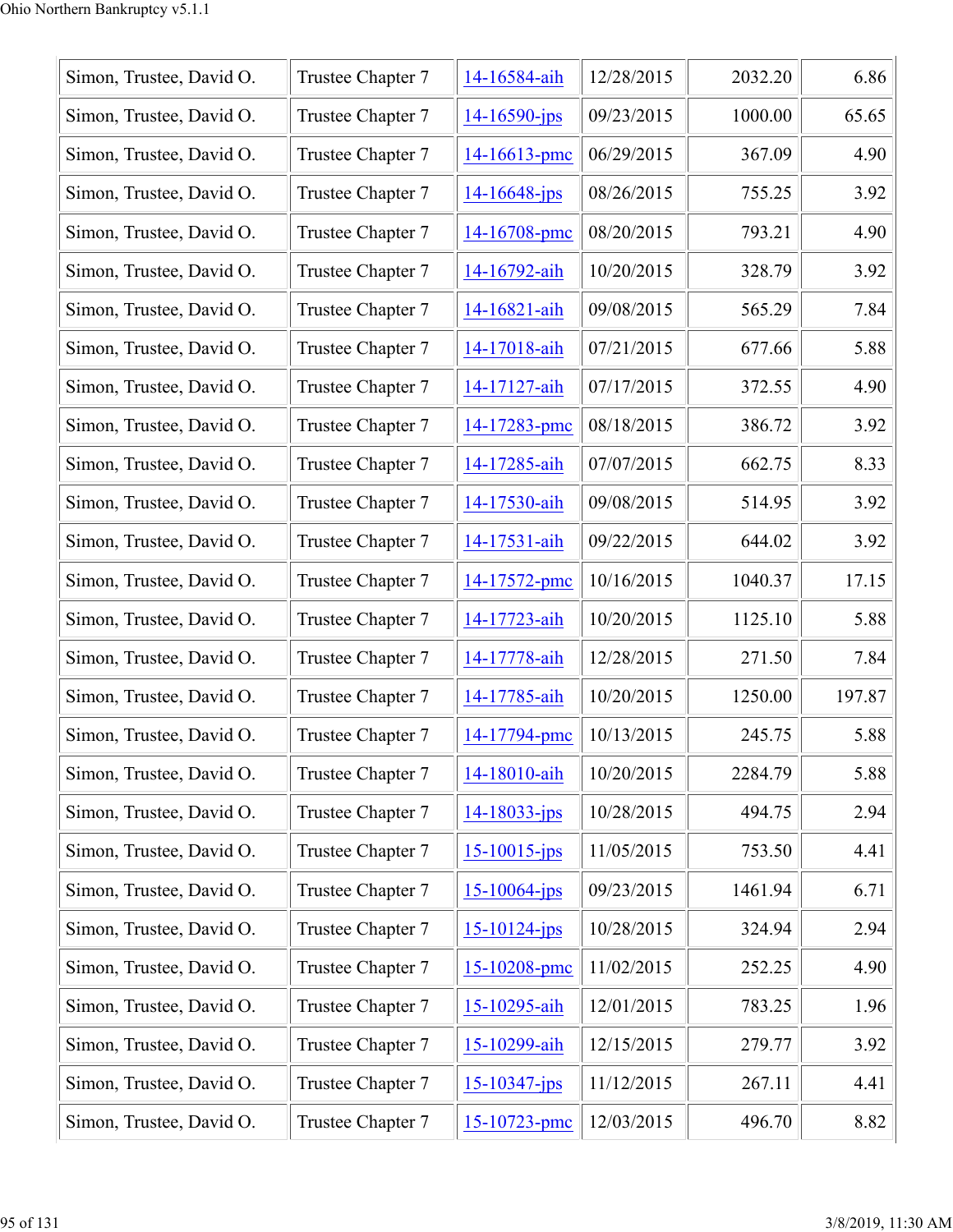| Simon, Trustee, David O. | Trustee Chapter 7         | $15 - 10854$ -jps | 12/14/2015 | 692.91   | 5.88    |
|--------------------------|---------------------------|-------------------|------------|----------|---------|
| Simon, Trustee, David O. | Trustee Chapter 7         | $15 - 10862$ -jps | 12/29/2015 | 378.98   | 5.88    |
| Simon, Trustee, David O. | Trustee Chapter 7         | 15-11779-aih      | 12/28/2015 | 250.00   | 4.41    |
| Simon, Trustee, David O. | Trustee Chapter 7         | 15-12534-pmc      | 12/11/2015 | 367.22   | 2.94    |
|                          |                           |                   | Total      | 75639.11 | 1874.16 |
| Sivak, Christopher G.    | Accountant                | 13-51849-amk      | 03/10/2015 | 2963.50  | 0.00    |
|                          |                           |                   | Total      | 2963.50  | 0.00    |
| Skoda, Minotti & Co.     | Consultant                | $10-50494$ -jps   | 11/17/2015 | 67284.20 | 78.80   |
|                          |                           |                   | Total      | 67284.20 | 78.80   |
| Sonkin & Koberna Co., LP | <b>Special Counsel</b>    | 14-16917-aih      | 04/23/2015 | 24855.50 | 76.32   |
|                          |                           |                   | Total      | 24855.50 | 76.32   |
| Sonkin & Koberna, LLC    | Special Counsel           | 14-16917-aih      | 12/02/2015 | 39539.50 | 196.89  |
|                          |                           |                   | Total      | 39539.50 | 196.89  |
| Sperling, Adam L.        | Special Counsel           | 12-43022-kw       | 03/27/2015 | 3000.00  | 276.23  |
|                          |                           |                   | Total      | 3000.00  | 276.23  |
| Steel, Michael A.        | Trustee's Attorney        | 13-53095-amk      | 02/27/2015 | 938.50   | 6.50    |
| Steel, Michael A.        | Creditor Comm.<br>Aty     | 14-16917-aih      | 06/04/2015 | 34573.50 | 303.39  |
| Steel, Michael A.        | Creditor Comm.<br>Aty     | 14-16917-aih      | 08/12/2015 | 22047.00 | 490.04  |
| Steel, Michael A.        | Creditor Comm.<br>Aty     | 14-16917-aih      | 11/04/2015 | 4956.00  | 169.42  |
| Steel, Michael A.        | <b>Trustee's Attorney</b> | 14-50023-amk      | 04/15/2015 | 8651.00  | 124.82  |
| Steel, Michael A.        | <b>Trustee's Attorney</b> | 14-51371-amk      | 04/15/2015 | 2500.00  | 97.30   |
|                          |                           |                   | Total      | 73666.00 | 1191.47 |
| Steel, Terrence J.       | Special Counsel           | 14-50981-amk      | 02/24/2015 | 21327.75 | 1155.24 |
|                          |                           |                   | Total      | 21327.75 | 1155.24 |
| Stein, Sheldon           | Trustee Chapter 7         | 13-13224-pmc      | 01/16/2015 | 1286.72  | 58.88   |
| Stein, Sheldon           | Trustee's Attorney        | 14-14863-aih      | 11/03/2015 | 506.25   | 0.00    |
| Stein, Sheldon           | Trustee's Attorney        | 14-18048-jps      | 12/14/2015 | 4237.50  | 0.00    |
|                          |                           |                   |            |          |         |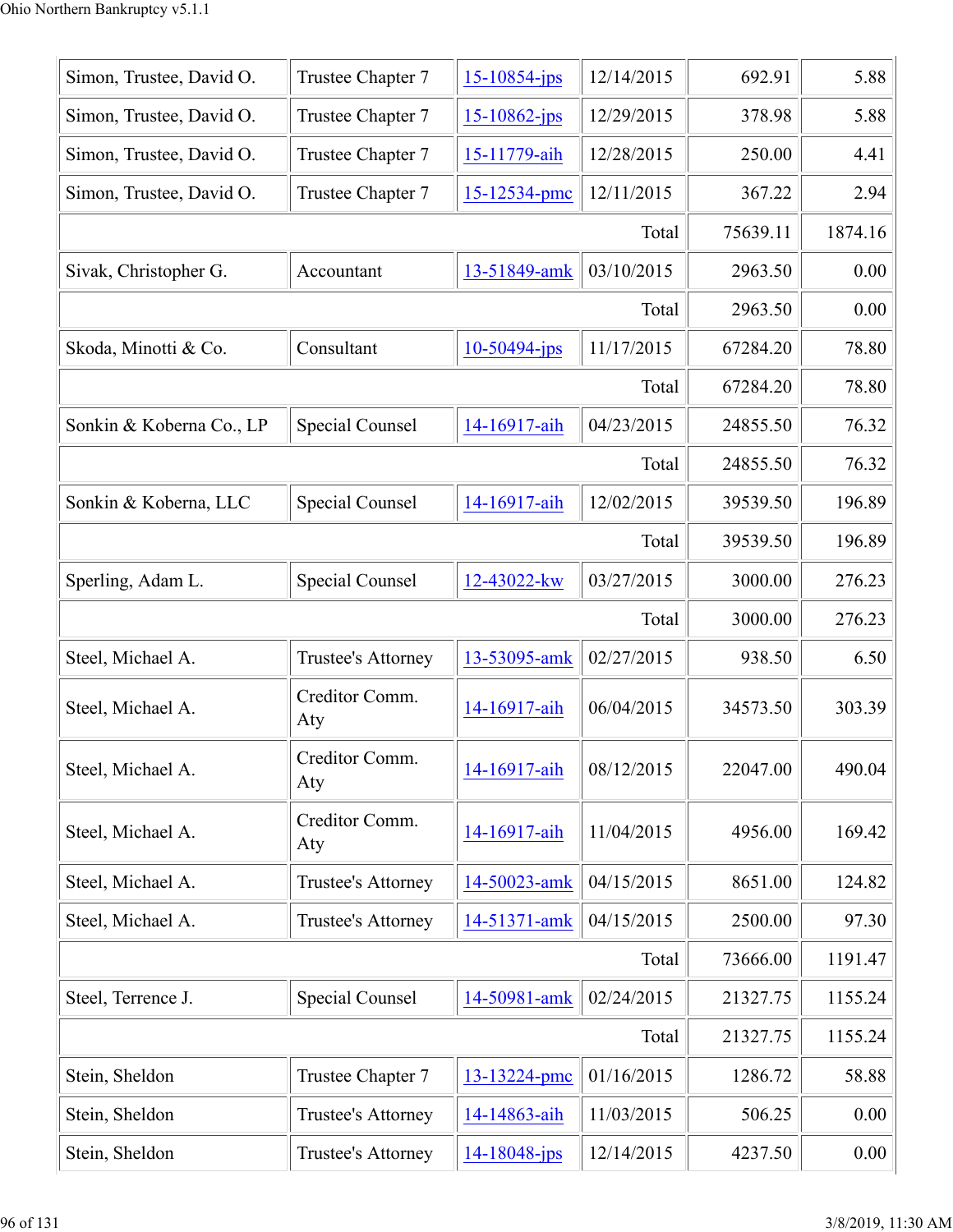|                | 6030.47            | 58.88              |            |         |        |
|----------------|--------------------|--------------------|------------|---------|--------|
| Stein, Sheldon | Trustee Chapter 7  | 11-14965-aih       | 12/28/2015 | 1650.00 | 72.00  |
| Stein, Sheldon | Trustee Chapter 7  | 11-18302-pmc       | 04/06/2015 | 2066.54 | 33.42  |
| Stein, Sheldon | Trustee Chapter 7  | $12 - 10725 - jps$ | 06/19/2015 | 6250.00 | 0.00   |
| Stein, Sheldon | Trustee Chapter 7  | $12 - 12082 - ips$ | 08/26/2015 | 3250.00 | 37.71  |
| Stein, Sheldon | Trustee Chapter 7  | 12-12321-jps       | 01/28/2015 | 812.93  | 40.28  |
| Stein, Sheldon | Trustee Chapter 7  | $12 - 14519 - jps$ | 12/14/2015 | 7543.75 | 89.93  |
| Stein, Sheldon | Trustee Chapter 7  | 12-18215-aih       | 06/16/2015 | 2179.30 | 151.78 |
| Stein, Sheldon | Trustee Chapter 7  | 13-10254-aih       | 03/10/2015 | 1075.00 | 47.70  |
| Stein, Sheldon | Trustee Chapter 7  | 13-12676-jps       | 05/07/2015 | 125.00  | 23.30  |
| Stein, Sheldon | Trustee Chapter 7  | 13-12766-aih       | 06/09/2015 | 312.50  | 30.50  |
| Stein, Sheldon | Trustee's Attorney | 13-13224-pmc       | 01/16/2015 | 1000.00 | 0.00   |
| Stein, Sheldon | Trustee Chapter 7  | 13-13849-pmc       | 06/16/2015 | 145.00  | 35.82  |
| Stein, Sheldon | Trustee Chapter 7  | $13 - 14572 - jps$ | 01/28/2015 | 375.00  | 58.58  |
| Stein, Sheldon | Trustee Chapter 7  | 13-14610-pmc       | 12/03/2015 | 9170.36 | 741.68 |
| Stein, Sheldon | Trustee Chapter 7  | 13-15255-aih       | 11/17/2015 | 1250.00 | 20.30  |
| Stein, Sheldon | Trustee Chapter 7  | 13-15307-jps       | 01/07/2015 | 1000.00 | 57.08  |
| Stein, Sheldon | Trustee Chapter 7  | $13 - 16351 - ips$ | 01/07/2015 | 1890.00 | 56.40  |
| Stein, Sheldon | Trustee Chapter 7  | 13-17226-aih       | 12/01/2015 | 1360.00 | 24.62  |
| Stein, Sheldon | Trustee Chapter 7  | 13-17290-pmc       | 08/21/2015 | 1271.90 | 39.08  |
| Stein, Sheldon | Trustee Chapter 7  | 13-18012-aih       | 01/13/2015 | 590.75  | 23.62  |
| Stein, Sheldon | Trustee Chapter 7  | 13-18057-aih       | 12/01/2015 | 1625.02 | 27.17  |
| Stein, Sheldon | Trustee Chapter 7  | $14 - 10159$ -jps  | 05/06/2015 | 1750.00 | 58.78  |
| Stein, Sheldon | Trustee Chapter 7  | 14-11332-aih       | 05/05/2015 | 1320.38 | 17.04  |
| Stein, Sheldon | Trustee Chapter 7  | 14-11401-pmc       | 07/06/2015 | 375.00  | 88.24  |
| Stein, Sheldon | Trustee Chapter 7  | $14 - 11697$ -jps  | 03/31/2015 | 412.50  | 20.88  |
| Stein, Sheldon | Trustee Chapter 7  | 14-11743-jps       | 01/28/2015 | 800.00  | 31.76  |
| Stein, Sheldon | Trustee Chapter 7  | 14-11840-jps       | 08/26/2015 | 747.50  | 25.04  |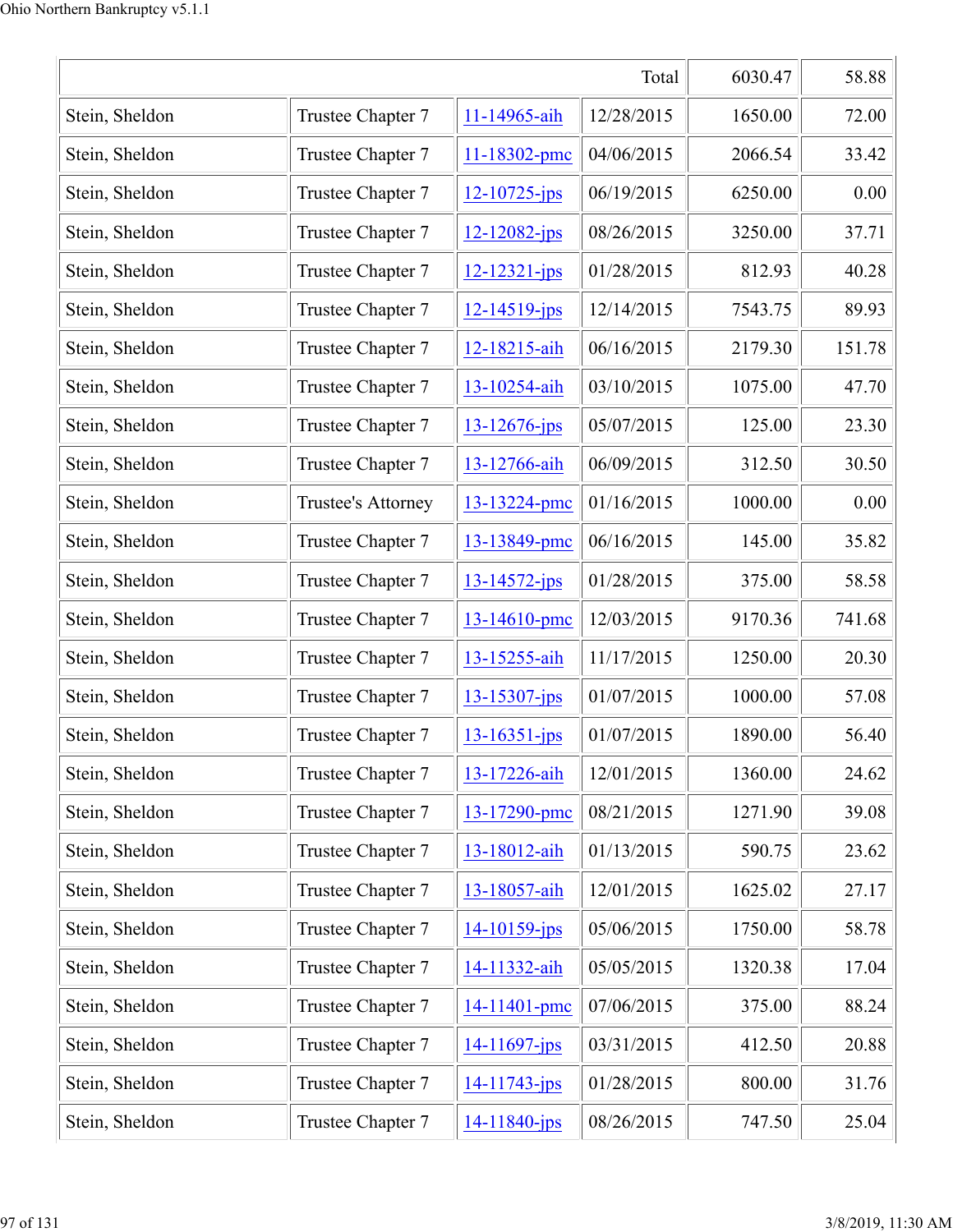| Stein, Sheldon | Trustee Chapter 7         | 14-12467-pmc       | 06/08/2015 | 1350.00  | 74.52  |
|----------------|---------------------------|--------------------|------------|----------|--------|
| Stein, Sheldon | Trustee Chapter 7         | 14-12510-pmc       | 01/16/2015 | 2750.00  | 17.32  |
| Stein, Sheldon | Trustee Chapter 7         | $14 - 12611$ -pmc  | 05/05/2015 | 525.00   | 51.08  |
| Stein, Sheldon | Trustee Chapter 7         | 14-12623-aih       | 06/02/2015 | 450.00   | 18.00  |
| Stein, Sheldon | Trustee Chapter 7         | 14-12800-aih       | 06/16/2015 | 625.00   | 17.52  |
| Stein, Sheldon | Trustee Chapter 7         | 14-13177-pmc       | 03/03/2015 | 300.00   | 13.00  |
| Stein, Sheldon | Trustee Chapter 7         | $14 - 13204 - ips$ | 07/30/2015 | 1650.00  | 86.84  |
| Stein, Sheldon | Trustee Chapter 7         | 14-13452-pmc       | 01/16/2015 | 564.38   | 15.12  |
| Stein, Sheldon | Trustee Chapter 7         | 14-13460-pmc       | 12/03/2015 | 750.00   | 21.38  |
| Stein, Sheldon | Trustee Chapter 7         | $14 - 13512 - ips$ | 06/19/2015 | 1209.11  | 63.14  |
| Stein, Sheldon | Trustee Chapter 7         | 14-13770-jps       | 02/24/2015 | 500.00   | 21.36  |
| Stein, Sheldon | Trustee Chapter 7         | 14-13776-pmc       | 02/06/2015 | 1921.45  | 0.00   |
| Stein, Sheldon | Trustee Chapter 7         | $14 - 13822 - jps$ | 03/12/2015 | 738.03   | 18.84  |
| Stein, Sheldon | Trustee Chapter 7         | $14 - 14136 - jps$ | 03/12/2015 | 661.40   | 10.20  |
| Stein, Sheldon | Trustee Chapter 7         | 14-14494-aih       | 03/10/2015 | 1850.00  | 126.12 |
| Stein, Sheldon | Trustee Chapter 7         | 14-14516-jps       | 09/25/2015 | 257.89   | 17.00  |
| Stein, Sheldon | Trustee Chapter 7         | 14-14727-jps       | 12/18/2015 | 1300.00  | 127.38 |
| Stein, Sheldon | Trustee Chapter 7         | $14 - 14730 - ips$ | 07/30/2015 | 500.00   | 89.44  |
| Stein, Sheldon | Trustee Chapter 7         | 14-14745-pmc       | 12/03/2015 | 450.00   | 42.42  |
| Stein, Sheldon | Trustee Chapter 7         | 14-14781-pmc       | 05/22/2015 | 670.67   | 26.57  |
| Stein, Sheldon | Trustee Chapter 7         | $14 - 14800 - ips$ | 10/26/2015 | 576.60   | 19.76  |
| Stein, Sheldon | Trustee Chapter 7         | 14-14863-aih       | 11/03/2015 | 953.51   | 21.34  |
| Stein, Sheldon | <b>Trustee's Attorney</b> | $14 - 14906$ -jps  | 09/18/2015 | 11925.00 | 0.00   |
| Stein, Sheldon | Trustee Chapter 7         | $14 - 14906 - ips$ | 09/18/2015 | 4318.99  | 34.68  |
| Stein, Sheldon | Trustee Chapter 7         | 14-14908-jps       | 06/19/2015 | 177.89   | 11.76  |
| Stein, Sheldon | Trustee Chapter 7         | 14-15109-pmc       | 02/27/2015 | 279.18   | 21.48  |
| Stein, Sheldon | Trustee Chapter 7         | 14-15182-aih       | 02/27/2015 | 270.06   | 11.16  |
| Stein, Sheldon | Trustee Chapter 7         | $14 - 15367 - ips$ | 03/10/2015 | 1048.07  | 24.80  |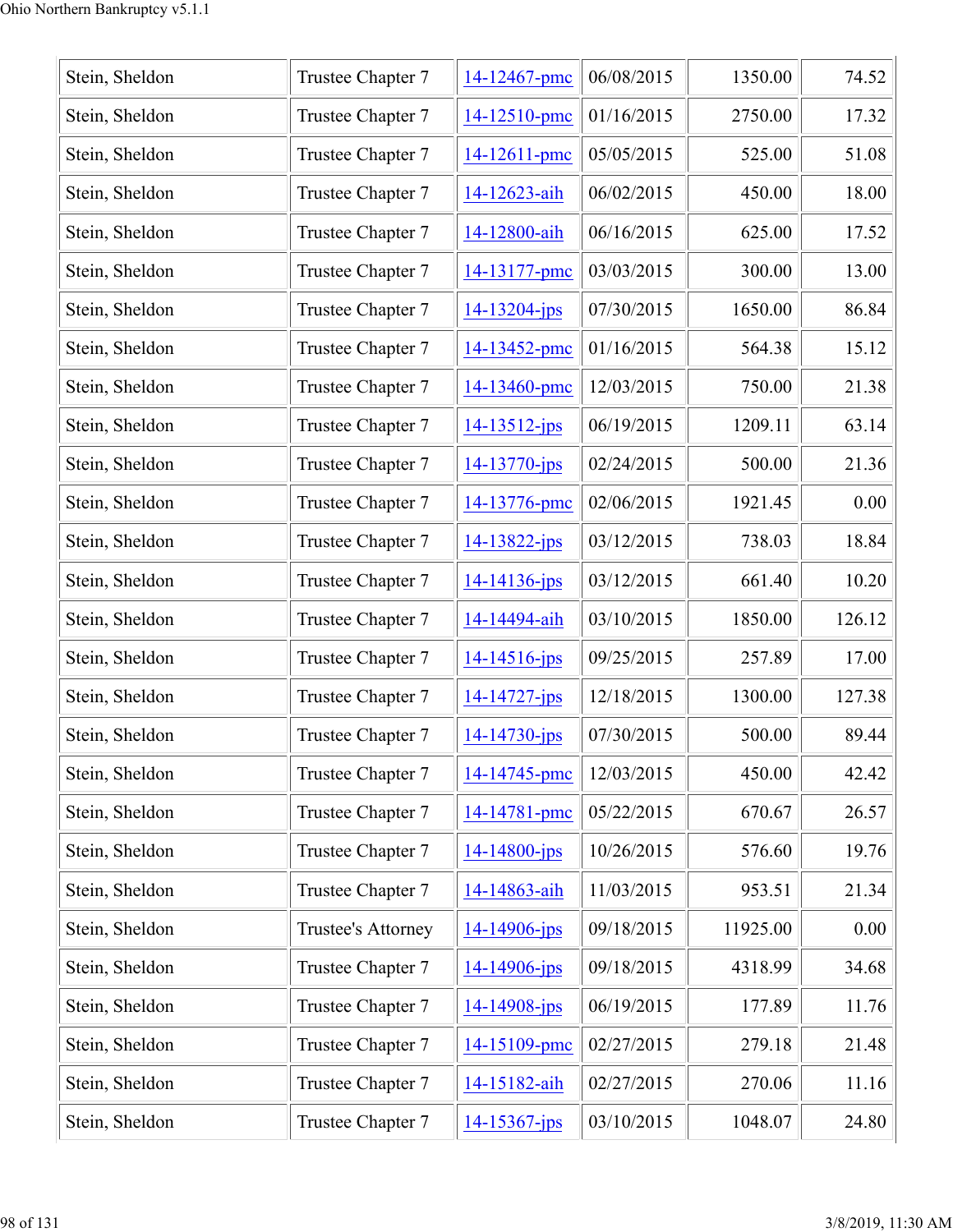| Stein, Sheldon | Trustee Chapter 7  | 14-15367-jps       | 11/13/2015 | 1048.07 | 24.80  |
|----------------|--------------------|--------------------|------------|---------|--------|
| Stein, Sheldon | Trustee Chapter 7  | $14 - 15412$ -jps  | 07/30/2015 | 242.72  | 14.60  |
| Stein, Sheldon | Trustee Chapter 7  | 14-15442-aih       | 05/19/2015 | 846.65  | 16.76  |
| Stein, Sheldon | Trustee Chapter 7  | 14-15453-jps       | 03/24/2015 | 314.42  | 17.28  |
| Stein, Sheldon | Trustee Chapter 7  | 14-15515-aih       | 12/28/2015 | 1260.00 | 43.79  |
| Stein, Sheldon | Trustee Chapter 7  | 14-15516-jps       | 06/19/2015 | 1599.04 | 133.62 |
| Stein, Sheldon | Trustee Chapter 7  | 14-15693-pmc       | 04/06/2015 | 375.00  | 15.96  |
| Stein, Sheldon | Trustee Chapter 7  | $14 - 15729 - ips$ | 07/30/2015 | 375.00  | 18.24  |
| Stein, Sheldon | Trustee Chapter 7  | 14-15957-pmc       | 05/22/2015 | 569.57  | 21.04  |
| Stein, Sheldon | Trustee Chapter 7  | $14 - 16002$ -pmc  | 06/08/2015 | 736.51  | 18.32  |
| Stein, Sheldon | Trustee Chapter 7  | $14 - 16256$ -jps  | 05/28/2015 | 276.98  | 28.92  |
| Stein, Sheldon | Trustee Chapter 7  | $14 - 16271 - ips$ | 12/14/2015 | 450.00  | 20.89  |
| Stein, Sheldon | Trustee Chapter 7  | 14-16292-pmc       | 05/22/2015 | 835.56  | 33.16  |
| Stein, Sheldon | Trustee's Attorney | $14 - 16322 - jps$ | 06/19/2015 | 1536.85 | 19.60  |
| Stein, Sheldon | Trustee Chapter 7  | 14-16556-aih       | 05/19/2015 | 1250.00 | 222.47 |
| Stein, Sheldon | Trustee Chapter 7  | 14-16562-pmc       | 09/18/2015 | 462.23  | 43.64  |
| Stein, Sheldon | Trustee Chapter 7  | 14-16628-aih       | 07/07/2015 | 576.75  | 31.20  |
| Stein, Sheldon | Trustee Chapter 7  | 14-16848-pmc       | 10/16/2015 | 801.08  | 99.52  |
| Stein, Sheldon | Trustee Chapter 7  | $14 - 16870$ -jps  | 06/19/2015 | 341.60  | 27.57  |
| Stein, Sheldon | Trustee Chapter 7  | $14 - 17449$ -jps  | 07/30/2015 | 450.00  | 14.76  |
| Stein, Sheldon | Trustee Chapter 7  | 14-17467-pmc       | 09/18/2015 | 860.25  | 41.48  |
| Stein, Sheldon | Trustee Chapter 7  | 14-17483-aih       | 07/21/2015 | 1330.48 | 89.73  |
| Stein, Sheldon | Trustee Chapter 7  | 14-17635-aih       | 07/07/2015 | 691.36  | 16.44  |
| Stein, Sheldon | Trustee Chapter 7  | $14 - 17741 - ips$ | 07/30/2015 | 871.87  | 17.52  |
| Stein, Sheldon | Trustee Chapter 7  | 14-17744-jps       | 10/07/2015 | 3263.42 | 82.70  |
| Stein, Sheldon | Trustee Chapter 7  | 14-17751-aih       | 10/20/2015 | 1233.36 | 80.22  |
| Stein, Sheldon | Trustee Chapter 7  | $14 - 17763 - ips$ | 10/07/2015 | 768.00  | 47.34  |
| Stein, Sheldon | Trustee Chapter 7  | 14-17765-pmc       | 08/20/2015 | 1081.12 | 33.36  |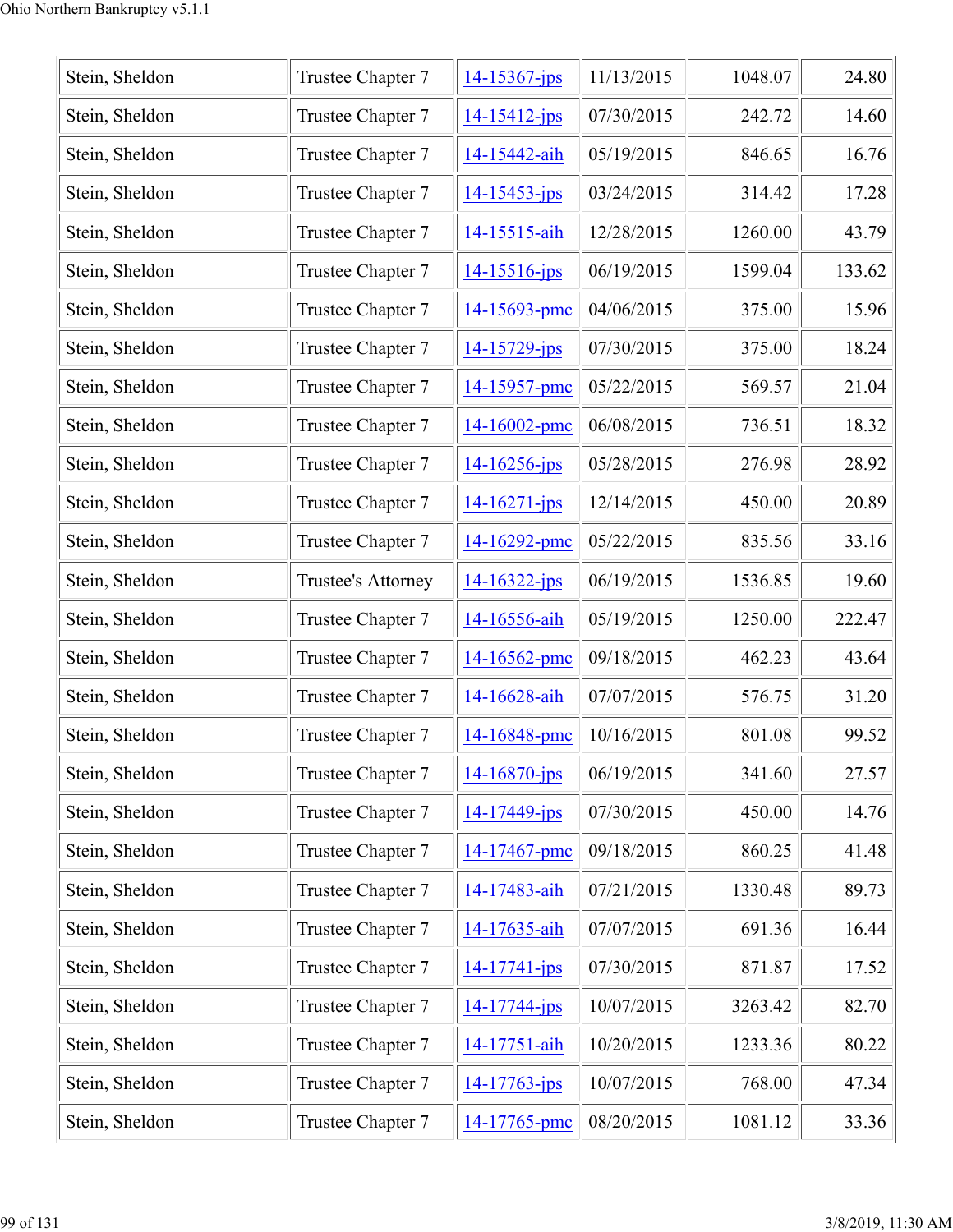| Stein, Sheldon | Trustee Chapter 7 | $14 - 17821 - ips$ | 07/30/2015 | 630.98  | 18.56  |
|----------------|-------------------|--------------------|------------|---------|--------|
| Stein, Sheldon | Trustee Chapter 7 | $14 - 17996$ -jps  | 08/12/2015 | 209.15  | 28.92  |
| Stein, Sheldon | Trustee Chapter 7 | $14 - 18029 - jps$ | 07/30/2015 | 579.46  | 14.40  |
| Stein, Sheldon | Trustee Chapter 7 | 14-18048-jps       | 12/14/2015 | 4261.00 | 287.30 |
| Stein, Sheldon | Trustee Chapter 7 | 14-18087-aih       | 08/11/2015 | 540.10  | 17.51  |
| Stein, Sheldon | Trustee Chapter 7 | 15-10070-pmc       | 09/18/2015 | 649.72  | 23.68  |
| Stein, Sheldon | Trustee Chapter 7 | 15-10071-aih       | 08/25/2015 | 494.00  | 15.12  |
| Stein, Sheldon | Trustee Chapter 7 | 15-10093-aih       | 08/07/2015 | 313.25  | 32.84  |
| Stein, Sheldon | Trustee Chapter 7 | 15-10237-pmc       | 08/20/2015 | 465.25  | 24.76  |
| Stein, Sheldon | Trustee Chapter 7 | $15 - 10353 - jps$ | 09/23/2015 | 446.76  | 26.68  |
| Stein, Sheldon | Trustee Chapter 7 | $15 - 10453$ -jps  | 12/14/2015 | 800.00  | 57.59  |
| Stein, Sheldon | Trustee Chapter 7 | 15-10492-pmc       | 10/16/2015 | 525.00  | 21.99  |
| Stein, Sheldon | Trustee Chapter 7 | 15-10505-pmc       | 09/17/2015 | 531.85  | 29.00  |
| Stein, Sheldon | Trustee Chapter 7 | 15-10526-pmc       | 12/17/2015 | 1253.68 | 76.49  |
| Stein, Sheldon | Trustee Chapter 7 | 15-10540-pmc       | 08/12/2015 | 233.35  | 15.80  |
| Stein, Sheldon | Trustee Chapter 7 | 15-10565-aih       | 09/22/2015 | 827.97  | 18.76  |
| Stein, Sheldon | Trustee Chapter 7 | $15 - 10721$ -pmc  | 09/15/2015 | 309.45  | 16.15  |
| Stein, Sheldon | Trustee Chapter 7 | $15 - 10785$ -jps  | 10/28/2015 | 576.79  | 51.66  |
| Stein, Sheldon | Trustee Chapter 7 | 15-10818-pmc       | 09/08/2015 | 345.46  | 16.78  |
| Stein, Sheldon | Trustee Chapter 7 | $15 - 10876$ -jps  | 09/25/2015 | 365.15  | 17.60  |
| Stein, Sheldon | Trustee Chapter 7 | 15-10880-pmc       | 09/15/2015 | 326.34  | 25.99  |
| Stein, Sheldon | Trustee Chapter 7 | 15-11112-pmc       | 10/16/2015 | 1130.27 | 28.75  |
| Stein, Sheldon | Trustee Chapter 7 | 15-11113-aih       | 10/20/2015 | 750.00  | 13.65  |
| Stein, Sheldon | Trustee Chapter 7 | $15 - 11122 - ips$ | 10/28/2015 | 519.50  | 23.76  |
| Stein, Sheldon | Trustee Chapter 7 | $15 - 11460$ -jps  | 10/28/2015 | 575.00  | 18.30  |
| Stein, Sheldon | Trustee Chapter 7 | 15-11466-pmc       | 10/16/2015 | 775.00  | 61.57  |
| Stein, Sheldon | Trustee Chapter 7 | 15-11484-aih       | 10/20/2015 | 450.26  | 15.21  |
| Stein, Sheldon | Trustee Chapter 7 | 15-11500-aih       | 10/20/2015 | 1150.00 | 17.63  |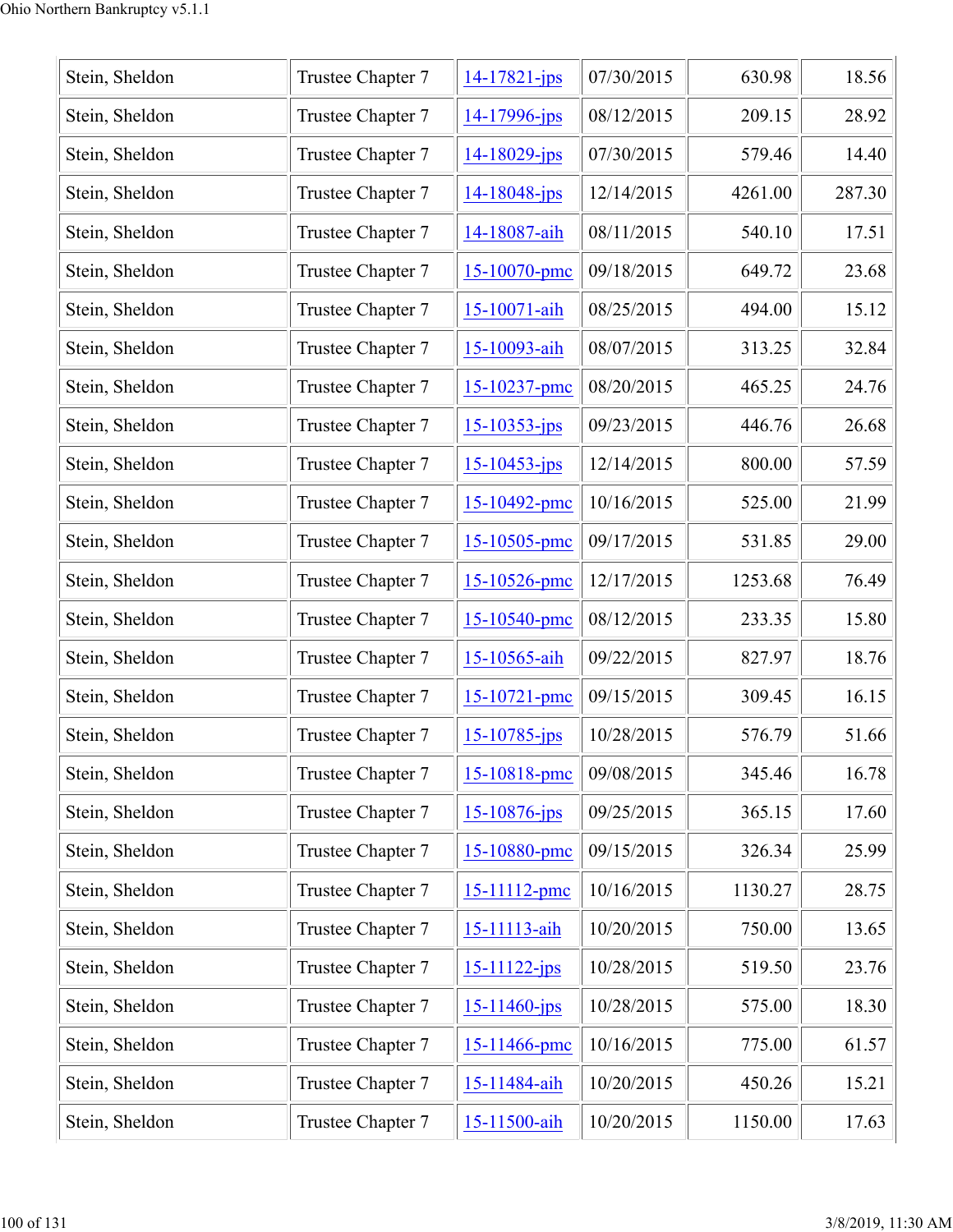| Stein, Sheldon        | Trustee Chapter 7  | 15-11788-pmc | 10/13/2015 | 294.26    | 16.56   |
|-----------------------|--------------------|--------------|------------|-----------|---------|
| Stein, Sheldon        | Trustee Chapter 7  | 15-12563-aih | 12/01/2015 | 449.07    | 24.37   |
| Stein, Sheldon        | Trustee Chapter 7  | 15-12791-aih | 12/11/2015 | 272.01    | 31.90   |
|                       |                    |              | Total      | 134418.63 | 5219.15 |
| Stepp, William        | Appraiser          | 13-61480-rk  | 12/01/2015 | 50.00     | 0.00    |
| Stepp, William        | Auctioneer         | 14-60186-rk  | 04/14/2015 | 100.00    | 0.00    |
| Stepp, William        | Appraiser          | 14-61093-rk  | 07/31/2015 | 50.00     | 0.00    |
| Stepp, William        | Appraiser          | 14-61483-rk  | 01/08/2015 | 150.00    | 0.00    |
| Stepp, William        | Appraiser          | 14-61895-rk  | 05/01/2015 | 50.00     | 0.00    |
|                       |                    |              | Total      | 400.00    | 0.00    |
| Strickland, Robert L. | Accountant         | 13-51933-amk | 12/10/2015 | 475.00    | 0.00    |
| Strickland, Robert L. | Accountant         | 13-52566-amk | 05/24/2015 | 300.00    | 0.00    |
| Strickland, Robert L. | Accountant         | 14-52707-amk | 12/10/2015 | 535.00    | 0.00    |
|                       |                    |              | Total      | 1310.00   | 0.00    |
| Suhar, Andrew W.      | Trustee Chapter 7  | 08-42198-kw  | 01/14/2015 | 750.00    | 36.90   |
| Suhar, Andrew W.      | Trustee Chapter 7  | 09-40629-kw  | 05/06/2015 | 275.00    | 242.31  |
| Suhar, Andrew W.      | Trustee's Attorney | 11-41293-kw  | 04/30/2015 | 2565.00   | 0.00    |
| Suhar, Andrew W.      | Trustee's Attorney | 11-41680-kw  | 06/25/2015 | 1925.00   | 0.00    |
| Suhar, Andrew W.      | Trustee Chapter 7  | 11-42350-kw  | 02/11/2015 | 1755.11   | 47.53   |
| Suhar, Andrew W.      | Trustee Chapter 7  | 11-42481-kw  | 05/06/2015 | 312.50    | 143.52  |
| Suhar, Andrew W.      | Trustee's Attorney | 12-40449-kw  | 02/19/2015 | 1147.50   | 0.00    |
| Suhar, Andrew W.      | Trustee Chapter 7  | 12-40449-kw  | 06/03/2015 | 1250.00   | 39.07   |
| Suhar, Andrew W.      | Trustee Chapter 7  | 12-40526-kw  | 10/07/2015 | 625.00    | 8.50    |
| Suhar, Andrew W.      | Trustee Chapter 7  | 12-41216-kw  | 04/08/2015 | 2350.00   | 510.35  |
| Suhar, Andrew W.      | Trustee Chapter 7  | 12-41216-kw  | 07/20/2015 | 2106.14   | 510.35  |
| Suhar, Andrew W.      | Trustee Chapter 7  | 12-41357-kw  | 01/14/2015 | 1529.10   | 113.17  |
| Suhar, Andrew W.      | Trustee Chapter 7  | 12-41794-kw  | 03/11/2015 | 1360.35   | 29.43   |
| Suhar, Andrew W.      | Trustee Chapter 7  | 12-42333-kw  | 06/03/2015 | 400.00    | 12.96   |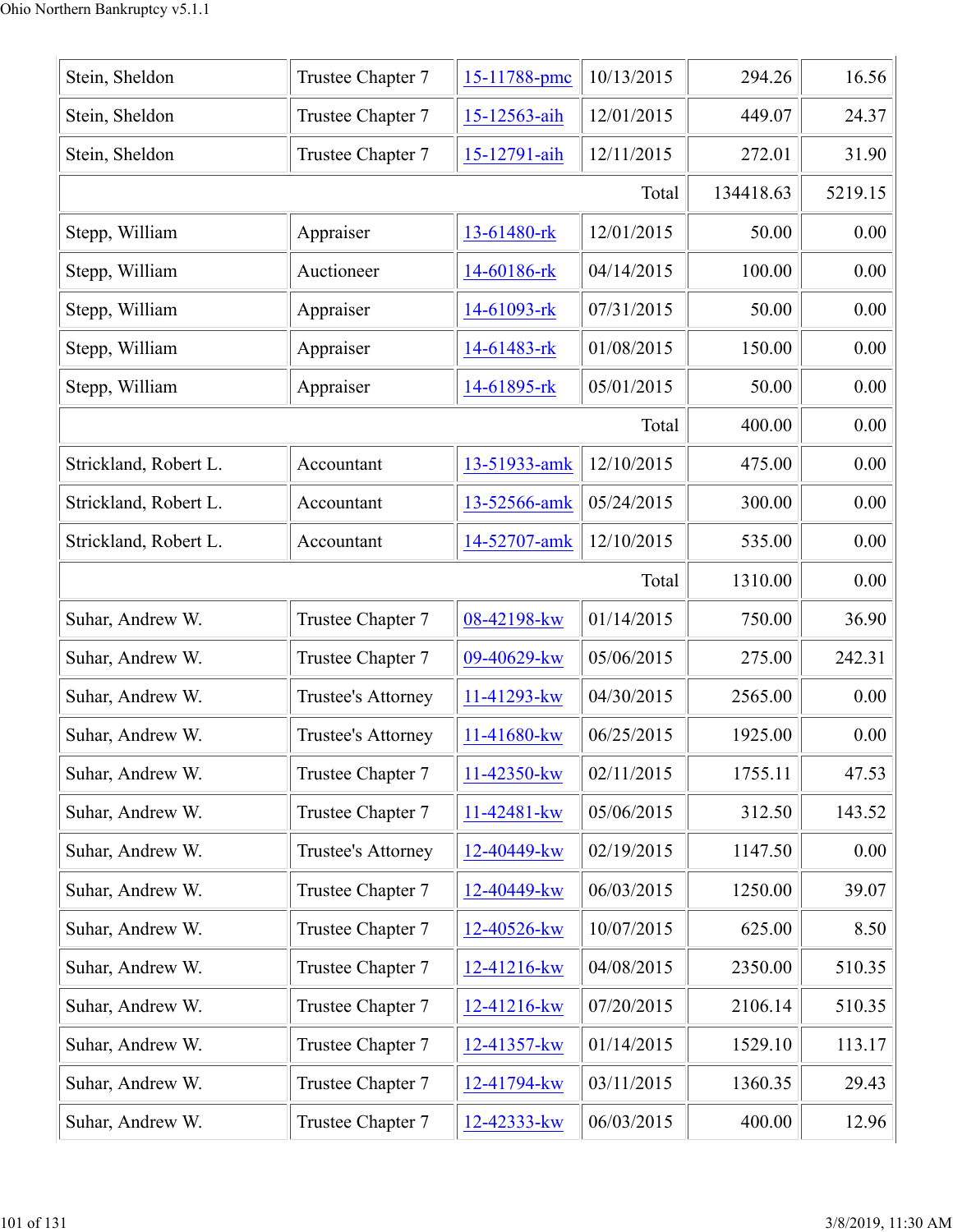| Suhar, Andrew W. | Trustee Chapter 7  | 12-42633-kw | 09/02/2015 | 959.23  | 13.23  |
|------------------|--------------------|-------------|------------|---------|--------|
| Suhar, Andrew W. | Trustee Chapter 7  | 12-42800-kw | 03/11/2015 | 1500.00 | 6.18   |
| Suhar, Andrew W. | Trustee Chapter 7  | 12-42802-kw | 04/08/2015 | 406.54  | 53.34  |
| Suhar, Andrew W. | Trustee Chapter 7  | 12-42831-kw | 01/14/2015 | 490.24  | 42.35  |
| Suhar, Andrew W. | Trustee Chapter 7  | 12-42845-kw | 04/08/2015 | 562.50  | 155.15 |
| Suhar, Andrew W. | Trustee Chapter 7  | 13-40173-kw | 12/09/2015 | 1910.61 | 11.24  |
| Suhar, Andrew W. | Trustee Chapter 7  | 13-40204-kw | 08/12/2015 | 2750.00 | 698.73 |
| Suhar, Andrew W. | Trustee Chapter 7  | 13-40283-kw | 01/14/2015 | 1300.00 | 17.66  |
| Suhar, Andrew W. | Trustee Chapter 7  | 13-40370-kw | 01/14/2015 | 312.50  | 11.25  |
| Suhar, Andrew W. | Trustee Chapter 7  | 13-40596-kw | 04/08/2015 | 612.50  | 49.81  |
| Suhar, Andrew W. | Trustee Chapter 7  | 13-40653-kw | 04/08/2015 | 477.50  | 9.47   |
| Suhar, Andrew W. | Trustee Chapter 7  | 13-40720-kw | 01/14/2015 | 750.00  | 186.09 |
| Suhar, Andrew W. | Trustee Chapter 7  | 13-40740-kw | 01/14/2015 | 437.50  | 68.02  |
| Suhar, Andrew W. | Trustee's Attorney | 13-40880-kw | 04/30/2015 | 495.00  | 0.00   |
| Suhar, Andrew W. | Trustee Chapter 7  | 13-40880-kw | 10/07/2015 | 462.50  | 56.12  |
| Suhar, Andrew W. | Trustee Chapter 7  | 13-40957-kw | 01/14/2015 | 625.00  | 43.05  |
| Suhar, Andrew W. | Trustee Chapter 7  | 13-40963-kw | 01/14/2015 | 375.00  | 4.32   |
| Suhar, Andrew W. | Trustee Chapter 7  | 13-41128-kw | 05/06/2015 | 1450.00 | 362.56 |
| Suhar, Andrew W. | Trustee Chapter 7  | 13-41180-kw | 03/11/2015 | 1250.00 | 130.82 |
| Suhar, Andrew W. | Trustee Chapter 7  | 13-41223-kw | 03/11/2015 | 425.00  | 9.14   |
| Suhar, Andrew W. | Trustee Chapter 7  | 13-41393-kw | 09/02/2015 | 475.00  | 146.43 |
| Suhar, Andrew W. | Trustee Chapter 7  | 13-41459-kw | 07/15/2015 | 500.00  | 5.70   |
| Suhar, Andrew W. | Trustee Chapter 7  | 13-41577-kw | 03/11/2015 | 1527.50 | 12.12  |
| Suhar, Andrew W. | Trustee Chapter 7  | 13-41617-kw | 06/03/2015 | 500.00  | 17.12  |
| Suhar, Andrew W. | Trustee Chapter 7  | 13-41772-kw | 06/03/2015 | 375.00  | 89.01  |
| Suhar, Andrew W. | Trustee Chapter 7  | 13-41790-kw | 07/15/2015 | 2050.00 | 50.77  |
| Suhar, Andrew W. | Trustee's Attorney | 13-41791-kw | 01/08/2015 | 832.50  | 0.00   |
| Suhar, Andrew W. | Trustee Chapter 7  | 13-41791-kw | 06/03/2015 | 1500.00 | 146.45 |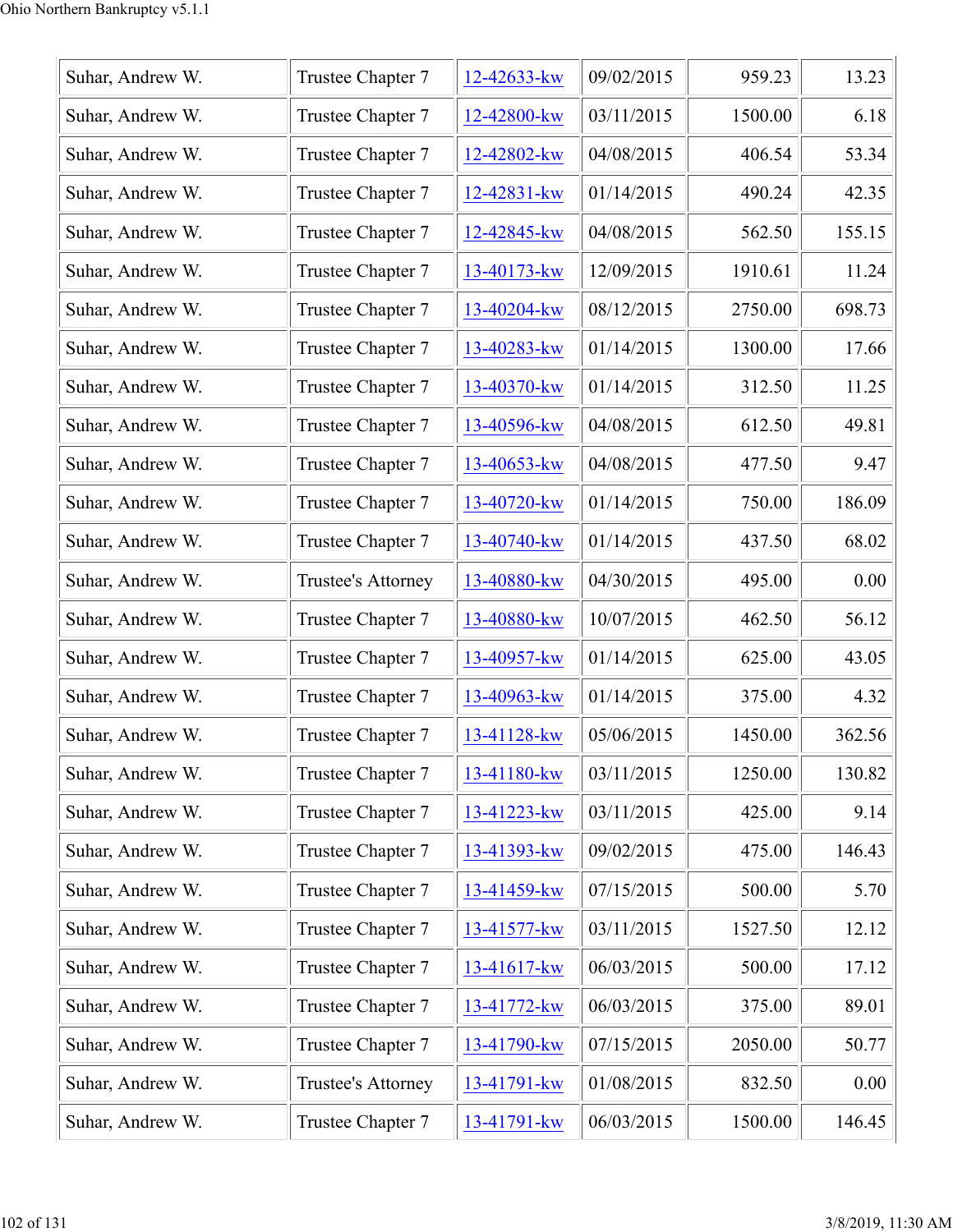| Suhar, Andrew W. | Trustee Chapter 7  | 13-41903-kw | 04/08/2015 | 737.50  | 16.18 |
|------------------|--------------------|-------------|------------|---------|-------|
| Suhar, Andrew W. | Trustee Chapter 7  | 13-41927-kw | 05/06/2015 | 437.50  | 14.82 |
| Suhar, Andrew W. | Trustee Chapter 7  | 13-41942-kw | 04/08/2015 | 3056.24 | 60.85 |
| Suhar, Andrew W. | Trustee Chapter 7  | 13-42113-kw | 04/08/2015 | 790.52  | 5.24  |
| Suhar, Andrew W. | Trustee Chapter 7  | 13-42260-kw | 05/06/2015 | 1454.88 | 51.34 |
| Suhar, Andrew W. | Trustee Chapter 7  | 13-42314-kw | 06/03/2015 | 740.22  | 5.72  |
| Suhar, Andrew W. | Trustee Chapter 7  | 13-42366-kw | 05/06/2015 | 625.00  | 36.28 |
| Suhar, Andrew W. | Trustee Chapter 7  | 13-42394-kw | 05/06/2015 | 999.34  | 3.80  |
| Suhar, Andrew W. | Trustee Chapter 7  | 13-42424-kw | 04/08/2015 | 294.23  | 6.72  |
| Suhar, Andrew W. | Trustee Chapter 7  | 13-42478-kw | 05/06/2015 | 823.72  | 2.84  |
| Suhar, Andrew W. | Trustee Chapter 7  | 13-42514-kw | 03/11/2015 | 409.63  | 1.40  |
| Suhar, Andrew W. | Trustee Chapter 7  | 13-42620-kw | 04/08/2015 | 727.21  | 4.28  |
| Suhar, Andrew W. | Trustee Chapter 7  | 13-42622-kw | 05/06/2015 | 362.08  | 40.32 |
| Suhar, Andrew W. | Trustee Chapter 7  | 13-42643-kw | 05/06/2015 | 529.25  | 3.84  |
| Suhar, Andrew W. | Trustee Chapter 7  | 13-42653-kw | 05/06/2015 | 1950.00 | 11.49 |
| Suhar, Andrew W. | Trustee Chapter 7  | 13-42669-kw | 03/11/2015 | 458.50  | 10.08 |
| Suhar, Andrew W. | Trustee Chapter 7  | 13-42778-kw | 04/08/2015 | 514.52  | 4.32  |
| Suhar, Andrew W. | Trustee Chapter 7  | 14-40045-kw | 03/11/2015 | 270.48  | 4.32  |
| Suhar, Andrew W. | Trustee Chapter 7  | 14-40063-kw | 05/06/2015 | 1100.24 | 3.36  |
| Suhar, Andrew W. | Trustee Chapter 7  | 14-40184-kw | 04/08/2015 | 1495.50 | 5.76  |
| Suhar, Andrew W. | Trustee Chapter 7  | 14-40350-kw | 09/02/2015 | 258.44  | 4.32  |
| Suhar, Andrew W. | Trustee Chapter 7  | 14-40365-kw | 06/03/2015 | 625.00  | 48.78 |
| Suhar, Andrew W. | Trustee Chapter 7  | 14-40413-kw | 04/08/2015 | 700.00  | 9.57  |
| Suhar, Andrew W. | Trustee Chapter 7  | 14-40474-kw | 04/08/2015 | 375.00  | 71.52 |
| Suhar, Andrew W. | Trustee Chapter 7  | 14-40486-kw | 06/03/2015 | 432.00  | 2.40  |
| Suhar, Andrew W. | Trustee's Attorney | 14-40726-kw | 03/20/2015 | 382.50  | 0.00  |
| Suhar, Andrew W. | Trustee Chapter 7  | 14-40737-kw | 05/06/2015 | 483.32  | 3.36  |
| Suhar, Andrew W. | Trustee Chapter 7  | 14-40741-kw | 09/02/2015 | 625.00  | 21.12 |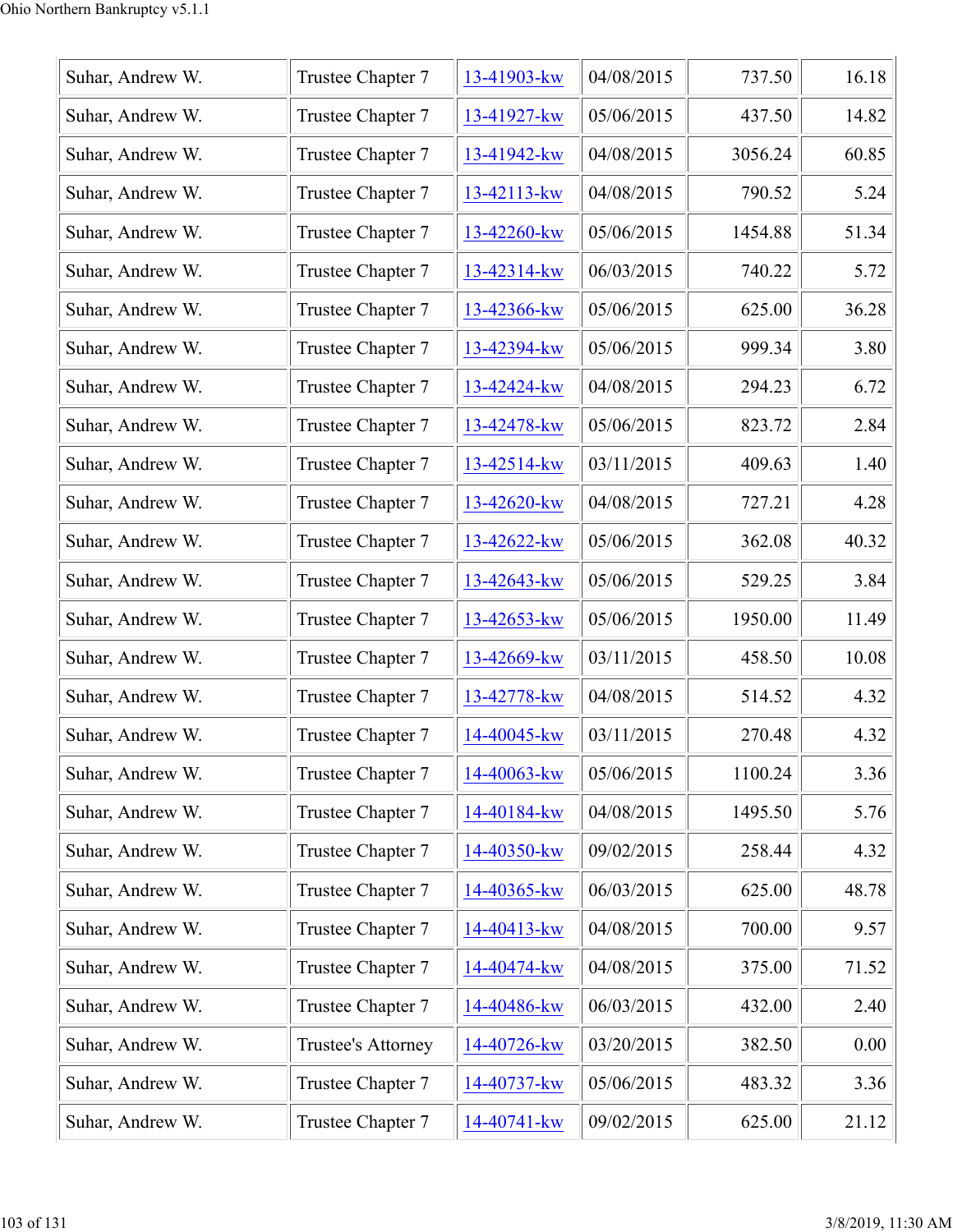| Suhar, Andrew W. | Trustee Chapter 7  | 14-40786-kw | 04/08/2015 | 700.00  | 12.96 |
|------------------|--------------------|-------------|------------|---------|-------|
| Suhar, Andrew W. | Trustee Chapter 7  | 14-40885-kw | 04/08/2015 | 375.00  | 0.00  |
| Suhar, Andrew W. | Trustee's Attorney | 14-41006-kw | 09/10/2015 | 517.50  | 0.00  |
| Suhar, Andrew W. | Trustee's Attorney | 14-41072-kw | 01/08/2015 | 427.50  | 0.00  |
| Suhar, Andrew W. | Trustee Chapter 7  | 14-41072-kw | 05/06/2015 | 550.00  | 56.12 |
| Suhar, Andrew W. | Trustee Chapter 7  | 14-41114-kw | 07/15/2015 | 562.50  | 28.32 |
| Suhar, Andrew W. | Trustee Chapter 7  | 14-41126-kw | 07/15/2015 | 361.50  | 11.28 |
| Suhar, Andrew W. | Trustee Chapter 7  | 14-41179-kw | 07/15/2015 | 904.00  | 1.92  |
| Suhar, Andrew W. | Trustee Chapter 7  | 14-41198-kw | 09/02/2015 | 1350.00 | 11.28 |
| Suhar, Andrew W. | Trustee Chapter 7  | 14-41366-kw | 07/15/2015 | 437.50  | 17.28 |
| Suhar, Andrew W. | Trustee Chapter 7  | 14-41436-kw | 07/15/2015 | 500.00  | 2.40  |
| Suhar, Andrew W. | Trustee Chapter 7  | 14-41667-kw | 09/02/2015 | 274.40  | 4.84  |
| Suhar, Andrew W. | Trustee Chapter 7  | 14-41684-kw | 11/04/2015 | 1303.70 | 33.21 |
| Suhar, Andrew W. | Trustee Chapter 7  | 14-41693-kw | 05/06/2015 | 750.00  | 21.60 |
| Suhar, Andrew W. | Trustee Chapter 7  | 14-41702-kw | 09/02/2015 | 889.70  | 1.92  |
| Suhar, Andrew W. | Trustee Chapter 7  | 14-41757-kw | 08/12/2015 | 422.71  | 2.90  |
| Suhar, Andrew W. | Trustee Chapter 7  | 14-41838-kw | 08/12/2015 | 916.79  | 3.87  |
| Suhar, Andrew W. | Trustee Chapter 7  | 14-41882-kw | 07/15/2015 | 562.50  | 53.55 |
| Suhar, Andrew W. | Trustee's Attorney | 14-41892-kw | 07/09/2015 | 405.00  | 0.00  |
| Suhar, Andrew W. | Trustee Chapter 7  | 14-41892-kw | 11/04/2015 | 462.50  | 27.16 |
| Suhar, Andrew W. | Trustee Chapter 7  | 14-41925-kw | 06/03/2015 | 750.00  | 33.15 |
| Suhar, Andrew W. | Trustee Chapter 7  | 14-41960-kw | 09/02/2015 | 1188.25 | 1.44  |
| Suhar, Andrew W. | Trustee Chapter 7  | 14-42053-kw | 06/03/2015 | 375.00  | 1.92  |
| Suhar, Andrew W. | Trustee Chapter 7  | 14-42066-kw | 10/07/2015 | 1271.77 | 4.80  |
| Suhar, Andrew W. | Trustee Chapter 7  | 14-42140-kw | 12/09/2015 | 448.17  | 2.40  |
| Suhar, Andrew W. | Trustee Chapter 7  | 14-42286-kw | 10/07/2015 | 1348.33 | 1.92  |
| Suhar, Andrew W. | Trustee Chapter 7  | 14-42352-kw | 11/04/2015 | 500.00  | 12.00 |
| Suhar, Andrew W. | Trustee Chapter 7  | 14-42401-kw | 09/02/2015 | 447.89  | 2.88  |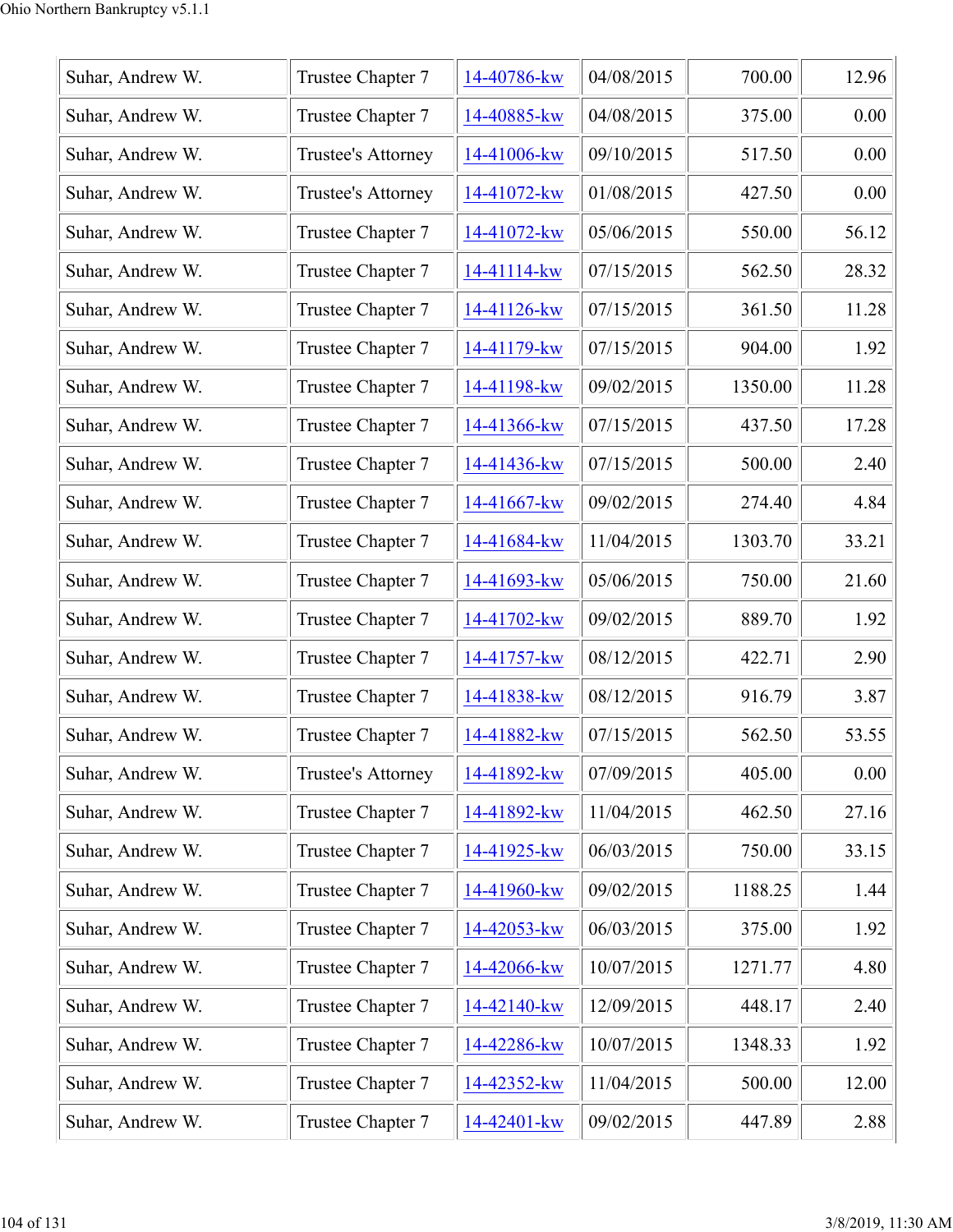| Suhar, Andrew W.     | Trustee Chapter 7  | 14-42402-kw      | 11/04/2015 | 1193.69  | 6.24    |
|----------------------|--------------------|------------------|------------|----------|---------|
| Suhar, Andrew W.     | Trustee Chapter 7  | 14-42420-kw      | 09/02/2015 | 312.44   | 1.92    |
| Suhar, Andrew W.     | Trustee Chapter 7  | 14-42454-kw      | 11/04/2015 | 1121.41  | 7.89    |
| Suhar, Andrew W.     | Trustee Chapter 7  | 14-42563-kw      | 11/04/2015 | 672.92   | 4.32    |
| Suhar, Andrew W.     | Trustee Chapter 7  | 15-40068-kw      | 11/04/2015 | 834.04   | 9.12    |
| Suhar, Andrew W.     | Trustee Chapter 7  | 15-40128-kw      | 11/04/2015 | 500.77   | 2.88    |
| Suhar, Andrew W.     | Trustee Chapter 7  | 15-40131-kw      | 11/04/2015 | 530.44   | 2.40    |
| Suhar, Andrew W.     | Trustee Chapter 7  | 15-40186-kw      | 11/04/2015 | 886.00   | 6.24    |
| Suhar, Andrew W.     | Trustee Chapter 7  | 15-40288-kw      | 11/04/2015 | 1252.83  | 2.88    |
| Suhar, Andrew W.     | Trustee Chapter 7  | 15-40332-kw      | 12/09/2015 | 250.00   | 2.88    |
| Suhar, Andrew W.     | Trustee Chapter 7  | 15-40619-kw      | 12/09/2015 | 233.33   | 3.84    |
|                      |                    |                  | Total      | 92110.22 | 4945.98 |
| Suhar & Macejko, LLC | Trustee's Attorney | 13-41191-kw      | 10/23/2015 | 675.00   | 0.00    |
| Suhar & Macejko, LLC | Trustee's Attorney | 14-40935-kw      | 04/02/2015 | 360.00   | 0.00    |
| Suhar & Macejko, LLC | Trustee's Attorney | 14-42209-kw      | 12/03/2015 | 742.50   | 0.00    |
| Suhar & Macejko, LLC | Trustee's Attorney | 14-42605-kw      | 12/17/2015 | 337.50   | 0.00    |
|                      |                    |                  | Total      | 2115.00  | 0.00    |
| Swope, William L.    | Trustee Chapter 7  | 10-30193-<br>maw | 10/27/2015 | 59.79    | 15.18   |
| Swope, William L.    | Trustee Chapter 7  | 13-30978-<br>maw | 01/20/2015 | 552.50   | 51.22   |
| Swope, William L.    | Trustee Chapter 7  | 13-31148-jpg     | 03/20/2015 | 61.08    | 43.25   |
| Swope, William L.    | Trustee's Attorney | 13-32330-<br>maw | 08/19/2015 | 412.50   | 0.00    |
| Swope, William L.    | Trustee Chapter 7  | 13-32330-<br>maw | 10/22/2015 | 1394.89  | 119.88  |
| Swope, William L.    | Trustee Chapter 7  | 13-32781-jpg     | 04/13/2015 | 231.67   | 50.14   |
| Swope, William L.    | Trustee Chapter 7  | 13-33553-<br>maw | 03/18/2015 | 551.23   | 45.81   |
| Swope, William L.    | Trustee Chapter 7  | 13-33617-<br>maw | 03/23/2015 | 946.31   | 40.72   |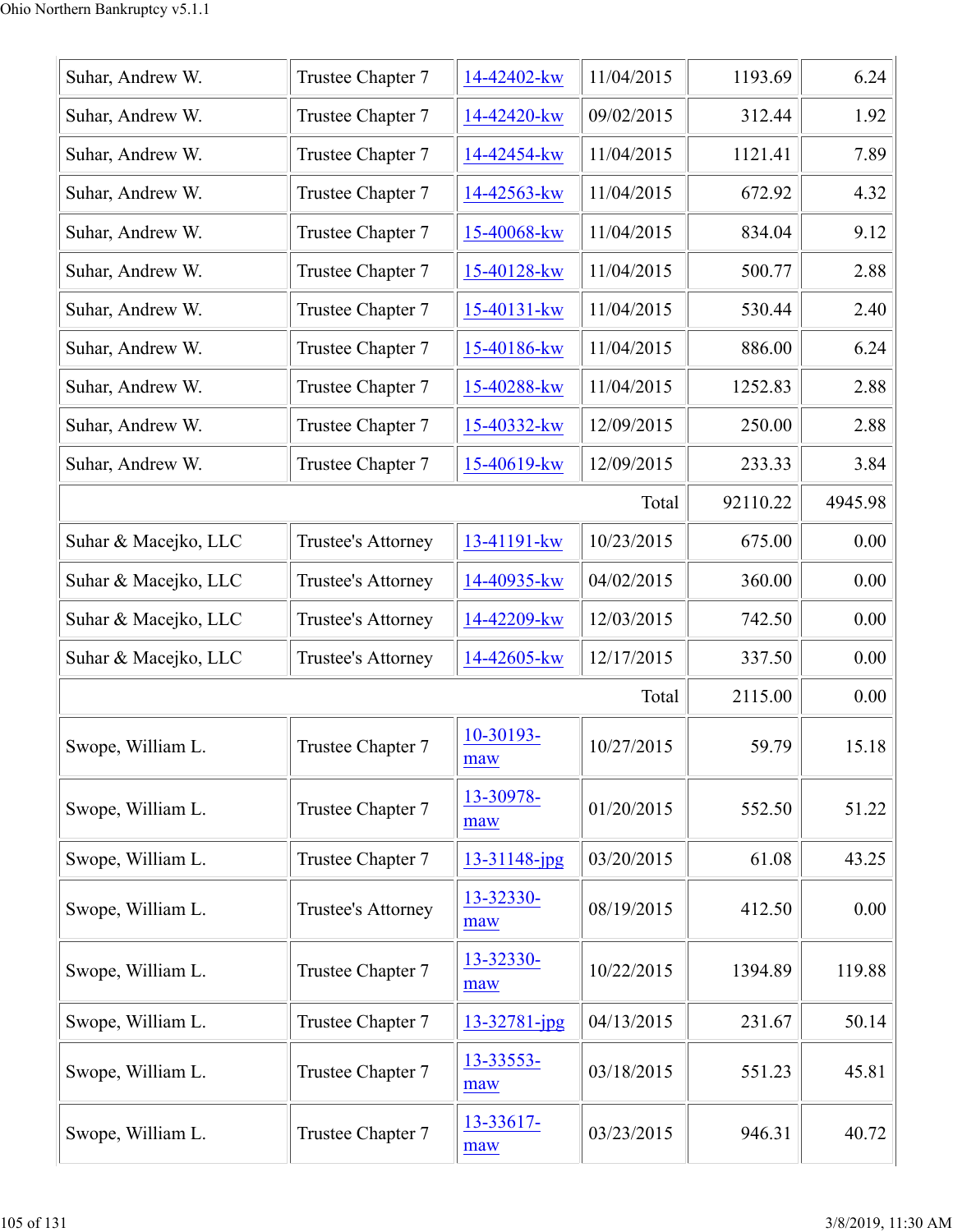| Swope, William L. | Trustee Chapter 7 | 13-33886-jpg          | 01/21/2015 | 1400.00 | 54.69  |
|-------------------|-------------------|-----------------------|------------|---------|--------|
| Swope, William L. | Trustee Chapter 7 | $13 - 34511 -$<br>maw | 05/27/2015 | 353.48  | 75.57  |
| Swope, William L. | Trustee Chapter 7 | 13-34701-<br>maw      | 02/09/2015 | 439.26  | 43.35  |
| Swope, William L. | Trustee Chapter 7 | 13-34990-<br>maw      | 07/13/2015 | 246.81  | 56.45  |
| Swope, William L. | Trustee Chapter 7 | $13 - 35041$ -jpg     | 02/09/2015 | 933.99  | 30.27  |
| Swope, William L. | Trustee Chapter 7 | 14-30505-<br>maw      | 05/20/2015 | 1000.00 | 85.85  |
| Swope, William L. | Trustee Chapter 7 | $14 - 30647$ -jpg     | 05/22/2015 | 525.00  | 59.72  |
| Swope, William L. | Trustee Chapter 7 | 14-30777-jpg          | 01/26/2015 | 384.76  | 76.46  |
| Swope, William L. | Trustee Chapter 7 | 14-30873-jpg          | 10/01/2015 | 1850.00 | 41.43  |
| Swope, William L. | Trustee Chapter 7 | 14-30939-<br>maw      | 05/18/2015 | 3351.15 | 102.82 |
| Swope, William L. | Trustee Chapter 7 | 14-30973-<br>maw      | 05/20/2015 | 525.00  | 34.56  |
| Swope, William L. | Trustee Chapter 7 | 14-31124-jpg          | 02/12/2015 | 4540.00 | 0.00   |
| Swope, William L. | Trustee Chapter 7 | 14-31484-<br>maw      | 01/07/2015 | 366.55  | 32.14  |
| Swope, William L. | Trustee Chapter 7 | 14-31495-jpg          | 03/20/2015 | 425.64  | 30.27  |
| Swope, William L. | Trustee Chapter 7 | 14-31588-jpg          | 01/06/2015 | 389.95  | 30.76  |
| Swope, William L. | Trustee Chapter 7 | 14-31739-jpg          | 08/12/2015 | 311.25  | 31.95  |
| Swope, William L. | Trustee Chapter 7 | 14-31745-jpg          | 06/15/2015 | 513.65  | 73.27  |
| Swope, William L. | Trustee Chapter 7 | 14-31801-<br>maw      | 02/04/2015 | 314.93  | 26.62  |
| Swope, William L. | Trustee Chapter 7 | 14-31868-<br>maw      | 01/29/2015 | 740.62  | 22.48  |
| Swope, William L. | Trustee Chapter 7 | 14-31952-jpg          | 05/11/2015 | 307.36  | 67.36  |
| Swope, William L. | Trustee Chapter 7 | 14-32031-jpg          | 04/20/2015 | 651.09  | 29.64  |
| Swope, William L. | Trustee Chapter 7 | 14-32088-jpg          | 02/02/2015 | 256.00  | 32.14  |
| Swope, William L. | Trustee Chapter 7 | 14-32281-jpg          | 08/28/2015 | 500.00  | 78.08  |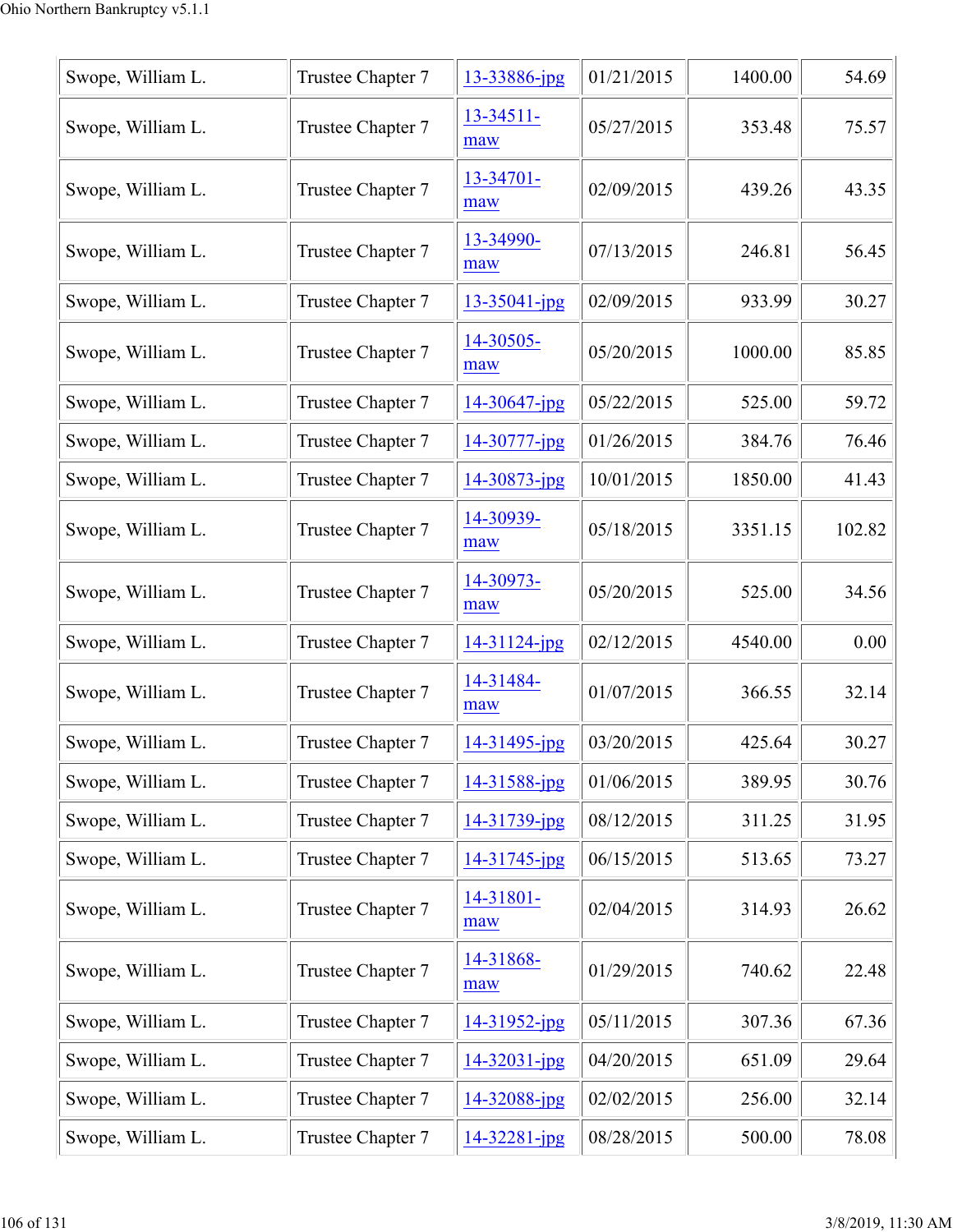| Swope, William L. | Trustee Chapter 7 | 14-32395-jpg       | 05/20/2015 | 420.98  | 28.24 |
|-------------------|-------------------|--------------------|------------|---------|-------|
| Swope, William L. | Trustee Chapter 7 | 14-32496-<br>maw   | 04/06/2015 | 660.00  | 53.87 |
| Swope, William L. | Trustee Chapter 7 | $14 - 32781 - ipg$ | 10/09/2015 | 178.41  | 32.28 |
| Swope, William L. | Trustee Chapter 7 | 14-32799-jpg       | 11/02/2015 | 268.45  | 39.07 |
| Swope, William L. | Trustee Chapter 7 | 14-32883-<br>maw   | 09/01/2015 | 483.96  | 35.46 |
| Swope, William L. | Trustee Chapter 7 | 14-32911-<br>maw   | 07/21/2015 | 1714.96 | 61.99 |
| Swope, William L. | Trustee Chapter 7 | 14-33022-<br>maw   | 10/06/2015 | 312.92  | 35.15 |
| Swope, William L. | Trustee Chapter 7 | 14-33055-<br>maw   | 08/11/2015 | 581.25  | 58.94 |
| Swope, William L. | Trustee Chapter 7 | 14-33091-jpg       | 09/08/2015 | 1750.39 | 59.72 |
| Swope, William L. | Trustee Chapter 7 | 14-33136-jpg       | 04/13/2015 | 517.47  | 21.99 |
| Swope, William L. | Trustee Chapter 7 | 14-33214-jpg       | 04/20/2015 | 350.36  | 22.39 |
| Swope, William L. | Trustee Chapter 7 | 14-33360-jpg       | 08/31/2015 | 1362.60 | 86.62 |
| Swope, William L. | Trustee Chapter 7 | 14-33551-jpg       | 08/03/2015 | 577.01  | 54.72 |
| Swope, William L. | Trustee Chapter 7 | 14-33645-<br>maw   | 05/27/2015 | 631.12  | 30.78 |
| Swope, William L. | Trustee Chapter 7 | 14-33684-<br>maw   | 08/19/2015 | 755.00  | 42.81 |
| Swope, William L. | Trustee Chapter 7 | 14-33726-jpg       | 08/18/2015 | 1360.50 | 75.45 |
| Swope, William L. | Trustee Chapter 7 | 14-33755-<br>maw   | 08/18/2015 | 825.71  | 64.80 |
| Swope, William L. | Trustee Chapter 7 | 14-33810-jpg       | 09/03/2015 | 626.82  | 31.06 |
| Swope, William L. | Trustee Chapter 7 | 14-33908-<br>maw   | 08/04/2015 | 868.67  | 30.66 |
| Swope, William L. | Trustee Chapter 7 | 14-33933-<br>maw   | 10/23/2015 | 884.37  | 45.99 |
| Swope, William L. | Trustee Chapter 7 | 14-33959-jpg       | 08/25/2015 | 632.20  | 47.44 |
| Swope, William L. | Trustee Chapter 7 | $14 - 34029$ -jpg  | 07/21/2015 | 238.72  | 29.37 |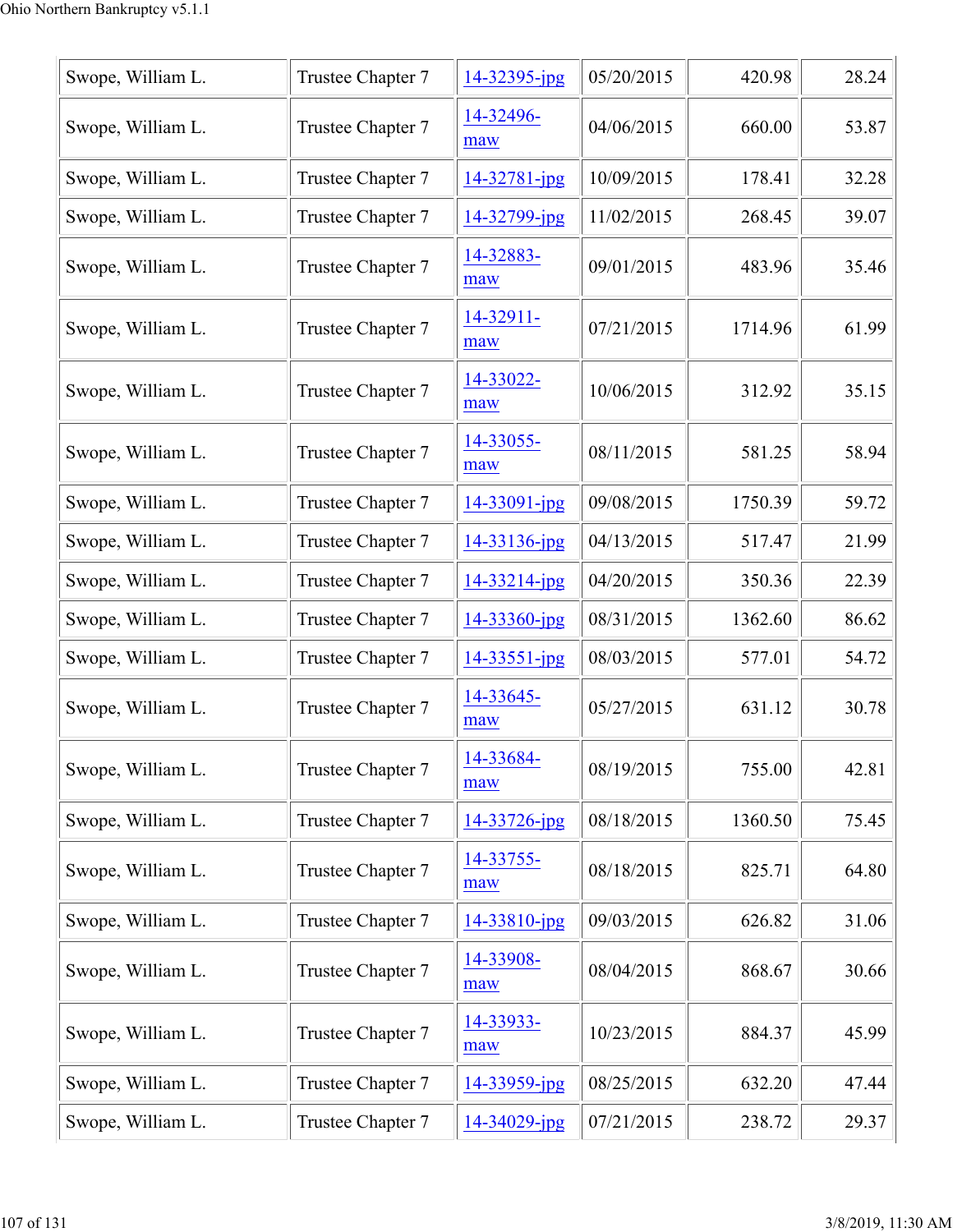| Swope, William L. | Trustee Chapter 7  | 14-34080-jpg          | 11/05/2015 | 3027.00  | 188.55   |
|-------------------|--------------------|-----------------------|------------|----------|----------|
| Swope, William L. | Trustee Chapter 7  | 14-34185-<br>maw      | 08/14/2015 | 711.05   | 30.86    |
| Swope, William L. | Trustee Chapter 7  | 14-34213-jpg          | 09/09/2015 | 561.21   | 34.40    |
| Swope, William L. | Trustee Chapter 7  | 14-34318-jpg          | 08/03/2015 | 817.34   | 36.29    |
| Swope, William L. | Trustee Chapter 7  | $14 - 34521 - jpg$    | 08/20/2015 | 955.39   | 59.01    |
| Swope, William L. | Trustee Chapter 13 | 14-34525-<br>maw      | 09/04/2015 | 289.55   | 36.76    |
| Swope, William L. | Trustee Chapter 7  | 14-34526-jpg          | 09/02/2015 | 606.22   | 27.10    |
| Swope, William L. | Trustee Chapter 7  | 14-34574-jpg          | 08/12/2015 | 270.76   | 27.99    |
| Swope, William L. | Trustee Chapter 7  | 15-30112-<br>maw      | 08/25/2015 | 1419.97  | 36.58    |
| Swope, William L. | Trustee Chapter 7  | 15-30147-<br>maw      | 10/23/2015 | 271.00   | 36.80    |
| Swope, William L. | Trustee Chapter 7  | 15-30259-jpg          | 09/23/2015 | 280.00   | 34.20    |
| Swope, William L. | Trustee Chapter 7  | 15-30268-jpg          | 10/20/2015 | 1017.50  | 86.49    |
| Swope, William L. | Trustee Chapter 7  | 15-30390-<br>maw      | 10/20/2015 | 238.00   | 41.38    |
| Swope, William L. | Trustee Chapter 7  | 15-30628-jpg          | 10/20/2015 | 700.00   | 51.04    |
| Swope, William L. | Trustee Chapter 7  | 15-31155-<br>maw      | 12/23/2015 | 825.00   | 41.34    |
| Swope, William L. | Trustee Chapter 7  | $15 - 31263 -$<br>maw | 12/01/2015 | 586.47   | 35.38    |
|                   |                    |                       | Total      | 53114.79 | 3275.05  |
| Talley, Bruce E.  | Appraiser          | 14-62623-rk           | 01/07/2015 | 225.00   | 0.00     |
| Talley, Bruce E.  | Appraiser          | 14-62720-rk           | 01/15/2015 | 225.00   | 0.00     |
| Talley, Bruce E.  | Appraiser          | 15-60038-rk           | 01/28/2015 | 225.00   | 0.00     |
| Talley, Bruce E.  | Appraiser          | 15-60097-rk           | 03/26/2015 | 225.00   | 0.00     |
| Talley, Bruce E.  | Appraiser          | 15-60110-rk           | 03/12/2015 | 225.00   | 0.00     |
| Talley, Bruce E.  | Appraiser          | $15-61075$ -rk        | 06/10/2015 | 225.00   | 0.00     |
| Talley, Bruce E.  | Appraiser          | 15-61211-rk           | 08/11/2015 | 225.00   | $0.00\,$ |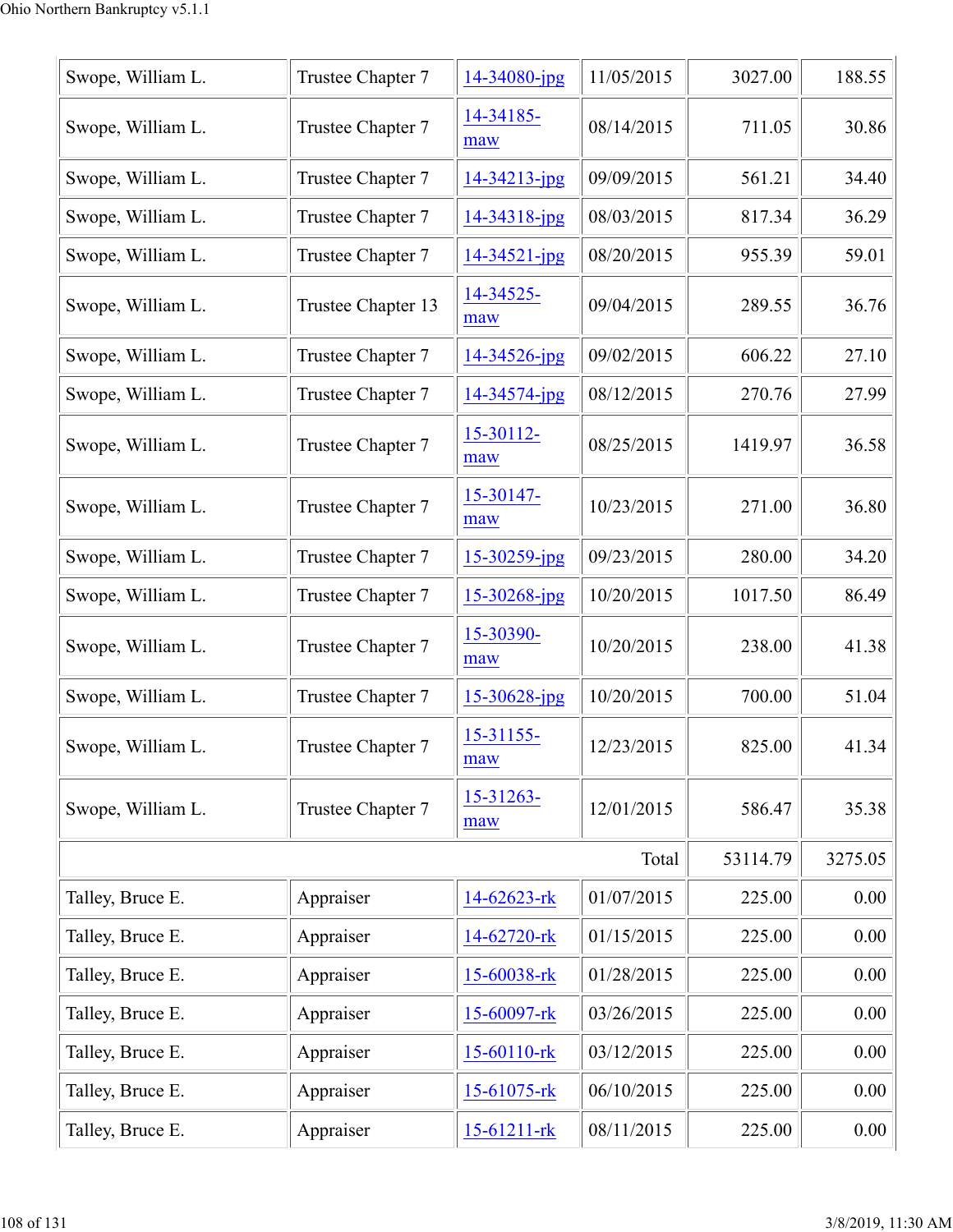| Talley, Bruce E.         | Appraiser         | 15-61223-rk       | 06/30/2015 | 225.00  | 0.00    |
|--------------------------|-------------------|-------------------|------------|---------|---------|
| Talley, Bruce E.         | Appraiser         | 15-61491-rk       | 09/03/2015 | 225.00  | 0.00    |
| Talley, Bruce E.         | Appraiser         | 15-61589-rk       | 08/13/2015 | 225.00  | 0.00    |
| Talley, Bruce E.         | Appraiser         | 15-61867-rk       | 10/14/2015 | 225.00  | 0.00    |
| Talley, Bruce E.         | Appraiser         | 15-61973-rk       | 10/14/2015 | 225.00  | 0.00    |
| Talley, Bruce E.         | Appraiser         | 15-62034-rk       | 12/23/2015 | 225.00  | 0.00    |
| Talley, Bruce E.         | Appraiser         | $15 - 62144 - rk$ | 12/18/2015 | 450.00  | 0.00    |
|                          |                   |                   | Total      | 3375.00 | 0.00    |
| The Phillips Organizatio | Accountant        | 13-62886-rk       | 09/09/2015 | 250.00  | 0.00    |
|                          |                   |                   | Total      | 250.00  | 0.00    |
| Thomas, Robert S.        | Trustee Chapter 7 | 10-55703-amk      | 07/27/2015 | 42.50   | 66.68   |
| Thomas, Robert S.        | Trustee Chapter 7 | 11-51723-amk      | 05/30/2015 | 899.31  | 44.63   |
| Thomas, Robert S.        | Trustee Chapter 7 | 11-51805-amk      | 07/13/2015 | 462.48  | 57.38   |
| Thomas, Robert S.        | Trustee Chapter 7 | 11-53214-rk       | 05/27/2015 | 5190.18 | 1677.37 |
| Thomas, Robert S.        | Trustee Chapter 7 | 11-53759-amk      | 10/27/2015 | 698.91  | 23.59   |
| Thomas, Robert S.        | Trustee Chapter 7 | 12-50243-amk      | 02/27/2015 | 500.00  | 73.29   |
| Thomas, Robert S.        | Trustee Chapter 7 | 12-52199-amk      | 02/27/2015 | 375.00  | 66.73   |
| Thomas, Robert S.        | Trustee Chapter 7 | 12-53142-amk      | 02/27/2015 | 433.13  | 64.05   |
| Thomas, Robert S.        | Trustee Chapter 7 | 12-53206-amk      | 04/05/2015 | 648.71  | 74.05   |
| Thomas, Robert S.        | Trustee Chapter 7 | 13-50267-amk      | 04/06/2015 | 1481.47 | 52.29   |
| Thomas, Robert S.        | Trustee Chapter 7 | 13-50612-amk      | 02/27/2015 | 589.29  | 45.87   |
| Thomas, Robert S.        | Trustee Chapter 7 | 13-50954-amk      | 05/12/2015 | 337.50  | 53.71   |
| Thomas, Robert S.        | Trustee Chapter 7 | 13-50989-amk      | 02/27/2015 | 450.00  | 45.22   |
| Thomas, Robert S.        | Trustee Chapter 7 | 13-51301-amk      | 10/27/2015 | 300.00  | 114.75  |
| Thomas, Robert S.        | Trustee Chapter 7 | 13-51371-amk      | 04/20/2015 | 861.80  | 63.09   |
| Thomas, Robert S.        | Trustee Chapter 7 | 13-51480-amk      | 02/27/2015 | 2043.20 | 79.02   |
| Thomas, Robert S.        | Trustee Chapter 7 | 13-51721-amk      | 12/23/2015 | 468.75  | 58.20   |
| Thomas, Robert S.        | Trustee Chapter 7 | 13-52093-amk      | 04/21/2015 | 1265.81 | 68.79   |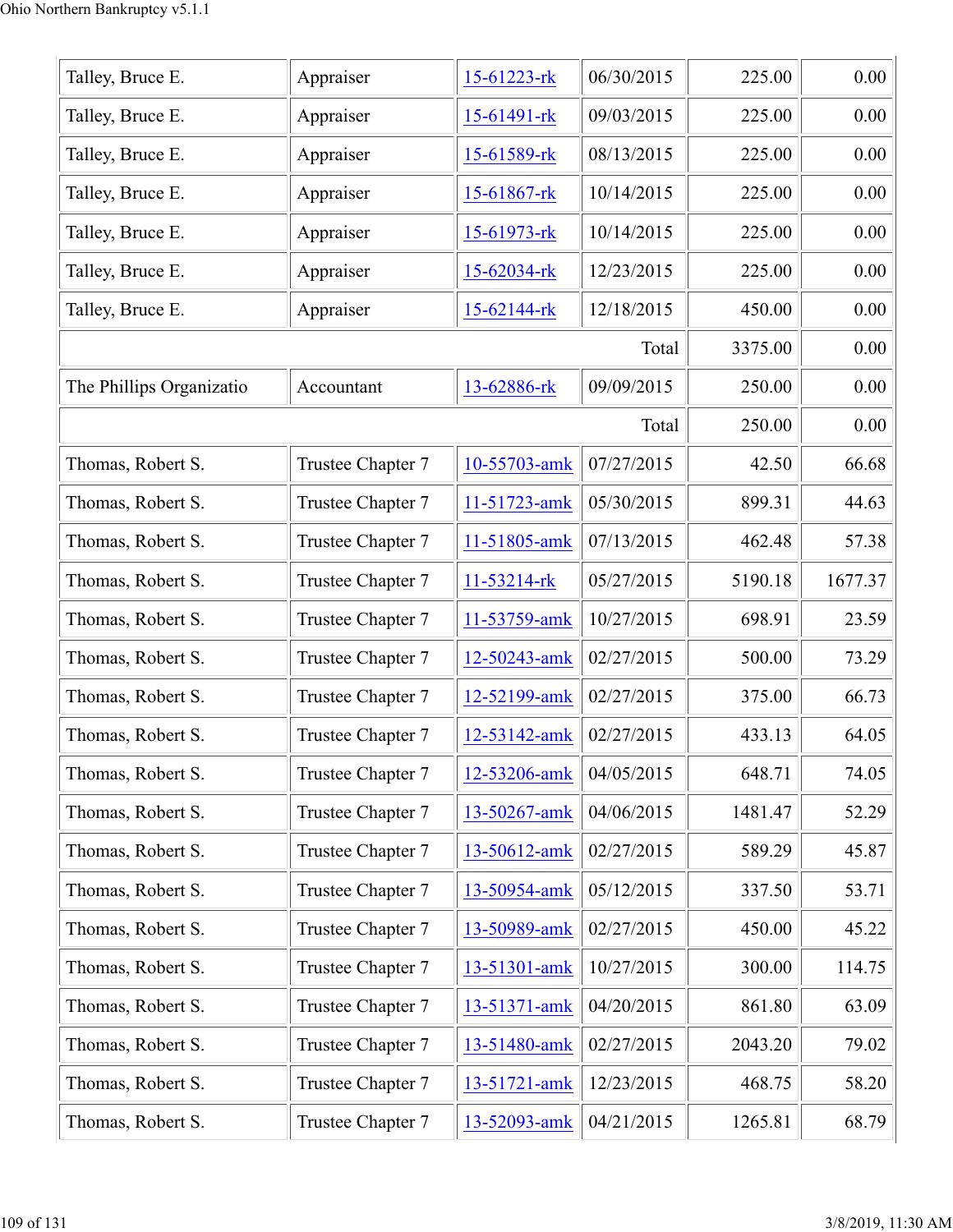| Thomas, Robert S. | Trustee Chapter 7 | 13-52112-amk | 03/02/2015 | 275.00  | 57.00  |
|-------------------|-------------------|--------------|------------|---------|--------|
| Thomas, Robert S. | Trustee Chapter 7 | 13-52271-amk | 04/05/2015 | 800.00  | 85.24  |
| Thomas, Robert S. | Trustee Chapter 7 | 13-52566-amk | 08/07/2015 | 1950.00 | 81.97  |
| Thomas, Robert S. | Trustee Chapter 7 | 13-52872-amk | 02/27/2015 | 1000.00 | 107.31 |
| Thomas, Robert S. | Trustee Chapter 7 | 13-52908-amk | 02/27/2015 | 518.39  | 48.10  |
| Thomas, Robert S. | Trustee Chapter 7 | 13-53041-amk | 02/27/2015 | 1290.00 | 83.00  |
| Thomas, Robert S. | Trustee Chapter 7 | 13-53095-amk | 03/02/2015 | 1600.12 | 106.63 |
| Thomas, Robert S. | Trustee Chapter 7 | 13-53151-amk | 08/27/2015 | 170.55  | 49.39  |
| Thomas, Robert S. | Trustee Chapter 7 | 13-53182-amk | 02/27/2015 | 472.75  | 57.18  |
| Thomas, Robert S. | Trustee Chapter 7 | 13-53182-amk | 09/16/2015 | 825.24  | 24.20  |
| Thomas, Robert S. | Trustee Chapter 7 | 13-53267-amk | 06/16/2015 | 439.00  | 52.58  |
| Thomas, Robert S. | Trustee Chapter 7 | 13-53357-amk | 12/10/2015 | 1250.00 | 103.15 |
| Thomas, Robert S. | Trustee Chapter 7 | 13-53376-amk | 08/07/2015 | 1540.71 | 87.67  |
| Thomas, Robert S. | Trustee Chapter 7 | 13-53379-amk | 03/02/2015 | 597.00  | 44.91  |
| Thomas, Robert S. | Trustee Chapter 7 | 13-53403-amk | 11/08/2015 | 1000.00 | 90.76  |
| Thomas, Robert S. | Trustee Chapter 7 | 13-53405-amk | 05/24/2015 | 480.50  | 73.80  |
| Thomas, Robert S. | Trustee Chapter 7 | 13-53490-amk | 03/02/2015 | 496.78  | 37.09  |
| Thomas, Robert S. | Trustee Chapter 7 | 14-50003-amk | 06/16/2015 | 873.00  | 60.93  |
| Thomas, Robert S. | Trustee Chapter 7 | 14-50282-amk | 06/16/2015 | 1250.00 | 90.72  |
| Thomas, Robert S. | Trustee Chapter 7 | 14-50423-amk | 08/21/2015 | 688.37  | 65.71  |
| Thomas, Robert S. | Trustee Chapter 7 | 14-50486-amk | 05/12/2015 | 525.00  | 54.23  |
| Thomas, Robert S. | Trustee Chapter 7 | 14-50507-amk | 09/27/2015 | 525.00  | 75.80  |
| Thomas, Robert S. | Trustee Chapter 7 | 14-50651-amk | 04/20/2015 | 706.25  | 37.75  |
| Thomas, Robert S. | Trustee Chapter 7 | 14-50748-amk | 03/02/2015 | 337.50  | 77.31  |
| Thomas, Robert S. | Trustee Chapter 7 | 14-50752-amk | 02/28/2015 | 900.50  | 45.55  |
| Thomas, Robert S. | Trustee Chapter 7 | 14-50786-amk | 07/13/2015 | 1509.39 | 58.27  |
| Thomas, Robert S. | Trustee Chapter 7 | 14-50828-amk | 02/27/2015 | 1250.00 | 56.10  |
| Thomas, Robert S. | Trustee Chapter 7 | 14-50925-amk | 02/28/2015 | 261.00  | 34.35  |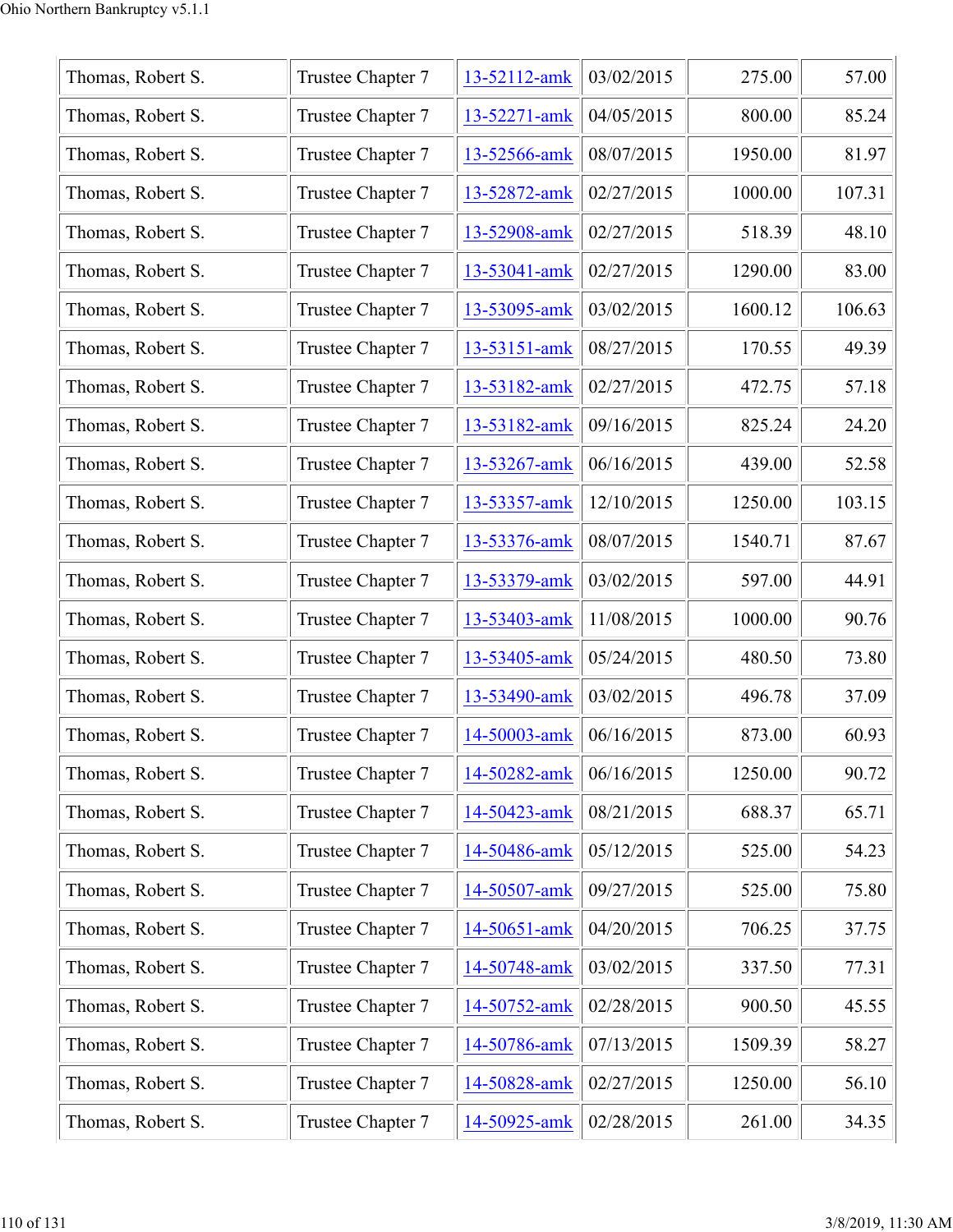| Thomas, Robert S. | Trustee Chapter 7 | 14-50971-amk | 06/16/2015 | 500.00  | 50.08  |
|-------------------|-------------------|--------------|------------|---------|--------|
| Thomas, Robert S. | Trustee Chapter 7 | 14-51013-amk | 11/29/2015 | 2978.30 | 272.07 |
| Thomas, Robert S. | Trustee Chapter 7 | 14-51055-amk | 05/24/2015 | 1000.00 | 64.58  |
| Thomas, Robert S. | Trustee Chapter 7 | 14-51065-amk | 03/02/2015 | 1050.00 | 50.63  |
| Thomas, Robert S. | Trustee Chapter 7 | 14-51141-amk | 04/20/2015 | 372.81  | 63.02  |
| Thomas, Robert S. | Trustee Chapter 7 | 14-51185-amk | 05/12/2015 | 1650.00 | 74.96  |
| Thomas, Robert S. | Trustee Chapter 7 | 14-51222-amk | 02/27/2015 | 238.53  | 37.62  |
| Thomas, Robert S. | Trustee Chapter 7 | 14-51329-amk | 02/27/2015 | 327.02  | 38.78  |
| Thomas, Robert S. | Trustee Chapter 7 | 14-51451-amk | 02/27/2015 | 1335.10 | 35.20  |
| Thomas, Robert S. | Trustee Chapter 7 | 14-51489-amk | 07/06/2015 | 434.15  | 35.95  |
| Thomas, Robert S. | Trustee Chapter 7 | 14-51541-amk | 07/13/2015 | 1125.00 | 72.38  |
| Thomas, Robert S. | Trustee Chapter 7 | 14-51542-amk | 12/10/2015 | 1550.00 | 54.96  |
| Thomas, Robert S. | Trustee Chapter 7 | 14-51559-amk | 12/07/2015 | 653.06  | 87.85  |
| Thomas, Robert S. | Trustee Chapter 7 | 14-51595-amk | 03/02/2015 | 599.24  | 31.86  |
| Thomas, Robert S. | Trustee Chapter 7 | 14-51662-amk | 02/28/2015 | 197.86  | 35.42  |
| Thomas, Robert S. | Trustee Chapter 7 | 14-51788-amk | 07/06/2015 | 396.50  | 46.38  |
| Thomas, Robert S. | Trustee Chapter 7 | 14-51825-amk | 04/20/2015 | 236.86  | 45.65  |
| Thomas, Robert S. | Trustee Chapter 7 | 14-51846-amk | 12/13/2015 | 450.00  | 49.14  |
| Thomas, Robert S. | Trustee Chapter 7 | 14-51873-amk | 07/06/2015 | 863.05  | 41.44  |
| Thomas, Robert S. | Trustee Chapter 7 | 14-51878-amk | 09/16/2015 | 544.96  | 122.98 |
| Thomas, Robert S. | Trustee Chapter 7 | 14-51900-amk | 07/06/2015 | 266.75  | 33.06  |
| Thomas, Robert S. | Trustee Chapter 7 | 14-51972-amk | 07/13/2015 | 1000.88 | 36.22  |
| Thomas, Robert S. | Trustee Chapter 7 | 14-51977-amk | 06/16/2015 | 175.00  | 42.84  |
| Thomas, Robert S. | Trustee Chapter 7 | 14-51993-amk | 04/05/2015 | 350.00  | 52.52  |
| Thomas, Robert S. | Trustee Chapter 7 | 14-52022-amk | 08/21/2015 | 375.00  | 55.21  |
| Thomas, Robert S. | Trustee Chapter 7 | 14-52100-amk | 07/06/2015 | 275.75  | 45.84  |
| Thomas, Robert S. | Trustee Chapter 7 | 14-52159-amk | 08/17/2015 | 598.40  | 33.62  |
| Thomas, Robert S. | Trustee Chapter 7 | 14-52186-amk | 07/06/2015 | 418.70  | 30.28  |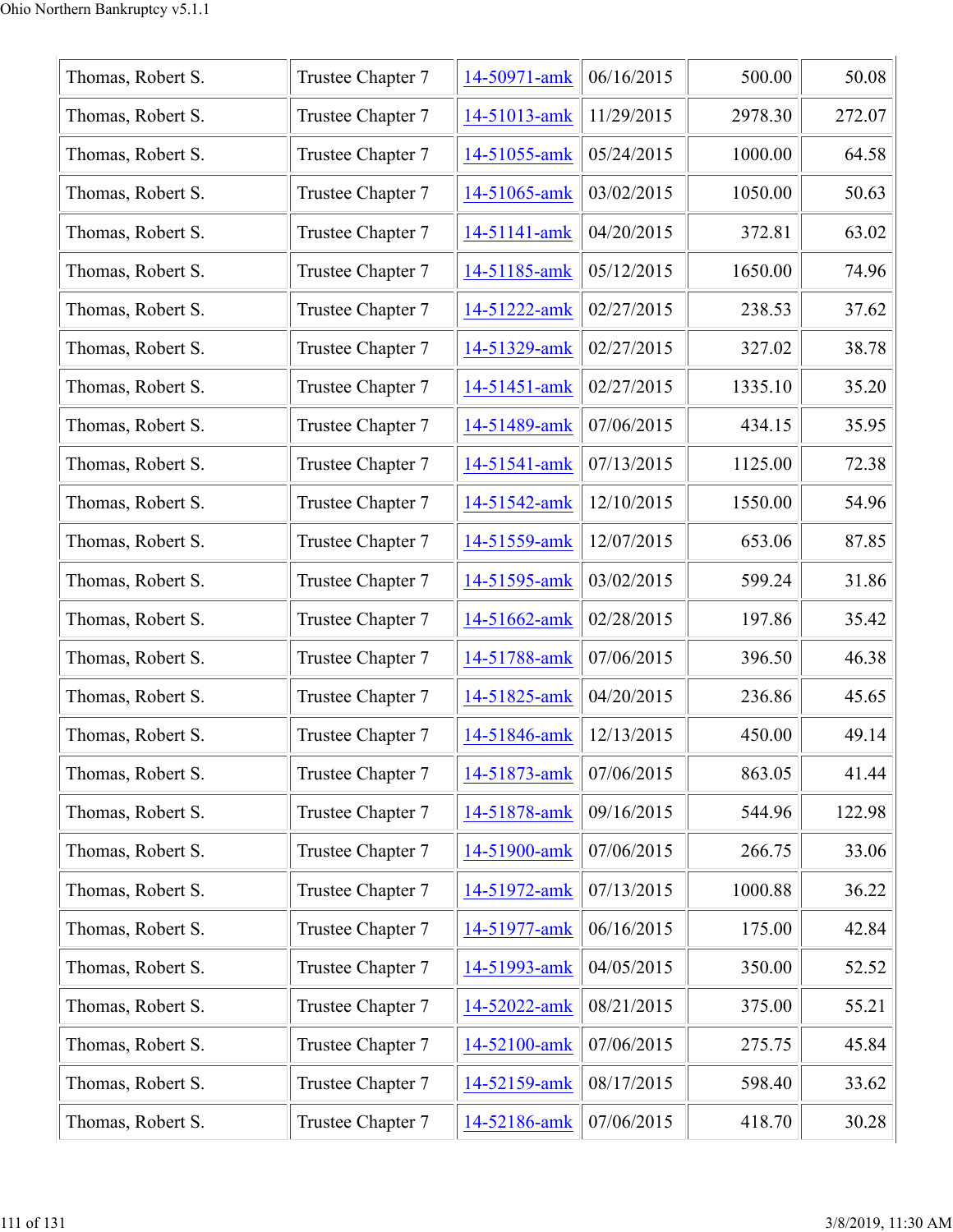| Thomas, Robert S. | Trustee Chapter 7 | 14-52239-amk | 10/27/2015 | 250.00  | 55.91  |
|-------------------|-------------------|--------------|------------|---------|--------|
| Thomas, Robert S. | Trustee Chapter 7 | 14-52270-amk | 09/16/2015 | 1521.40 | 45.57  |
| Thomas, Robert S. | Trustee Chapter 7 | 14-52274-amk | 07/27/2015 | 250.00  | 47.27  |
| Thomas, Robert S. | Trustee Chapter 7 | 14-52293-amk | 07/06/2015 | 180.00  | 33.88  |
| Thomas, Robert S. | Trustee Chapter 7 | 14-52326-amk | 07/27/2015 | 250.00  | 63.77  |
| Thomas, Robert S. | Trustee Chapter 7 | 14-52344-amk | 05/12/2015 | 282.00  | 34.86  |
| Thomas, Robert S. | Trustee Chapter 7 | 14-52353-amk | 08/07/2015 | 1299.19 | 66.38  |
| Thomas, Robert S. | Trustee Chapter 7 | 14-52366-amk | 07/06/2015 | 253.25  | 69.41  |
| Thomas, Robert S. | Trustee Chapter 7 | 14-52367-amk | 09/16/2015 | 504.47  | 47.83  |
| Thomas, Robert S. | Trustee Chapter 7 | 14-52377-amk | 07/27/2015 | 244.27  | 48.86  |
| Thomas, Robert S. | Trustee Chapter 7 | 14-52399-amk | 07/06/2015 | 150.00  | 33.86  |
| Thomas, Robert S. | Trustee Chapter 7 | 14-52496-amk | 07/06/2015 | 716.75  | 41.82  |
| Thomas, Robert S. | Trustee Chapter 7 | 14-52512-amk | 05/12/2015 | 273.25  | 40.27  |
| Thomas, Robert S. | Trustee Chapter 7 | 14-52544-amk | 08/27/2015 | 910.75  | 36.83  |
| Thomas, Robert S. | Trustee Chapter 7 | 14-52583-amk | 07/06/2015 | 875.00  | 57.92  |
| Thomas, Robert S. | Trustee Chapter 7 | 14-52584-amk | 08/21/2015 | 792.25  | 36.55  |
| Thomas, Robert S. | Trustee Chapter 7 | 14-52600-amk | 09/10/2015 | 800.00  | 142.06 |
| Thomas, Robert S. | Trustee Chapter 7 | 14-52637-amk | 05/12/2015 | 110.00  | 44.17  |
| Thomas, Robert S. | Trustee Chapter 7 | 14-52643-amk | 11/08/2015 | 749.00  | 36.33  |
| Thomas, Robert S. | Trustee Chapter 7 | 14-52706-amk | 12/07/2015 | 623.00  | 78.29  |
| Thomas, Robert S. | Trustee Chapter 7 | 14-52722-amk | 08/05/2015 | 342.49  | 38.53  |
| Thomas, Robert S. | Trustee Chapter 7 | 14-52726-amk | 09/27/2015 | 989.17  | 69.17  |
| Thomas, Robert S. | Trustee Chapter 7 | 14-52800-amk | 06/16/2015 | 602.50  | 37.44  |
| Thomas, Robert S. | Trustee Chapter 7 | 14-52803-amk | 08/17/2015 | 734.25  | 40.88  |
| Thomas, Robert S. | Trustee Chapter 7 | 14-52839-amk | 05/30/2015 | 253.58  | 33.15  |
| Thomas, Robert S. | Trustee Chapter 7 | 14-52841-amk | 08/07/2015 | 304.45  | 35.06  |
| Thomas, Robert S. | Trustee Chapter 7 | 14-52853-amk | 08/17/2015 | 716.25  | 73.90  |
| Thomas, Robert S. | Trustee Chapter 7 | 14-52859-amk | 10/28/2015 | 178.25  | 46.65  |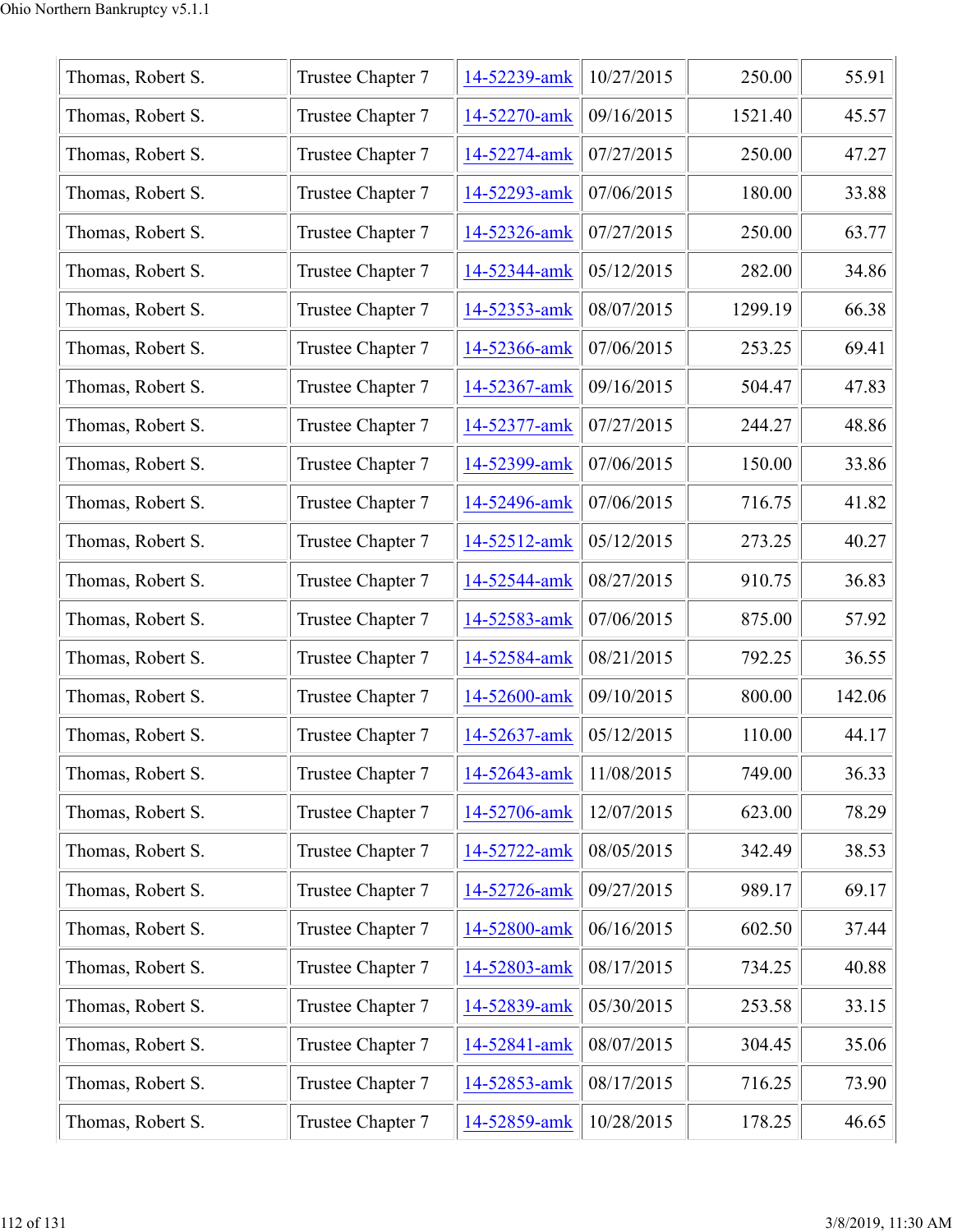| Thomas, Robert S. | Trustee Chapter 7      | 14-52913-amk | 07/13/2015 | 250.00    | 56.41   |
|-------------------|------------------------|--------------|------------|-----------|---------|
| Thomas, Robert S. | Trustee Chapter 7      | 14-52914-amk | 07/13/2015 | 200.00    | 49.81   |
| Thomas, Robert S. | Trustee Chapter 7      | 14-52932-amk | 12/07/2015 | 600.00    | 101.18  |
| Thomas, Robert S. | Trustee Chapter 7      | 14-52967-amk | 11/29/2015 | 160.00    | 33.66   |
| Thomas, Robert S. | Trustee Chapter 7      | 14-53016-amk | 09/27/2015 | 704.05    | 45.85   |
| Thomas, Robert S. | Trustee Chapter 7      | 14-53034-amk | 09/27/2015 | 1127.39   | 34.46   |
| Thomas, Robert S. | Trustee Chapter 7      | 14-53073-amk | 11/29/2015 | 150.00    | 36.95   |
| Thomas, Robert S. | Trustee Chapter 7      | 14-53097-amk | 11/29/2015 | 247.58    | 39.10   |
| Thomas, Robert S. | Trustee Chapter 7      | 14-53116-amk | 12/23/2015 | 410.58    | 65.65   |
| Thomas, Robert S. | Trustee Chapter 7      | 14-53145-amk | 11/29/2015 | 208.75    | 48.81   |
| Thomas, Robert S. | Trustee Chapter 7      | 14-53179-amk | 11/29/2015 | 353.04    | 37.44   |
| Thomas, Robert S. | Trustee Chapter 7      | 14-53232-amk | 09/27/2015 | 1053.92   | 54.27   |
| Thomas, Robert S. | Trustee Chapter 7      | 14-53289-amk | 11/29/2015 | 966.07    | 47.22   |
| Thomas, Robert S. | Trustee Chapter 7      | 15-50001-amk | 09/11/2015 | 281.50    | 31.26   |
| Thomas, Robert S. | Trustee Chapter 7      | 15-50041-amk | 12/10/2015 | 1100.00   | 104.60  |
| Thomas, Robert S. | Trustee Chapter 7      | 15-50117-amk | 08/27/2015 | 177.55    | 33.77   |
| Thomas, Robert S. | Trustee Chapter 7      | 15-50142-amk | 10/28/2015 | 267.00    | 40.75   |
| Thomas, Robert S. | Trustee Chapter 7      | 15-50217-amk | 09/27/2015 | 482.75    | 35.59   |
| Thomas, Robert S. | Trustee Chapter 7      | 15-50402-amk | 12/07/2015 | 605.53    | 37.99   |
| Thomas, Robert S. | Trustee Chapter 7      | 15-50612-amk | 10/27/2015 | 192.75    | 32.37   |
| Thomas, Robert S. | Trustee Chapter 7      | 15-50713-amk | 10/28/2015 | 323.97    | 31.28   |
| Thomas, Robert S. | Trustee Chapter 7      | 15-50879-amk | 12/29/2015 | 223.38    | 26.79   |
| Thomas, Robert S. | Trustee Chapter 7      | 15-50953-amk | 11/08/2015 | 250.00    | 31.84   |
|                   |                        |              | Total      | 86034.34  | 8709.62 |
| Thompson Hine LLP | Special Counsel        | 08-61617-rk  | 03/10/2015 | 19275.14  | 371.28  |
| Thompson Hine LLP | <b>Special Counsel</b> | 08-61618-rk  | 03/10/2015 | 298737.87 | 0.00    |
| Thompson Hine LLP | Special Counsel        | 08-61945-rk  | 03/10/2015 | 270327.30 | 5400.36 |
|                   | 588340.31              | 5771.64      |            |           |         |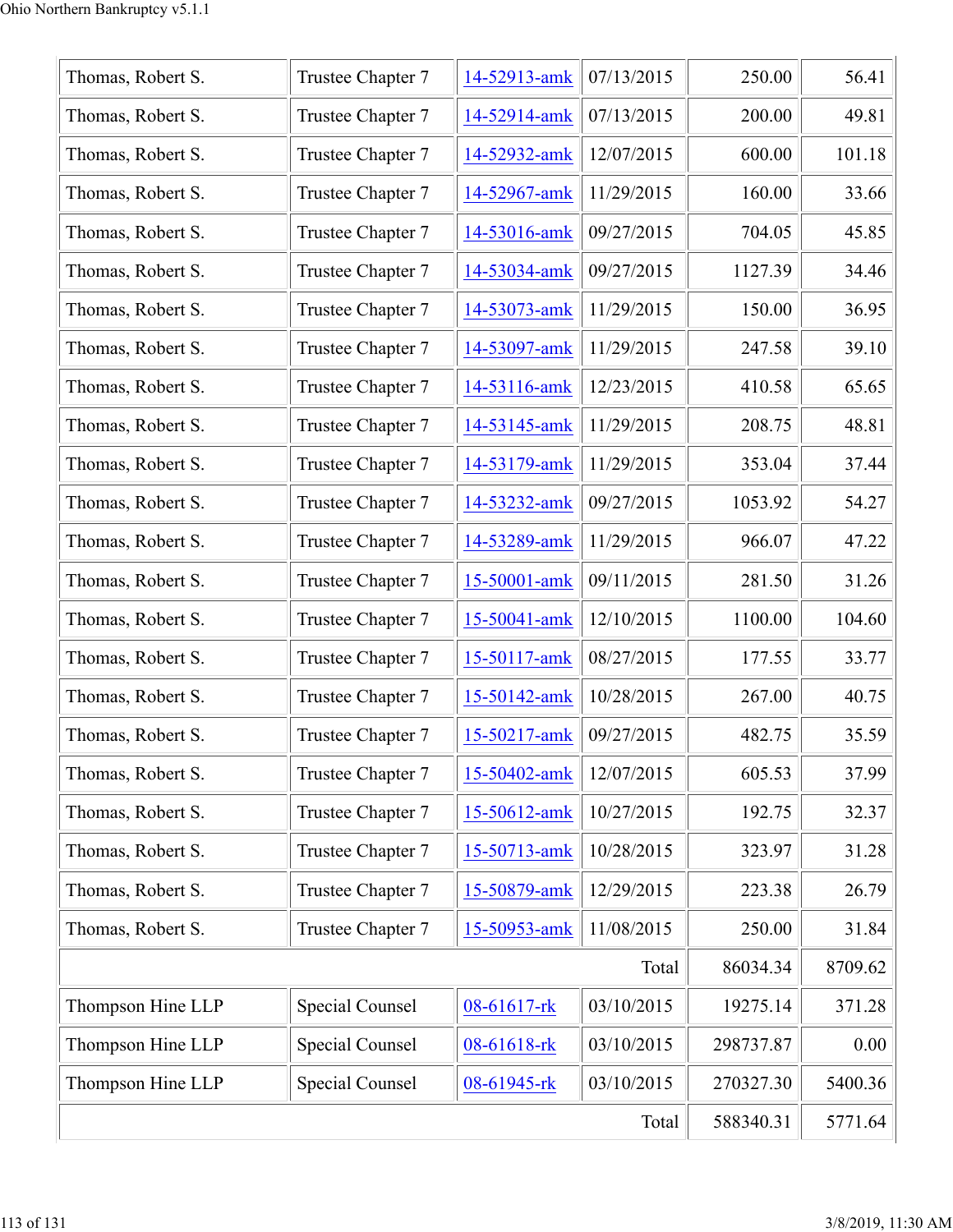| Thompson Hine LLP   | Trustee's Attorney        | 13-40813-aih       | 12/02/2015 | 276637.50 | 3990.15 |
|---------------------|---------------------------|--------------------|------------|-----------|---------|
|                     |                           |                    | Total      | 276637.50 | 3990.15 |
| Thrush, Douglas L.  | Defendant's<br>Attorney   | 13-62728-rk        | 12/08/2015 | 2250.00   | 0.00    |
|                     |                           |                    | Total      | 2250.00   | 0.00    |
| Toot, Douglas M.    | Special Counsel           | 13-40501-kw        | 09/10/2015 | 4520.00   | 350.00  |
|                     |                           |                    | Total      | 4520.00   | 350.00  |
| Topor, Michele      | <b>Other Professional</b> | $11 - 36081 - jpg$ | 10/28/2015 | 800.00    | 0.00    |
|                     |                           |                    | Total      | 800.00    | 0.00    |
| Trattner, Robert B. | Trustee's Attorney        | 14-52876-amk       | 11/06/2015 | 1000.00   | 64.30   |
| Trattner, Robert B. | Trustee's Attorney        | 15-50933-amk       | 12/10/2015 | 480.00    | 0.00    |
|                     |                           |                    | Total      | 1480.00   | 64.30   |
| Trattner, Robert B. | Attorney                  | 14-61103-rk        | 09/29/2015 | 9220.00   | 234.49  |
|                     |                           |                    | Total      | 9220.00   | 234.49  |
| Treinish, Alan J.   | Trustee Chapter 7         | 10-18009-pmc       | 01/15/2015 | 2450.00   | 25.25   |
| Treinish, Alan J.   | Trustee Chapter 7         | $12 - 10938 - ips$ | 01/07/2015 | 3168.02   | 45.85   |
| Treinish, Alan J.   | Trustee Chapter 7         | 12-15357-jps       | 08/26/2015 | 550.00    | 11.49   |
| Treinish, Alan J.   | Trustee Chapter 7         | 12-16998-jps       | 05/06/2015 | 5343.21   | 43.43   |
| Treinish, Alan J.   | Trustee Chapter 7         | 12-18738-pmc       | 05/22/2015 | 904.69    | 6.98    |
| Treinish, Alan J.   | Trustee Chapter 7         | $13 - 10658 - ips$ | 10/07/2015 | 574.15    | 11.90   |
| Treinish, Alan J.   | Trustee Chapter 7         | 13-11797-aih       | 05/19/2015 | 577.97    | 27.35   |
| Treinish, Alan J.   | Trustee Chapter 7         | 13-13054-aih       | 04/23/2015 | 3503.94   | 43.66   |
| Treinish, Alan J.   | Trustee Chapter 7         | $13 - 13307 - ips$ | 06/04/2015 | 937.50    | 39.05   |
| Treinish, Alan J.   | Trustee Chapter 7         | 13-16943-pmc       | 10/16/2015 | 2704.89   | 19.85   |
| Treinish, Alan J.   | Trustee Chapter 7         | $13 - 17197 - ips$ | 11/05/2015 | 1500.00   | 65.93   |
| Treinish, Alan J.   | Trustee Chapter 7         | 13-17851-aih       | 01/13/2015 | 809.96    | 7.38    |
| Treinish, Alan J.   | Trustee Chapter 7         | 13-17862-aih       | 05/05/2015 | 445.36    | 13.44   |
| Treinish, Alan J.   | Trustee Chapter 7         | 14-10028-aih       | 08/25/2015 | 5250.00   | 19.96   |
| Treinish, Alan J.   | Trustee Chapter 7         | 14-10504-pmc       | 03/06/2015 | 702.50    | 11.48   |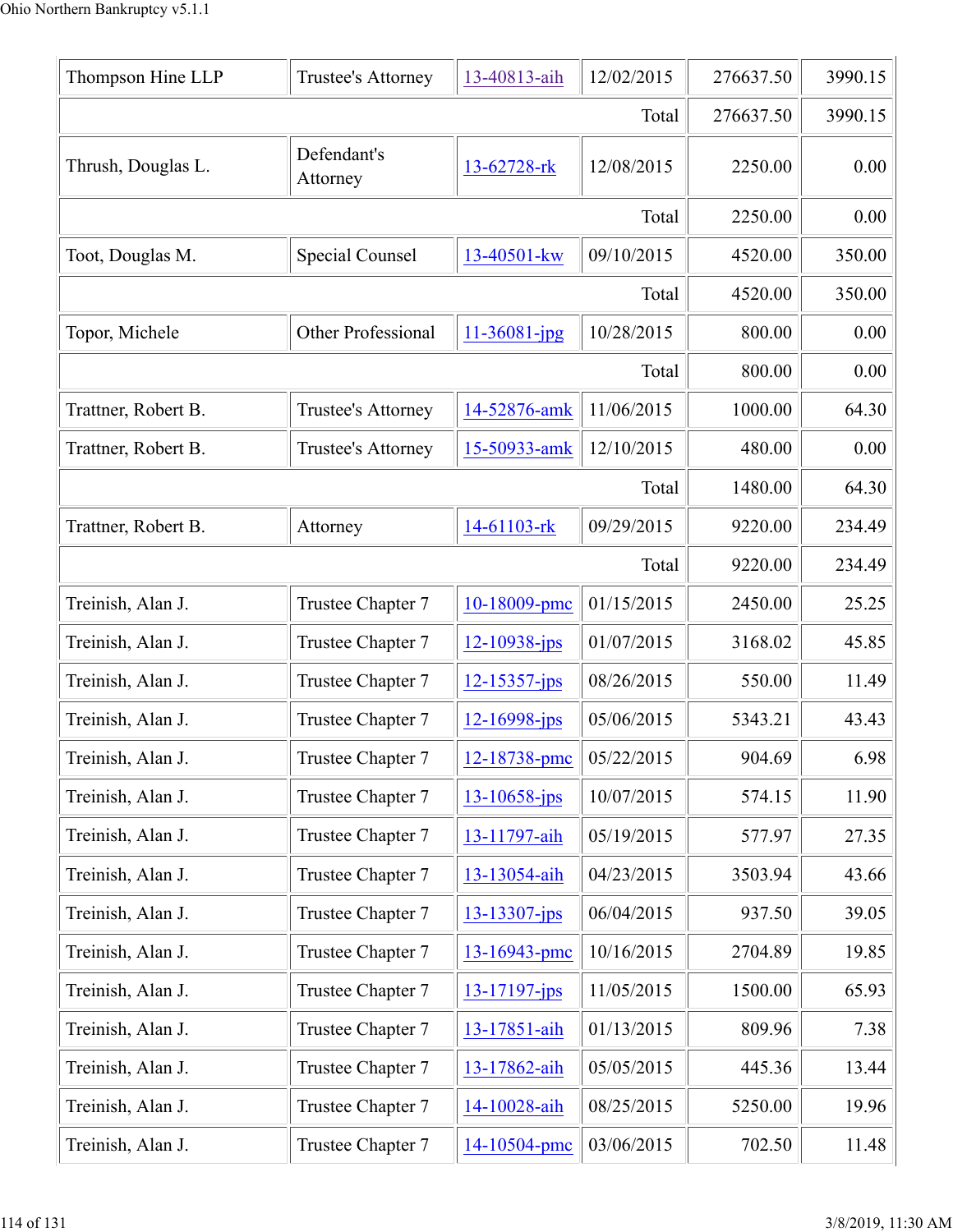| Treinish, Alan J. | Trustee Chapter 7 | $14 - 10505 - ips$ | 08/26/2015 | 1426.86  | 18.84 |
|-------------------|-------------------|--------------------|------------|----------|-------|
| Treinish, Alan J. | Trustee Chapter 7 | 14-11092-pmc       | 08/20/2015 | 1400.00  | 6.36  |
| Treinish, Alan J. | Trustee Chapter 7 | $14 - 11116 - ips$ | 03/31/2015 | 1000.00  | 46.61 |
| Treinish, Alan J. | Trustee Chapter 7 | 14-11519-pmc       | 01/16/2015 | 499.00   | 4.49  |
| Treinish, Alan J. | Trustee Chapter 7 | 14-11950-aih       | 02/24/2015 | 500.00   | 29.21 |
| Treinish, Alan J. | Trustee Chapter 7 | 14-11970-jps       | 05/06/2015 | 1204.81  | 12.43 |
| Treinish, Alan J. | Trustee Chapter 7 | 14-12005-pmc       | 01/16/2015 | 616.54   | 5.98  |
| Treinish, Alan J. | Trustee Chapter 7 | 14-12067-aih       | 07/07/2015 | 450.00   | 32.84 |
| Treinish, Alan J. | Trustee Chapter 7 | $14 - 12310 - ips$ | 07/30/2015 | 2034.10  | 58.57 |
| Treinish, Alan J. | Trustee Chapter 7 | 14-12762-aih       | 08/25/2015 | 12498.75 | 26.86 |
| Treinish, Alan J. | Trustee Chapter 7 | 14-13325-pmc       | 03/19/2015 | 1433.20  | 8.45  |
| Treinish, Alan J. | Trustee Chapter 7 | 14-13391-aih       | 05/05/2015 | 750.00   | 34.26 |
| Treinish, Alan J. | Trustee Chapter 7 | $14 - 13596 - ips$ | 10/26/2015 | 1350.00  | 17.51 |
| Treinish, Alan J. | Trustee Chapter 7 | 14-13976-pmc       | 05/22/2015 | 569.75   | 27.78 |
| Treinish, Alan J. | Trustee Chapter 7 | 14-14030-aih       | 02/24/2015 | 550.00   | 25.29 |
| Treinish, Alan J. | Trustee Chapter 7 | 14-14223-aih       | 03/24/2015 | 2250.00  | 11.30 |
| Treinish, Alan J. | Trustee Chapter 7 | 14-14398-pmc       | 04/20/2015 | 378.73   | 12.35 |
| Treinish, Alan J. | Trustee Chapter 7 | 14-14637-pmc       | 05/22/2015 | 407.73   | 6.58  |
| Treinish, Alan J. | Trustee Chapter 7 | 14-14740-aih       | 03/24/2015 | 1421.69  | 9.89  |
| Treinish, Alan J. | Trustee Chapter 7 | 14-14940-aih       | 04/23/2015 | 750.00   | 10.90 |
| Treinish, Alan J. | Trustee Chapter 7 | 14-15276-aih       | 12/28/2015 | 5816.95  | 16.88 |
| Treinish, Alan J. | Trustee Chapter 7 | 14-15301-jps       | 06/19/2015 | 614.06   | 7.94  |
| Treinish, Alan J. | Trustee Chapter 7 | $14 - 15553 - jps$ | 07/30/2015 | 1700.00  | 13.83 |
| Treinish, Alan J. | Trustee Chapter 7 | $14 - 15565 - ips$ | 07/30/2015 | 677.06   | 12.35 |
| Treinish, Alan J. | Trustee Chapter 7 | 14-15581-pmc       | 12/03/2015 | 500.00   | 53.71 |
| Treinish, Alan J. | Trustee Chapter 7 | 14-15639-pmc       | 09/15/2015 | 266.65   | 12.77 |
| Treinish, Alan J. | Trustee Chapter 7 | $14 - 15834 - ips$ | 10/28/2015 | 458.90   | 19.86 |
| Treinish, Alan J. | Trustee Chapter 7 | $14 - 15851 - ips$ | 06/19/2015 | 1245.70  | 12.57 |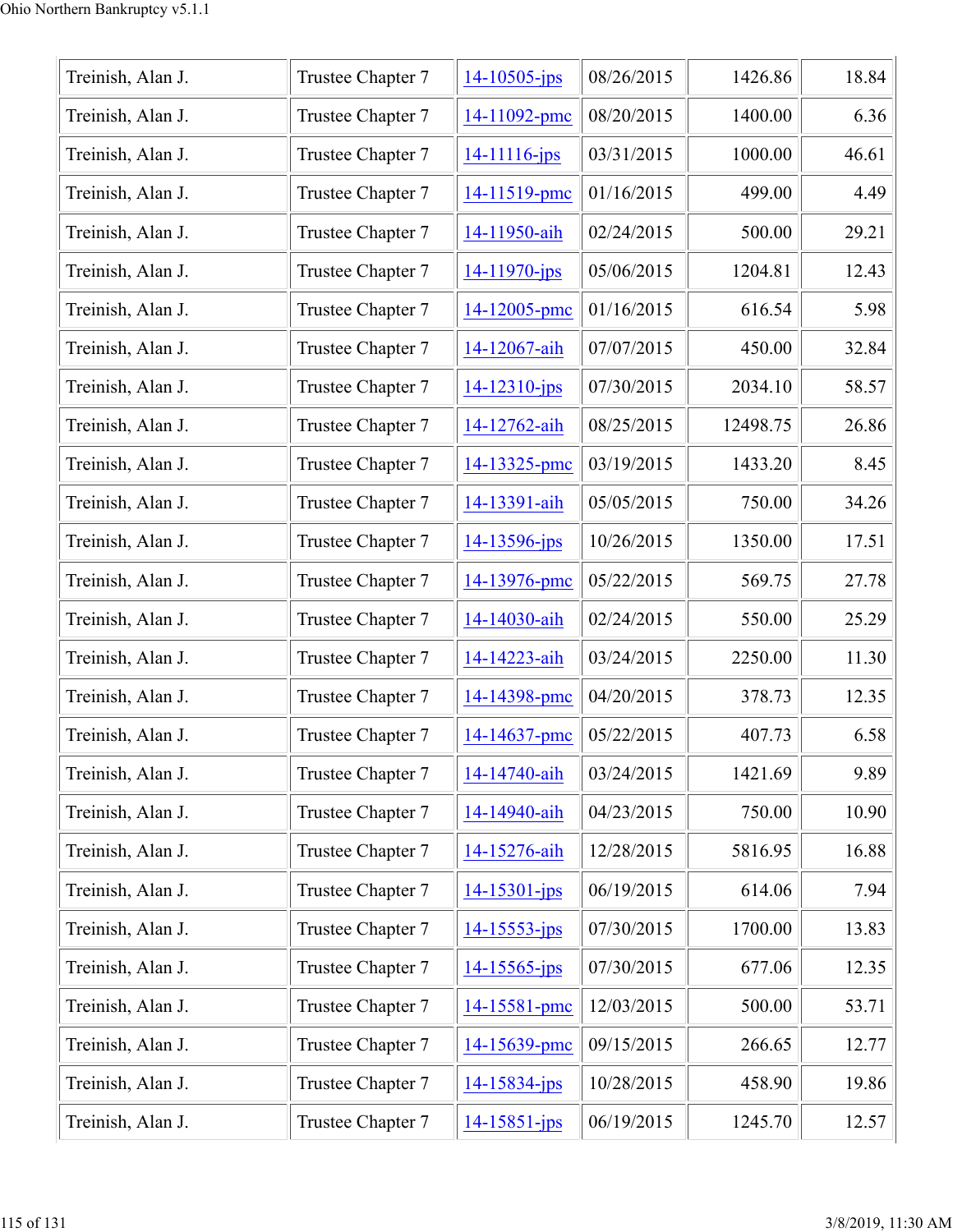| Treinish, Alan J. | Trustee Chapter 7 | 14-15902-pmc       | 08/20/2015 | 856.11  | 11.66  |
|-------------------|-------------------|--------------------|------------|---------|--------|
| Treinish, Alan J. | Trustee Chapter 7 | $14 - 16051 - ips$ | 07/30/2015 | 329.22  | 6.94   |
| Treinish, Alan J. | Trustee Chapter 7 | 14-16215-aih       | 08/11/2015 | 449.05  | 15.51  |
| Treinish, Alan J. | Trustee Chapter 7 | $14 - 16246$ -jps  | 10/07/2015 | 666.26  | 5.47   |
| Treinish, Alan J. | Trustee Chapter 7 | 14-16485-pmc       | 08/20/2015 | 918.44  | 5.87   |
| Treinish, Alan J. | Trustee Chapter 7 | $14 - 16503 - ips$ | 07/30/2015 | 1410.00 | 32.74  |
| Treinish, Alan J. | Trustee Chapter 7 | 14-16545-aih       | 12/28/2015 | 1620.00 | 24.58  |
| Treinish, Alan J. | Trustee Chapter 7 | 14-16546-aih       | 07/07/2015 | 820.50  | 12.35  |
| Treinish, Alan J. | Trustee Chapter 7 | 14-16617-aih       | 07/17/2015 | 370.00  | 15.80  |
| Treinish, Alan J. | Trustee Chapter 7 | 14-17074-pmc       | 07/06/2015 | 338.67  | 8.23   |
| Treinish, Alan J. | Trustee Chapter 7 | $14 - 17079$ -jps  | 10/26/2015 | 876.10  | 8.23   |
| Treinish, Alan J. | Trustee Chapter 7 | $14 - 17335 - ips$ | 10/28/2015 | 1014.49 | 106.33 |
| Treinish, Alan J. | Trustee Chapter 7 | 14-17363-aih       | 07/21/2015 | 1061.52 | 6.94   |
| Treinish, Alan J. | Trustee Chapter 7 | 14-17425-aih       | 07/21/2015 | 744.18  | 5.94   |
| Treinish, Alan J. | Trustee Chapter 7 | 14-17714-aih       | 10/20/2015 | 1435.00 | 69.52  |
| Treinish, Alan J. | Trustee Chapter 7 | $14 - 17895$ -jps  | 08/26/2015 | 613.27  | 7.94   |
| Treinish, Alan J. | Trustee Chapter 7 | 14-17906-aih       | 10/06/2015 | 642.91  | 5.47   |
| Treinish, Alan J. | Trustee Chapter 7 | 14-17908-aih       | 12/28/2015 | 6250.00 | 13.92  |
| Treinish, Alan J. | Trustee Chapter 7 | 14-17921-aih       | 07/21/2015 | 1283.63 | 8.45   |
| Treinish, Alan J. | Trustee Chapter 7 | 14-17941-pmc       | 08/20/2015 | 555.77  | 11.30  |
| Treinish, Alan J. | Trustee Chapter 7 | $14 - 17964 - ips$ | 07/30/2015 | 1450.00 | 34.61  |
| Treinish, Alan J. | Trustee Chapter 7 | 15-10001-pmc       | 12/03/2015 | 1631.70 | 0.00   |
| Treinish, Alan J. | Trustee Chapter 7 | $15 - 10189$ -jps  | 12/15/2015 | 1650.00 | 7.32   |
| Treinish, Alan J. | Trustee Chapter 7 | 15-10226-pmc       | 10/16/2015 | 613.13  | 18.27  |
| Treinish, Alan J. | Trustee Chapter 7 | 15-10227-pmc       | 12/03/2015 | 420.90  | 13.86  |
| Treinish, Alan J. | Trustee Chapter 7 | $15 - 10284 - jps$ | 10/28/2015 | 796.75  | 6.85   |
| Treinish, Alan J. | Trustee Chapter 7 | 15-10285-aih       | 10/20/2015 | 738.61  | 8.36   |
| Treinish, Alan J. | Trustee Chapter 7 | 15-10537-aih       | 10/20/2015 | 447.29  | 19.85  |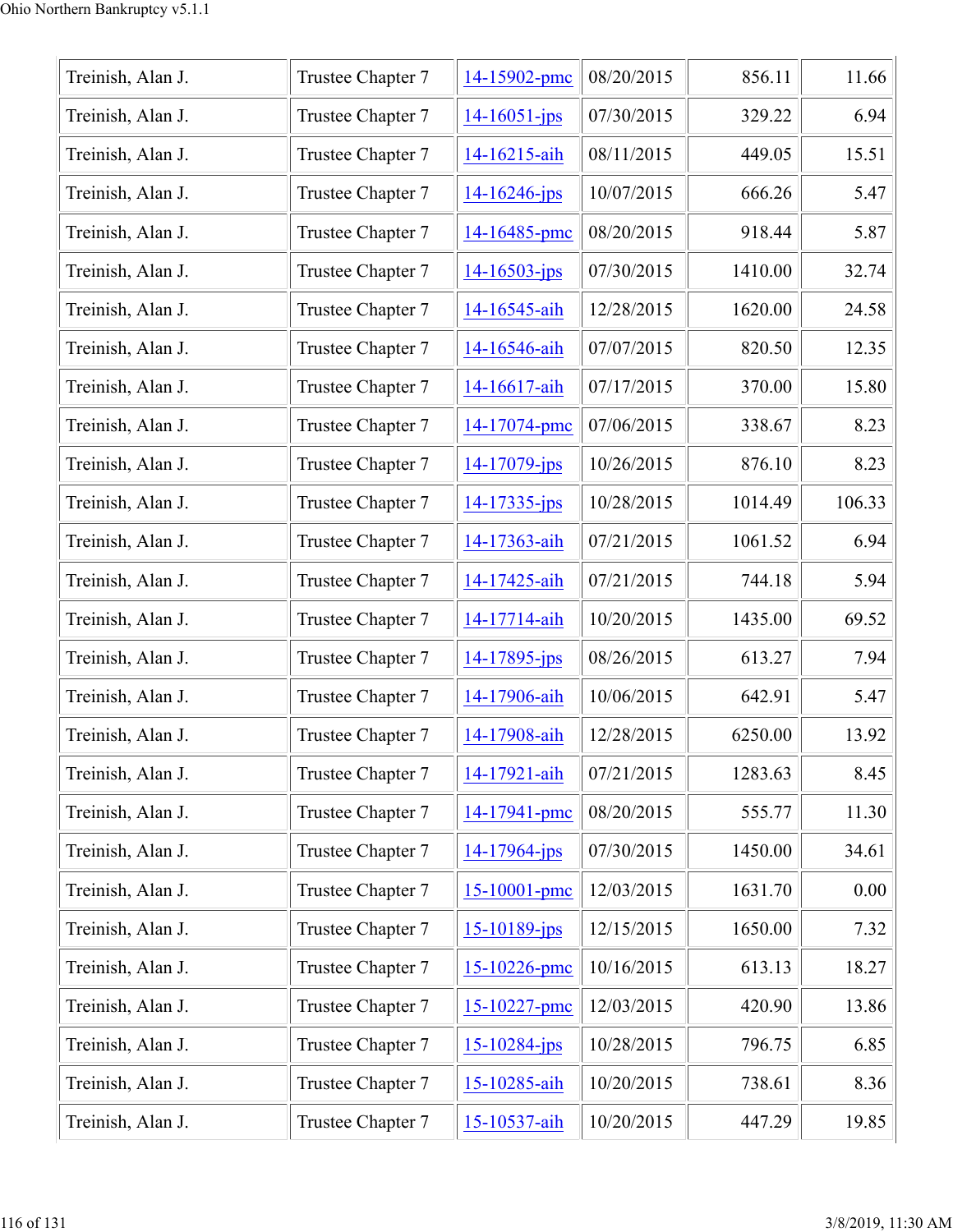| Treinish, Alan J.     | Trustee Chapter 7     | 15-10604-aih       | 12/01/2015 | 2319.57   | 45.36    |
|-----------------------|-----------------------|--------------------|------------|-----------|----------|
| Treinish, Alan J.     | Trustee Chapter 7     | 15-10910-pmc       | 10/16/2015 | 1107.58   | 9.03     |
| Treinish, Alan J.     | Trustee Chapter 7     | 15-10954-aih       | 10/20/2015 | 850.00    | 5.38     |
| Treinish, Alan J.     | Trustee Chapter 7     | 15-12119-pmc       | 12/03/2015 | 1251.84   | 15.86    |
| Treinish, Alan J.     | Trustee Chapter 7     | $15 - 12132 - jps$ | 12/14/2015 | 750.00    | 69.91    |
|                       |                       |                    | Total      | 108475.16 | 1587.26  |
| Treinish, Alan J.     | Trustee's Attorney    | 15-10001-pmc       | 12/03/2015 | 775.50    | 0.00     |
|                       |                       |                    | Total      | 775.50    | 0.00     |
| Tropp, Donna          | Appraiser             | 14-52229-amk       | 02/10/2015 | 125.00    | 0.00     |
|                       |                       |                    | Total      | 125.00    | 0.00     |
| Tsarnas, Peter G.     | Creditor Comm.<br>Aty | 13-35142-<br>maw   | 02/13/2015 | 2464.00   | 0.00     |
| Tsarnas, Peter G.     | Creditor Comm.<br>Aty | 13-35142-<br>maw   | 07/02/2015 | 9577.50   | 29.25    |
| Tsarnas, Peter G.     | Trustee's Attorney    | 14-51877-amk       | 07/12/2015 | 2960.00   | 11.52    |
|                       |                       |                    | Total      | 15001.50  | 40.77    |
| Tucker, Michael S.    | Trustee's Attorney    | $11 - 20552 - ips$ | 06/08/2015 | 168413.50 | 10959.85 |
|                       |                       |                    | Total      | 168413.50 | 10959.85 |
| Turner, Debra         | Accountant            | 14-50505-amk       | 12/13/2015 | 650.00    | 0.00     |
|                       |                       |                    | Total      | 650.00    | 0.00     |
| Ufholz, L. Terrence   | Trustee's Attorney    | 13-50684-amk       | 12/07/2015 | 7500.00   | 0.00     |
|                       |                       |                    | Total      | 7500.00   | 0.00     |
| Ulmer & Berne LLP     | Trustee's Attorney    | $12 - 12082 - ips$ | 08/26/2015 | 16621.20  | 123.60   |
|                       |                       |                    | Total      | 16621.20  | 123.60   |
| Walter, Matt          | Auctioneer            | 14-30939-<br>maw   | 01/16/2015 | 935.00    | 127.06   |
| Walter, Matt          | Auctioneer            | 14-30939-<br>maw   | 02/25/2015 | 15724.50  | 937.04   |
|                       |                       |                    | Total      | 16659.50  | 1064.10  |
| Walter Haverfield LLP | Special Counsel       | 13-40813-aih       | 07/07/2015 | 5656.00   | 0.00     |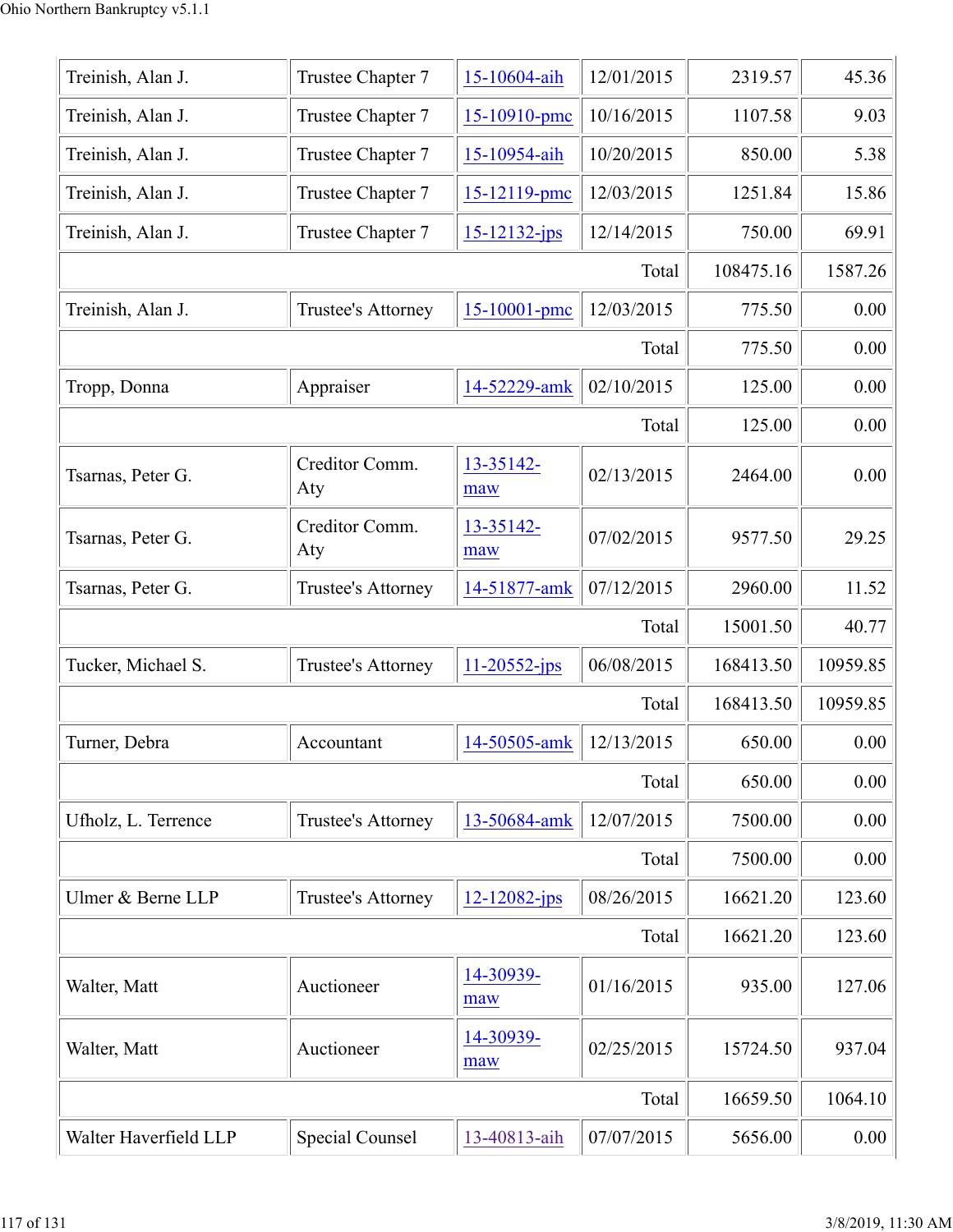|                  | 5656.00                   | 0.00               |            |           |         |
|------------------|---------------------------|--------------------|------------|-----------|---------|
| Wehrle, David    | Accountant                | 13-40813-aih       | 05/05/2015 | 89617.50  | 303.21  |
|                  |                           |                    | Total      | 89617.50  | 303.21  |
| Whitmer, Mary K. | Trustee's Attorney        | 12-51955-amk       | 11/05/2015 | 150000.00 | 2138.54 |
| Whitmer, Mary K. | Trustee's Attorney        | 12-53383-amk       | 11/23/2015 | 12000.00  | 133.13  |
| Whitmer, Mary K. | Trustee's Attorney        | 12-53954-amk       | 09/28/2015 | 400.00    | 64.12   |
| Whitmer, Mary K. | Trustee's Attorney        | 13-10517-jps       | 01/07/2015 | 250.00    | 0.00    |
| Whitmer, Mary K. | Trustee Chapter 7         | 13-13675-pmc       | 04/29/2015 | 300.00    | 2.44    |
| Whitmer, Mary K. | Trustee Chapter 7         | 13-14352-pmc       | 03/19/2015 | 525.00    | 2.26    |
| Whitmer, Mary K. | Trustee Chapter 7         | 13-16070-pmc       | 08/20/2015 | 2350.00   | 18.85   |
| Whitmer, Mary K. | Trustee's Attorney        | $13 - 18667 - jps$ | 01/28/2015 | 520.00    | 0.00    |
| Whitmer, Mary K. | <b>Trustee's Attorney</b> | 13-51017-amk       | 08/28/2015 | 300.00    | 0.91    |
| Whitmer, Mary K. | Trustee's Attorney        | 13-51311-amk       | 07/13/2015 | 532.00    | 0.00    |
| Whitmer, Mary K. | Trustee's Attorney        | 13-52620-amk       | 08/17/2015 | 240.00    | 24.57   |
| Whitmer, Mary K. | Trustee's Attorney        | 13-53327-amk       | 04/20/2015 | 140.00    | 0.00    |
| Whitmer, Mary K. | Trustee's Attorney        | 13-53353-amk       | 04/08/2015 | 400.00    | 0.00    |
| Whitmer, Mary K. | Trustee's Attorney        | 13-53621-amk       | 11/06/2015 | 424.00    | 5.59    |
| Whitmer, Mary K. | Trustee Chapter 7         | 14-10401-pmc       | 02/10/2015 | 265.85    | 2.78    |
| Whitmer, Mary K. | Trustee Chapter 7         | 14-12182-pmc       | 09/18/2015 | 761.50    | 12.58   |
| Whitmer, Mary K. | Trustee's Attorney        | 14-50013-amk       | 03/09/2015 | 260.00    | 1.56    |
| Whitmer, Mary K. | Trustee's Attorney        | 14-51501-amk       | 08/31/2015 | 382.00    | 0.00    |
|                  |                           |                    | Total      | 170050.35 | 2407.33 |
| Whitmer, Mary K. | Trustee's Attorney        | 10-51651-amk       | 04/09/2015 | 650.00    | 0.00    |
| Whitmer, Mary K. | Trustee Chapter 7         | 10-51651-amk       | 04/09/2015 | 1000.00   | 4.78    |
| Whitmer, Mary K. | Trustee Chapter 7         | 12-51955-amk       | 12/10/2015 | 31259.68  | 0.00    |
| Whitmer, Mary K. | Trustee Chapter 7         | 12-53954-amk       | 11/08/2015 | 800.00    | 42.57   |
| Whitmer, Mary K. | Trustee Chapter 7         | $13 - 10517 - jps$ | 01/07/2015 | 540.75    | 2.78    |
| Whitmer, Mary K. | Trustee Chapter 7         | $13 - 12068 - ips$ | 05/28/2015 | 325.00    | 1.39    |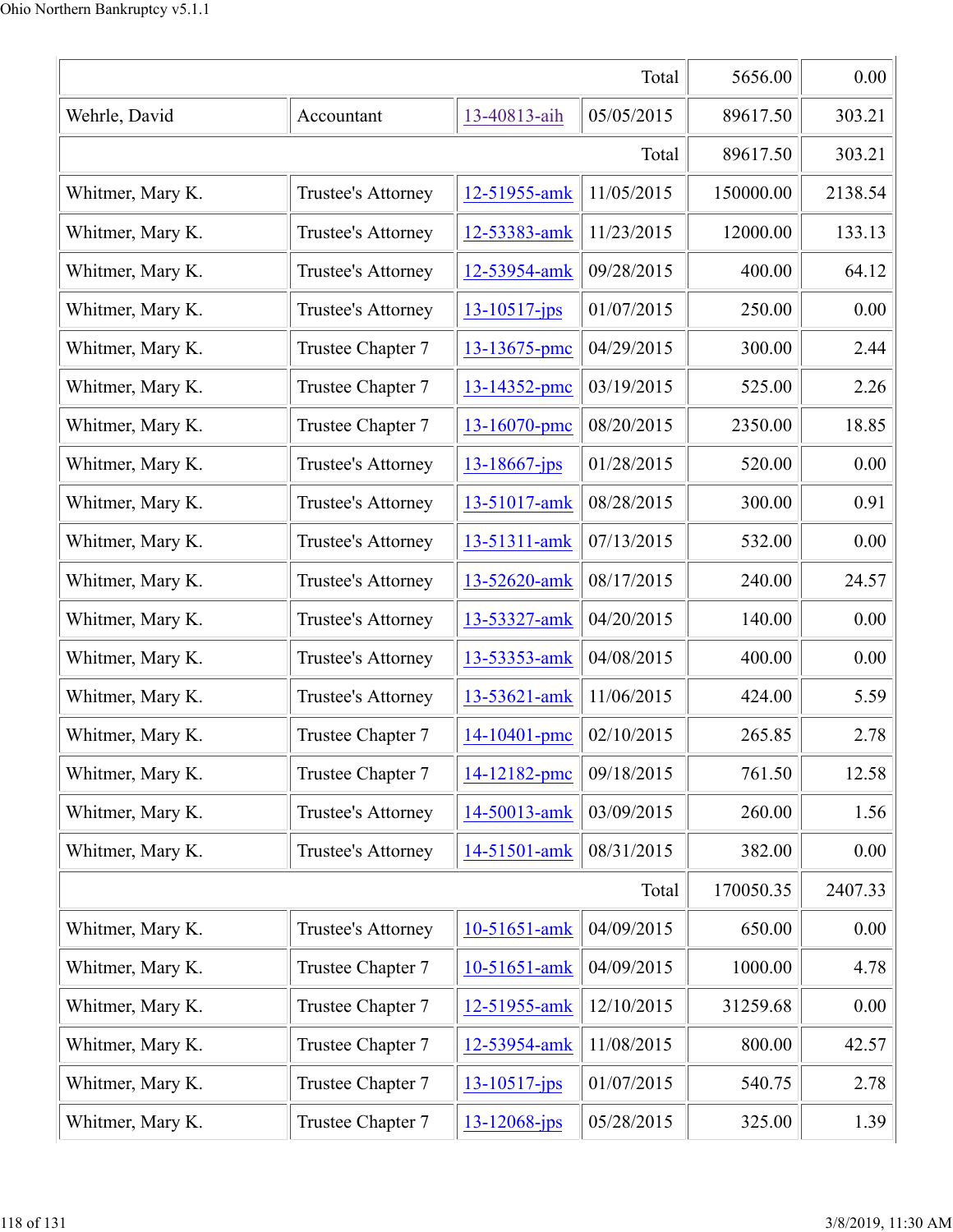| Whitmer, Mary K. | Trustee Chapter 7         | $13 - 13644 - jps$ | 05/28/2015 | 377.86  | 29.89 |
|------------------|---------------------------|--------------------|------------|---------|-------|
| Whitmer, Mary K. | Trustee Chapter 7         | $13 - 13682 - jps$ | 09/23/2015 | 4556.00 | 61.57 |
| Whitmer, Mary K. | Trustee's Attorney        | 13-14352-pmc       | 03/19/2015 | 190.00  | 0.00  |
| Whitmer, Mary K. | Trustee Chapter 7         | $13 - 14960$ -jps  | 02/24/2015 | 326.35  | 6.57  |
| Whitmer, Mary K. | Trustee's Attorney        | 13-16070-pmc       | 08/20/2015 | 2500.00 | 22.00 |
| Whitmer, Mary K. | Trustee Chapter 7         | $13 - 17101 - ips$ | 09/23/2015 | 1785.43 | 14.12 |
| Whitmer, Mary K. | Trustee Chapter 7         | 13-18376-aih       | 01/27/2015 | 475.83  | 4.00  |
| Whitmer, Mary K. | Trustee Chapter 7         | 13-18377-pmc       | 11/13/2015 | 505.43  | 4.94  |
| Whitmer, Mary K. | Trustee Chapter 7         | 13-18396-pmc       | 01/16/2015 | 456.11  | 1.35  |
| Whitmer, Mary K. | Trustee Chapter 7         | 13-18497-aih       | 01/27/2015 | 763.58  | 3.13  |
| Whitmer, Mary K. | Trustee Chapter 7         | $13 - 18667$ -jps  | 01/28/2015 | 775.67  | 2.78  |
| Whitmer, Mary K. | Trustee Chapter 7         | 13-50142-amk       | 08/17/2015 | 476.50  | 0.87  |
| Whitmer, Mary K. | Trustee Chapter 7         | 13-50277-amk       | 06/16/2015 | 252.50  | 4.87  |
| Whitmer, Mary K. | Trustee's Attorney        | 13-50356-amk       | 12/10/2015 | 600.00  | 1.95  |
| Whitmer, Mary K. | Trustee Chapter 7         | 13-50964-amk       | 04/20/2015 | 264.90  | 2.78  |
| Whitmer, Mary K. | Trustee Chapter 7         | 13-51017-amk       | 09/30/2015 | 712.75  | 4.66  |
| Whitmer, Mary K. | Trustee Chapter 7         | 13-51225-amk       | 11/29/2015 | 750.00  | 3.35  |
| Whitmer, Mary K. | Trustee Chapter 7         | 13-51311-amk       | 07/29/2015 | 859.00  | 2.39  |
| Whitmer, Mary K. | Trustee Chapter 7         | 13-51649-amk       | 11/08/2015 | 2337.67 | 18.47 |
| Whitmer, Mary K. | Trustee Chapter 7         | 13-51747-amk       | 07/06/2015 | 949.75  | 2.74  |
| Whitmer, Mary K. | <b>Trustee's Attorney</b> | 13-51922-amk       | 07/13/2015 | 325.00  | 2.86  |
| Whitmer, Mary K. | Trustee Chapter 7         | 13-51922-amk       | 07/20/2015 | 1400.00 | 2.26  |
| Whitmer, Mary K. | Trustee Chapter 7         | 13-51942-amk       | 09/16/2015 | 900.00  | 6.54  |
| Whitmer, Mary K. | Trustee Chapter 7         | 13-52620-amk       | 08/21/2015 | 412.26  | 16.99 |
| Whitmer, Mary K. | Trustee Chapter 7         | 13-53353-amk       | 04/08/2015 | 1393.53 | 2.26  |
| Whitmer, Mary K. | Trustee Chapter 7         | 13-53453-amk       | 07/20/2015 | 264.97  | 2.31  |
| Whitmer, Mary K. | Trustee Chapter 7         | 13-53579-amk       | 04/05/2015 | 789.24  | 0.00  |
| Whitmer, Mary K. | Trustee Chapter 7         | 13-53676-amk       | 06/16/2015 | 1348.37 | 2.78  |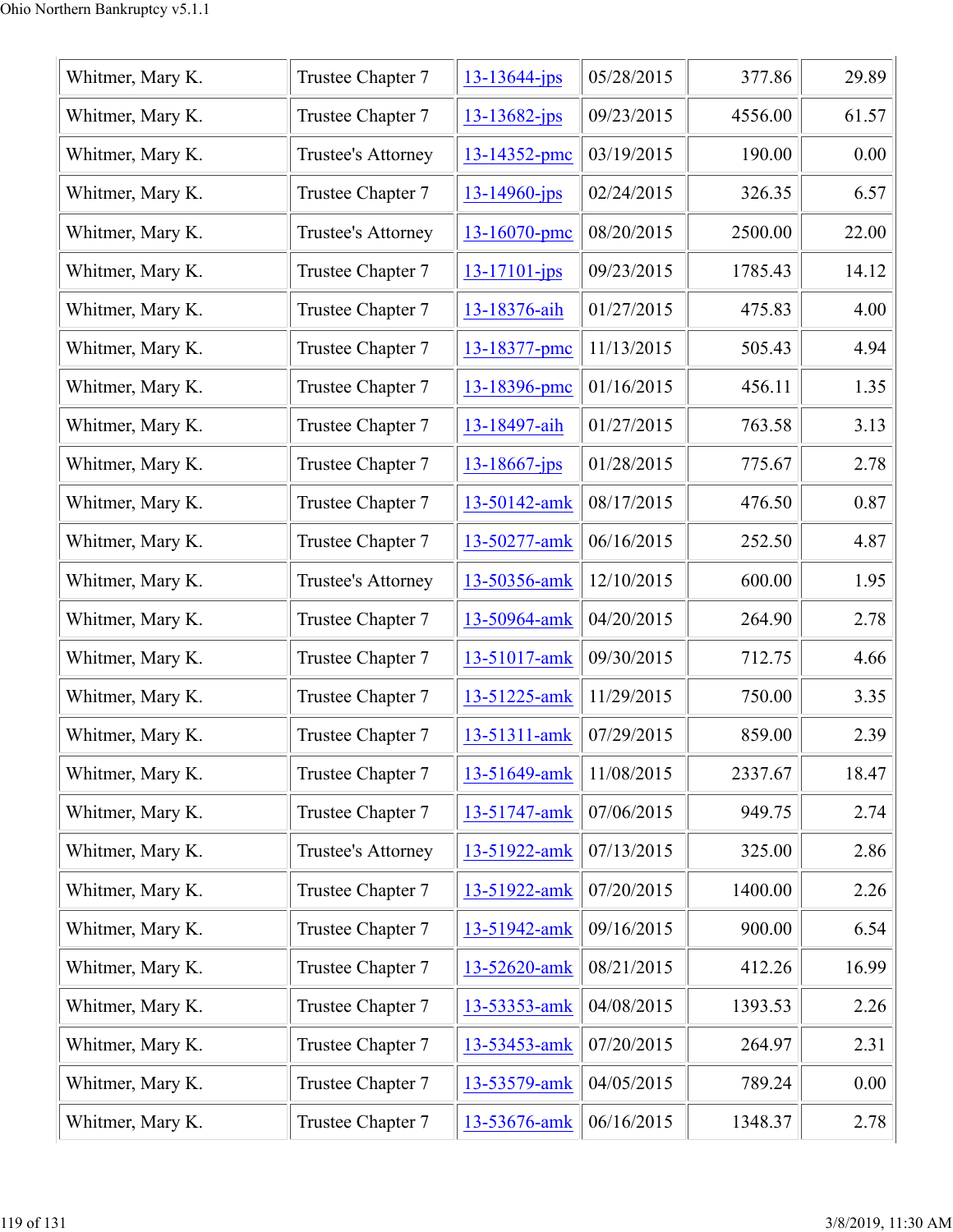| Whitmer, Mary K. | Trustee Chapter 7         | 14-10431-pmc       | 03/06/2015 | 614.21  | 1.74  |
|------------------|---------------------------|--------------------|------------|---------|-------|
| Whitmer, Mary K. | Trustee Chapter 7         | $14 - 11002 - ips$ | 06/19/2015 | 1311.00 | 2.24  |
| Whitmer, Mary K. | Trustee Chapter 7         | $14 - 11033 - ips$ | 02/24/2015 | 337.50  | 13.55 |
| Whitmer, Mary K. | Trustee Chapter 7         | 14-11039-aih       | 10/05/2015 | 152.69  | 2.39  |
| Whitmer, Mary K. | Trustee's Attorney        | 14-12182-pmc       | 09/18/2015 | 469.00  | 1.82  |
| Whitmer, Mary K. | Trustee Chapter 7         | 14-12380-aih       | 10/05/2015 | 375.00  | 2.26  |
| Whitmer, Mary K. | Trustee Chapter 7         | 14-12386-aih       | 05/19/2015 | 600.00  | 2.26  |
| Whitmer, Mary K. | Trustee Chapter 7         | 14-13235-jps       | 08/26/2015 | 517.98  | 3.39  |
| Whitmer, Mary K. | Trustee Chapter 7         | 14-13248-aih       | 01/28/2015 | 342.76  | 1.39  |
| Whitmer, Mary K. | Trustee Chapter 7         | $14 - 14487 - ips$ | 06/19/2015 | 435.75  | 2.17  |
| Whitmer, Mary K. | Trustee Chapter 7         | $14 - 14817$ -jps  | 07/30/2015 | 460.25  | 5.30  |
| Whitmer, Mary K. | Trustee Chapter 7         | $14 - 17002 - ips$ | 08/12/2015 | 262.50  | 3.91  |
| Whitmer, Mary K. | Trustee Chapter 7         | 14-17113-jps       | 08/13/2015 | 314.87  | 4.44  |
| Whitmer, Mary K. | Trustee Chapter 7         | $14 - 17150 - jps$ | 08/26/2015 | 2294.26 | 9.07  |
| Whitmer, Mary K. | Trustee Chapter 7         | 14-17924-jps       | 09/23/2015 | 1327.30 | 2.88  |
| Whitmer, Mary K. | Trustee Chapter 7         | 14-50013-amk       | 03/09/2015 | 772.25  | 2.13  |
| Whitmer, Mary K. | Trustee Chapter 7         | 14-50061-amk       | 06/16/2015 | 1024.25 | 2.26  |
| Whitmer, Mary K. | Trustee Chapter 7         | 14-50087-amk       | 09/16/2015 | 480.25  | 3.87  |
| Whitmer, Mary K. | <b>Trustee's Attorney</b> | 14-50700-amk       | 05/30/2015 | 165.00  | 0.91  |
| Whitmer, Mary K. | Trustee Chapter 7         | 14-50700-amk       | 05/30/2015 | 275.96  | 2.26  |
| Whitmer, Mary K. | Trustee Chapter 7         | 14-51335-amk       | 06/16/2015 | 750.00  | 0.87  |
| Whitmer, Mary K. | Trustee Chapter 7         | 14-51501-amk       | 10/05/2015 | 1050.00 | 3.18  |
| Whitmer, Mary K. | Trustee Chapter 7         | 14-51526-amk       | 05/30/2015 | 283.48  | 1.39  |
| Whitmer, Mary K. | Trustee Chapter 7         | 14-51637-amk       | 05/12/2015 | 328.93  | 1.84  |
| Whitmer, Mary K. | Trustee Chapter 7         | 14-51674-amk       | 06/16/2015 | 1260.00 | 0.87  |
| Whitmer, Mary K. | Trustee Chapter 7         | 14-51795-amk       | 06/16/2015 | 351.21  | 0.87  |
| Whitmer, Mary K. | Trustee Chapter 7         | 14-52147-amk       | 09/27/2015 | 380.92  | 0.87  |
| Whitmer, Mary K. | <b>Trustee's Attorney</b> | 14-52447-amk       | 08/31/2015 | 500.00  | 0.00  |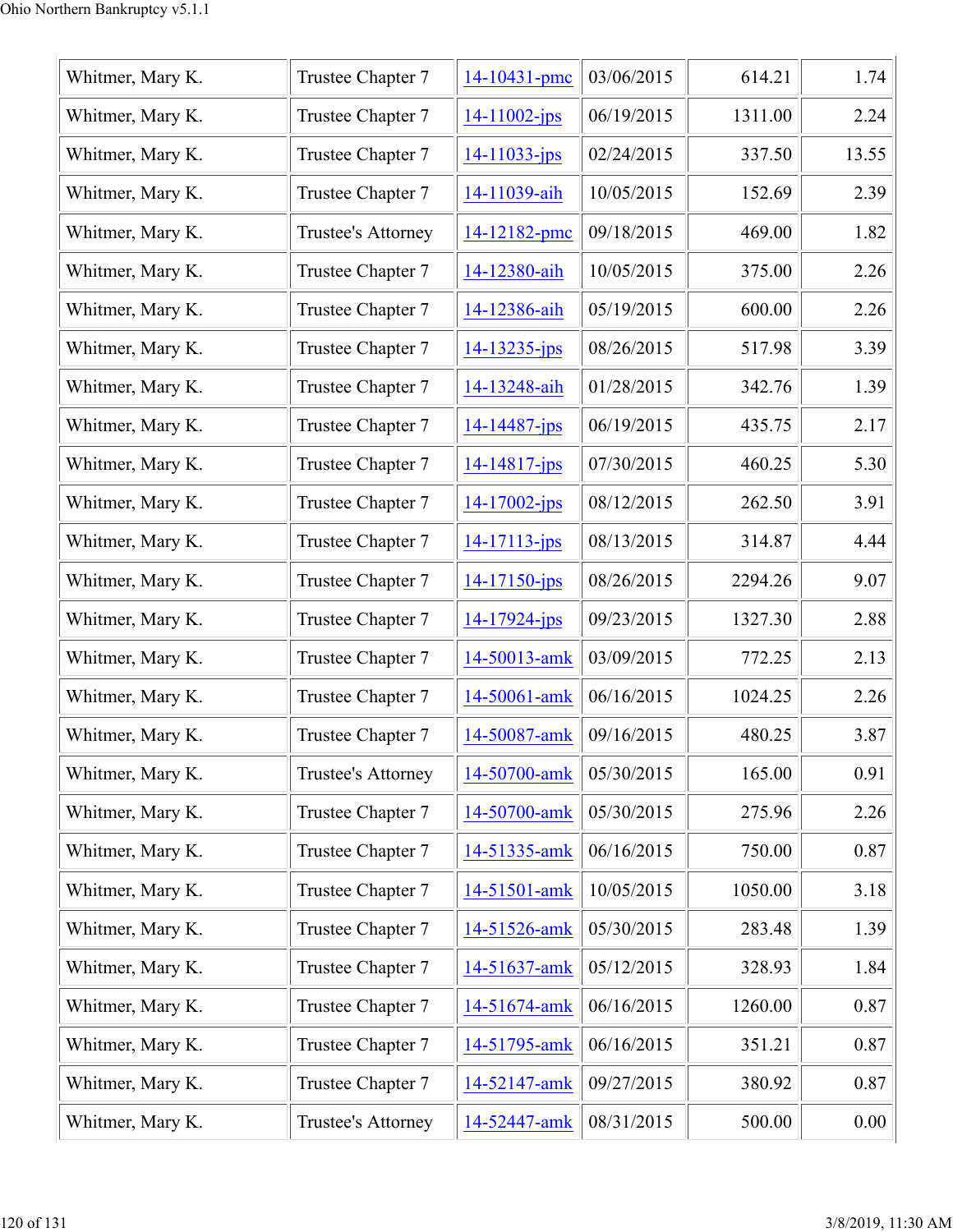| Whitmer, Mary K. | Trustee Chapter 7 | 14-53033-amk      | 09/27/2015 | 722.97   | 3.13    |
|------------------|-------------------|-------------------|------------|----------|---------|
| Whitmer, Mary K. | Trustee Chapter 7 | 15-50155-amk      | 09/27/2015 | 1000.00  | 2.26    |
| Whitmer, Mary K. | Trustee Chapter 7 | 15-50245-amk      | 10/27/2015 | 847.70   | 2.26    |
| Whitmer, Mary K. | Trustee Chapter 7 | 15-50364-amk      | 12/07/2015 | 166.76   | 2.39    |
|                  |                   |                   | Total      | 81498.88 | 370.12  |
| Wilson, Brent J. | Appraiser         | 11-33864-<br>maw  | 07/07/2015 | 300.00   | 0.00    |
| Wilson, Brent J. | Appraiser         | 12-35008-<br>maw  | 09/15/2015 | 100.00   | 0.00    |
| Wilson, Brent J. | Appraiser         | 14-33112-jpg      | 09/15/2015 | 150.00   | 0.00    |
| Wilson, Brent J. | Appraiser         | 14-33279-<br>maw  | 04/10/2015 | 150.00   | 0.00    |
| Wilson, Brent J. | Auctioneer        | 14-34186-<br>maw  | 06/08/2015 | 650.00   | 614.07  |
| Wilson, Brent J. | Auctioneer        | 14-34464-<br>maw  | 12/15/2015 | 70.00    | 161.10  |
| Wilson, Brent J. | Appraiser         | 14-34548-<br>maw  | 07/27/2015 | 150.00   | 0.00    |
| Wilson, Brent J. | Auctioneer        | 15-30296-<br>maw  | 06/08/2015 | 440.00   | 425.27  |
| Wilson, Brent J. | Appraiser         | 15-30526-<br>maw  | 07/13/2015 | 150.00   | 0.00    |
| Wilson, Brent J. | Appraiser         | 15-30568-jpg      | 08/24/2015 | 250.00   | 0.00    |
| Wilson, Brent J. | Appraiser         | 15-30650-<br>maw  | 07/06/2015 | 150.00   | 0.00    |
| Wilson, Brent J. | Auctioneer        | 15-30781-<br>maw  | 12/14/2015 | 960.00   | 1870.66 |
| Wilson, Brent J. | Auctioneer        | $15 - 30845$ -jpg | 12/21/2015 | 990.00   | 704.06  |
| Wilson, Brent J. | Appraiser         | 15-30873-<br>maw  | 12/08/2015 | 200.00   | 0.00    |
| Wilson, Brent J. | Auctioneer        | 15-30970-jpg      | 12/22/2015 | 420.00   | 652.89  |
| Wilson, Brent J. | Auctioneer        | 15-31093-<br>maw  | 12/15/2015 | 710.00   | 523.55  |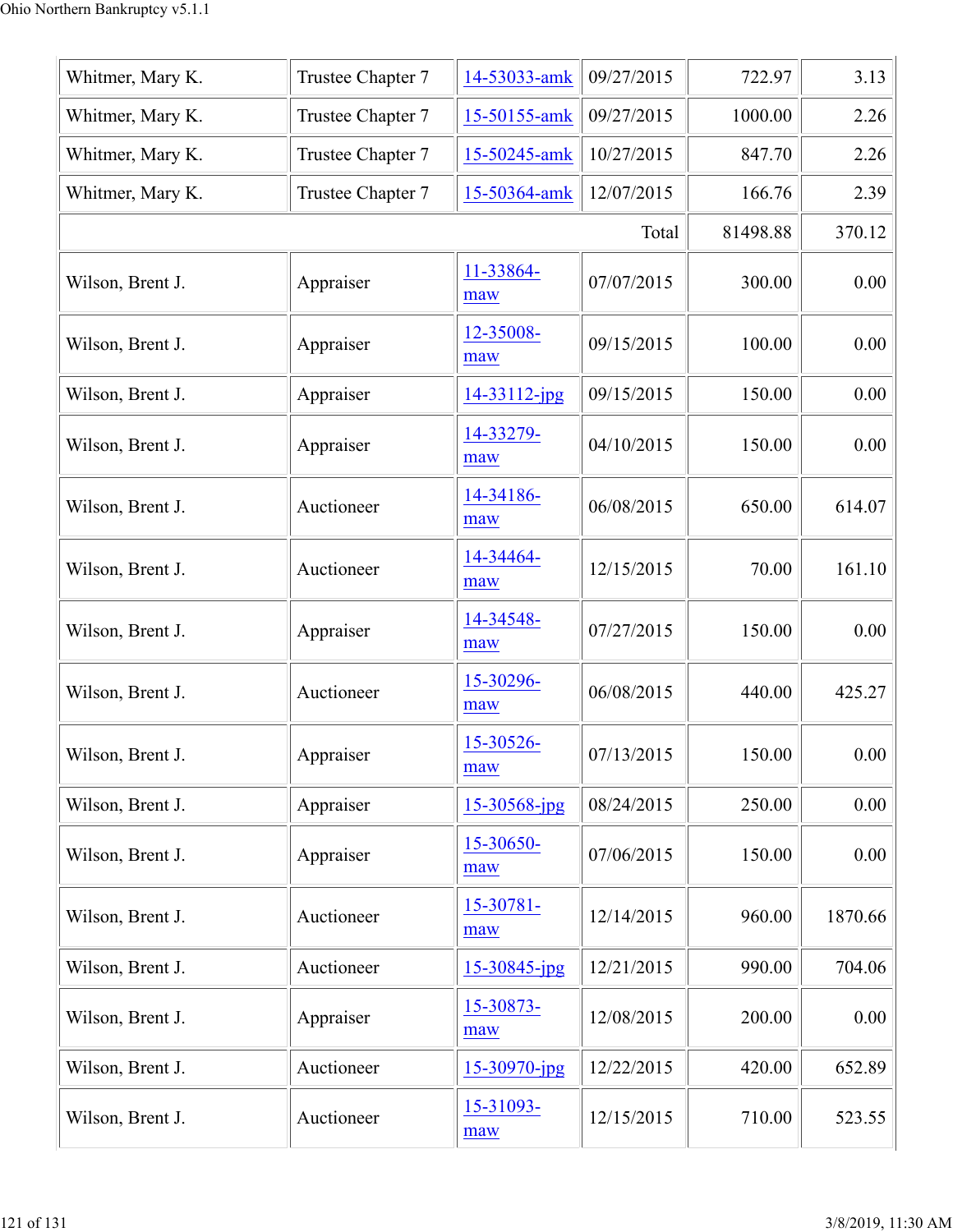| Wilson, Brent J. | Appraiser  | $15 - 31593$ -jpg  | 09/08/2015 | 150.00  | 0.00    |
|------------------|------------|--------------------|------------|---------|---------|
| Wilson, Brent J. | Auctioneer | 15-31777-jpg       | 12/29/2015 | 610.00  | 608.37  |
| Wilson, Brent J. | Appraiser  | 15-32003-<br>maw   | 11/23/2015 | 100.00  | 0.00    |
| Wilson, Brent J. | Auctioneer | $15 - 32135$ -jpg  | 12/22/2015 | 2065.00 | 3288.65 |
|                  |            |                    | Total      | 8765.00 | 8848.62 |
| Wilson, Brent J. | Auctioneer | 14-30573-<br>maw   | 06/09/2015 | 840.00  | 934.18  |
| Wilson, Brent J. | Auctioneer | $14 - 30851 - ipg$ | 06/03/2015 | 900.00  | 873.33  |
| Wilson, Brent J. | Appraiser  | $14 - 32281 - ipg$ | 03/25/2015 | 150.00  | 0.00    |
| Wilson, Brent J. | Auctioneer | 14-32470-<br>maw   | 06/02/2015 | 790.00  | 777.53  |
| Wilson, Brent J. | Appraiser  | 14-32631-<br>maw   | 03/11/2015 | 100.00  | 0.00    |
| Wilson, Brent J. | Auctioneer | $14 - 33023 - ipg$ | 06/19/2015 | 1401.10 | 0.00    |
| Wilson, Brent J. | Auctioneer | 14-33023-jpg       | 06/19/2015 | 1500.00 | 0.00    |
| Wilson, Brent J. | Appraiser  | 14-33220-<br>maw   | 03/11/2015 | 150.00  | 0.00    |
| Wilson, Brent J. | Auctioneer | 14-33726-jpg       | 06/15/2015 | 555.00  | 525.10  |
| Wilson, Brent J. | Appraiser  | 14-33826-<br>maw   | 02/24/2015 | 100.00  | 0.00    |
| Wilson, Brent J. | Auctioneer | 14-33912-<br>maw   | 06/09/2015 | 450.00  | 437.66  |
| Wilson, Brent J. | Auctioneer | 14-34080-jpg       | 06/10/2015 | 2070.00 | 2069.55 |
| Wilson, Brent J. | Appraiser  | 14-34102-<br>maw   | 05/08/2015 | 150.00  | 0.00    |
| Wilson, Brent J. | Appraiser  | 15-30193-jpg       | 04/14/2015 | 150.00  | 0.00    |
|                  |            |                    | Total      | 9306.10 | 5617.35 |
| Wilson, Brent J. | Auctioneer | 11-31525-<br>maw   | 06/02/2015 | 2390.00 | 2321.38 |
| Wilson, Brent J. | Auctioneer | 13-32330-<br>maw   | 06/02/2015 | 250.00  | 265.51  |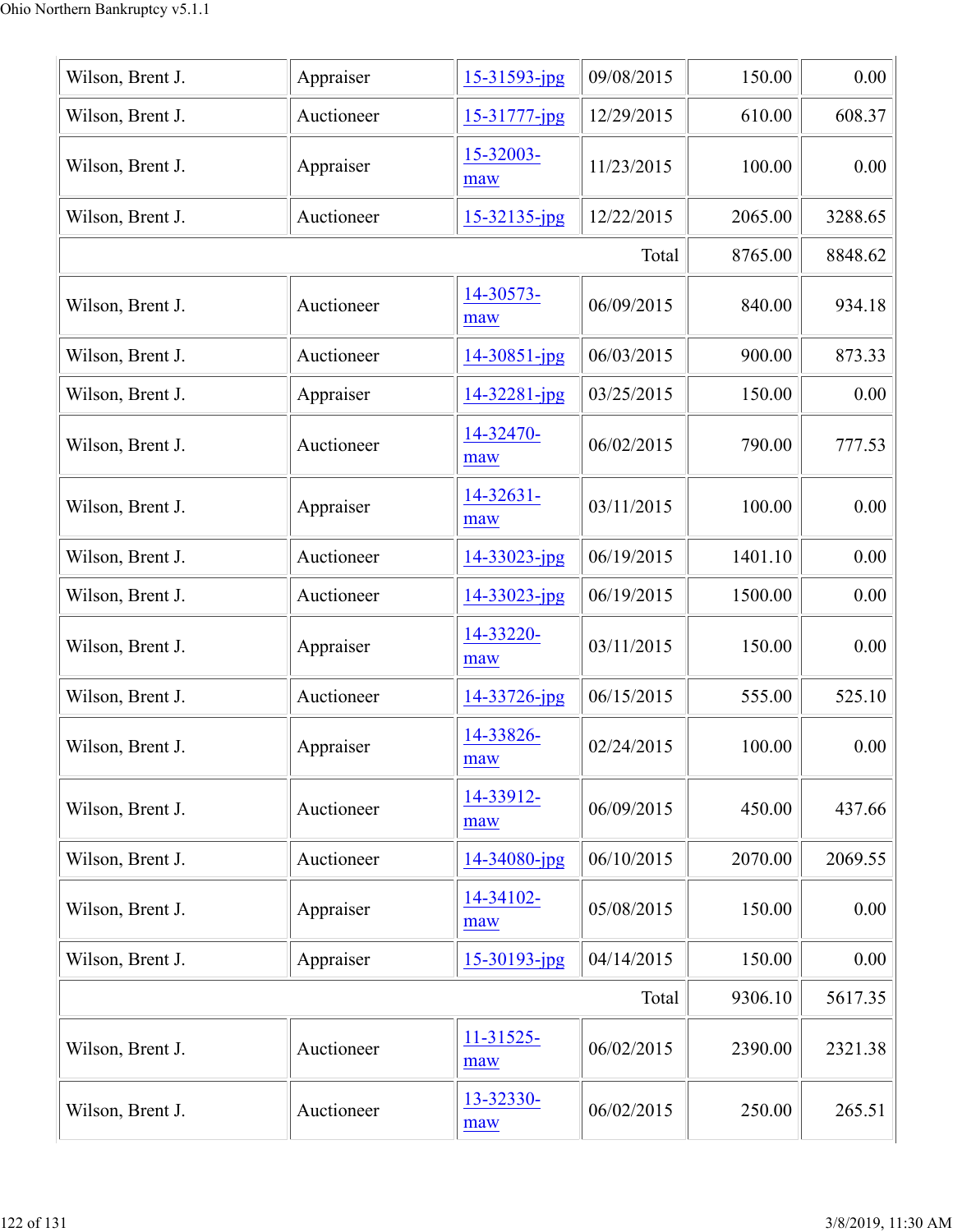| Wilson, Brent J.   | Auctioneer        | 13-33816-jpg      | 06/26/2015 | 3425.00  | 3047.01 |
|--------------------|-------------------|-------------------|------------|----------|---------|
| Wilson, Brent J.   | Appraiser         | 14-30505-<br>maw  | 03/03/2015 | 150.00   | 0.00    |
| Wilson, Brent J.   | Appraiser         | 14-30647-jpg      | 03/26/2015 | 150.00   | 0.00    |
| Wilson, Brent J.   | Appraiser         | 14-31309-<br>maw  | 04/21/2015 | 150.00   | 0.00    |
| Wilson, Brent J.   | Appraiser         | 14-31338-<br>maw  | 05/12/2015 | 100.00   | 0.00    |
| Wilson, Brent J.   | Auctioneer        | 14-31707-jpg      | 06/15/2015 | 275.50   | 265.46  |
| Wilson, Brent J.   | Appraiser         | $14 - 32425$ -jpg | 03/10/2015 | 100.00   | 0.00    |
| Wilson, Brent J.   | Appraiser         | 14-33055-<br>maw  | 06/03/2015 | 150.00   | 0.00    |
| Wilson, Brent J.   | Auctioneer        | 14-33091-jpg      | 06/08/2015 | 860.00   | 851.04  |
| Wilson, Brent J.   | Appraiser         | 14-33098-jpg      | 04/21/2015 | 300.00   | 0.00    |
| Wilson, Brent J.   | Appraiser         | 14-33142-jpg      | 03/25/2015 | 150.00   | 0.00    |
| Wilson, Brent J.   | Auctioneer        | 14-33464-jpg      | 06/05/2015 | 150.00   | 222.10  |
| Wilson, Brent J.   | Auctioneer        | 14-34435-jpg      | 05/04/2015 | 3240.00  | 1232.90 |
| Wilson, Brent J.   | Appraiser         | 14-34438-jpg      | 04/14/2015 | 300.00   | 0.00    |
| Wilson, Brent J.   | Auctioneer        | 15-30089-jpg      | 06/08/2015 | 75.00    | 88.78   |
| Wilson, Brent J.   | Appraiser         | 15-30120-<br>maw  | 05/12/2015 | 150.00   | 0.00    |
| Wilson, Brent J.   | Auctioneer        | 15-30268-jpg      | 06/08/2015 | 370.00   | 471.92  |
| Wilson, Brent J.   | Appraiser         | 15-31201-jpg      | 08/24/2015 | 150.00   | 0.00    |
|                    | Total             | 12885.50          | 8766.10    |          |         |
| Wilson, Richard A. | Trustee Chapter 7 | 10-52634-amk      | 04/05/2015 | 1750.00  | 53.20   |
|                    | 1750.00           | 53.20             |            |          |         |
| Wilson, Thomas J.  | Special Counsel   | 10-40855-kw       | 05/21/2015 | 11528.50 | 466.53  |
|                    | 11528.50          | 466.53            |            |          |         |
| Wilson, Wayne M.   | Auctioneer        | $12 - 30844$ -jpg | 02/06/2015 | 900.00   | 0.00    |
| Wilson, Wayne M.   | Appraiser         | 13-33349-<br>maw  | 05/12/2015 | 500.00   | 0.00    |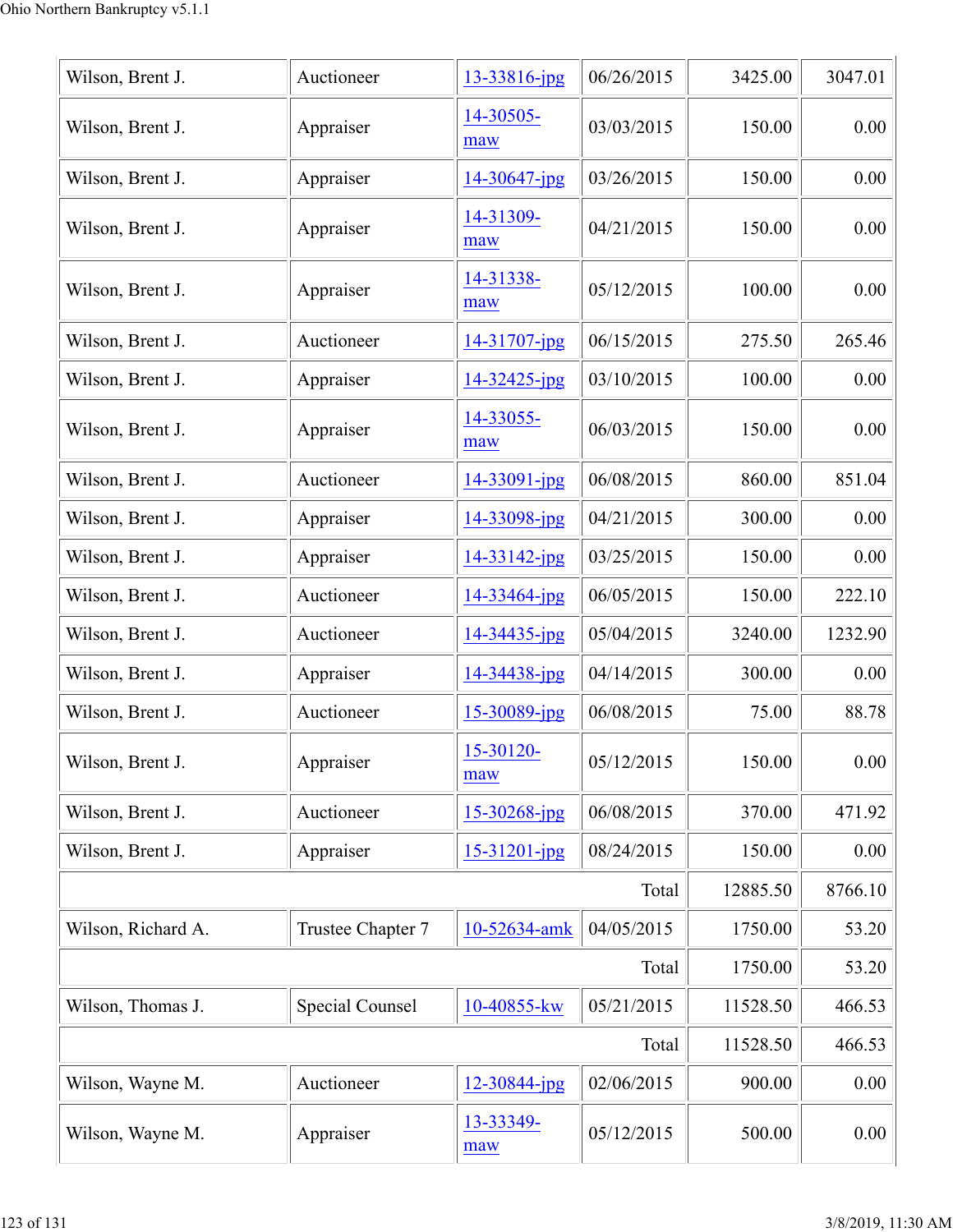| Wilson, Wayne M.    | Appraiser          | $13 - 34412$ -jpg  | 02/09/2015 | 225.00  | 0.00    |
|---------------------|--------------------|--------------------|------------|---------|---------|
| Wilson, Wayne M.    | Auctioneer         | 13-34810-<br>maw   | 01/09/2015 | 900.00  | 1874.43 |
| Wilson, Wayne M.    | Appraiser          | 14-30132-<br>maw   | 03/03/2015 | 300.00  | 0.00    |
| Wilson, Wayne M.    | Auctioneer         | 14-30588-<br>maw   | 03/03/2015 | 100.00  | 0.00    |
| Wilson, Wayne M.    | Appraiser          | 14-30915-<br>maw   | 02/09/2015 | 70.00   | 0.00    |
| Wilson, Wayne M.    | Auctioneer         | 14-31456-<br>maw   | 08/21/2015 | 600.00  | 1430.01 |
| Wilson, Wayne M.    | Auctioneer         | 14-31928-<br>maw   | 04/21/2015 | 3210.00 | 1066.18 |
| Wilson, Wayne M.    | Auctioneer         | 14-32037-<br>maw   | 02/04/2015 | 1490.00 | 1071.74 |
| Wilson, Wayne M.    | Appraiser          | 14-33484-jpg       | 02/03/2015 | 150.00  | 0.00    |
|                     |                    |                    | Total      | 8445.00 | 5442.36 |
| Wojcik, Waldemar    | Trustee's Attorney | 14-17532-aih       | 10/20/2015 | 893.75  | 0.00    |
|                     |                    |                    | Total      | 893.75  | 0.00    |
| Wojcik, Waldemar J. | Trustee Chapter 7  | 11-12764-aih       | 02/10/2015 | 1250.00 | 35.08   |
| Wojcik, Waldemar J. | Trustee Chapter 7  | 13-11819-aih       | 12/28/2015 | 831.25  | 26.11   |
| Wojcik, Waldemar J. | Trustee Chapter 7  | $13 - 17819$ -jps  | 03/12/2015 | 825.00  | 41.81   |
| Wojcik, Waldemar J. | Trustee Chapter 7  | $13 - 17943 - ips$ | 01/28/2015 | 1526.73 | 20.63   |
| Wojcik, Waldemar J. | Trustee Chapter 7  | $14 - 10093 - ips$ | 01/07/2015 | 1250.00 | 78.93   |
| Wojcik, Waldemar J. | Trustee Chapter 7  | 14-10258-pmc       | 03/19/2015 | 1170.75 | 20.87   |
| Wojcik, Waldemar J. | Trustee Chapter 7  | 14-10448-jps       | 08/26/2015 | 415.75  | 22.99   |
| Wojcik, Waldemar J. | Trustee Chapter 7  | 14-10698-jps       | 08/26/2015 | 319.99  | 25.66   |
| Wojcik, Waldemar J. | Trustee Chapter 7  | $14 - 11051 - ips$ | 08/12/2015 | 417.75  | 61.70   |
| Wojcik, Waldemar J. | Trustee's Attorney | 14-11411-pmc       | 05/22/2015 | 247.50  | 0.00    |
| Wojcik, Waldemar J. | Trustee Chapter 7  | 14-11746-jps       | 04/29/2015 | 750.00  | 42.91   |
| Wojcik, Waldemar J. | Trustee Chapter 7  | $14 - 12531 - ips$ | 08/26/2015 | 1000.00 | 51.11   |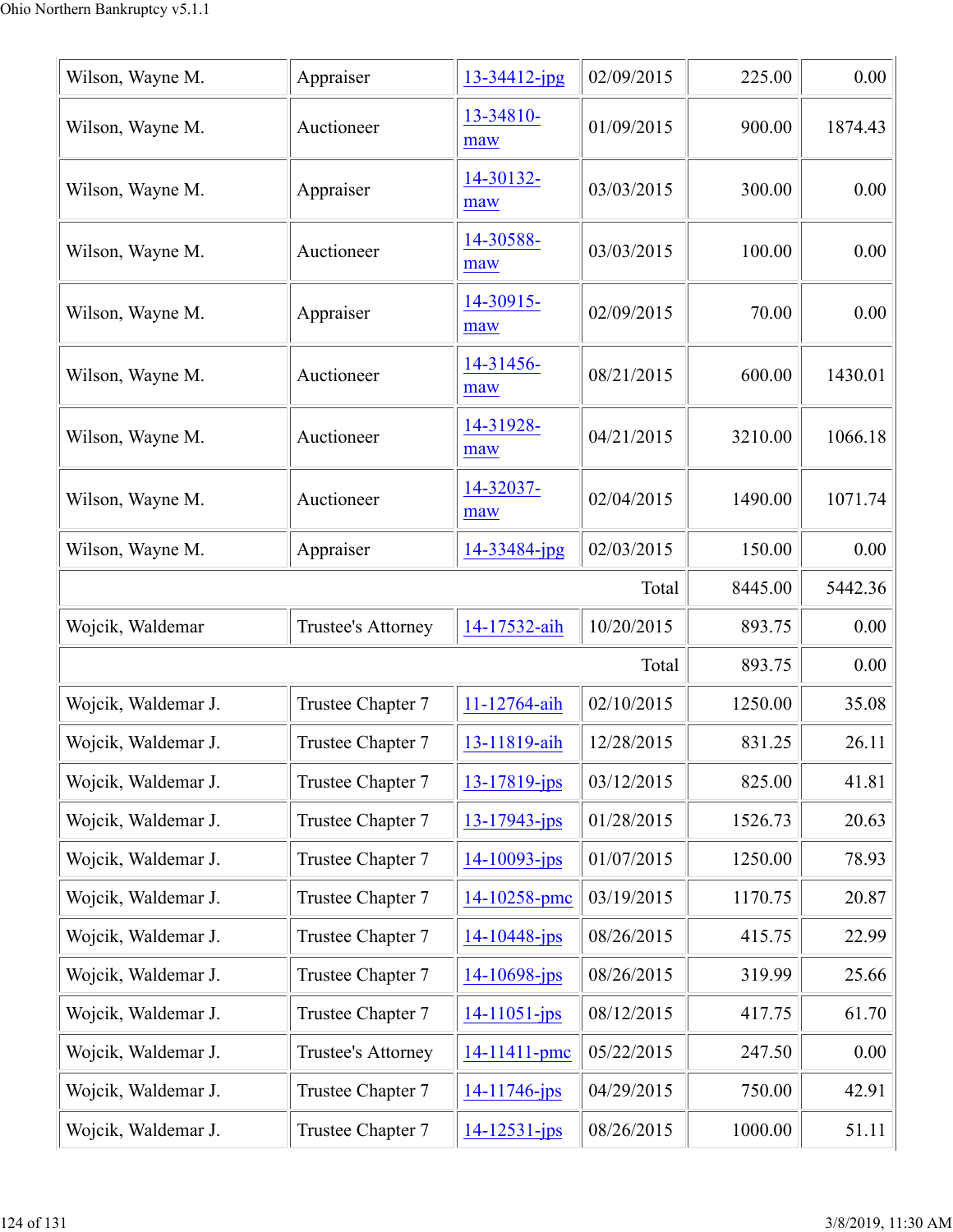| Wojcik, Waldemar J. | Trustee's Attorney | 14-12614-pmc       | 01/20/2015 | 275.00  | 0.00  |
|---------------------|--------------------|--------------------|------------|---------|-------|
| Wojcik, Waldemar J. | Trustee Chapter 7  | 14-12920-pmc       | 02/06/2015 | 252.75  | 12.39 |
| Wojcik, Waldemar J. | Trustee Chapter 7  | 14-13227-pmc       | 04/22/2015 | 320.75  | 12.47 |
| Wojcik, Waldemar J. | Trustee Chapter 7  | 14-13280-aih       | 01/13/2015 | 801.56  | 18.99 |
| Wojcik, Waldemar J. | Trustee Chapter 7  | $14 - 13534 - jps$ | 01/07/2015 | 411.75  | 20.07 |
| Wojcik, Waldemar J. | Trustee Chapter 7  | 14-13556-pmc       | 01/16/2015 | 679.00  | 20.43 |
| Wojcik, Waldemar J. | Trustee Chapter 7  | $14 - 13725 - jps$ | 01/28/2015 | 1000.00 | 43.31 |
| Wojcik, Waldemar J. | Trustee Chapter 7  | 14-13892-pmc       | 07/06/2015 | 1125.00 | 39.56 |
| Wojcik, Waldemar J. | Trustee Chapter 7  | 14-13911-jps       | 03/10/2015 | 289.44  | 17.81 |
| Wojcik, Waldemar J. | Trustee Chapter 7  | 14-14195-pmc       | 04/27/2015 | 177.64  | 20.65 |
| Wojcik, Waldemar J. | Trustee Chapter 7  | 14-14806-aih       | 04/07/2015 | 375.00  | 13.74 |
| Wojcik, Waldemar J. | Trustee Chapter 7  | 14-14843-pmc       | 02/25/2015 | 250.00  | 13.45 |
| Wojcik, Waldemar J. | Trustee Chapter 7  | 14-14849-aih       | 04/23/2015 | 2500.00 | 36.39 |
| Wojcik, Waldemar J. | Trustee Chapter 7  | 14-14916-pmc       | 08/20/2015 | 885.00  | 18.76 |
| Wojcik, Waldemar J. | Trustee Chapter 7  | 14-15180-pmc       | 04/06/2015 | 260.58  | 21.21 |
| Wojcik, Waldemar J. | Trustee Chapter 7  | 14-15336-aih       | 02/24/2015 | 278.88  | 20.43 |
| Wojcik, Waldemar J. | Trustee Chapter 7  | 14-15579-aih       | 06/16/2015 | 375.00  | 23.14 |
| Wojcik, Waldemar J. | Trustee Chapter 7  | 14-15610-aih       | 04/23/2015 | 465.30  | 16.81 |
| Wojcik, Waldemar J. | Trustee Chapter 7  | $14 - 15751 - ips$ | 12/14/2015 | 531.00  | 0.00  |
| Wojcik, Waldemar J. | Trustee Chapter 7  | 14-15763-pmc       | 04/29/2015 | 294.50  | 16.69 |
| Wojcik, Waldemar J. | Trustee Chapter 7  | 14-16069-pmc       | 10/16/2015 | 212.72  | 15.27 |
| Wojcik, Waldemar J. | Trustee Chapter 7  | 14-16404-pmc       | 08/20/2015 | 1525.87 | 24.99 |
| Wojcik, Waldemar J. | Trustee Chapter 7  | $14 - 16490 - ips$ | 09/23/2015 | 782.75  | 26.63 |
| Wojcik, Waldemar J. | Trustee Chapter 7  | 14-16491-jps       | 12/18/2015 | 1443.56 | 29.37 |
| Wojcik, Waldemar J. | Trustee Chapter 7  | 14-16788-pmc       | 08/20/2015 | 1387.29 | 25.51 |
| Wojcik, Waldemar J. | Trustee Chapter 7  | 14-17003-pmc       | 06/22/2015 | 525.02  | 15.85 |
| Wojcik, Waldemar J. | Trustee Chapter 7  | 14-17010-pmc       | 06/22/2015 | 560.21  | 20.99 |
| Wojcik, Waldemar J. | Trustee Chapter 7  | $14 - 17125 - ips$ | 06/19/2015 | 439.39  | 15.67 |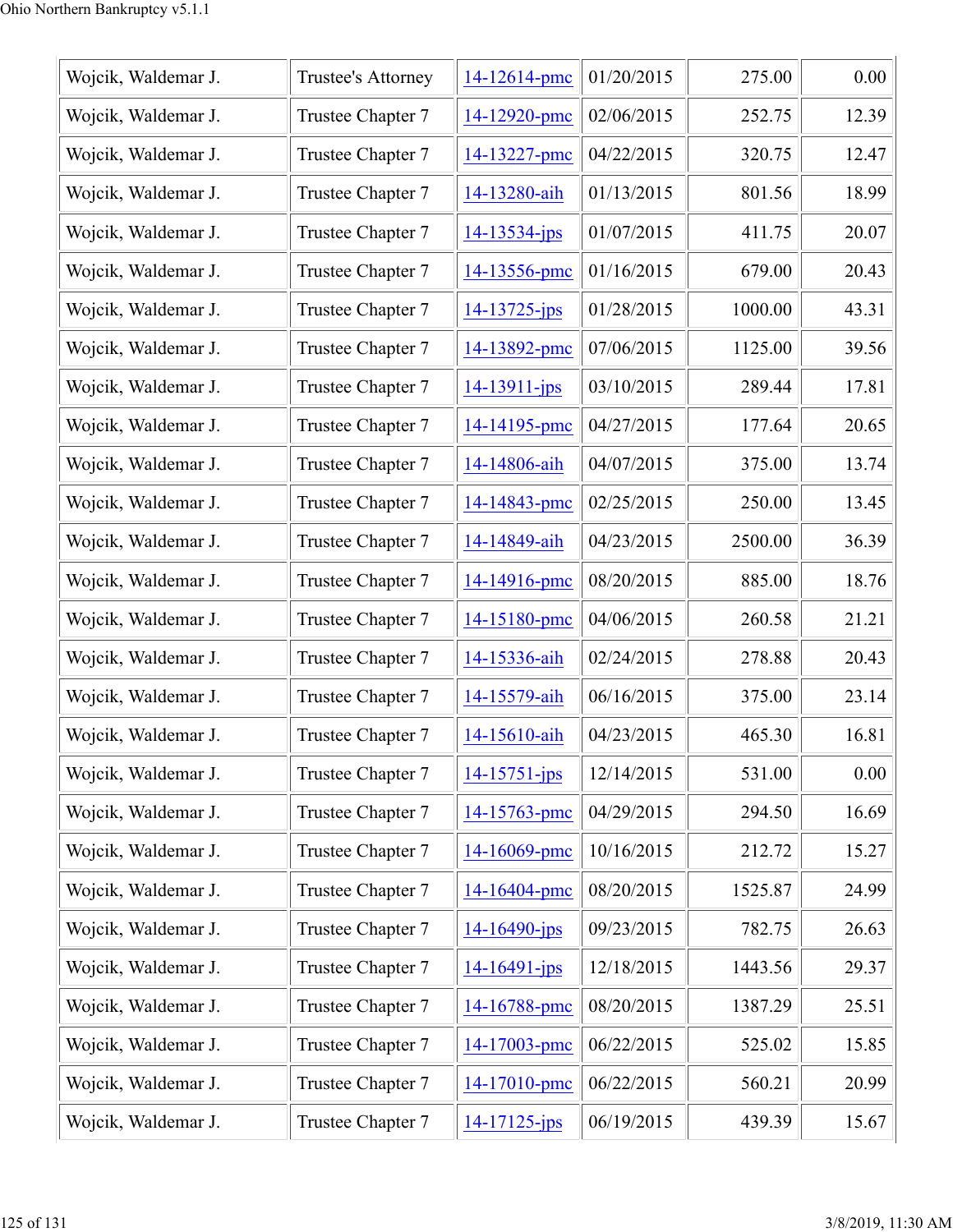| Wojcik, Waldemar J. | Trustee Chapter 7  | 14-17523-pmc       | 08/20/2015 | 616.00   | 17.16   |
|---------------------|--------------------|--------------------|------------|----------|---------|
| Wojcik, Waldemar J. | Trustee Chapter 7  | 14-17532-aih       | 10/20/2015 | 2540.77  | 23.94   |
| Wojcik, Waldemar J. | Trustee Chapter 7  | 14-17555-aih       | 08/11/2015 | 420.04   | 18.32   |
| Wojcik, Waldemar J. | Trustee Chapter 7  | 14-17828-pmc       | 08/20/2015 | 817.25   | 16.07   |
| Wojcik, Waldemar J. | Trustee Chapter 7  | 14-17834-pmc       | 10/16/2015 | 1269.66  | 33.50   |
| Wojcik, Waldemar J. | Trustee Chapter 7  | 14-18035-aih       | 08/25/2015 | 750.00   | 27.10   |
| Wojcik, Waldemar J. | Trustee's Attorney | $15 - 10121$ -pmc  | 11/13/2015 | 265.50   | 0.00    |
| Wojcik, Waldemar J. | Trustee Chapter 7  | 15-10242-aih       | 08/25/2015 | 627.59   | 11.98   |
| Wojcik, Waldemar J. | Trustee Chapter 7  | 15-10296-aih       | 09/08/2015 | 866.13   | 24.95   |
| Wojcik, Waldemar J. | Trustee Chapter 7  | $15 - 10581 - ips$ | 11/05/2015 | 790.98   | 20.72   |
| Wojcik, Waldemar J. | Trustee Chapter 7  | 15-10621-pmc       | 12/17/2015 | 399.35   | 12.58   |
| Wojcik, Waldemar J. | Trustee Chapter 7  | 15-10884-aih       | 10/20/2015 | 1390.90  | 20.34   |
| Wojcik, Waldemar J. | Trustee Chapter 7  | 15-11044-pmc       | 10/16/2015 | 537.75   | 17.07   |
| Wojcik, Waldemar J. | Trustee Chapter 7  | 15-11271-pmc       | 12/17/2015 | 576.02   | 16.65   |
| Wojcik, Waldemar J. | Trustee Chapter 7  | 15-11300-aih       | 11/17/2015 | 408.25   | 11.76   |
| Wojcik, Waldemar J. | Trustee Chapter 7  | 15-11547-aih       | 11/03/2015 | 463.40   | 12.76   |
| Wojcik, Waldemar J. | Trustee Chapter 7  | 15-11773-pmc       | 12/03/2015 | 387.50   | 13.45   |
| Wojcik, Waldemar J. | Trustee Chapter 7  | 15-12222-aih       | 12/01/2015 | 499.07   | 16.18   |
| Wojcik, Waldemar J. | Trustee Chapter 7  | $15 - 12237 - ips$ | 12/18/2015 | 1350.00  | 23.76   |
| Wojcik, Waldemar J. | Trustee Chapter 7  | 15-12865-aih       | 12/28/2015 | 281.82   | 12.76   |
| Wojcik, Waldemar J. | Trustee Chapter 7  | 15-13129-aih       | 12/28/2015 | 371.81   | 13.67   |
|                     |                    |                    | Total      | 44059.47 | 1353.10 |
| Wojcik, Waldemar J. | Trustee's Attorney | 14-14916-pmc       | 08/20/2015 | 522.50   | 0.00    |
|                     |                    |                    | Total      | 522.50   | 0.00    |
| Wojcik, Waldemar J. | Trustee's Attorney | 11-12764-aih       | 02/10/2015 | 330.00   | 0.00    |
| Wojcik, Waldemar J. | Trustee's Attorney | 14-18035-aih       | 08/25/2015 | 324.50   | 0.00    |
| Wojcik, Waldemar J. | Trustee's Attorney | 15-12222-aih       | 12/01/2015 | 354.00   | 0.00    |
|                     |                    |                    | Total      | 1008.50  | 0.00    |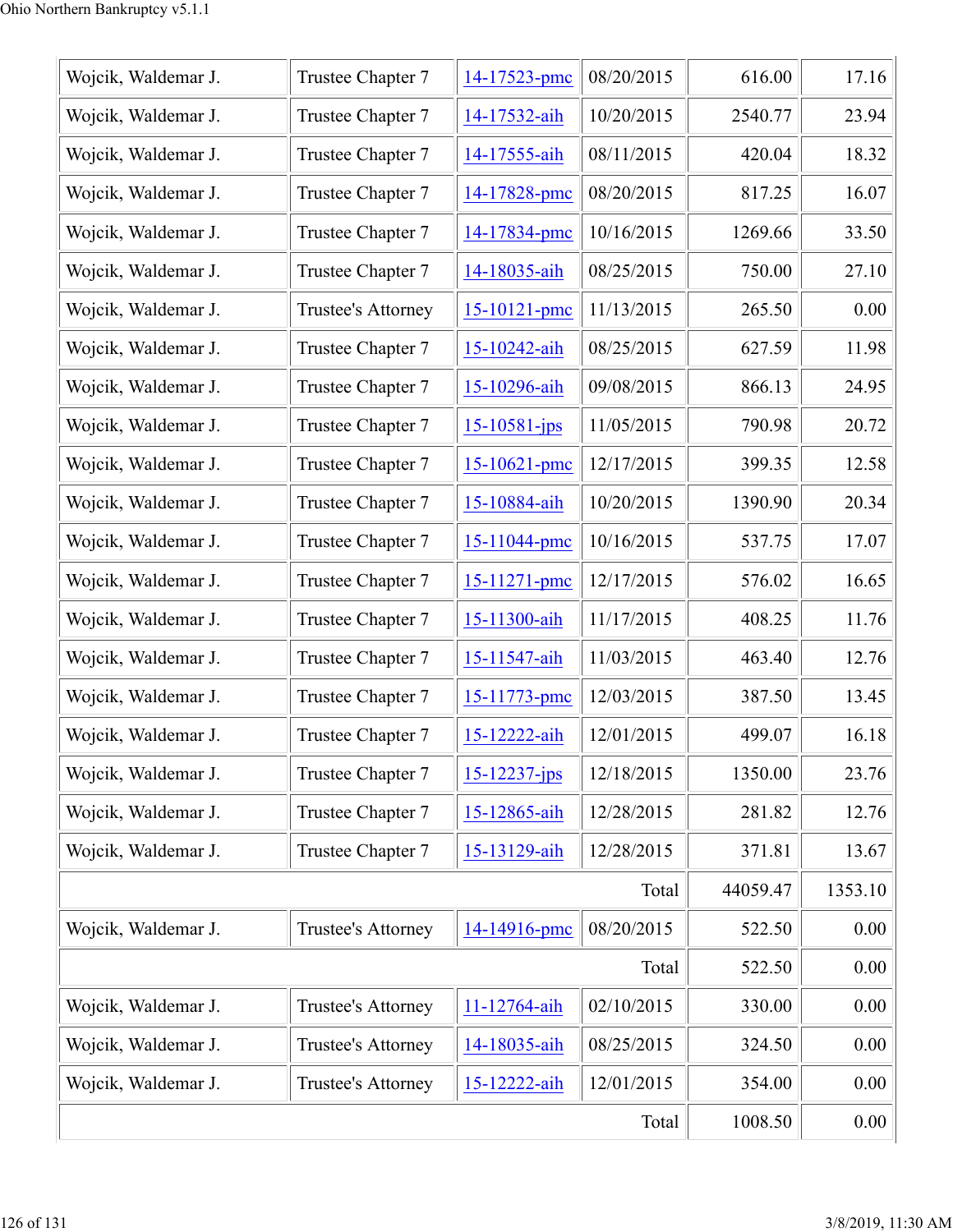| Wojcik, Waldemar J.     | Trustee's Attorney | 14-13892-pmc       | 07/06/2015 | 302.50   | 0.00   |
|-------------------------|--------------------|--------------------|------------|----------|--------|
|                         | 302.50             | 0.00               |            |          |        |
| Wojcik Esq, Waldemar J. | Trustee's Attorney | 13-11819-aih       | 12/28/2015 | 467.50   | 0.00   |
| Wojcik Esq, Waldemar J. | Trustee's Attorney | $13 - 17819$ -jps  | 03/12/2015 | 302.50   | 0.00   |
| Wojcik Esq, Waldemar J. | Trustee's Attorney | $13 - 17943 - jps$ | 01/28/2015 | 412.50   | 0.00   |
| Wojcik Esq, Waldemar J. | Trustee's Attorney | $14 - 10093 - ips$ | 01/07/2015 | 1567.50  | 0.00   |
| Wojcik Esq, Waldemar J. | Trustee's Attorney | $14 - 10698 - ips$ | 08/26/2015 | 660.00   | 0.00   |
| Wojcik Esq, Waldemar J. | Trustee Chapter 7  | 14-11411-pmc       | 05/22/2015 | 527.50   | 25.34  |
| Wojcik Esq, Waldemar J. | Trustee's Attorney | $14 - 12531 - ips$ | 08/26/2015 | 302.50   | 0.00   |
| Wojcik Esq, Waldemar J. | Trustee Chapter 7  | 14-12614-pmc       | 01/20/2015 | 1010.68  | 69.92  |
| Wojcik Esq, Waldemar J. | Trustee's Attorney | $14 - 13725$ -jps  | 01/28/2015 | 275.00   | 0.00   |
| Wojcik Esq, Waldemar J. | Trustee's Attorney | 14-14195-pmc       | 04/27/2015 | 220.00   | 0.00   |
| Wojcik Esq, Waldemar J. | Trustee's Attorney | $14 - 15751 - ips$ | 12/14/2015 | 2024.17  | 25.52  |
| Wojcik Esq, Waldemar J. | Trustee's Attorney | $14 - 16491 - ips$ | 12/18/2015 | 619.50   | 0.00   |
| Wojcik Esq, Waldemar J. | Trustee Chapter 7  | $15 - 10121 - pmc$ | 11/13/2015 | 1536.60  | 25.52  |
| Wojcik Esq, Waldemar J. | Trustee's Attorney | $15 - 10581 - ips$ | 11/05/2015 | 265.50   | 0.00   |
| Wojcik Esq, Waldemar J. | Trustee's Attorney | $15 - 12237 - jps$ | 12/18/2015 | 413.00   | 0.00   |
|                         |                    |                    | Total      | 10604.45 | 146.30 |
| Wolfe, Timothy          | Appraiser          | 15-61238-rk        | 06/18/2015 | 225.00   | 0.00   |
| Wolfe, Timothy          | Appraiser          | 15-61663-rk        | 08/18/2015 | 225.00   | 0.00   |
|                         |                    |                    | Total      | 450.00   | 0.00   |
| Wolfe, Timothy R.       | Appraiser          | 15-60116-rk        | 03/04/2015 | 450.00   | 0.00   |
| Wolfe, Timothy R.       | Appraiser          | 15-60348-rk        | 03/19/2015 | 225.00   | 0.00   |
|                         | 675.00             | 0.00               |            |          |        |
| Wolfe, Timothy R.       | Appraiser          | 14-61587-rk        | 04/14/2015 | 225.00   | 0.00   |
| Wolfe, Timothy R.       | Appraiser          | 15-61306-rk        | 07/08/2015 | 225.00   | 0.00   |
| Wolfe, Timothy R.       | Appraiser          | 15-61441-rk        | 07/31/2015 | 225.00   | 0.00   |
|                         | 675.00             | 0.00               |            |          |        |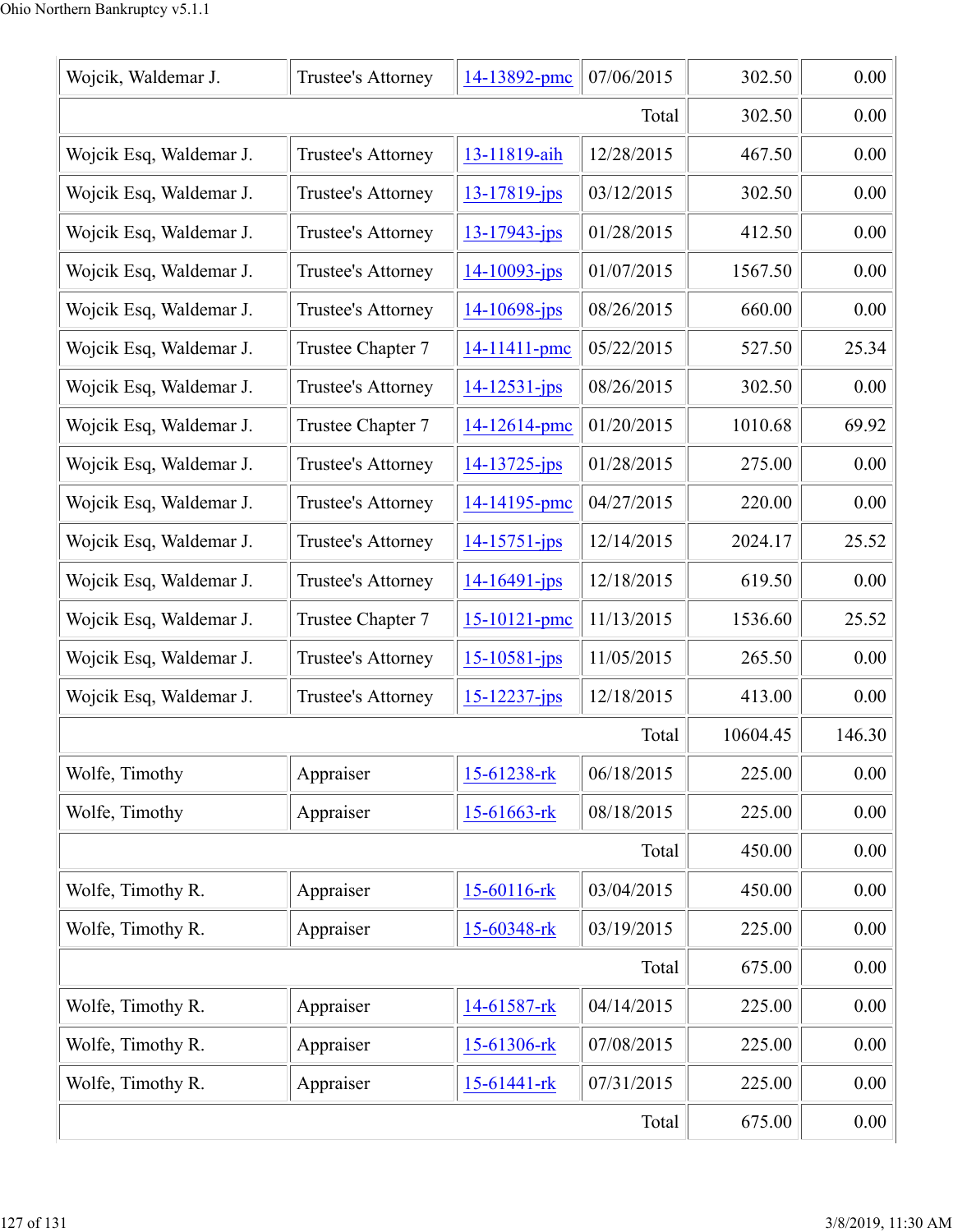| Wolfe, Timothy R.        | Appraiser         | 14-62555-rk      | 01/14/2015 | 225.00   | 0.00    |
|--------------------------|-------------------|------------------|------------|----------|---------|
| Wolfe, Timothy R.        | Appraiser         | 15-60059-rk      | 02/04/2015 | 225.00   | 0.00    |
|                          |                   |                  | Total      | 450.00   | 0.00    |
| Wolfe, Timothy R.        | Appraiser         | 15-61358-rk      | 08/26/2015 | 225.00   | 0.00    |
| Wolfe, Timothy R.        | Appraiser         | 15-61697-rk      | 09/08/2015 | 225.00   | 0.00    |
| Wolfe, Timothy R.        | Appraiser         | 15-61862-rk      | 12/15/2015 | 225.00   | 0.00    |
| Wolfe, Timothy R.        | Appraiser         | 15-61913-rk      | 10/14/2015 | 225.00   | 0.00    |
|                          |                   |                  | Total      | 900.00   | 0.00    |
| Yarger Radel & Pentz, LL | Special Counsel   | 10-64360-rk      | 05/29/2015 | 0.00     | 1664.67 |
|                          |                   |                  | Total      | 0.00     | 1664.67 |
| Yoppolo, Louis J.        | Trustee Chapter 7 | 08-35222-jpg     | 05/27/2015 | 39568.48 | 2352.34 |
| Yoppolo, Louis J.        | Trustee Chapter 7 | 11-35587-<br>maw | 01/05/2015 | 252.08   | 14.03   |
| Yoppolo, Louis J.        | Trustee Chapter 7 | 12-32347-<br>maw | 04/10/2015 | 1680.00  | 25.60   |
| Yoppolo, Louis J.        | Trustee Chapter 7 | 12-35255-jpg     | 01/12/2015 | 926.95   | 17.81   |
| Yoppolo, Louis J.        | Trustee Chapter 7 | 13-34794-<br>maw | 03/09/2015 | 1690.00  | 84.31   |
| Yoppolo, Louis J.        | Trustee Chapter 7 | 13-35126-<br>maw | 01/05/2015 | 1125.00  | 42.84   |
| Yoppolo, Louis J.        | Trustee Chapter 7 | 14-30281-jpg     | 03/13/2015 | 594.36   | 27.01   |
| Yoppolo, Louis J.        | Trustee Chapter 7 | 14-30588-<br>maw | 04/15/2015 | 309.00   | 168.05  |
| Yoppolo, Louis J.        | Trustee Chapter 7 | 14-30951-jpg     | 01/26/2015 | 1687.60  | 131.29  |
| Yoppolo, Louis J.        | Trustee Chapter 7 | 14-31330-<br>maw | 02/06/2015 | 375.00   | 16.49   |
| Yoppolo, Louis J.        | Trustee Chapter 7 | 14-31916-jpg     | 02/19/2015 | 294.26   | 13.20   |
| Yoppolo, Louis J.        | Trustee Chapter 7 | 14-32530-jpg     | 03/10/2015 | 1166.67  | 16.17   |
| Yoppolo, Louis J.        | Trustee Chapter 7 | 14-32648-<br>maw | 05/27/2015 | 837.50   | 10.76   |
| Yoppolo, Louis J.        | Trustee Chapter 7 | 14-33023-jpg     | 04/17/2015 | 946.71   | 0.00    |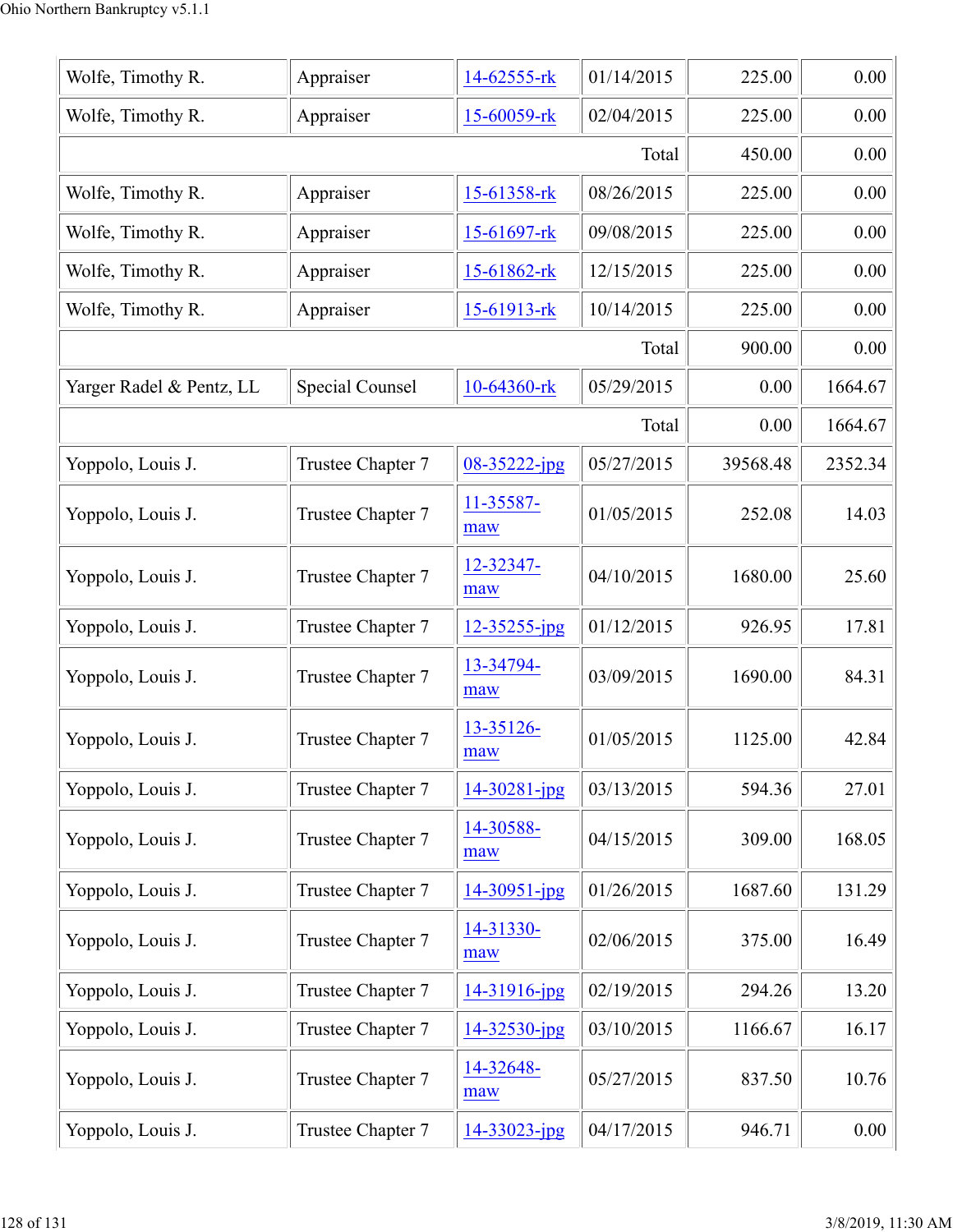| Yoppolo, Louis J.   | Trustee Chapter 7  | 14-33112-jpg       | 10/28/2015 | 2304.61  | 20.46   |
|---------------------|--------------------|--------------------|------------|----------|---------|
| Yoppolo, Louis J.   | Trustee Chapter 7  | 14-33342-<br>maw   | 05/18/2015 | 622.97   | 7.88    |
|                     |                    |                    | Total      | 54381.19 | 2948.24 |
| Yoppolo, Louis J.   | Trustee's Attorney | $08 - 35222 - ipg$ | 03/31/2015 | 2650.00  | 0.00    |
| Yoppolo, Louis J.   | Trustee's Attorney | 12-32347-<br>maw   | 04/10/2015 | 3983.00  | 0.00    |
| Yoppolo, Louis J.   | Trustee's Attorney | 13-33816-jpg       | 05/11/2015 | 18060.50 | 793.87  |
| Yoppolo, Louis J.   | Trustee's Attorney | 13-34654-jpg       | 02/17/2015 | 808.00   | 0.00    |
| Yoppolo, Louis J.   | Trustee Chapter 7  | 13-34654-jpg       | 03/11/2015 | 2086.74  | 44.37   |
| Yoppolo, Louis J.   | Trustee's Attorney | $14 - 30951 - jpg$ | 01/22/2015 | 2500.00  | 0.00    |
| Yoppolo, Louis J.   | Trustee's Attorney | 14-31177-<br>maw   | 04/09/2015 | 1000.00  | 0.00    |
| Yoppolo, Louis J.   | Trustee's Attorney | 14-31916-jpg       | 02/23/2015 | 191.50   | 0.00    |
| Yoppolo, Louis J.   | Trustee's Attorney | 14-32530-jpg       | 03/06/2015 | 250.00   | 0.00    |
| Yoppolo, Louis J.   | Trustee's Attorney | 14-32648-<br>maw   | 04/17/2015 | 317.50   | 0.00    |
| Yoppolo, Louis J.   | Trustee's Attorney | 14-33023-jpg       | 03/31/2015 | 725.00   | 0.00    |
|                     |                    |                    | Total      | 32572.24 | 838.24  |
| Zeglen, Joseph M    | Special Counsel    | 15-60832-rk        | 10/27/2015 | 460.00   | 0.00    |
|                     |                    |                    | Total      | 460.00   | 0.00    |
| Zellers, Andrew R.  | Trustee Chapter 7  | $09 - 15234 - ips$ | 12/03/2015 | 7448.16  | 540.16  |
| Zellers, Andrew R.  | Trustee Chapter 7  | 09-15235-pmc       | 12/03/2015 | 7740.39  | 1084.30 |
|                     |                    |                    | Total      | 15188.55 | 1624.46 |
| Zellers, Richard G. | Trustee Chapter 7  | 05-43771-kw        | 06/03/2015 | 63747.51 | 0.00    |
| Zellers, Richard G. | Trustee Chapter 7  | 11-42443-kw        | 09/02/2015 | 2846.38  | 0.00    |
| Zellers, Richard G. | Trustee Chapter 7  | 13-41421-kw        | 01/14/2015 | 9602.46  | 0.00    |
| Zellers, Richard G. | Trustee Chapter 7  | 13-42057-kw        | 04/08/2015 | 2740.15  | 0.00    |
| Zellers, Richard G. | Trustee Chapter 7  | 13-42603-kw        | 03/11/2015 | 999.75   | 0.00    |
| Zellers, Richard G. | Trustee Chapter 7  | 14-40375-kw        | 02/11/2015 | 4193.10  | 176.00  |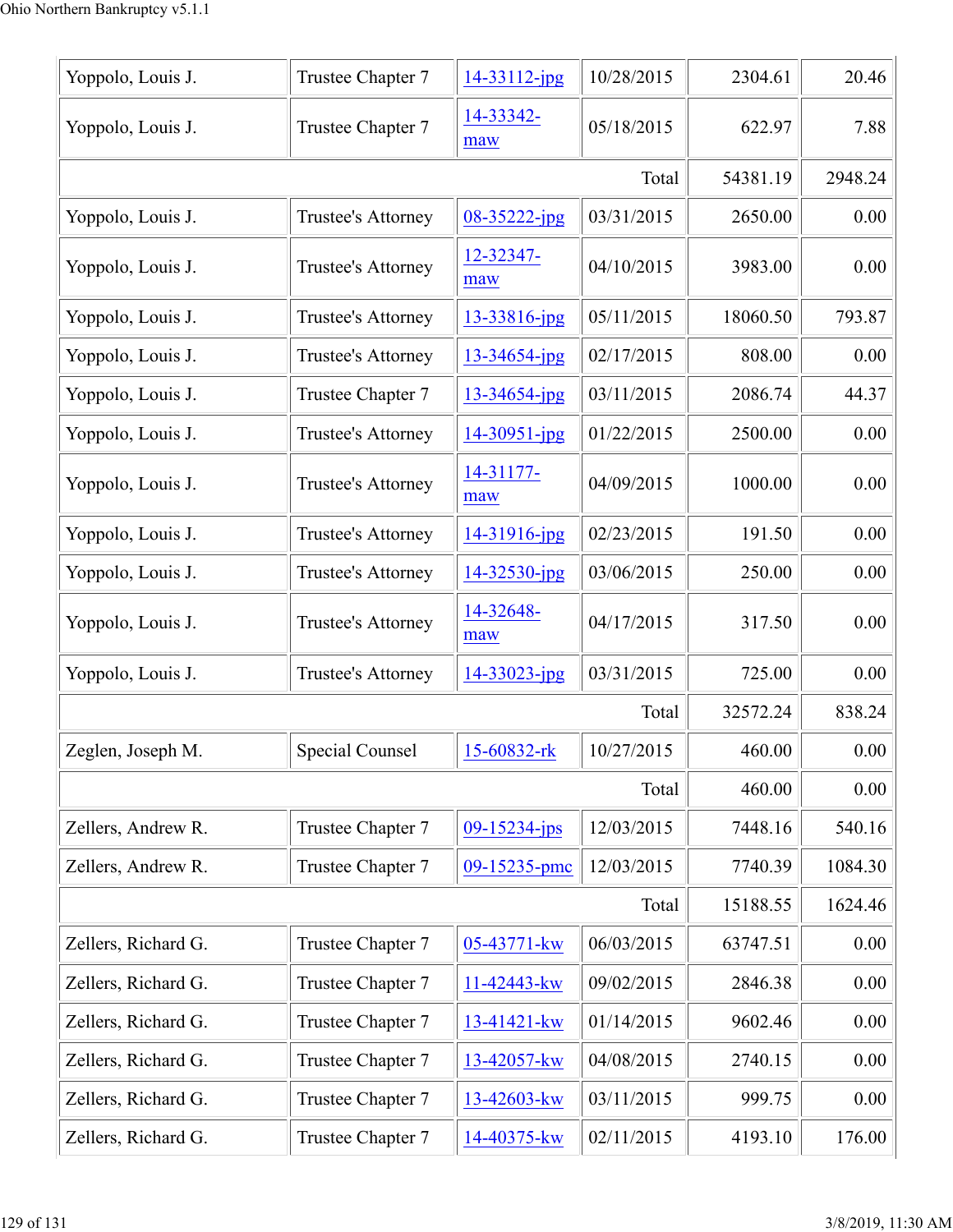| Zellers, Richard G.      | Trustee's Attorney | 14-40466-kw   | 09/10/2015 | 55389.50  | 0.00   |
|--------------------------|--------------------|---------------|------------|-----------|--------|
| Zellers, Richard G.      | Trustee Chapter 7  | 14-40466-kw   | 11/04/2015 | 25242.40  | 0.00   |
| Zellers, Richard G.      | Trustee Chapter 7  | 14-40678-kw   | 03/11/2015 | 737.50    | 0.00   |
| Zellers, Richard G.      | Trustee Chapter 7  | 14-40903-kw   | 04/08/2015 | 975.00    | 0.00   |
| Zellers, Richard G.      | Trustee Chapter 7  | $14-41051-kw$ | 01/14/2015 | 693.75    | 0.00   |
| Zellers, Richard G.      | Trustee Chapter 7  | 14-41796-kw   | 05/06/2015 | 625.00    | 0.00   |
| Zellers, Richard G.      | Trustee Chapter 7  | 14-41901-kw   | 07/15/2015 | 1594.99   | 0.00   |
| Zellers, Richard G.      | Trustee Chapter 7  | 14-41974-kw   | 05/06/2015 | 1682.70   | 0.00   |
| Zellers, Richard G.      | Trustee Chapter 7  | 14-42062-kw   | 06/03/2015 | 500.00    | 0.00   |
| Zellers, Richard G.      | Trustee Chapter 7  | 14-42523-kw   | 08/12/2015 | 1000.00   | 0.00   |
| Zellers, Richard G.      | Trustee Chapter 7  | 14-42524-kw   | 08/12/2015 | 3622.01   | 0.00   |
| Zellers, Richard G.      | Trustee Chapter 7  | 15-40382-kw   | 11/04/2015 | 1350.00   | 0.00   |
| Zellers, Richard G.      | Trustee's Attorney | 15-40857-kw   | 09/24/2015 | 2040.50   | 0.00   |
|                          |                    |               | Total      | 179582.70 | 176.00 |
| Zellers, Richard G.      | Trustee's Attorney | 05-43771-kw   | 03/23/2015 | 72243.00  | 220.00 |
| Zellers, Richard G.      | Attorney           | 09-15234-jps  | 07/06/2015 | 45000.00  | 0.00   |
| Zellers, Richard G.      | Attorney           | 09-15235-pmc  | 07/06/2015 | 41740.00  | 0.00   |
| Zellers, Richard G.      | Trustee's Attorney | 09-43445-kw   | 12/17/2015 | 38231.00  | 0.00   |
| Zellers, Richard G.      | Trustee's Attorney | 11-42443-kw   | 05/21/2015 | 5047.50   | 0.00   |
| Zellers, Richard G.      | Trustee's Attorney | 13-42057-kw   | 01/22/2015 | 12100.00  | 0.00   |
| Zellers, Richard G.      | Trustee's Attorney | 13-42603-kw   | 01/22/2015 | 2500.00   | 0.00   |
| Zellers, Richard G.      | Trustee's Attorney | 14-41901-kw   | 04/30/2015 | 2836.00   | 0.00   |
| Zellers, Richard G.      | Trustee's Attorney | 14-42011-kw   | 11/19/2015 | 8000.00   | 0.00   |
| Zellers, Richard G.      | Trustee's Attorney | 14-42523-kw   | 06/04/2015 | 1615.50   | 0.00   |
| Zellers, Richard G.      | Trustee's Attorney | 14-42524-kw   | 05/01/2015 | 3180.00   | 0.00   |
| Zellers, Richard G.      | Trustee's Attorney | 15-40382-kw   | 08/17/2015 | 3657.00   | 0.00   |
|                          |                    |               | Total      | 236150.00 | 220.00 |
| rbaum04, Richard A. Baum | Trustee Chapter 7  | 14-11889-pmc  | 05/22/2015 | 825.00    | 1.88   |